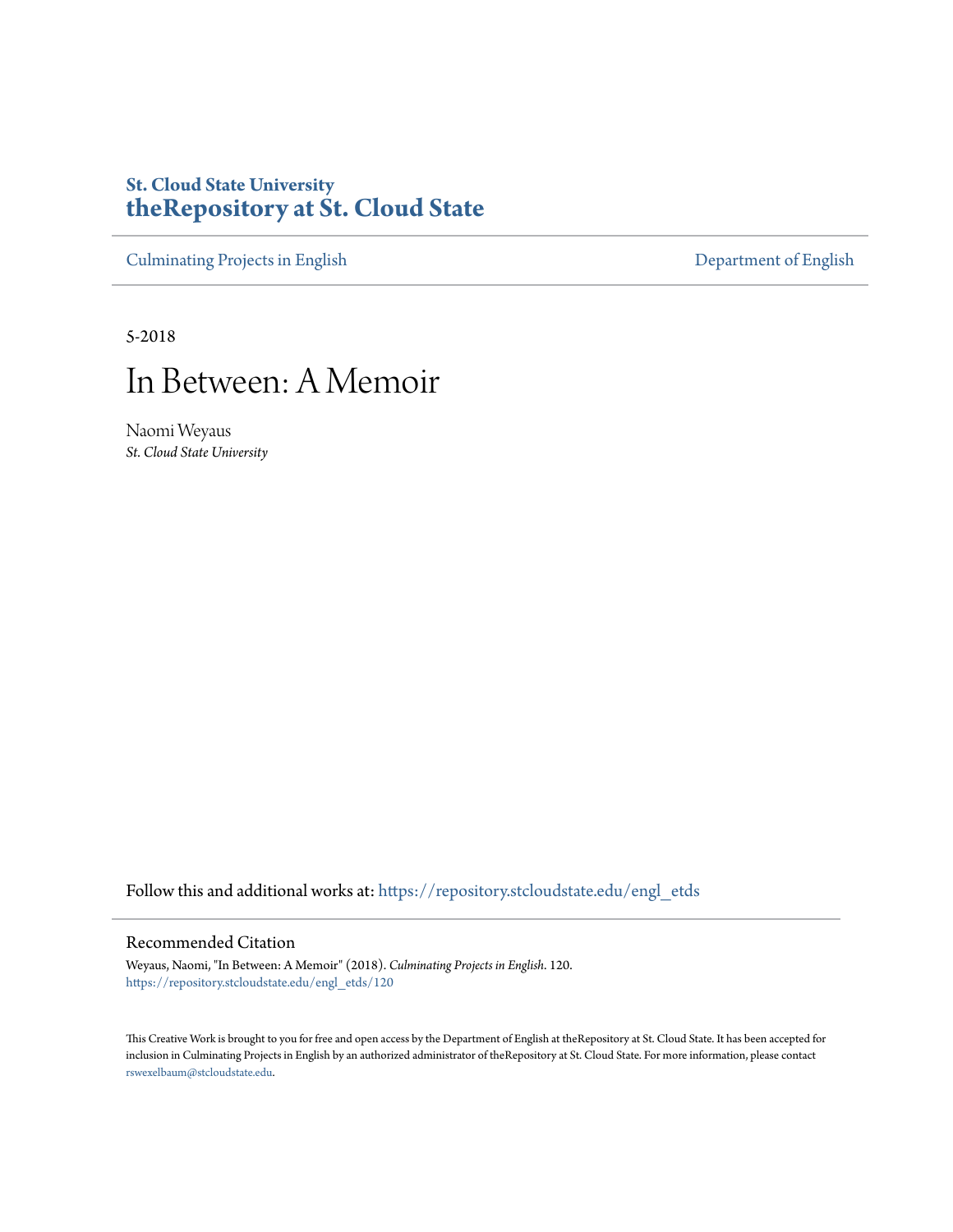## **In Between: A Memoir**

by

Naomi Lynn Weyaus

A Creative Work

Submitted to the Graduate Faculty of

St. Cloud State University

in Partial Fulfillment of the Requirement

for the Degree of

Master of Arts

in English Studies

May, 2018

Creative Work Committee: Shannon Olson, Chairperson Sharon Cogdill Constance Perry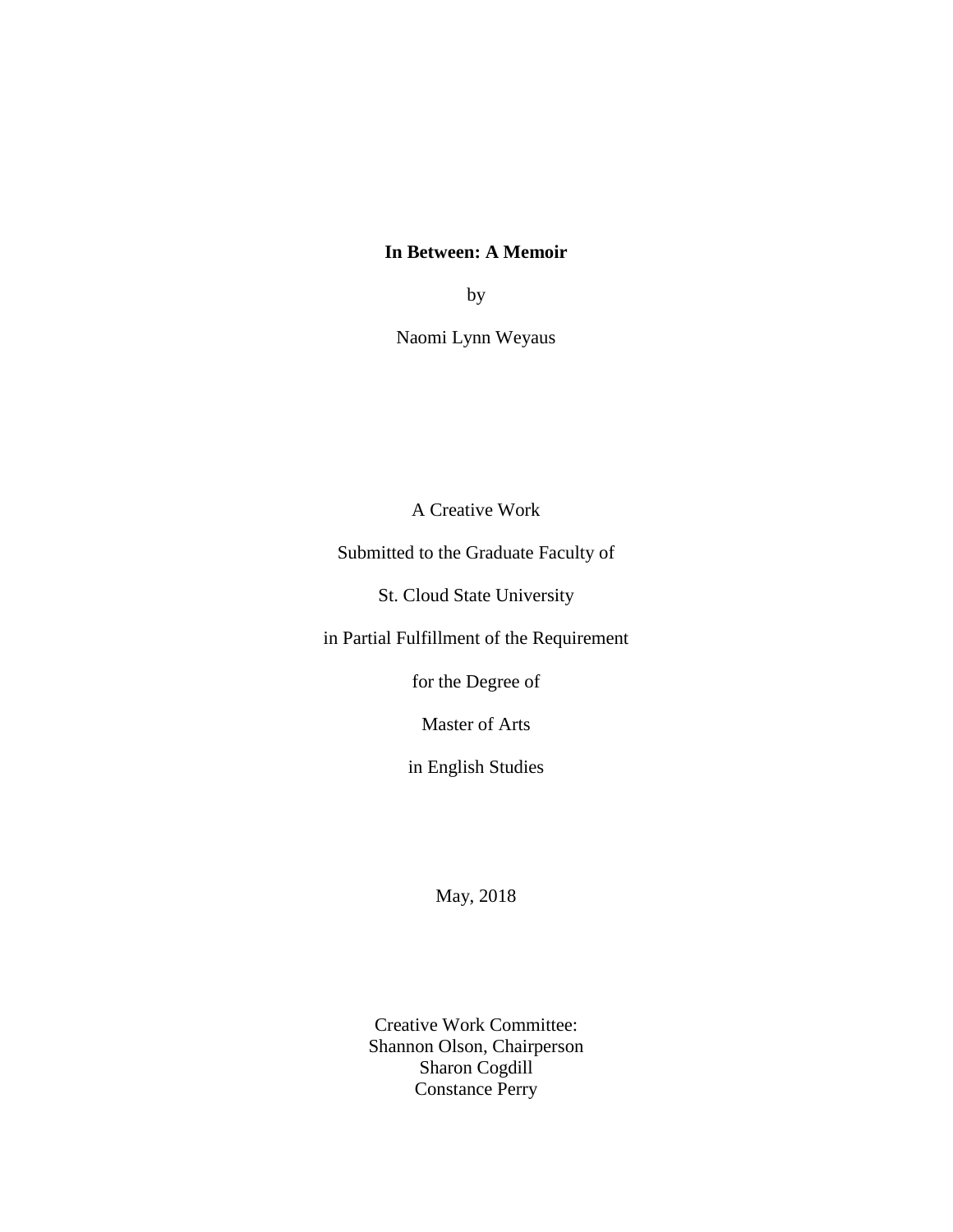## **Table of Contents**

| Page |
|------|
|      |
|      |
|      |
|      |
|      |
|      |
|      |
|      |
|      |
|      |
|      |
|      |
|      |
|      |
|      |
|      |
|      |
|      |
|      |
|      |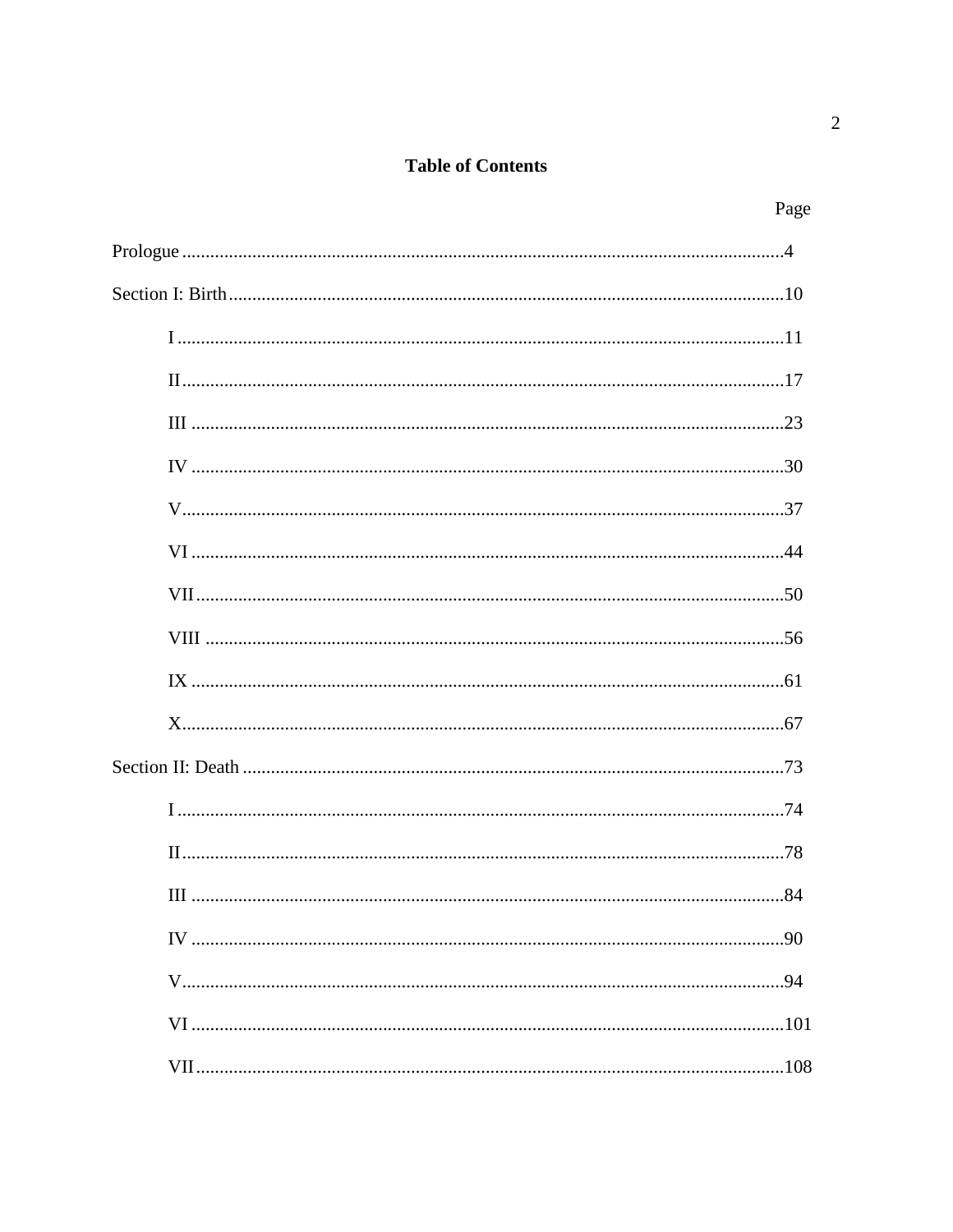| Page |
|------|
|------|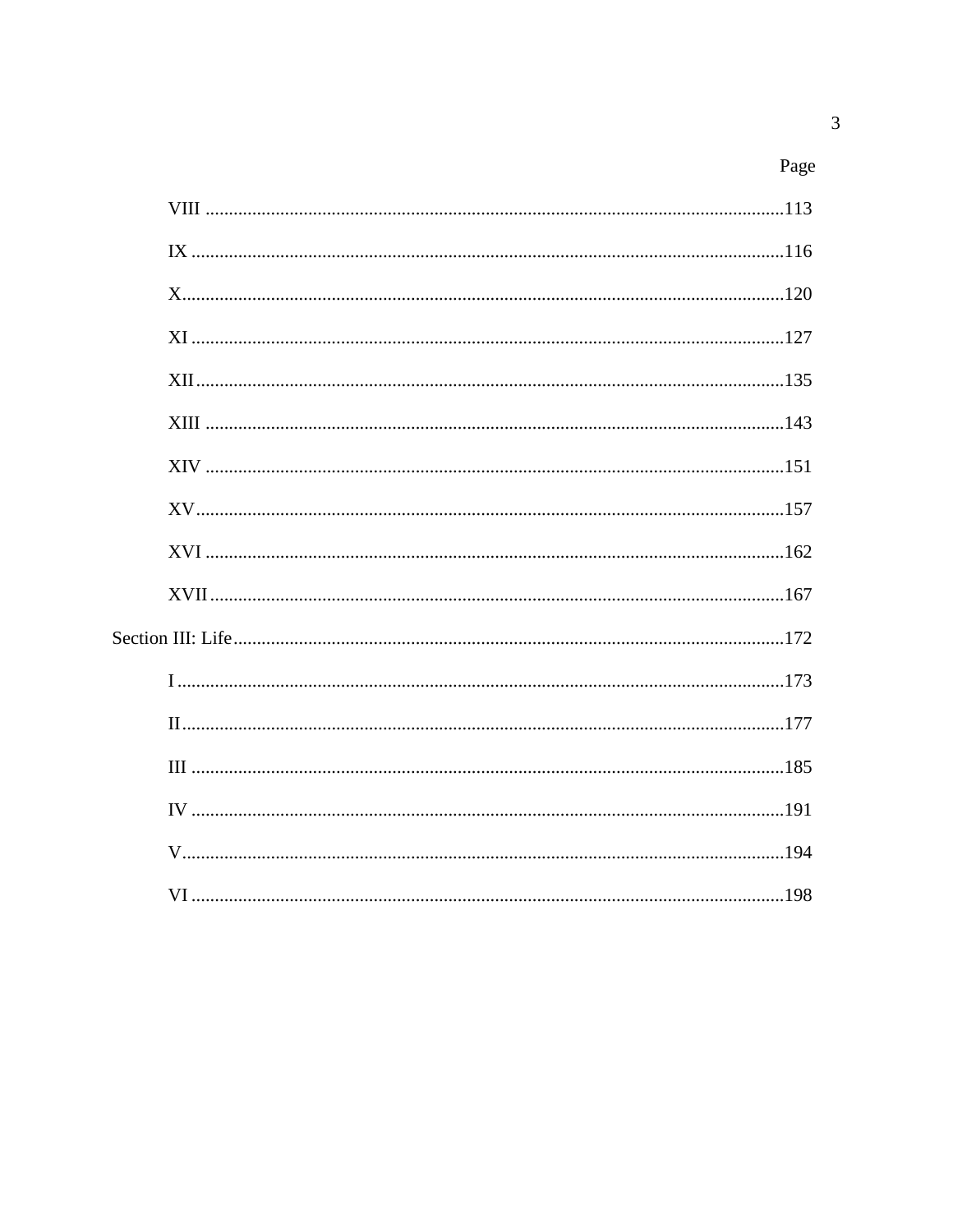**Prologue**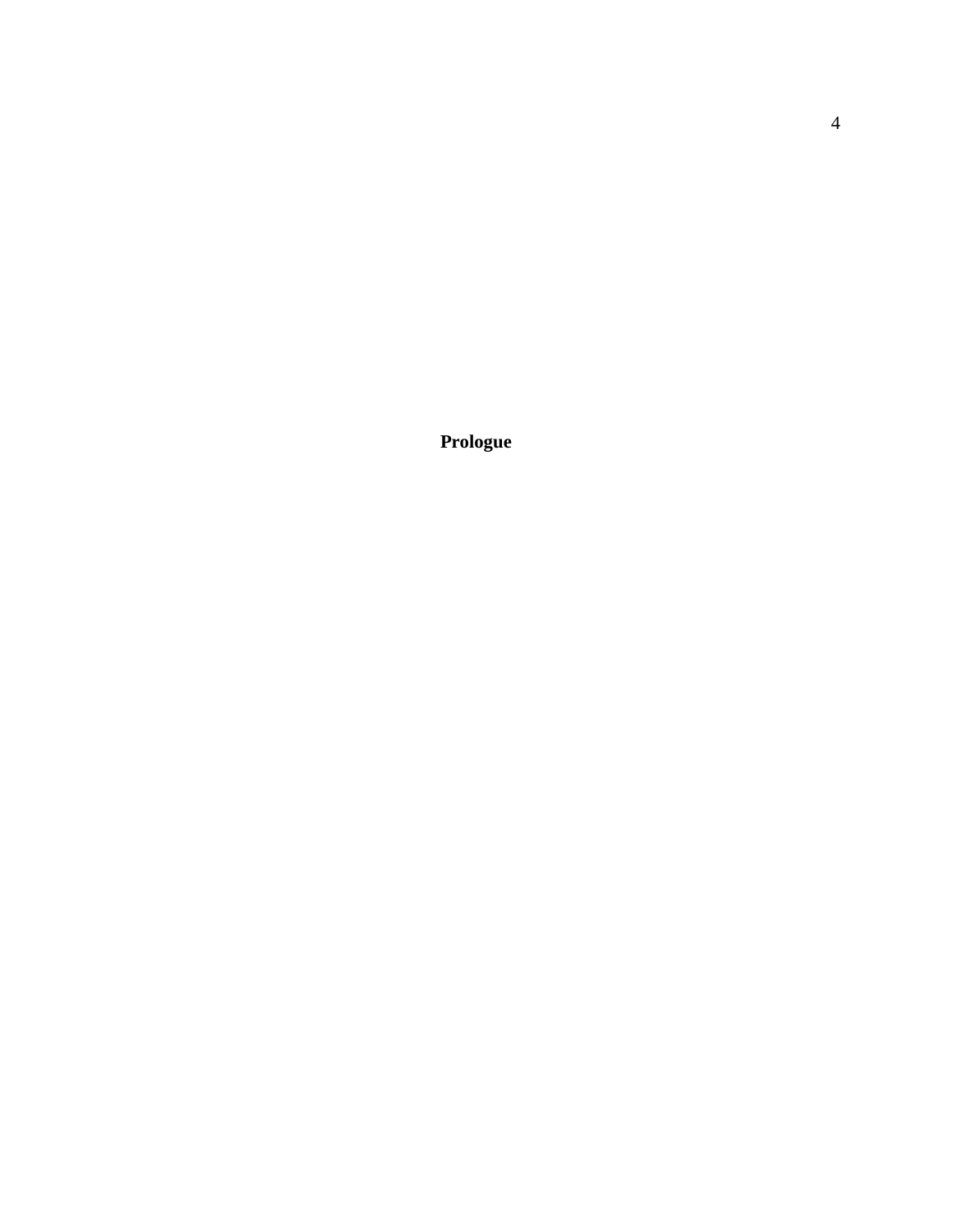I walked up the stairs holding onto Alonzo. He was old enough, at two years old, to walk by himself and awake enough for the late hour, but I carried him anyway. I missed him and wanted to soak him up as much as I could in the time that I had him. I was heartbroken that Herbert couldn't come too but had to enjoy my victory where I had one. The boys have only been back with their mother, my uncle's wife, Alex, for two months after spending nearly every day of two years with me while the child protection case was open against her. For two years I loved these children and made them my own and, in an instant, they were taken away from me and there was nothing I could do about it. The point of foster care is reunification with the parent. I can't say I don't agree with it. For most of the children that come into my care that seems like a fine goal. In this case, however, I wanted to rage against anything that tore me away from Herbert and Alonzo.

The transition to them living back with their mother was overwhelming for everyone. I'd been getting calls from Alex every few days in complete hysterics crying about how hard and unfair her life was. She would cry to me saying, "I didn't ask to be born this way!" I agreed with her, no, she didn't ask to be born with cerebral palsy and confined to a wheel chair. She'd only cry harder and say, "I didn't ask to be a single parent!" Once more I'd agree with her, my uncle's sudden unexpected death less than a year before wasn't something any of us had asked for. Then she would say "I didn't ask for disobedient children!" Which is where my agreement with her ended entirely and I'd say, "You asked for children." No matter how hard I pressed I couldn't get it through to her that children don't come out as perfect little automatons that listened and sat quietly, especially at two and three years old. Still, she was convinced that her children were bad, practically criminal. That seemed especially true to her in Alonzo's case.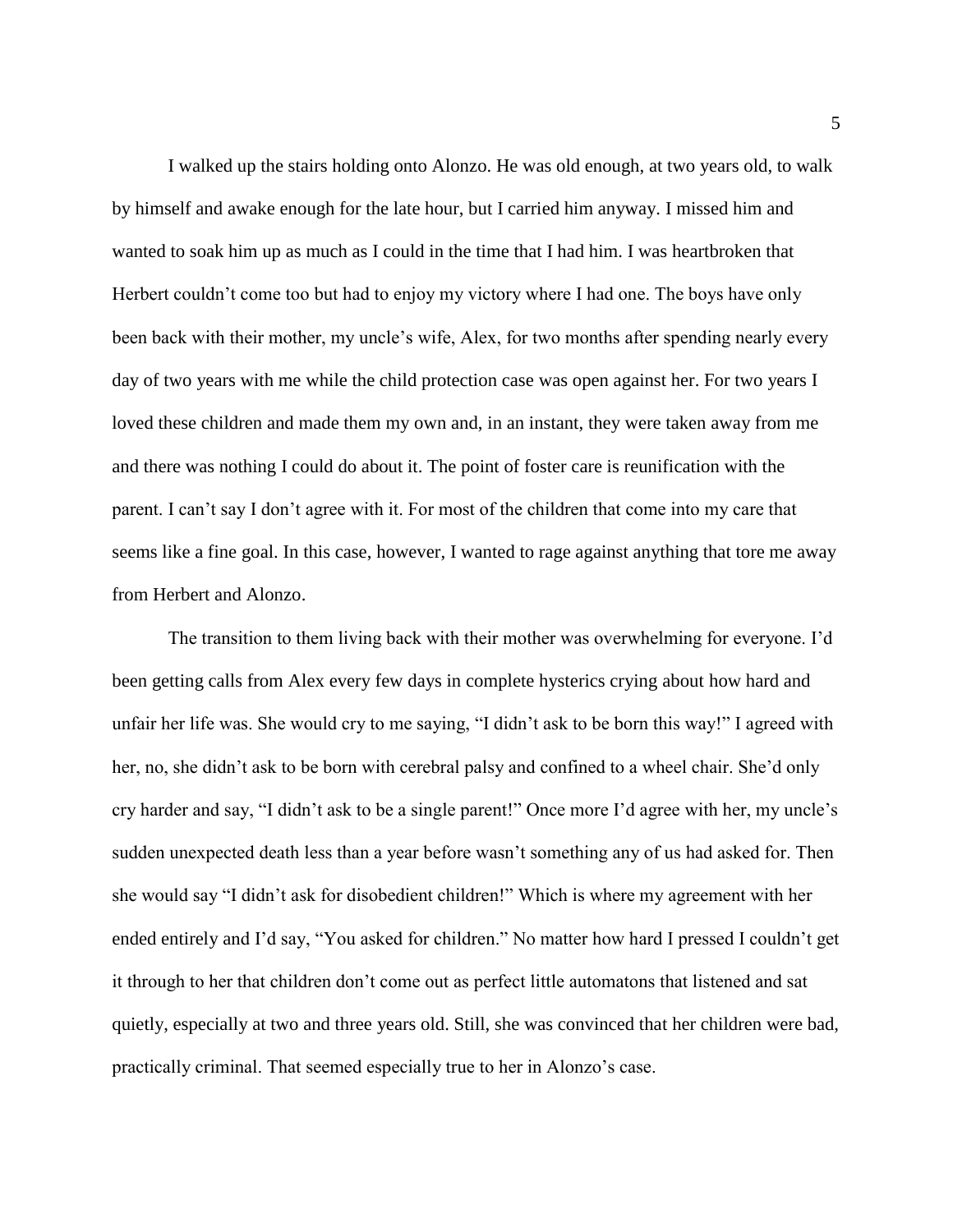Alonzo was simply more active and curious about the world. He needed to keep his mind engaged at all times which she couldn't do for him. He got bored easily, which was understandable since Alex had taken away most of the toys because she couldn't wheel over them, and when he got bored he got into things he shouldn't. I argued with her that it wasn't his fault. She didn't agree. Alonzo and Herbert, in my eyes, were the epitome of the perfect children. They were happy and energetic and full of wonder about the world. Herbert had the sweetest heart and a perfect childlike innocence in him. Alonzo was smart, cunning, and cuter than any other child out there! How could anyone look at him and see something less than perfection? Just looking at their faces made my insides feel like they were about to burst open with happiness! My sisters always said similar things about my niece and nephews, but they quite clearly had no idea what they were talking about because it was my children who were perfect.

Alex had called me in hysterics that night which is how I was able to bring Alonzo home with me. I ran him a bath before bed to get the grime of her house off of him and into clean pajamas. For some reason I could never understand, they always seem to be filthy when coming to me from their mother's house. After his bath, I sat him on the counter to brush his teeth. He grinned at me and shut his lips tightly. I smiled at him, I knew that he didn't mind brushing his teeth, he just wanted to play. I tapped his toothbrush against his lips with the beat of a funny song. Sometimes I would sing something I made up or I would sing a song like Old MacDonald and tap the toothbrush for every animal noise. He laughed at the song and I was then allowed to brush his teeth. These moments, as trivial as they might seem, were the ones I lived for. That night we read "Goodnight Loon" together and I turned out the light to let him fall asleep.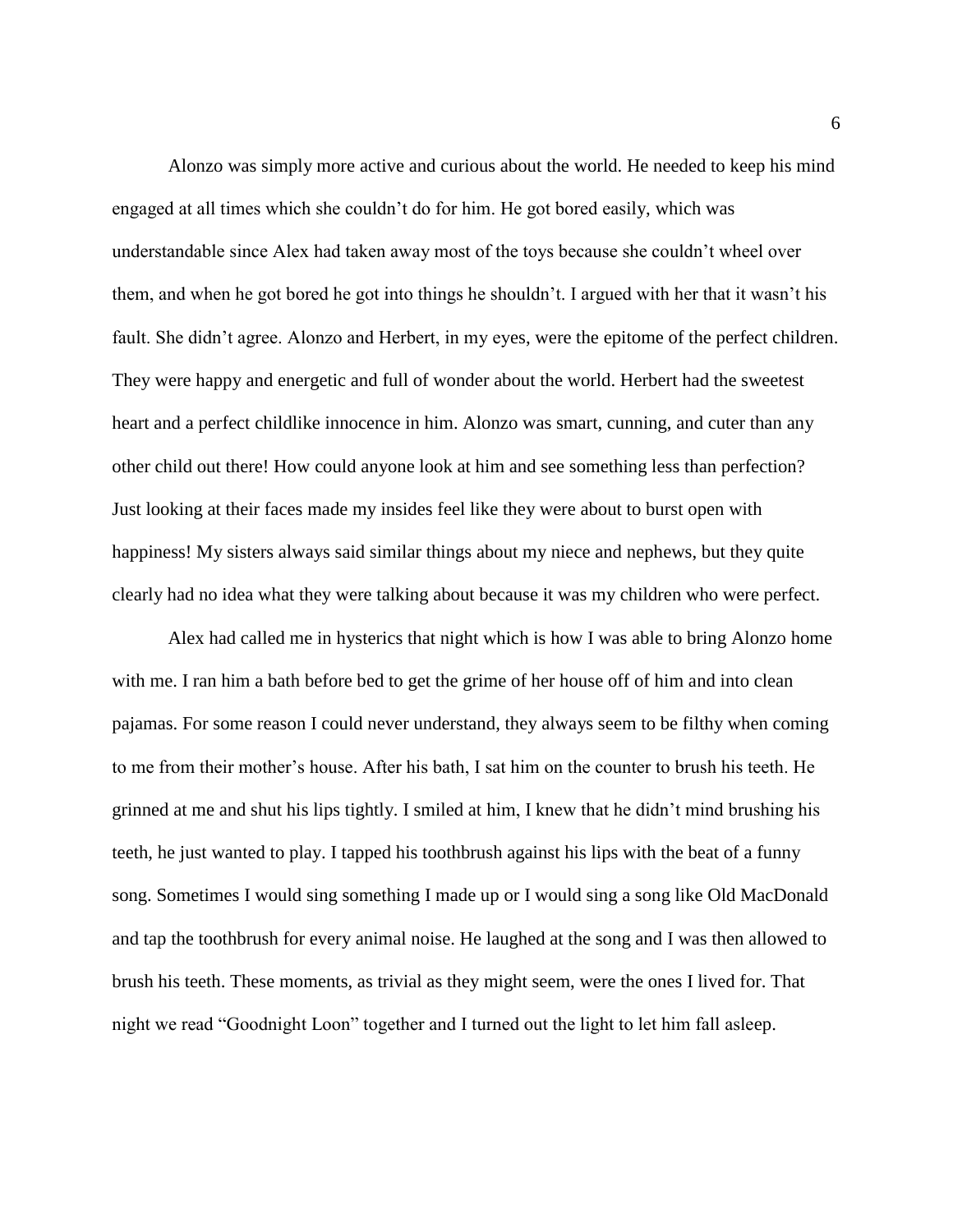Normally, I would leave the room and let him self-soothe, but tonight I needed to be by him so I sat down on the floor next to his bed and began to rub his back. There was a deep ache in my chest and I knew that I was going to cry and I didn't want to do that in front of my mother who was sitting in the living room. I knew she would say they weren't really my children and make me feel worse than I already did. I felt my throat begin to constrict and a headache start to pound behind directly behind my eyes as I suppressed my need to cry. Alonzo wasn't asleep quite yet and I didn't want him to see my tears. I started to sing to him, a lullaby I'd heard from fallout boy years before and that I've been singing to him since he was two weeks old. I can't sing, I don't have the voice for it, but kids don't know the difference. They only know that they love the sound of their mother's voice. How could I not be "mother" in Alonzo's eyes? I was the only mother he truly knew. I sang and I stroked his back and hair just the way he liked until he fell asleep. It didn't take long. It never does.

I sat back against the wall, headache pounding hard and the tightness in my throat making it hard to breath and chest ache with each beat of my heart. With Alonzo only a foot away from me I knew I had to be quiet, but I had a rare moment to let myself grieve and cry out with the agony it feels to be without them every day. Looking around the room I'd constructed especially for my babies I felt the emptiness of their drawers and the dejectedness of unused toys as everything waited for other foster kids to take their place. The tears began to slip easily down my face. I felt wretched for not wanting another foster child in this room. I wanted my children! The room was made for them and the toys bought with them in mind. It wasn't fair! I let my sorrow sweep through and take a hold of me and sobbed quietly into my arms. I cried for my babies and the life it seemed like they would live with Alex. I cried for Alonzo and how he must feel being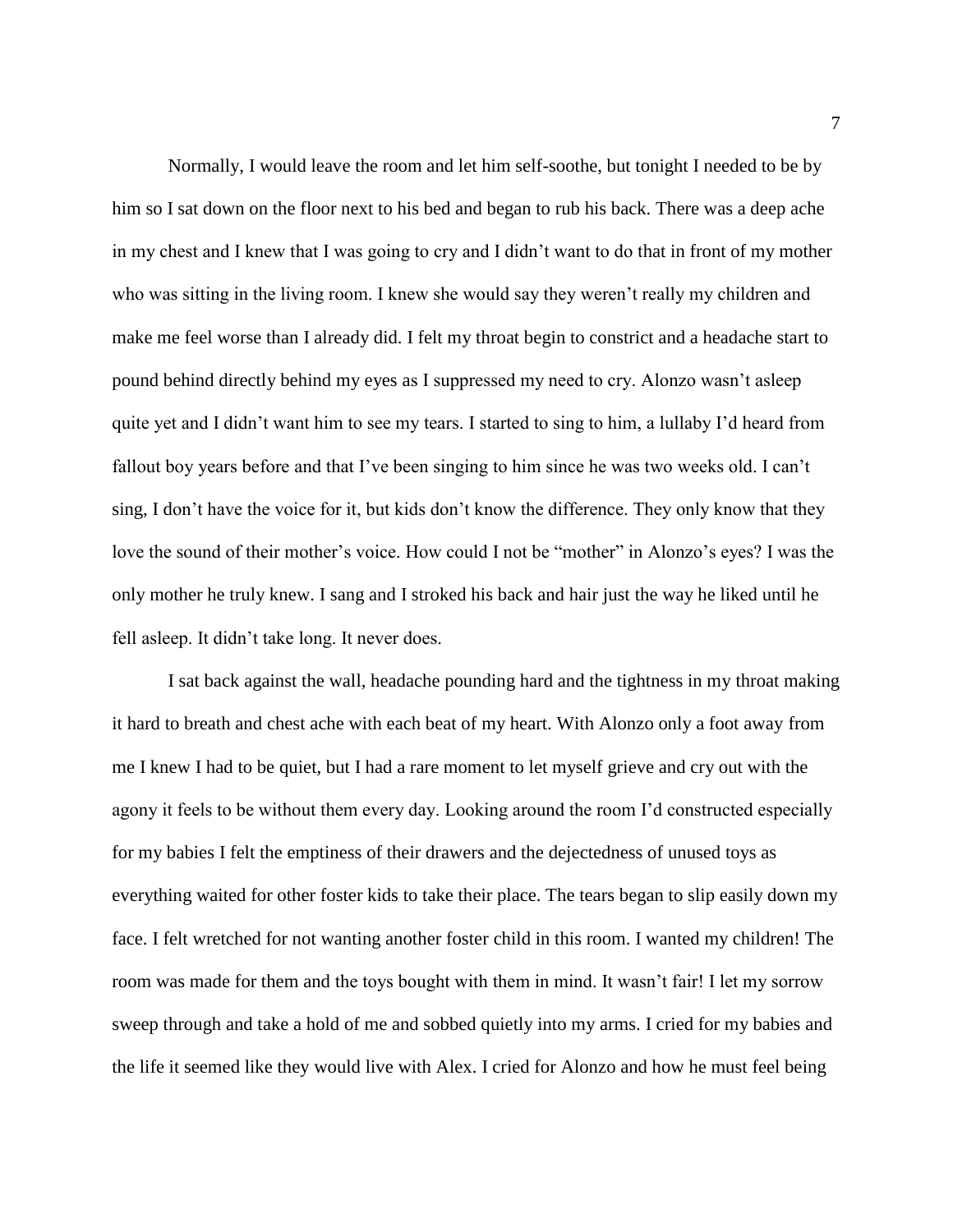confined to his highchair for hours because Alex said she can't trust him. I cried for Herbert and the loss of his best friend and how he seemed to be regressing since he went to live with Alex.

Waves of anger began to wash through me as I thought about Alex and the way she takes care of my babies. I hated her! This enemy woman who had more claim to my children than I do simply because she gave birth to them. Unless she died my claim would never be acknowledged by anyone. I know it's terrible to wish a person dead, but in that moment, I wished it harder than anything I'd ever wished for before. In that moment of weaknesses, crying and filled with profound agonizing pain, it was her I blamed. That selfish, narcissistic, awful BEAST took my babies! I let those violent hideous thoughts fill my head and my heart that, in rational moments, I would never consider. The truth is I love their mother, how can I not when she helped to create my children. It's just truly and incredibly hard not to hate her for taking my them from me. A terrible guilt filled me as I knew that if given the chance I'd make this burning anguish hers instead of mine without a second thought or regret.

Unable to bear the pain a second longer I scooped Alonzo out of his bead and squeezed him as tightly as I dared while rocking him so he wouldn't wake. I buried my nose in his hair and inhaled. He smelled like his shampoo and the laundry detergent I use for his clothes, but right on the top of his head is a scent that was completely his own. I rocked him and let his scent fill the breaks in my soul as my tears wet his hair. I whispered nonsense words to him, "I love you," "It's gonna be okay," "my baby," "my little honey bee," "I love you so much," "I'm so sorry," "my baby," "my baby," "mine." All too soon I had to lay him back down in his bed for fear that he'd wake up. I covered him up even though I knew he'd kick off the blanket soon enough. I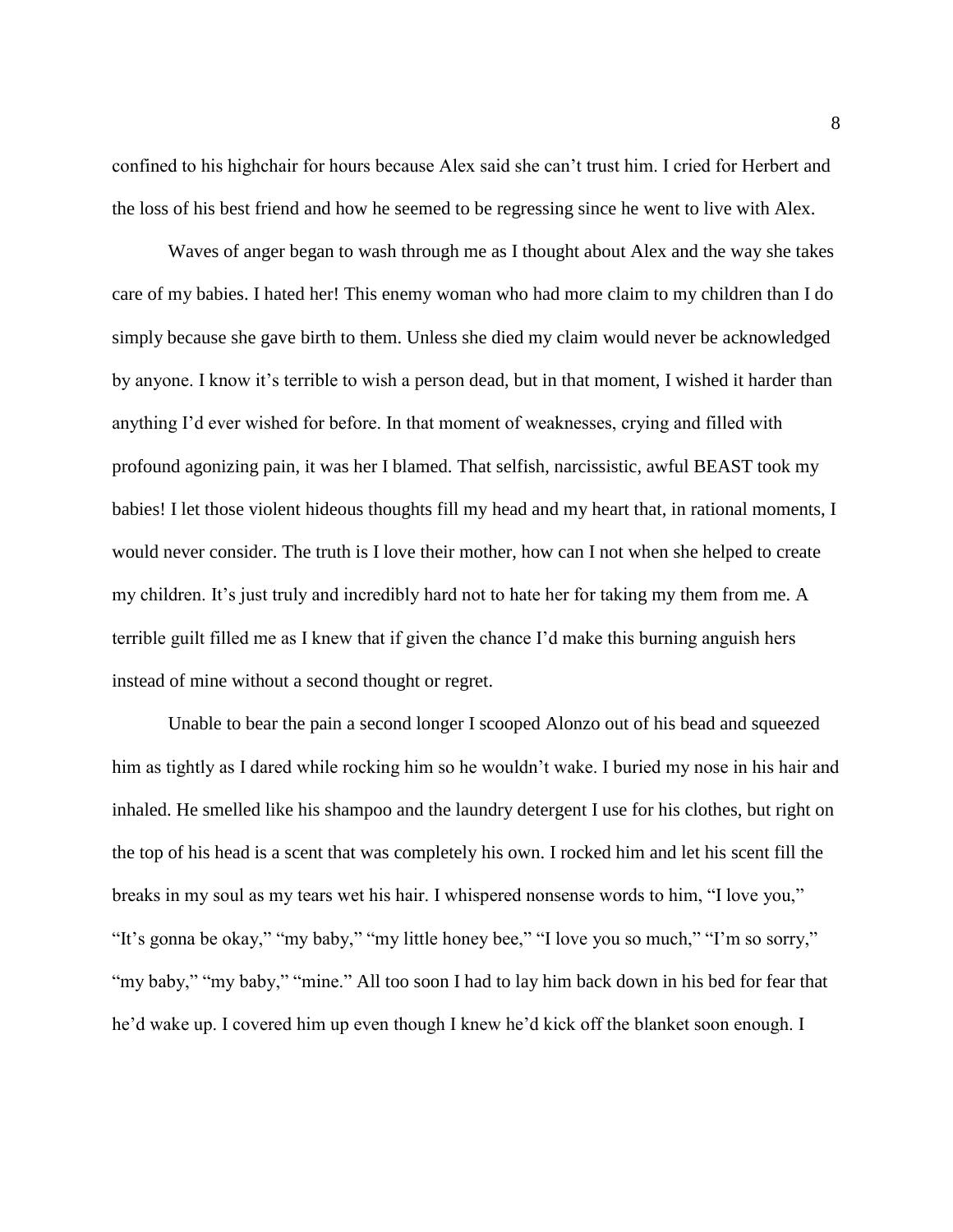forced my tears to slow and stop. Though my chest still ached, my headache was gone. I gave him one last kiss and left the room.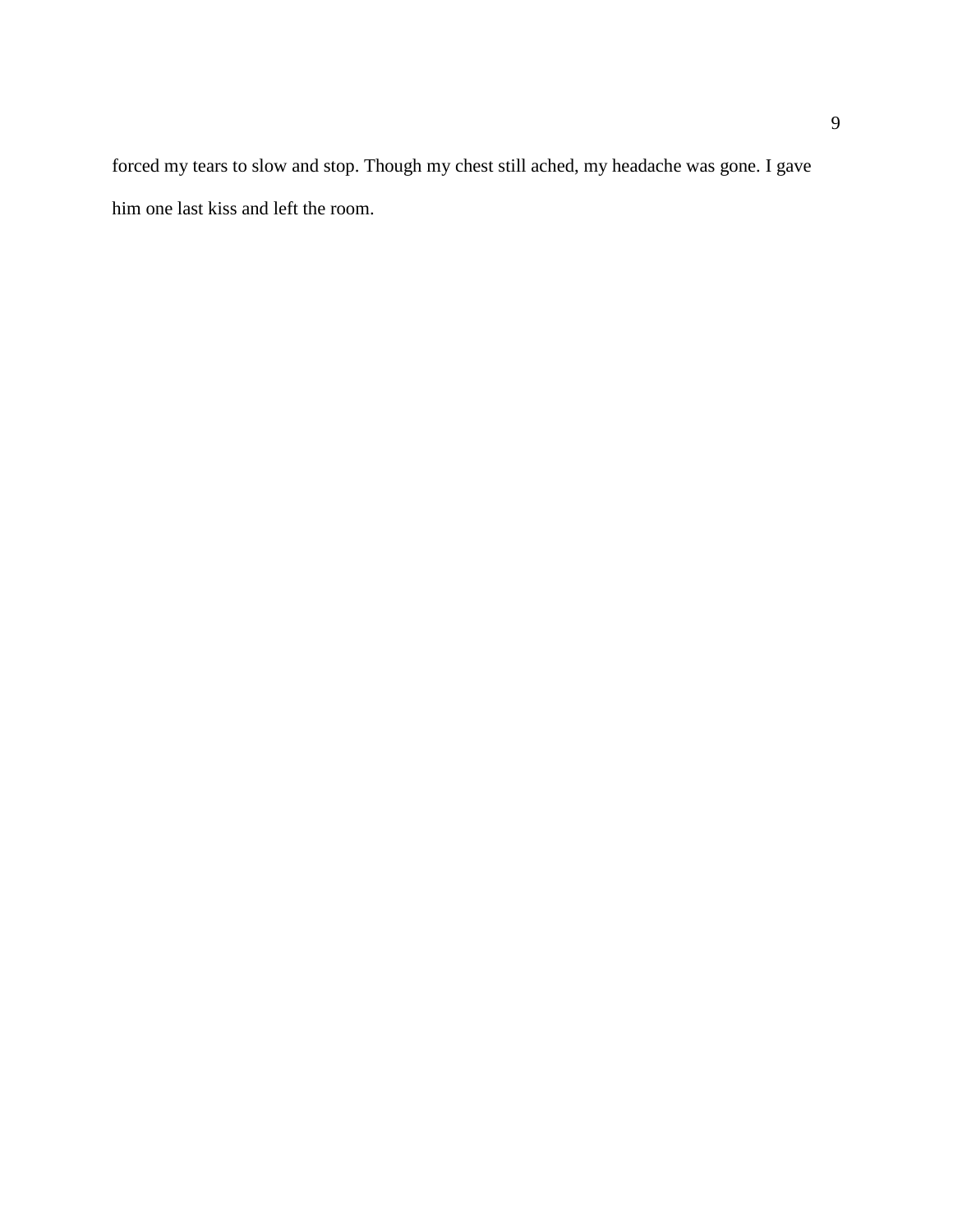**Section I: Birth**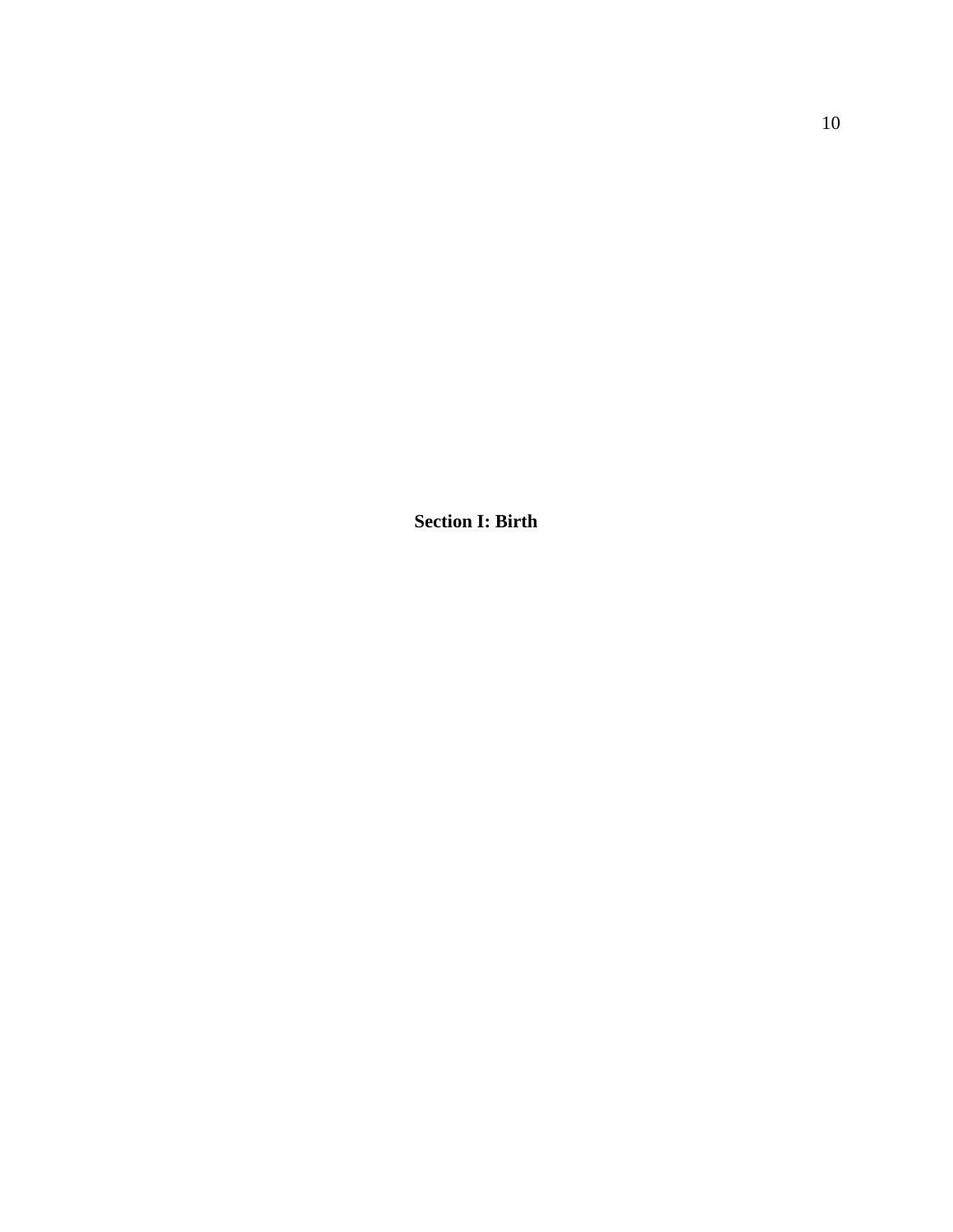**I**

Three days of babysitting. That's what I always tell people when they ask me how I started doing foster care. Three days of babysitting. Really, that's all it was supposed to be. They ask me if I knew that this was going to happen. Of course I didn't. I didn't know. If I did how would I explain everything that I did, how would I explain to Herbert and Alonzo everything I did? I didn't know. I don't know if anyone could have predicted what happened. Explaining it is hard enough. I can barely explain what happened to myself. Its easiest to start at the beginning, though the beginning wasn't easy, but the middle of everything was harder.

I was still in Milwaukee working third shift at a Pick-n-Save when I made the promise to babysit Herbert. Alex called me one morning after my shift. I ignored the call and instead went to sleep. Alex is my Uncle Herb's wife and I had been getting calls from her over the last few months about the drama with my Uncle. I'd taken to recording some of the more dramatic calls in case anything did happen. I imagine though that the shouting sounded worse over the phone since I couldn't actually see what was happening. I knew my Uncle was away for the moment, in a treatment center getting some help while Alex was pregnant with their second child.

That afternoon when I woke up and listened to the voicemail Alex left me saying that she had just given birth to Alonzo I decided to call her back. I congratulated her on her new baby and told her "I'll be home in a couple of weeks. I'll take Herbert from you if you want so you have time with the new baby." I didn't think anything of it when I made the promise. It seemed the decent thing to do. She didn't have any help with my uncle gone and it would be hard to take care of a new baby with an 18-month-old toddler wanting all of your attention. It would be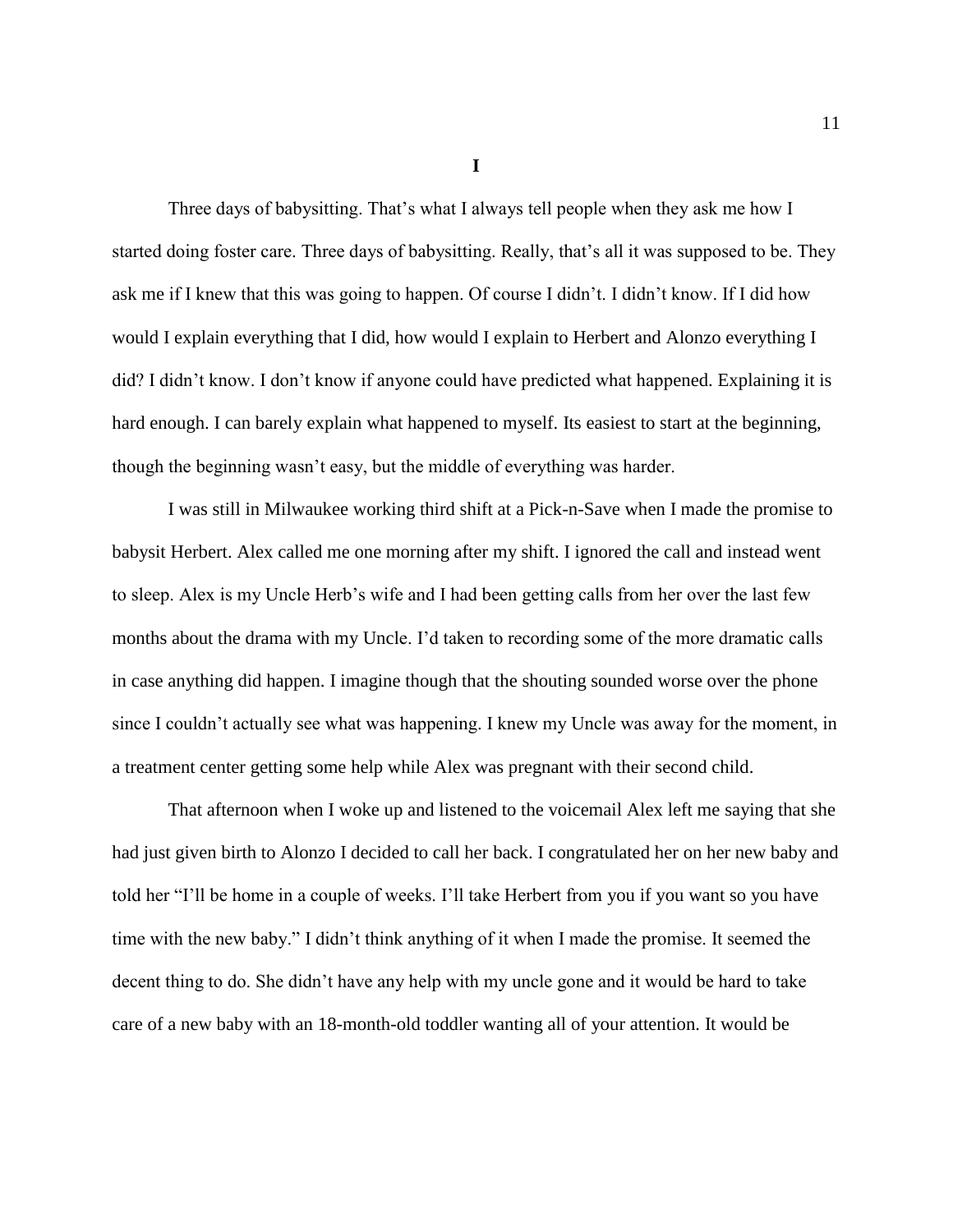especially hard for Alex since she was confined to a wheelchair. Happy with my decision to help her I didn't think about it again until I moved back home.

I spent the first few days back in Minnesota arranging my new bedroom in the house I was renting with some friends and spending some time with my mom and sister. My sister Jessie had just given birth to her son, Cedar, about a week before Alex's son was born. Cedar was adorable even though he didn't have too much hair and was whiter than I was expecting him to be. Native babies tend to be darker with a lot of black hair on their heads, Cedar was practically bald. Alonzo wasn't. He had a full head of hair and beautiful dark eyes to match. A lot of people say he looks like his brother, Herbert, but he doesn't. In fact, Alonzo looks a lot like me. He took after our side of the family.

I remember the first time I met Alonzo, the little boy that would soon become my whole world. I was excited to see a new baby, but not excited to talk to an aunt I barely knew. My uncle had married her, and I visited and talked to her enough times that she thought we were close. I didn't feel the same way. Whenever I visited her I felt awkward and looked for excuses to leave their house the moment my obligatory visit had ran for, what I determined, a decent amount of time. As my mother, sister, newborn nephew, and I pulled into the driveway of my uncle's house I realized that we didn't bring any gifts for the new baby.

"Mom," I said, "we didn't bring anything to give to the baby." It was an expected thing to bring gifts when visiting a new baby, but we completely forgot to grab anything for it.

"Shit, you're right. They'll just have to understand." My mom said. I was agitated, I felt that brining a gift was mandatory and I didn't want to go inside without one. At least so I had a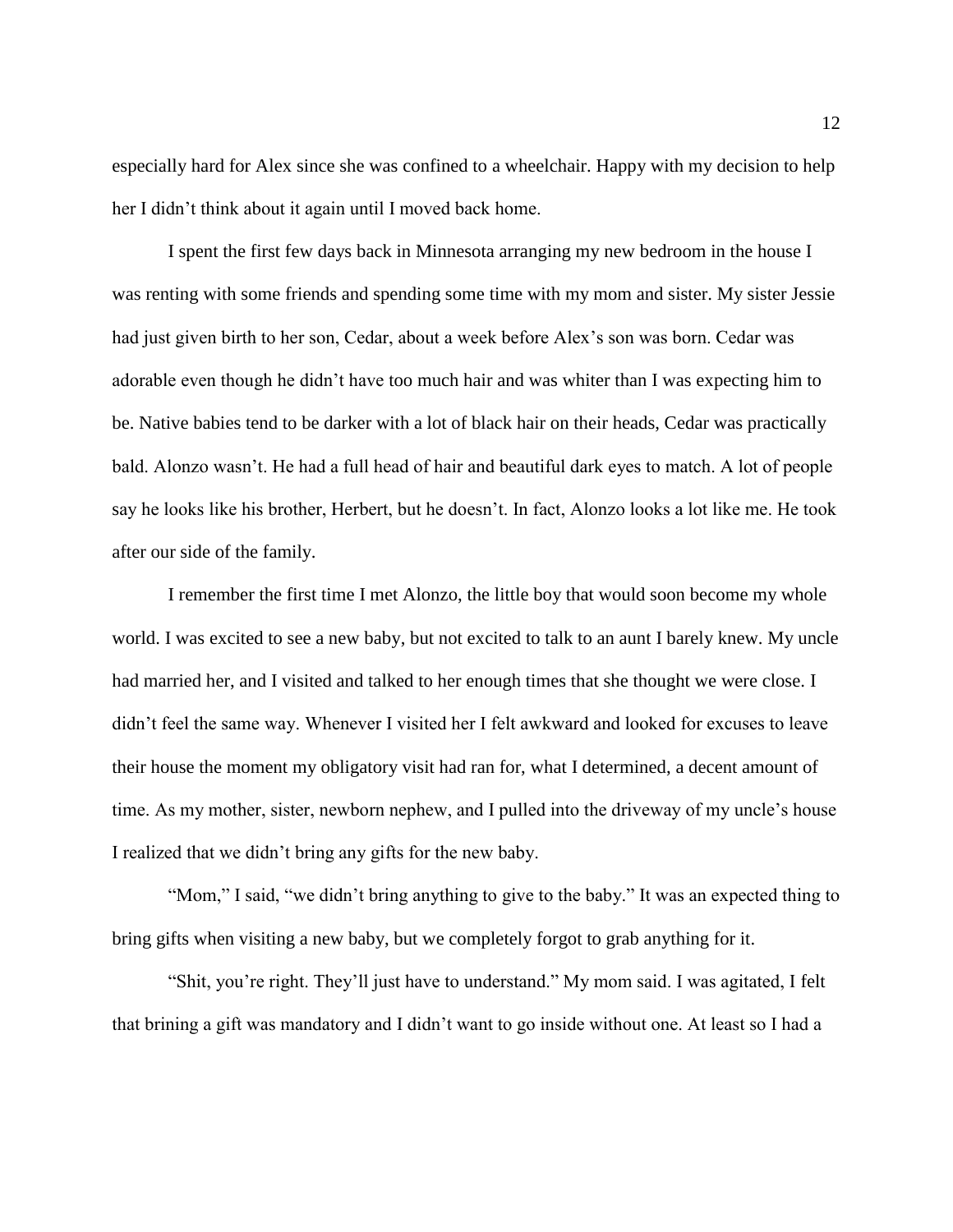talking point so it wouldn't get awkwardly silent sitting in a room with someone I wasn't completely comfortable speaking with.

"Hold on," Jessie said, "I think I still have some stuff from Cedar's baby shower in here." My sister's van was a mess of things since she had her baby boy only eight days before Alonzo was born. We quickly rummaged through the van and ended up scraping together a few new receiving blankets, shampoo, a couple of toys, and a package of pacifiers. Though these things were only tossed together at the last second, I didn't think Alex would know the difference. With everything gathered into a cute little baby bag, we finally went inside.

The house had once belonged to my grandfather and had often featured itself grandly in many of my childhood memories. Now though, it was in disrepair. After my grandpa moved into a new house, my uncle, brother, and cousins used it as a hot party spot where there were seemingly no consequences for damages done to the property. The cupboard doors in the kitchen were missing, the railing leading up the stairs wobbled dangerously, there were various sized holes in the walls ranging from the size of a fist to body sized, and the once cream-colored carpet was a sticky dank brown. Not to mention that it now smelled like a combination of musty basement and urine. Though the house was still filthy, I saw that someone had made an attempt to clean it since the last time I visited over a year prior. The mattress was no longer in the living room, and all the garbage seemed to be contained in a pack-n-play that was situated in the corner. Alex greeted us as we walked up the stairs.

"Hi guys! I'm glad you guys could come." Alex wheeled over to us. Alex was a dark Sioux woman with long black hair that was constantly pulled back into a messy bun. Her teeth were a bit messed up from what I imagine was drug usage and her eyes were a dark brown that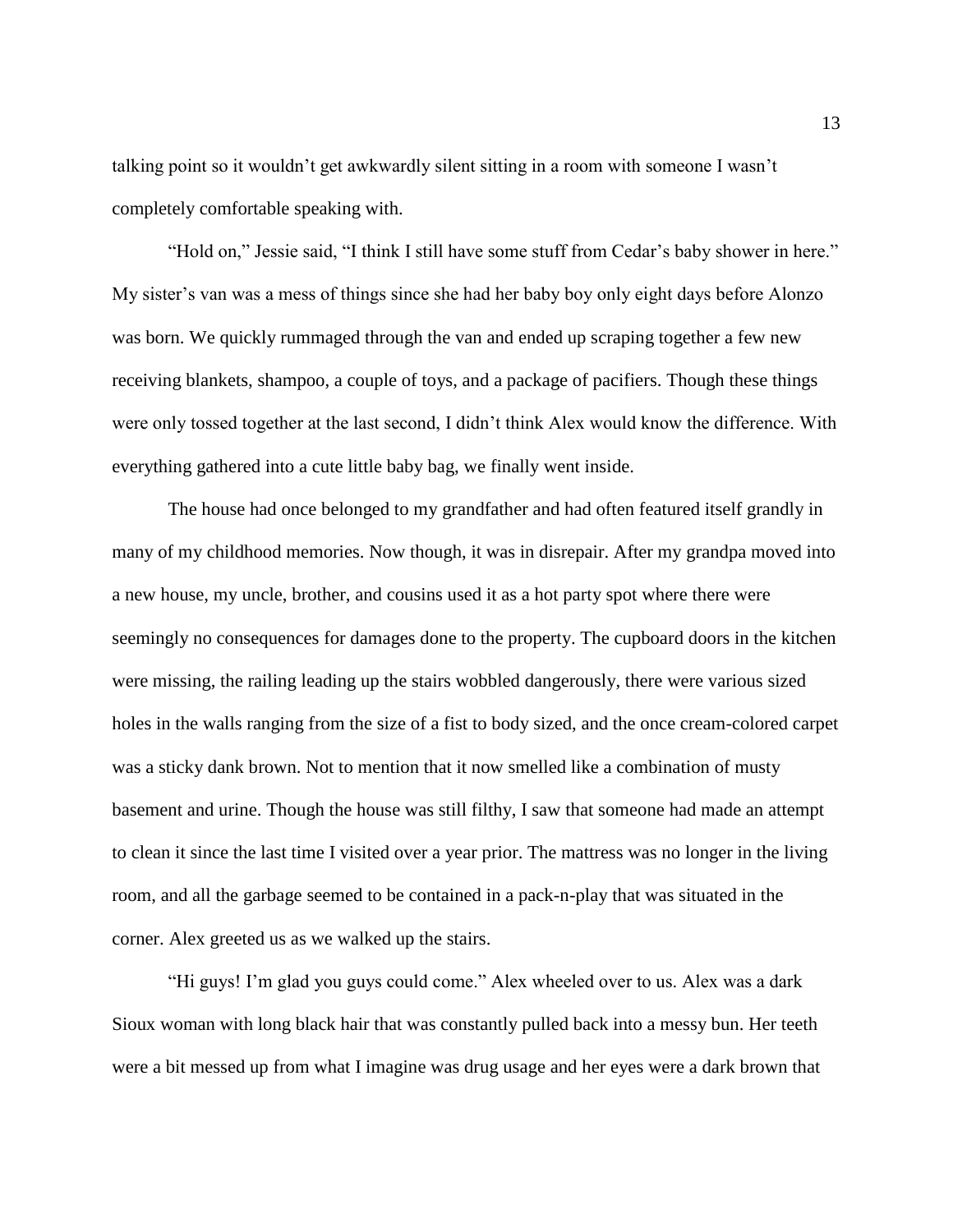were set a bit lopsided. She wasn't unattractive, but drug use combined with the effects of her cerebral palsy made her unconventional.

"Yea, we're excited to meet the little guy!" I said cheerfully. I really was excited to see him. "Where's Herbert?" Herbert was Alex's first-born son who was about 18 months old. I was supposed to babysit him starting that weekend. I offered to take care of him so she could bond with her new baby. I thought that having two kids would be rough for someone confined in a wheelchair who had no help. My uncle was in a mental health hospital for the time being.

"He's at Terry's house right now. Alonzo is over there." Alex motioned over to the sofa where a small bundle lay. I went over and picked him up first. He was cute, for a small squishy baby. His features still weren't quite defined and I thought, in that moment, that my nephew Cedar was cuter even if Alonzo had more hair. The baby was then passed around to each adult and the proper oohing and awing was made in turn by each person. The last person to hold him was Alex, who rolled her chair with one hand while holding Alonzo in the other in order to deposit him back onto the couch. Remembering a time when I was five years old where I saw a baby fell off a couch and split his lip open on a coffee table, I felt an impulse to tell her not to. That unsupervised babies on a couch weren't safe. But I let it pass unremarked. I reasoned with myself that a baby that small, only two weeks old, couldn't move enough yet to be in danger from lying on a couch. Plus, I thought, Alex was his mom and it was her choice where to put her baby.

After she put Alonzo on the couch we all filed outside onto the porch so that everyone could smoke a cigarette. Even though I don't smoke cigarettes, I followed. I find that important social things happen while people are smoking and that if you want to be included in any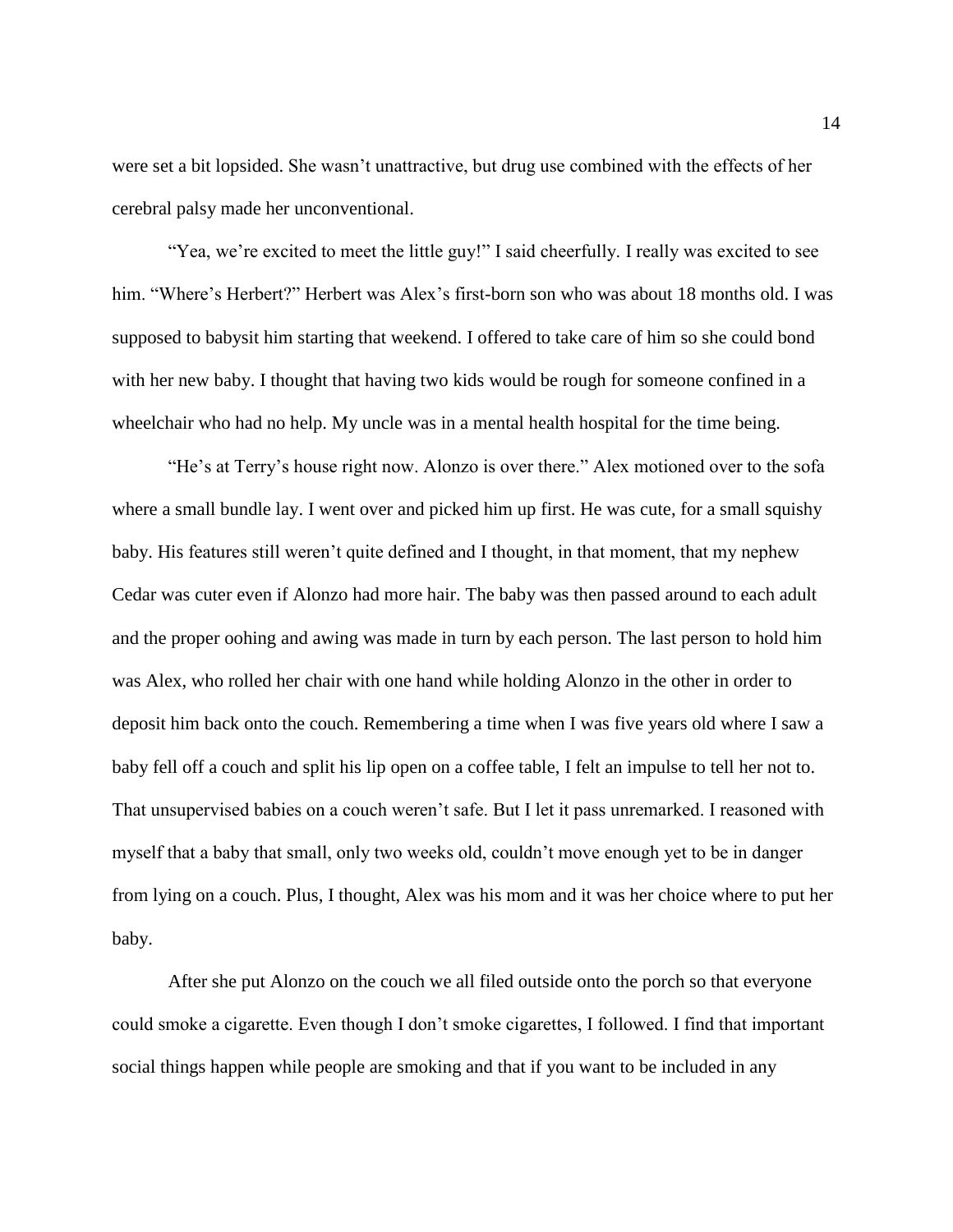meaningful or funny conversation its best to subject yourself to the unpleasantness of cigarette smoke. While we were outside, I kept glancing back at Alonzo. I was nervous of him being on the couch. Nervous enough, that I don't remember most of the conversation except to ask Alex if Alonzo had a crib, since the pack-n-play was currently occupied.

"No, I can't get him in and out of a crib," She said, "I can't stand up and hold a baby at the same time. But Terry made me a Way-Way."

"A What," I asked. I had no idea what the hell a Way-Way was.

"It's an old Indian rocking cradle made out of boards, cloths, and strings," Alex explained. "It hangs about a foot over my bed so I can rock him while I'm laying down." I admitted that the concept sounded really cool, and later when I looked at it for myself, it seemed safe enough. The couch, on the other hand, still made me nervous. No matter how hard I tried, I couldn't get the bad feeling I had about the couch off my mind and decided to skip the social niceties of talking during a cigarette, to sit inside with Alonzo. By the time I got inside, it was too late. Alonzo was on the floor. I felt my heart drop into my stomach as I ran to scoop him up off of the dirty carpet. I held him close and inspected his body for any injury. Miraculously, he was still sleeping. I had a brief moment of panic where I thought that the fall must have knocked him out, but let it go when I realized he only fell about six inches onto padded carpeting. He was perfectly well, but I decided to talk to Alex about placing babies on couches anyway. She seemed receptive enough when I brought it up.

"I know he's little and shouldn't be able to roll yet, but he obviously squiggles enough to fall off a couch. Just be careful."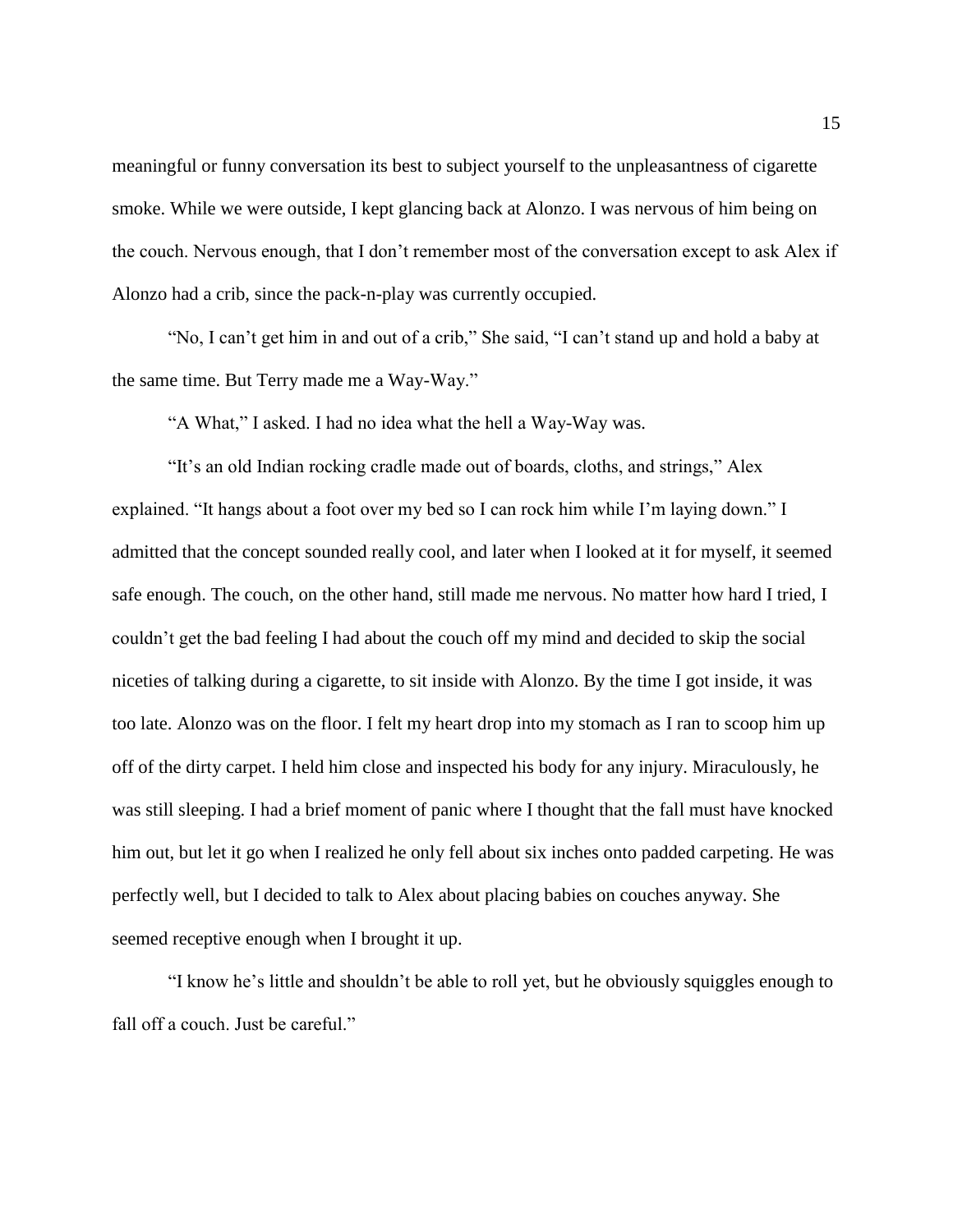"I know, it's just easier to reach him when he's on the couch like that." Alex smiled, though I could tell that she wasn't too happy about receiving baby advice from me. It wasn't as if I was happy giving it to her, but I just had to be sure that she knew that he was too little to leave unattended.

"Maybe if you change him on the couch and lay a blanket on the floor for him to lay on after? I'll look into baby swings and bouncers for you." I made a mental note to look up prices for those baby things and to ask my friends if they knew anyone getting rid of baby stuff. Before we left for the night I made solid plans with Alex to pick up Herbert in a couple of days. We agreed on three days of babysitting. Just enough time for her to bond with Alonzo. Just enough time for me to get to know Herbert better. Just enough time for all of our lives to change forever.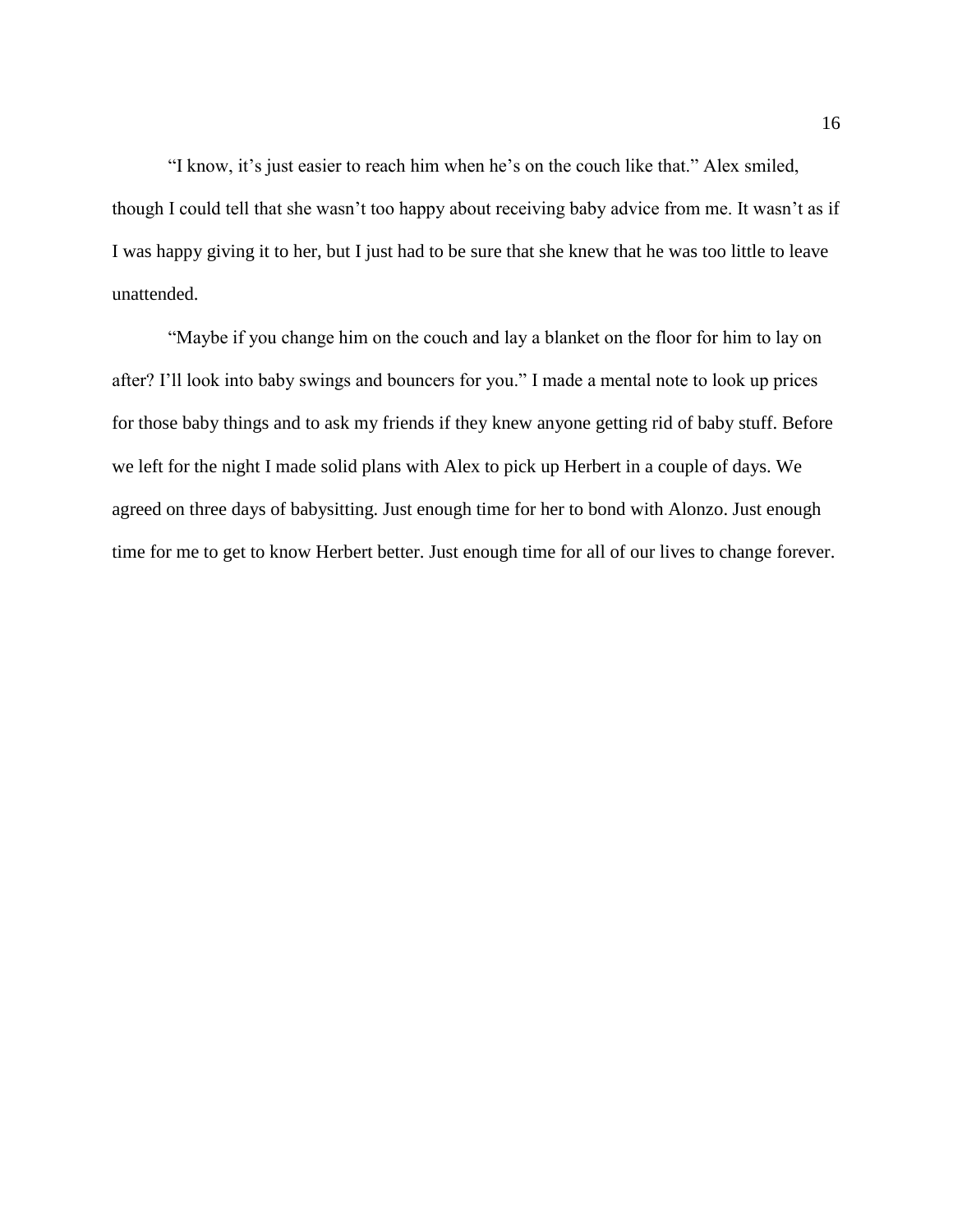**II**

A Few days later I was driving down the old familiar road to my Uncle's house. I was on my way to pick up Herbert. Confident that I could take care of him for a few days, no matter what my mom said about it. "Naomi, taking care of kids isn't easy." "Naomi, you have to be careful not to be dragged into everyone's crap." "Naomi, did you have to tell her you'd watch him?" "Naomi, I'm scared you are putting too much on your plate." After a while I started to ignore her. There was no answer that she found satisfactory. It didn't matter how many times I told her "It's only three days mom. Nothing is going to happen." Besides, taking care of Herbert couldn't be any harder than taking care of my baby sister had been when I was 13 and my dad and stepmom were too busy drinking to notice they had a new baby. I was older now, with money, and a license. Taking care of him would be cake. I glanced at the clock on my dashboard. It was 2:30, assuming Herbert had a nap at noon like most kids he would be waking up and we could get out of there as soon as possible. I hated small talk and wanted to avoid as much of it with Alex as I could. It's not that I didn't like her, I just didn't know her very well, even if we had hung out a few times. Mostly I hung out with her because she was married to my Uncle and I think it made him happy that his family liked his new wife. The truth is, my Uncle Herb married a much younger woman, young enough that she was closer to my age of 23 than he was to his 48. Which was more than enough gossip for the family but add in a wheelchair and people started to get uncomfortable. Or maybe that was only me. I talked to my uncle after he first introduced me to her during her work break at the casino.

"you have to be sure" I told him. "Alex, she's not going to get better. You will need to take care of her for the rest of your life, you know that, right?" He looked at me seriously, which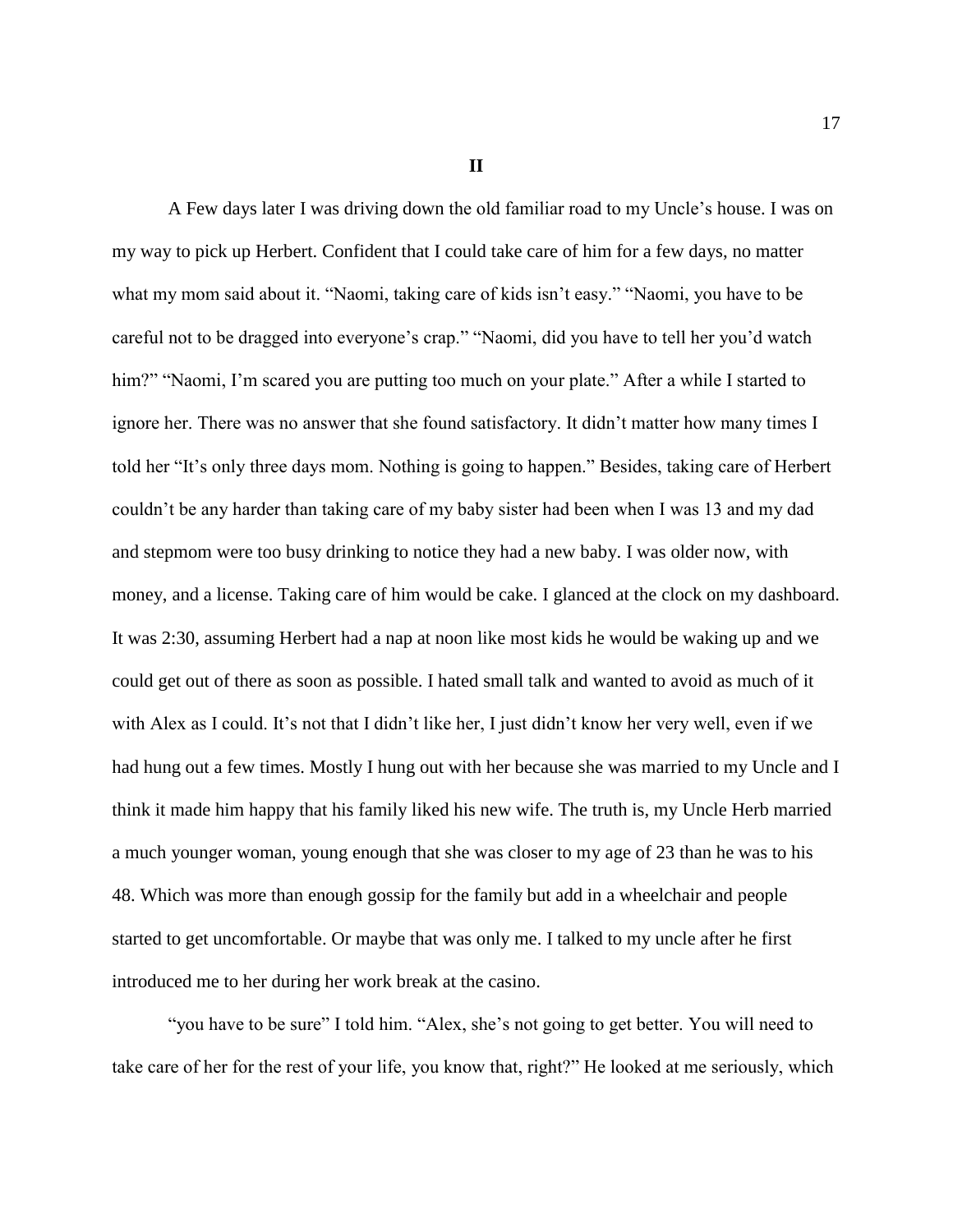was something new in our relationship. I was just getting old enough for him to talk to like an adult and take my advice and opinions seriously. Something that is probably hard to do when you've changed someone's diaper, babysat them, and watched them grow up.

"Yea, I know that. But I love her."

"Okay then," I said. "Then I like her too."

After that, I only saw her a half dozen times. Every break I had from school I'd take time to visit her and my uncle. We would watch movies, play monopoly or phase 10, and just hang out. I loved my uncle so I always made it a point to include her in Christmas gifts. When she and my uncle got married, they planned their wedding around the dates that I could attend and later when they started having kids, I was named We'Eh to them.

That was the point though. I only hung out with her when my uncle was around acting as a buffer. But now that he was in treatment and I would have to deal with her alone I felt my anxiety start to flare up. I'm not really a people person.

I pulled up to the house and knocked on the door. There wasn't an answer, and then I realized that she couldn't answer it anyway. The door was at the bottom of the stairs, which she couldn't use. feeling foolish, I tried to open the door. Locked. I grabbed my phone to check our text messages, to make sure that today was the day I was supposed to get Herbert. It was. Thinking that maybe she couldn't get down the stairs to let me in I should go to the deck off of the kitchen. It was less likely to be locked and there was big glass sliding doors that she could see me from. Looking over the path from the front door to the side porch was non-existent. Grass and weeds had been left to run wild over the expansive yard for a few years now, and it was taller than me and thick enough that I ran a real risk of losing my shoes if my foot got tangled in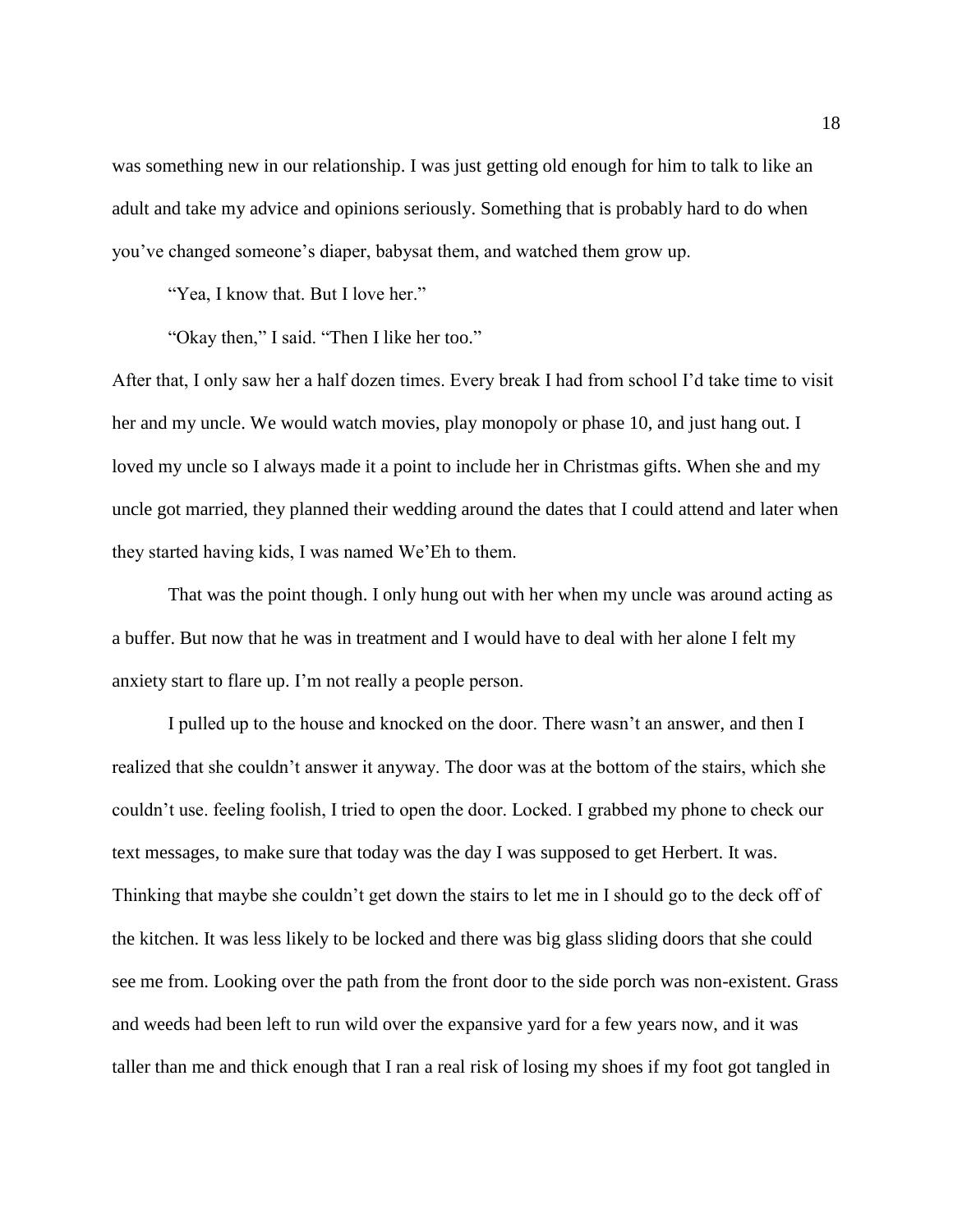it while I was making my way to the porch. Not to mention the very high probability of there being rabid fur creatures, bugs, and ticks hiding in the tall grass. I almost turned around and left.

Instead I took a large step forward attempted to cover the most ground in as few steps as possible. My hands were held out in front of me to clear the grass before it could touch my face. I was thankful that I didn't have any allergies. After only a few moments battling grass I reached the deck stairs and took a moment to search for ticks before heading up.

The top of the deck was exactly as we'd left it a few nights before. Pop cans turned ashtrays sat out on the deck and various toys and pieces of garbage sat undisturbed. I briefly wondered if I should quick pick it up while I was here and then dismissed the thought. It might embarrass her if I start to clean her house without permission. I know she was trying harder than my uncle ever did to keep the place presentable. Looking through the glass doors, at first, I couldn't see anything but then a movement in the corner of the room by the kitchen sink caught my eye. I could see Alex with her headphones in while washing the dishes. I knocked loudly on the door to get her attention. She startled when she heard the noise and took out her earphone when she came to let me in.

"Hey!" She said. "Come in, come in. I wasn't sure what time you would be here." I stepped into the kitchen. It was still a disaster, but at least the dishes were being washed.

"Yea, I figured after nap time would be best for Herbert. Where is he?" I asked looking around for him.

"Oh, he's over there on the little couch. He just passed out." My stomach turned over on itself. Did she say 'just passed out' as in he only just fell asleep and I would have to wait here with her and make small talk and fricken smile while I was doing it.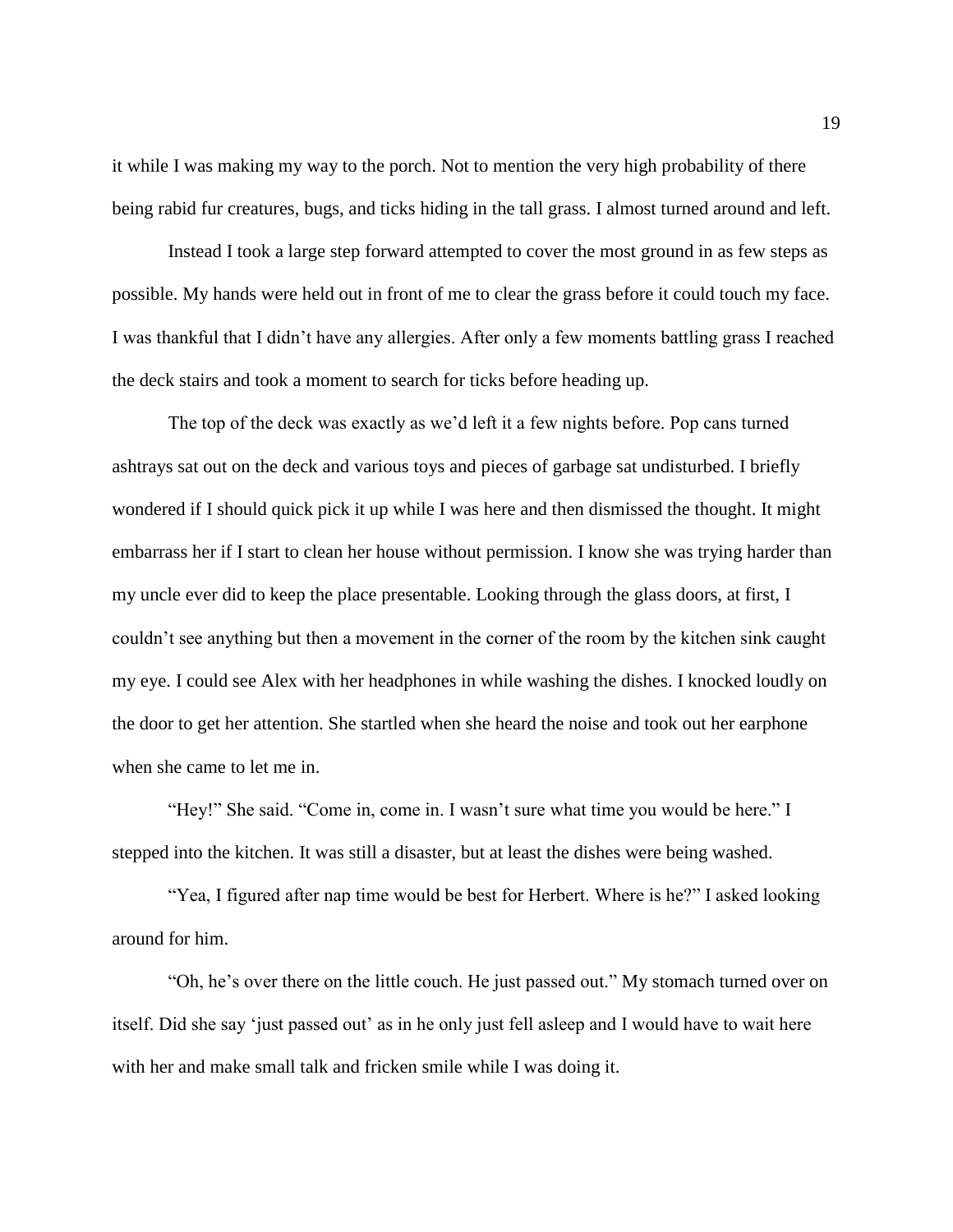"Oh," I said. "I thought he would be awake by now." Alex smiled at me as she started to dry off her hands.

"No, he's usually only falling asleep about now. He's really active so I just let him run around until he falls asleep and today he fell asleep on the couch. It's pretty cool, when he's tired he'll go find somewhere to lay down."

"Cool." It wasn't really cool. I only said that to be polite. I wanted to mention something about naps and schedules being good for little kids and babies. I'd done a little bit of research before taking on Herbert and all the articles said that kids thrive on schedules and naps. But I didn't say anything. I would just put him on a schedule for the days that I had him. An awkward silence fell as we were standing there. I grasped at straws, looking for something to say, anything. I finally asked, "Where's Alonzo?"

"Napping" She said.

"Oh. I'm gonna go take a peek at him." I walk away from her and tiptoed silently into the bedroom. Alonzo was laying on the bed sleeping soundly. I gently stroked his head being careful to avoid the soft spot. I gave him a small kiss and went back out to Alex. She was looking down at her phone scrolling through some more music which I could hear coming faintly from her headphones. I wondered how she heard Alonzo cry if she had her earbuds in.

"Hey," I said, to get her attention. "Alonzo's super cute. I hope you are able to have some good alone time with him when I take Herbert."

"Yea, I hope so too. He's already so different than Herbert. Alonzo's such a fussy guy!"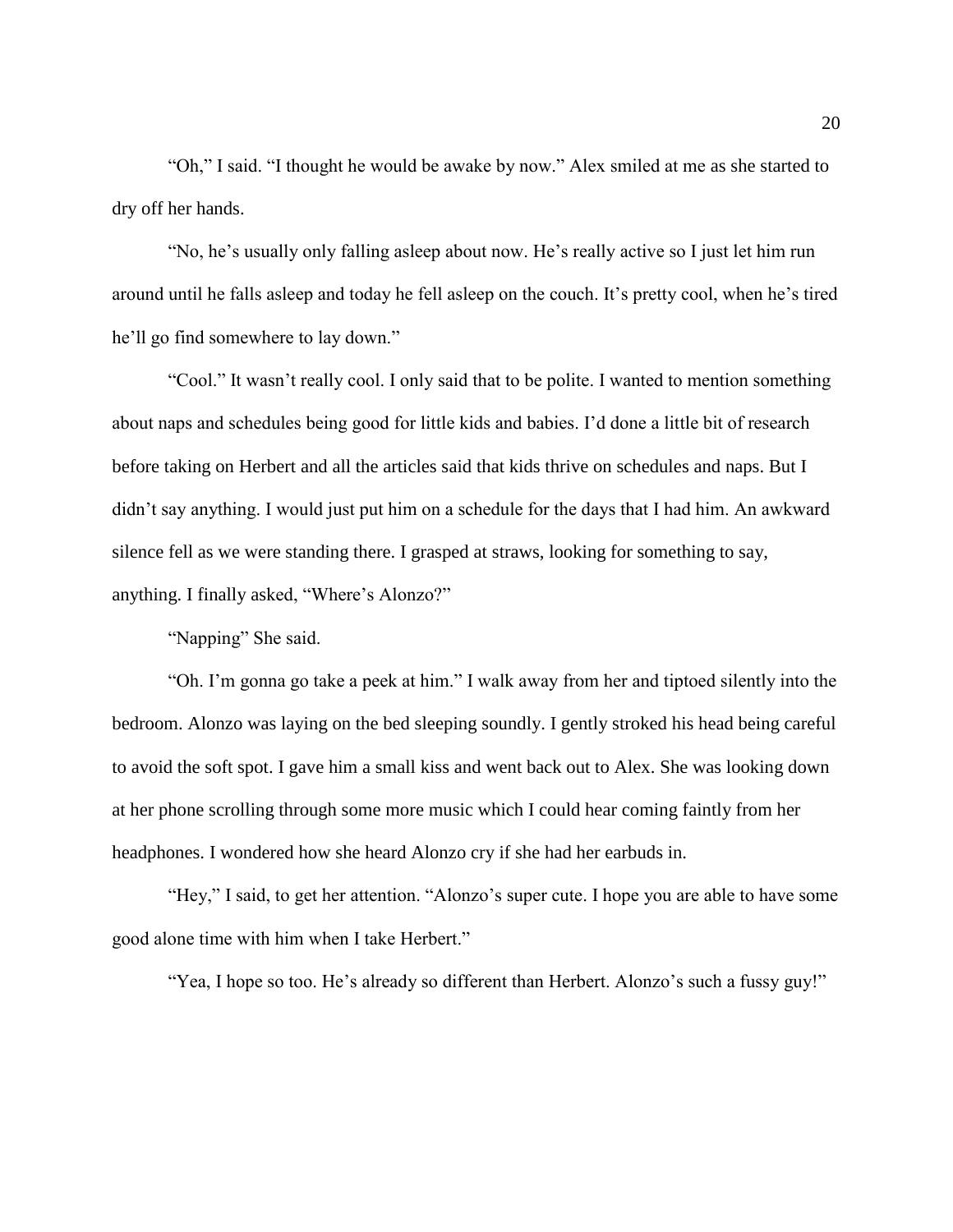"Well, hopefully this time will give you two a chance to connect." I read somewhere in my research before taking Herbert that mom's and babies needed time to form a bond. "Does Herbert have a car seat? I can install it and give him more time to sleep."

"Yea, it's at the bottom of the stairs."

"Thanks" I said. I was grateful that I could go out the front door to get into my car and wouldn't have to walk through the grass again. Once I was outside with the car seat I felt better. I don't know how other people do small talk and niceties. I suppose I was pretty good at it for how much I hated it and how much it hurt my stomach. My mom says that I need to be on medication for anxiety. But that's what all addicts say to non-addicts. They all want us to have problems like they do. My sister Jessie swears that reading is an addiction and that I'm no better than her because of it. I think most people would argue differently. Reading a book a day is way different than doing meth every day. My mom on the other hand says that I have crippling anxiety and need to be medicated immediately. Dumb. I might have a bit of anxiety, but nothing that I can't handle. Certainly nothing I need to be medicated for. Everyone gets uncomfortable around people they don't know well, or making phone calls, or checking out at a store. Its normal.

After a minute examining the car seat and figuring out how to put it in my car I was able to get it secured. I stood outside for a minute longer trying it think of a way to leave with Herbert in a few minutes rather than in a few hours. I'd probably have to lie. Come up with one of those polite excuses that people make when they want to leave somewhere without sounding rude. When I went back inside I saw that Alex was packing Herbert up.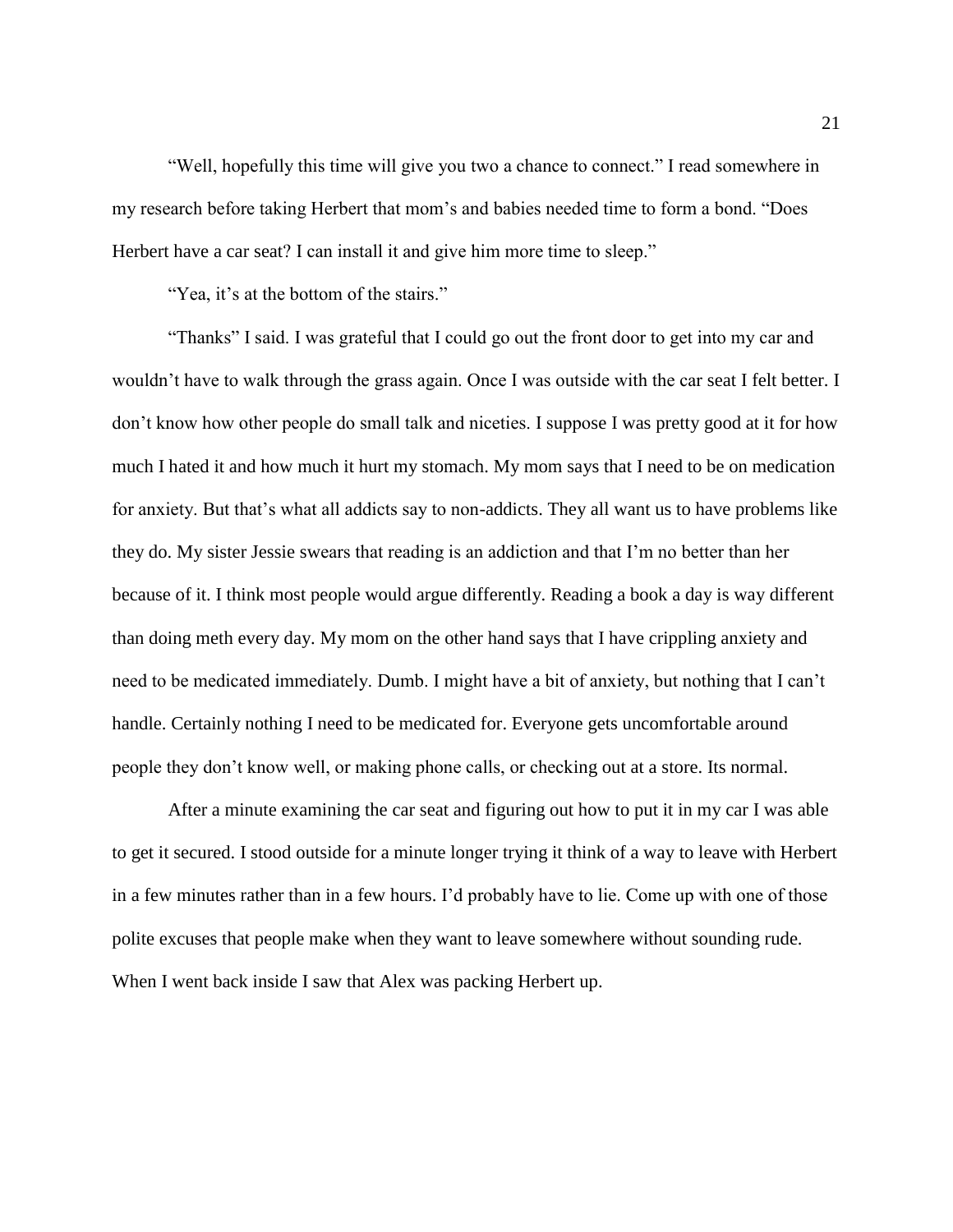"Hey," She said when she saw me. "I have a few things of Herbert's here, but I haven't done laundry in a while. It's hard to get up and down those stairs. And He doesn't have any shoes."

"Where are his shoes?"

"Natasha has them. I keep bothering her to bring them back, but she hasn't. I even told her to mail them and she won't."

"That sucks, but its ok. I think we have some old shoes of Jordyn's that will fit him." I was smiling for real this time. It looked like I could get out of here pretty fast. Sure enough, after some hugs and kisses from Alex, Herbert was in my car and we were on our way to my mom's house. I asked my mom if I could stay there with Herbert since I didn't think my new place would be any good for him since I shared it with five other people. That and I still felt like maybe having my mom around in case something happened with Herbert was a good idea. She was great with kids under the age of 10.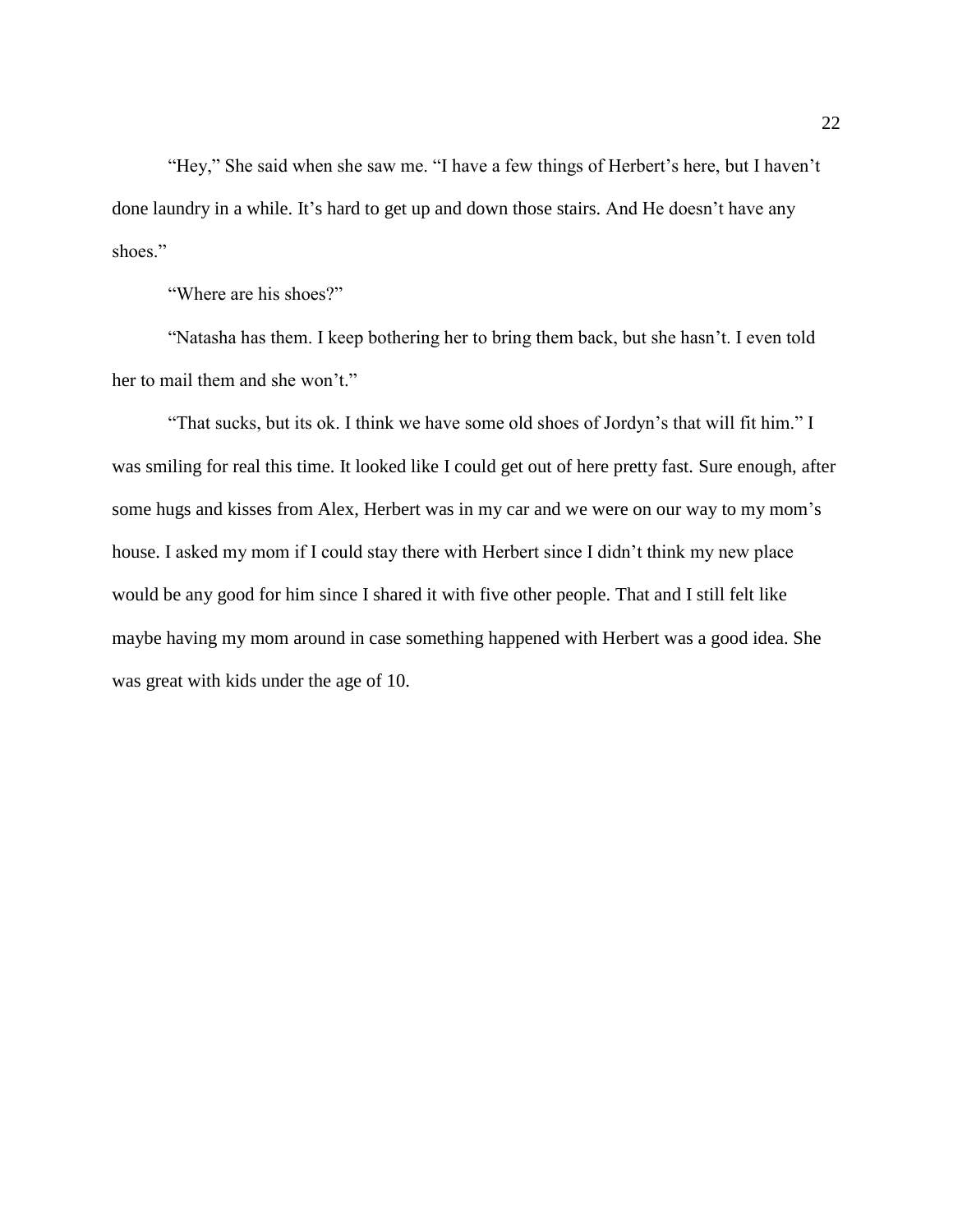**III**

The next couple of days with Herbert went smoothly. He didn't talk yet, not even a word, so I was constantly worried that something would happen to him and he wouldn't tell me. He didn't even cry all that much. Mostly he just wanted to cuddle and laugh. He had the most amazing laugh I'd ever heard on a kid. It was full bellied and loud. It felt good to take care of him. I bought him some clothes from the second-hand store (since all Alex packed was one pair of shorts and two shirts that were too small for him) we visited my step sister, Krista, for a 4<sup>th</sup> of July party where she yelled at me to "stop hovering over him and let him have fun in the damn sprinkler!" Finally, I took him to see his first ever fireworks. He loved them. He sat in my lap and was awed. I was happy to play mom with him. It was easy.

The day after we watched the fireworks I was finally taking him to my place. I needed to start unpacking and Herbert was comfortable enough with me now that he didn't chilling with me alone and I was confident that I could take care of him without my mom showing me what to do. On the drive to St. Cloud I was planning on how I would arrange my room when Alex called. I thought, briefly, of ignoring her but pushed the thought aside. She loved Herbert and made sure to call him at least once a day. I answered.

"Hey, Alex! Herbert can't talk right now, I'm driving. But we can call you back when I stop."

"Oh, actually, I was calling because Herbert has a doctor appointment today" "Oh." I said surprised.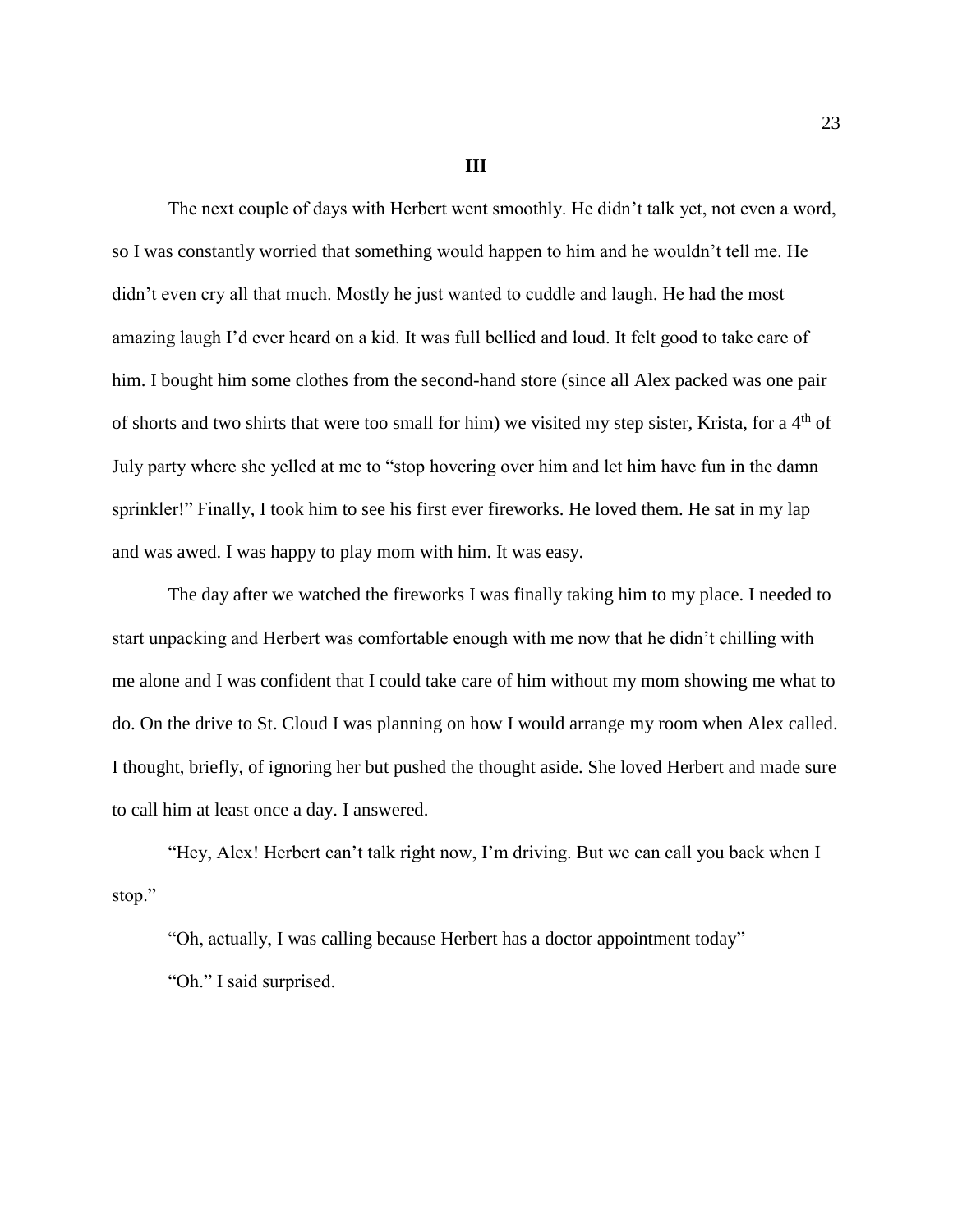"Actually, both Herbert and Alonzo have well child checks today in Isle. So, could you bring Herbert back early?" I was only mildly irritated by her request since I was already half-way to St. Cloud.

"Sure, no problem. What times are their appointments?"

"They're at two. So, you should probably leave as soon as you can."

"I'm already on the road, so no worries. I'll get there in time." I hung up the phone with her and found a place to turn around. It wasn't like my room was going anywhere and I'd have more time and space to clean and unpack it once I dropped Herbert off with his mom.

When I got to the house, Alonzo was lying awake on the couch, deciding to ignore the fact that he was laying unattended while Alex was packing his diaper bag, and Herbert was excitedly giving her hugs and kisses; I picked up Alonzo to say hello.

"Hi, baby!" I cooed at him once he was settled into my arms. I smiled down at him as I swayed him side to side. The more I studied him, however, the less I smiled. There was something different about his head. It looked…odd. I reached up to stroke it like I had the last time I saw him. It felt different. Lumpy and uneven. I thought I was being paranoid. Certainly babies had lumpy heads, maybe I didn't notice it last time because it was dark in the room. I held him a bit away from me to get a better look. No, something was definitely wrong with his head. It was uneven. The right side of his head was swelling out. I reached out and glided my fingers along it. It didn't feel puffy, even if it looked puffy. It felt hard.

"Alex?" I said, with a question in my voice.

"Yea?" she looked up at me with Herbert in her lap.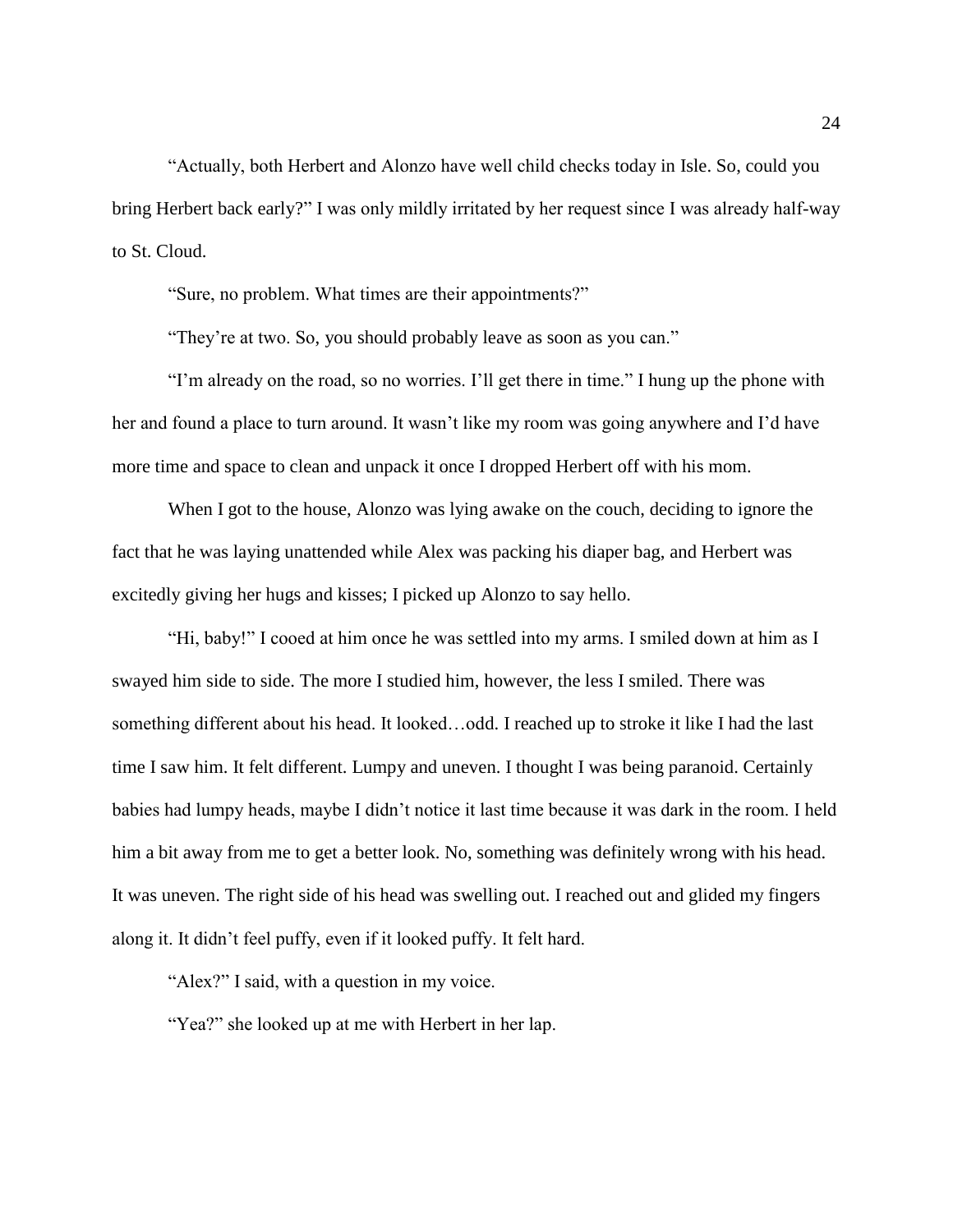"Did something happen to Alonzo's head?" Alex looked down at the floor and I could see her trying to find something to say.

"Yea, that's why I was so adamant that you give us a ride to their well child checks, he fell off of the couch last night. It made a pretty bad sound." I took a moment to process that I was giving her a ride to Isle. For some reason I assumed that she just wanted me drop Herbert off. Then I realized what she said and got angry. I freaking told her to not put babies on the couch! I warned her when I first met Alonzo that babies and couches weren't a good mix! I took a breath before I answered her. She probably felt bad enough without me adding to her guilt.

"Yea, we should get going. The right side of his head is looking pretty bad." Alex looked up when I said that.

"The right side? I thought it was his left that looked bad." I held him out from me again to get a better look. Now that she mentioned it, the left side looked swollen too, just not as badly as the right side.

"Why didn't you bring him in last night?" I asked.

"He only cried for a minute and then he was fine. It wasn't until this morning that I noticed that his head looked different." What she was saying almost seemed reasonable. That, and how was she supposed to get to the doctor with him anyways, even if she wanted to? I sighed and put Alonzo into his car seat and loaded the boys into the car. Loading my small Pontiac with two car seats, a wheelchair and two adults took some maneuvering. Not to mention that I almost dropped Alex when I had to help her down the stairs.

When we finally got to Isle Clinic there was even more maneuvering. I realized that I couldn't carry Alonzo in his carrier, hold onto Herbert, and push Alex in her wheelchair at the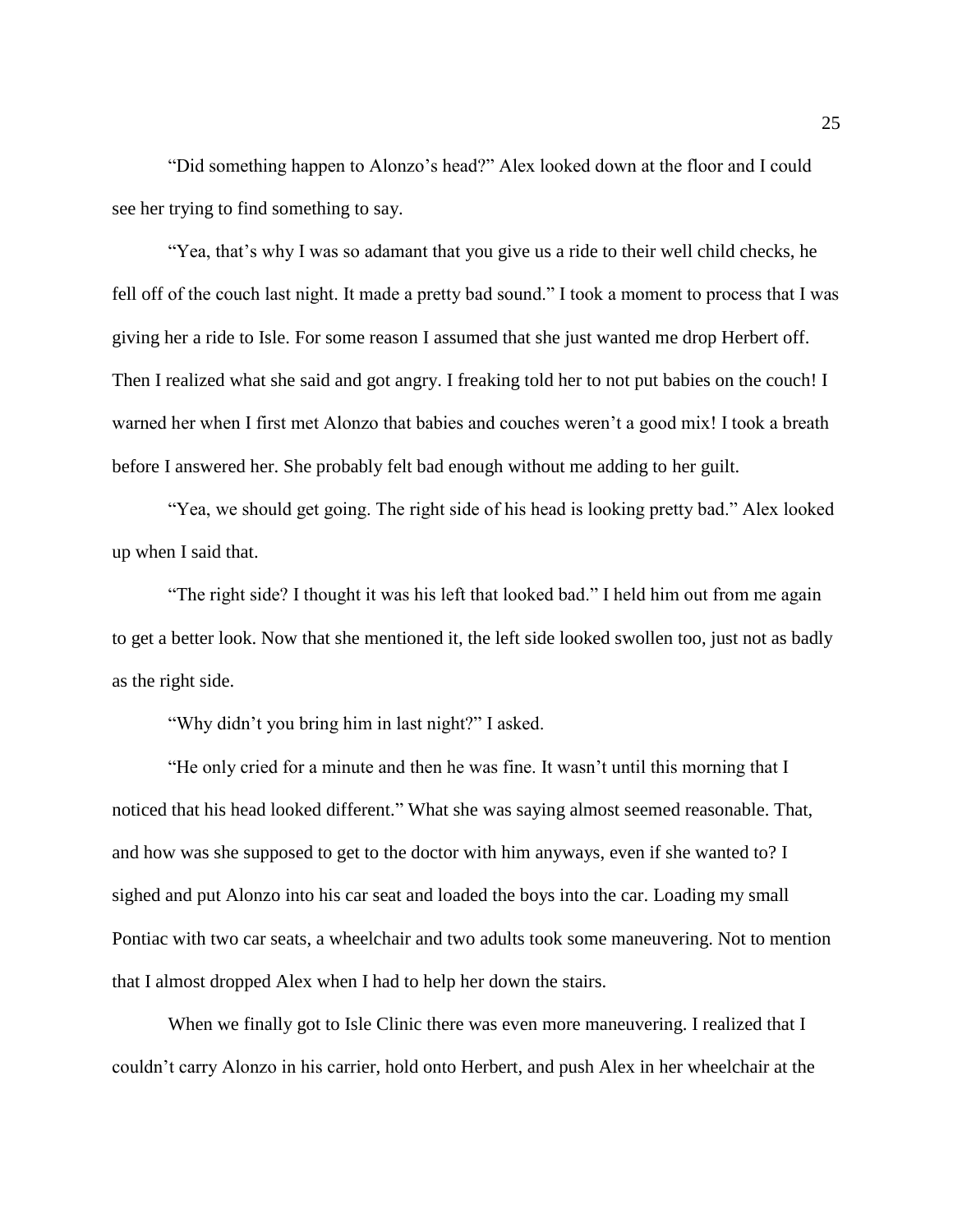same time. I floundered for a second before I came up with a solution. After helping Alex back into her wheelchair, I had her hold onto Alonzo in his carrier while I held Herbert's hand and pushed her into the clinic. When we got inside I was able to take Alonzo from her while she checked in.

The wait to get in wasn't long. The Isle Clinic is small, so small that they didn't have their own doctor. A doctor would make rounds through the area clinics and today wasn't his day to be in Isle. We saw a nurse instead, who was more than qualified to take the boys' weight and height, however, less qualified to examine head wounds like Alonzo's.

"I really think it's just a bump and will be fine." the nurse said. Alex had been arguing with her for the last five minutes about Alonzo's head.

"No, I really want someone to look at it. It looks really bad and it made a really bad noise." The nurse rolled her eyes. I could tell that she was getting impatient with us.

"Fine," she said. "I'm going to put a call into Onamia and see if a doctor can see you there today. Will that work?" We said it would and sat in the small room waiting for her to get back with news from the call. Alonzo was cuddled in my arms. He had a few shots today, but he only cried a little bit and stopped when I was holding him. Alex said she wanted me to hold him after his shots since she couldn't "handle her baby in pain." I agreed. Even if I thought she was being a little bit dramatic about shots. When the nurse came back she told us that she wasn't able to get an appointment for us, but if we went into the emergency room that they would see us there. After another bit of creative maneuvering, though it was getting easier to figure out how to get everyone in and out of the car, and 30 minutes later we were sitting in the Onamia Emergency Room talking to a doctor who was telling us the same thing that the nurse was.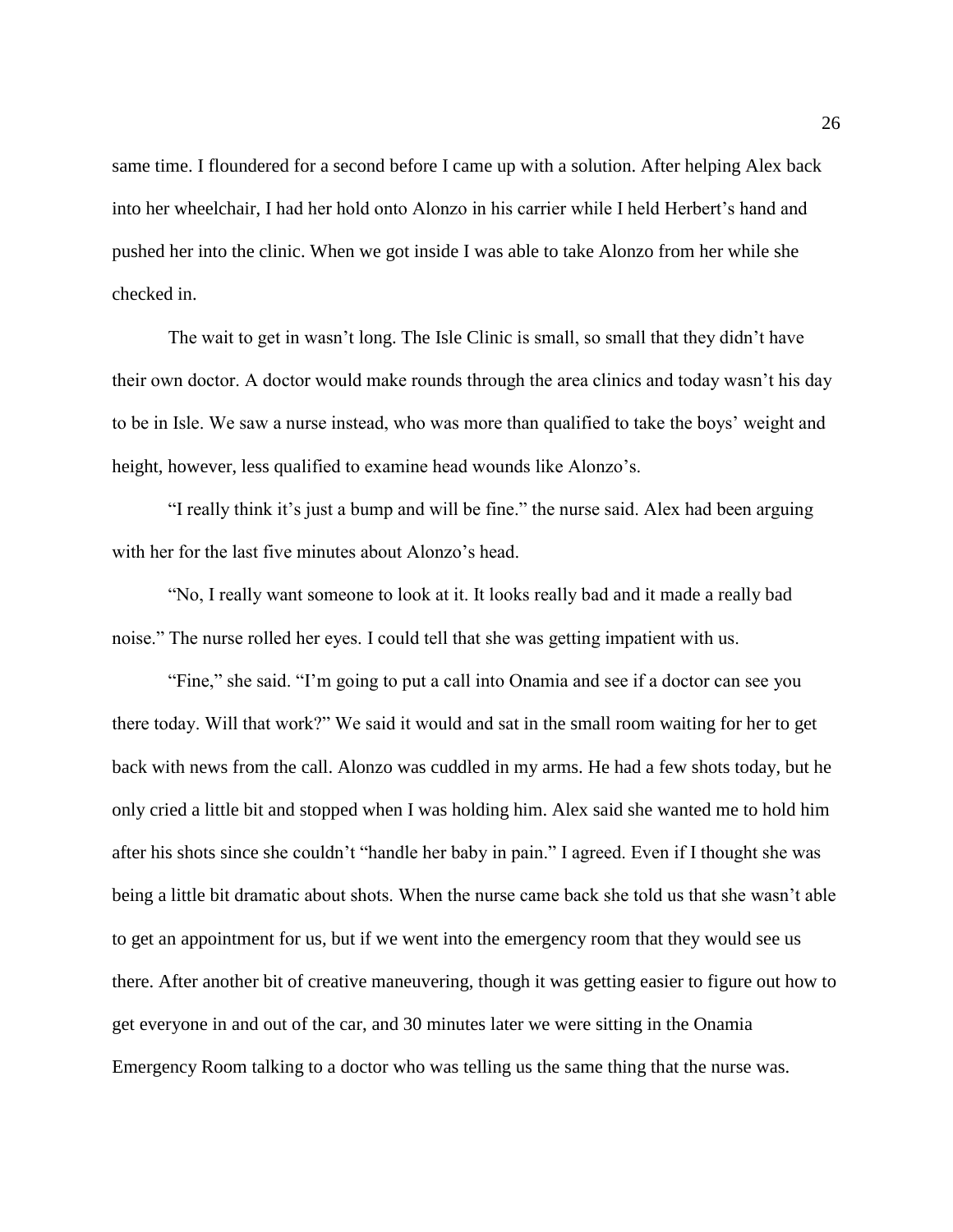"Here's the thing," he said. "I don't think there is much here to worry about. It does look like a pretty bad bump and you said he didn't fall far and landed on carpet, which is still a somewhat soft surface, so, what I would recommend is to give him some baby Tylenol and keep an eye on him for the next couple of days to see if the swelling goes down." I thought that the advice sounded reasonable. He was a doctor so I didn't understand why Alex was still arguing with him like she argued with the nurse.

"Can't you give him an x-ray? His head made a really bad sound when he fell." I could see Alex getting really flustered and upset. Not for the first time that day, I started to wonder if there was more that she wasn't telling us. Why was she so adamantly going against a doctor's advice?

"I can give him an x-ray," the doctor said carefully. "But exposing a baby this young and small to that amount of radiation isn't something that I really want to do. I think it would be safer to wait and see if the swelling goes down."

"NO!" Alex was practically yelling. I flinched at the sound and so did the doctor. "I am his mother! And I say that he needs the x-ray!" The room was silent for a moment, all of us a bit surprised at Alex's outburst.

"Okay then, I'll go order the x-ray, please wait here." After the doctor left we were all still quiet. I gave Herbert another snack that the nurses gave us when we arrived. He was getting restless with all the sitting and waiting since we'd been doing this for about two hours at this point. Soon a nurse came in saying that a room was ready for Alonzo to have an x-ray. She looked back and forth between me and Alex trying to figure out who should come into the room with him.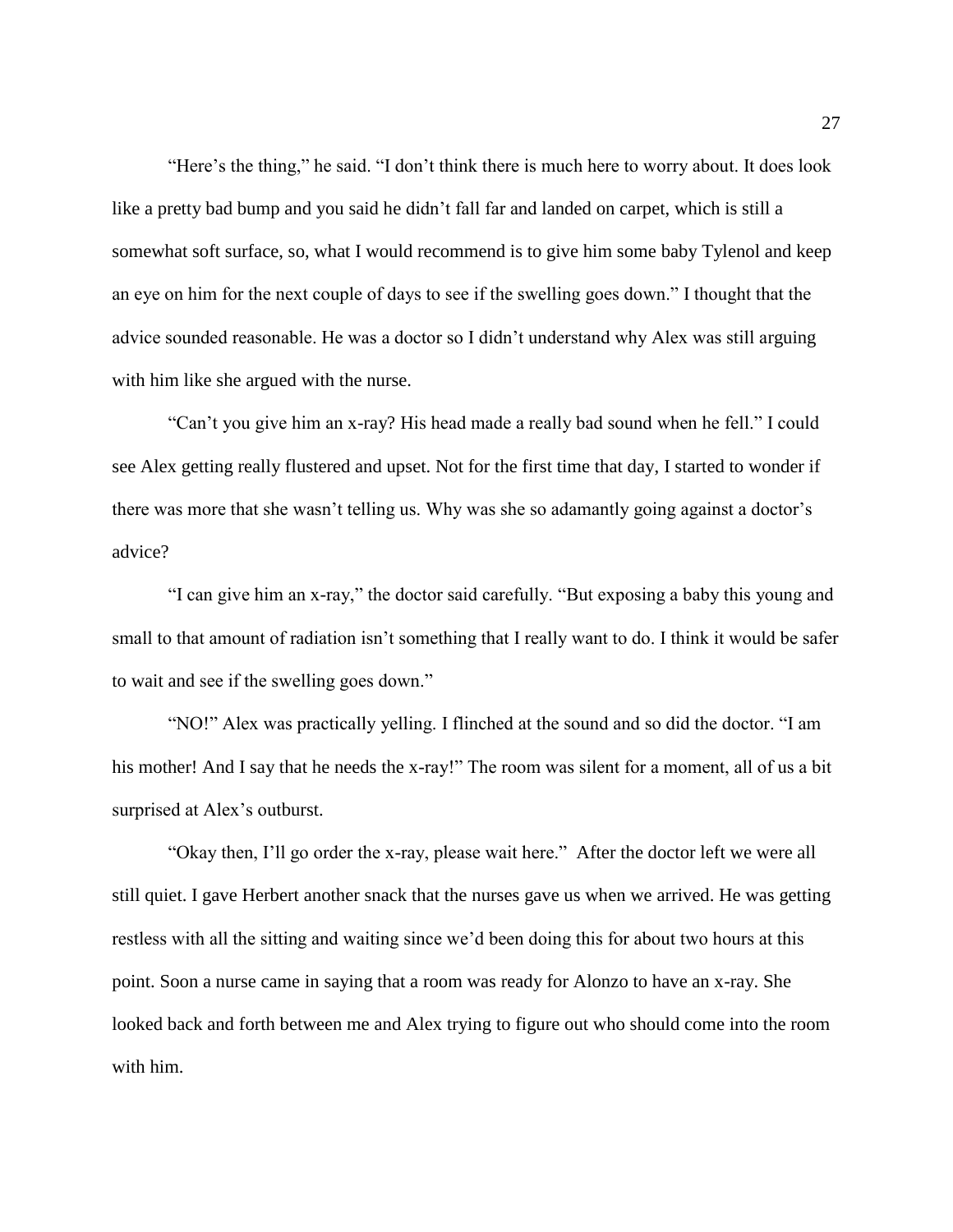"Naomi, will you go with Alonzo?" Asked Alex. "I just can't stand to see him with those machines." I agreed, and secretly wondered if her chair might interfere with the x-ray somehow. Did metal effect x-ray machines? I wasn't sure, so maybe it was better that I went anyway. Just in case. The x-ray tech had me swaddle Alonzo tightly and lay him on a flat bed and rolled little blankets into a bundle at his side to hopefully protect him from rolling. Then she put a heavy xray vest over him, she said it would protect him from some of the radiation and she had me put one on as well as herself. We quickly hid behind the glass panel in the room so she could take the shots of Alonzo's head. We had to do it twice since he moved a bit in the first one. The whole process only took about ten minutes and then we were back in the curtained emergency room.

Herbert finally started to fall asleep on the cot and Alonzo was sleeping in my arms when the doctor came in with a team of nurses and took Alonzo from my arms and put him in an enclosed baby bed and was yelling at the nurses to make sure he was secure. They strapped him down and closed the lid. The entire time both me and Alex were trying to get someone's attention. We kept yelling "What are you doing?" "What's happening?" Herbert woke up frightened by the activity and crawled into his mother's lap. Once Alonzo was secure the doctor talked to us.

"His x-ray shows that he has a severe parietal fracture on both sides of his head. We are airlifting him to Children's Hospital in Minneapolis. The Helicopter should be here any minute." I was stunned. Airlifting him? Fractures on both sides of his skull!

"Can I go with him?" I asked suddenly. I hated flying, but letting Alonzo go alone in that helicopter was scarier.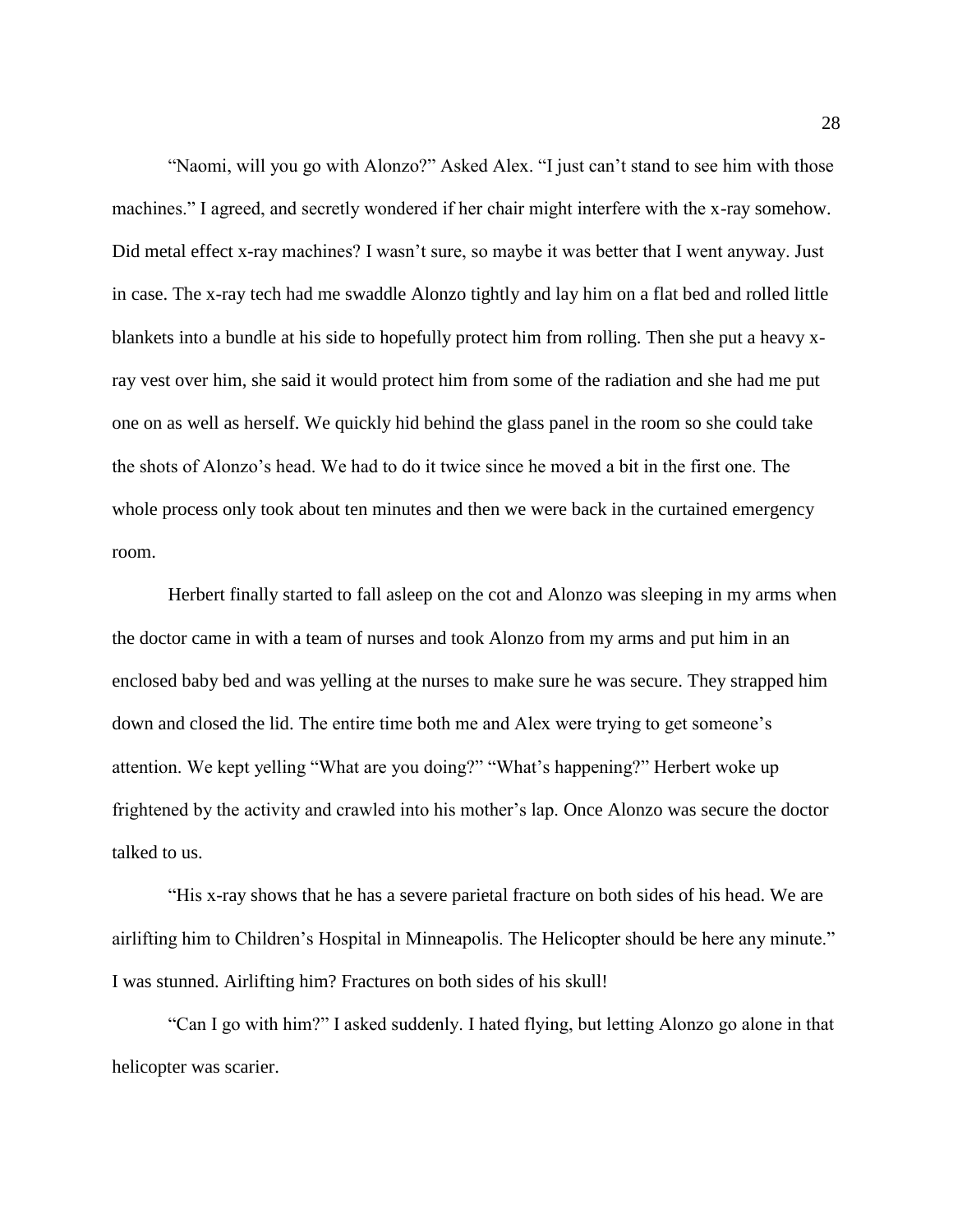"I'm sorry," said the doctor. "I'm afraid that only medical personnel are allowed on the helicopter." Not very long after the helicopter people came and took Alonzo away. They did their best to assure us that Alonzo would be fine before leaving. We were left alone and stunned. The flurry of activity all happened so fast that I still wasn't sure what exactly happened.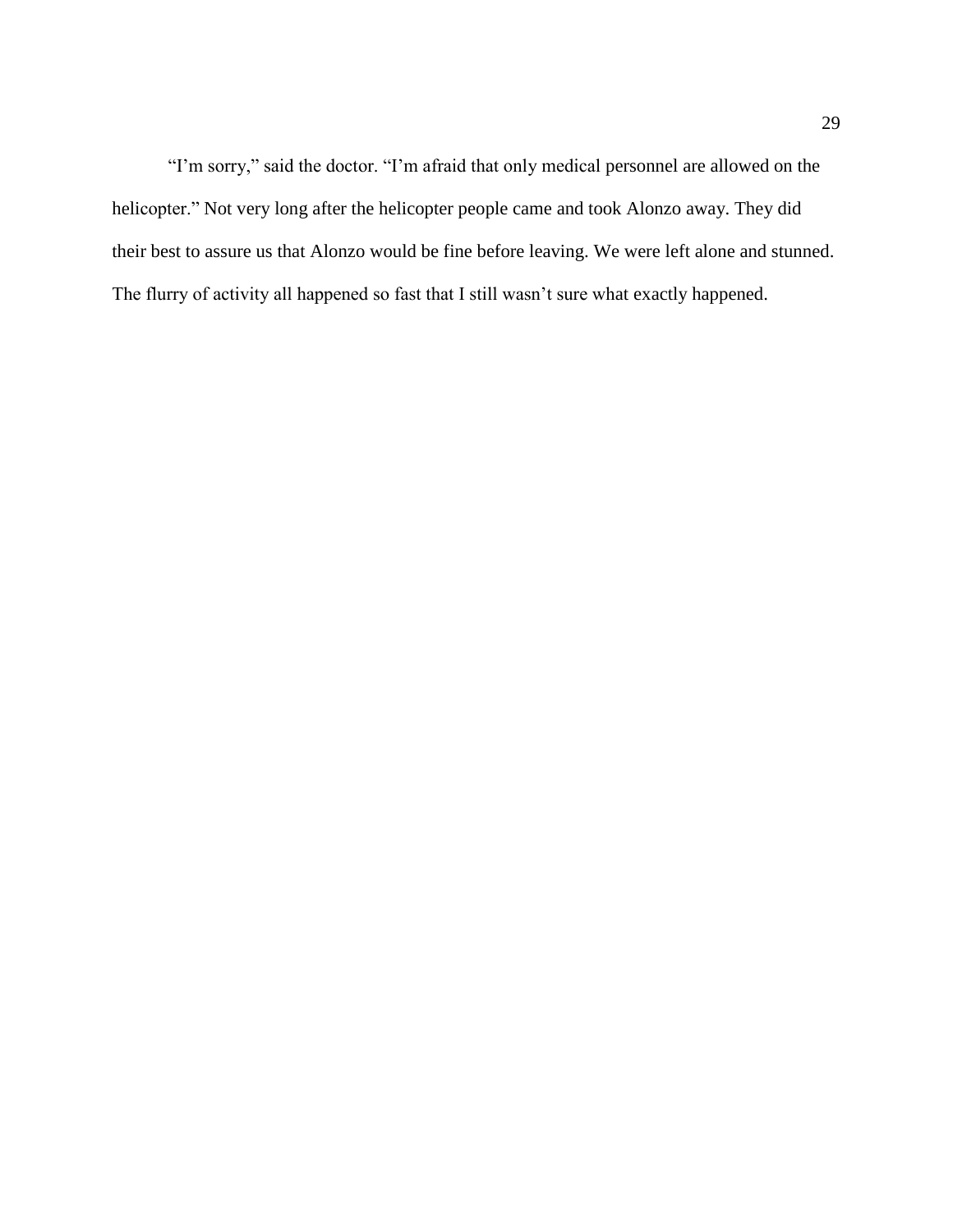**IV**

"Yes, Mom. I will let you know once we know. So far all we've seen are nurses. The doctor should be coming in about an hour." I hung up the phone with a sigh. Alex was busy making her own phone calls while we sat in Alonzo's hospital room. The phone call to my mom was the third once since we left the Onamia Hospital. Alex had begged me to drive her to Children's Hospital, she hardly got a word out before I agreed. We left right from the clinic and drove the two hours to the Twin Cities. We stopped only briefly to get some McDonald's for Herbert. Alex and I still haven't eaten. I could only imagine that her stomach was tied in just as much knots as mine was about everything. I was worries sick for Alonzo and kicking myself that I didn't take Alex more seriously. She said it sounded bad when he fell. But a fall from the couch to the floor really wasn't that far and didn't hurt him the first time he fell when I was over. He was fine then. It was lucky that Alex had what I guessed was a "mother's instinct" otherwise Alonzo might not have been x-rayed and the fracture found.

For a while we sat in silence, neither one of us looking at the other, both too caught up in our own minds. I couldn't say what Alex was thinking, but my mind was filled with dark thoughts of brain damage, seizures, mental and physical delays, and enough health problems to last a lifetime. Alonzo's fractures could mean anything and until we saw the doctor we would be left with our own horrid imaginations. I sent a brief thought up to any sort of deity that might have been listening. I don't really believe in God. I always felt that believing in a higher power was an excuse not to take responsibility for yourself. That's what they say in NA meetings, that you have to believe that there is a power higher than yourself and to put your trust into it. I know right now that I'd fail out of any program that preached that. In my mind I'm my own higher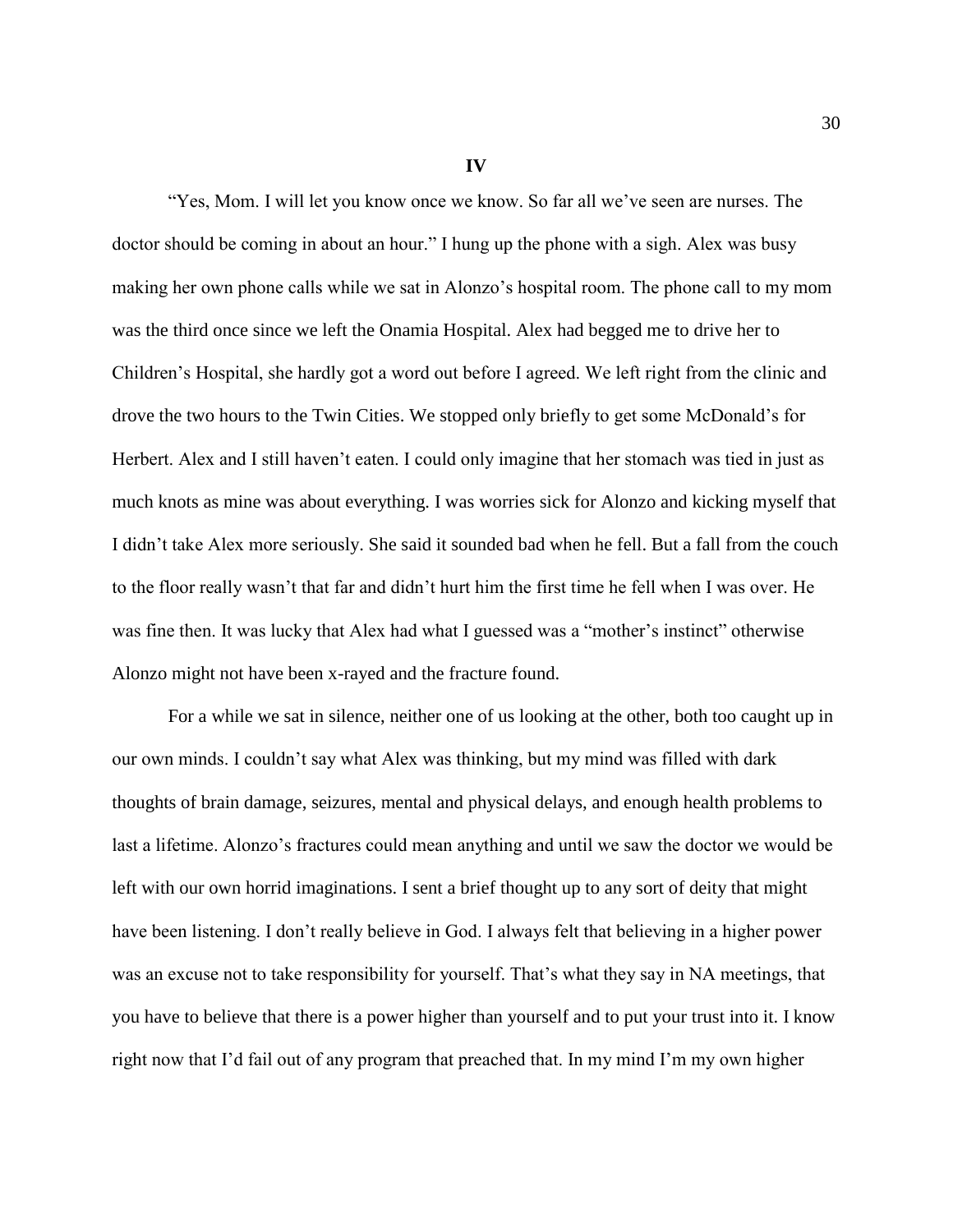power and the only one that can determine if my life is good or bad is me. But, if there is a God, I supposed that healing babies should be right up his alley so I sent a quick prayer, just in case.

The rest of my time was spent accosting nurses to grill them about Alonzo's heart rate, blood pressure, and oxygen supply. "What's the top line mean?" "Is that good?" "Well what's the average heart rate for a two-week-old baby?" "should his cord be tangled like that?" "Why do you check for blood pressure on his big toe instead of his arm?" "Is there a reason that the screen is blinking?" "What medicine are you giving him now?" "What does that do?" "Why are you giving it to him?" "Aren't pain medications really dangerous to use on babies? I was just doing some googling and Web MD said…" I suppose that after a while the nurses may have started avoiding our room.

After a long while the doctor finally arrived, with good news.

"As far as we can tell there is no bleeding on the brain, no swelling, no bruising. It seems to be a very clean fracture." I sagged in relief at his words. Absolutely amazing. I could tell that Alex was relieved too.

"We're going to keep him here a few days longer just to monitor him, but after that, you should be free to go home. Do you live close by?" We answered that it was a two-hour drive. And now that he mentioned it, we didn't have a place to stay, didn't have the money to drive back and forth between Onamia and Minneapolis for a few days. I did a quick check of my bank account and found that I had just enough money for parking and gas to get home. The move back to Minnesota had eaten up all my savings. Alex was allowed to stay in Alonzo's room but me and Herbert weren't. I don't know how Alex would feel about Herbert and I sleeping in my little Pontiac for the next few days, but I would do it if it came down to staying with Alonzo.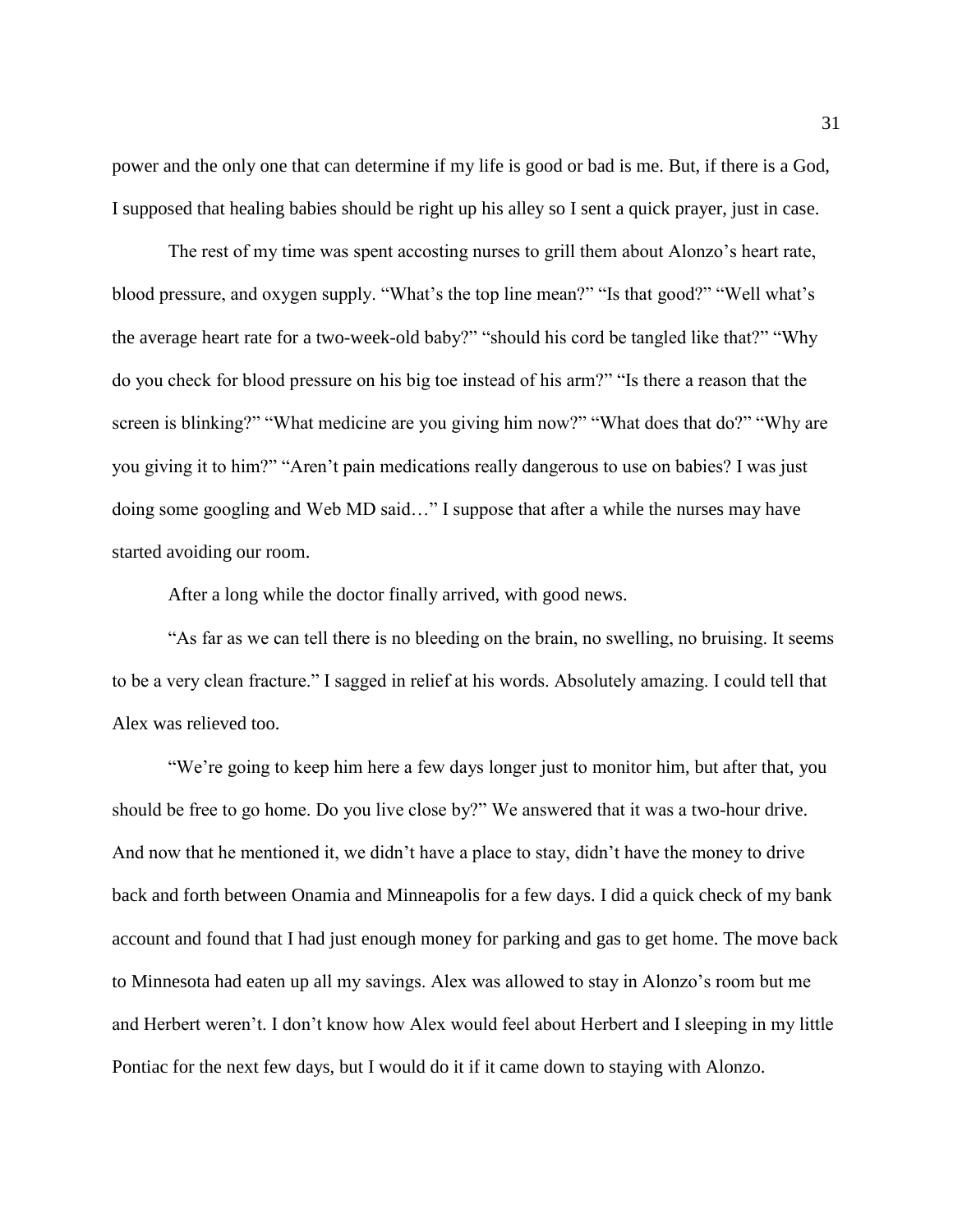"I'll put in a call to our Ronald McDonald house and see if they have an opening for you guys." After the doctor left to make the call I shot a confused look to Alex. She told me that the Ronald McDonald House acted like a home for people who had to stay in the hospital with their kids. After about 30 minutes a nurse came in saying that Ronald McDonald house had an opening and she could take us there now. Alex said she didn't want to stay in the room with Alonzo, so I put Herbert on her lap and pushed her down the hall behind the nurse.

It turns out that the Ronald McDonald house is the coolest place ever. It had a fully stocked kitchen, public computers and phones, toys for Herbert, gaming systems set up to flat screen TVs, and small hotel-like rooms that were stocked with towels and little disposable soaps. The bathroom was a little bit more of a problem. As awesome as the place was (and free!) it didn't have a bathtub, only a shower. Not figuring out any way to bathe Herbert without getting water all over the bathroom, I got into the shower with him. He hated the water splashing in his eyes and screamed until I picked him up and held him against me. I crouched down so I could use a bar soap to wash us. His hair was a little more difficult. I had to be careful to not wash it into his eyes since we didn't have any of the baby shampoo we were used to. When we were finally dried off we put on the same dirty clothes since we left without stopping at home, but luckily the hospital provided us with some diapers for Herbert. When we got into the one bed in the room Herbert snuggled up to my side and fell asleep. I shot my mom a text telling her the good news and fell asleep soon after.

We spent one more night in the Ronald McDonald house before we found out that social workers were coming to the hospital to see Alonzo. Seeing them walk into our hospital room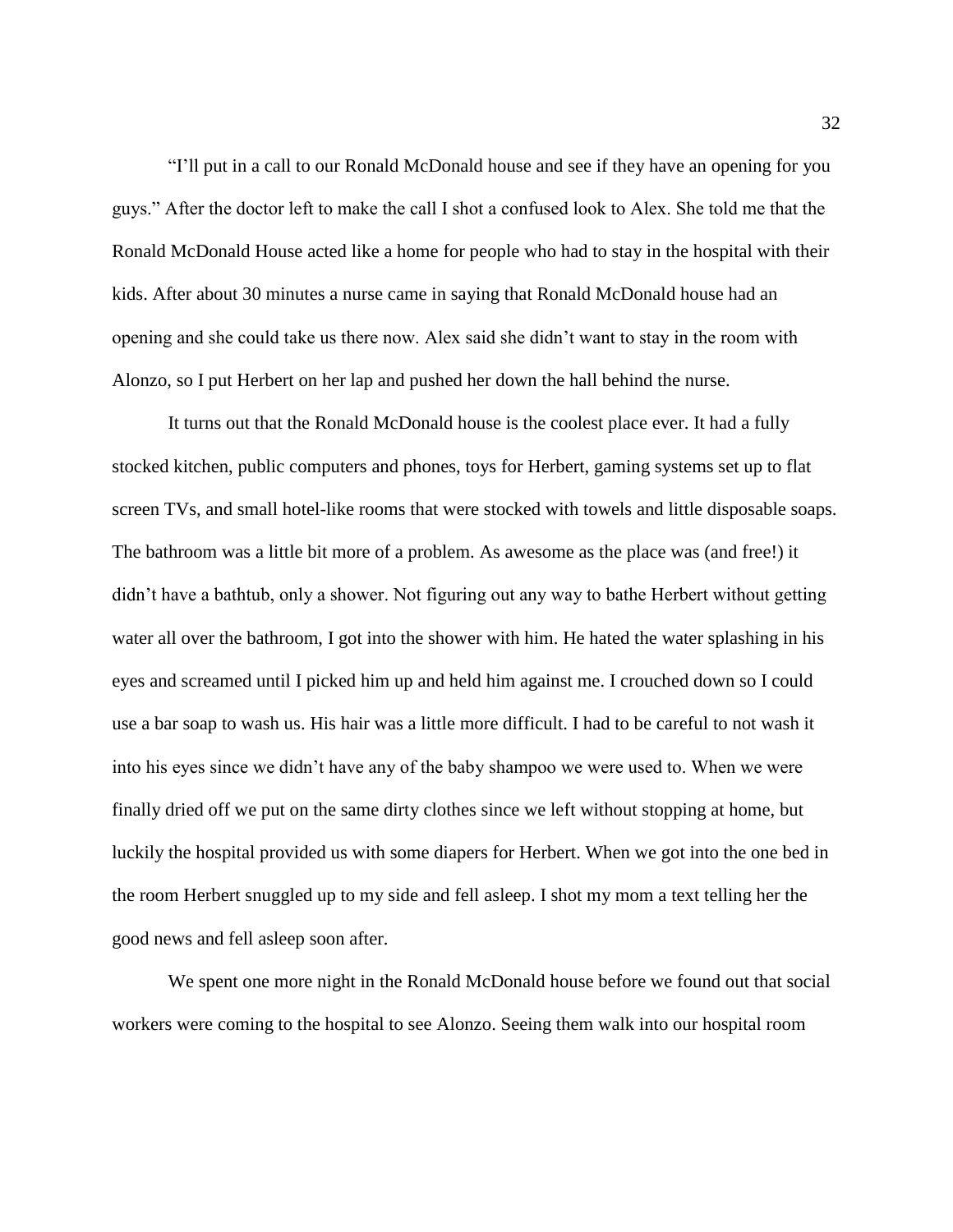made my defensive walls slam into place. Both of them were women, one blonde and one brunette, and were wearing completely impractical high heel boots for this large hospital.

Looking at them I knew that they were everything I was ever warned about as a child. I grew up with tales from my mother and father warning me about the dangers of family services. My mother told the stories of her battle with family services when they took away her health and food benefits.

*"I was starving when I was pregnant with Jessie." She told me. "The county was saying that your father was living with us and that his income should count towards mine so they cut me off. I had to go to court with them."* My mom was never afraid of legal battles or standing up for what she thought was right.

*"Is that why you kept Jessie under a lamp when she came home?" I asked.* I always heard my older sisters talking about Jessie living under a lamp because she was yellow.

*"Yup, she was jaundiced and we couldn't afford to stay at the hospital so I treated her myself. I won in court of course, your father had his own place, but before that we didn't have any food. I would tape our empty macaroni boxes shut and put them back in the cupboard and would add water to the milk so that the social workers would think you kids had food when they came to check on you. They never took you away though. I made sure of it."* Whether these stories were meant as cautionary tales or instruction manuals I wasn't sure. The lesson I took from it was clear: do everything in your power to keep your kids out of the hands of family services. My father's stories and lessons were much less subtle.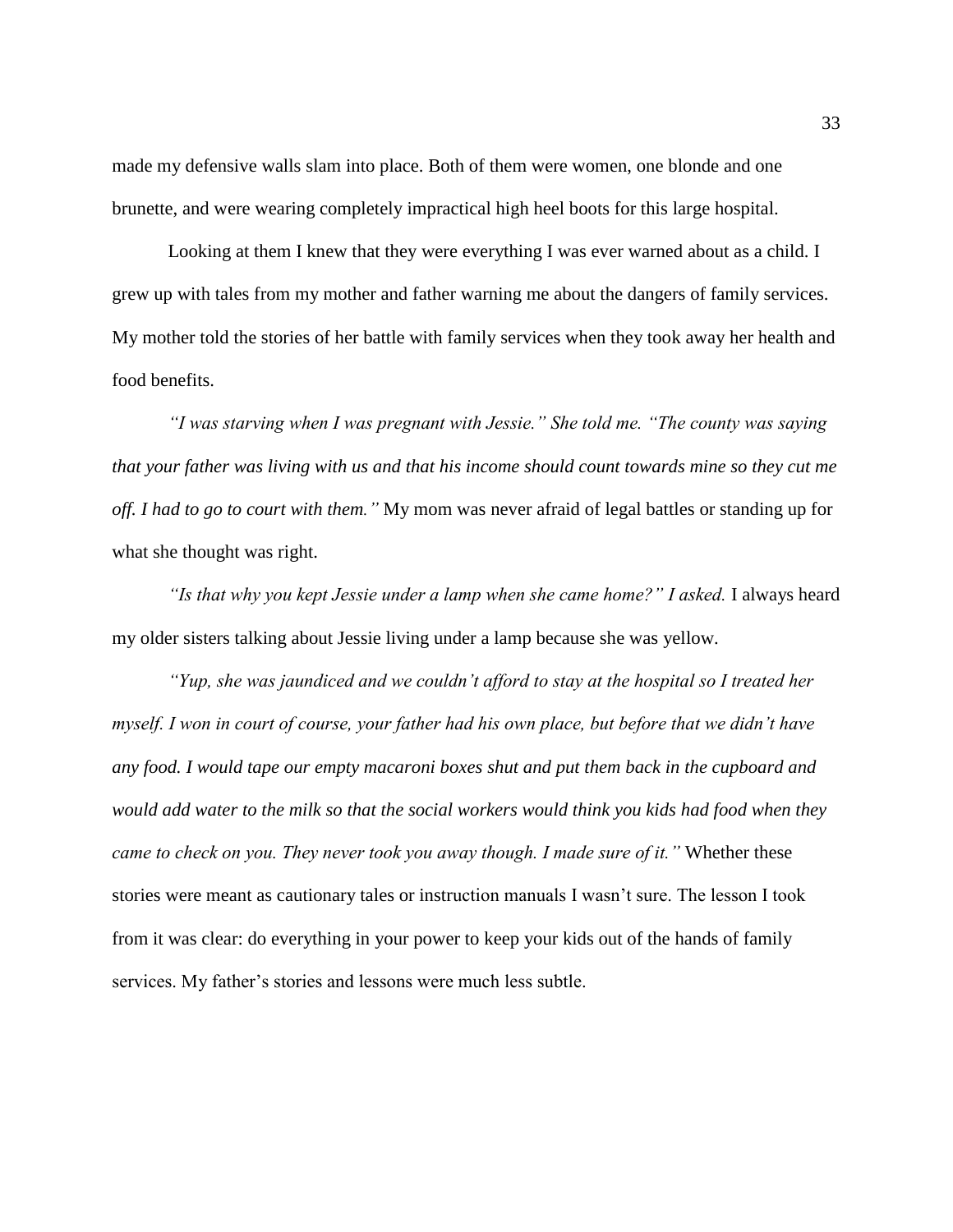*"When they came over you mom called me. I told that social worker lady that if she tried to take my kids from me that she would have to kill me first!"* My dad would say this while puffing out his chest*.* 

*"She called the cops and I told the cops them same thing, 'you'll have to kill me first.'"* I would gasp in astonishment.

*"What did they do?" I asked.* 

*"They backed off!" He would say, laughing. "They told that lady 'he's willing to die for his kids. Leave him alone.'"*

*"No way! Really?"* 

*"Of course. They know when a man is serious. Especially your dad. I wasn't ever going to let them take you."* 

Though my dad's lessons were less subtle, the message was the same. Never let them take your kids. Similar lessons were learned throughout childhood from my uncles, grandfather, and great-grandmother. They all experienced family services first hand. My grandparents lived through the era and horrors of Native boarding schools and my uncles and dad were placed in white foster homes. So, I knew who these ladies were and what they wanted before I ever met them. They were here to look down their noses at us and pass judgement on children and a family dynamic that they couldn't possibly understand. They were stylish, impractical, and white. In short, exactly the kind of people that would come to take these babies away from us and never allow us to see them again while at the same time crow to anyone who would listen that they were saving the savages. Kill the Indian, save the Man. That's what was always said and I know they were still saying it in their hearts even if they couldn't say it out loud anymore.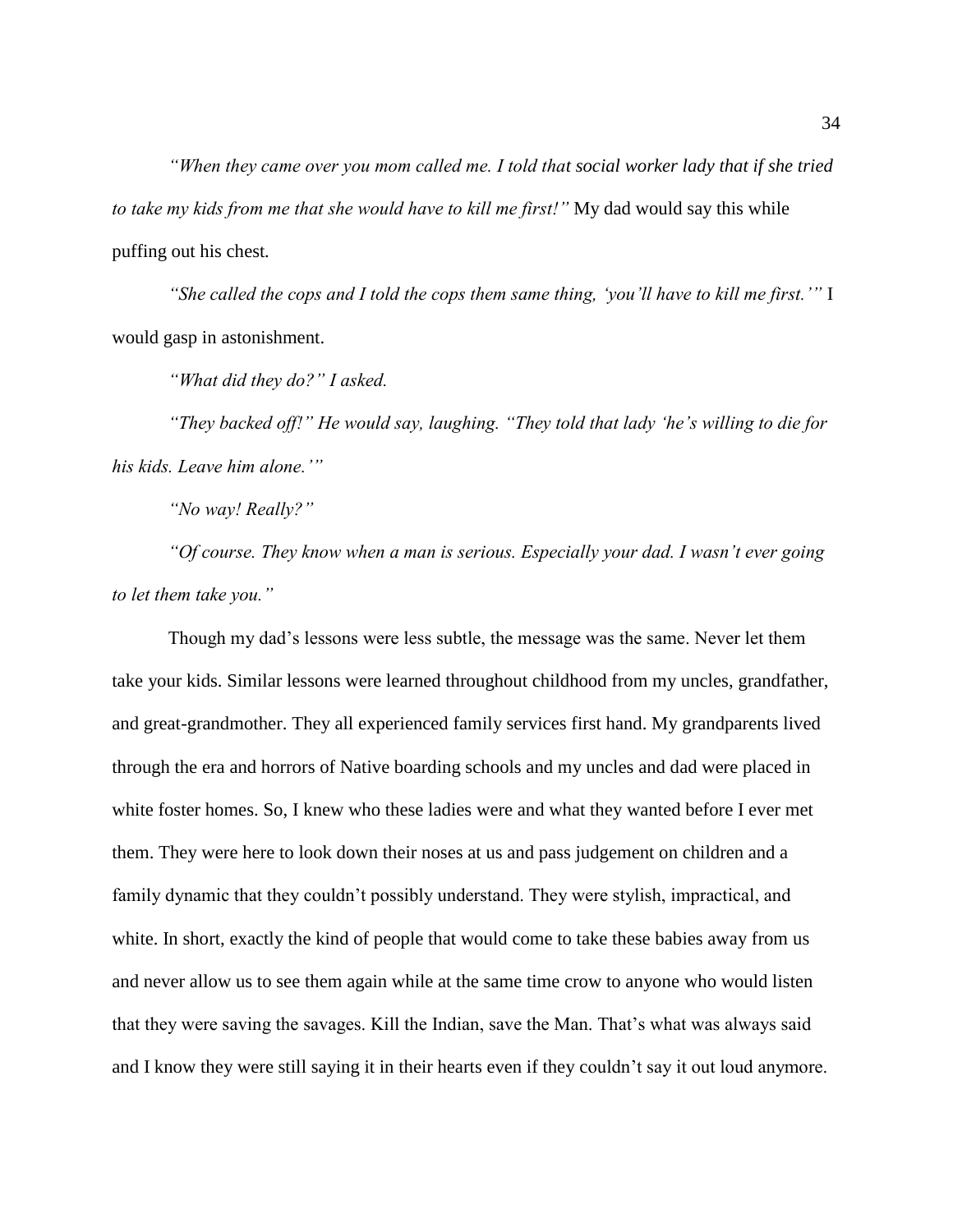I plastered a smile on my face that was as fake as theirs and held out my hand.

"Hi, I'm Naomi!" I said this with false cheer, a small attempt at getting them to let their own guard down enough for me to gain an in. They introduced themselves politely, but stiffly. I could see them sizing me up in their own heads and decided to strike pre-emptively. With a smile on my face I made a small maneuver to quickly gain the upper hand.

"Those boots must have been killer to walk in all the way here! This is a big hospital." I said this with a laugh, but they knew what I was doing. I was never very good at the verbal warfare that was meant to belittle while still sounding polite.

"Oh, no" said the blonde one with a rigid smile. "It was nothing. I didn't even notice." *Ooh, she's good.* 

I switch tactics and start interrogating them on where they went to college. I answer snidely and disingenuously when the blonde tells me. "Oh," I say. "Community college. I guess that's alright. University isn't for everyone." The brunette comes to play seeing that her friend is losing.

"I went to University of Minnesota Duluth." She says this proudly. I answer back ready to strike her down.

"Oh! UMD is a pretty good school! Not as good as the twin cities campus of course, I was accepted into their honors program. I got accepted into most honors programs, I actually got accepted to every school I applied to." I say this with a shrug, like it's not a big deal. I wield my education like a spear and wear it as armor. It's the one thing no one can take away from me and the one thing that I know I can usually gain the upper-hand with. I need these people to know that I'm not a fool and they can't fuck with me. They need to think twice before coming at me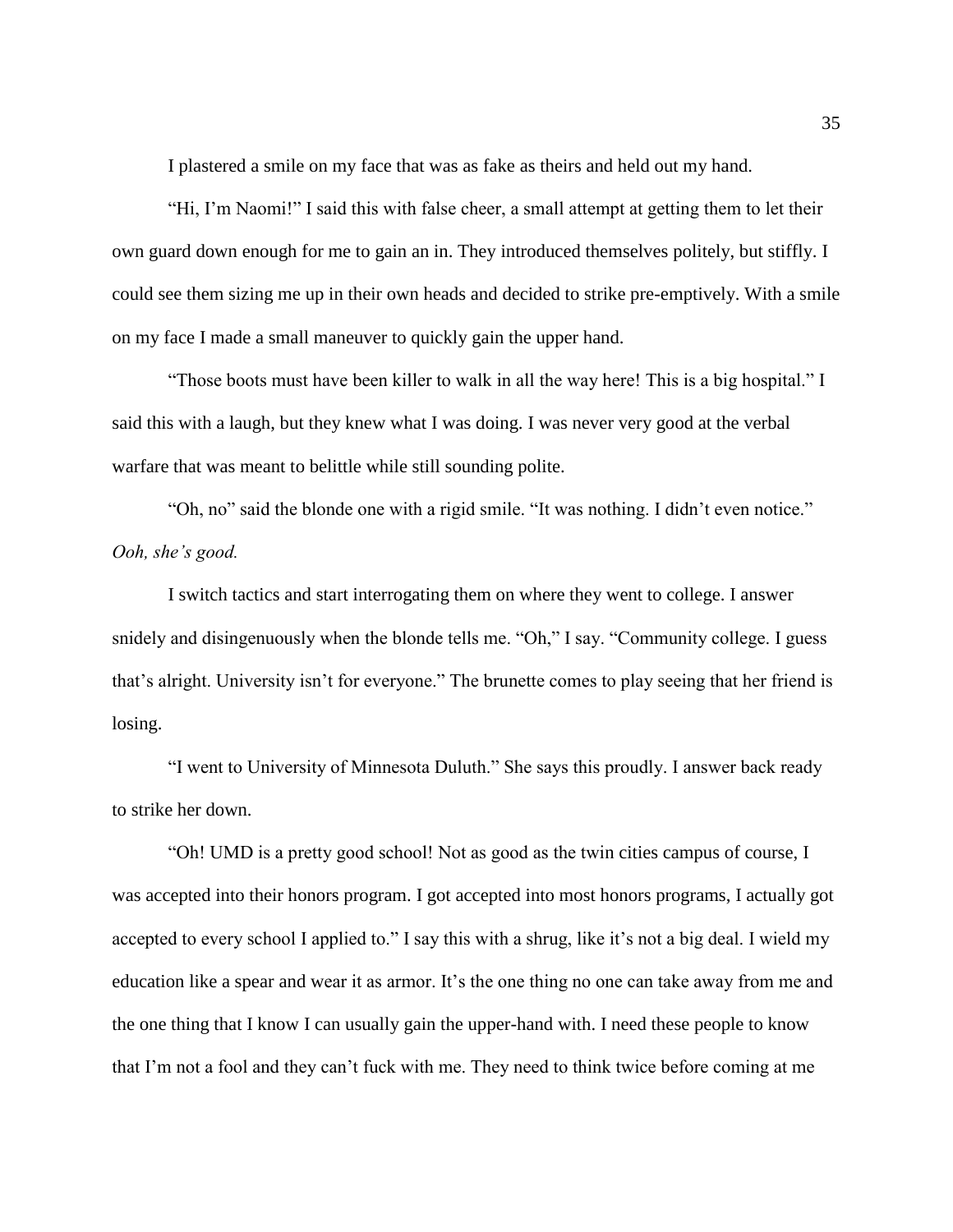with bureaucratic bullshit because they know I'm smarter than their tricks. They need to know I'm not stupid and that they shouldn't talk down to me. I need to make them feel small so they will never know how afraid of them I really am.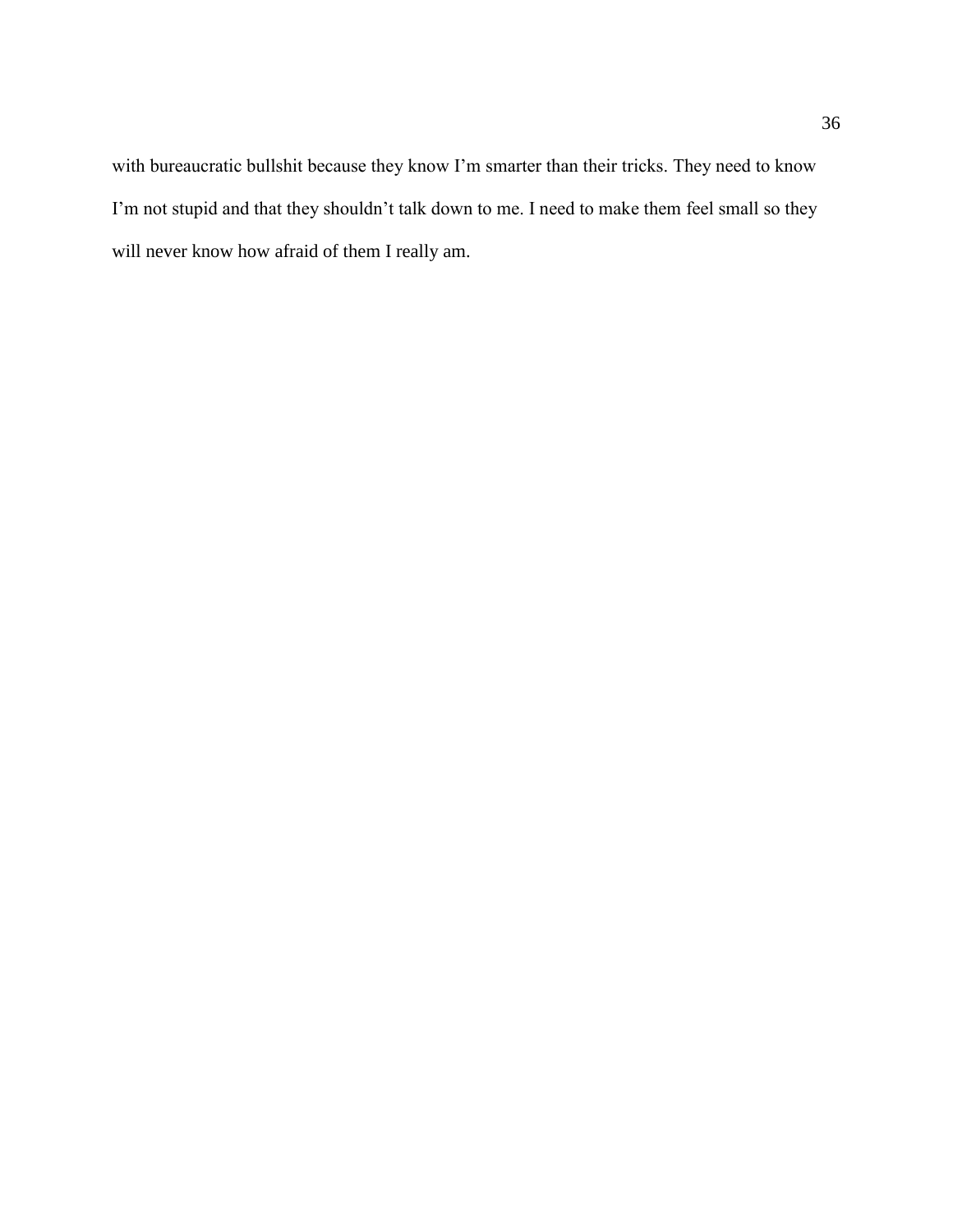**V**

The rest of the visit with the social workers didn't really go any better. But they allowed us to take Alonzo home with us that night on the condition that they would be coming by around 7am to check on him and the house we were staying at. Driving home from the hospital didn't have nearly the same feeling of panic, but it was still there. The house was a complete disaster and I didn't know if we could get it acceptable in time for the visit from the social workers.

We got home late and immediately put the kids down for bed. Looking around the house I knew that it would never be acceptable to a social worker. They would take one look at the squalor and spirit the boys away to be raised by some stranger looking for an easy pay day.

"We have to clean this up" I said looking over to Alex. She looked up from her phone one earbud dangling from her ear.

"Huh?" I indicated for her to take out her headphones.

"I said we have to clean this up before child services comes over. They'll be here in the morning."

"Yea, I think I'll start in the kitchen then." Alex began to wheel over to the kitchen. I was relieved. I hated doing dishes, and really, I didn't even know where to begin in that kitchen. That being said, I didn't really know where to begin anywhere else either. I took a moment to look around and take stock. It was clear that someone had tried to clean the house but only did a half assed job of it. Hard to do anything but a half-assed job when you are sorting through the house of a semi hoarder. There were random broken speakers on ramshackle shelves, a pack-n-play sat in the corner full of what appeared on the surface to be garbage but on closer inspection was also filled with Herbert's toys. That explained why he was always getting into things he shouldn't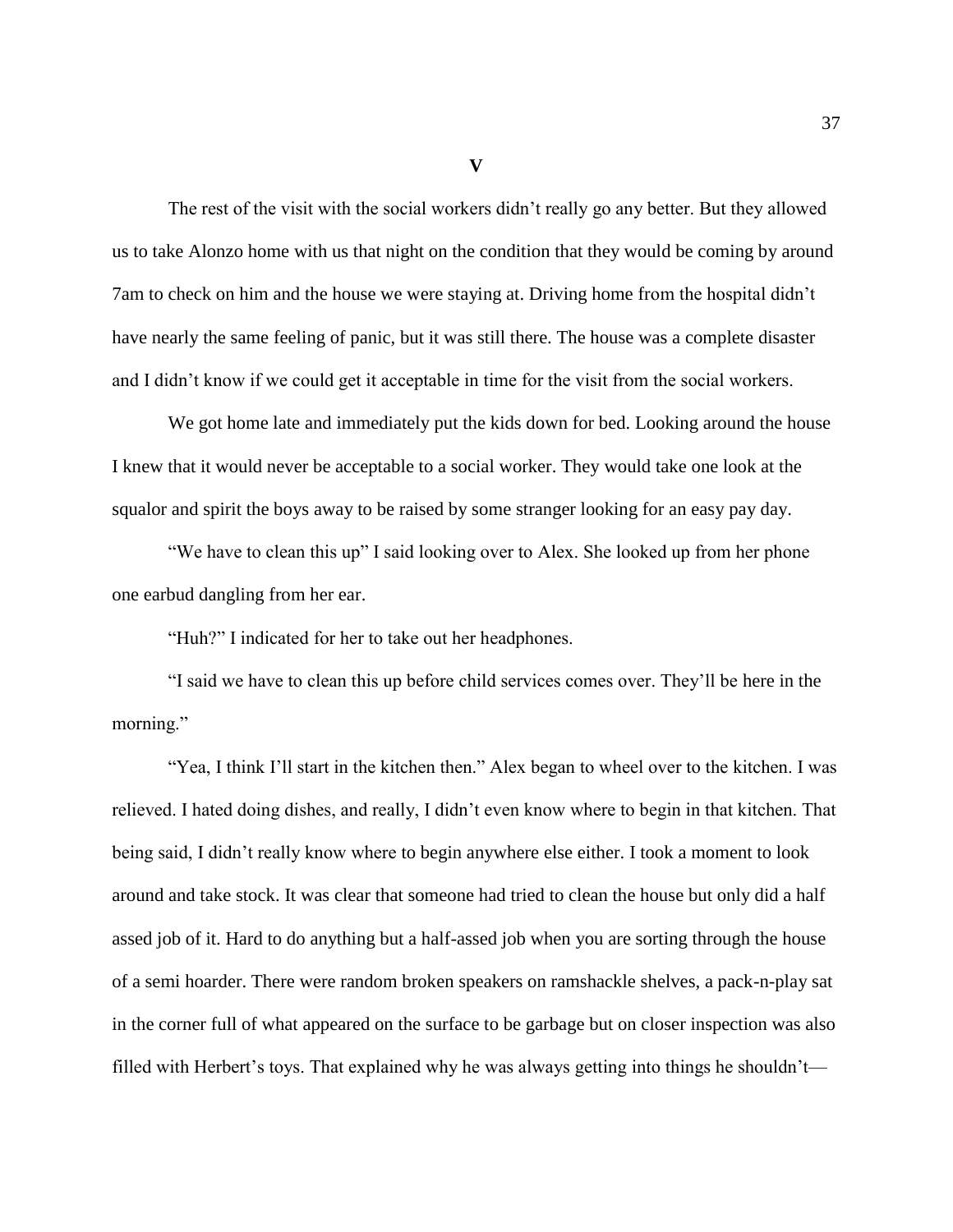like the exposed wires and cords connected to the T.V. The couches were dirty, stained, and smelled faintly of must and pee. There was overflowing ashtrays on half of the surfaces that looked as if they'd never been emptied and half full coke cans next to them or laying on the carpet dripping even more stains onto the dirty carpet. The windows were almost a lost cause, all of their screens were missing and the curtains covering them were yellowed and torn half off the window. I thought I might just have to throw those away.

I decided to start with something manageable. I gathered all the dirty clothes, towels, and couch covers and separated them for washing. Once I had a load going I started to collect all the garbage I could find. I started in the living room floor and worked my way into the bathroom. By the time I filled two garbage bags Alex had finished the dishes. I lamented that her condition caused her to move so slowly, but with the dishes out of the way she would finally be free to sort through some of the heaping pile of papers, computers, games, and garbage on what should be the kitchen table. I wasn't entirely comfortable with going through all the papers since I didn't know what was important, but I figured Alex would know since it's her house.

"Well," Alex said to me, "I'm pretty tired. I'm gonna go to bed." I looked at her confused for a brief moment before what she said sunk in. Looking at the clock I saw it was already 11 in the evening and the last few days had been really tiring for her.

"Oh, ok" I said. I wanted to remind her that Social Services would be there in only 8 hours and there was at least 3 weeks' worth of cleaning to do, but instead I wished her goodnight and kept cleaning. By midnight the garbage bin outside was overflowing and I still a ton of garbage to get rid of. I wasn't even through the living room yet and I hadn't even touched the kitchen. I felt myself starting to panic when I heard Alonzo begin to cry.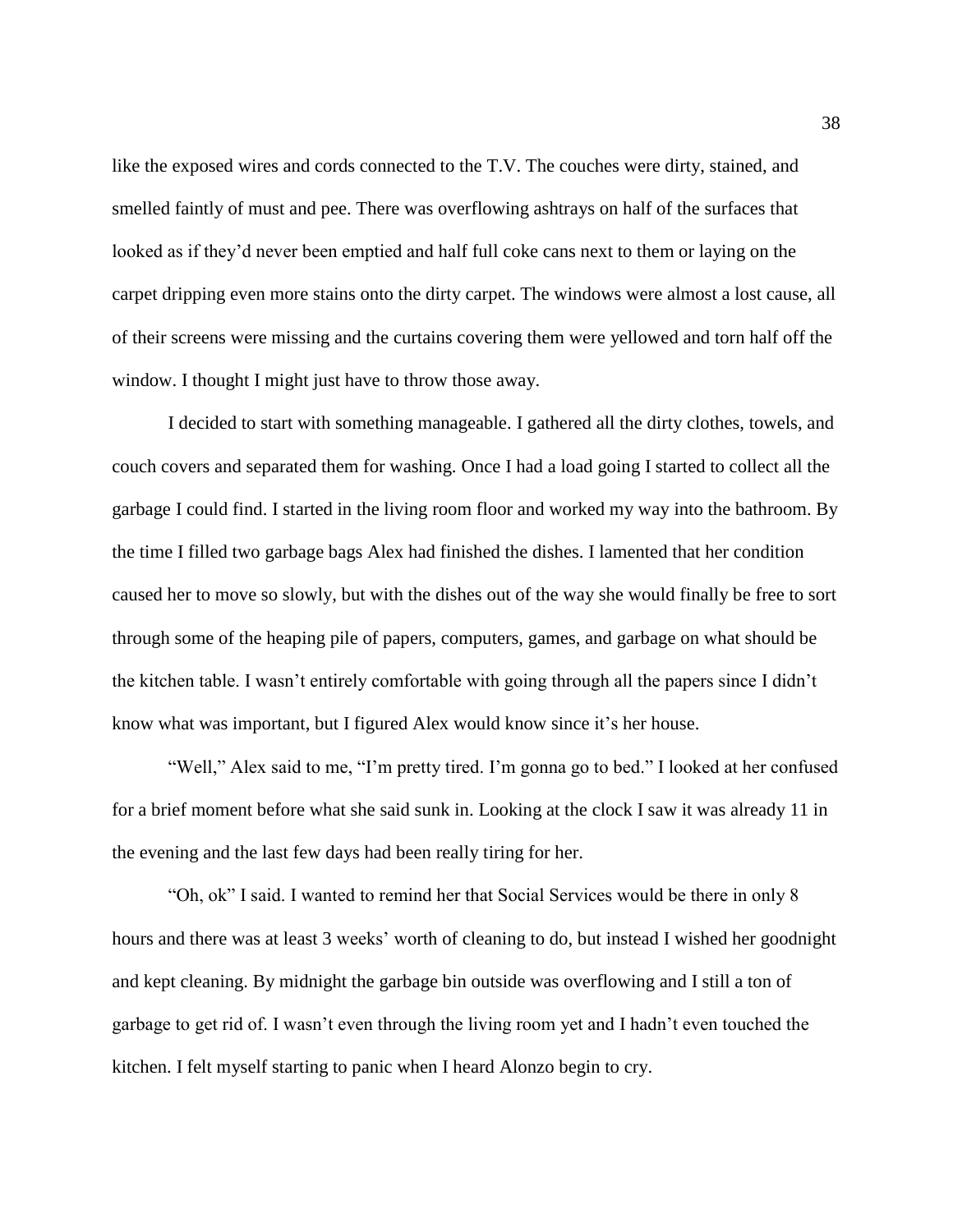Quickly, before he could wake Herbert up I went into the room and grabbed him. A brief moment of irritation flashed through me as I saw Alex sleeping peacefully on her bed with Herbert. I ignored it and went to make a bottle. Sitting with Alonzo, on the very edge of the couch since I wasn't yet comfortable enough to sit fully on the dirty cushion I fed him his bottle. He suckled the bottle softly and looked up at me with his dark eyes. I smiled down at him and pulled his swaddle a bit tighter. For some reason he only took a bottle easily and slept peacefully when he was in a nice swaddle. Alex had troubles with it, her hands and arms jerk unsteadily and he is able to break through in moments making the whole process frustrating for her. Probably for Alonzo too. When he was fully satisfied I burped him and changed his diaper. Swaddling him again I rocked him as I took stock of our surroundings. I cleared up most of the garbage on the floor. Now there was a lot of bigger garbage to deal with. The speakers on the shelves, the mountain of papers on the kitchen table and the stuff in the pack-n-play. I couldn't put it in the garbage outside for the social workers to see and I didn't know how to open the garage door to hide it in there—though from what my dad told me there wasn't any room for anymore garbage in there anyways. The last time my Dad and adopted sister tried to clean out this house when my uncle was away they rented a dumpster and when that was full used the garage. I didn't have the time or money to rent a dumpster. I'd have to improvise. The basement! I could put the rest of this crap in the basement. If the social workers asked, I would just say that we don't use the basement due to Alex being in a wheel chair. I could clear a path in front of the door easily enough to make it look ok without them ever going down there. I decided it would have to work. I didn't have another choice.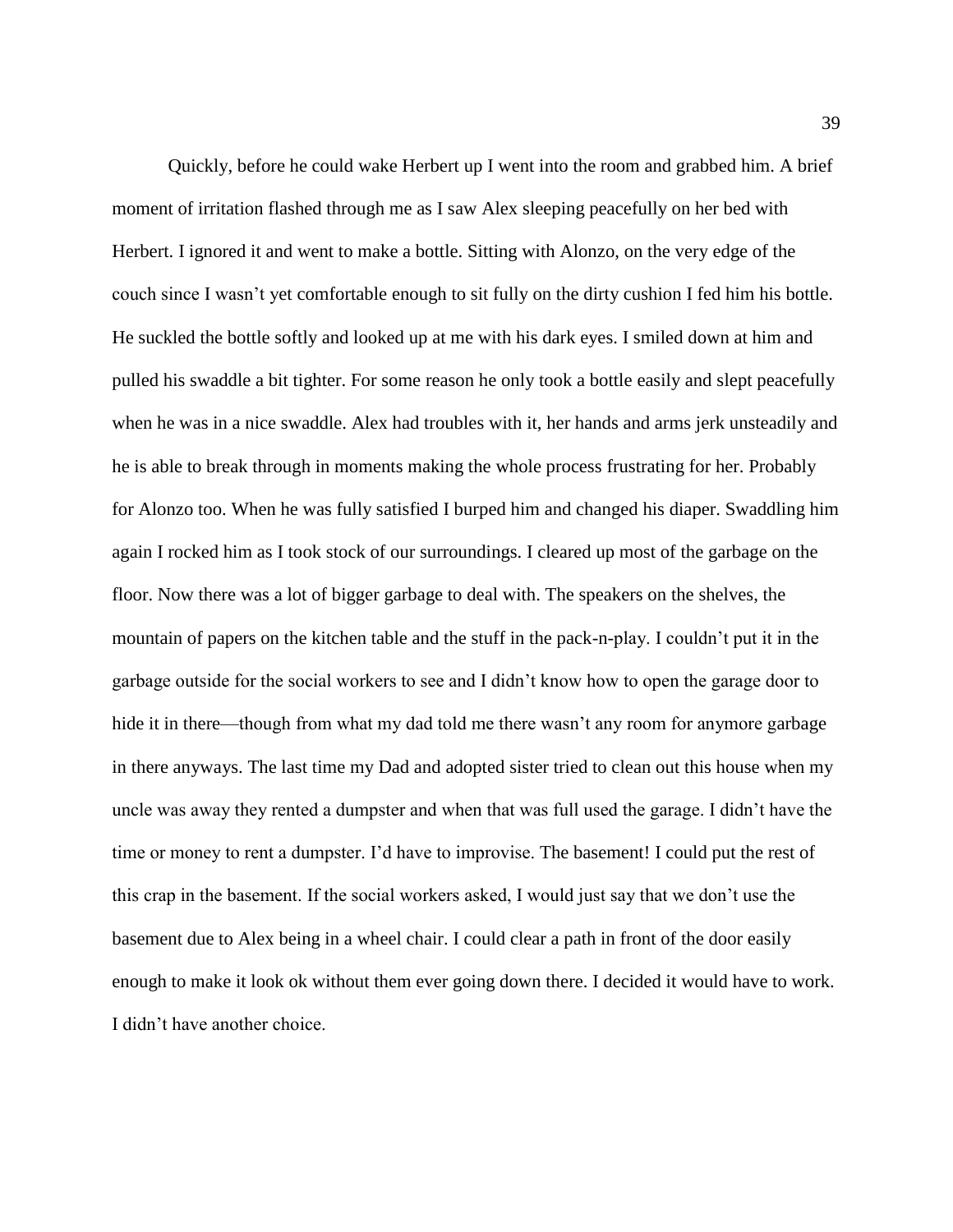Laying Alonzo back in his way-way fast asleep I worked some more. I cleared all of the shelves of the unused and broken speakers and computer parts and scrubbed the thick layers of dust off of them. They looked less ramshackle after removing everything that was broken. Putting the garbage downstairs was trickier than I thought. The basement was a maze of abandoned bed frames, couches, dressers, mattresses, bookshelves, televisions, piles upon mountains upon landscapes of random clothes, and other random garbage that made it almost impossible to move. Taking twenty minutes, I cleared a path to the very back of the basement fearing that at any moment I would run into a mouse or spider. Thankfully I didn't encounter anything. After clearing the living room of the larger garbage, I moved to the kitchen table and paused. I decided that there was no way to sort through all of those papers, instead, I decided, I would put them all in the same corner of the basement in case Alex or my uncle ever asked about them. Carrying armful of papers to the basement I had to stop every couple of seconds to pick up a piece that fell. After the fifth piece fell, frustrated I decided to leave it and pick it up later. Going back to the table I stood and once again took stock of the situation. I was spending double the time picking up papers that I dropped. If only I had some sort of bucket. Under the kitchen table I saw an unused dish strainer, that would work.

By moving things into the basement rather than trying to clean and sort everything sped up my time considerably. By the time 4am rolled around most of the garbage was cleared and Alonzo wanted another bottle. I contemplated waking Alex up, thinking that she might want to be awake to help her clean now that she's gotten some rest. I nudged her.

"Alex," I whispered. "Alex." She groaned something unintelligible.

"Alex," I tried again.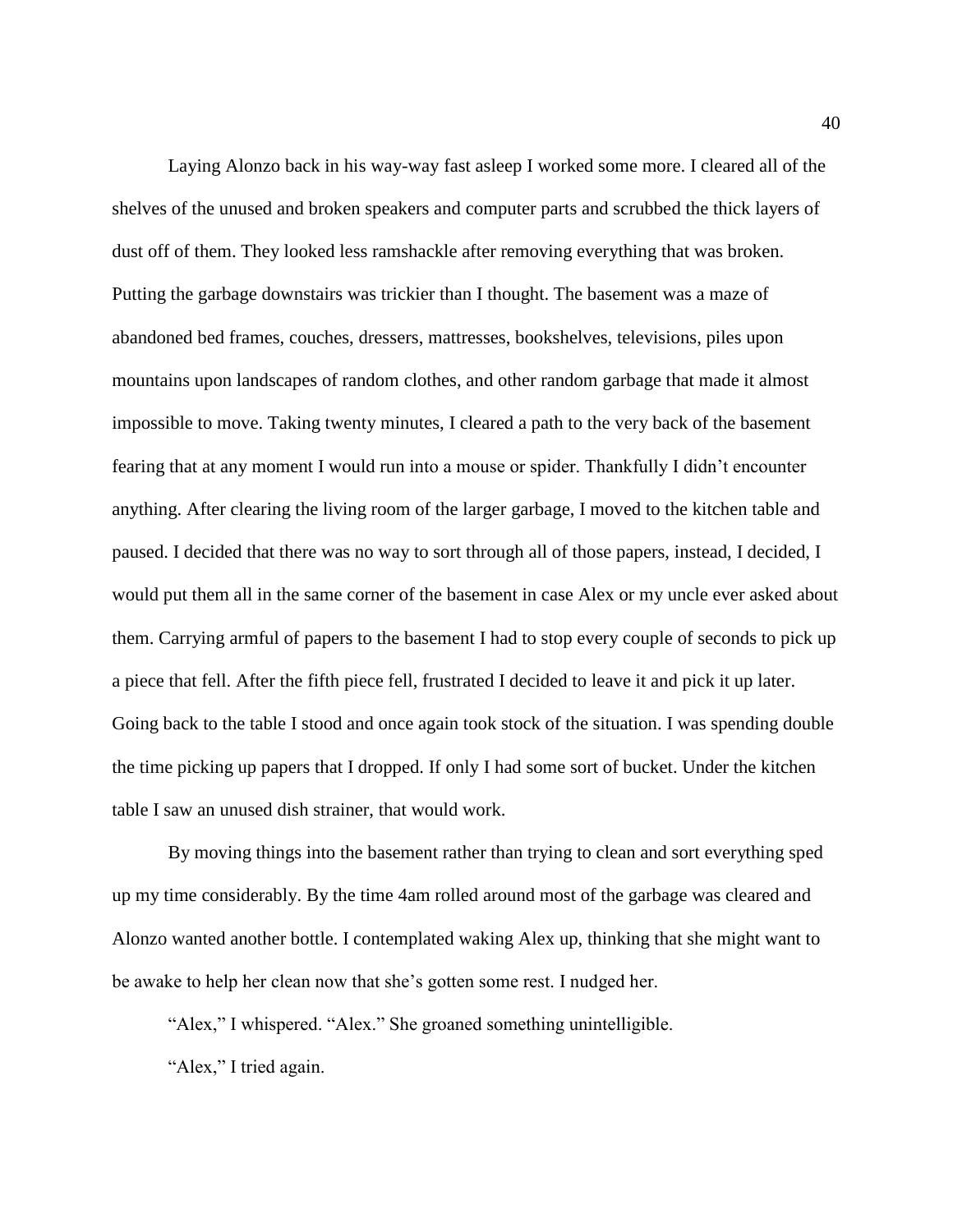"What" She said groggily.

"Family Services will be here in three hours…do you want to get up now and help clean?" I could see her turning over what I said in her mind as she took a moment to comprehend what I said.

"Wake me up thirty minutes before they get here, ok?" she rolled over and went back to sleep. Feeling that same irritation rise up in me, only amplified by my lack of sleep I went back into the Livingroom to feed Alonzo. This time I sat fully on the couch, comfortable enough now that I washed all the removable covers, scrubbed what stains I could from the rest and doused it in Febreze, stuffed dryer sheets between the cushions, and had draped a clean sheet over it and tucked it for a makeshift couch cover. It actually looked pretty good, and it didn't smell half bad either. Feeding Alonzo gave me time to fume about Alex. I just didn't understand how she could be so blasé about the whole situation her house was putting the boys in. If the social workers saw it they would take the boys away for sure! There was no question in my mind that the house wasn't livable and definitely not an environment for children to be in. I wanted to quit. I was tired, sticky from sweat and dirt, irritated, and the house was still a mess.

Alonzo wiggled in my arms. Someone, maybe my mom, once told me that babies could always feel when someone was upset around them. That they soaked it in. Feeling him fidget and squirm as he was trying to eat made me think that maybe that was true. I sighed and tried to calm myself down. Staring at his little face and dark hair it wasn't long before I was calm enough to think rationally. This little baby didn't deserve to be raised by someone who didn't love him, by someone who wouldn't take care of him and treat him the way he deserved. I set down the bottle and nuzzled my face close to his. I realized I loved this baby. I loved him more than if he was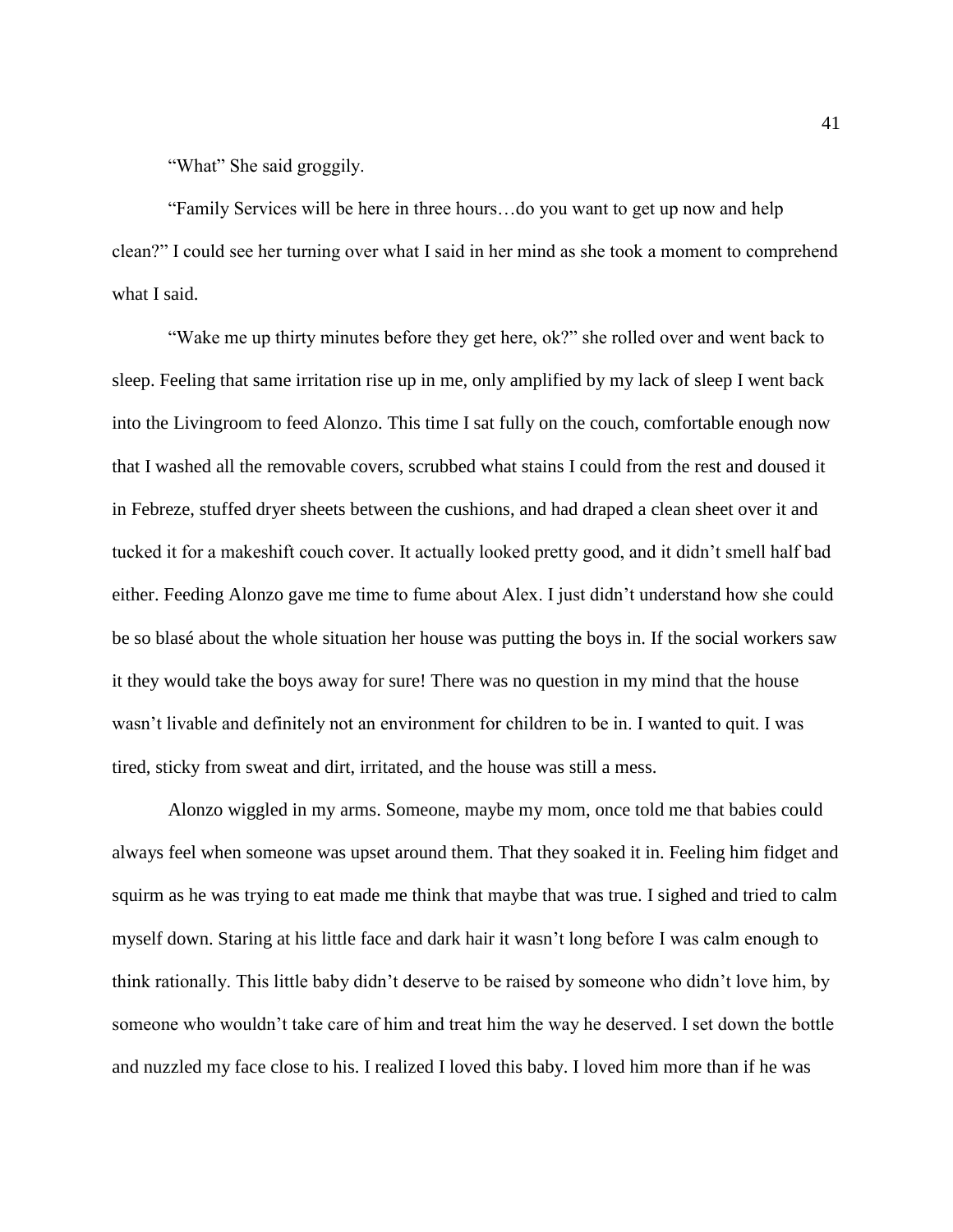just a family member but rather loved him as someone who was uniquely tied to me. He wasn't just a cousin anymore. He was part of me now, part of who makes me who I am. Cuddling him close and kissing his head before laying him down my resolve strengthened enough for me to finish my task.

The last hours of my cleaning frenzy ended with me clearing out and scrubbing down the pack-n-play which, along with the toys and enormous amount of garbage in it, had six broken DVD players in it (SIX!). I sanitized the toys I could salvage for Herbert and tipped one of the clear bookshelves on the side to makeshift a toybox for him so he could reach his toys and learn how to put them away. By the time the social workers were pulling up the driveway Alex was awake and dressed and feeding Herbert breakfast as I scrambled to finish drying off the entry way floor that was still damp from when I mopped it and to spray air freshener around before they walked in.

The same social workers from the hospital came and sat down on the couch. They didn't seem to make any faces indicating that they smelled something gross or show any hesitation like they didn't want to sit down. I took that as a win. They looked around and said that as long as someone over 18 was in the house with Alex the kids could stay there as long as we replaced the smoke detectors, got a fire extinguisher, and had a working storm radio. They handed me a list of the stuff we needed and then they left.

After they left I looked at Alex triumphantly as I made Alonzo his 8 o'clock bottle.

"I can't believe I did it!" I laughed. "I didn't think I could get it done but I did and now the kids can stay!" I was so happy I felt like I could touch the ceiling, though on second thought I should probably wipe it down before I touched it. Alex handed Alonzo over to me smiling.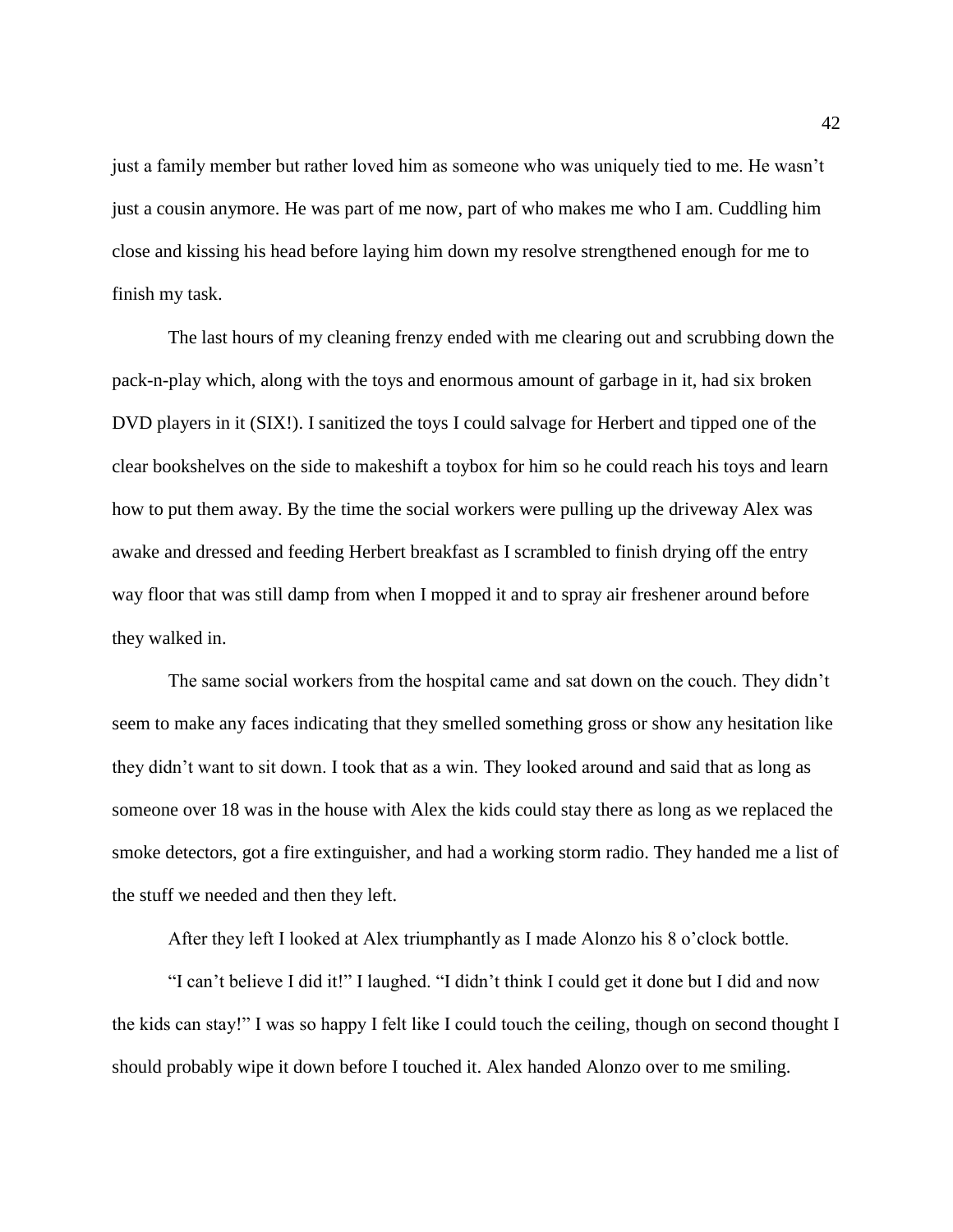"Yea," She said, "But I knew you could. There wasn't that much to clean in here." Shock coursed through me. What did she just say? That there wasn't that much to clean? Did I hear her correctly? I replayed what she said in my head, Yup I heard her right. Baffled I sat down and fed Alonzo his morning bottle. Still reeling from what Alex just said. It never even occurred to me to correct her.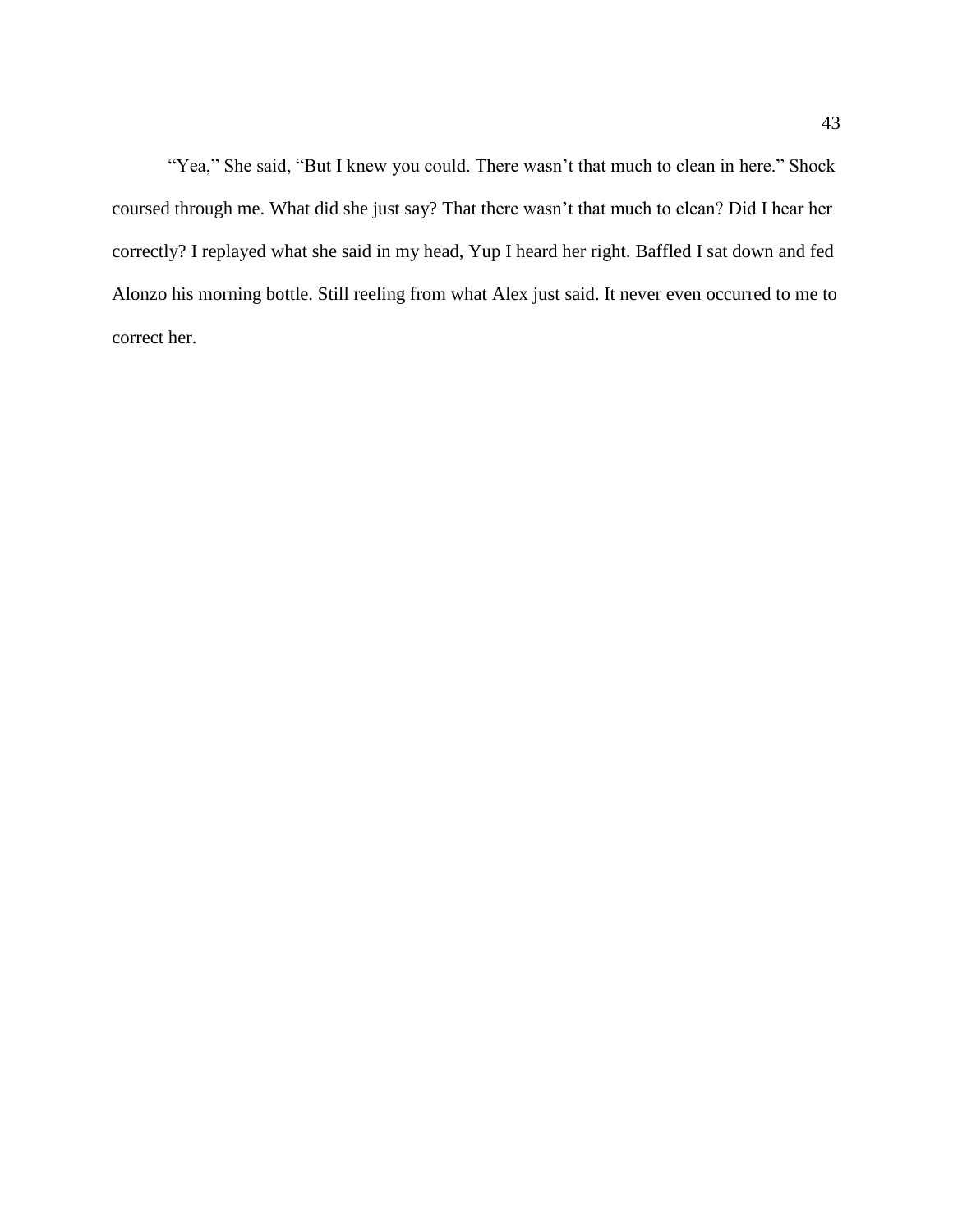**VI**

"We need to go shopping." Alex announced later that afternoon when I woke up from a much needed nap. I looked around and saw her sitting at the newly cleared off dining table writing a list of things to get at the store. From what I could glean from my position, it was long. I smiled when I spotted Herbert sitting in the living room playing with his toys. Even if Alex didn't seem to really appreciate the all the hard work I put into her house, Herbert did. He was so excited to play with his toys that were suddenly all readily available to him. I hoped that this would prevent him from trying to play with the cords behind the T.V. or with the pots and pans in the kitchen.

"We can go to the Wal-Mart in Little Falls." I said to Alex. "I need to pick up some clothes I left at my mom's house and I have my DVD case over there. I think I have a lot of movies that Herbert will like."

"That'll work. We can eat dinner over there too before we shop, I'll buy." I was grateful for Alex's offer to buy us dinner in before we went shopping. I didn't have any money at the moment and would be until the beginning of the next month. I needed a job. I didn't think I'd have to get one so fast when I moved back home, but I didn't plan on running to and from the Cities so much either.

When Alonzo woke up from his afternoon nap, we loaded up into the car and drove to Little Falls. Little did I know then that this would become a monthly ritual that I would both dread and enjoy. I enjoyed it because it got us out of the house and Alex would buy us dinner, I'm a sucker for free food, but I began to dread it because it soon became clear that shopping with Alex was an *ordeal.*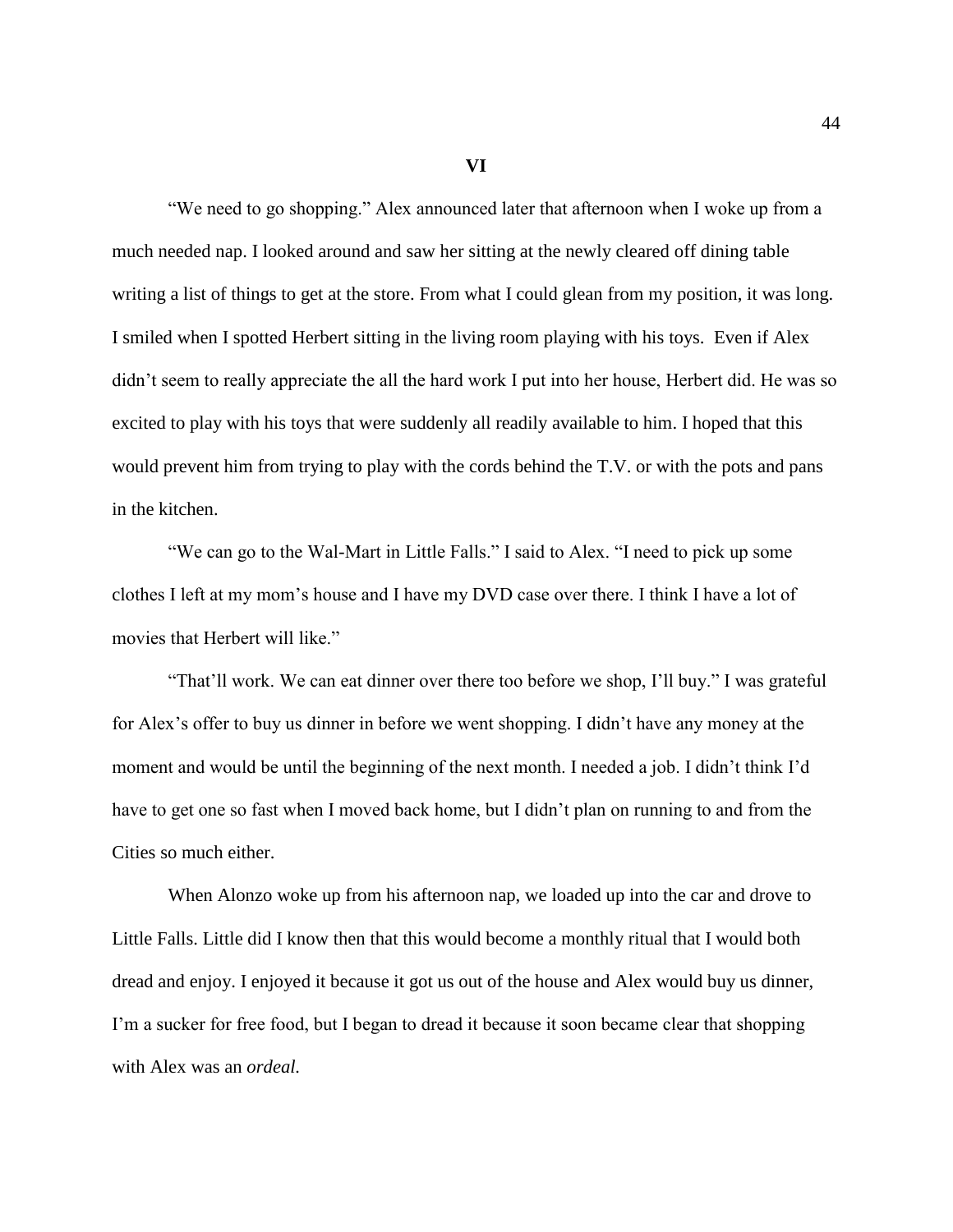"Okay, how do you want to do this?" I asked Alex as she was sitting in my passenger seat. "Do you want to sit in your chair, or have me go and grab one of the electric ones?" Alex paused to consider, and after a moment of thought settled on her chair. I shrugged and opened my trunk to get her chair out. I wasn't sure why she wanted to use her own when the electric ones were faster but didn't think anything of it until she stood up to get out of my car. I couldn't exactly see because her pants were black, but I could smell something like urine coming from her. I knew that she had adult diapers in the bathroom, but it honestly never crossed my mind that she actually needed them. Or that she would need them, but not use them. I looked away as I held her chair steady, determined not to embarrass her. She stood for a moment before sitting attempting to pull her pants up to hide the top of her butt. She wasn't able to pull her pants up all the way by herself and I ached to help her, but I never did. Not that first time, not ever. I was too afraid that I'd embarrass her and figured that a butt crack wasn't too offensive as long as I made sure she got to the bathroom before any extended trip in the car.

Once she was seated in her wheel chair I grabbed a nearby cart from the cart corral and placed Herbert in the toddler seat and Alonzo at the bottom of the cart still in his car seat. That's when I realized our next problem. Alex couldn't push herself as fast as I could push the cart. We tried for a second to have her push the cart and I push her, but it just ended with our cart hitting a parked car. We settled on her pushing herself and me following behind her.

"What do we need first?" I asked her as soon as we were in the store. Alex rattled off a list of different types of diced canned tomatoes and sauces that we would need. I followed behind Alex as she led the way to the correct aisle. We spent about thirty minutes in that one aisle. Picking through the right tomatoes and other ingredients that were in that aisle. Slowly we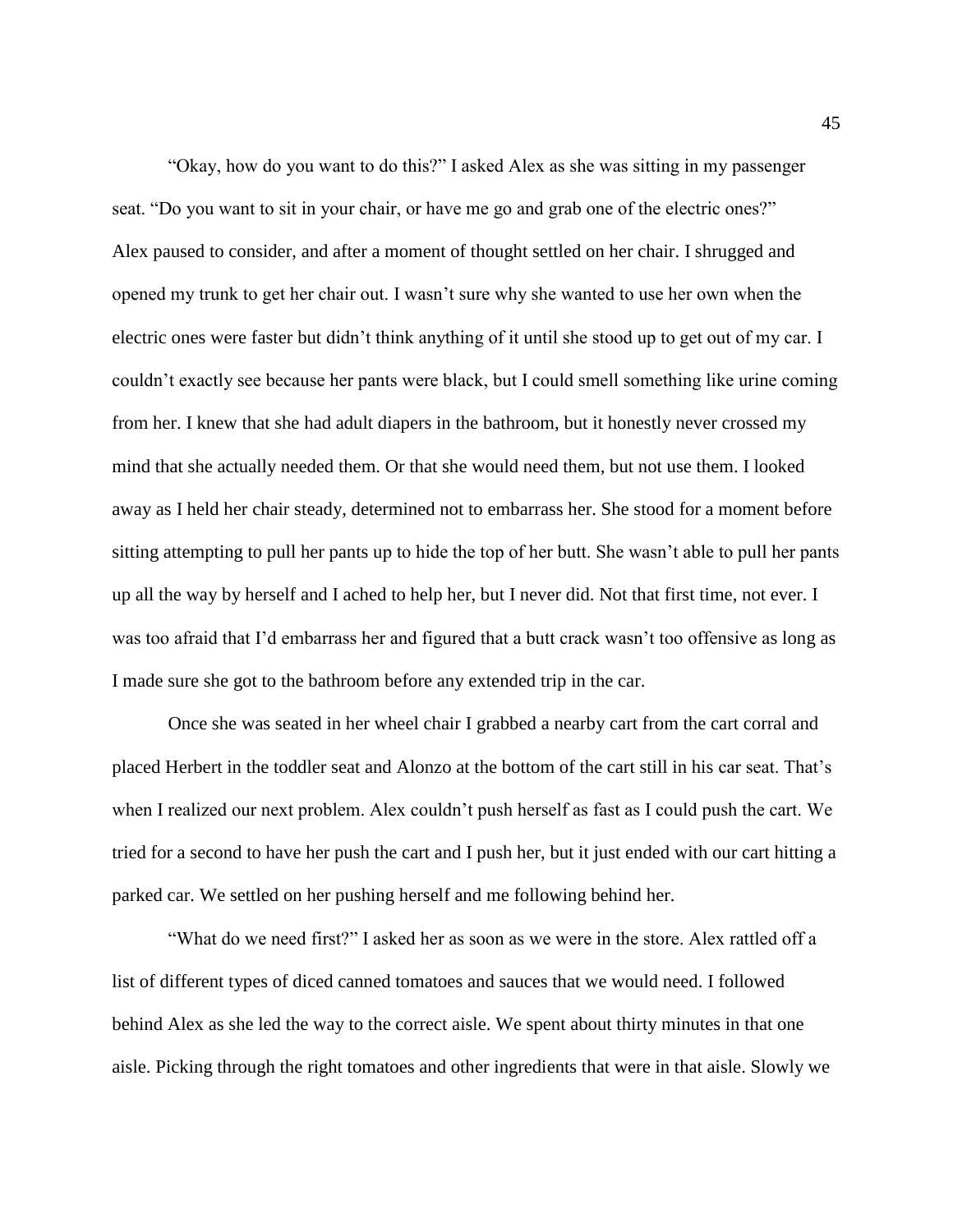made our way to the next aisle. Other shopper bustled around us in their hurry to get their things and go home. That's what I love about going to the store. I'm able to be around people without any expectation of engagement. The anonymity of shopping in a large store like Wal-Mart allowed me to indulge in the small part of myself that craved human company without needing to be an active member in it. The only thing that throws of that off are overly helpful store employees.

By the time we were in our third aisle I was beginning to become overwhelmed. We'd been in the store an hour and a half at that point and I had gotten my fill of people, public, and bright lights. We moved at an agonizing pace. By the time Alonzo began to cry for a diaper I happily took Herbert and Alonzo both to the bathroom. I abandoned the cart outside of the restrooms and quickly changed Alonzo's diaper and Herbert's since we were already in there. Figuring I had a bit of time before Alex would expect me back I zoomed off across the store to look at some baby clothes. It was a relief to walk at my own speed and look at a few of the cutest little baby clothes for Herbert and Alonzo.

"What do you think, Herbert?" I asked holding up a little shirt with a boat on it next to him. "Would you wear it?" Herbert laughed and tugged the shirt out of my hands. He laughed even harder at my surprised expression when he threw it at me.

"You little turkey!" I laughed with him. I covered his face with it causing him to go into a fit of hysterics. He was so easy to please. Quickly he threw it back at me, red in the face from laughing. We played our game for a bit until I decided that we had to go back and find Alex. When we reached her, she had shoved several cans of vegetables, fruits, boxes of macaroni and cheese, and spaghetti noodles into the chair with her. I quickly relieved her of her items and put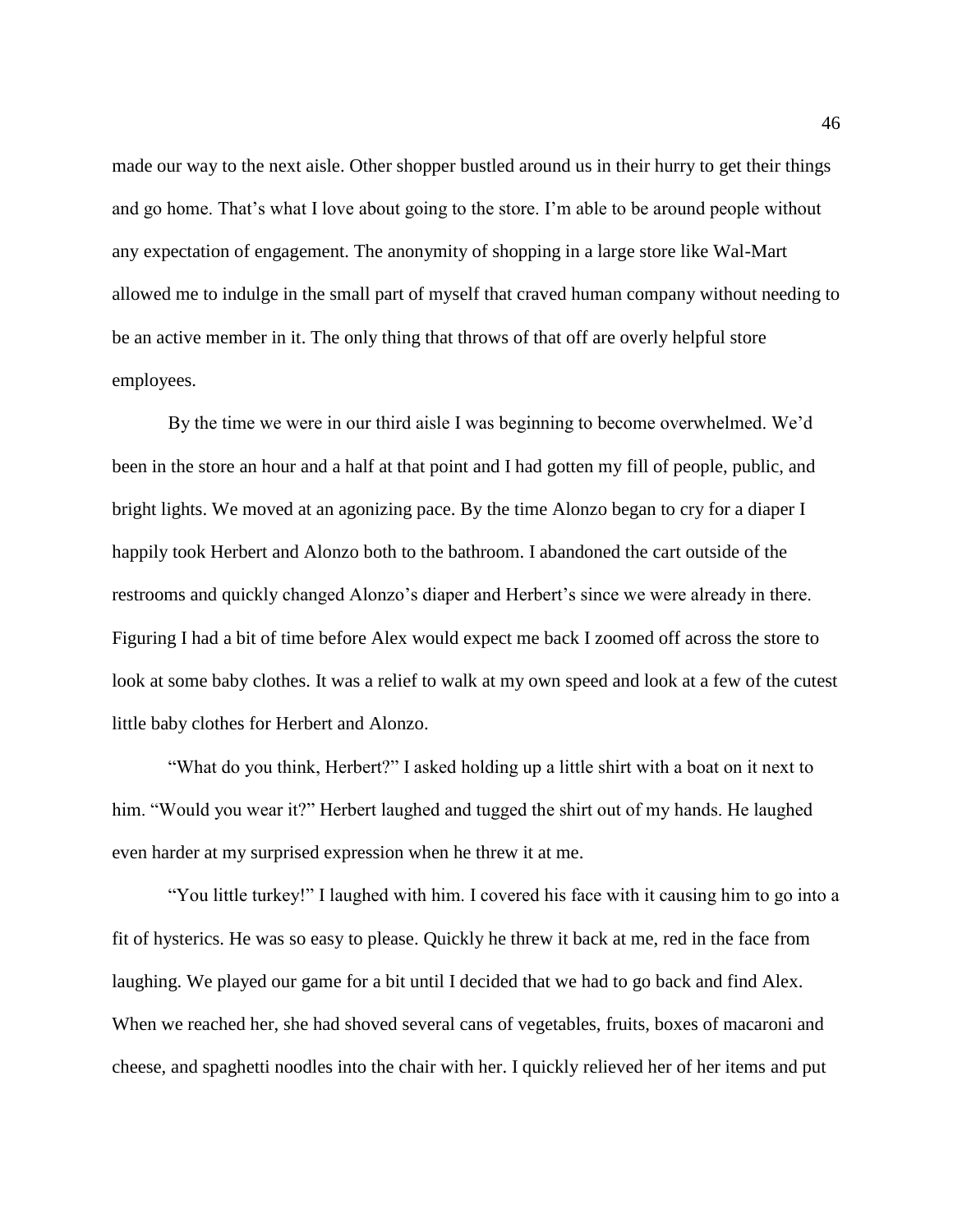them into the cart. We chatted for a small while about all the different dinners she liked to make the boys.

"I love cooking." Said Alex, "My mother taught me when I was a little girl. She said I had to know how to cook for my husband and family."

"Not me," I said. "My mom tried to teach me. It just never stuck."

Alex smiled at me. "It's how I show my family that I love them." I thought that it was a nice thought, one that a lot of people shared.

"Well, it looks like my future husband is gonna have to show love for the both of us!" I laughed. Alex laughed with me. Small conversations like this filled our time in the aisles. But by hour three, Alonzo was wailing for his bottle. I made a quick one right in the aisle and bent over the cart to feed it to him and push it at the same time. When we were stopped I used one hand to grab whatever Alex handed me to put in the cart and the other to keep feeding him. Once I had to let go of his bottle to get to a shelf too high for Alex to reach.

By the time we were done shopping six hours had passed. I was exhausted, my feet hurt, both of the kids were asleep in the grocery cart all but their faces were covered in food waiting to be bought. I had to run and find an employee to open up a register for us since only the selfcheck outs were handy. We used another cart to put the food in when we checked out. Pulling the cart with the boys behind me and the cart with the food in front of me I walked through the parking lot. I made sure to put the boys in the car first, and then Alex's wheel chair. Once everyone was sitting down I went to work organizing the groceries the best I could around the chair and the sleeping children. Again, only their little faces were showing as food surrounded them. The 45-minute drive back home was torture. Alex slept while I attempted to drive us home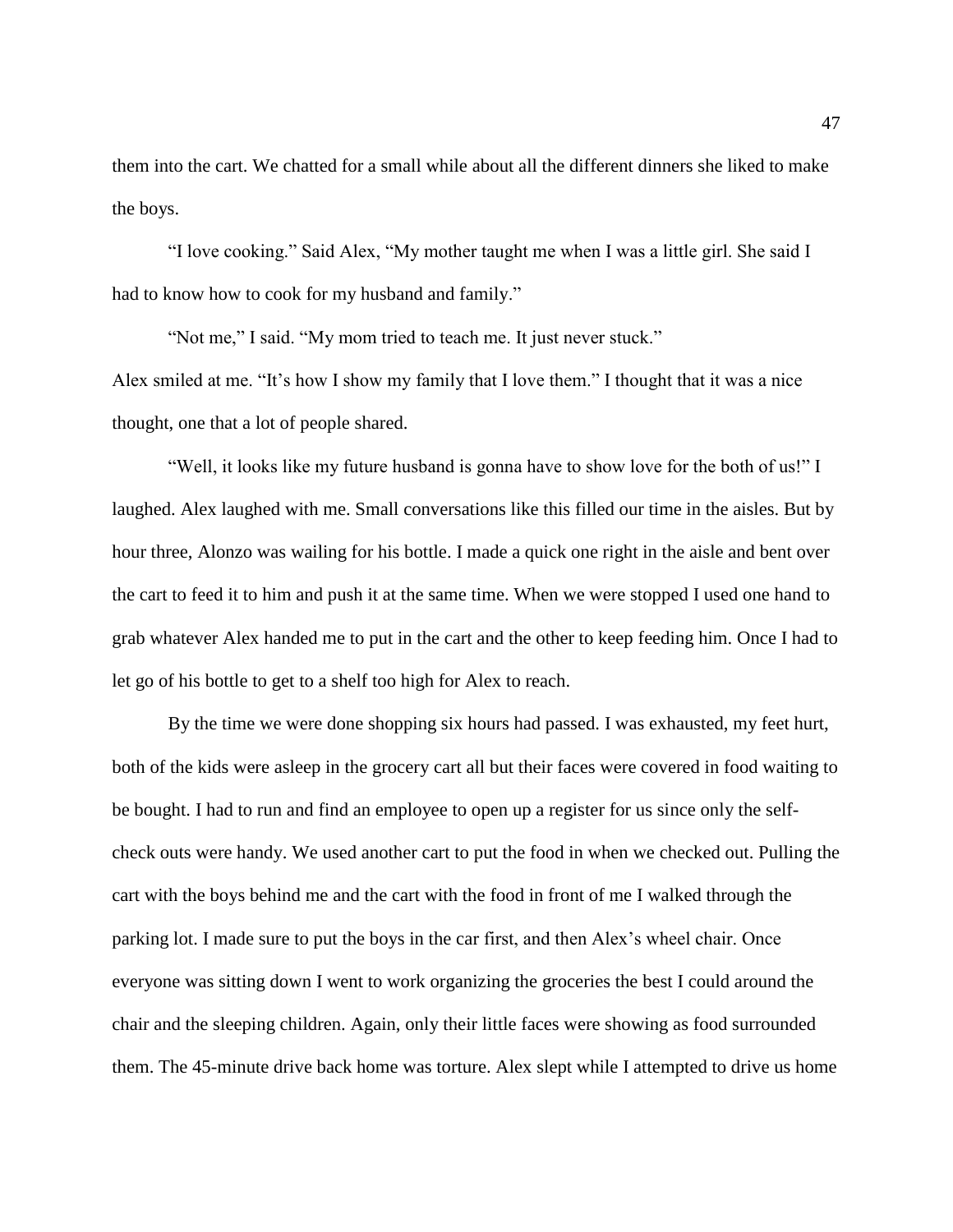without landing in a ditch. When we finally arrived Alonzo and Herbert were screaming with indignation at having been woken up buried alive under groceries.

"It's ok, it's ok." I tried to make my voice as soothing as possible but couldn't get them out of the car until I carried in the groceries that were covering them. I carried Alonzo in first and left him in wailing in his seat next to the sofa and went to get Herbert. When he was finally upstairs I rushed to help Alex in her seat, when I realized that I had to carry in the groceries under her seat before she could even attempt to get out of the car. She had been sitting there on her phone scrolling through her music while I sweat on exhausted feet. I tried not to be mad. It wasn't her fault that she couldn't help. As soon as I got her wheelchair free I carried as much groceries up the stairs as I could. Alonzo was still wailing.

I stopped a minute to get him out of his seat and into a new diaper.

"It's ok, Alonzo. It's ok. I know it's late, baby. I know." Quickly I grabbed a pair of pajamas and got both him and Herbert cozy. By this time Alex was at the stairs and needed my help up them. Gathering what strength, I could I tilted her chair backwards and pulled her up the three steps into the house. She still had another landing to get up to, but she could manage steps when there were railings. I left her to her devices and went to carry in the rest of the food. When I was finally done the kitchen, floor was covered in groceries. I made quick work of putting the cold stuff away and then stopped myself from doing any more.

"Alex, can you take care of the rest of this stuff in the morning?" I asked.

"Yes, just get some sleep now." I gladly complied and when she was fully in her room I turned out the lights in the living room and kitchen and fell happily onto the loveseat sofa that I was calling my new bed.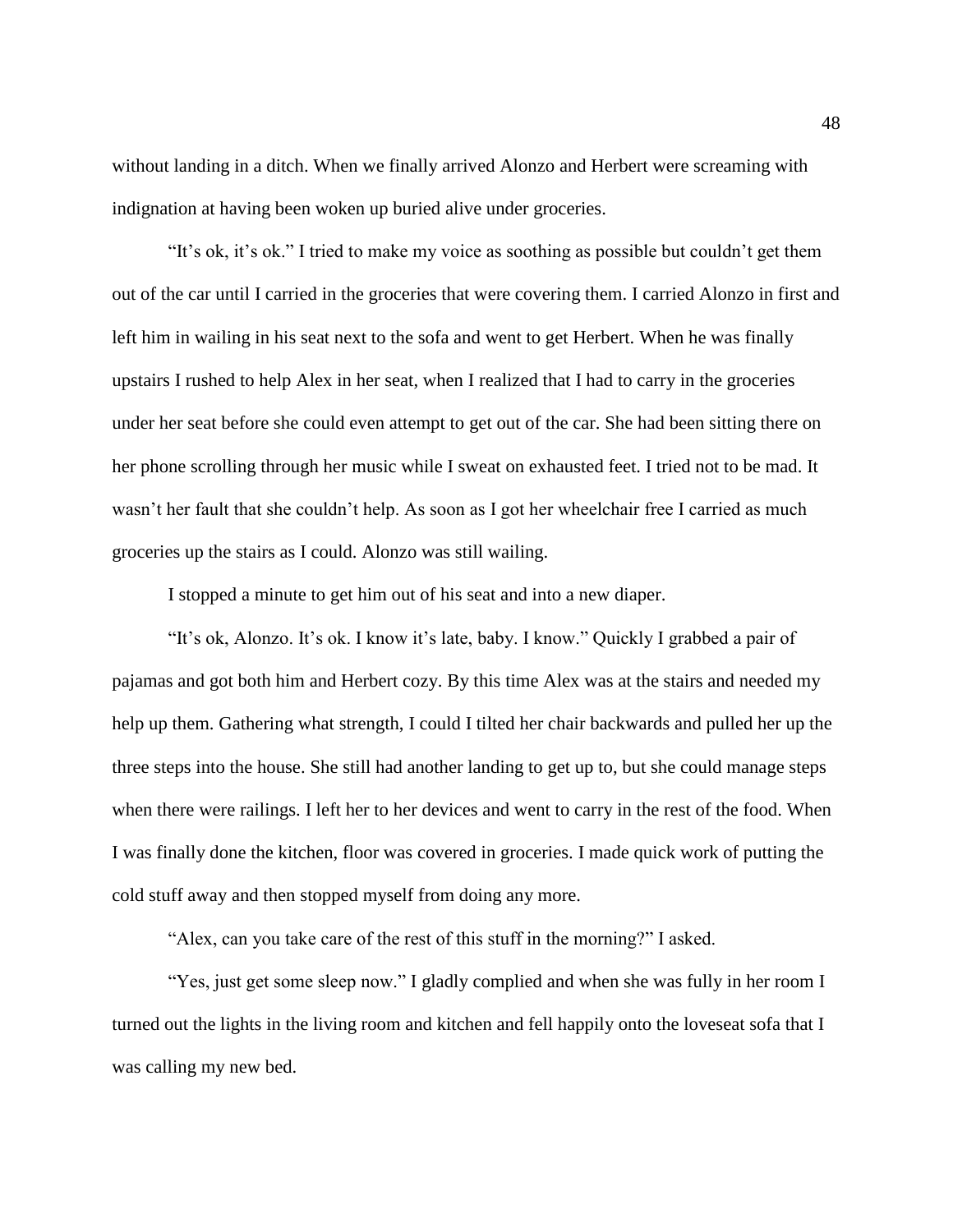When I told my woes of shopping to my mom when I visited her a few days later to pick up more clothes and the DVD's I'd forgotten she wasn't sympathetic. "Just like Americans! Pigs! All of us! Have to complain that there is too much food to carry up the stairs!" I shook my head. There was no use talking to my mom about anything. I was on my own.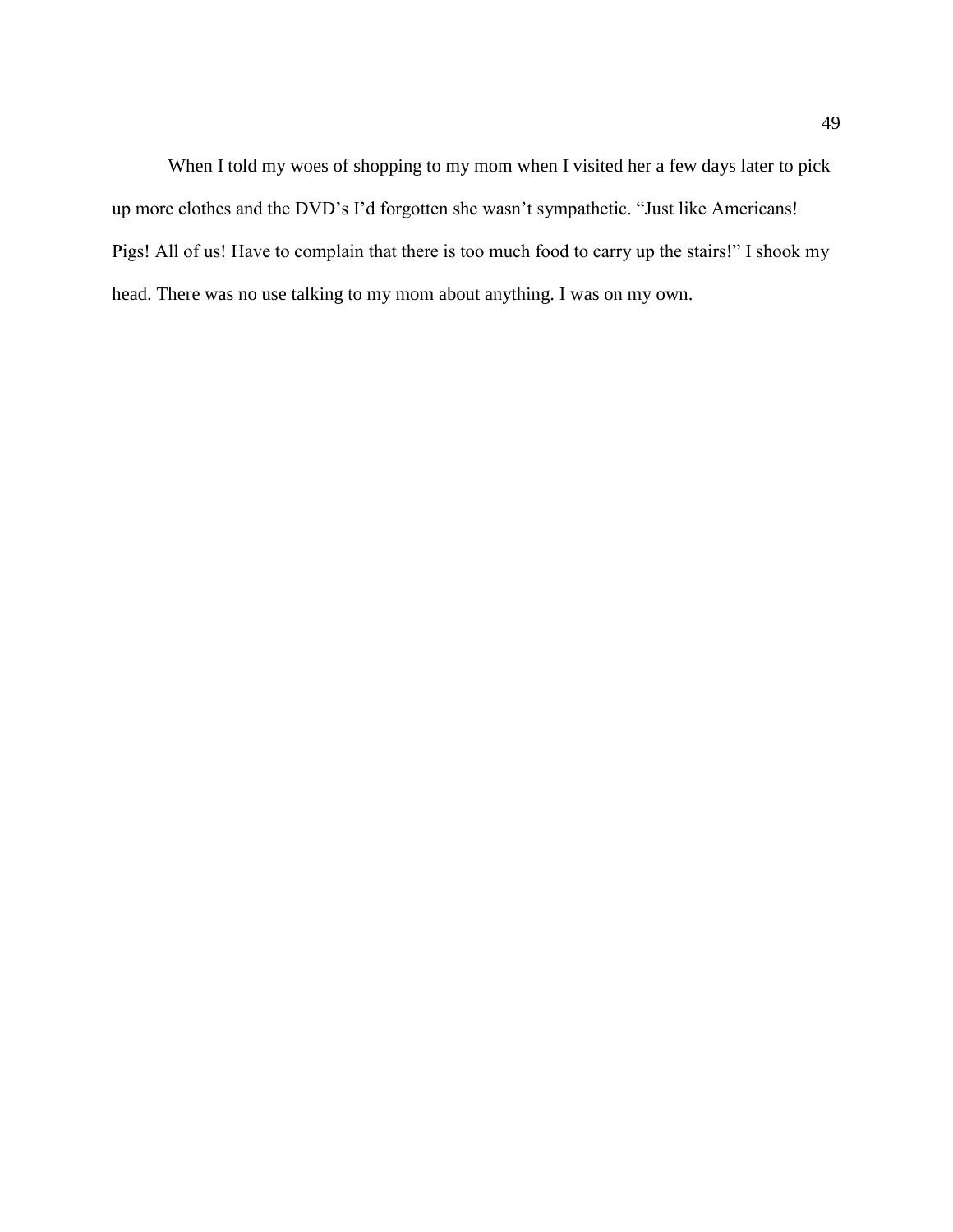**VII**

"The little prince can't stand being cold even for a second!" I said cheerfully to Alex as she wheeled slowly from the bathroom with a dripping wet Alonzo in her arms. The towel that was supposed to go around him was laying uselessly on Alex's lap. I had taken this new approach with Alex when trying to help her deal with Alonzo. She had become very cross after a few days of me trying to give helpful suggestions on how to care for him. I knew that she hated that she had to have me "supervise" her with her own children and I wasn't trying to be intrusive but there were things that I couldn't keep silent about like the need for her to support Alonzo's head when she was holding him and not sleeping in the same bed with him. It was clear to me in my first few days of living with them that she was woefully unprepared for a baby. I wasn't sure how she managed with Herbert all this time, but my guess was that my uncle did a lot of the heavy lifting.

My new strategy to tell Alex what Alonzo needed was to make it sound like he was being ridiculous. She thought he was ridiculous anyway so I just fed that fantasy to make sure that Alonzo got what he needed. Whether it was the fact that he needed his head to be supported while he was eating so he didn't throw up after, a new diaper since he hated a dirty diaper, or currently because he was cold after a bath and she needed to hurry up and make him warm. It worked a lot better than straight up telling her to hurry up because he was cold and it made the name "little prince" stick. I thought Alonzo was an absolute doll and the fact that he was apparently "needier" than Herbert ever was never bothered me. Truthfully, I thought *Alex* was a little bit ridiculous, not Alonzo. She got way too frustrated with him way too easily and it's not like he was a hard baby to manage. Once he got his few needs met he was content to be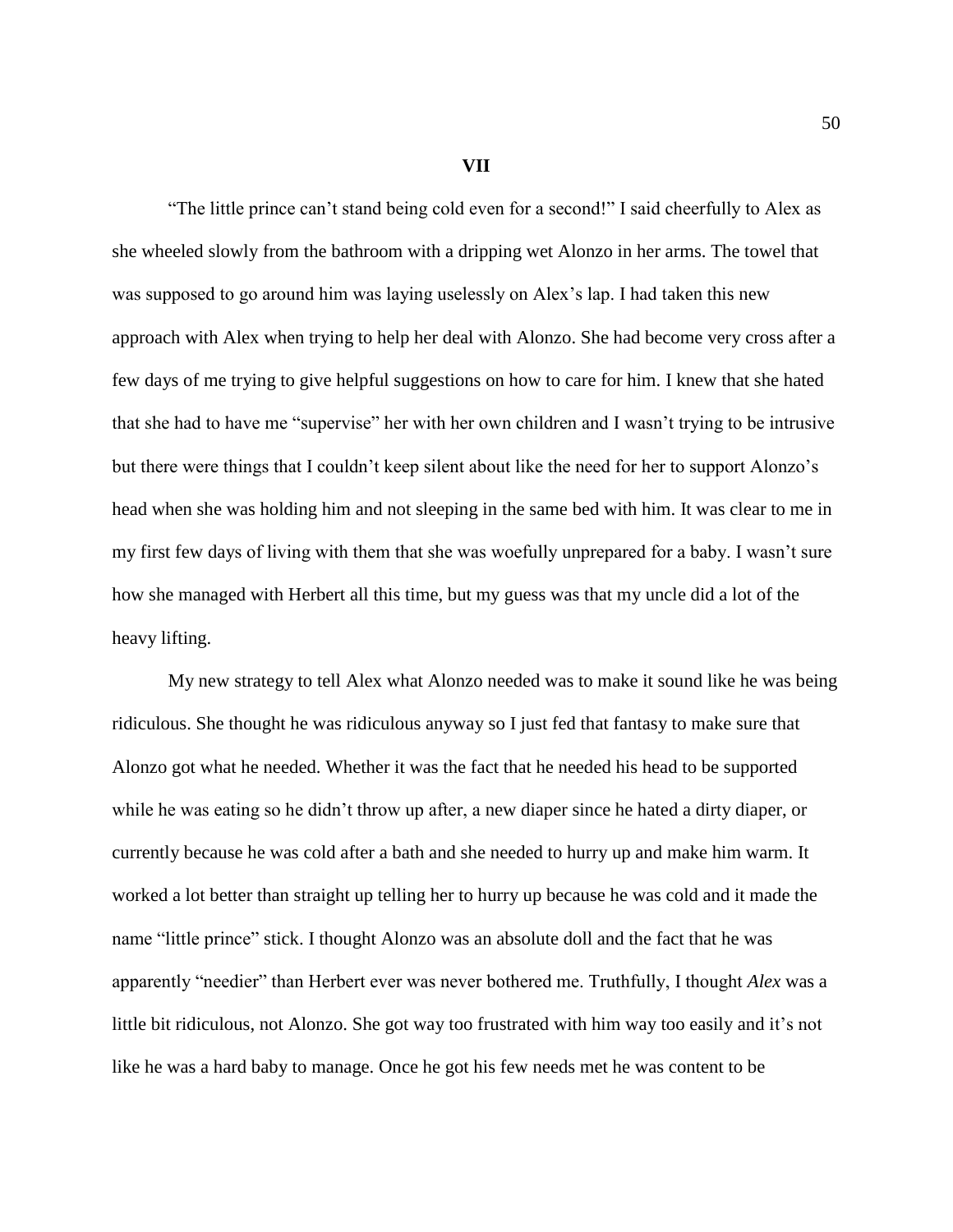swaddled and cuddled. I was itching to go over to Alonzo and end his icy torture but kept reminding myself that Alex needs to be able to take care of them on her own that the only reason I was there was to try and help her gain the necessary skills to take care of them. Still, it was hard to watch Alonzo scream when I knew I could make him warm and happy.

"Stop kicking me!" Alex scolded Alonzo. "Kicking is disrespectful, Alonzo!" Alonzo was still wailing and Alex was struggling to get a diaper on him since he wouldn't hold still. A flash of anger went through me when I sensed that Alex was irritated with Alonzo. It's not his fault that he's cold and kicking! It's not like he's kicking her because he's being disrespectful, he's only a baby! Kicking is what they do! Instead of reprimanding her, I gave into my urges and walked over to the table with a smile on my face.

"Little prince is so fussy!" I said cheerfully as I deftly took the diaper from Alex and had it on Alonzo in a few short seconds. "Can you hand me his romper?" I asked Alex as I soothed Alonzo as best I could. She handed me his fuzzy romper and soon enough he was warm once again and swaddled in my arms. Finally, he was quiet and Alex smiled. I smiled back, but I was wearing thin.

Though the first few days told me all I needed to know about Alex's skills with Alonzo, it had been weeks at this point and she wasn't getting any better. In that time, I had spent uncountable hours making the house suitable for living. I rearranged all of the furniture to make the optimal space for Alex to maneuver, went grocery shopping two more times, and my mom had come over and helped me clean all of the carpets with a carpet cleaner that family services had rented to us for 24hrs only. It took the entire 24 hours to clean and honestly Alex slept for twelve of those hours. Again, I tried to rationalize thinking that she couldn't be any help anyway,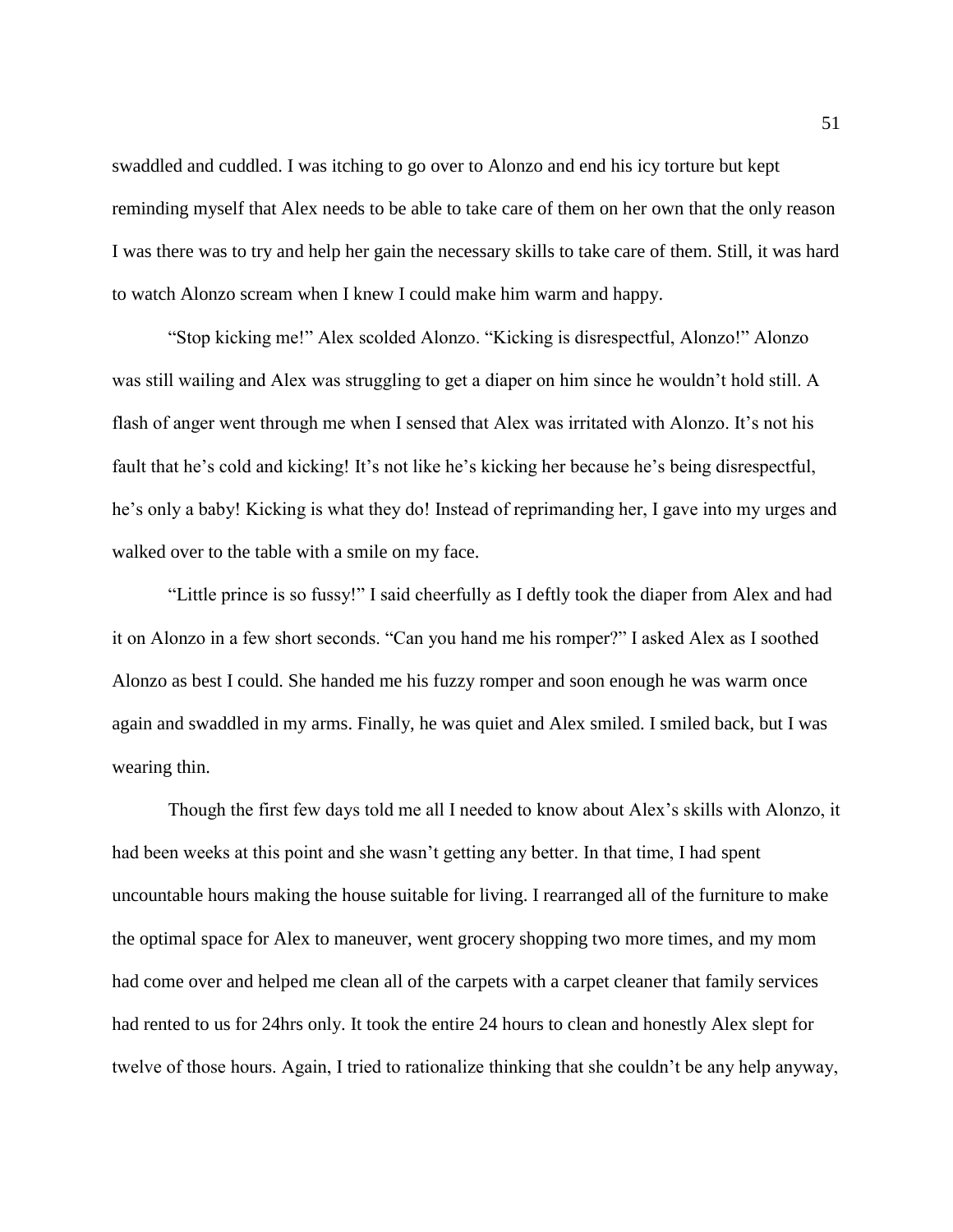but it was still irritating. In that time, I had also quietly gotten rid of Alex's mattress and replaced it with one I found in the basement.

One day while Alex was out visiting a friend I was putting Herbert down for a nap and came upon the most wretched god-awful smell that anyone has ever come across in all of existence: Alex's mattress. The day had been going really well. It was nice to have a day on my own with just me and the boys. Over the last couple of weeks Alex's constant presence in my life had become stifling and I'm sure I was just as oppressive to her. The day went normally enough. I lay Alonzo to sleep in the lamb swing I got from my stepsister's friend, Jenny. It ate batteries like they were going out of style, but Alonzo loved to be rocked, so it was worth it. Miraculously a couple of days after I got the swing I found the matching bouncy chair on the curb with a few other baby items. I felt weirdly accomplished getting Alonzo a matching set of baby equipment. After I lay Alonzo down it was only a matter of time before Herbert went to sleep. He fell asleep watching his new favorite movie How to Train Your Dragon and I picked him up and walked to the room he and Alonzo shared with Alex.

I took my time holding him, enjoying the feeling of a sleeping toddler in my arms before I lay him down. Herbert was a heavy sleeper, peaceful and innocent. I could have held him like that for days. I leaned down to deposit him on the bed and almost immediately was assaulted by the most awful smell. I scooped him out of the bed.

"What the fuck was that?" I said out loud, suddenly unconcerned about walking Herbert up. I attempted to lay him down again. *I must have imagined it* came unbidden into my mind. A smell so awful that I couldn't fathom it actually existing in the world. My second attempt to lay Herbert down was no better. The deathly odor coming from the mattress was so foul I couldn't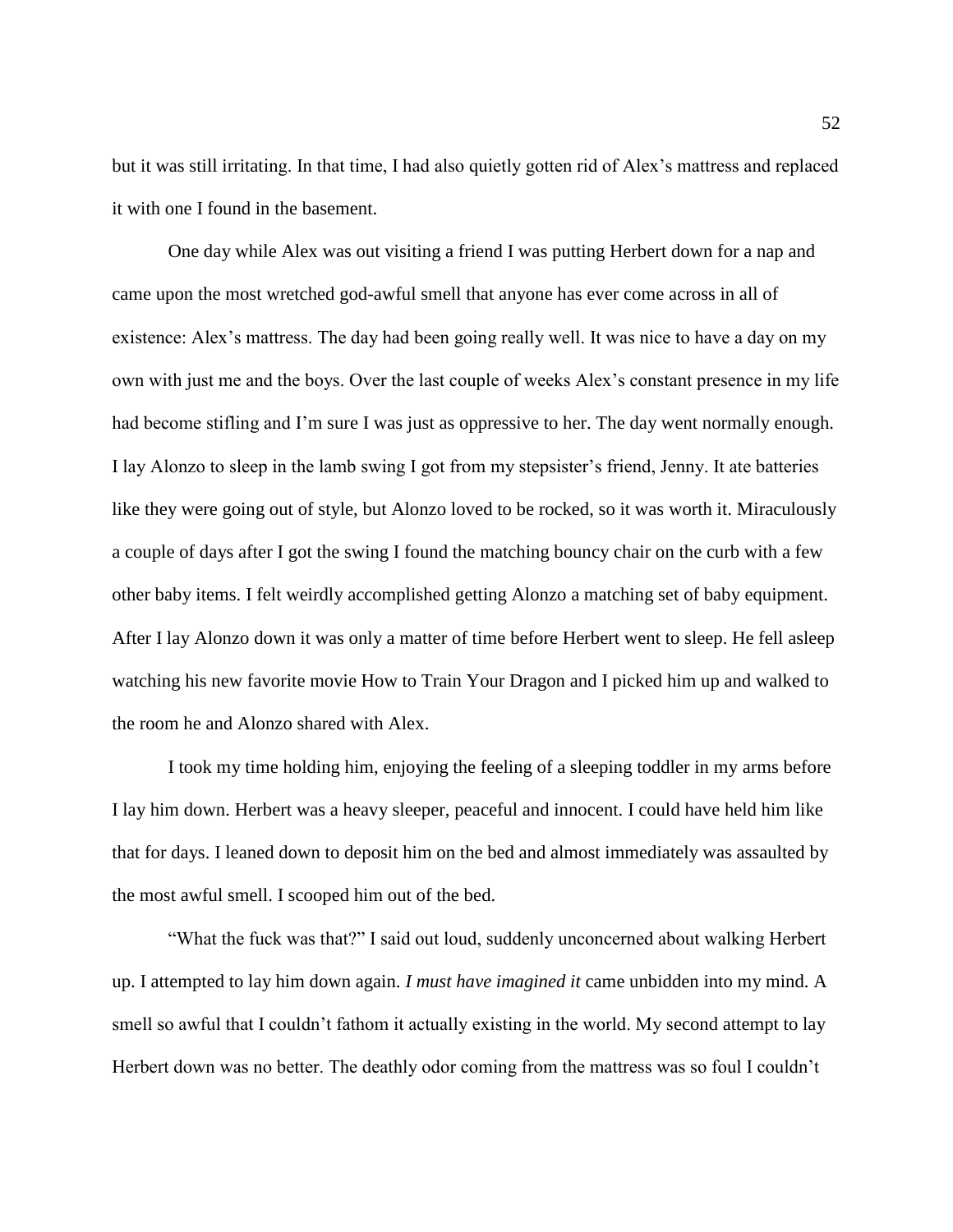justify any living thing sleeping on the mattress. Quickly I went back to the living room and dumped Herbert onto the couch and went to inspect the mattress more closely. When I turned on the light I saw the mattress stained and wet in some places with dirty diapers lying on it most of them not folded up properly with Alonzo's waste exposed on the mattress. The blankets were damp and crusted in some spots. My vision swam in front of my eyes and I could feel my lunch trying to make a return. I couldn't compare the odor with anything in my entire life that would come close to describing it. My best guess was that it was a combination of years of Alex's bodily waste not being properly cleaned up since I'd already seen that she had bathroom issues, combined with sweat, vomit, and fecal matter all stewing in the mattress in the summer heat. Fetid meat would have been a better scent to be assaulted with. Years later I would still gag when thinking of the smell.

Shaking, unsure of where to start I stepped back to make a plan. That mattress couldn't stay and I would not allow Herbert or Alonzo to lay on it again. I thought I remembered seeing some crib parts downstairs while I was cleaning and ran downstairs to see if it had all of the parts. Downstairs was still as much as a disaster as it was when I moved in since my cleaning motivations were concentrated to the floor we lived on, but excluded Alex's room, until that day, since I thought that privacy was something she would like to maintain. Climbing over some garbage, mountains of clothes, and old mattresses I was able to find the crib in the corner and all of the screws and bolts for it sitting on the shelf behind it. I grabbed what I could and brought it upstairs.

Standing back in Alex's room I stared at the revolting mattress and flapped my arms in disgust with what I was about to do. I leaned down to grab the blankets and stopped myself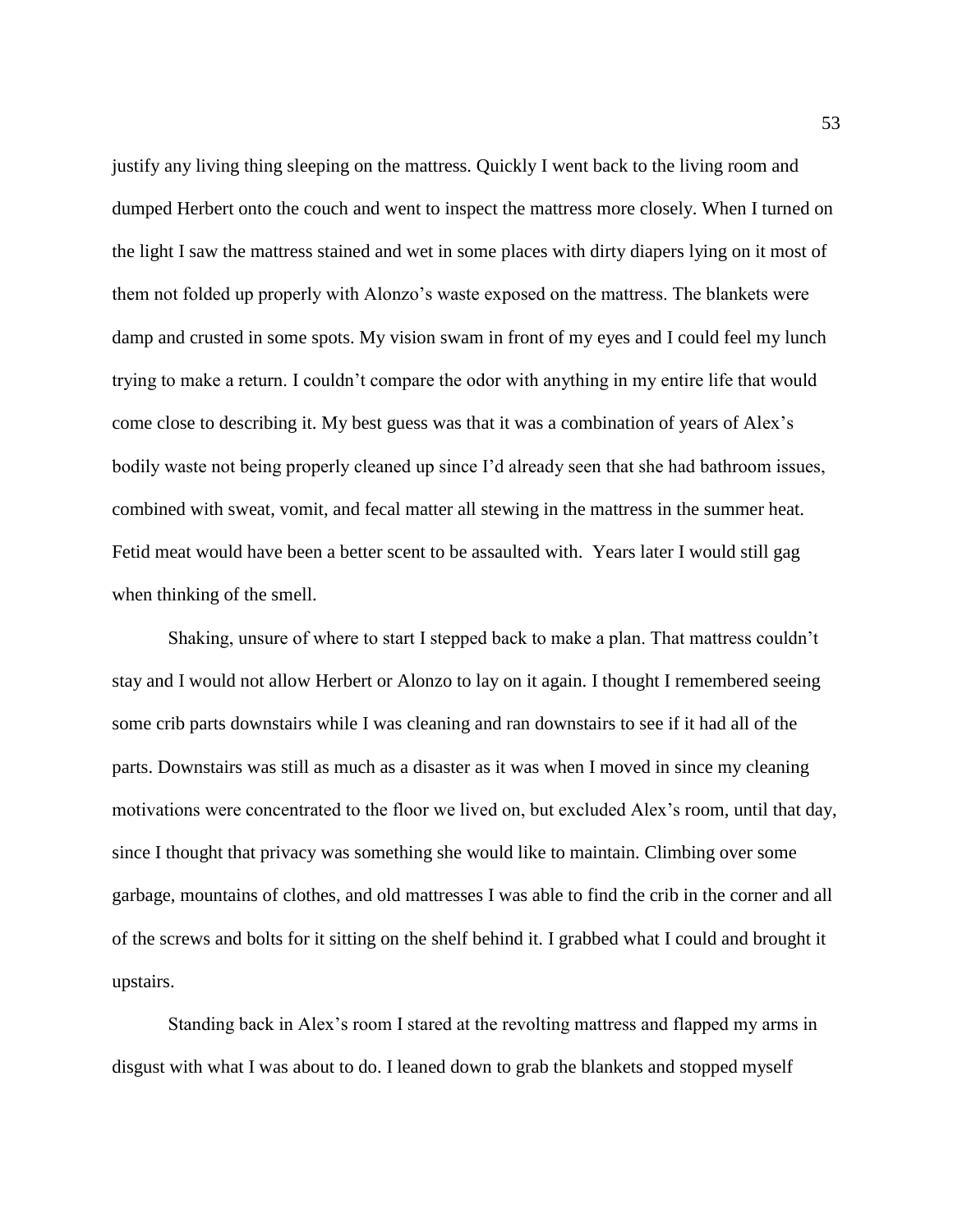suddenly recalling disposable rubber gloves that I discovered under the kitchen sink. I ran to grab them and feeling a bit more protected was able to grab Alex's blankets and throw them downstairs to be washed. Removing the blankets only served to show more filth. I saw old Adult diapers that had never been cleaned up and soiled underwear stuffed between the wall and the mattress. Gagging I stepped outside and tried not to vomit. I took a moment to compose myself. *What in the actual fuck was Alex thinking! Could she not smell it?* Taking another minute to steel my nerves I went downstairs and scoped out a mattress that was similar in size and color. I stepped forward and took a tentative sniff of it. The smell was of typical basement must. I decided that a musty smelling mattress was better than a shit stained mattress. Grabbing it, I hauled it over the mountains of clothes and up the stairs and out of the kitchen to rest on the large porch to air out while I dealt with the other one. Grabbing a garbage bag, I began to throw everything in Alex's room away. Clothes, diapers, papers, underwear, old spilled pop cans that were used as ashtrays but had gone into stages passed molding to decaying. I recognized, then, that some of the damp and crustiness on her bed had to come from some of the rotten food I was finding on paper plates that were hidden at the head of the bed and the wall. When I finished throwing everything away I ran and dumped the bag into the garbage bin outside. I took deep breathes once again trying to compose myself. Before going back inside.

The worst part was yet to come. I would have to touch the mattress in order to move it downstairs and out of Alex's sight where she wouldn't know that I found her mattress so revolting that I wouldn't allow Herbert and Alonzo to sleep on it. If I had the time, I would have burned it. Pulling the mattress downstairs may have been one of the most traumatic things I have ever done in my entire life. The smell of it was right against me as I dragged it out of the room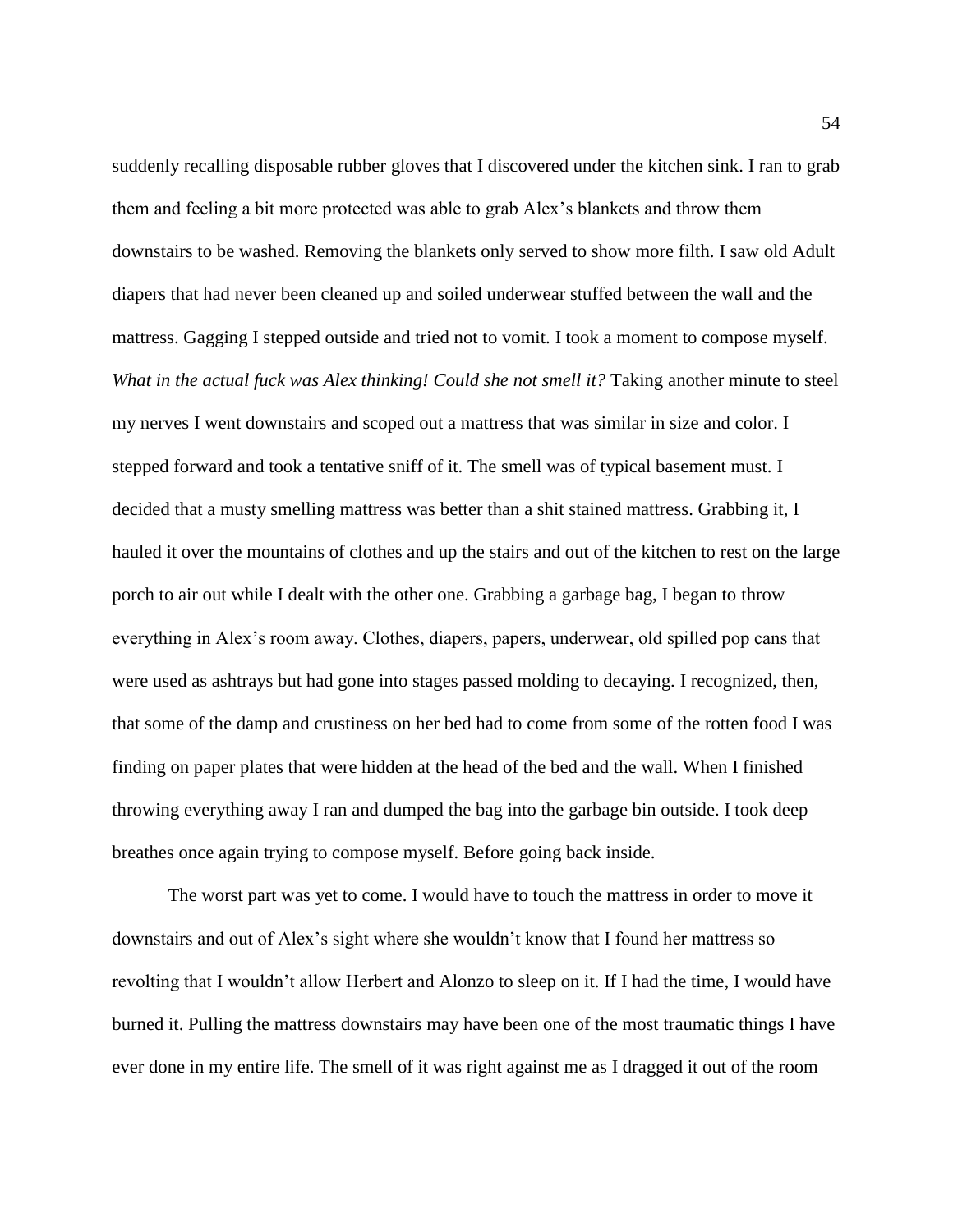and down the stairs. The smell was causing vomit to pool in my mouth and I was forced to keep swallowing it down in order not to add to the odor. When I finally made it downstairs I shoved it as far back in the basement as it could go. Once the mattress was safely hidden away I tore my clothes off and started the washer immediately. Then, naked I ran through the house to jump in the hottest shower my skin could bear. The shower was short, only five minutes, but it was all the time I had if I wanted to finish my project before Alex got home or the boys woke up. quickly drying and dressing with clothes from my suitcase I got to work on cleaning up Alex's room. I finished packing the garbage on her dresser and wiped down the walls and window and then vacuumed. I had the bedroom windows open as wide as they would go and doused the room in Febreze fabric and air freshener. When that was all finished I went to the porch and sprayed the musty smelling mattress down as best I could with the Febreze and that dragged it inside. I dumped it onto the box spring and saw that it wasn't an exact size, but it was close enough.

The next few hours were spend washing the blankets, sheets, and pillows and putting together the crib as a toddler bed for Herbert. By the time Alex got home the boys were playing happily in the living room and I told Alex I had a surprise for her. Using the same cheerful voice I used when she needed to learn about how to take care of Alonzo I said that I cleaned her room and set up the crib.

"Thank you, Naomi!" Said Alex. "I'm sure Herbert will love his new bed! Hey, what do you want for dinner?" I was glad that she was pleased and didn't seem to notice that her bed was a slightly different size but told her I wasn't hungry. I wasn't sure how long it would be before my stomach and gag reflex calmed down enough for me to eat.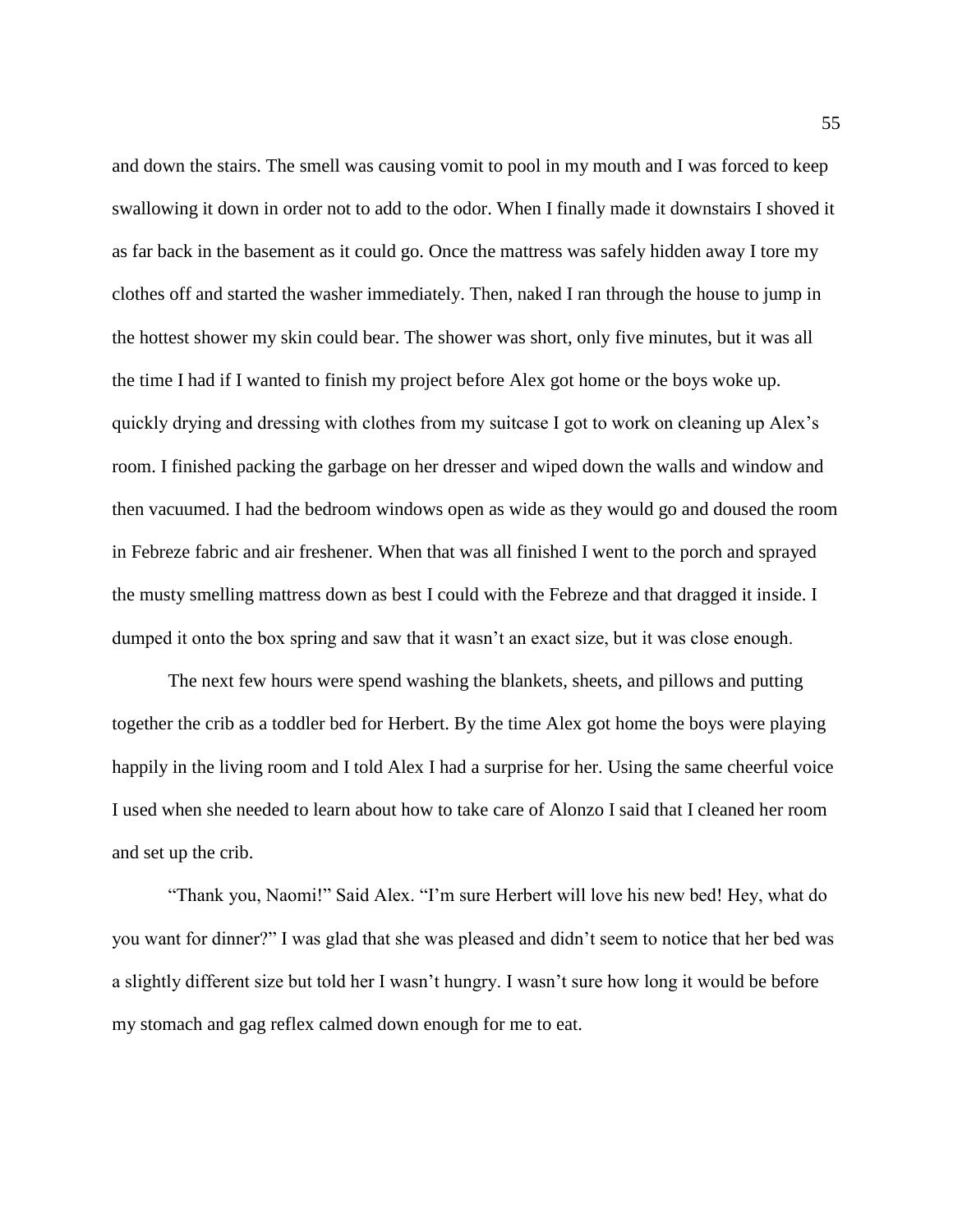## **VIII**

I can't say that all my time spent there was one horror cleaning story after another, though there were plenty of instances of it. Most of my time was spent learning how to take care of Herbert and Alonzo. Though I had experience taking care of my little sister while I was a teenager, and in far more difficult circumstances, I was still shocked at the intricacies of everyday life with them. My life became a whirlwind of Google searches.

## *What happens if my toddler touches a mouse?*

"Herbert, come help me with the laundry!" I called out to Herbert who was busy playing with an Elmo toy that was trying to teach him how to use the potty. He got up and happily followed me to the basement. The basement still wasn't anywhere near habitable, but as long as he stayed close to me, the path to the laundry room would be fine. I had taken to throwing the dirty laundry on the basement stairs and then collecting them as I went. I thought it was easier than walking the heavy basket all the way down the stairs.

"Herbert," I said when we reached the basement. "Stay on that step and throw the clothes to me." I stood at the bottom of the stairs with the laundry basket and encouraged him to throw the clothes at me. I could have done it easier and faster myself, but an article I read mentioned that getting children used to doing chores would instill them a sense of responsibility early in life. I also thought it was a good way to spend more time with him. If I was going to spend my day cleaning, I could try to hang out with Herbert at the same time. Plus, he was little enough that helping me was the best part of his day.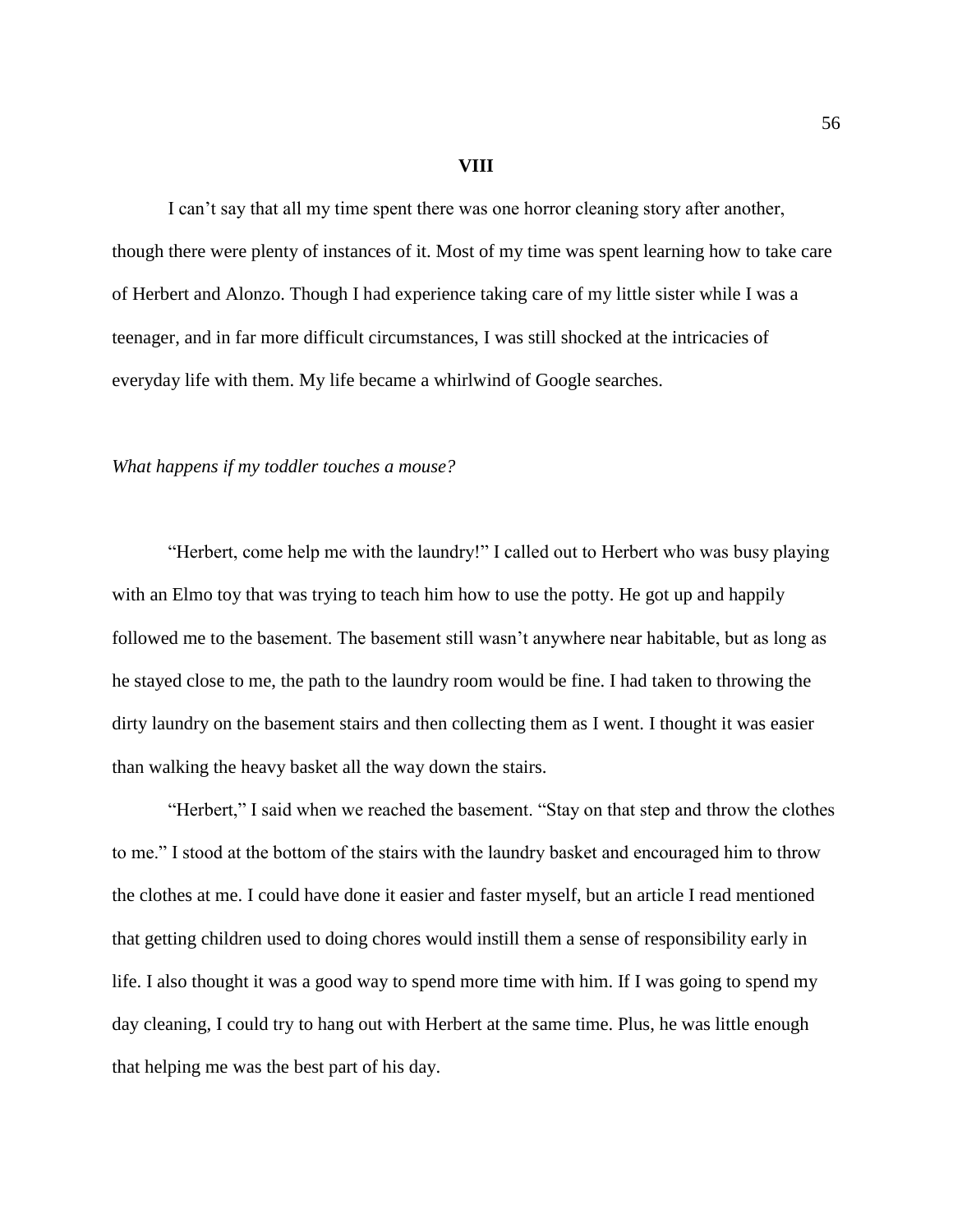We laughed as Herbert threw the clothes at me. I made a show of falling down if he threw something that hit my face. The laundry basket was nearly full when I saw something fly towards me that was most definitely not a piece of laundry. It was a mouse. Herbert had thrown a mouse at me. A real. Live. Mouse.

"AAAHHHHH!" I screamed, trying to swat the mouse away from my face. I dropped the laundry basket in my terror. Both Herbert and I froze for a second as we watched the mouse fall onto the laundry on the stairs. It was only a split second after the mouse landed until it started twitching.

"AAAHHHHHH!!!" I screamed again. This time, Herbert started screaming with me. I jumped over the mouse and laundry and scooped Herbert into my arms as I ran back upstairs. Both of us clung to each other for a few minutes upstairs until I started laughing hysterically. After all this time of being scared of running into a mouse, it was Herbert that threw one at me. Herbert finally began to laugh with me and then made a game of running to look through the bannisters at the mouse and then screaming and running back to me. It took me a bit longer to work up the courage to collect the mouse from the stairs and throw it into the tall grass outside. I figured that the mouse had been hiding in the clothes and that I must have stepped on it on my way to do the laundry. After that I didn't throw the clothes on the stairs anymore. As for what Google says to do about a toddler touching a mouse: wash their hands.

*What are some good lullabys?*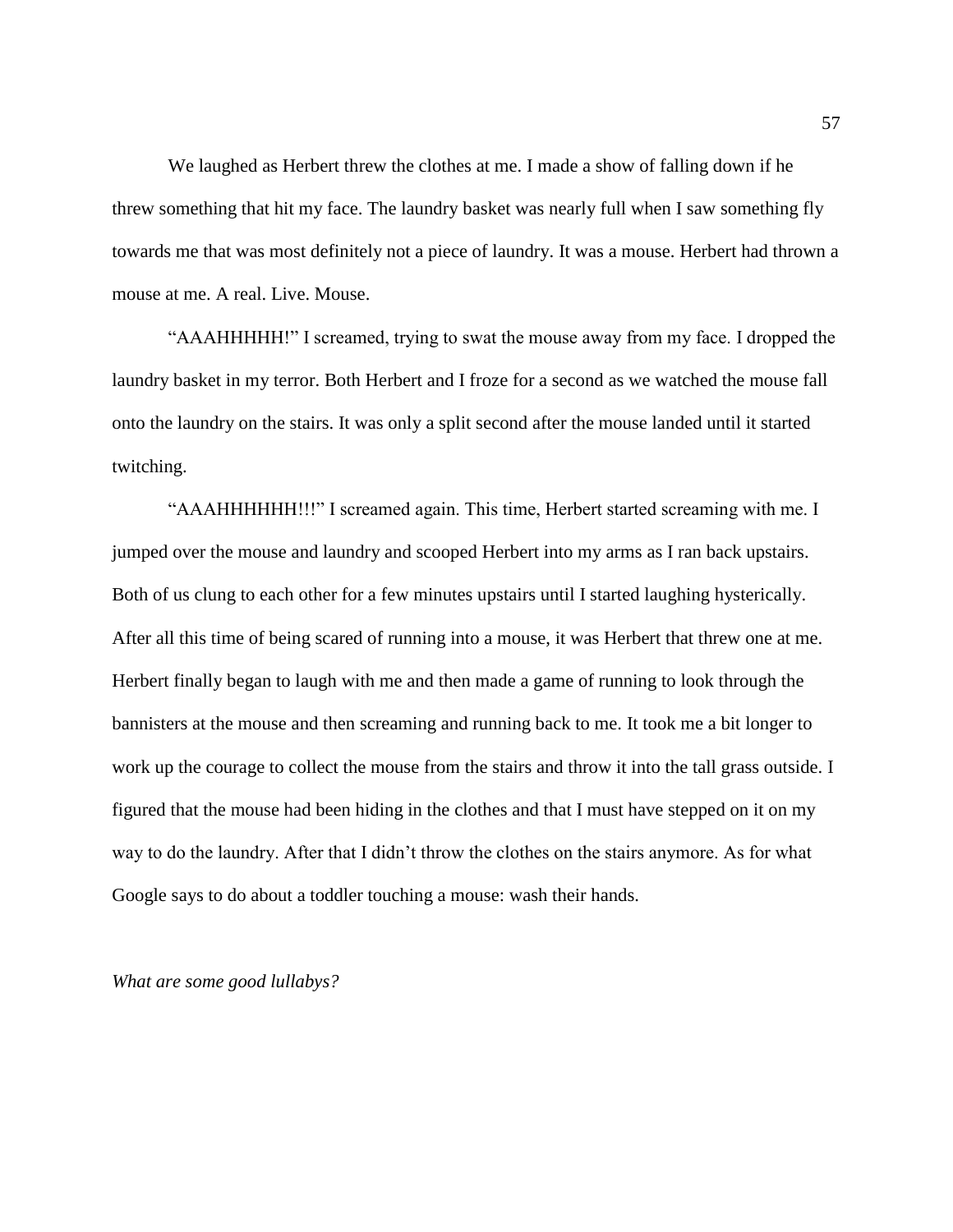Putting Alonzo to sleep was a set of strict procedures that couldn't be deviated from. Though I didn't think that his demands were ridiculous, he did like things done a certain way. But from what I read online, that was normal. Babies and children thrive on routine. His bedtime started at his dinner time. He would eat 6oz of a bottle. Once he had eaten that, I would change his diaper and put him into his pajamas. Once his pajamas were on, I let him have a few minutes of tummy time and then a swaddle. Swaddling Alonzo has become an issue with Alex. She couldn't do it. The muscles in her arms and hands wouldn't allow her to make a swaddle to Alonzo's satisfaction.

"I can't do it, Naomi!" Alex cried to me. "He won't stop moving!" I sighed. No matter what I did to teach her it wasn't working. She could make a loose swaddle, one that might have satisfied a different baby, but Alonzo loved a tight swaddle. There were other things that Alex was struggling to do that I know was contributing to her state of mind. We had gone shopping earlier that month to buy her a boppy pillow to help feed Alonzo. She claimed that her arm was the reason that she couldn't support his head. With a boppy pillow under her arm I thought that she would be able to hold him better. It was no use. From that moment, feeding Alonzo had become my responsibility. After the boppy situation she was still struggling to get him dressed. It was at that point that I made sure to only buy zip up pajamas. She still struggled to get him in his onesies. Then dressing him became something that I was taking care of. The same thing happened when she tried to change his diaper. Her frustration and anger that he was "kicking" her and "disrespecting" her made me reach my limit and soon I took over that. I tried to reason with her that all babies kick and squirm. My pleas fell on deaf ears. When the swaddling became another issue she was crying over, I took over that too.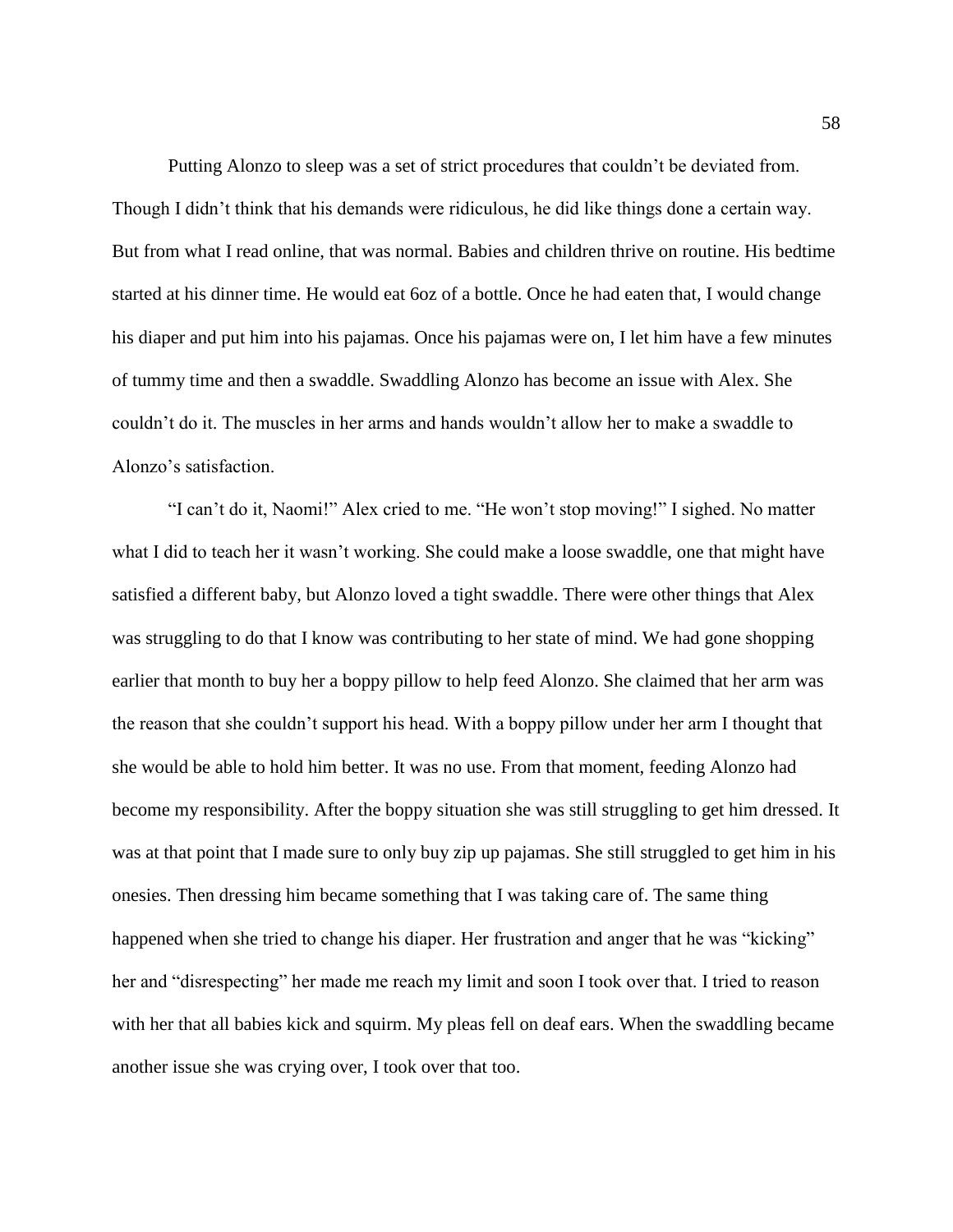It's not that I didn't sympathize with her, I did. I knew that it had to be difficult when your own body wouldn't listen to your commands. But after 3 months, I thought that she would have made some progress with figuring out how to make parenting work for her. It seemed to me that she was most happy when I was taking care of the children and she got to concentrate on the music in her headphones and making dinner.

The other thing that Alonzo loved, was to be rocked and sung to. I read in an article I found on Google that putting babies to sleep in swings all the time wasn't good for them. That they needed a bed. There was no bed available and I refused to put him on the floor. I figured that the bouncy chair I got him would do just fine since it looked a lot like the bedside bassinets that I kept seeing in the stores. The only difference would be that he was sleeping next to the couch I slept on instead of next to a bed. This was an older arrangement. As soon as I got the swing and the bouncy chair, Alonzo slept with me and it became my job to feed him at night. I didn't mind this arrangement, I liked it, in fact. The only thing I was missing was a song to put him to sleep with. I wanted a song that was simple and not as morbid as the different lullabys about babies falling out of trees. During my Google search to find a song I could sing to him, I remembered a Fallout Boy song I had heard years prior. I googled it and found the lyrics. They were perfect. It was the perfect little song. It was an easy tune to follow and I could sing it again and again with no issue. Alonzo seemed to like it too. It came to be that once I started to sing it, he wanted to cuddle. Soon I would sing this song to him at every naptime and bedtime. I would never forget the lyrics. What Google says for what are some good lullabys? Showing results for what are some good *lullabies?*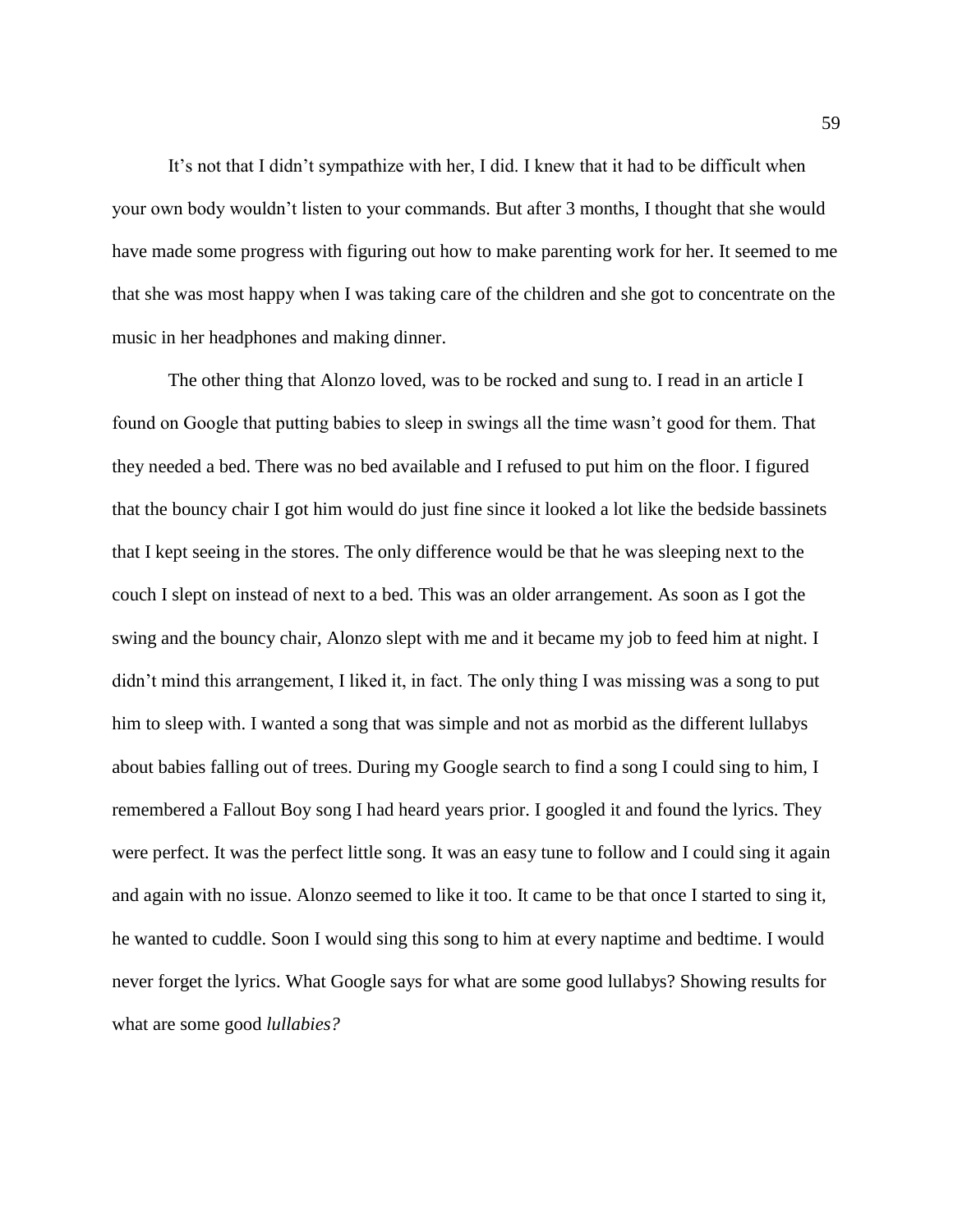Google became my best friend as I battled with their sleeping and eating schedules, the milestones they should be reaching, and what baby products were the best ones to use. my steady use of Google and the problems Alex was having with Alonzo lead to a steady progression of the kids' well-being becoming my responsibility. Not that Alex wasn't helping, she was in her way, but I think she was most comfortable with the arrangement that allowed her to do what she was good at without pushing to become better at the things she struggled with. That's only human. My realization that Alex was giving me control came during a conversation we had one night after I had already laid Alonzo down and was working with Herbert to go to sleep.

"Hey, Naomi?" Alex asked. "Do you think it would be alright for Herbert to eat a brownie before bed?"

Without thinking of the implications of her question, I responded carefully thinking of what Google taught me about children's nutrition and healthy eating habits. "Yes," I said. "Just this once should be fine. And I'll have to re-brush his teeth." Though we never openly spoke about it, from that day forward the boys, especially Alonzo, were in my care.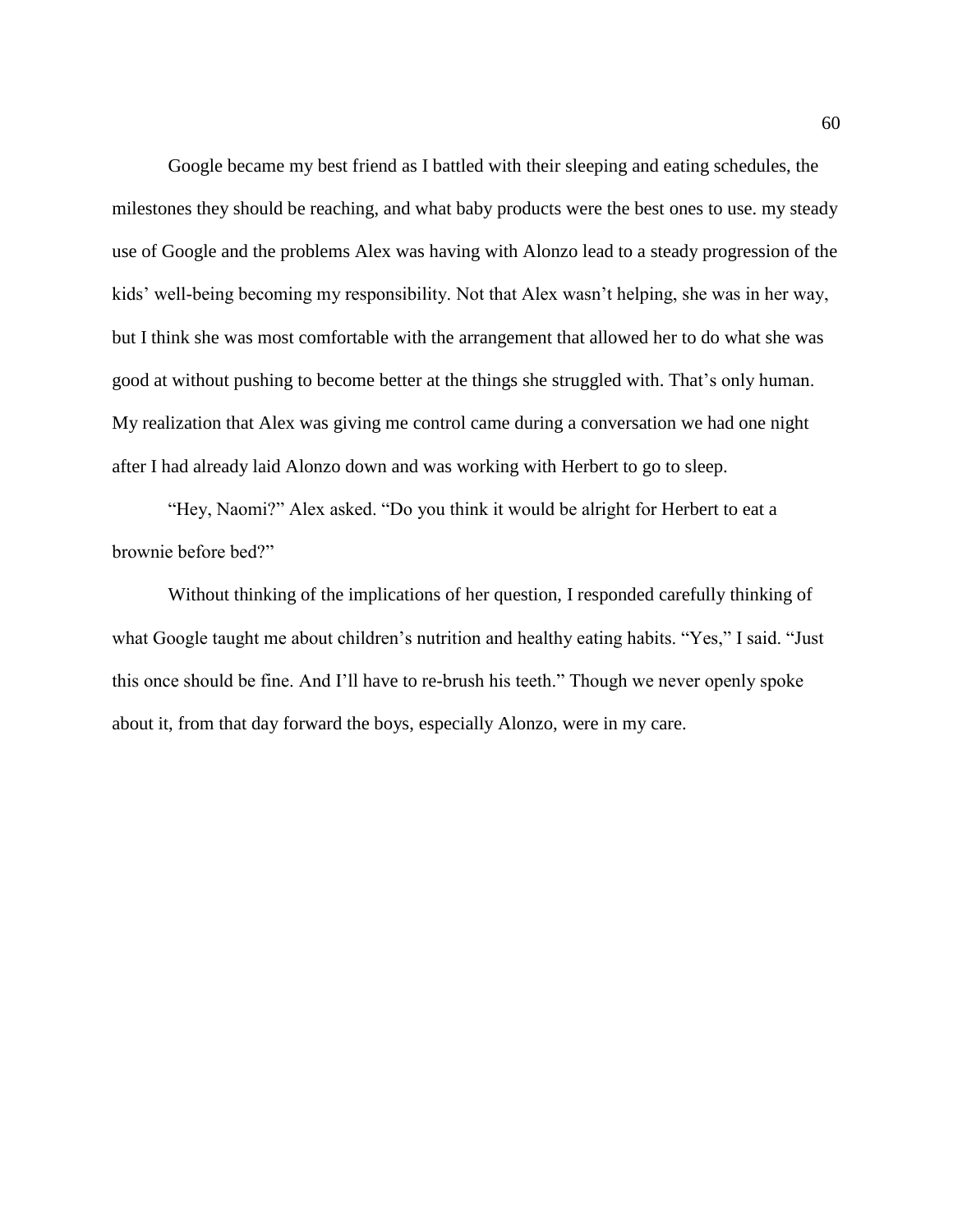**IX**

I eventually got a Personal Care Assistant job through a company that Alex worked with and was able to make money by keeping track of which chores I did for her and how many hours I was working. Technically I wasn't supposed to count the hours that I spent taking care of the kids since they weren't my "client" but honestly the most help that she needed was with her kids. Getting up and down the stairs to do laundry was an ordeal that took her all day and didn't allow her to watch the kids during that time. Other than the kids, she needed help with her hair. So that's basically what I did with her. I did the laundry, cleaned the house, took care of the kids, and brushed her hair. In the months I was there I was able to almost completely clean the upstairs and rearrange it so that Alex's chair was able to easily navigate it. We had fallen into a pretty good routine with the kids and the housework when my Uncle came home.

We had been visiting him once a week for the last few months at his treatment center. He had also been calling into the few family court dates that we had regarding Alonzo's injuries. It was looking like, because he didn't obtain any long-term ramifications from his injuries, Family Services just needed the proof that Alex could take care of her kids without further accidents. I took some pride in the fact that I'd done my best to make the house as safe as possible for them. There were now baby gates, child locks, their own beds, and it was finally clean. I was still working on the rodent situation but I decided that it might take a professional to fully take care of that problem. After Uncle came home, we would all just be waiting for the go ahead to get on with our lives. However, Uncle was not so happy about my project with his house.

"What the hell is this?" He grumbled as soon as he walked into the living room.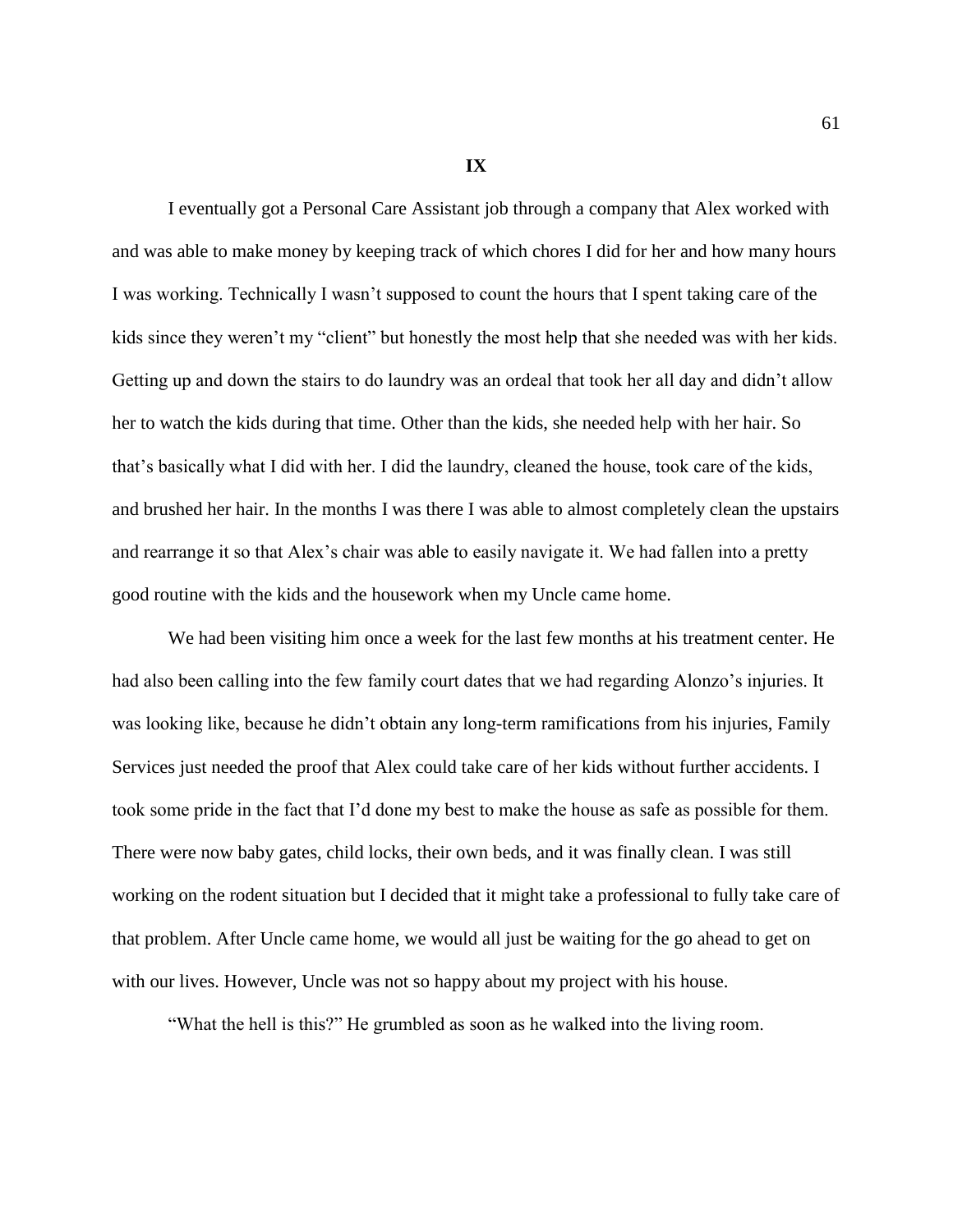"Isn't it nice!" I said excitedly. I was eager to show him the clean carpets, new curtains, and cleared out closets for linens. He wasn't. He glared at me and threw his bag on the floor. I glanced at Alex, she shrugged.

My Uncle's sullenness lasted the next couple of weeks. One day I came home from the store only to find he rearranged the entire living room.

"Why did you change it" I asked him. He stared silently at the t.v. "Uncle, why did you change it?" I asked again. Trying and failing to mask my irritation. It had taken me some time to figure out the perfect configuration for Alex to move around and take care of her kids. He still stared silently at the t.v. "Uncle!" I said, this time not even attempting to mask my irritation. Finally, he snapped at me.

"The T.V was getting glare from the window. Now it won't" I looked over and he was right, the T.V would no longer have a glare on it. Not that it was that bad in the first place.

"Okay, but now Alex has a harder time getting around the living room to take care of the kids. Uncle only rolled his eyes and continued to watch Netflix. Feeling my anger rise I had the idea that I should just cancel Netflix right this second. It was my Netflix he was watching on the internet that I was paying for since after two months without internet I caved and called the expensive company that had monopolized the entire county to get it set up, and the internet was still crap. I just shook my head and took a breath. It wasn't a big deal I told myself. Alex would figure it out.

The next couple of weeks were some of the same, I took care of the kids and cleaned the house and Uncle sat sullenly on the couch. The only bright spot was that Alex had finally solved some of her incontinence problems. We'd been going to a specialist in the cities and he was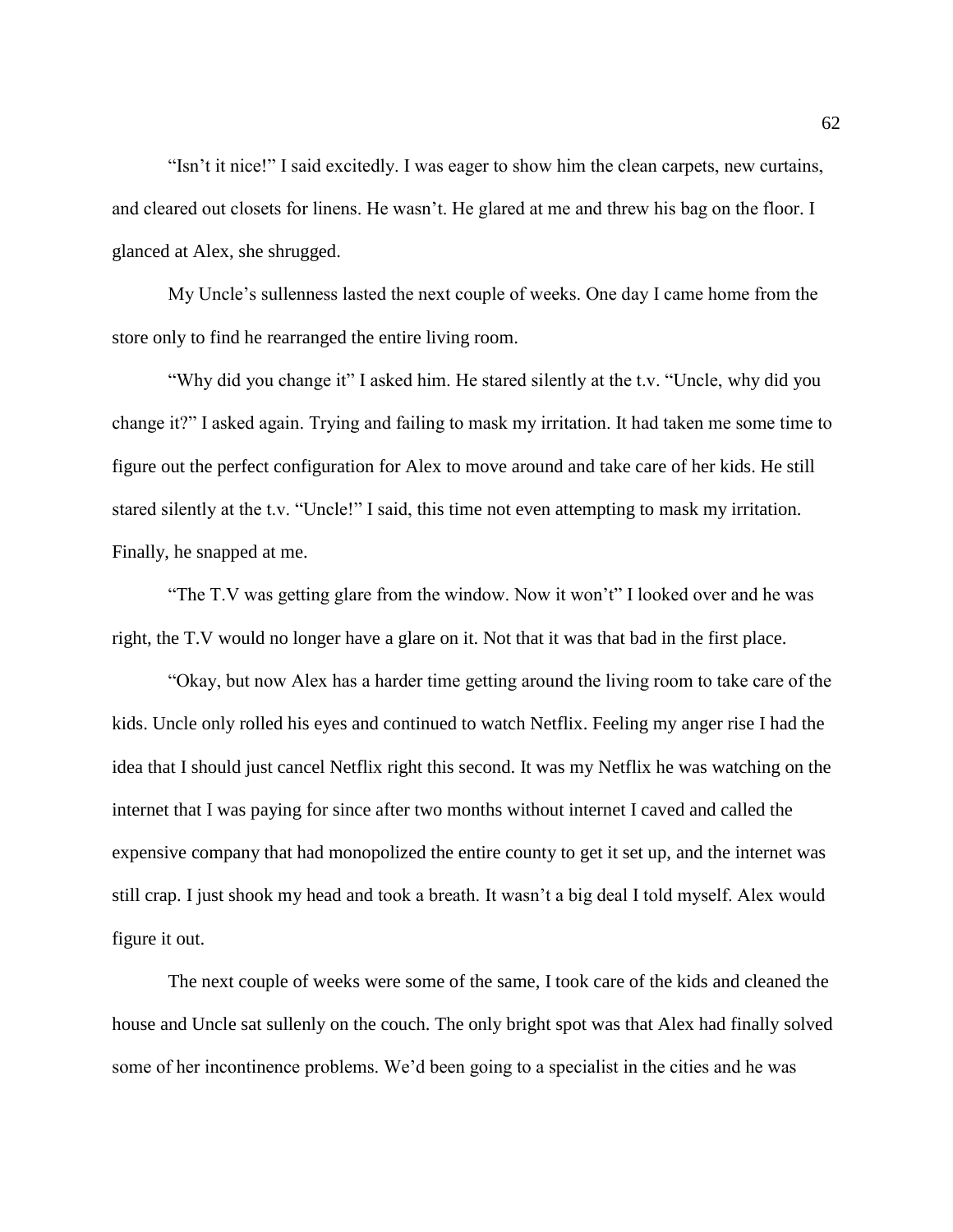finally able to prescribe her some medication that should help. The other option was a catheter. Secretly, I voted for the catheter. I didn't want to take any more chances with adult bodily fluids and waste leaking onto my passenger seat and into the laundry that I had to wash. I know Alex did her best to hide it and control it and I know she was embarrassed. But it was still gross.

"You, have no idea, Naomi." She said. "This is going to change everything!" She was excited and I was happy for her.

"I'm glad you have it. I hope it works." I told her. I had heard her and Uncle arguing the other morning about her waking up in her own shit and I really hoped that she and my Uncle wouldn't have to go through that again.

"Me too." She said smiling. When we got home, Uncle was still sitting sullenly on the couch. Even after Alex told him the good news. He just grunted at her "That's great, babe." Uncle's mood never seemed to improve. The only time he smiled was when he was playing with Herbert. He ignored Alonzo altogether. He didn't seem to want anything to do with him. It lead to more than one fight between Alex and him. For some reason Uncle would glare at me after their fights, as if it was my fault. It only got worse anytime I told Herbert "No" or made him pick up his toys or put him in time-out. Finally, I asked him what was bothering him.

"You want to know what's bothering me?" He asked sarcastically. I rolled my eyes. Even a small question could set him off.

"Yes, I want to know what your problem is! You've been in a bad mood ever since you came home."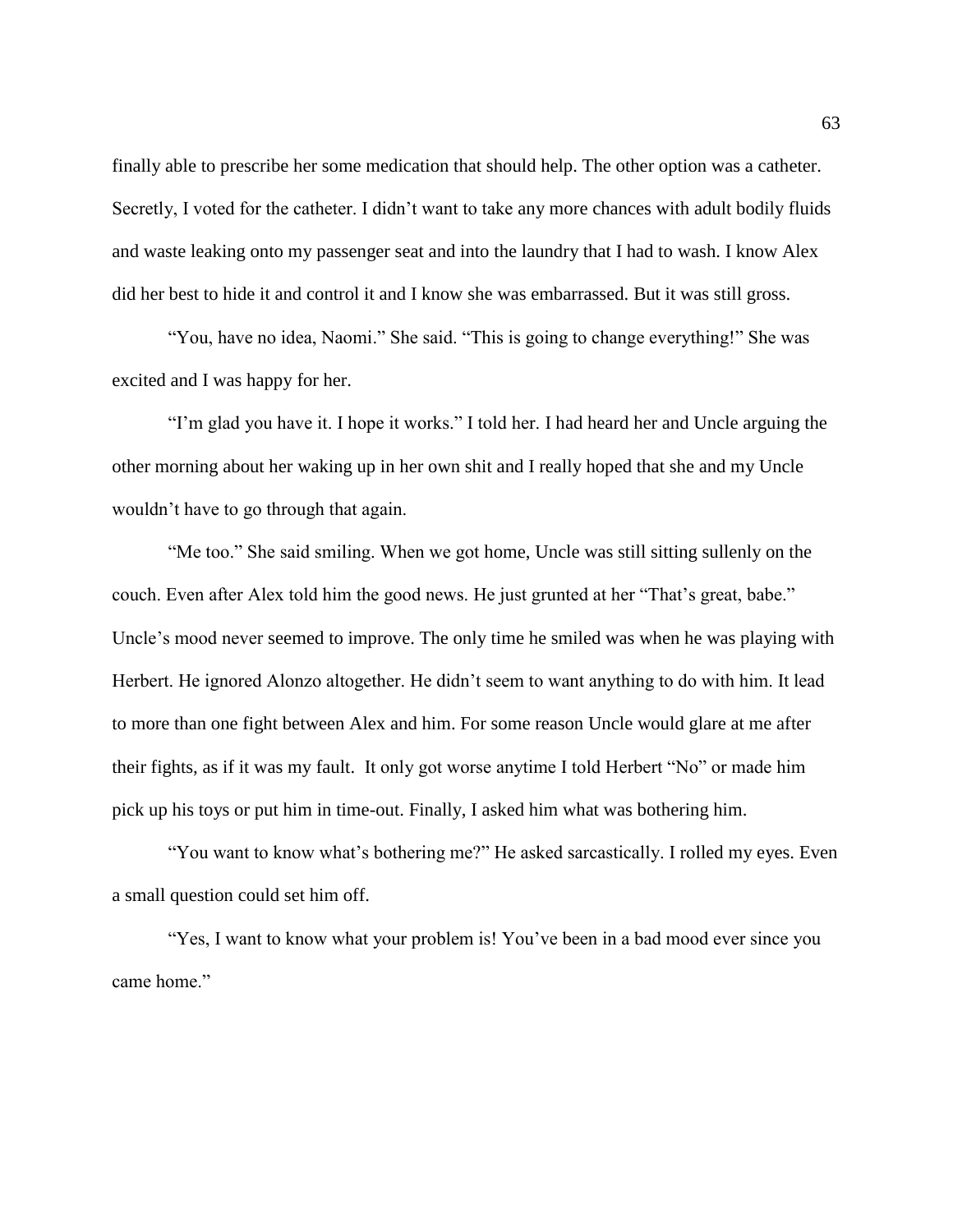"My problem is that I have my niece here telling me how to raise my kids. My problem is that you and Alex keep glaring at me every time I smoke in my own damn house. My problem is that this doesn't even feel like my house anymore!"

"It isn't your house anymore! It is Herbert and Alonzo's house and you shouldn't smoke in here and ash your cigarette on to a carpet I spent twenty-four hours washing!"

"It wasn't your house to clean!" He shouted at me.

"Are you really mad at me for cleaning your house?" I asked incredulously.

"I'm mad because it's not your house! It's mine and I like it the way it was!" we were silent for a moment. Staring at each other. I tried to understand him. I tried to understand how he could come home to a beautifully clean house and be angry about it. My Uncle had lived alone for the majority of his life. In this house with no one to bother him about it. He as forty-seven years old and the last year he only had Alex and Herbert here and he still got to live the way he wanted. Then, in the six to eight months that he was gone at treatment I took everything he knew and was comfortable with and turned it upside down. Looking at it that way, I could see why he was upset. I took a moment to figure out how best to talk to him without making him feel hurt again.

"I'm sorry that you feel like this isn't your home. That wasn't my intention. I only wanted the kids to be able to stay here. Family services wouldn't have let them stay if I kept it the way it was." There were a few more moments of silence as he processed my words.

"I understand, but I still don't like the way you handle my kids."

"Ok. Then I'll defer more to you before I do something with them." "Fine."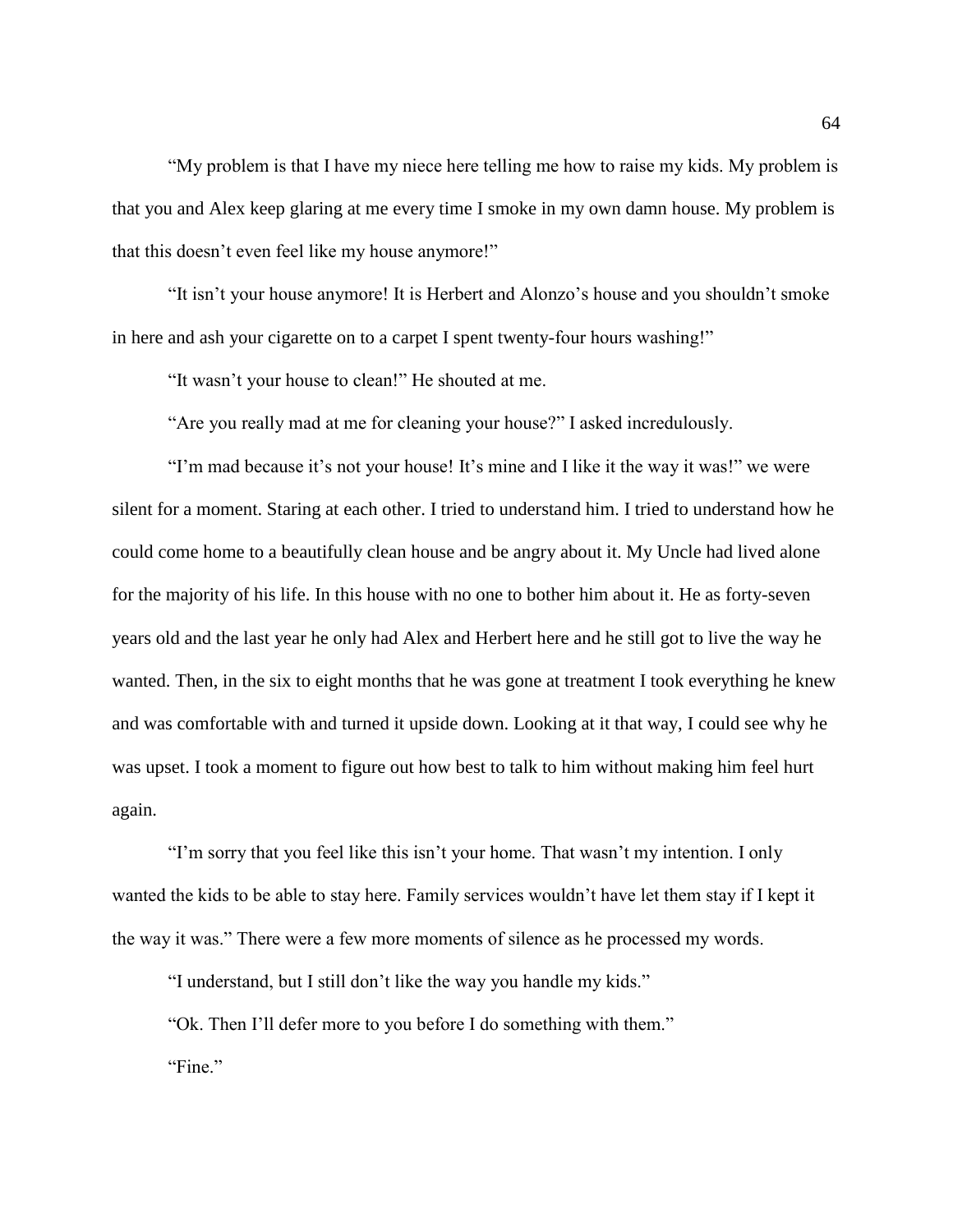For a small time it seemed that we gained some understanding and the house became more peaceful and my Uncle was more likely to joke around with me.

"Oh my god!" I exclaimed. "You need to clip your toenails!" My Uncle's toes look like no one had bothered to take care of them since he was a child. "Your big toe looks like a velociraptor talon!" It truly did. It was long and curved just like the ones that you see on Jurassic Park. My Uncle laughed. He stepped onto the linoleum in the kitchen and tapped it against the tiles.

"Oh my god! That is so gross!" I squealed. My Uncle laughed harder. Later in the day while I was folding laundry in the living room he came up to me and scratched his velociraptor nail against my shin.

"AHHH!" I dropped the shirt I was folding as shivers of disgust went up my spine. "Don't do that!" This caused my Uncle great joy and amusement. From that day forward at any moment and without any warning he would make it a point to scratch his toenail on me or tap it on the kitchen floor. I made the mistake one day of falling asleep while the kids took their naps and woke up to his toe scratching my forehead. Needless to say, my Uncle has never seen anything funnier in his life.

Less funny was his ability to take care of Alonzo. I had been respecting his wishes for him to take care of his own children. One particular night, Alonzo was not having anything his dad had to offer him. It was already ten O'clock at night and Alonzo wouldn't fall asleep no matter how uncle rocked him, tried to feed him, play with him. I could see my Uncle getting more and more upset. Alex was already dead asleep. Her new medication had been making her drowsy and she fell asleep quickly because of it, usually by about 7pm, making me responsible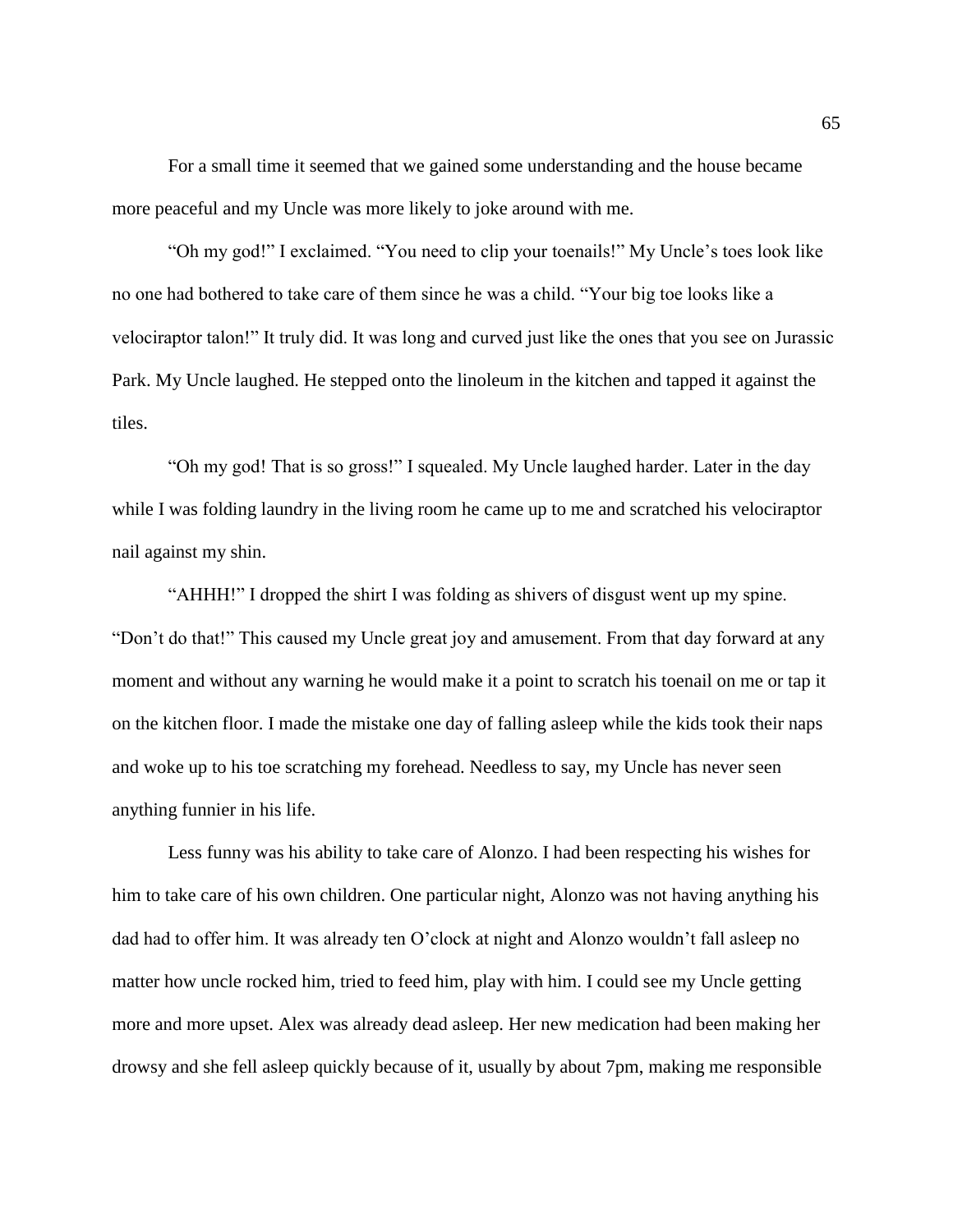for putting the kids to bed. I knew what Alonzo needed and had to restrain myself from offering suggestions. Uncle would only take it as an insult. But I knew that Alonzo wanted a new diaper, to be wiped down with a cloth because he was sort of sticky, fuzzy pajamas, to be swaddled, and then fed. I itched to help the poor wailing Alonzo. My Uncle was skipping all the steps but feeding. He didn't know you couldn't feed Alonzo until he was comfortable. I don't know how Herbert was at the same age, but I'm guessing he was a little bit less particular.

Finally, Uncle nearly dropped Alonzo onto my lap and then slammed his hand against the light switch. We were left sitting in total dark in the living room where he and Alex were sleeping since Uncle said that it would make him feel more at home to sleep on a mattress on the living room floor. We didn't argue with him about it. We just let him do it. He would drag the mattress back to the bedroom in the morning. So, in a darkness that was only broken by the moonlight coming through the window, I undressed Alonzo, changed his diaper, wiped him down, put clean fuzzy pajamas on him, swaddled him, and finally fed him. It took all of two minutes before he was quietly eating in my arms and another five before he was sleeping soundly. I could practically feel the anger coming from my Uncle. The room was steeped in it. I ignored it and lay Alonzo down on the lamb bouncy chair next to the couch that I slept on. Feeling a bit snug, I lay down and went to sleep.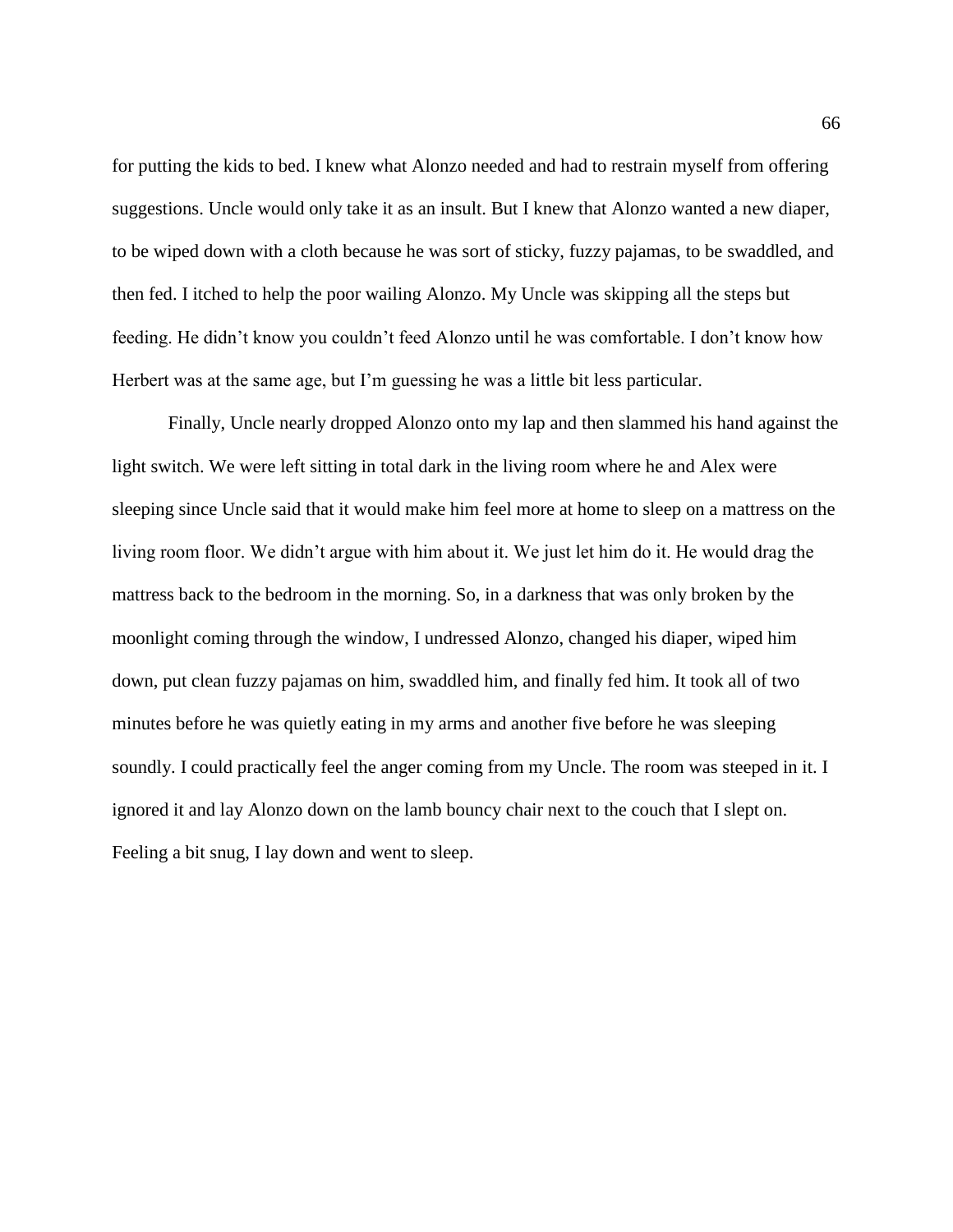"This is it!" Alex yelled from the living room. "You guys! You guys! Come here!" I came running up the stairs a load of clean laundry in one arm and Alonzo in the other.

"What is it?" I ask. Uncle is looking away from the T.V. Ready to hear what Alex has to say.

"It's a letter from the Courthouse! They closed our case! Family Services is officially out of our lives!" My Uncle cheered and he and Alex hugged. I was a little stunned myself. It had only been a few weeks ago when Alex finally admitted what really happened to Alonzo's head in court. I was still angry and more than a little bit surprised that there weren't repercussions from her lies. She had maintained for months that Alonzo fell from the couch onto carpet. Later she said we 'misunderstood' her. She meant he fell from the *arm* of the couch onto the carpet by the linoleum kitchen floor, but that his head might have hit the linoleum as well. Finally, after a doctor wrote a report saying that Alonzo's head injuries were inconsistent with what she was saying, she admitted in court that he wasn't on the couch. That she had been giving him a bath in the kitchen sink and put him, soaking wet and without a towel, onto the kitchen table and left him there while she wheeled to get some clothes and a diaper. When she was coming back, he fell. She said she knew that people were going to blow it out of proportion so she felt that she had to lie.

I couldn't believe what I heard. No wonder she had been so insistent that he receive the x-ray that the doctor was against in the beginning. He was working with the wrong information and so was I! We thought he'd fallen less than a foot onto a carpeted floor. Not three feet onto

**X**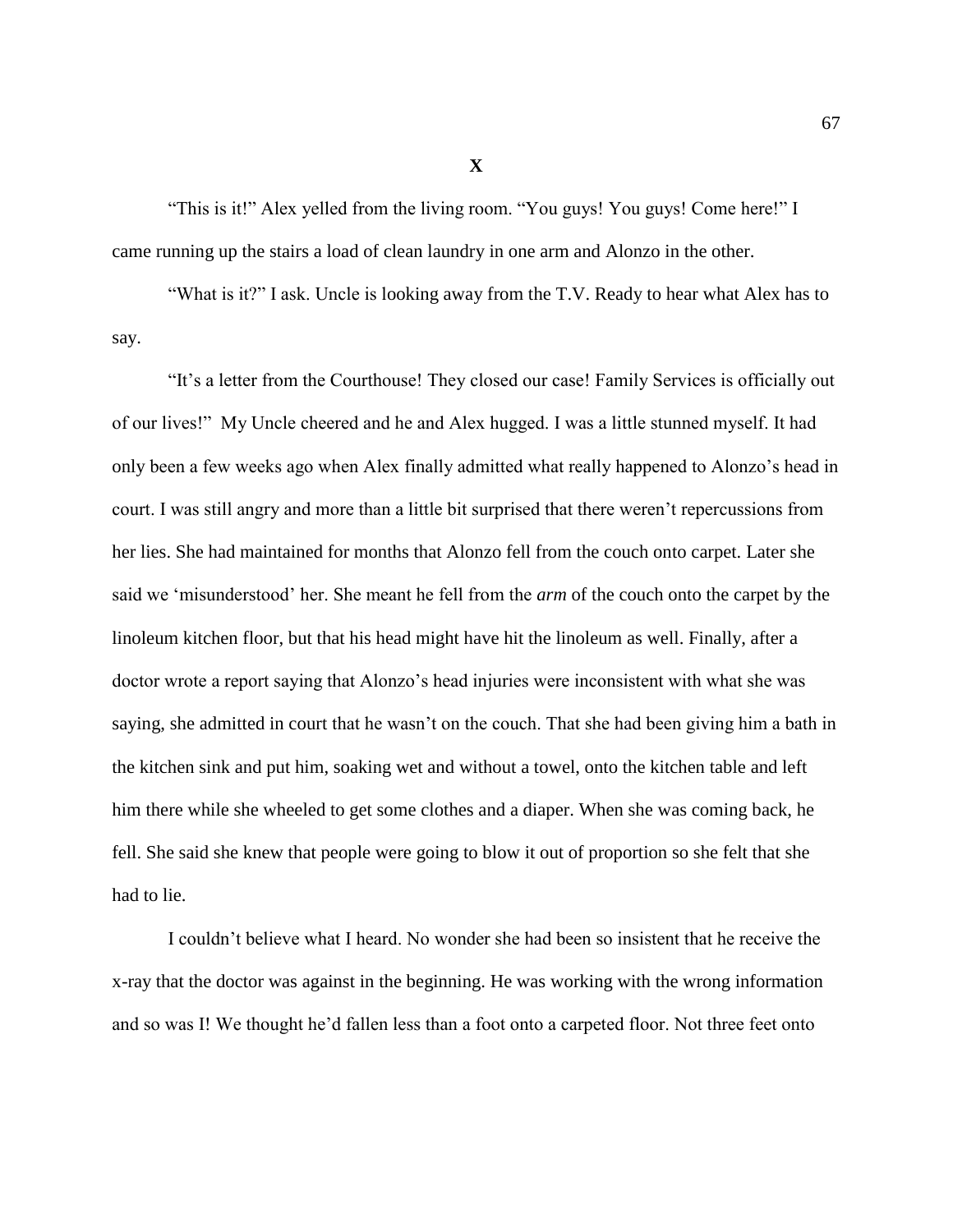linoleum! It makes a difference! Especially at two weeks old! I was still mad and I was refusing to talk to Alex. I hadn't said more than two words to her in the two weeks since court, until now.

"That's great." I said. "What now?" Alex and Uncle decided to get in the car and go tell their friends on the Rez. I loaded everyone into my car and we drove.

Alex's friends were happy for her. They all sat and talked in the living room while I kept track of Herbert and Alonzo. The house was messy. It wasn't filthy like Alex's house had been, but it wasn't clean either. I was worried the kids might find pills, alcohol, or even needles. These people seemed the type. I wasn't judging. Not really. Just being cautious. I felt something wet touch my ankle. Jumping slightly, I looked down and saw a small black and white puppy.

"A puppy!" I couldn't help my excitement at seeing it. I loved puppies, who doesn't?

"Oh hey!" One of Alex's friends, Kelsey, was coming up the stairs with two more puppies in her arms. Looking over I saw that her sister Kaley was coming inside with two more and handed on to my Uncle who was grinning ear to ear. "That one got away from me. We are trying to find them homes, but they keep running away. One got run over last week."

"Aww!" I said as I picked up the one by my ankle. I wanted a dog so badly. I'd grown up with dogs as a kid and haven't had one since for about ten years. Herbert was giggling in the living room as the puppy my uncle was holding was licking his face. I walked up to them.

"What do you think?" I asked Alex and Uncle. Alex looked skeptical.

"I don't know," She said. "I don't want one shitting in the house."

"It wouldn't shit in the house," Uncle said. Alex looked even more skeptical. The last dog they had shit all over the basement and my Uncle never cleaned it up like he said he would.

"I'm still your PCA, Alex." I said. "I could help take care of it when I come over."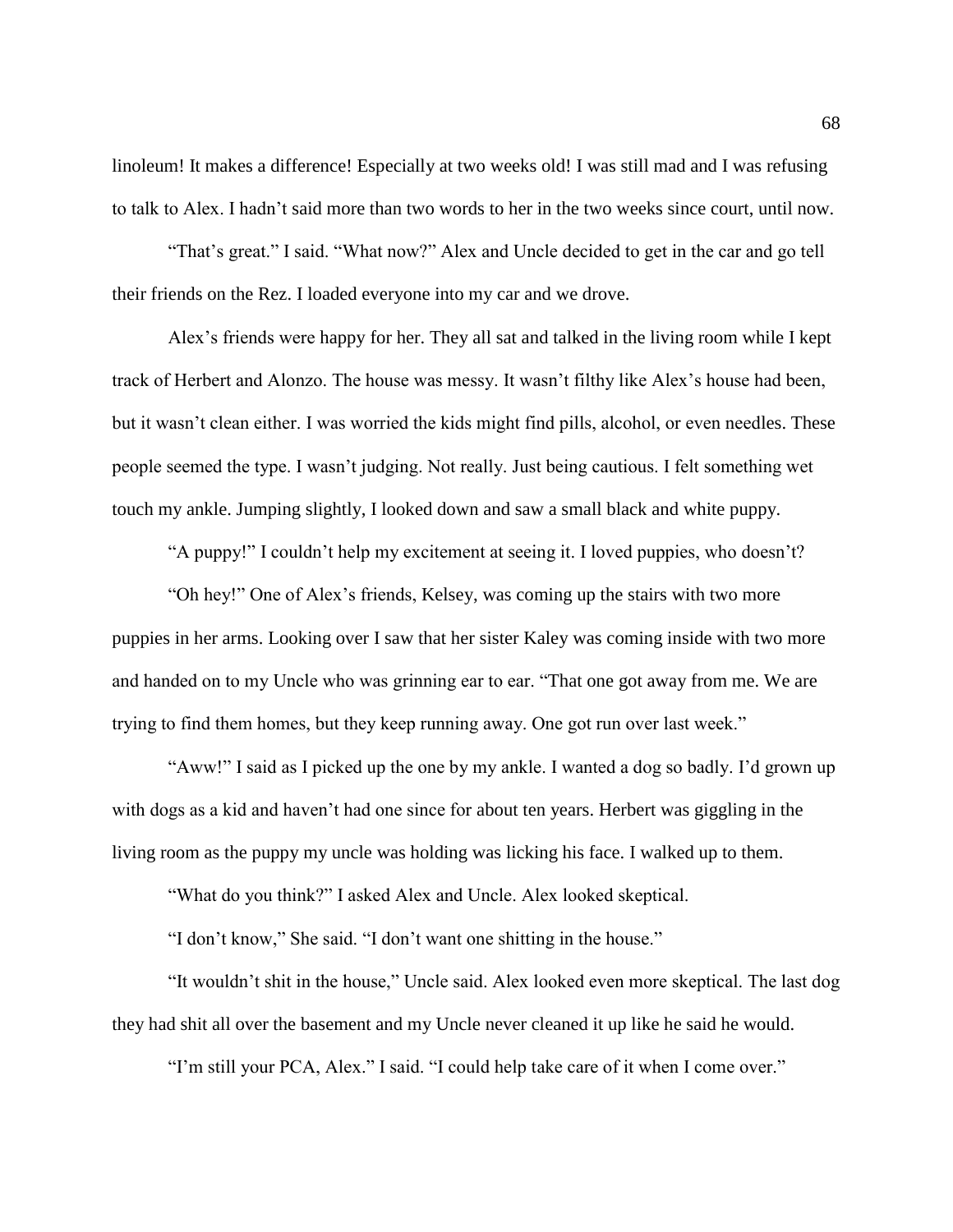"Come over?"

"Yeah." I said. "With the case closed I don't have to live with you guys anymore. I can let you guys live your lives and I can come over three times a week or something to do PCA for you." I felt a little guilty at the joy I felt that I wouldn't have to be living there anymore. As much as I loved my Uncle, Herbert, and Alonzo. I was ready to love them from a little bit farther away. Except for maybe Alonzo. I could probably convince them to let me take Alonzo with me for a couple weeks at a time though.

"I guess that's true." Said Alex. We played with the puppies a bit more before Alex and Uncle decided that they could take a dog home. I was so happy! A puppy! I could vicariously live my need to have a puppy through them.

"Which ones are girls?" Uncle asked. "I don't want it to be aggressive towards the boys." Kelsey and Kaley showed him the three girls they had and Uncle had Herbert pick the one he liked.

"Let's name it, Sister." Said Alex. "I've been trying to get Herbert to say 'sister' for a while now so that he can talk about Natasha, he'll be able to say it better if he's saying it all the time for the puppy." Uncle agreed readily enough. It seemed to me that she was calling Natasha a dog. Though I was sure that her intentions were good, even if she and Natasha had never gotten along.

On our way home, we quickly stopped at the store to get some supplies for the puppy and some food for dinner. I worked with the puppy for the next week, helping him learn how to sit and stay using treats and commands. Uncle thought I was being ridiculous. He used intimidation to get the dog to hid under a shelf. I rolled my eyes at him. No dog was trained by intimidation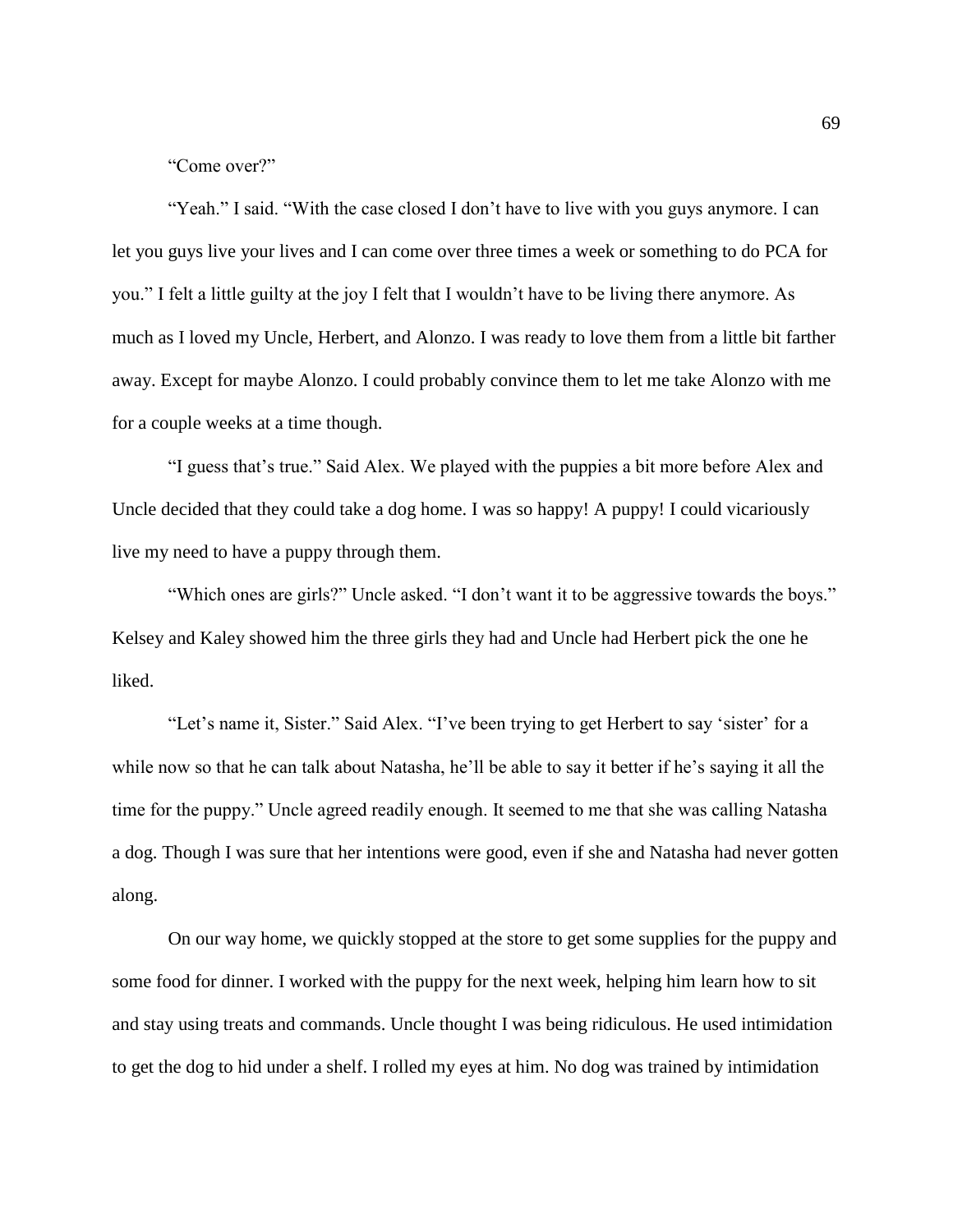alone. Luckily the puppy we got was really sweet. It licked Herbert's face and was gentle with him when I took them outside to play. Sister also knew better than to go anywhere near Alonzo. As gentle as she was with Herbert, Alonzo was only five months old and not crawling so we tried to keep the dog away from him until he was a little bit older. If sister was subdued enough, we would allow her to lay down next to Alonzo while he was making his attempts at crawling, which for the moment was just him rolling around and trying to scoot forward with his arms.

"Alright," I said. "The car is packed!" I held Alonzo in my arms as I was saying goodbye to the rest of the family. "I'll be back next week to start on my hours!" I was finally headed back to St. Cloud. I'd moved into a house with my friends and had been paying rent for five months without living there. Now I could finally finish unpacking and really start to live my life! I was more than ready to move out. I was happy that I got to know and love my little cousins more than I ever would have in any other circumstances. In a way, things really worked out. I thought to myself. Alex had agreed that I could take Alonzo with me every other week. She said that she saw how close we were and she liked the idea of getting some one on one time with Herbert since he was used to being an only child. I gave Herbert one last hug and kissed Alonzo until he was giggling. He was finally smiling and laughing after months of trying. He was a hard egg to crack though. He was harder to amuse than Herbert was, but my efforts had finally paid off and I was able to catch his first smiles on my phone.

\*\*\*

I went back home sometime around in late October and continued to visit as Alex's PCA and take Alonzo back and forth until my car broke down, some part that would cost me somewhere around \$500 and I wasn't willing to pay for it just yet. I was a little bit relieved that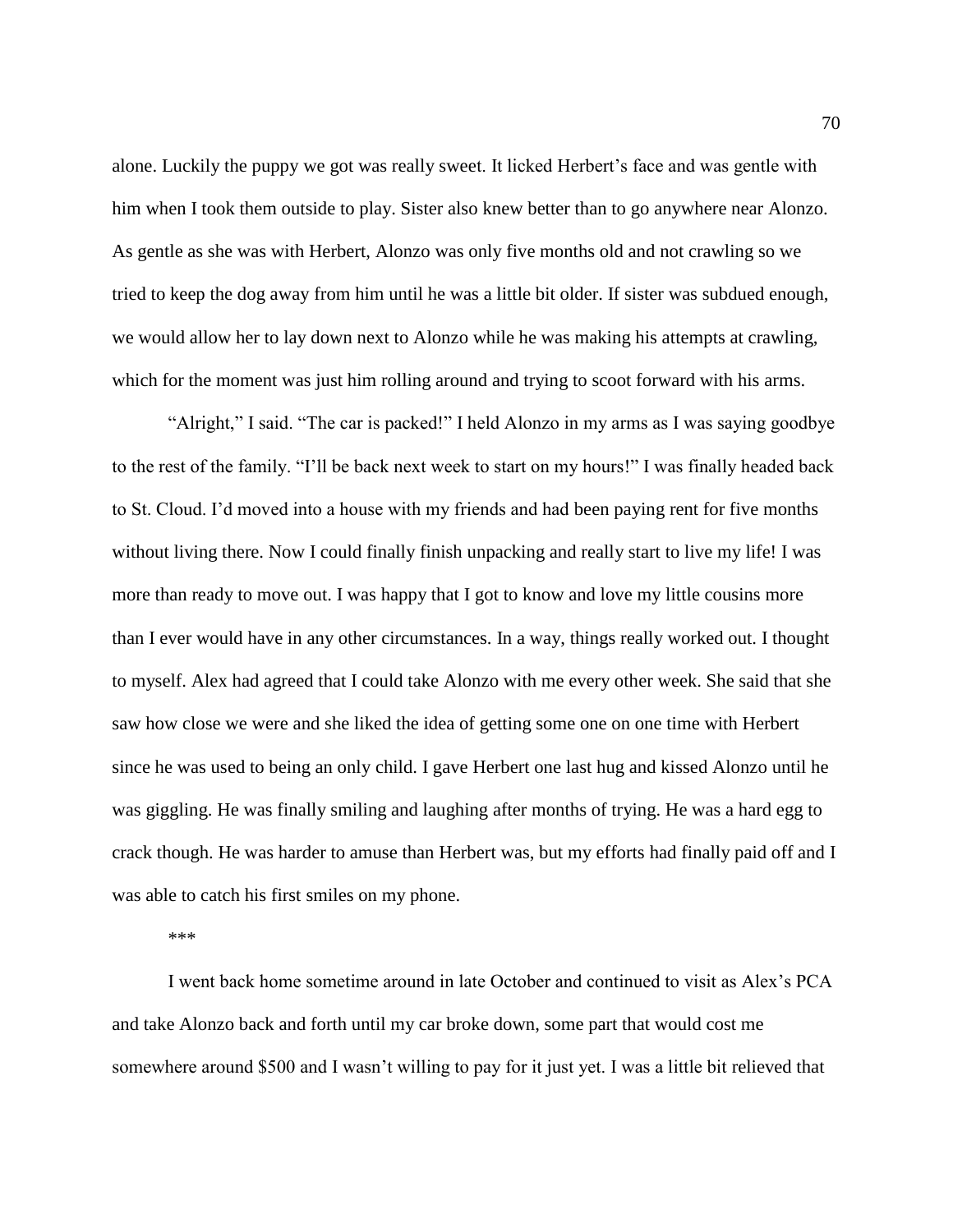my car broke down. It gave me an excuse not to go see my Uncle and Alex for a couple of weeks and just hang out with my friends. It was even a little nice not to wake up in the middle of the night to feed a baby. On November  $19<sup>th</sup>$ , 2015 I decided to go to the movies with some friends. Unbeknownst to us, when we arrived at the theater it was the release date of Mockingjay part 2. We wanted to see the movie and decided to wait for a later showing. Around 10pm I turned off my phone. I enjoyed the movie, a lot more than I thought I would. Afterward we went back home and went to bed. Around 5am I woke up and went to check my phone only to realize that I'd forgotten to turn it back on after the movie. While waiting for it to power up I was smiling to myself. I felt well-rested and happy. I had great friends, the cutest little cousins, and a nice paying job that was fairly easy to do. Life was good.

"What the hell?" I said to myself after my phone turned on. My phone was buzzing repeatedly. I wondered what was wrong with it until I saw that I had at the very least fifty missed calls, 30 voicemails, and around 70 unread Facebook messages. "Holy shit! Who fucking died?" I decided to read my Facebook messages first. The first one was from Alex. *Call me right away.. there was an accident Alonzo is at the hospital.. Ur uncle would like u here if u can get here*. I frantically tried to message her back.

*oh my god. what happened>!*

*are you awake?*

*i just got your message. what hospital is he at? is he being transfered? i just tried calling you. where are you guys. what happened????!!!!!!!!!!!!1 are you online???*

But no reply came. Finally, I listened to my voicemail.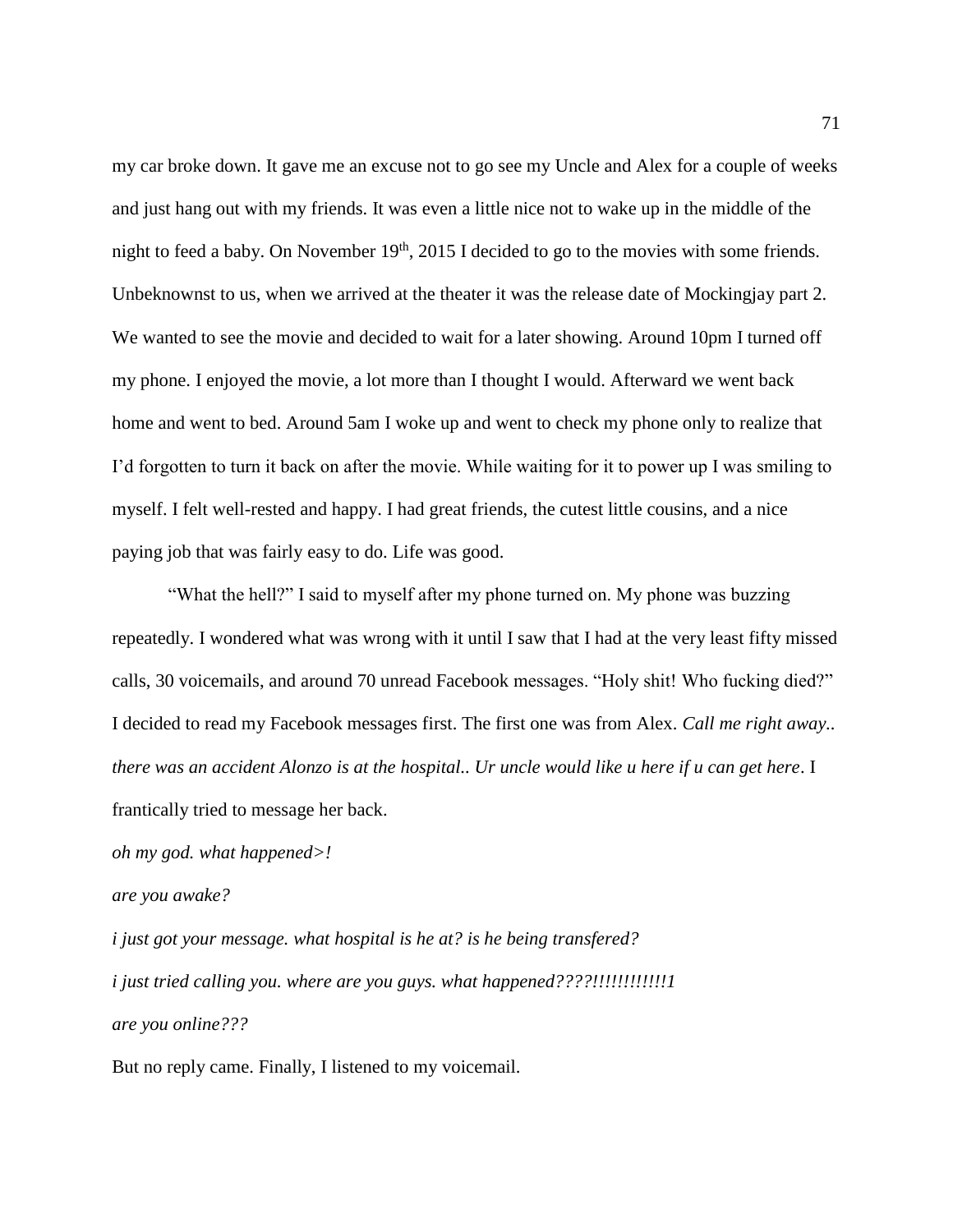"Naomi." Alex's voice came through my first voicemail. She sounded blank. "It's Alonzo." My blood ran cold. "The dog. It. She. I don't know what happened. I was asleep. I woke up and the dog. Alonzo. She attacked him." I was beginning to shake. My knuckles white against the blackness of my phone. My throat was burning. I couldn't breathe. "He's being airlifted to Children's hospital. There's so much blood…" The voicemail ended. The last words ringing in my head. *There's so much blood. So much blood. Blood. Blood.*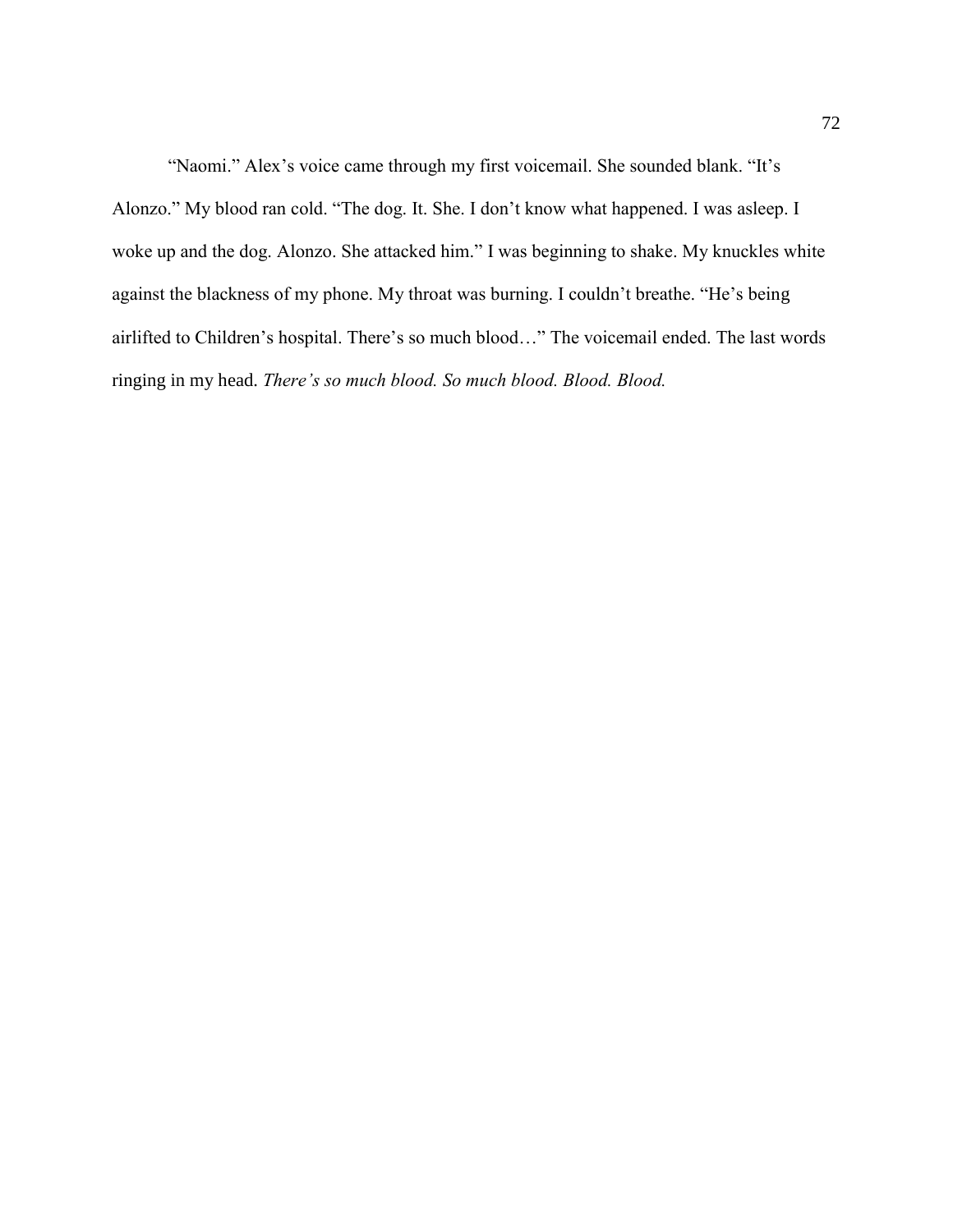**Section II: Death**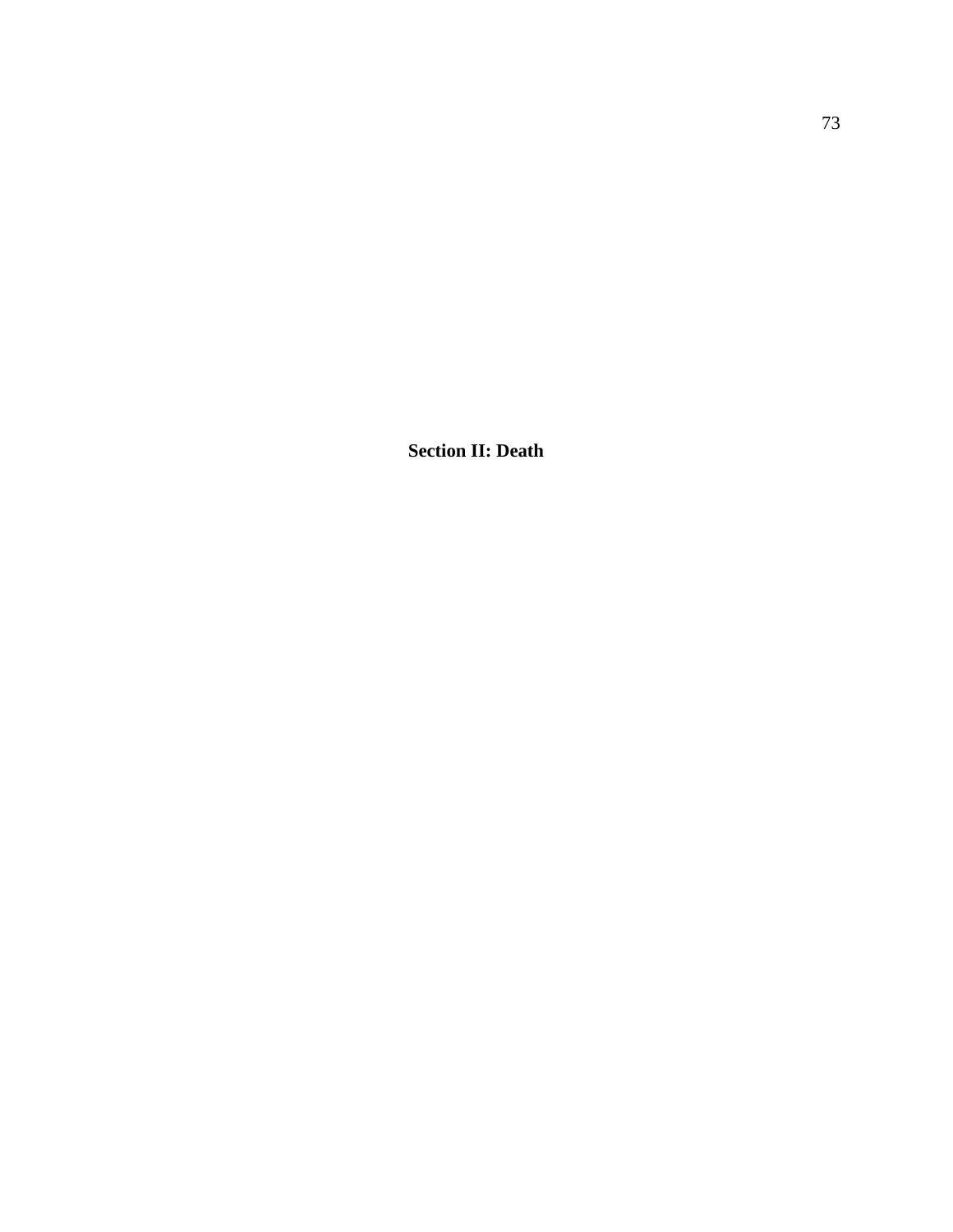**I**

I couldn't breathe. I could feel my throat beginning to close and my eyes began to go dim. A ring of black was surrounding my vision. I listened to some of the other voicemails. More from Alex "Naomi, please pick up. There is so much blood. It's all over the carpet and the kitchen. The blood in the kitchen is from your Uncle. He cut himself opening some peaches for Herbert. Please, Naomi." From my mom, "Sweetheart, call me. It's important." Alex, "They came and took Sister. They are doing tests on her now." This surprised me. I was sure the moment I heard the dog attacked Alonzo that my Uncle would have thrown it against the wall or snapped its neck on the spot.

I got up as quickly as I could and put on the clothes I'd worn the night before and went to wake up my friend, Allen.

"Allen! Allen! Wake up! Wake UP!" I shook his shoulder and forced him, bleary eyed to look at me.

"What? What do you want?"

"You need to get up! I need a ride. And if you can't give me one I'm going to start walking. Please!" I was ready to beg if I had to.

"What happened?" Allen asked, sitting up.

"Alonzo's been hurt! I'm not exactly sure how yet, but he was airlifted to Children's Hospital. I have to go get Herbert."

"Ok. Wait for me downstairs. I'll be ready in five minutes."

As I waited for him on the couch downstairs I sat completely and utterly still. I wondered if I should be crying. Or screaming. I felt like doing both, but for some reason nothing came to the surface. The only thing I felt was a dull cramping in my stomach. I tried to call Alex again.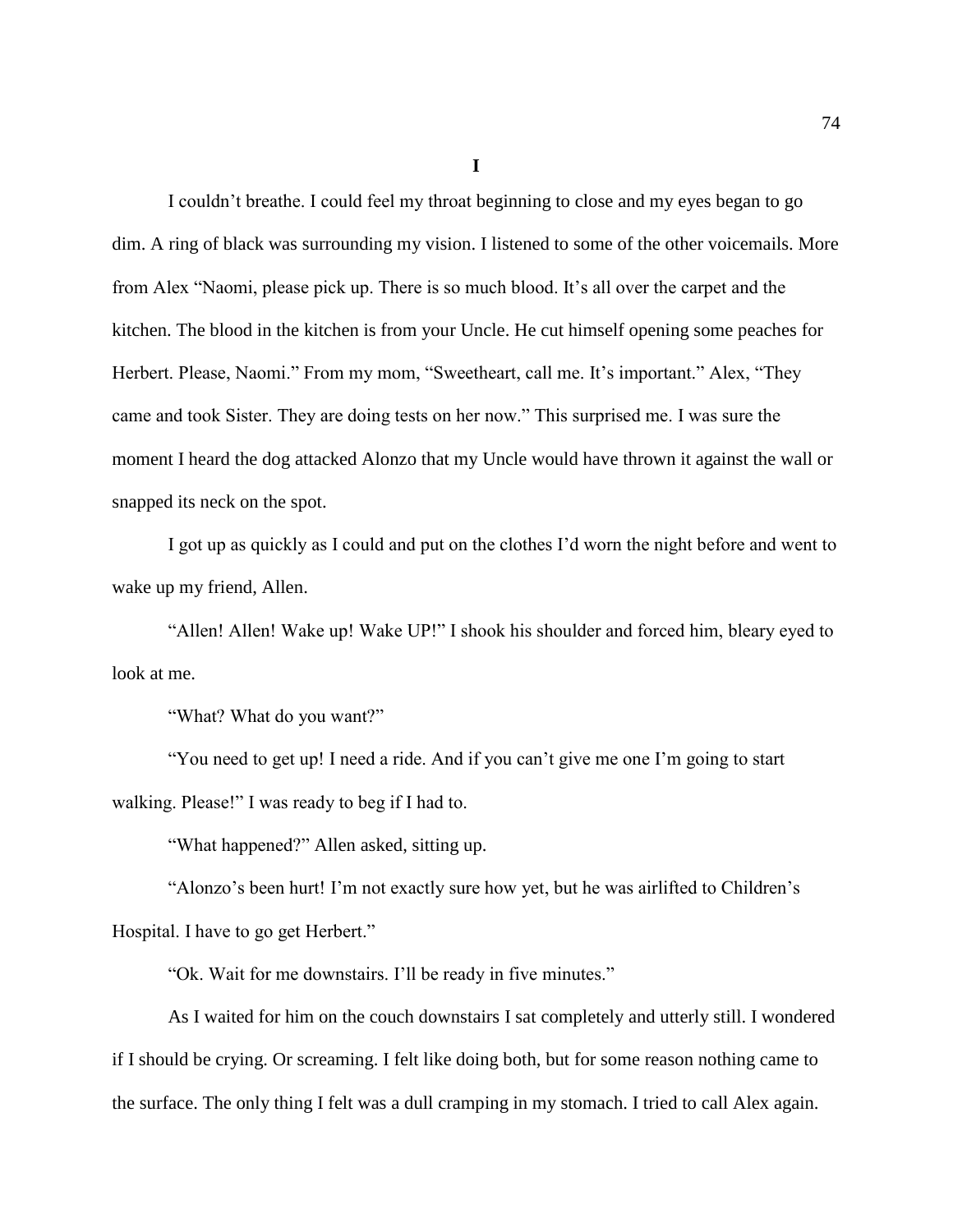No answer. The rest of the house was silent. It was nearly six in the morning. The only time people in this house were awake at such an ungodly hour is if we never went to sleep the night before. I hoped that someone else would wake up. Anyone. I hoped that maybe if I saw someone I would start crying. Feeling something other than a panic so intense that it left me numb. I began to get a headache, and told myself to unclench my jaw, but nothing happened. My jaw stayed firmly shut.

When Allen finally came downstairs and we were driving on our way to get Herbert. Alex answered.

"Are you on your way?" She asked.

"Yea, I'm coming. What the fuck happened, Alex? What the fuck happened!" Alex told me what she could. That she put Uncle in charge of putting the kids to sleep because she took her medication early and was going to bed and that she woke up to Sister licking Alonzo's face. That she didn't even see what had happened until she sat up and looked at him and started to scream. The rest of the drive after the phone call was silent. If Allen played any music, I didn't notice.

\*\*\*

As we pulled into the driveway of Alex's house to pick up Herbert, I was unsure if I was anxious to get inside the house and see that Herbert was ok, or anxious to see the destruction that the voicemail and Alex described. Part of me was completely sure that Alex was exaggerating, needed her to be exaggerating. I needed to know that there couldn't possibly be as much blood as she described. I was scared. My heart was pounding and I wasn't sure how much blood was actually too much blood to see on a carpet or if, when I saw the amount of blood, I could tell if Alonzo would live or not. Alex said she already had a ride coming to get her and Uncle to bring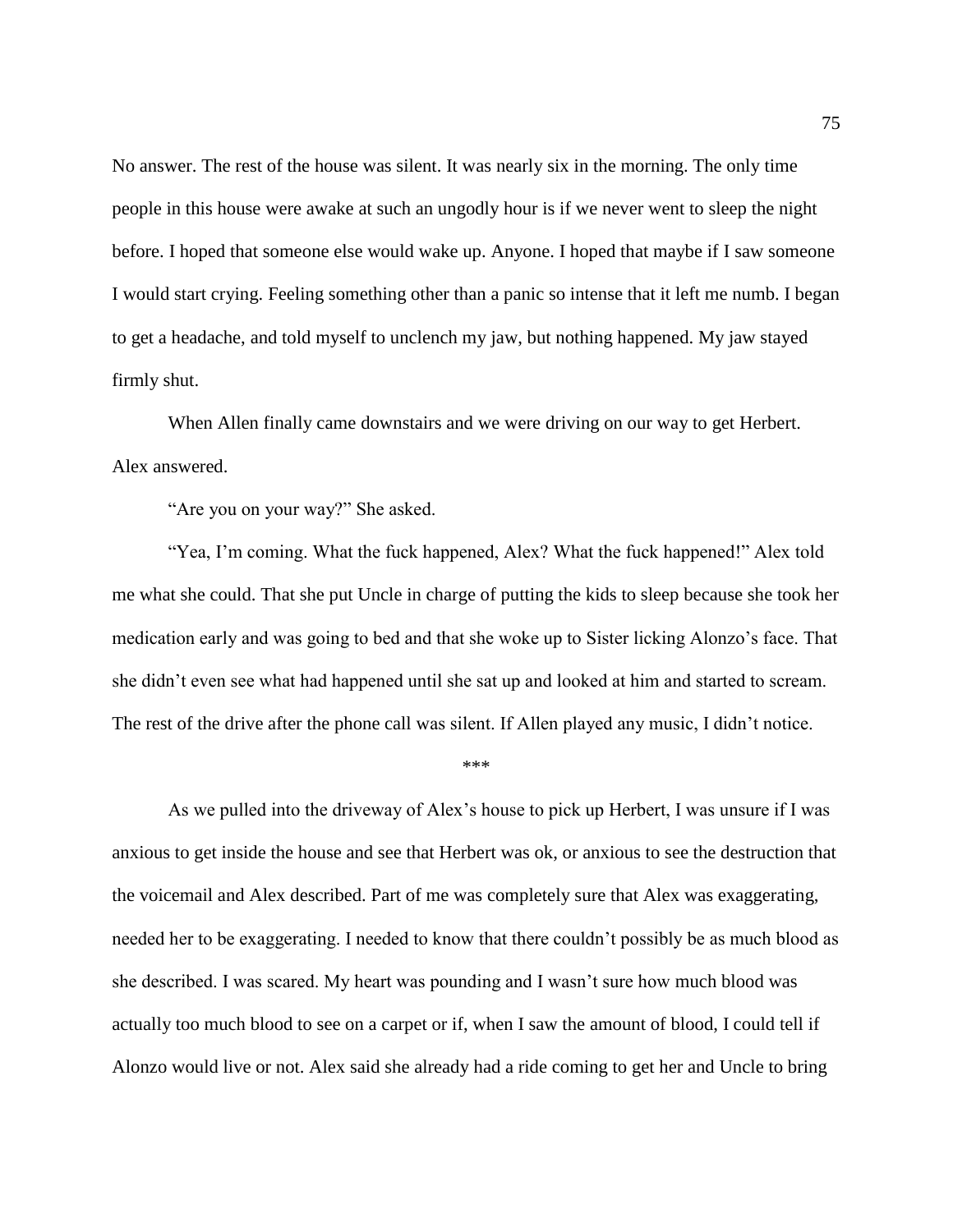them to the cities to check on Alonzo but needed me to watch Herbert because they didn't want him at the hospital. When the car came to a full stop I jumped out of the car and ran into the house without knocking.

"Alex!" I cried, grabbing the wobbly banister and running up the stairs two at a time. "Alex!" I called out again. Her reply came just as I reached the top of the stairs, but I didn't hear what she said. All I could see was blood. There were pools of blood on three separate spots on the carpet that looked like someone had tried, unsuccessfully, to clean and smears and smaller pools of blood spread around the large ones. There was also a small splash of blood in the kitchen, which I could hear Alex telling me again that it was my Uncle's, that he'd cut his hand opening a can of peaches for Herbert, after the ambulance had taken Alonzo away.

Looking at the blood I could feel my heart pounding underneath my chest and a cold sweat break out on my forehead. *It was too much blood*, I thought. *Too much blood for him to live*. I could feel my throat constricting and my stomach turn as I thought that his tiny fivemonth-old body couldn't possibly contain so much blood. I felt myself sway on the spot, nauseated.

"Naomi, are you okay?" Allen asked me. At some point he had come inside after parking the car without my noticing.

"I'm fine." I said, shrugging off his hand from my shoulder. It was then that I noticed the state of the rest of the house. The sun shone in from the large picture window, through the curtains that I'd so carefully hanged only a few months ago, only to illuminate the carnage surrounding the pools of blood. There were blankets on the floor where Alex had been sleeping, some of which had blood on them. Dirty diapers were spread throughout the living room, old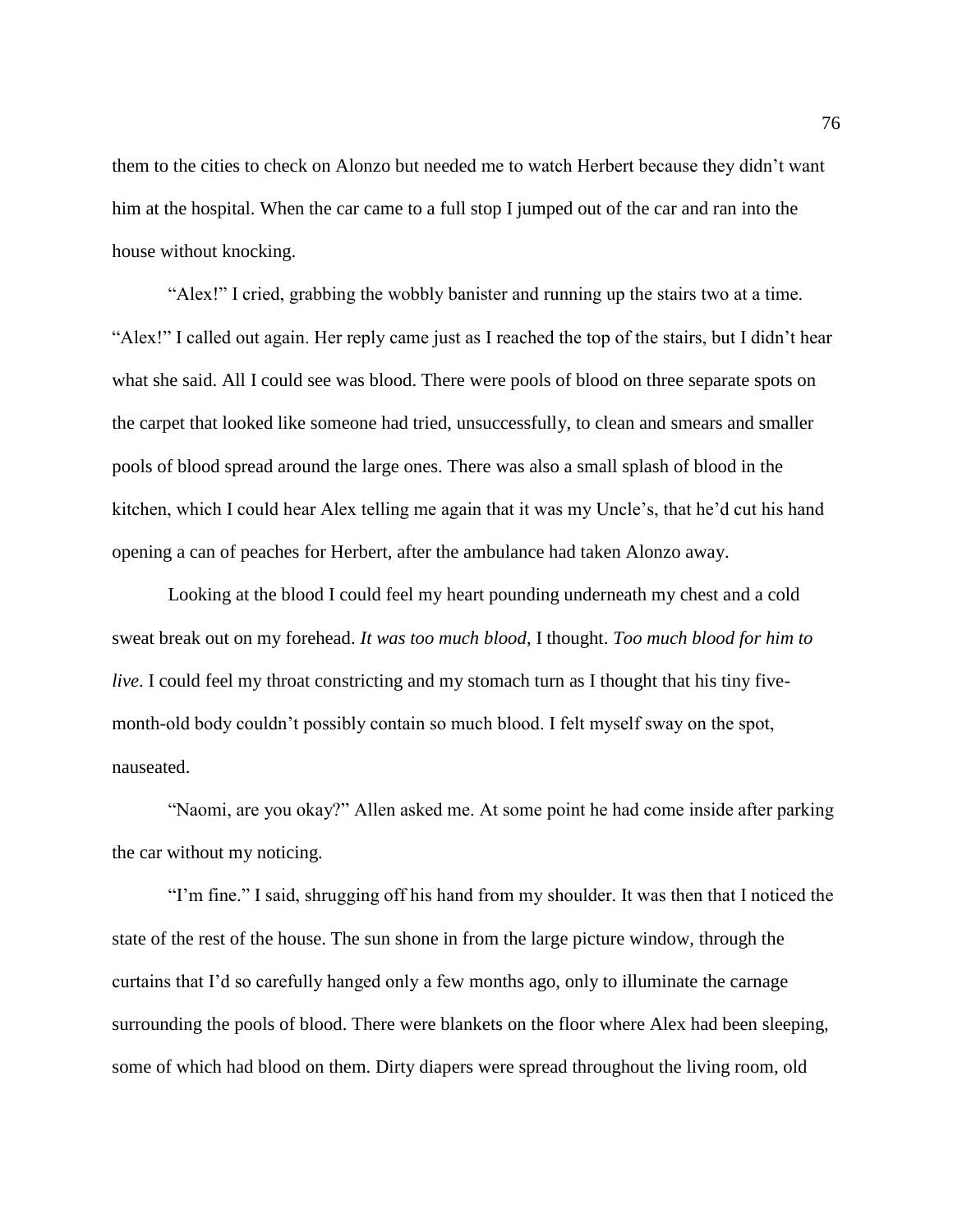food was sitting on the counters and in the sink, the garbage was overflowing, the ashtrays were filled with half smoked cigarettes, and half empty sticky pop cans had even more cigarettes poking out of them. Two weeks was how long I'd been gone, that was it. Two weeks and months of hard work was already falling to ruin. I couldn't help but think that everything I'd done for the last five months, the cleaning, the shopping, taking care of the kids and stopping them from going to a foster home had all been for nothing. Not only was it for nothing, but that it was a mistake to help them. *This is my fault*. I couldn't help but think it. If I had left my uncle and his wife to their own devices, there wouldn't be pools of Alonzo's blood on the carpet right now.

"Where's Herbert?" I asked suddenly. I needed to get out of that house. I needed to leave before I started to scream.

"He's napping right now," Alex said. "Poor little guy was up half the night." I didn't wait for her to finish before going into his room and packing a bag of his clothes, both clean and dirty, and shoving his shoes onto his feet. My only thought was to get Herbert out of that house as soon as possible. I scooped him out of his bed and carried his sleeping body down to the car, his breath puffing against my cheek. My last thoughts while pulling out of the driveway were of the blood. I needed to erase that blood from existence. To scrub it away, to make it like this never happened in the first place.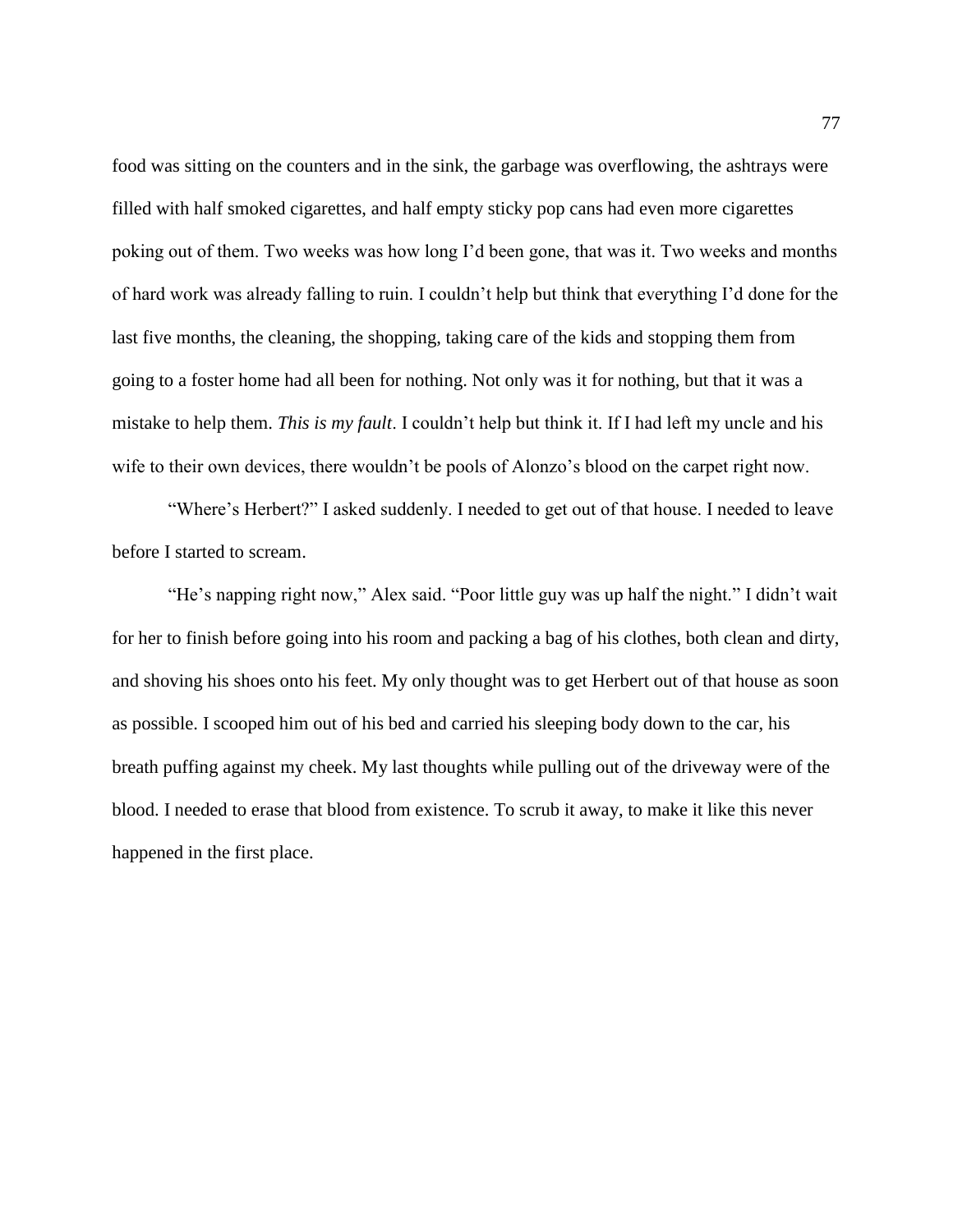**II**

"The doctors said he lost both of his testicles and at least 80-90% of his scrotum. They were able to sew him up, but he's in a lot of pain." The words washed over me. To this day I cannot remember who uttered them. Only that I was sure that I wasn't breathing. My baby. My poor little baby. How could this happen? No matter how I tried to reason it in my head, nothing made sense. Alex told me that Alonzo was asleep in his swing, but that when she woke up he was on the floor on the other side of the living room. How did he get out of his swing? How did the dog get him out of his swing and all the way across the floor without waking her up? Was he sleeping on the floor and she's lying? Did she not buckle him into his swing like she said she did? Why wasn't he in any clothing? Where were the pajamas that I'd so painstakingly washed and folded and put away so that they would be ready to use? Why would that sweet little dog do this? It was smaller than Alonzo was. How did it have the strength? No matter how the questions spun through my mind, I couldn't come up with a single answer. I still can't.

I was in my room with Herbert back in St. Cloud. My housemates were giving me a wide berth and sympathetic looks. I stayed holed up in my room with Herbert. I couldn't stand letting him out of my sight. I held him close to me as we slept, terrified that if I let him go something would happen to him too. Poor little boy kept asking for his puppy. I tried to redirect. He wasn't two yet. He would soon forget that he had a puppy. I couldn't say to him "Your puppy's head was chopped off and sent to a science lab so they could check for brain malformations and information that might explain why he mutilated your baby brother." No, I couldn't say that. So I just asked if he wanted to watch Dragons or if he wanted a snack. I sometimes worried that Herbert was so okay with everything that was happening around him. He wasn't upset that he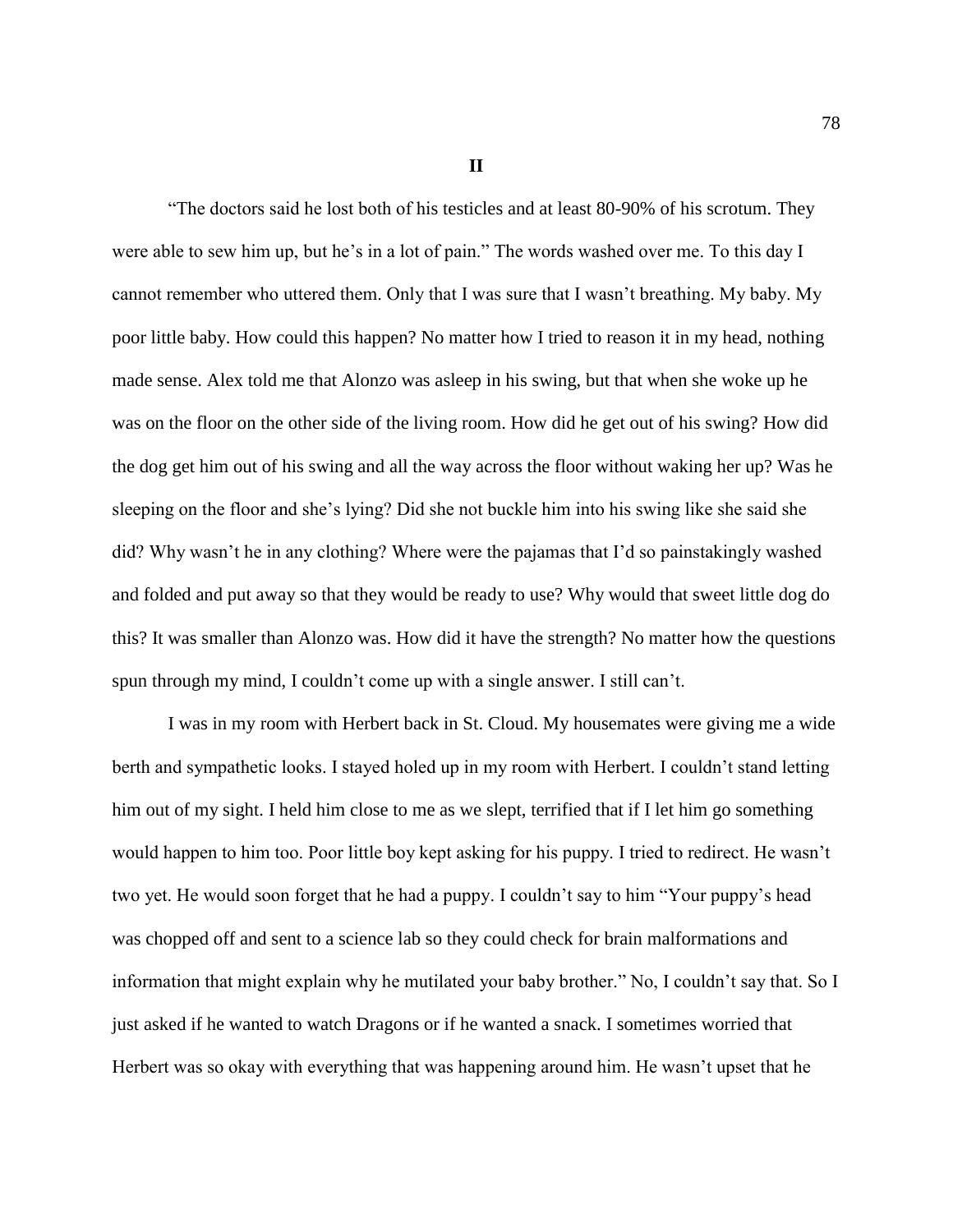was with me and not mom and dad. He didn't ask about his brother. I'd seen other children his age grow emotional and show signs that they understood to some extent that something was off in their world. But not Herbert. I had been contemplating if it was too early to tell if someone was autistic or psychotic when he finally showed me that he did understand that something was wrong and that he could empathize.

I was cleaning my room when I got the first phone call from family services. I ignored it and it went to voicemail. When I listened to it they told me that they wanted to meet with me regarding Herbert and Alonzo. I put my phone down and tried not to let panic swallow me whole and failed. I sunk down to the floor next to where Herbert was playing with Buzz Lightyear and wept. I covered my face with my hands as I could feel my chest constrict with the pain of trying to hold it in for too long. Visions of blood swam in my head as did the screams and cries I could only imagine that my poor baby made while he was being mauled. And me. Stupidly at a movie. Too far away from him to help. Happy that I didn't have to live at that house anymore. Stupid, selfish, awful human that I was enjoying the night while my baby was tortured. I wanted to get that stupid dog! I wanted that ideal family picture. Stupid, stupid, stupid, fucking stupid! I berated myself in my head. Coming to the conclusion more and more every second that this was entirely my fault. I brought Alex to get the medication for her toilet issues, I drove the car and wanted them to get the puppy. I didn't go to their house in the last two weeks before the attack because I didn't want to pay so much to get my car fixed. Selfish! My fault! This was all my fault! I cried harder.

Suddenly, a small hand on mine caused me to look up. Herbert was standing in front of me. He moved my hand away from my face so that he could hug me. For a moment, I was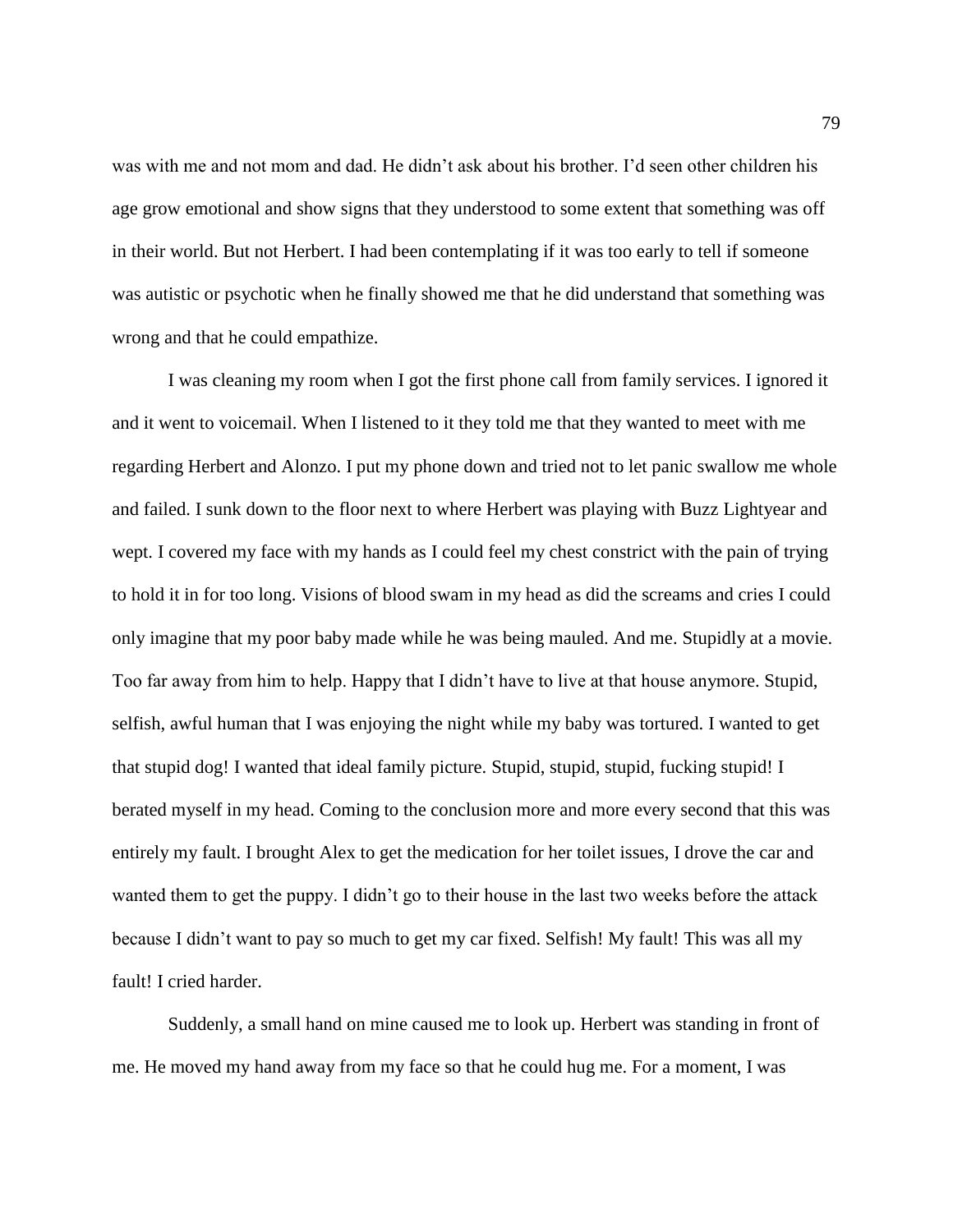stunned. Stunned that this small boy had offered me a comfort that no one else had. A hug. I cried with him in my arms. "I'm sorry. I'm sorry. I'm sorry" I cried into his hair. I knew that he couldn't possibly understand why I was apologizing, but just holding him in my arms brought me an enormous amount of relief. Somehow, Herbert was able to help me slow and stop my tears. Finally, I gave him a kiss on the forehead and let him go. He simply climbed out of my arms and started playing on the floor again like nothing ever happened. I remembered my mom saying to me at some point that she knew she needed help with her depression when she was taking comfort from her infant daughter, my oldest sister. I didn't think that applied here. Was I depressed? Probably, but I thought that the shit situation was probably a good enough excuse to take comfort in a toddler. That small moment helped me get through the rest of the evening when we went to see Alonzo for the first time since the attack.

We walked up to the hospital room. I was holding Herbert's hand

"Now, we have to be really quiet, okay, Herbert?" Herbert looked up at me with his large brown eyes and only blinked. He still wasn't much of a talker. "Brother is hurt, but he's gonna be ok. So we have to do our best to be brave for him and try not to hurt him. Maybe you'll be able to give him a kiss." The hallway to Alonzo's room was long. It seemed that it wasn't only five months ago that we were walking these same hallways when Alonzo's skull was fractured. What more could he possibly live through? The thought nearly froze me in my tracks. The future looked grim, and the possibilities of horror were endless in my mind. I kept walking.

Alonzo's room was dimly lit. He was laying covered in cause from head to toe, wires and cords sprouting from him and connecting him to various beeping machines. This time I didn't need to question a nurse. That was for heartbeat, oxygen, blood pressure, medicine, saline bag,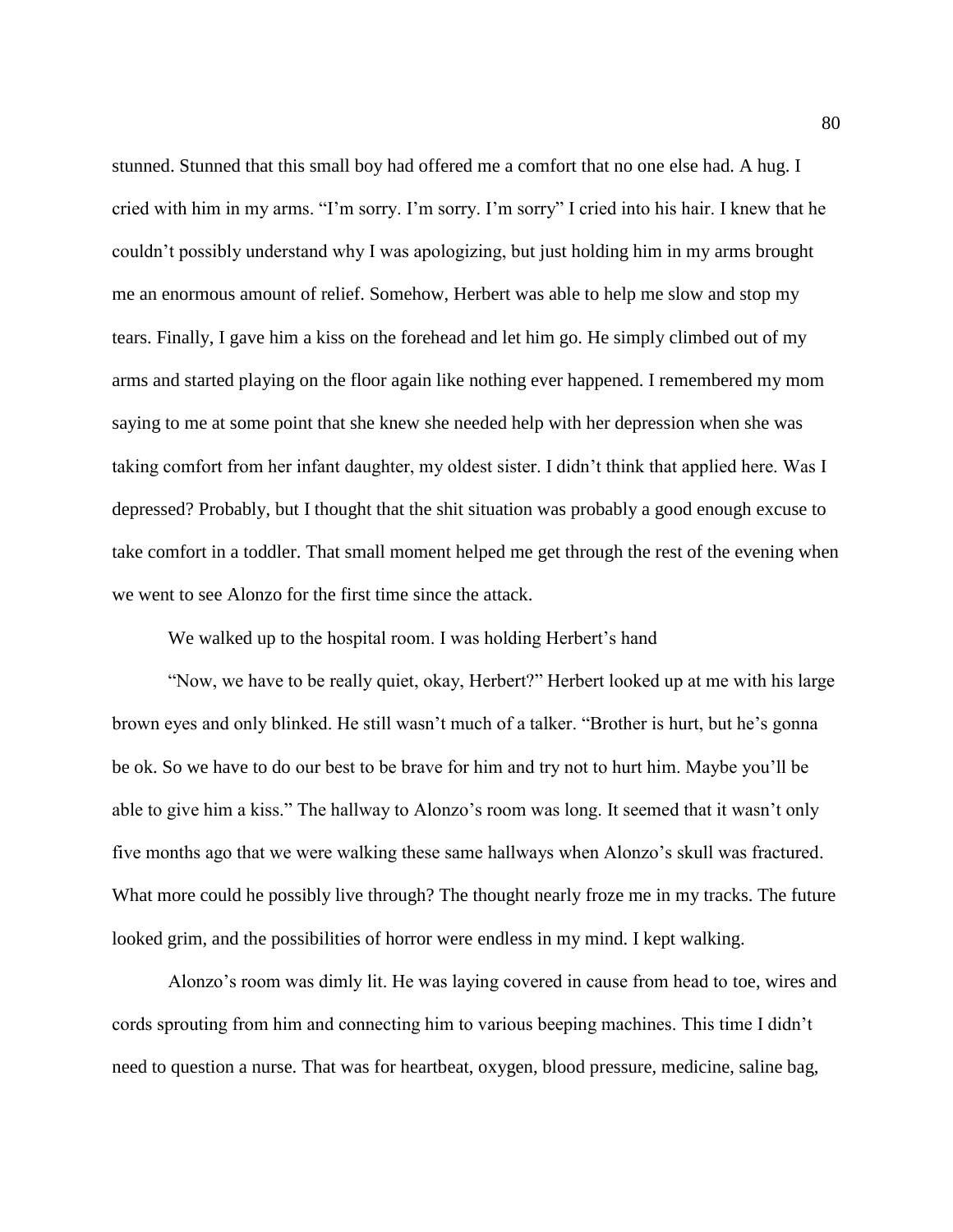etc. My Uncle looked up at out entrance. A smile split wide across his face when he saw Herbert. Herbert was overjoyed to see his father and mother, though Alex was on the phone she still gave him a smile and let her whoever she was on the phone with know that Herbert had just arrived. I let them have their happy reunion and went to check on Alonzo. He was laying alone. I was surprised to see that he was awake. I reached down to pat his hair, careful to not disturb any of his wounds. It was difficult. He was nothing but blood and bandages. His arms and legs had apparently been scratched and bit to shreds. He would scar permanently. Once he saw me he began to quietly cry. I saw him attempting to reach out with his hands but was stopped by his pain. A nurse bustled into the room to check him over.

"Am I able to hold him?" I asked. The nurse looked at me and smiled sadly.

"Yes, just be very careful. He has medicine but he's still in a lot of pain." Once she left I carefully picked him up. He cried out in pain. It seemed there was nowhere I could touch him without causing him pain. I found if I held him around his shoulder and had a leg on either side of my arm he wasn't in as much pain. Very slowly I was able to sit down in a rocking chair with him and soothe him until he stopped crying. He snuggled into my arms and seemed to breathe easier. I began to rock and quietly sing to him our lullaby. Around me Herbert and my Uncle chased each other. Finding a small joy in being together even if it was under such horrible circumstances. Alex was still on her phone. I wasn't sure who she was talking to. I didn't much care. I knew I shouldn't feel angry with her, but I did. More than blaming myself, I blamed her. She was right there! She could have stopped this from happening! Yet there we were with a broken and bandaged baby once again. I took deep breathes to calm myself while holding Alonzo. I didn't want him to feel my anger and sorrow. I only wanted him to feel the love that I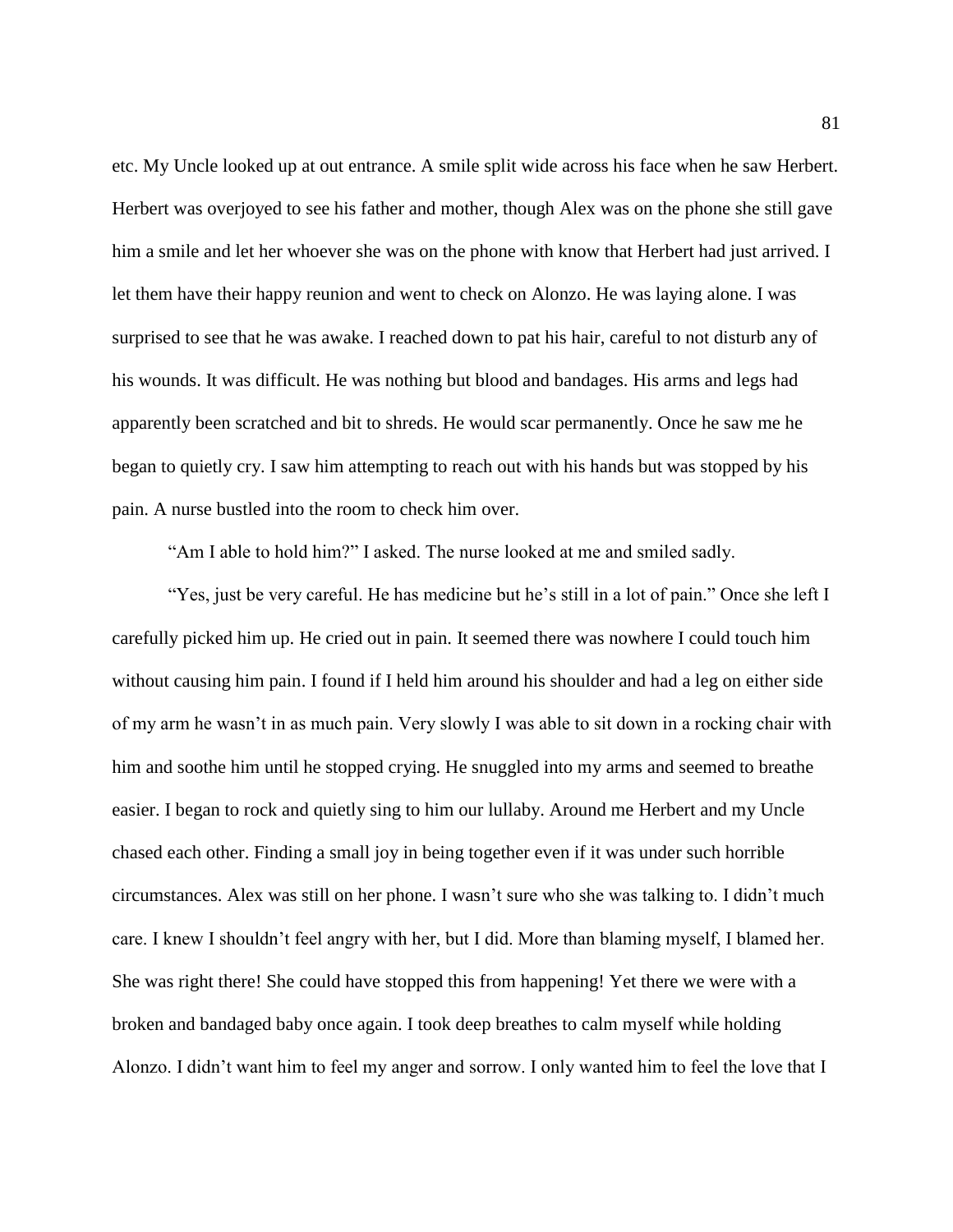had for him. I made some small talk with my uncle. Asked him if he wanted to hold Alonzo. He only shook his head sadly. I think he was scared. Alex wouldn't even look at us. I doubt she would hold him. She could barely hold him when he wasn't injured.

"Hey, Naomi, look!" My Uncle smiled and came walking toward me wearing only his socks. He stuck up his foot and I could see his velociraptor toe nail though his sock.

"No!" I whispered. I was trapped. Holding Alonzo, he knew I couldn't move and escape his toe. He came over and slowly scratched his toenail against my leg.

"EEEWWWW!" I couldn't raise my voice but he got a lot of joy out of the fact that I couldn't escape. He tortured me with his toe until he started laughing too hard to continue. I laughed with him. It was gross but it was good to laugh. Too soon we had to leave. I slowly and carefully put Alonzo back in his crib and quickly discussed Thanksgiving plans. They were going to stay with Alonzo, but they were fine if I brought Herbert with to Milwaukee in a couple of days. When I left with Herbert I made sure to stop by the nurses' station before I left in order to talk to the nurse behind the desk.

"Is there a way that you can leave Alonzo's door open?" The nurse looked at me blankly. "Alonzo, the baby in that room?" I pointed over to his room. She still looked confused. "It's only that he has a very quiet cry and his mom and dad seem a little too freaked out to really hold him, so can you just be sure to leave the door open so that you can hear if he cries?" The nurse smiled at me wearily.

"Sure, honey. I'll leave the door open."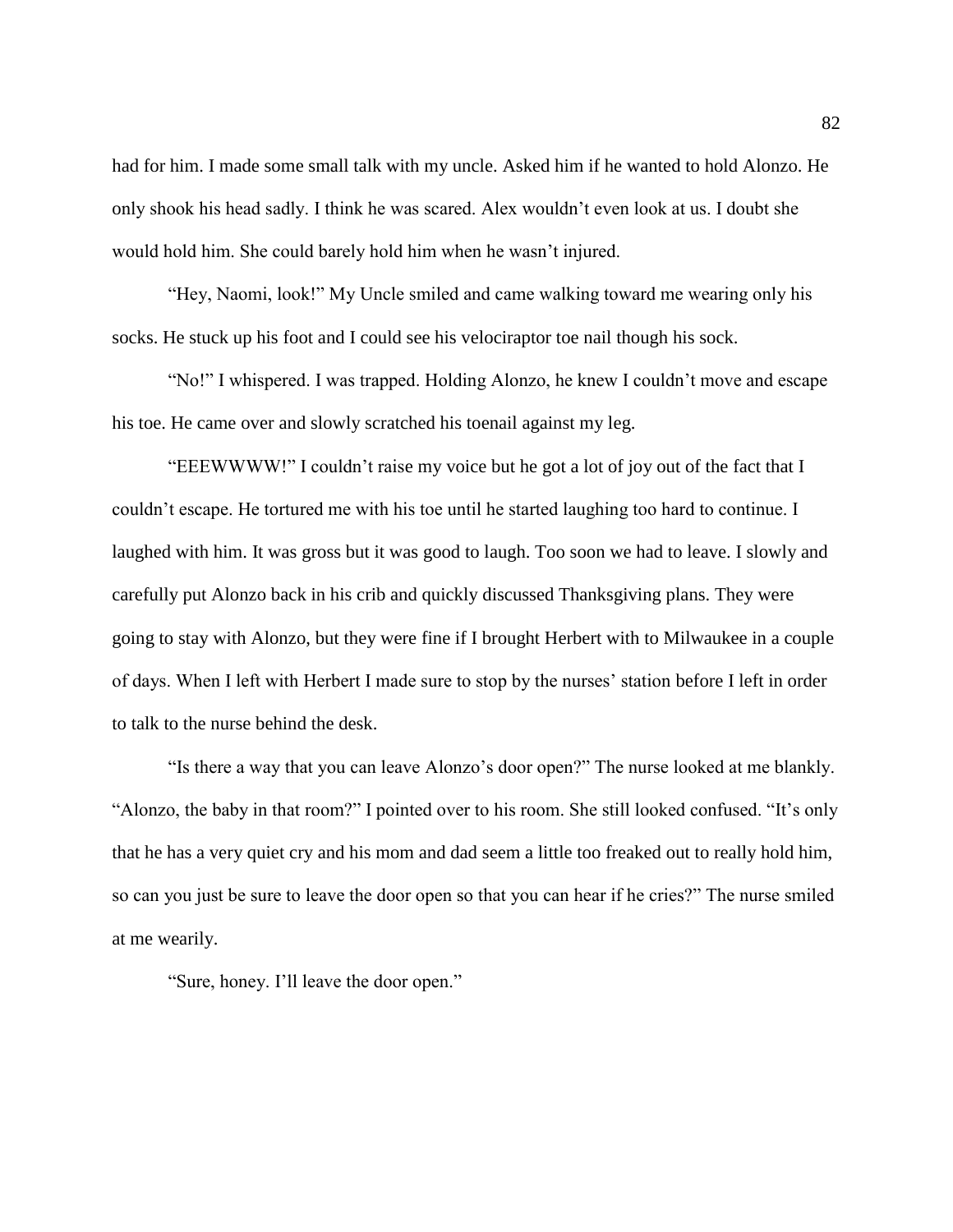"Thank you so much! Really!" I wished her a good night as I left. I hoped that she wasn't just saying that to me to get me to leave her alone. I hoped she really listened for him. He needed to be protected.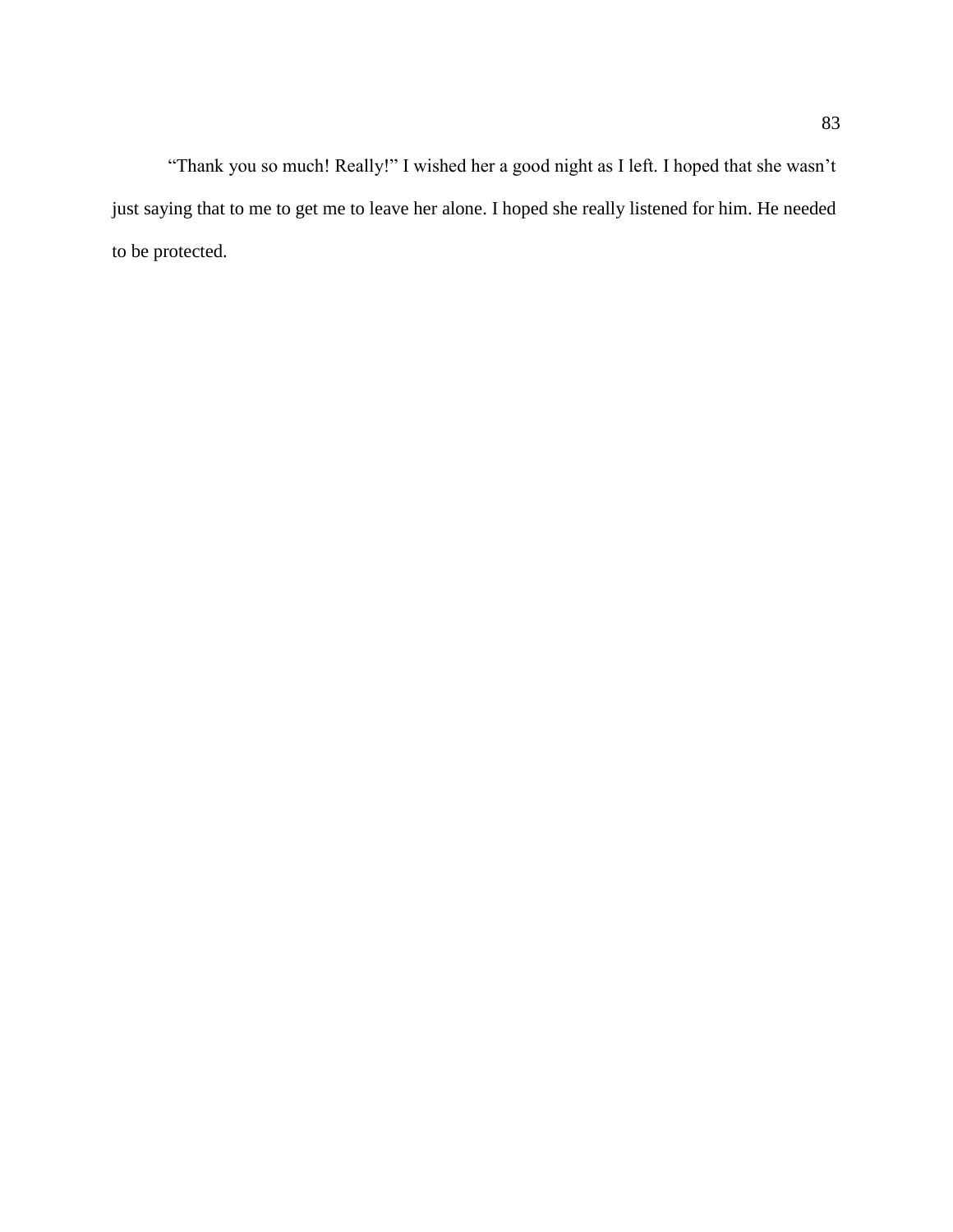**III**

Family Services seemed to agree with me about the boys needing to be protected. It was only a couple of days before Thanksgiving when they finally caught up to me. I was feeding Herbert lunch as I listened to their latest voicemail. They wanted to meet so they could check if I would be suitable enough to take the boys while they did another investigation. They wanted me to take the boys? That excited me. If I could take care of the boys while they figured everything out then everything would be ok! I quickly called them back. We made a plan to meet at my house in St. Cloud, but I quickly called and cancelled. Looking around at my house there and the fact that every single one of my roommates would have to be drug tested made me change my mind. We met up at my sister Jessie's house in Little Falls instead. While talking on the phone the woman, Lisa Hueseth made it clear that because it was Jessie's house, Jessie would be the one put on the foster care paperwork and that there would be a drug test for Jessie to take.

On my way to Jessie's house I quickly called and told her the news.

"Fuck, Naomi! I'm not gonna be able to pass a piss test!" I rolled my eyes. Of fucking course she couldn't pass a piss test. I wasn't stupid.

"I know that!" I snapped. "I'll piss for you. Just gotta find something to pee in that will stay warm enough to activate the test." I could hear Jessie yelling at her daughter Jordyn in the background before she answered.

"Fine, Naomi. I'll only do it if you piss for me. I'm not gonna put my kids in danger of being taken away for you. Not even for Herbert and Alonzo." With that cheery send-off, she hung up on me. I shook my head angrily. As is she wasn't the one putting her kids at risk of being taken by constantly snorting pills and doing whatever the fuck else she did. By the time I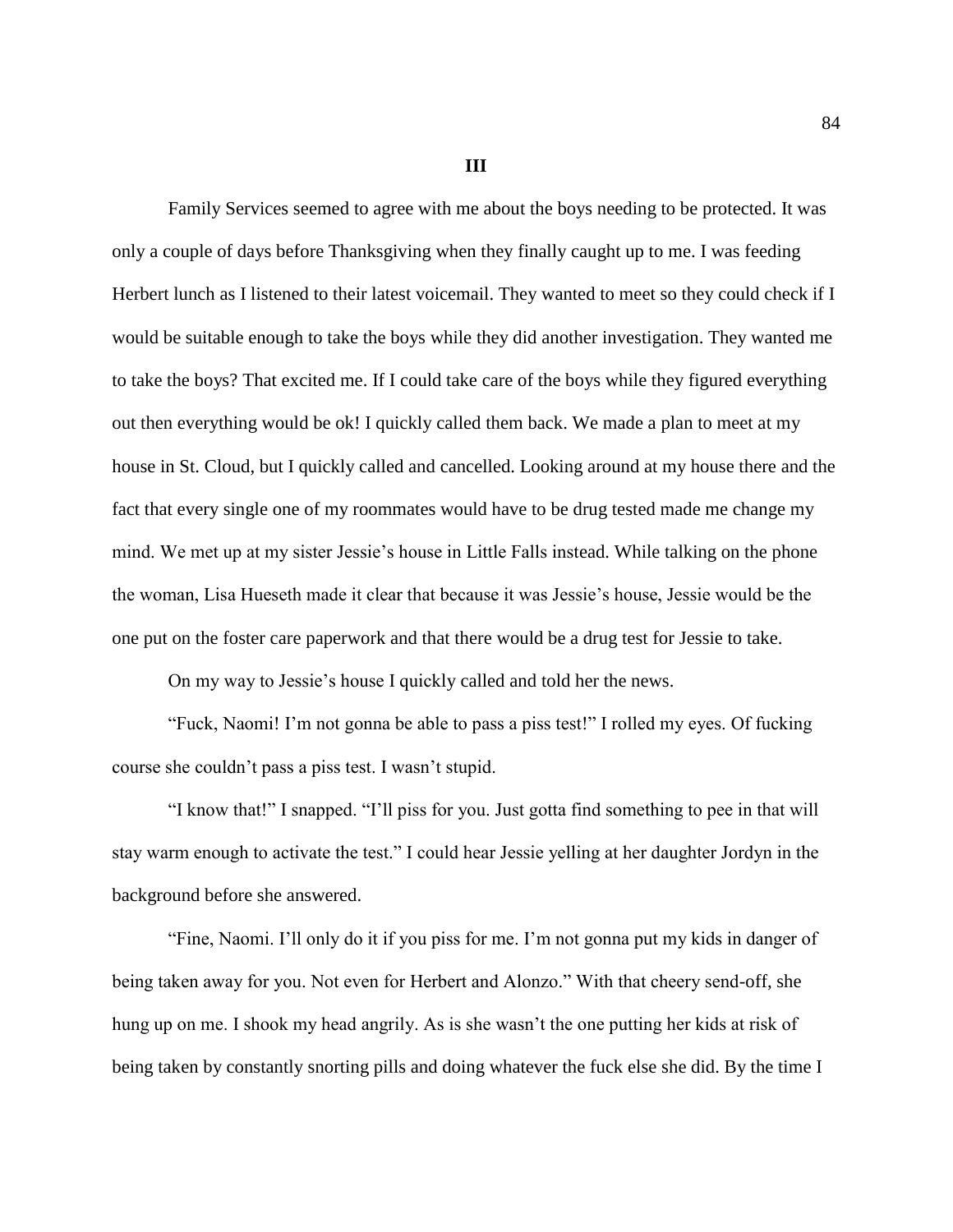arrived at her house, we only had another hour before Lisa would be there to inspect everything and make Jessie take the test. My mom had come over to help Jessie clean up. One thing about Jessie was that, despite her drug use, she put on a pretty good show. Her house was cute and clean. The living room was filled with toys for both her four-year-old daughter, Jordyn, and her five-month-old son, Cedar. Jordyn was sitting on the couch with a string cheese when I walked in. She looked freshly brushed and groomed. Which meant that my mom had already been there for a while.

I set Herbert down to play with Jordyn and went to get Jessie.

"Hey," I said to get her attention. She was in the kitchen finishing up some last-minute dishes before the social worker got there. She looked up at me.

"Oh, hey. Are you ready to pee?" She asked. I told her that I was and went upstairs with her to the bathroom. I was ready to pee, I'd made sure I had plenty to drink before I left St. Cloud. I knew a little bit about peeing for other people. I'd borrowed it out on occasion to good friends, but this would be the first time I was faking a pee test myself. Luckily it wasn't my sister's first rodeo. She pulled a condom out of her pocket and handed it to me.

"What the fuck?" I said.

"You need to pee in the condom. After you're done I'll tape it to my leg so it stays warm. Pee needs to be the right temperature in order to activate the test. If it's too cold, they'll know it's not fresh pee."

"This is so wrong." I said. I felt a panicked giggle rise in my throat. If I could just take the test myself, this wouldn't be an issue. But no. I had to pee inside a condom so that Herbert and Alonzo wouldn't have to go to some strange foster care with people who don't even care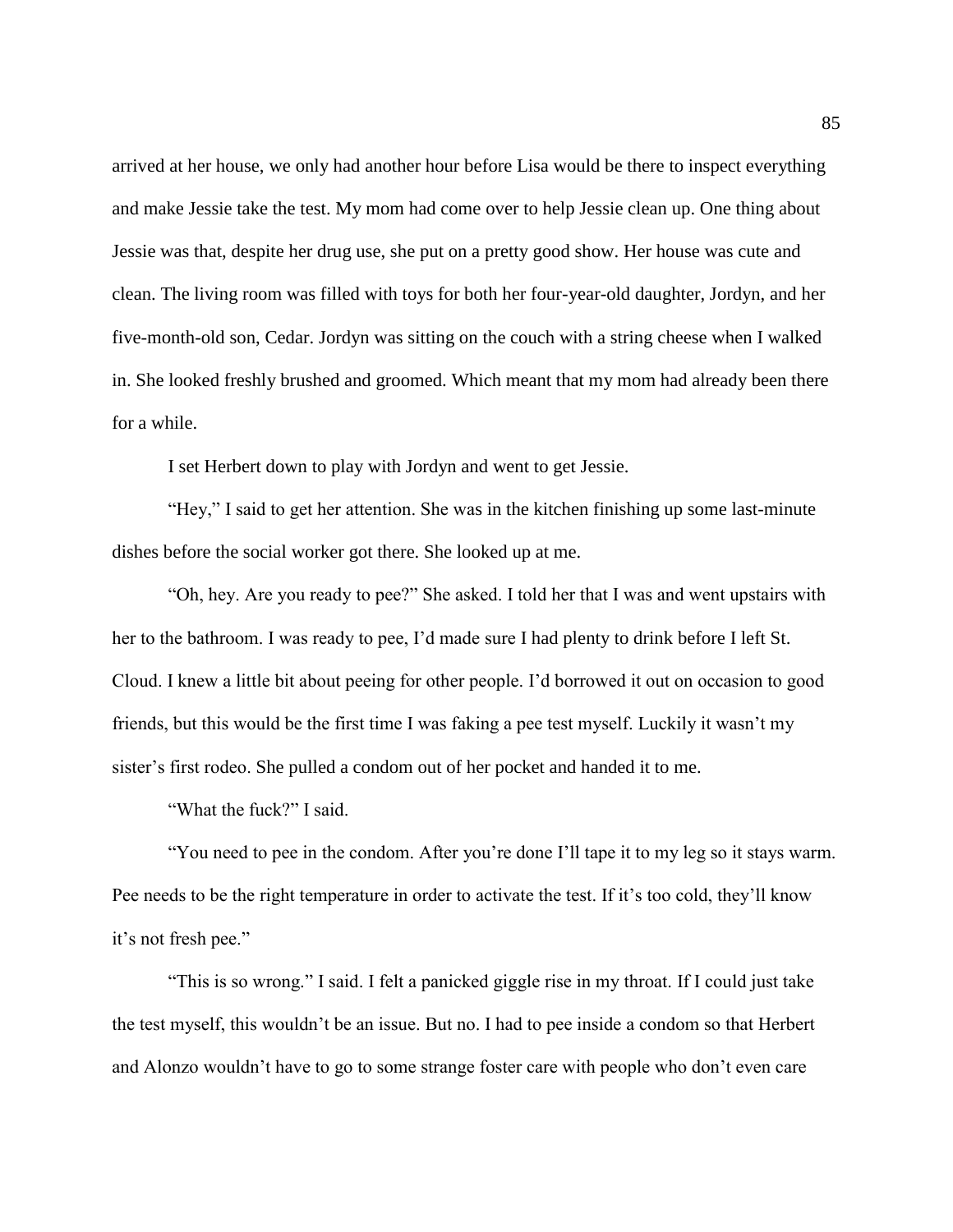about them or know them. I would do anything so that didn't happen. I shooed Jessie out of the bathroom and opened the condom.

Once I was done Jessie went into the bathroom and taped the condom to her inner thigh where she said it would stay warm until the social worker got there. Just then, there was a knock at the door. Jessie and I looked at each other before rushing downstairs. Jessie went to the door and I picked up Herbert. My heart was pounding against my chest. I was terrified that this social worker could destroy everything that I held dear. I hugged Herbert tighter and ushered Jordyn and him upstairs to play in her bedroom while we talked downstairs with the social worker.

Her name was Lisa Hueseth. She was a tall, large, brunette woman. She seemed friendly enough. She was smiling and talking with Jessie and my mom when I got back downstairs. Jessie was good at putting on a show for her. She was friendly, charismatic, and funny. She had this ability to make people feel at ease. It was something I always struggled with. I wasn't all that personable or even able to fake that sort of happiness around people. I was told on more than one occasion that people found me odd.

"Hi, I'm Naomi. We spoke on the phone." I said as I sat down. Using that voice I used when trying to sound professional and confident that was just a little too perky and high pitched to be believable.

"Hi, Naomi, My Name is Lisa. I was just explaining to Jessie here that I'm only here for the initial foster licensing process. I'll be able to do an initial report and come again to do a full examination on the home." Lisa smiled broadly at me when she was done talking. I smiled back and didn't respond. It was awkwardly silent for a moment before Jessie started talking again. It took me another moment to realize that she had been waiting for me to say something in return. I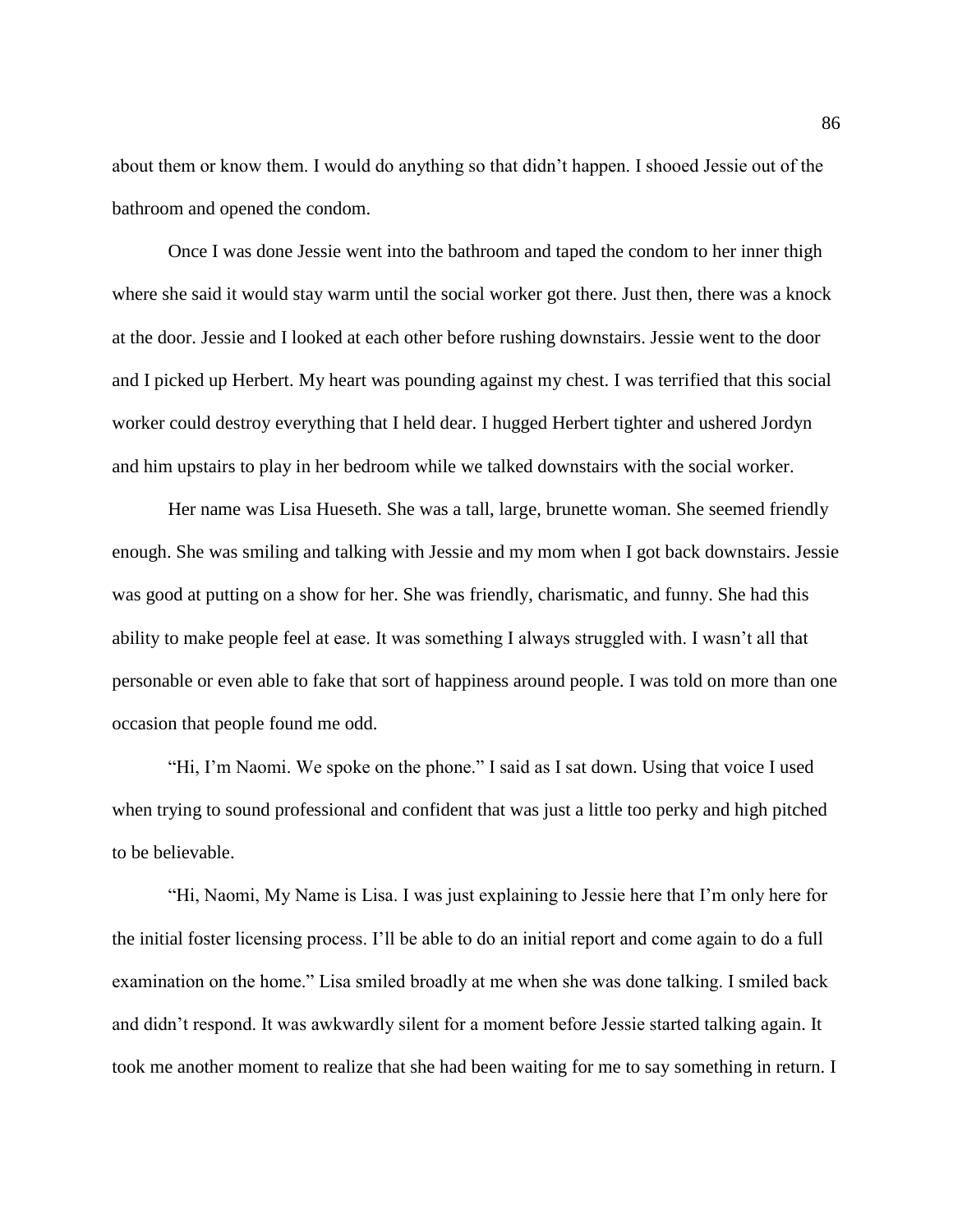cringed inwardly. God, I looked stupid. Then it was time for the moment of truth. Lisa handed Jessie a cup and sent her upstairs. I waited with bated breath. Lisa was talking to my mom about something I wasn't really paying attention to until I heard my name.

"Naomi?" Lisa was asking. I looked over at her and my mother. It was clear they were expecting some sort of response.

"I'm sorry," I said. "I didn't catch that." My mom looked at me, concerned.

"Lisa was just asking you if you can tell her what happened with Alonzo so she can write it down in her report."

"Oh! Um, ok. Well…" I paused for a minute wondering if it was a trap. If she was going to make me say something that would somehow place blame on myself or my Uncle making it easier for them to remove the children. "I wasn't really there. I all I know is that Alex called me saying that Alonzo got hurt that the dog… the dog…" I began to tear up here. Of all the times to start crying, I have to do it in front of a lady whose sole job it is to judge me and my ability to take care of these children. "I'm sorry, it's just really hard to talk about." I said. Lisa looked at me with a raised eyebrow.

"I think you should probably seek therapy if you start crying when you talk about it." She sneered at me. I was shocked. Maybe her words wouldn't have been bad if her tone and facial expression hadn't tipped me off to the fact that she was looking down on me for crying about Alonzo's injuries. What. A. Bitch.

"Of course I'm crying!" I said strongly. No longer concerned with remaining professional or likable. How dare she say that I needed therapy because I was crying! I would probably need therapy if I wasn't crying. Crying is a perfectly human and healthy way to release emotional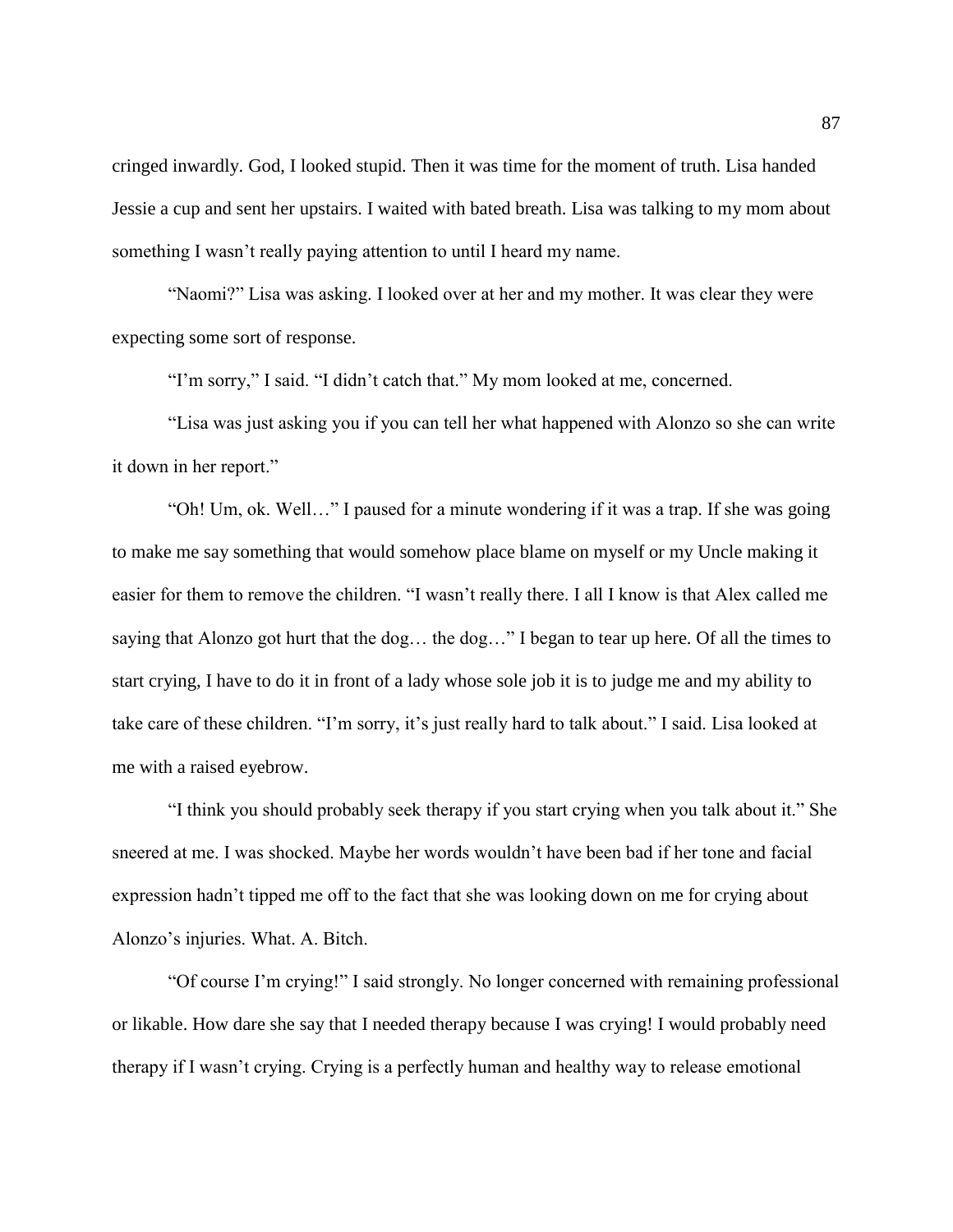trauma! I was pissed. "Alonzo was hurt. Why wouldn't that upset me to the point of tears! Anyone would be upset if it happened to them!" I was glaring at Lisa at this point and I could see that she was angry that I dared speak to her in such a way. My mom tried to smooth it over.

"I think what Lisa means is that this was very traumatic for everyone and talking to someone might help." My mom was patting me on the knee, attempting to help me settle down. I was still pissed. Jessie came down only a few moments after with the pee test in her hand. She handed it over to Lisa.

"I hope I gave you enough," Jessie said. She was still smiling her big teeth smile at Lisa while I sat fuming in my own chair. Lisa wrote a few things down on a sheet of paper before removing the tape from the cup that would show us the results. I held my breath. I had nothing to fear. I didn't do drugs, but I was still afraid. It's the kind of fear you feel when the alarm goes off while you are walking out of Wal-Mart and you know you didn't steal anything but feel scared and guilty anyway.

"Looks like it's positive for opioids." She said. With a swish the test was locked away in her bag and she scooped up the rest of her papers, preparing to leave.

"Wait!" I cried. "What does that mean?" I looked to my mom and jessie. Who both looked just as shocked as I was.

"It means," Lisa said slowly as if she was talking to a child. "That there are drugs in this pee and Herbert and Alonzo will be removed from your care today." She looked smug at the look of horror that crossed my face.

"But…" I wanted to scream that I didn't do drugs. That I'd never done drugs in my life. But it wasn't supposed to be my pee. I could hear my mom and Jessie trying to come up with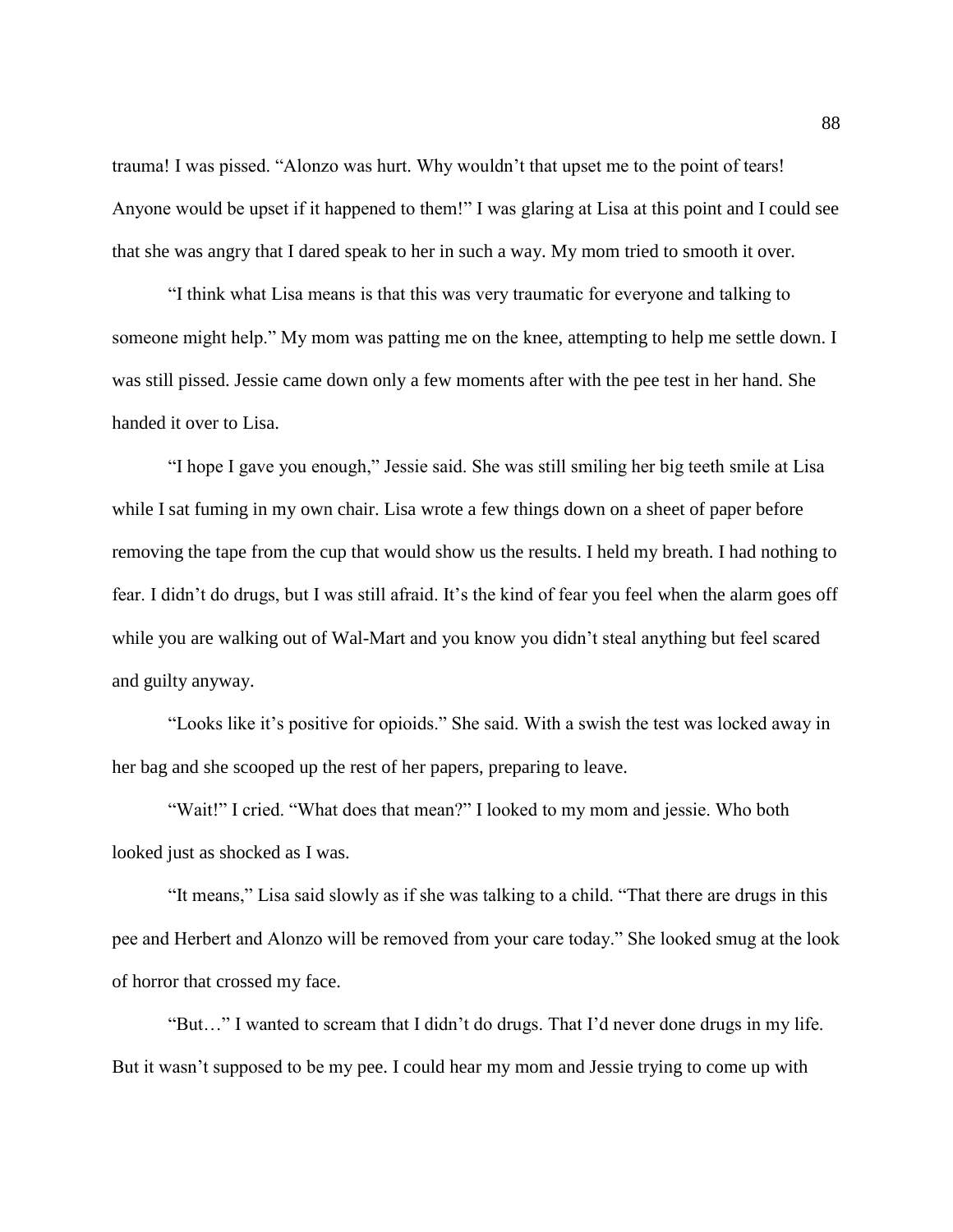reasons the pee could have come back positive, that Jessie had been on some painkillers from her surgery. Lisa said that it would be sent to a lab to be tested. There was nothing else to say. She swept towards the door saying that someone would be by to collect Herbert within the next two hours and then she left. I stood at the door and watched her drive away. I could hear my mom trying to say something to me. She maybe even pulled me into the house. I don't remember. The only feeling that I can recall is complete shock. When I was finally sitting on the couch I felt something tickle my cheek. I reached up to brush it off. It was a tear. I was crying. I failed. Again.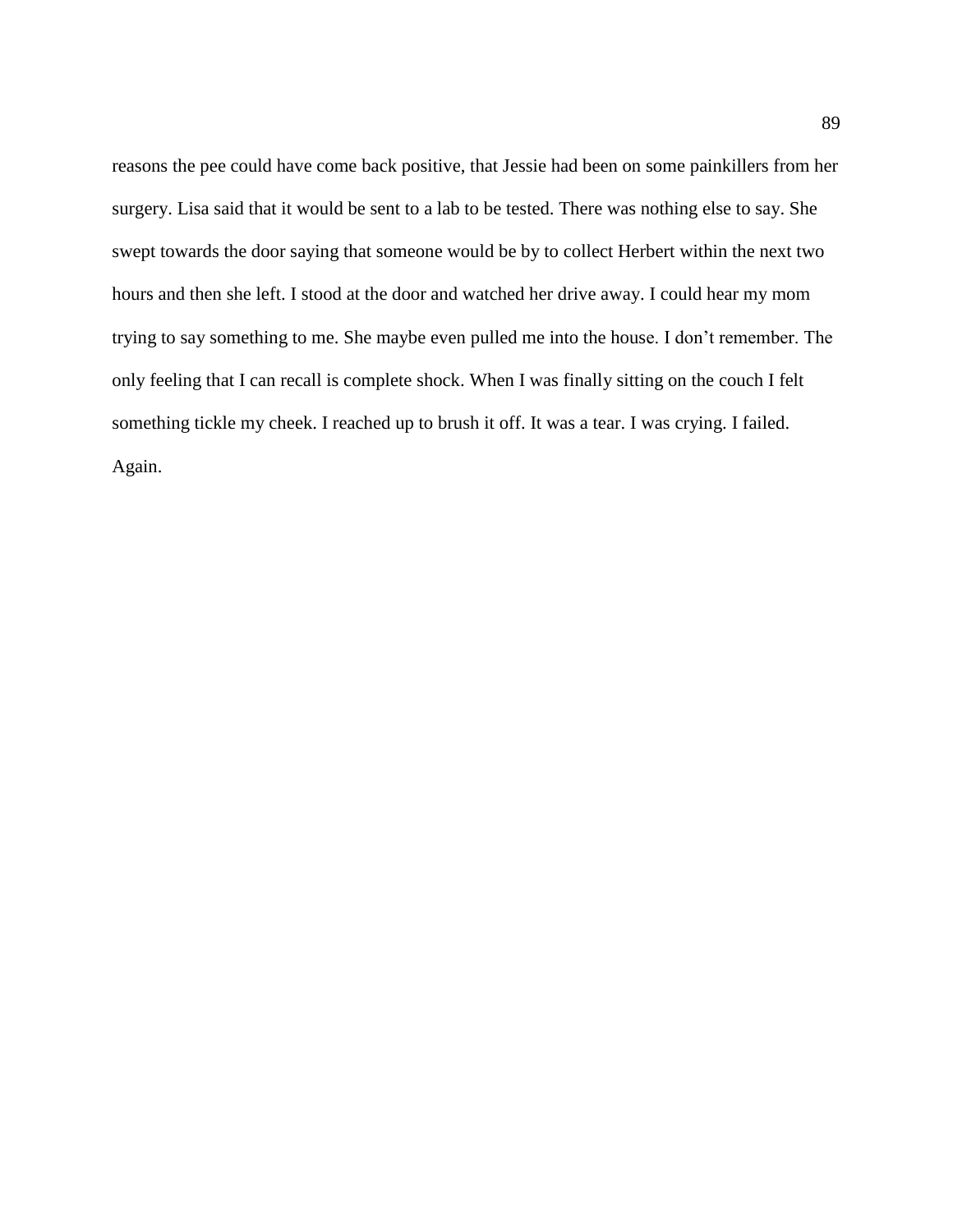## **IV**

Numbly, I got up to go find Herbert. I knew that I had to tell him somehow that he would be leaving me and going with a stranger. I already had his bag packed. It has been packed since I took him from Alex and Uncle. I repacked it once again because we were supposed to leave to Milwaukee later that day for Thanksgiving. Now, we would be leaving without Herbert. I found him upstairs playing dolls with Jordyn. I tried to contain myself. I didn't want him to see me cry again.

"Come here Herbert." I said. He put his doll down and came to me. I had dressed him in a cute Winnie the Pooh outfit that had green and yellow stripes on the polo shirt with Pooh Bear eating out of a jar of honey on the pocket. His shorts were khaki and had a small bumble bee buzzing around the knee. I hugged him tightly. Trying to breath I took him downstairs to sit on the couch.

"Herbert," I said. "I love you so so much. Okay, buddy?" I paused. Unsure of how to tell him that he would be leaving with a stranger. "You are gonna go visit someone for a little bit ok?" Herbert looked at me blankly. He still wasn't much of a talker. "Do you understand. You are going to go on a trip without Mimi ok?" Mimi is what my mother, Uncle, and Alex had begun calling me in hopes that it would be easier for the kids to say than Naomi. "Mimi doesn't want you to be scared ok? I love you." Seeing that my eyes were tearing up, Herbert gave me another hug. I put *How to Train Your Dragon* on the T.V and got him a juice and a small snack. When that was done I went out to my car and grabbed his car seat. I had a brief thought that maybe if I hid the car seat they would forget it and not be able to take him. Maybe I could leave for Milwaukee right now and they wouldn't be able to take him from me. Dumb. Milwaukee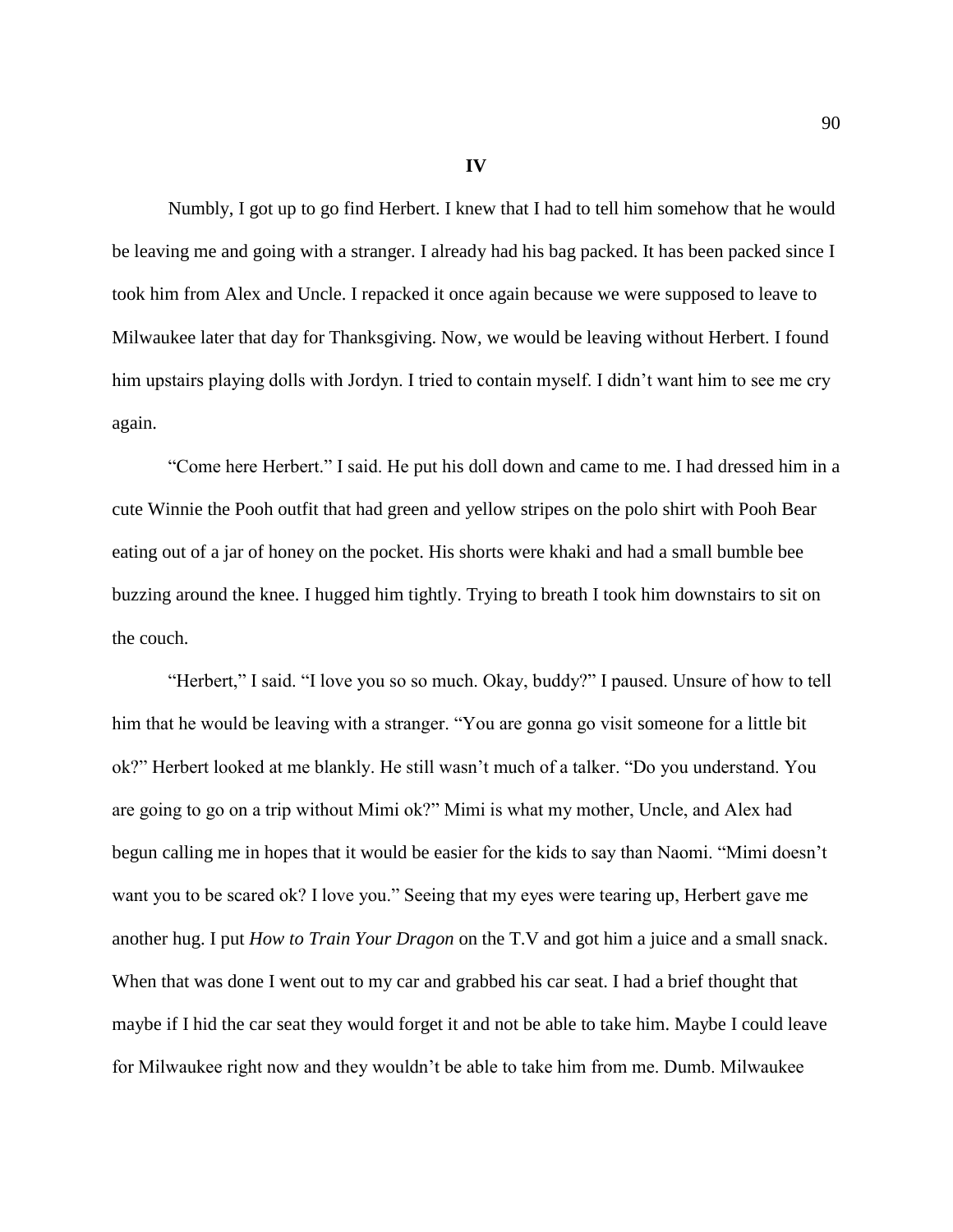isn't a different country. I'd just be labeled a federal level kidnapper and locked away for the rest of my life. I wish I never even answered the phone call from family services. If I had just avoided them forever, this might not be happening. I took some of the time I had to write a note to his foster parents about who Herbert was and what his specific needs were. It was five pages long when I was finished.

Before I knew it, a car was pulling up and a tall woman with short black hair that was shaved on one side approached me. Her name was Sara.

"I know this is hard," She said to me. I tried to contain myself as I introduced her to my mother, sister, and Herbert. Herbert didn't seem interested at all in what was happening. He didn't know. The thought made holding everything in even harder. I helped Sara pack up his things and install his car seat into her car. She'd brought one with her from the office, but I didn't like the look of it. It didn't look safe enough for Herbert to sit in. When that was done, the inevitable had come. I put Herbert's shoes on his feet and strapped him into his car seat. My mother and Jessie had already said teary goodbyes to him inside the house.

"Ok, Herbert." I said in the cheeriest voice I could manage. "You have to go now. Ok? You be a big boy and look out for your brother when he gets there, ok?" Herbert smiled happily at me. Still not understanding. Standing there with the door opened, my hand holding Herbert's I turned to Sara. "We are working on potty training, ok? He is still in diapers, but if they put him on the potty when they can that should work. And he doesn't like sleeping by himself. He might wake up and wander around looking for someone to snuggle with. Ok? He usually wakes up sometime around midnight to two am. They have to make sure that their house is secure so he doesn't get into anything. His favorite movie is *How to Train Your Dragon.* I packed it in his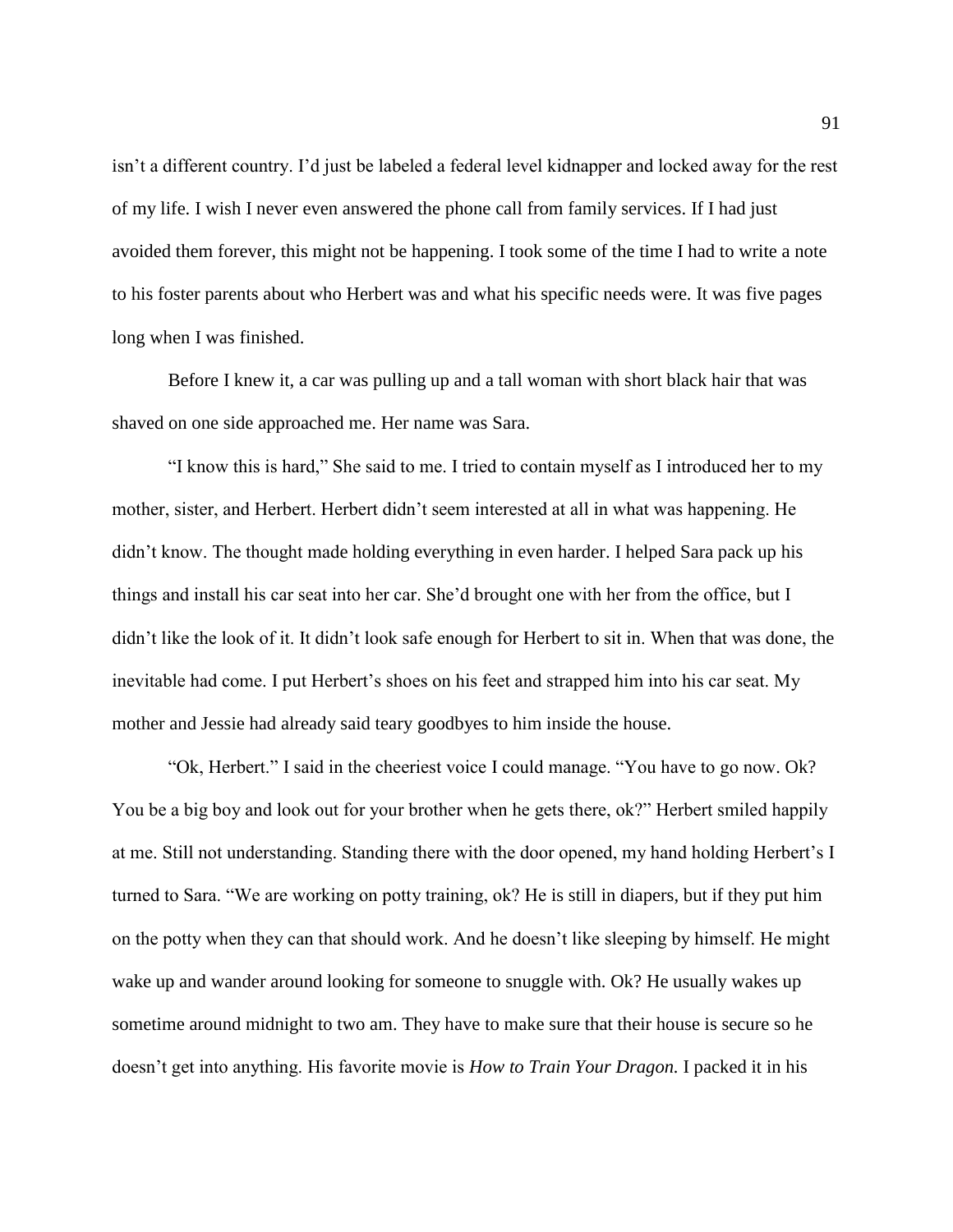bag. Both of the movies are in there. I labeled them with his name. He loves to eat mac. It's his favorite. He doesn't have any allergies, but I would be careful anyway. He has an inhaler he uses sometimes if he's getting breathless. It's in a plastic baggie labeled with detailed instructions. He also has his own toothbrush and floss in there. Make sure he flosses his teeth! I know a lot of people try to skip that step but they should do it with him. He comes from a long line of bad teeth, so they need to be properly taken care of. He also doesn't talk a whole lot either. But if you pay attention you see that he communicates his wants and needs just fine. OH! He's also used to falling asleep with someone next to him. So he might have a hard time falling asleep alone. Especially in a strange place. To go to sleep we usually start with a bath, then lotion. After his bath and he's in his pajama's we'll have a bedtime snack with a movie. When that is over we will brush and floss his teeth and then read a book while he snuggles in bed. Sometimes two books. After that I usually sit next to him and pet his hair until he falls asleep. That's the easiest way to get him to sleep. It's really important that they stick with the bedtime routine. It works wonders. Oh! And his nap is at noon to two."

I paused, looking at Sara. She seemed taken aback by all the information I just threw at her. Maybe she was concerned that she wouldn't remember it all?

"It's ok if you don't remember everything. I wrote a detailed note to the foster parents so they can take proper care of him." I paused again. She still looked a little shocked. "Do you know where he's going?" I asked. Finally, she spoke.

"Yes, I can tell you he's going to a family in Brainerd. They will be picking up Alonzo as soon as the doctors say they can." She seemed relieved to finally have something useful to say.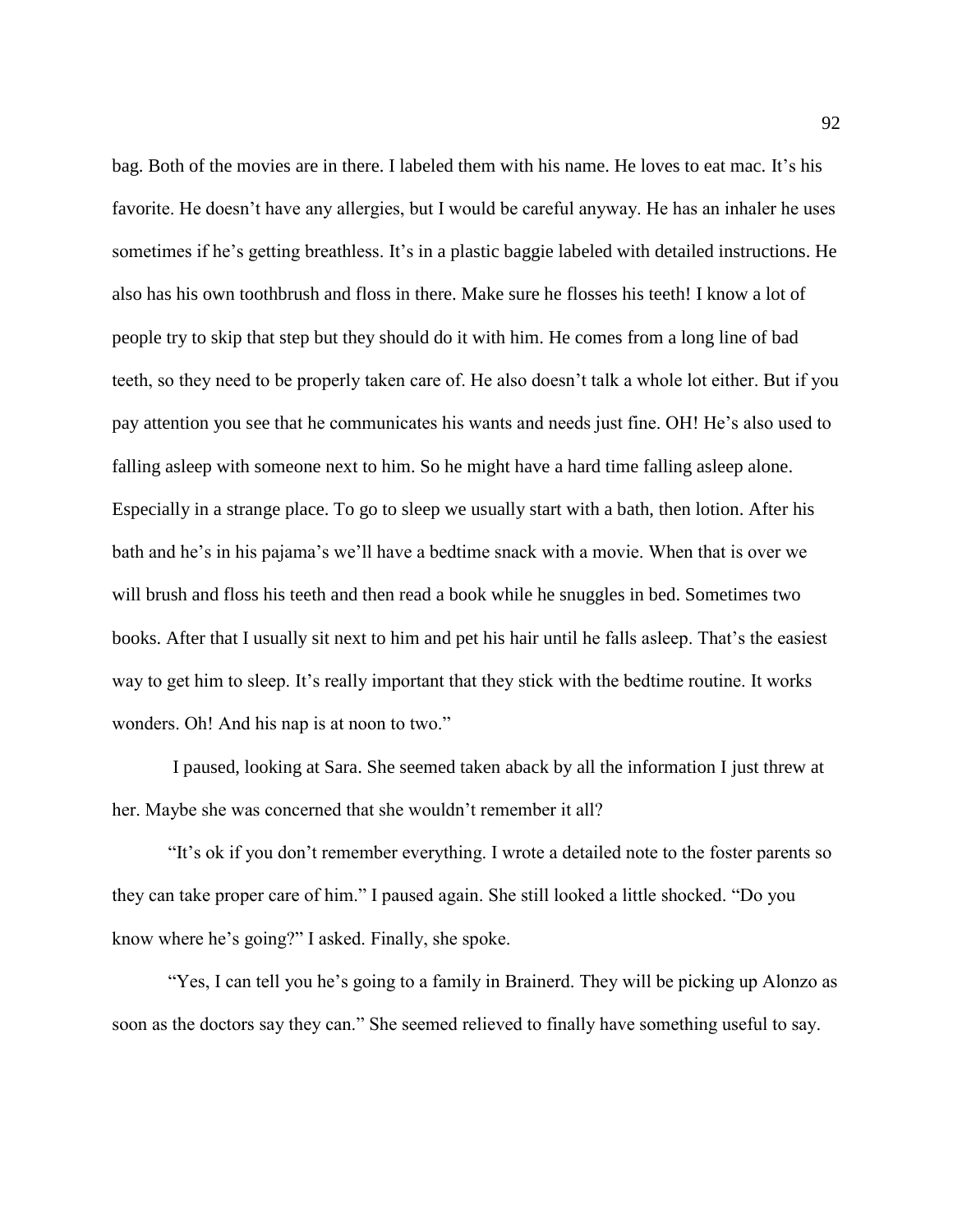"Ok." I said. Knowing it really was time I kissed Herbert one last time and closed the door. I could see that he started to understand that something was different when Sara started to drive away and I wasn't in the car with him. I watched the car for as long as I could see it. I was lamenting the fact that I didn't know when I would see Herbert again when a thought struck me. No one has told Uncle and Alex that they took Herbert away. Shit.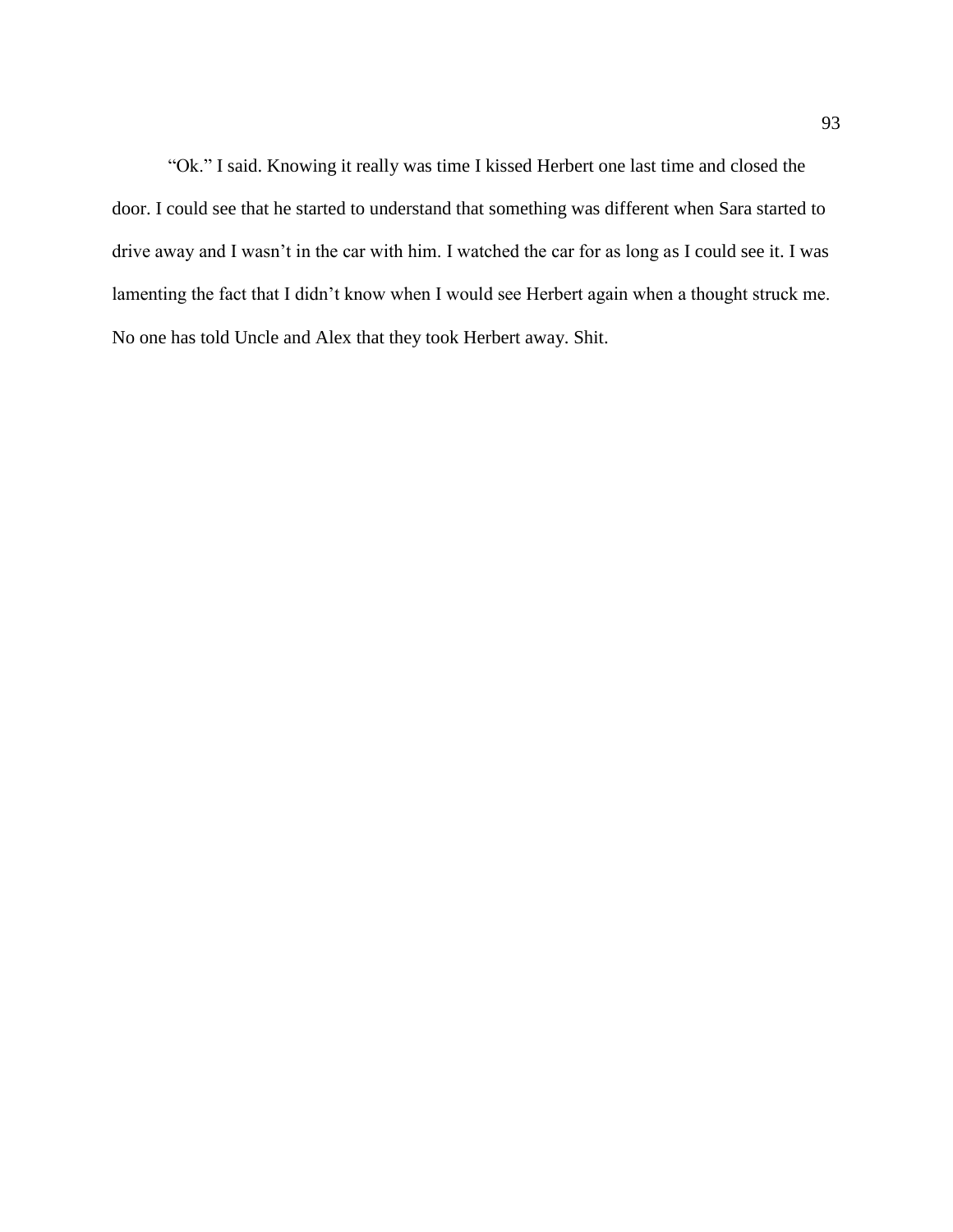**V**

Telling my Uncle what happened was one of the worst moments of my life. It had somehow gotten mixed up that I called family services myself and *gave* Herbert away. After fighting back and forth he and Alex realized that I didn't have a choice. When they came for Alonzo I was already in Milwaukee with my mom and sisters. Alex and Uncle were escorted off of hospital grounds and weren't allowed to see Alonzo before they took him away. It was the worst Thanksgiving of our lives. I spent most of it in tears. Trying to hide it from my nephews and failing. There was a constant lump in my throat and pounding behind my eyes.

The rest of my time was spent trying to figure out how in the world the test could have come back positive. I thought that maybe some chemical on the condom could have set the test off. When I talked to Jessie she said it couldn't have been the condom. That she's used them before. She's thinking that she might have gotten some drugs into the urine since she crushed up and snorted some Percocet just before Lisa got there.

"Some must have still been on my fingers and my fingers must have touched the cup." Jessie said this with a shrug. As if it wasn't a big deal. We spent the rest of Thanksgiving at each other's throats. She had fucked up the drug test and she was pissed off because she ran out of Percocet while we were in Milwaukee. At one point she threatened to abandon us all at Tala's house in order to go home early to get some. "It's my van! I don't give a fuck what you guys do! I'm taking Jordyn and Cedar and I'm going home!" My mom finally managed to talk her down. I really shouldn't have been surprised. Thanksgiving with Jessie had always been a nightmare. She always ran out of drugs and then threw giant hissy fits about the stupidest things. A few years ago, just after Jordyn was born, there was a huge family fight because she refused to change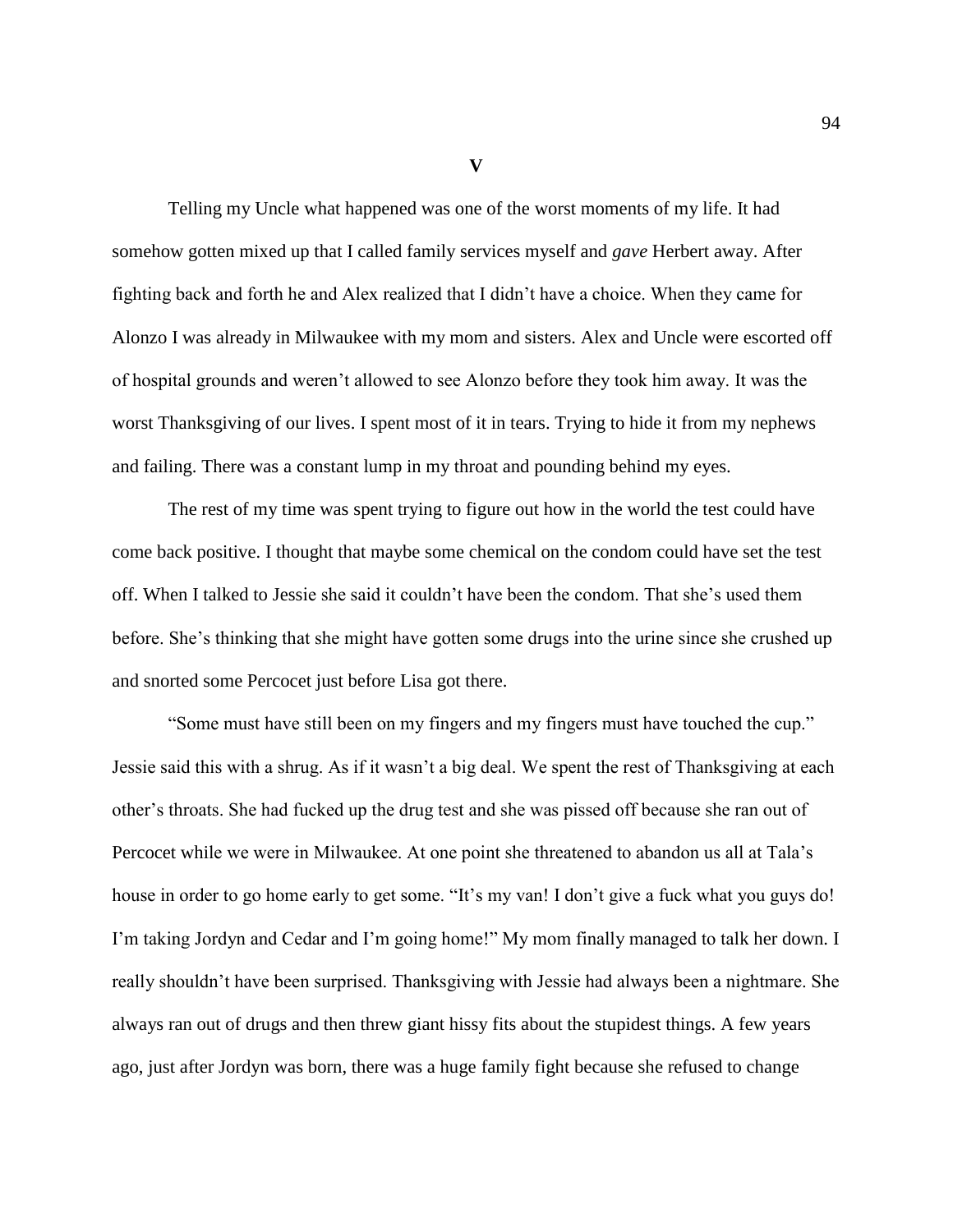Jordyn's diaper. "I don't take care of her because I know one of you are just going to do it for me." She said haughtily. "I'm only like this because you guys let me be. I know I don't have to lift a finger." After she said this she left Tala's house and went on a two hour walk somewhere leaving the rest of us to argue about how to make Jessie do her job as a mother while also making sure that Jordyn was taken care of. It wasn't ever resolved. At some point during the fighting Jordyn's diaper was changed and she and the other children were put to bed. Jessie was on drugs then too, she'd been using since she was about fourteen or even younger. I wasn't sure.

By the time we returned home Jessie and I weren't speaking and Mom was having a hard time not killing the both of us. Alex had been texting me with updates on the boys. There was going to be a court date on Wednesday to discuss Family Service's plan for the boys. I took Alex for her monthly grocery shopping trip, making sure she bought some new clothes for court. We made sure to buy my uncle new pants, shirt, and tie as well. I told Alex that if she looked nice she would be more likely to get the boys back sooner, that a study I'd read once had talked about people's attractiveness being a factor in how they were treated. At any rate, it couldn't hurt.

Then night before court I spent at my Uncle's house. We were all quiet. Not really talking to each other. Lost in our own minds. I had gathered some cleaning supplies when Alex and I were shopping and spent most of the night scrubbing blood out of the carpet. It had hardened in the time since Alonzo's accident. No one had tried to clean it that night. I googled some best ways to get blood out of carpet. One day someone was going to look over my google search history and think that I'd murdered a man. After a few hours of work, the carpet looked a lot better. I went to sleep early. So, did Alex and Uncle. The next day we were all still silent. Silently eating our breakfast, silently getting ready, silently getting into the car. There was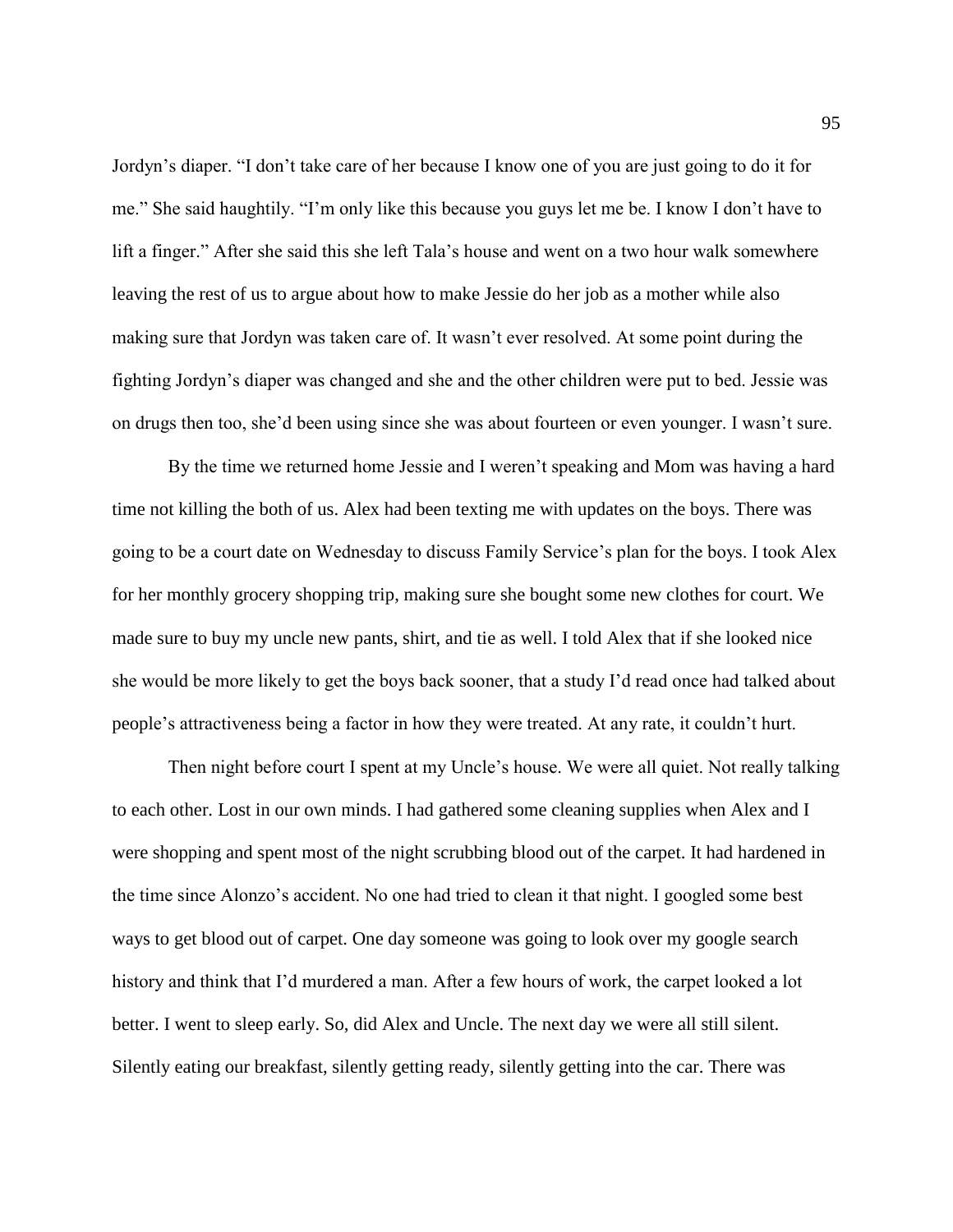nothing to say to each other and we were all wound so tight that the smallest word might have set any one of us off.

Arriving at the courthouse we saw my Grandpa waiting with some of the Family Service workers. They looked as if they were trying to avoid eye contact. I saw the woman who took Herbert from me. I wanted to talk to her, to see if Herbert and Alonzo were settling in but stayed with my family instead. I told Grandpa what happened with the drug test.

"Why are they drug testing you guys anyway! ICWA says that kids go to family first. Not to drug test family. Goddamit!" My grandpa had a particular way of talking that made people always think he was pissed off. His voice was just grumbly and deep so people were scared even when he was in a good mood.

"I don't know," I said. "They said that they have to register me as a foster parent in order to take the boys."

"I helped write that goddamn law. It says that kids go to family first. It doesn't say anything about making family foster parents! I should know!" As far as I knew the Indian Child Welfare Act stated that no native child that had to be removed from his home would be placed in a non-native family and that family members would be considered first before placing the child in foster care. This was one of the rare times that my grandpa was truly angry, I'm sure having his own sons taken away from him and placed into a white family had only fueled his determination to understand that particular federal law. Not to mention that my uncle Herb was his first and favorite child and that Herbert, being his namesake, made this a lot more personal for him.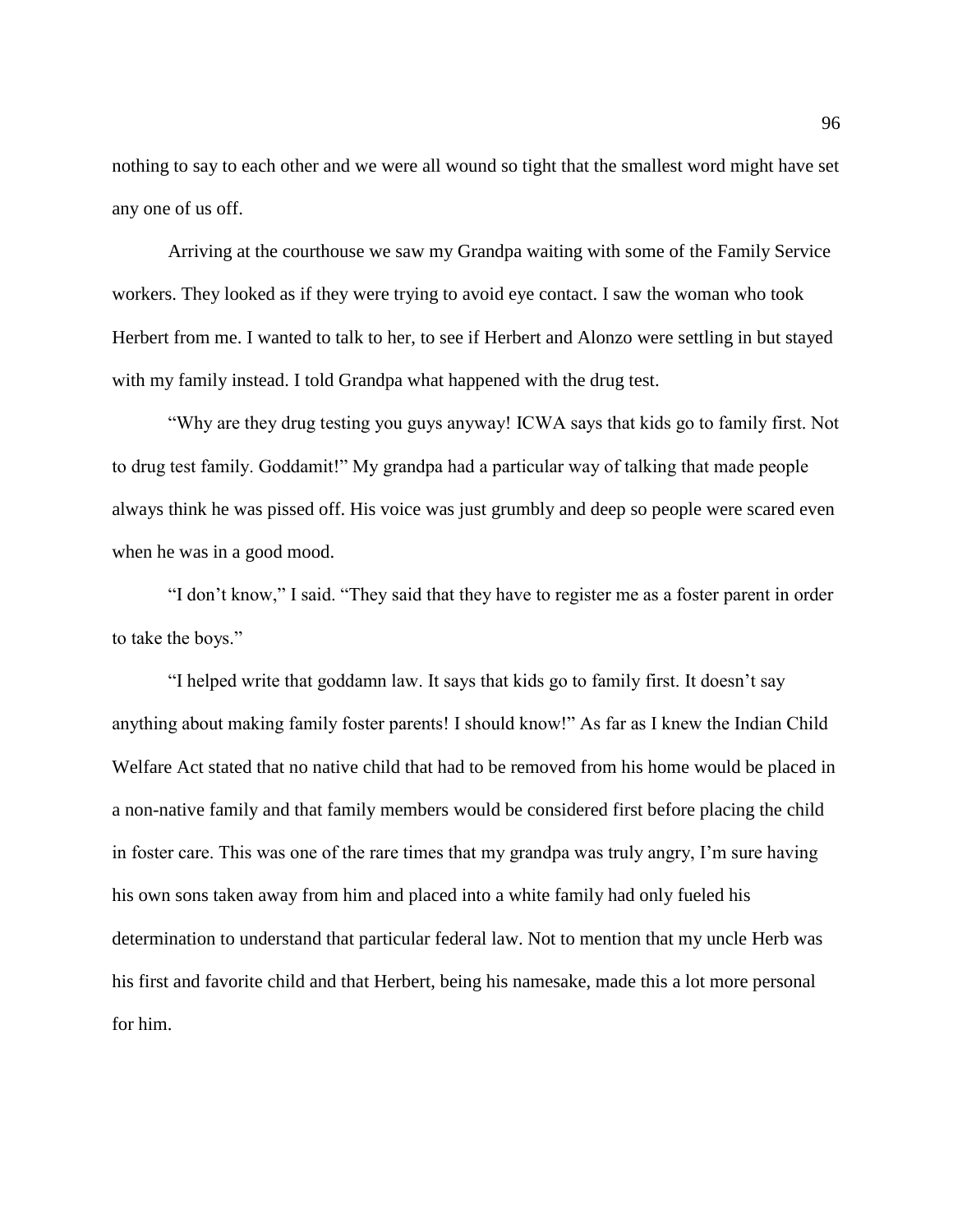We all filed into the courtroom and one by one announced to the court reporter who we were so she could get it on record. The judge that was presiding was the same one that handled the child protection case the first time. He was a fair enough judge, Native, which was a point in his favor. He wouldn't discriminate against us unfairly. He started the proceedings by stating why we were there and also by announcing that the previous child protection case against Alex would have no bearing on the proceedings of this one. I wondered why that would be. It seemed strange that they wouldn't inform each other but chalked it up to being something like double jeopardy. I don't remember exactly what happened in court that day, only that my Grandfather put his two cents in about the ICWA laws and that the Judge yelled at the family service workers for not being prepared for court, not having the correct documents or anything written up about the child protection case, and not setting up a visitation schedule right away.

"We'll be able to set one up in a week or two." One of them said. I raised my hand before the judge could answer.

"Yes?" He asked me.

"Two weeks won't work." I said. "Herbert's second birthday is on the fifth. He shouldn't spend his birthday with strangers." The court was silent for a moment before the judge spoke.

"You will grant visitation for Herbert and Alonzo in time for Herbert's second birthday. Am I clear?" He spoke directly to Family Services. They seemed cowed by his anger and quickly agreed. With court done and another day set we all filed back into the hallway where the family service worker agreed that they would find a transport worker even though it would be a Saturday.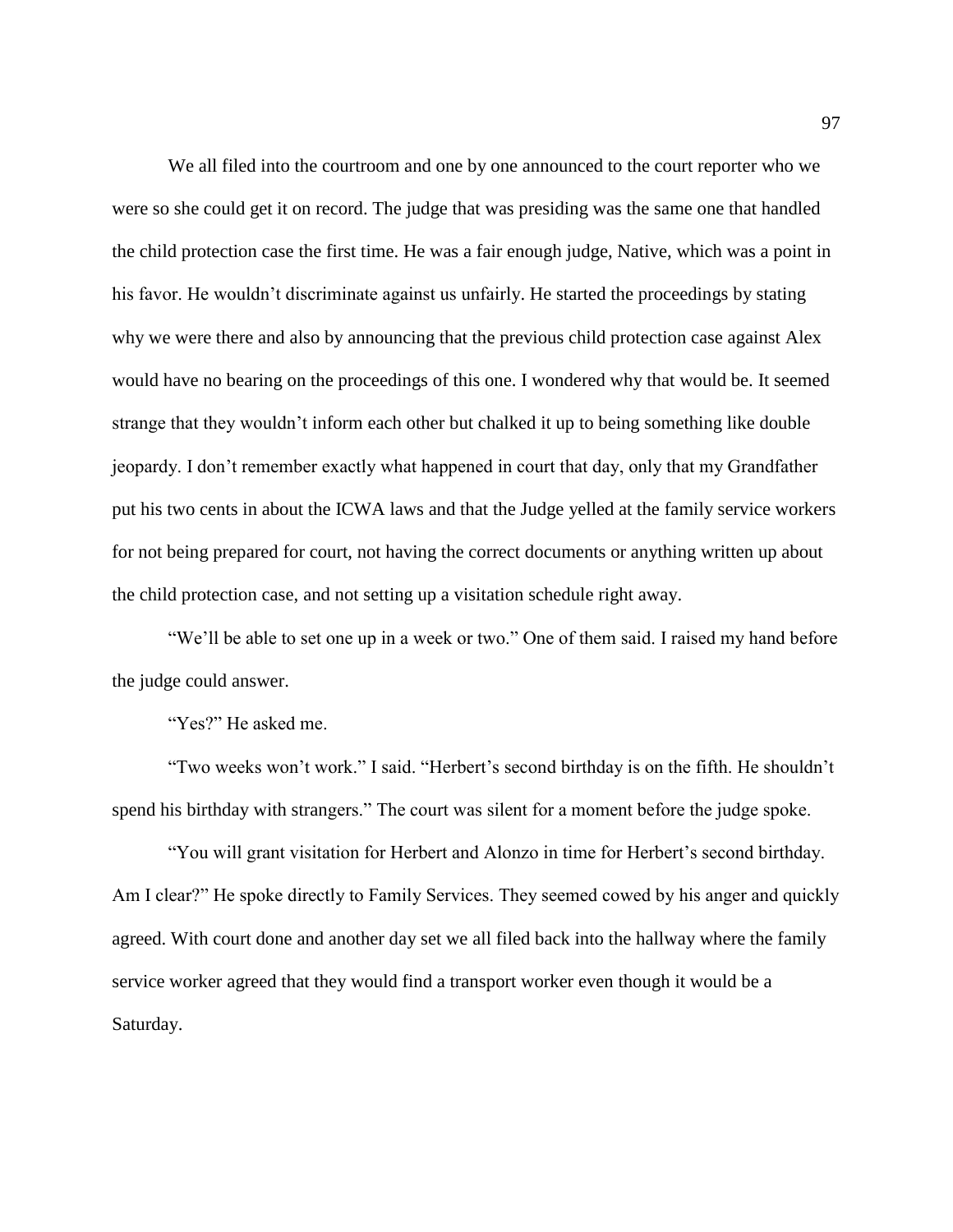"You think we care if you have to work on a goddamn Saturday?" my grandpa growled at her. "I don't want to listen to you fucking complain that you have to work on a goddamn Saturday. It's part of your job!" The woman quickly agreed and left.

The rest of the day was spent cleaning the house and getting ready for Herbert's birthday party. We'd already purchased some supplies last month to get ready. He was having a *How to Train Your Dragon* party. I was making the cake for him and Alex would make his favorite dinner, Tomato mac. I went back home after we were done cleaning and got the supplies for Herbert's cake. It was going to by tye dye rainbow colored with *How to Train Your Dragon* toys on the top of it. Checking out at the register I thought that I might have gone overboard with all the toys I was buying him but decided it would be fine. Poor kid deserved some toys. In just a few more days I would be able to see him again. I couldn't wait.

On Saturday, when they finally arrived, I was so excited. I hadn't seen them since before Thanksgiving.

"They're here!" I said looking out the window. I ran downstairs to help unload the boys without putting on my shoes or coat. The December air was cold but not biting. Uncle came out with me to grab Herbert. Herbert was screaming happily at seeing his father. To Herbert, his dad was the best thing in the whole world. They were best friends. Alonzo was in a strange baby carrier that I was sure had been provided by family services and I was careful as I went up the stairs with him. He wasn't on any pain medication but was still really sore and wearing some bandages. There was a towel in between his legs so that the seatbelt from the car seat wouldn't be too tight against his injured genitals. When I got upstairs I carefully lifted him from his carrier.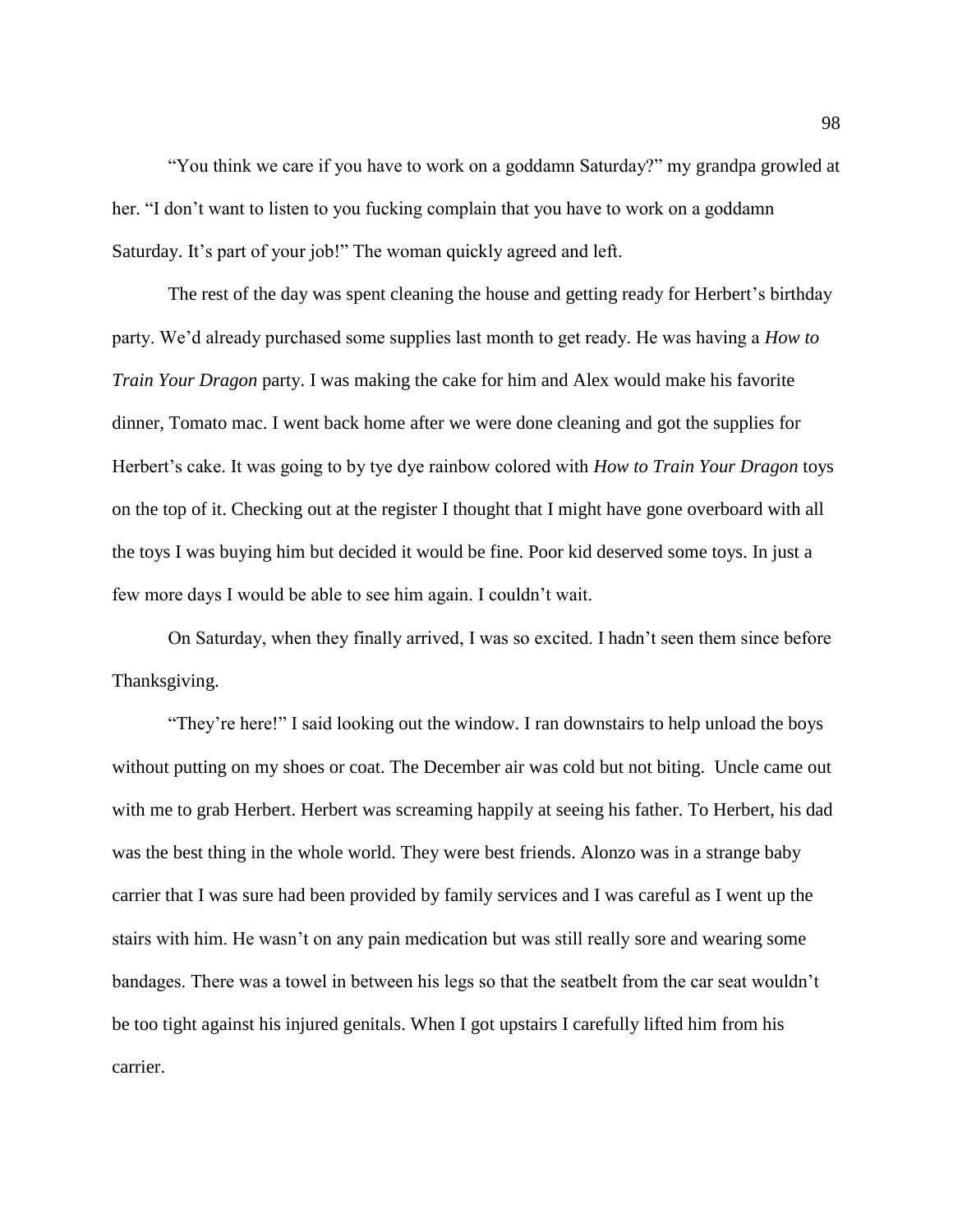"Hello, my little honey-bee. I missed you so so much!" I held him in my arms and kissed him on the forehead. Alex came rolling over to see him but didn't hold him. My mom came over to hold him and talk to him while I ran to grab the outfit that I bought him. It was a little grey onesie with long sleeves that said "little Gentleman" and had a picture of a mustache under it. We bought Cedar, my nephew a matching one. Cedar was a lot bigger than Alonzo even though they were only one week apart so it was fun to take pictures of them right next to each other. My grandpa had come to the birthday party and we took the time to make sure he got a picture with Alonzo and with Cedar together.

Alonzo was doing really well. I was nervous at first to let him scoot around on the floor, but he did just fine. He was happy. When it came time to change his diaper I hesitated. I was scared of what I might see. It was red and swollen a bit. I could see where he had skin left that was healing over and his penis was uninjured. He was able to urinate without any trouble and it looked a little swollen but nothing terribly bad. I controlled my face as best I could and did my best to talk to him cheerfully through his diaper change. He was a little uncomfortable when I was wiping him down, but with my mom's encouragement I was able to get it done without any tears. Alex tried to be busy with dinner while I changed his diaper, Uncle looked away. I picked Alonzo up and whispered to him when I was finished.

"It's ok, baby. There's nothing wrong with you. Its ok. They're just scared is all. Its ok." I held him for as long as I could before putting him back on the floor to play with Cedar. Jessie looked at my sympathetically and made an attempt to distract me by talking to me about how cute Alonzo and Cedar were. As much as we fought and didn't get along Jessie was still my sister and seeing me in pain caused her pain too.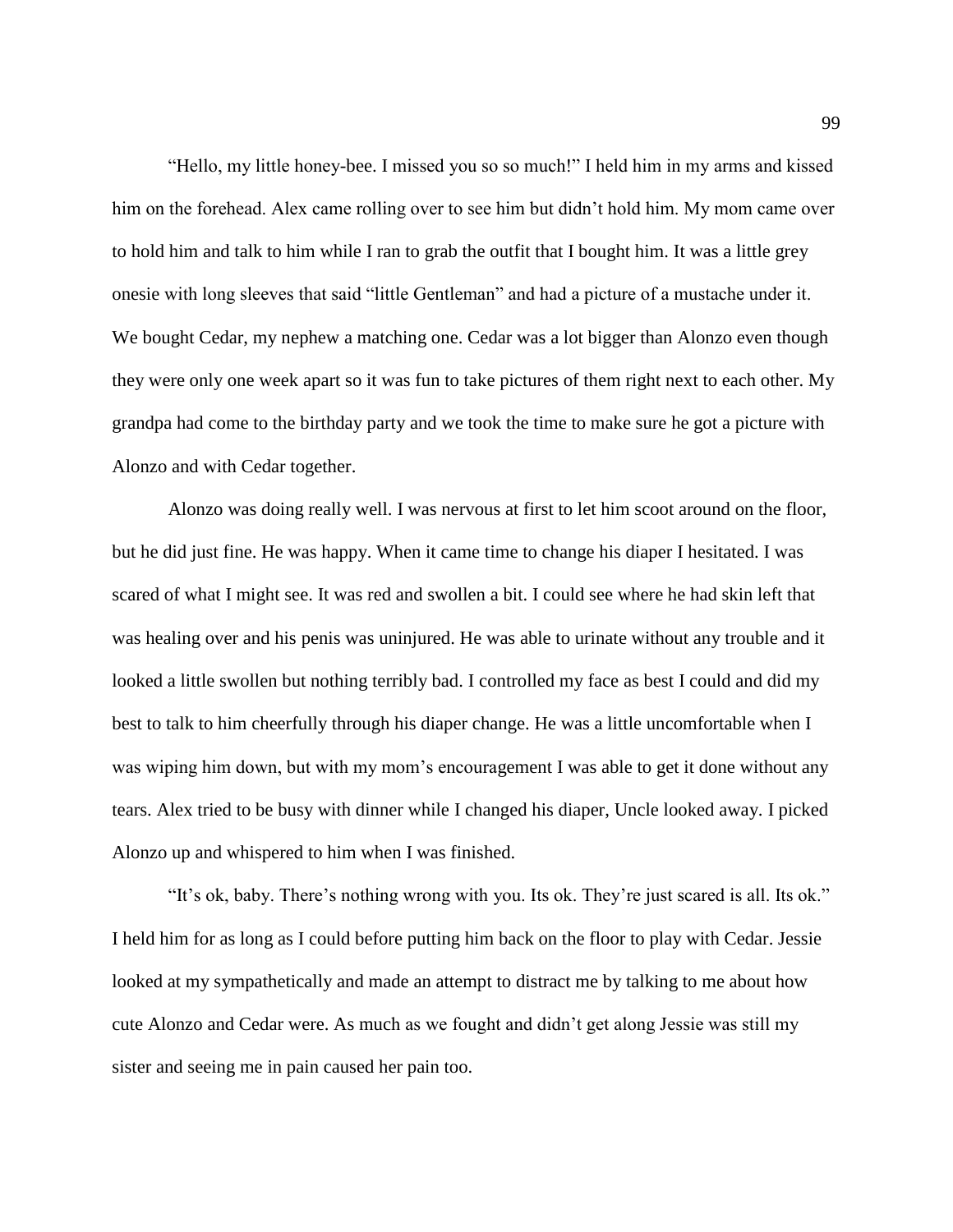The rest of the day went normally, Herbert opened his presents and ate cake. We sang him happy birthday and let him get crazy messy in his cake. Sooner than we liked, we had to pack the boys up to leave. We sadly started gathering their stuff together for them to leave. We packed Herbert's favorite toys to send with him so he could have them in the place he was going. We filled his small backpack with cars, books, and wrapped up a stuffed power ranger that he began to call his baby. When it was time for him to leave, Herbert looked confused again. He was unsure of what was happening. He didn't cry this time. He wouldn't start freaking out on visits until about a month later when he knew that packing him up meant that he would have to leave and return from wherever he came from.

I explained to the transporter what all of Herbert's things were, why we packed them, and which were his favorites.

"They just have a really small place." She said to me looking at the growing pile of his things. "There are other children in the house." She stared at me as if I was supposed to start putting his new toys and clothes back into the car and not send them with at all. I stared at her silently before saying.

"It's his birthday. His foster parents should welcome any chance they get in order to make him feel more at home." My voice was low, unfriendly. I didn't care about what she was saying. Whoever these people were would need to accommodate Herbert into their home which meant accommodating the fact that his family loved him enough to continually send him and his brother clothes, toys, and snacks. She seemed a little taken aback by me before getting into her car and driving away with Herbert and Alonzo. When she left, I took a minute to mourn silently by myself before going back inside to help clean up.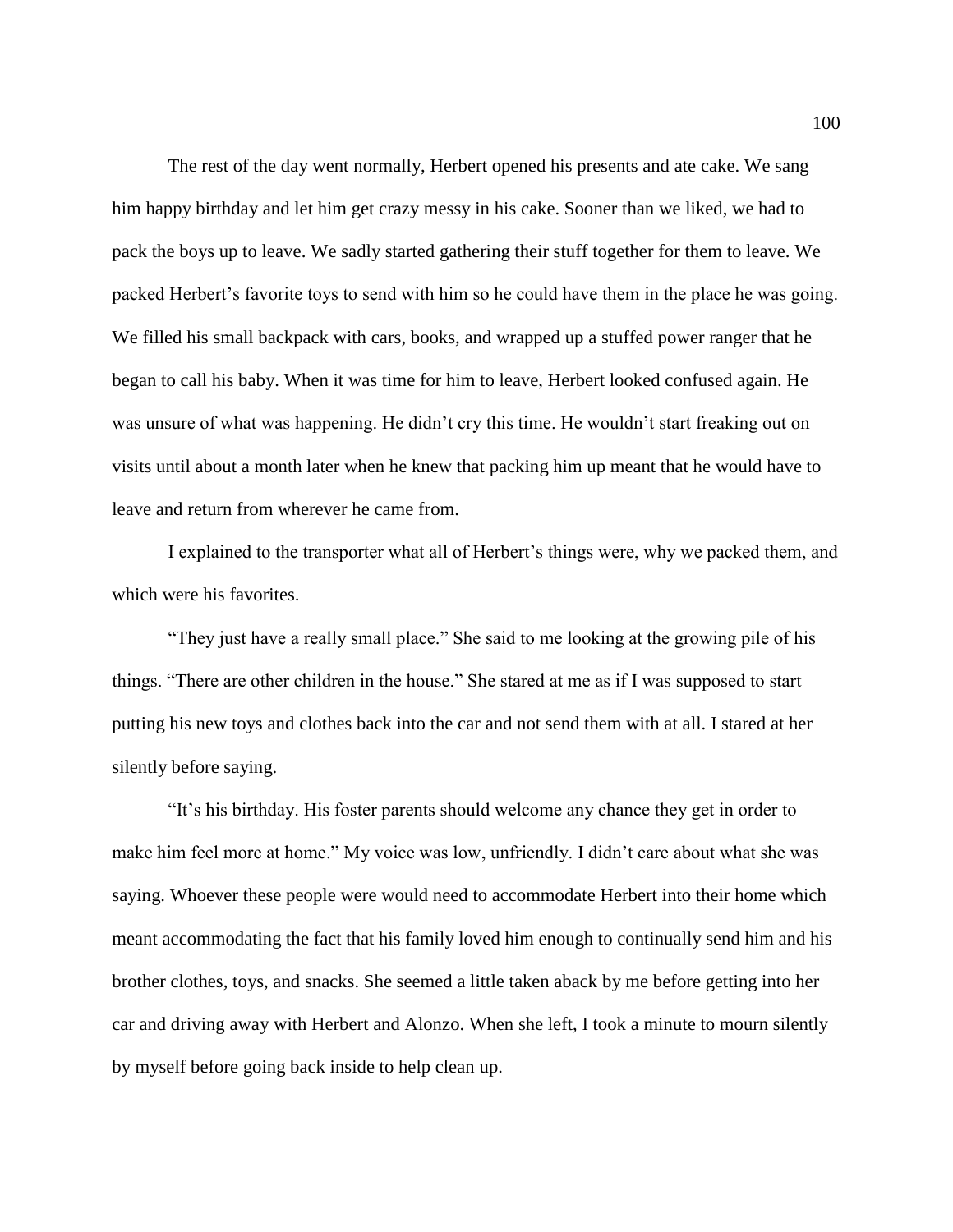**VI**

The next few months passed. Slowly. Every few weeks we would get another report from Family Services on different things we had to do in order to get the boys back. Alex had to send all her medications into a lab and then Uncle had to send all his medications into a lab. Soon they began to inspect the house again and this time they looked in the basement and declared that it must be clean. It was stranger. Everything was different this time, Family Services caring about things they didn't even bat an eye at the first time around. To clean the basement Alex called Kaley and Kelsey to come over and help me clean. With their help we were able to sort through the basement in a little under eight hours. Most of the stuff we were able to throw away in the garage, some of the other things we drove to throw away in the dumpster that was parked across the road for a house that was being remodeled. Was it illegal? Probably. Did I care? No.

With the basement finally clean, I was able to sleep downstairs whenever I came over instead of on the loveseat in the living room. Still, the boys weren't allowed to come home. I had been filling out mounds of paperwork with Lisa, having to send my fingerprints into the system twice because she was still taking fingerprints by ink and paper rather than a machine. Sometimes I think she was stalling me on purpose. Making me re-do fingerprints, losing my background check paperwork, talking down to me whenever I asked her a question. Our largest confrontation came when I was explaining that my mother said we could stay with her in Little Falls.

"No" She said. Your mother's house is only a two bedroom. It's the policy of Mille Lacs Tribal Family Services that the boys need their own room." She looked triumphant, as if she thought she had won something from me. My sister Jessie was there with me for support. I'd complained to her that Lisa was a bitch to me. That no matter what I said or did she acted as if I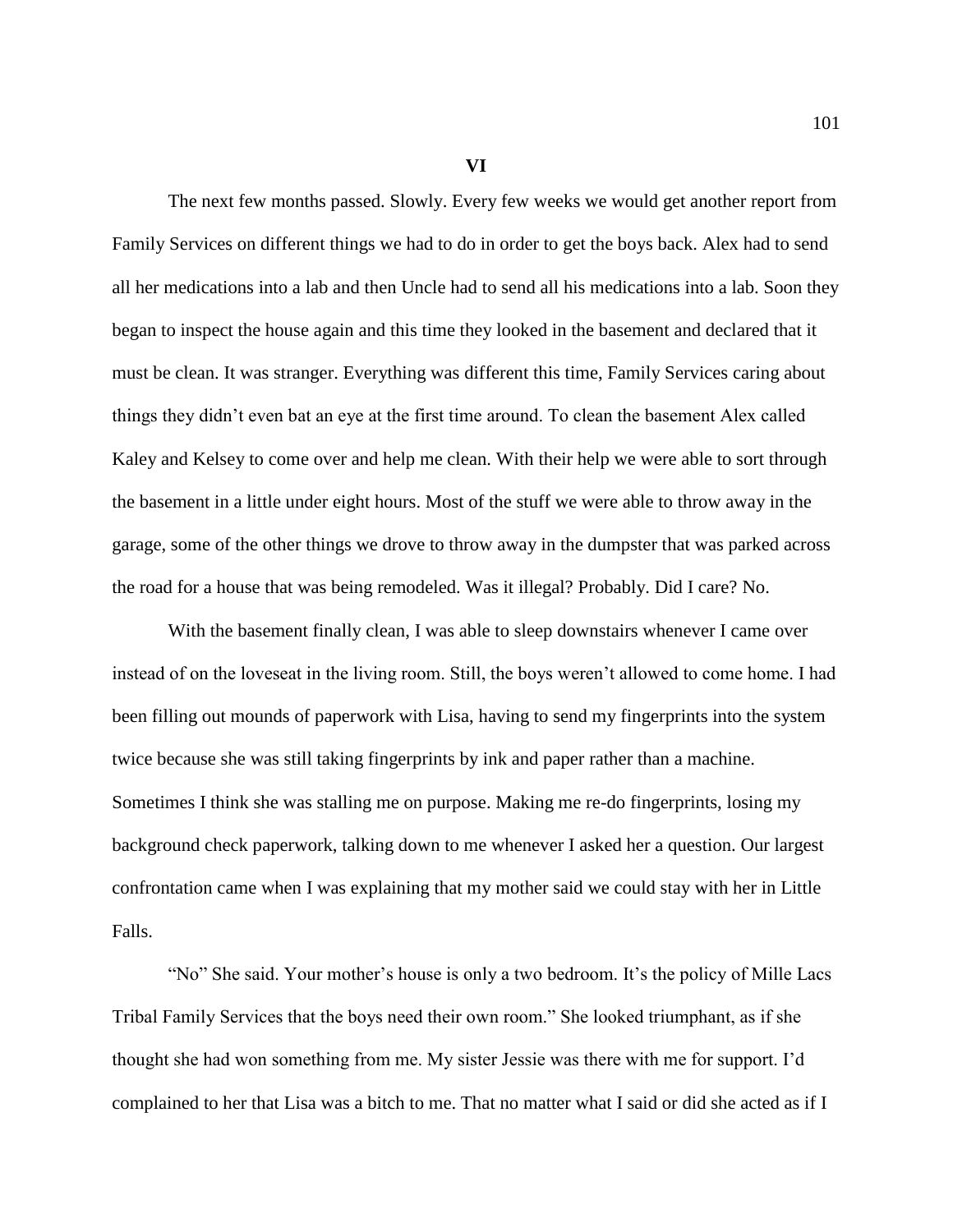was the scum of the earth. Jessie didn't believe me. "You're just not used to dealing with authority figures, Naomi. She's probably just doing her job." She decided to come with me in order to see for herself what I was talking about.

"They boys would have their own room," I explained. "The second bedroom would be theirs and I would share with my mother." I was trying to remain calm, but the way Lisa kept puffing and looking down her nose at me made me want to scream.

"That would be completely inappropriate!" She said. "The policy states they need their own room and you can't share with your mother."

"Why not! I don't mind sharing with my mom and the boys would have their own room! What's the problem with that?"

"The problem is that we could only assume that your mom had one room and you had the other one since you are both unmarried adults!"

"Fine then." I said. "I'll sleep on the couch."

"Absolutely not. You need to be in a bedroom, not a couch and it's inappropriate to share with your mother since you aren't married."

"So what!" I exploded. "Just because she's my mother we can't share a room? What because I don't have a…a" I paused trying to think of the word I needed, "a…mate, I can't share a room with someone not my… mate and bring the boys there?" Mate wasn't exactly the word, I was looking for husband or boyfriend, but 'mate' was the only thing my angry and flustered mind could come up with.

"Exactly." She said. She began to sort through the paperwork on her desk ask if the conversation was over. I tried to remain calm.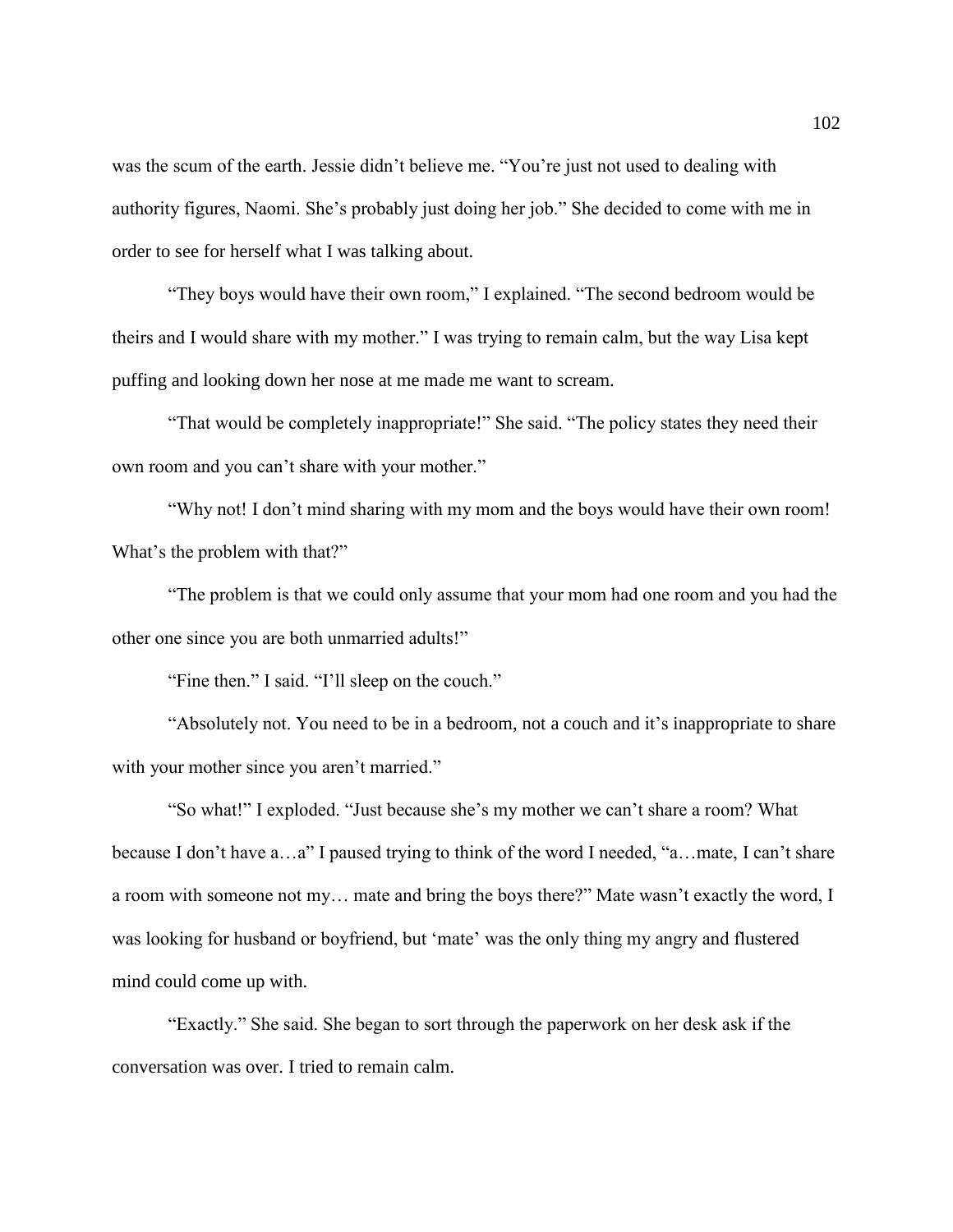"There would only be four people in a two-bedroom apartment." I said. "Fire code states that it is an appropriate number of people to have residing there. We are well within the limits." I had taken some time to read about suitable living situations for foster children and what they might expect from any house they are residing in. Lisa was not impressed.

"Don't talk to me about fire code!" she screeched at me. "I know about fire code!"

"If you know about fire code then you know that the boys could live at my mother's house and we would still fall in the limits!" I was practically yelling at this point.

"We're done here." She said. "Obviously I can't explain to you why it's inappropriate. Besides, with how close your family is we're concerned that you would be sneaking them for visits. It's completely inappropriate." My jaw dropped. Now it was bad that we were a close family? Everyone in the courtroom had always been very in favor of a large family support system. What the hell!

"What the hell!" I said out loud. "First you all say that it's great that we have such a close family, but now it's preventing us from allowing the boys to live with me instead of strangers!" I was fuming. What kind of twisted game were they playing here? Lisa looked smug. As if she'd won some sort of triumph over me.

"Fine," I said, "I would like your policy book please." She looked shocked at my request. I didn't know why she would be. She kept saying that it was the policy of 'Mille Lacs Tribal Family Services' anytime I was confused about something. So, I resorted to what I did best. Gathering information. I would read through their entire policy book and set everything up so I could get the boys and it would all fall within their policies. Lisa wasn't impressed.

"No." She sniffed. "You can't have it."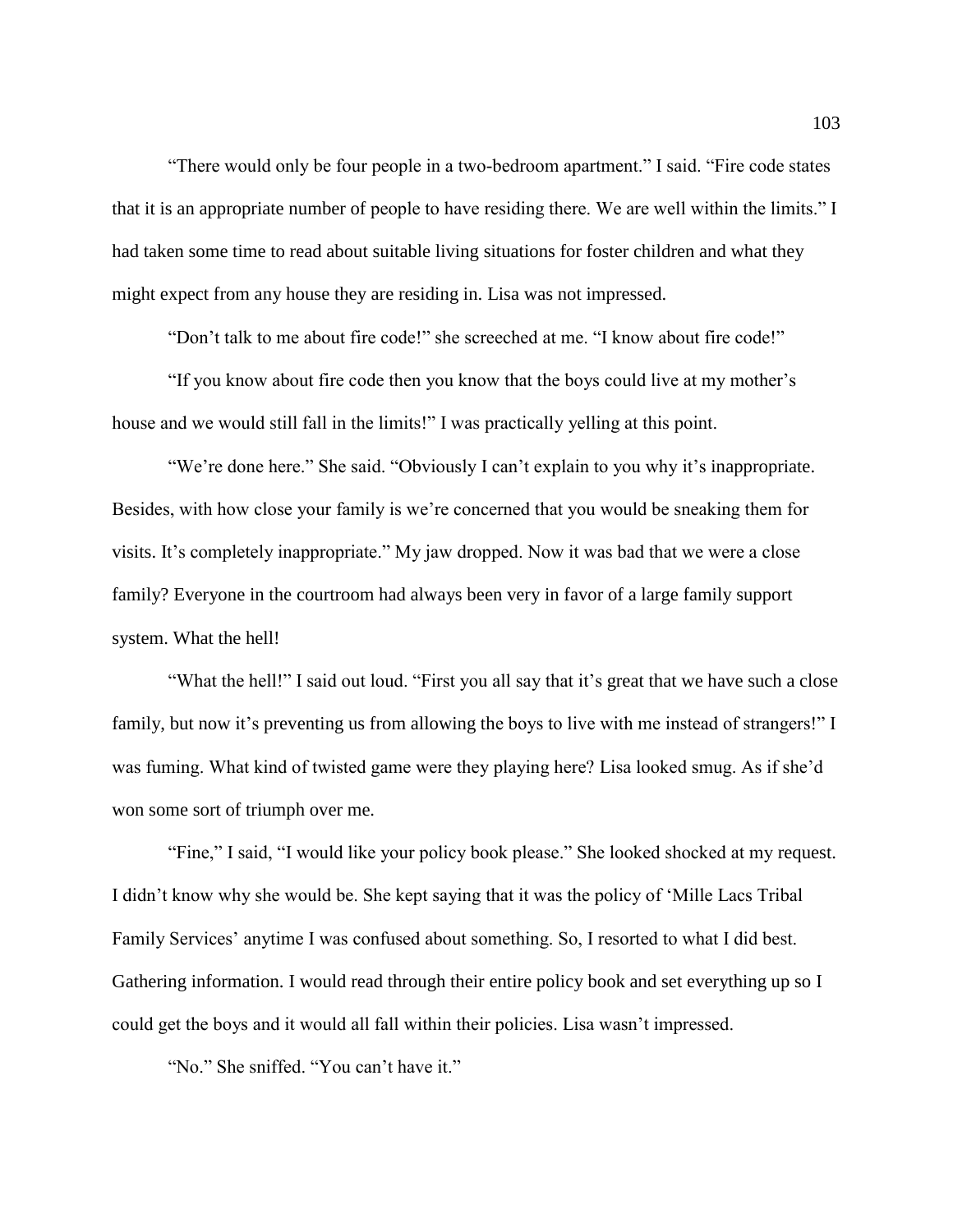"Why not?" I was livid. Why couldn't I have access to all of their policies? That should be public knowledge. I told her as such. She looked a little worried when I said that.

"Here, I can give you our policy books for foster parents." She turned and started gathering binders together.

"Thanks," I said, taking the books "but I wasn't asking about foster care policy, I'm asking for information on department policy. I'd like to see the guidelines that you guys use when placing and removing children from their homes as well as your policies on family placements."

Lisa looked as if I had struck her in the face. I couldn't have been the first person who had started asking these questions. I couldn't be the only one that cared enough about their children to have looked for further information on how to get them back.

"You can find all of that online." She finally said.

"I already looked there!" I said, rolling my eyes. "They don't have anything about departmental policy."

"I'm done here." Lisa said again. "You need to leave now. I already told you why you can't bring the boys to your mother's house. You need to accept that."

"I WON'T ACCEPT THAT!" She had finally gotten me to yell. In all my life I had never once yelled at someone in authority. Never a teacher, never a cop, never even a babysitter.

"You need to leave now." She said, standing up.

"FINE!" I yelled at her. "I'll find the policies myself!" I stood up and stormed out of the room, slamming the door behind me. I could hear my sister apologizing for my behavior, which was a weird reversal of roles, before following me out into the parking lot. She silently got into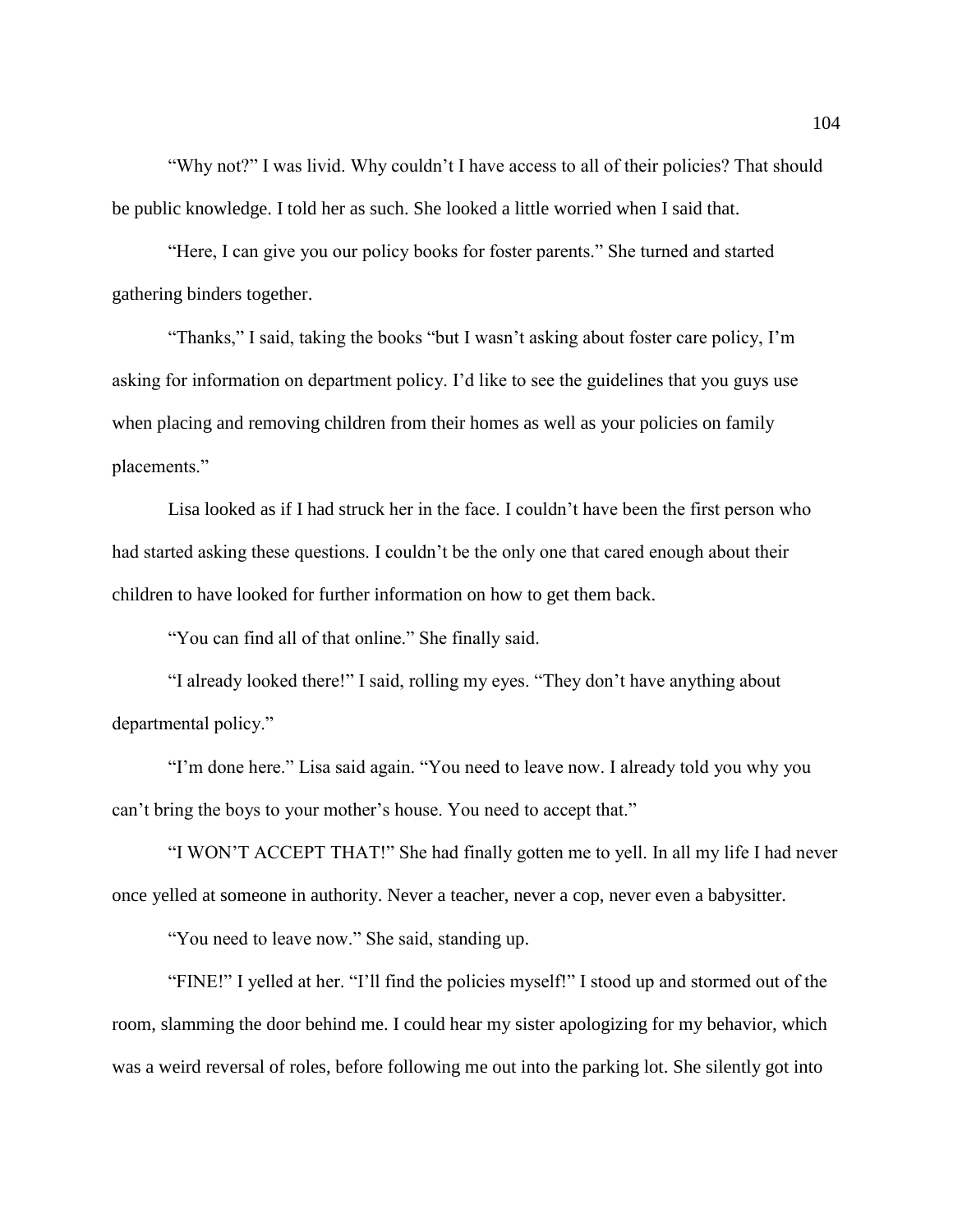the car next to me as I careened out of the parking lot, driving only a few miles before pulling over so I could cry. I was so angry! She was making it impossible for me to get the boys back! I wasn't sad. That's not I why I was crying. I was crying because I was so angry I didn't know what to do with myself and I getting thrown into jail for assaulting someone wouldn't do the boys any good. My sister was rubbing my back, trying to comfort me.

"I see what you mean, Naomi. You're right. She's not nice to you. When I was trying to get the boys, she was always really polite to me." Jessie had attempted to get the boys but was stopped since she hadn't completed recommendations from a rule 25 drug assessment from a few years ago. I finally calmed down enough to drive home. I would have to wait until the next visit before seeing the boys again. In the meantime, I would still work on getting approved for foster care. Even if Lisa decided she would stand in my way the whole time.

We had a visit with them about once a week. The visits were always wonderful. We would all three fuss around the boys, making sure they were happy and fed. Uncle and Alex would load up Herbert in snacks and new toys whenever he came and I would fret that their nails weren't trimmed and that Alonzo's bottles were too cheap. "You can buy these at a dollar store! What they hell do they think they're doing giving him this to drink from! It could be full of plastic chemicals!"

Sending them back was always the worst part of a visit. Herbert and Alonzo would begin to scream and cry, unwilling to leave and forcing us to carry them kicking into a transporter's car. After they would leave I would close the door softly behind me. I couldn't bear to watch them drive away. Their screams would still be ringing in my head even hours later. Herbert had started screaming when I buckled him into his seat, realizing that this was another goodbye. I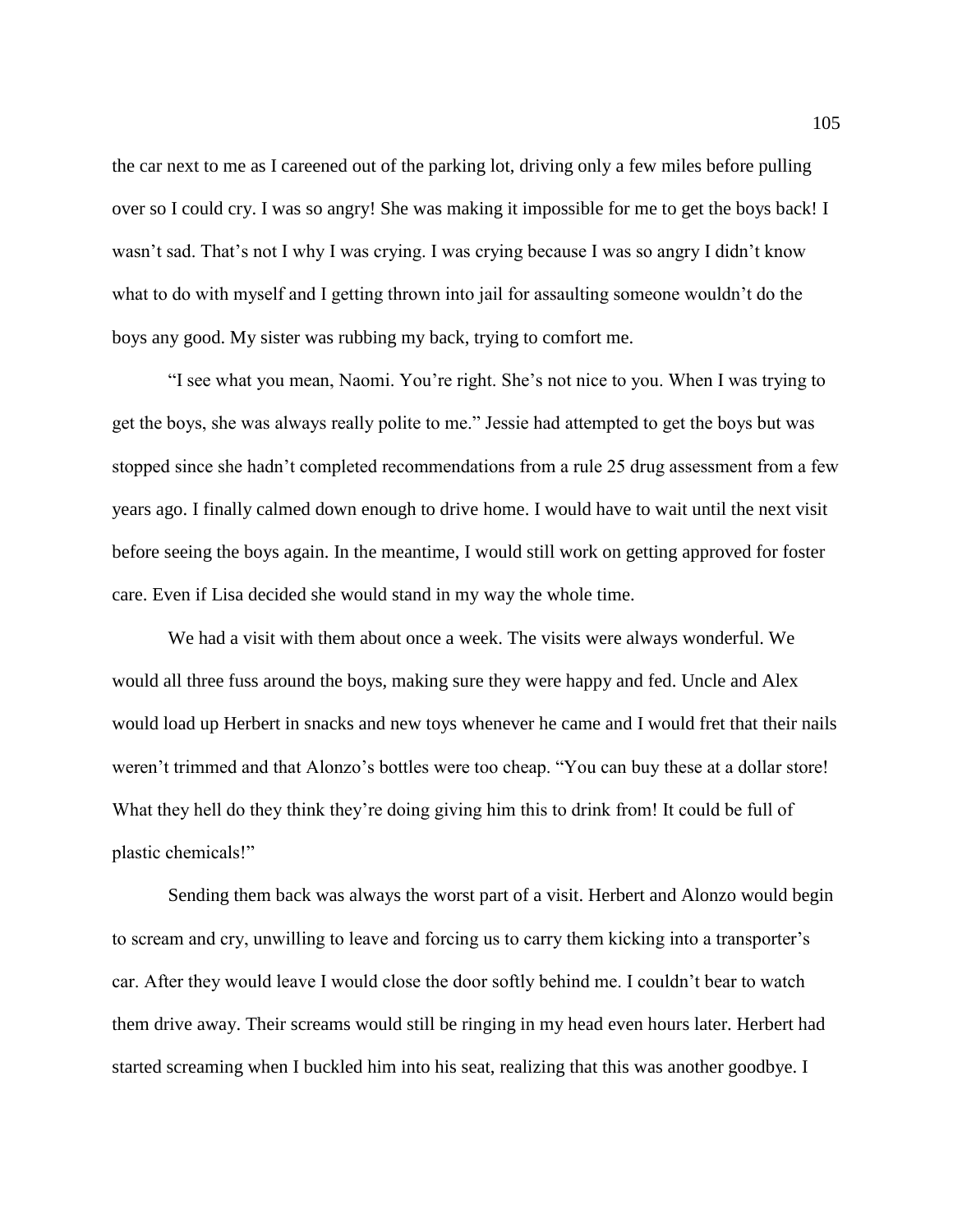would tell him to be brave, that he had to watch out for his baby brother. He would only scream louder. I would give him a kiss and pry his fingers from my shirt and went to buckle in Alonzo. Alonzo might have known that it was another goodbye too. The way he would scream and cry said that he knew something was happening that he didn't like. It's hard to tell what he might have known at six months old. Tears burned behind my eyes but I always refused to burden them with the knowledge that I was scared and angry too. The social worker had looked at me kindly, understanding that it was hard for us to say goodbye to the kids after only visiting with them for two hours. I hated her kindness. I didn't want her looks of pity or understanding. I wanted her to leave Herbert and Alonzo here with us and then to leave and never return.

After a visit, instead of returning upstairs where I would have to deal the anger and sadness of my Uncle and Alex I would opt for hiding by myself downstairs. They didn't need to be dealing with my negative feelings either. It was a new feeling now that the basement was cleaned up. I could walk through it without climbing over garbage. It was nice. I made my way to the back corner where Jessie had left her couch. The couch was a soft plush brown that I was grateful she had been too lazy to take with her when she moved out two years ago. I fell on it and put in my headphones. I tried to listen to music that would take my mind off of the fact that Herbert and Alonzo were going to Brainerd to a place I didn't know the location of with people who I didn't know were kind or good. I hated this.

The lyrics to the song "Never Grow Up" by Taylor Swift began to play through my headphones before I could stop it. The lyrics tore through me, making my chest ache as she sang about never letting anyone hurt her child if he would just stay little. Tears ran over my cheeks as I thought about all that I couldn't protect Herbert and Alonzo from. All that I failed to protect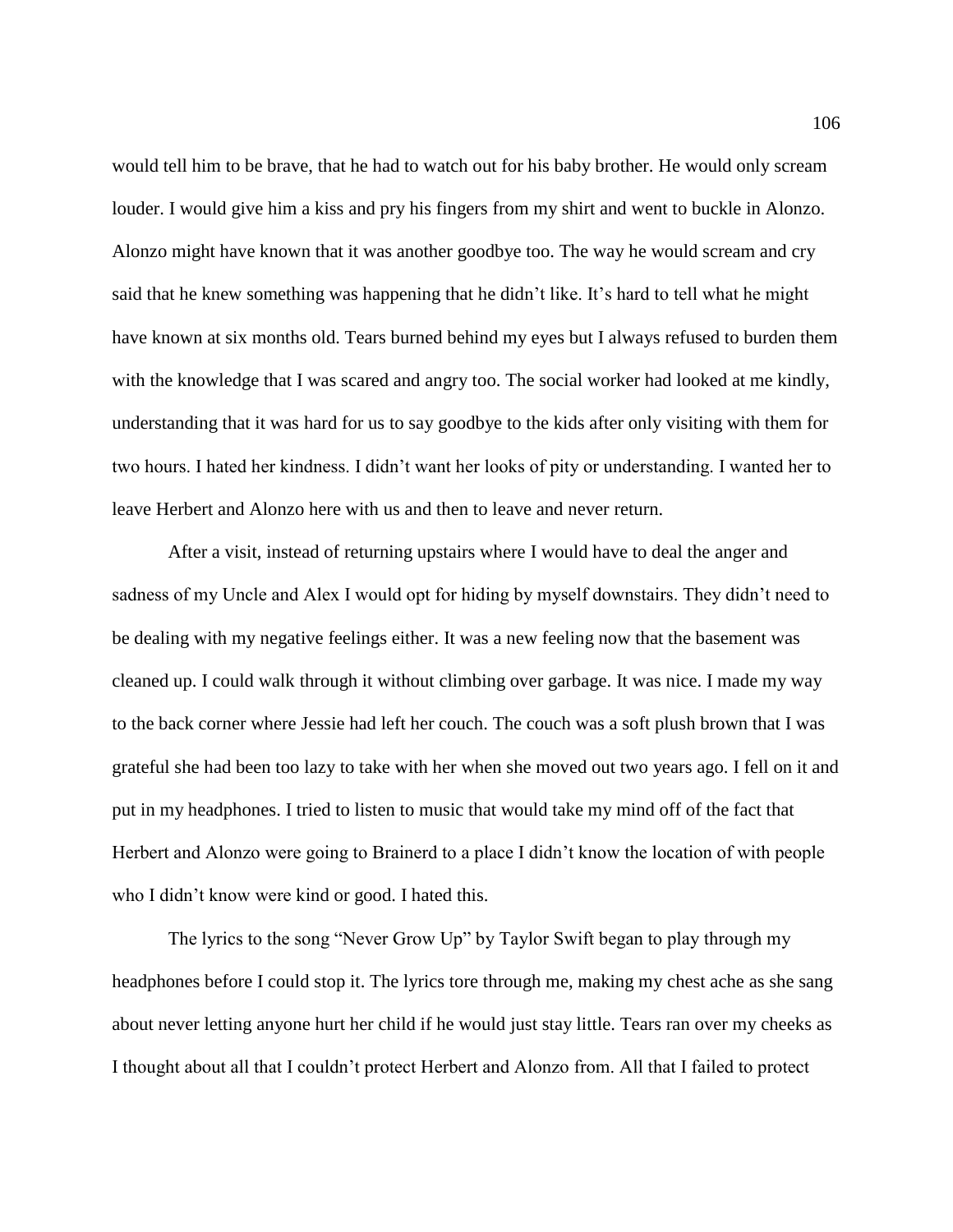them from even though they were both still babies. I would do anything to fix what happened but I couldn't. My hands were tied in the permanence of time and bureaucratic red tape hell. I pressed repeat on my phone and listened to the song until I my tears stopped flowing and my chest stopped aching.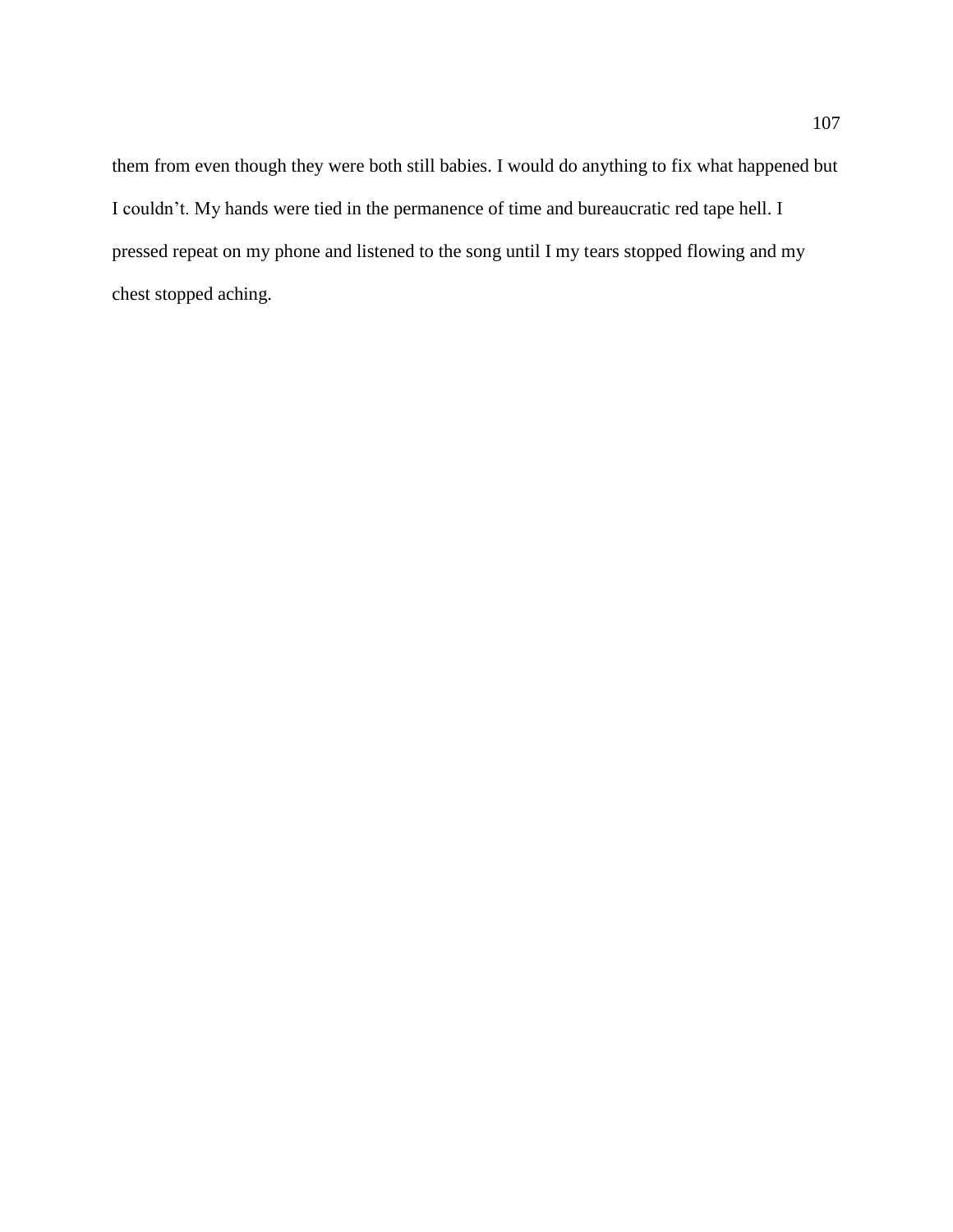**VII**

Just before Christmas we learned that we would not be able to spend the day with the boys. We were devastated. They wouldn't make a transport worker work on the holidays. We wouldn't be able to see them until after the new year. I was even more upset when I learned that Natasha, Herbert and Alonzo's sister would be taking them overnight on New Year's Eve. I was so angry. She had abandoned us when everything got tough. Uncle and Alex both asked her if she would step up for the boys and she refused. Now though she somehow gets a privilege no one else was granted. Not even me. In an attempt to distract us all Alex suggested a trip to North Dakota. Her tribe was there and handing out their yearly per capita checks. I agreed to go knowing that it might take my mind off of everything.

We decided to use Jessie's van. My car was still acting up, plus her van was roomier and had a DVD player. Uncle sat in the back most of the way. He still didn't have his driver's license, he lost it almost a year ago after he got into an accident that killed an old lady. I remember picking him up from that accident, we still hadn't learned that a passenger died. He wasn't ever really the same afterward. His anxiety in the car was annoying but understandable. The entire way to North Dakota he kept flinching and unnecessarily telling me to keep my eyes on the road and to use my break. After his accident was when his drug use got a lot worse too. I learned that's why he left Alex before Alonzo was born. The guilt was becoming too much for him.

Our time in North Dakota went ok. We met some of Alex's family and had dinner but didn't feel like staying the night so we left late in the evening. It was the drive back to Minnesota that would become most memorable. We're quiet on our return trip from North Dakota. My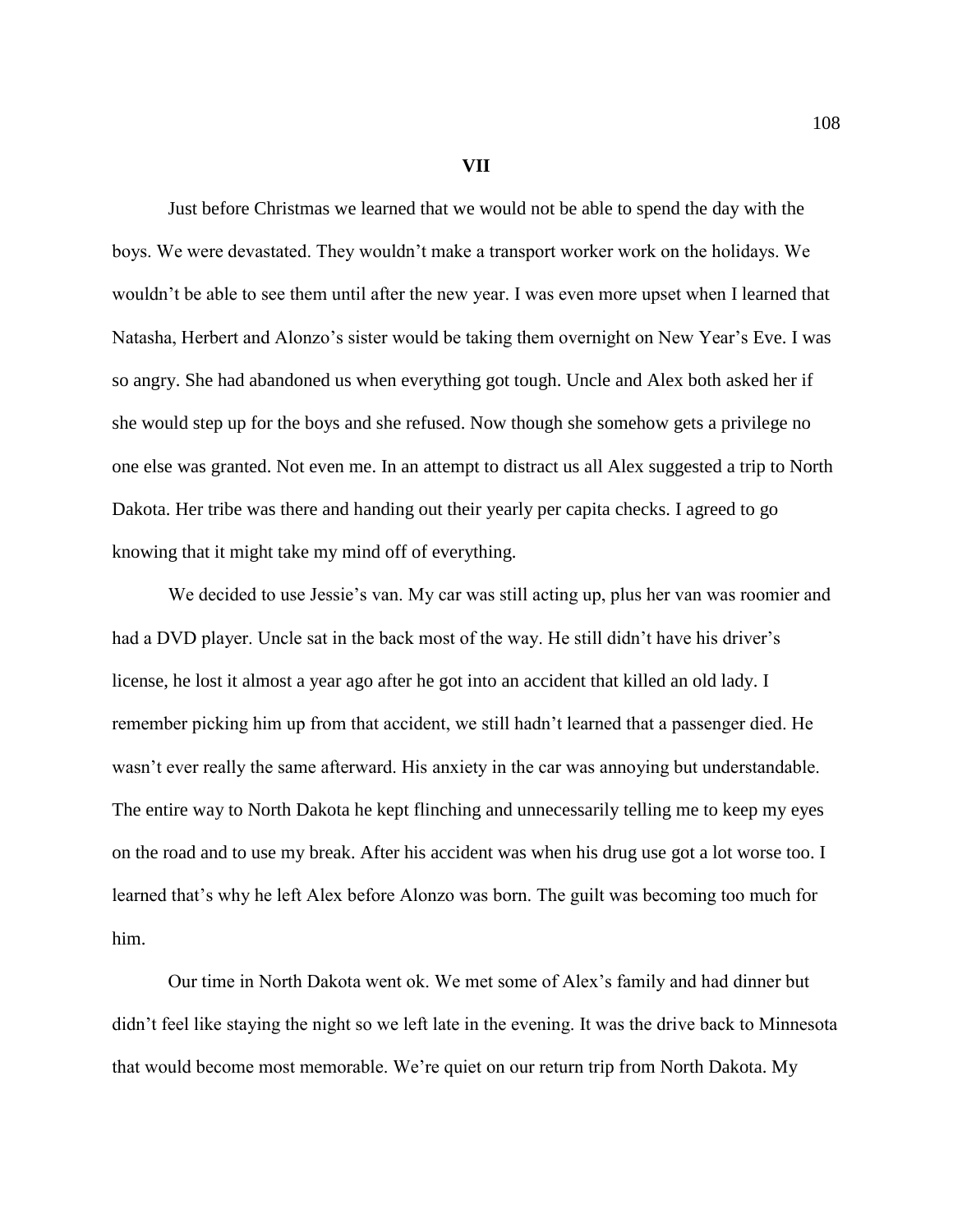uncle was sitting in the back seat of my sister's van, looking uninterestedly out the window. Alex was next to me in the passenger seat, her headphones in her ears listening to music. We were about 30 miles from home when I felt it.

"Something's wrong with the car." I said, gently pressing on the brake to slow down.

"What?" My uncle asks, not having heard what I said the first time.

"I said, something's wrong with the car." At this point Alex had taken out one ear bud. "What's wrong with it?" My uncle leaned forward in his seat, as I pulled over.

"I don't know," I said, "It feels like the tire is falling off or something. Can you get out and look?" My uncle pulled on his coat and hopped out of the van. He walked around looking at the tires.

"What one do you think it is?" he asked.

"Front passenger, I think. It just feels like it's falling off." Uncle made his way to the passenger side and bent to inspect the tire. I felt him give it a few good kicks and then saw him crouch to look at it some more.

"It looks all good to me," he said as clamoring back into the car. I believed him without a doubt. My dad and all my uncles were really into fixing cars when they were young, a passion that has never left them. I put the car back in drive and didn't even go ten feet before I pulled over again.

"Nope," I said, shaking my head, "something is definitely wrong. You gotta look while I'm driving, because it feels like the tire is falling off." Uncle rolled his eyes at my dramatics but jumped out to look anyways.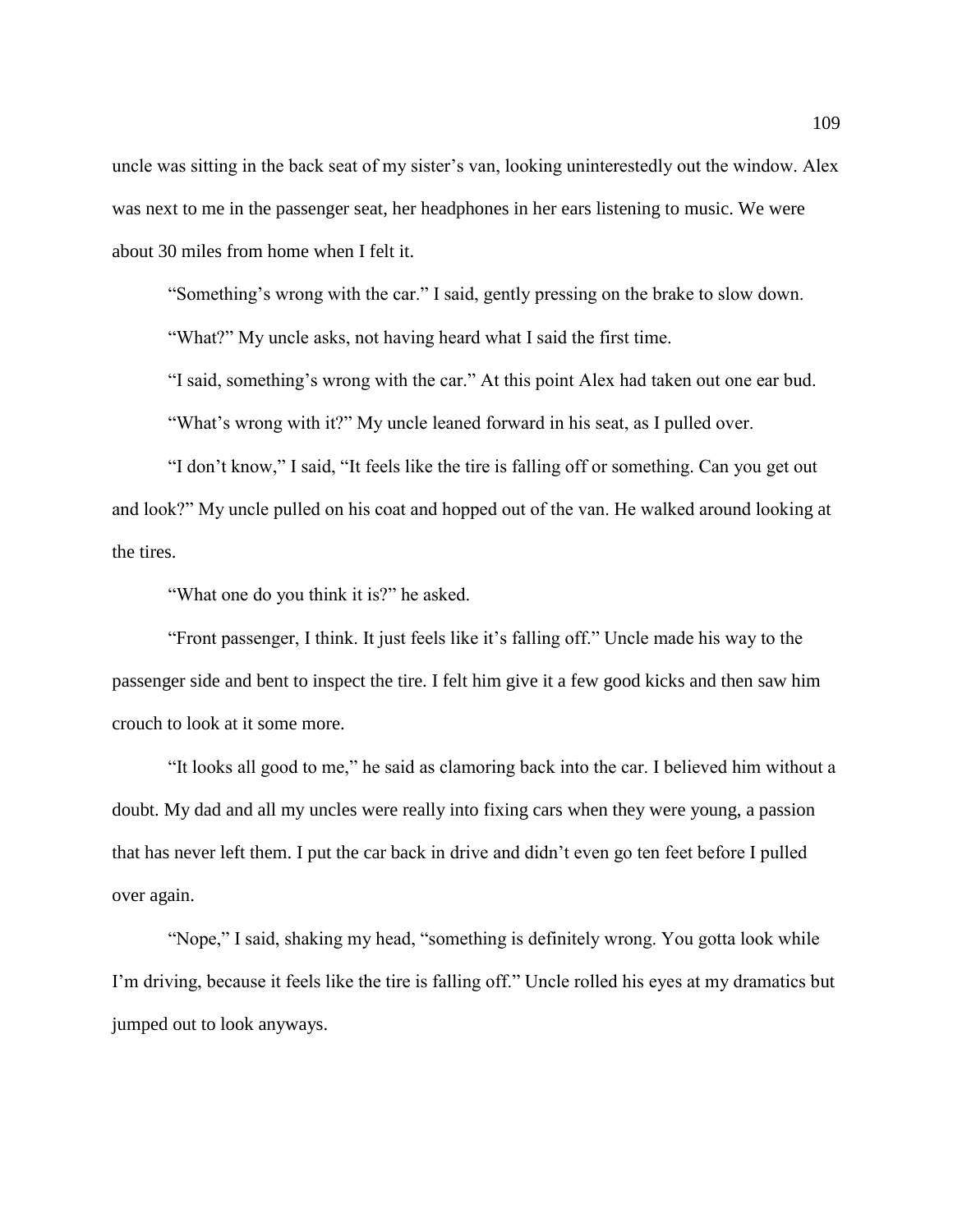"Okay," he said when he was about fifteen feet from the car. At his ok I slowly started to drive forward. At first his face was telling me that he didn't see anything wrong when suddenly he started to yell.

"STOP! STOP! STOP!"

I slammed on the brakes and Uncle ran back to the car.

"What's wrong?" I asked.

"The tire is falling off."

"Are you freaking serious? What do we do?" I looked around at the empty landscape around us.

"There was a town not far behind us," Said Uncle. "Try turning slowly around and go back that way." After a moment he added, "Turn on your hazards." I was nervous, as I began to slowly turn. Jessie had taken us into the ditch with this car not even two days before and I wasn't anxious to repeat the experience on abandoned roads that screamed 'serial killer pick up zone'. I only made it about twenty feet going in the other direction before I pulled over again.

"Nope, it's not happening." I told them, "we won't make it to the town." Quietly we all looked at each other, each of us trying to figure out what our best options were.

"I'm calling mom," I said picking up my phone. I was able to convince her to come pick us up. Little falls wasn't that far away. After that, I called a towing company knowing that I only barely have enough money to pay for the tow. We sat in silence a little longer before I turned on the overhead lights. Spying the Jelly Belly factory bag that I'd picked up in Milwaukee at Thanksgiving, I had an idea.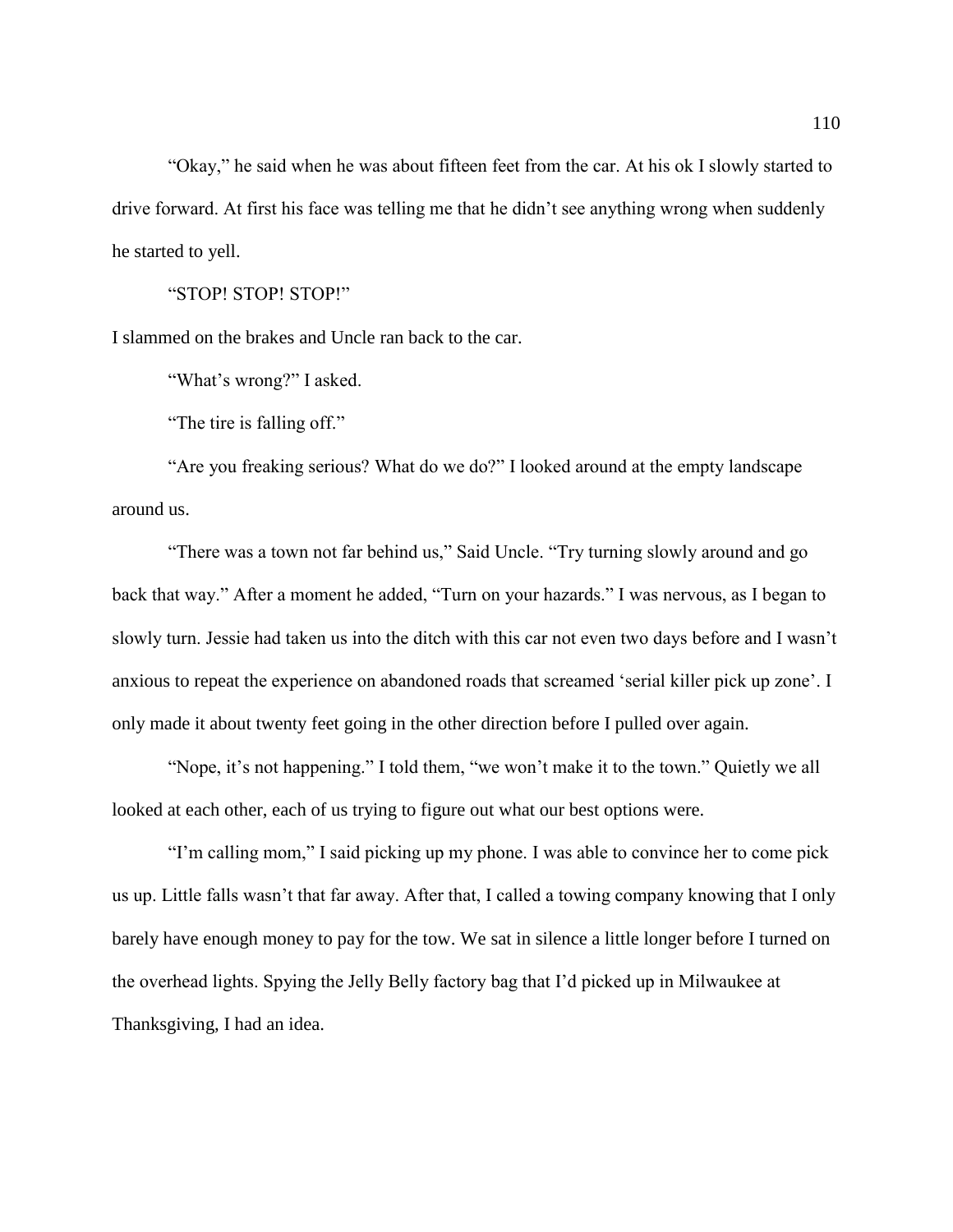"Hey, you guys, have you ever tried Bertie Botts Every Flavor Beans?" Both Alex and Uncle looked at me confused. I smiled wickedly at them.

Five minutes later we are roaring with laughter as Uncle screwed up his face and spits out his latest bean.

"What the hell did you just give me!" His voice was mad, but his face was happy.

"I think it might have been rotten egg," I laughed. Alex laughs with me. We had already done a few rounds each. Tasting cherry, lemon, black pepper, earwax, soap, green apple, and now rotten egg.

"Okay," Uncle says, "I'm done, enough of that." I agreed with him, putting the remainder of my beans away for another day.

"Hey, English major," My uncle says, "Put your degree to some use finally, read us some Hemmingway." He picked up a book from the back pocket of the seat. *To Have and Have Not,* is printed on the cover. Not wanting to admit that I'd never read Hemingway, despite my Bachelor's degree, I picked up the book and started from the first page. My speech was halting as I was attempting to learn the writing style that he used. Coming across an unfamiliar word, I tried to sound it out, but with authority.

"Ch—eeen—ah—men…" I didn't get any further than that before my uncle's bellows of laughter filled the night air.

"What!" I asked, my cheeks flushing.

"Cheenahmen!" My uncle mocked me. "It's CHINAMEN!" upon hearing this Alex began to laugh too. Looking down at my book, I saw that he was right. Laughing at my own stupidity I defended myself.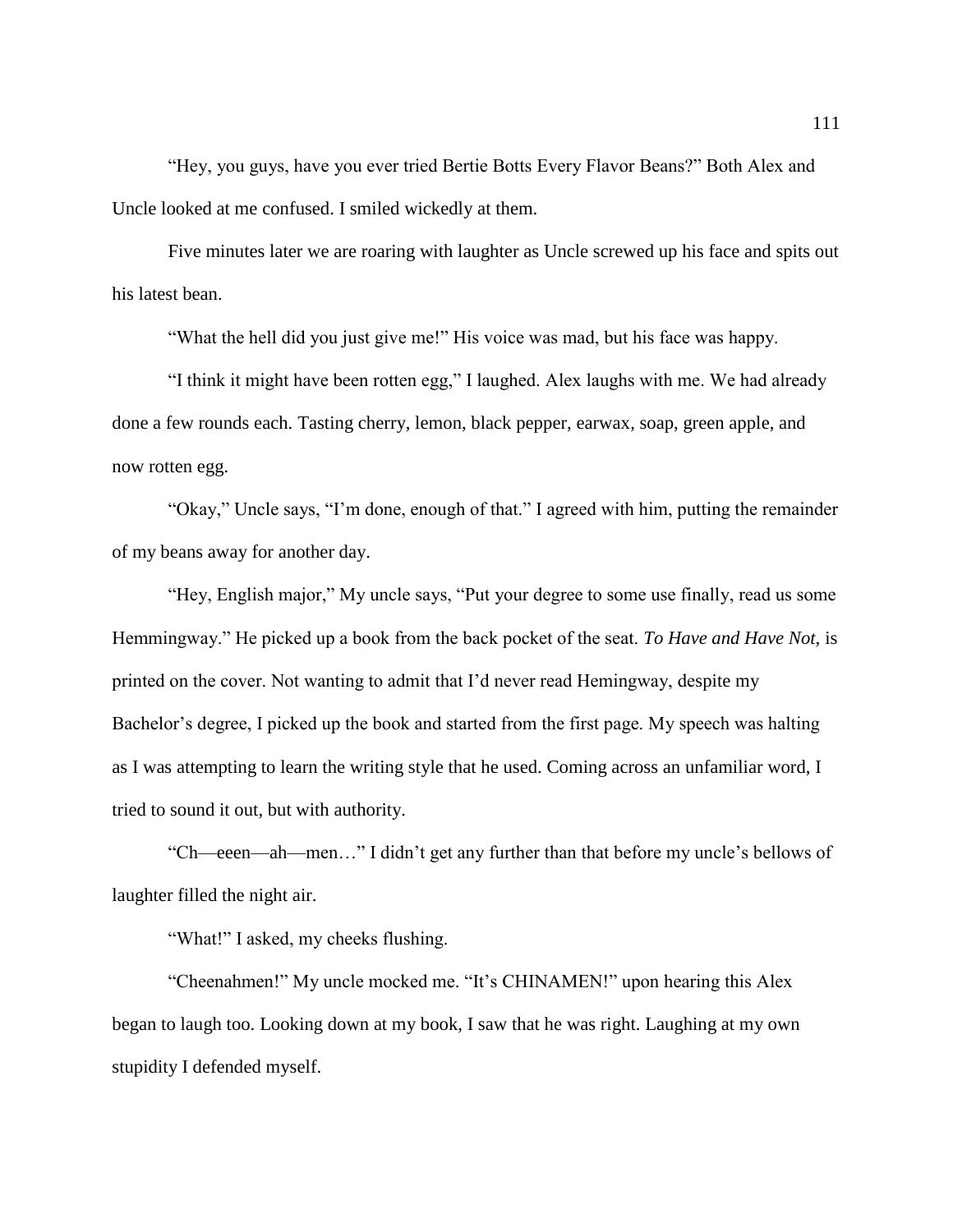"I've never seen it written before!" I laughed. "It just looked weird on the page!" My uncle laughed harder, and so did I. In the middle of our laughing, a moment of sentimentalism struck me. Even though these had been some of the most trying six months of my life, with Alonzo's head injury, and then his second injury, and then the kids being taken into foster care, I knew that this night, with my uncle, as strained as our relationship might have become, would be one I remembered forever. It would be a moment that I kept close to my heart. I was determined that at my uncle's funeral, when I would be an old woman, I would remember this moment and tell it to anybody that would listen to me. Not long after my humiliating read of Hemingway my mom showed up along with the tow truck. We spent the night at my mom's house, happy to be off of the road.

The next day when I dropped off Uncle and Alex at their house I decided to go back to my place in St. Cloud. New Year's Eve was the next day and I knew we would have a party. I had invited Uncle and Alex to join me but decided to leave them behind. I hadn't figured out a solution for Alex to use a bathroom since I didn't think she would be able to use the stairs drunk. I felt guilty for abandoning them and even more so when the night turned our horrible and really weird filled with break ups, marriage proposals, and a strange amount of tape. I was glad when it was over and still angry at the thought that Natasha got to spend it with Herbert and Alonzo.

It was now officially 2016. The thought of a new year was supposed to make people feel happy and hopeful. That the new year would allow them to accomplish things they hadn't been able to in the previous year. All I could hope for was that it wasn't the complete shit show that 2015 turned out to be. Turns out. It was worse.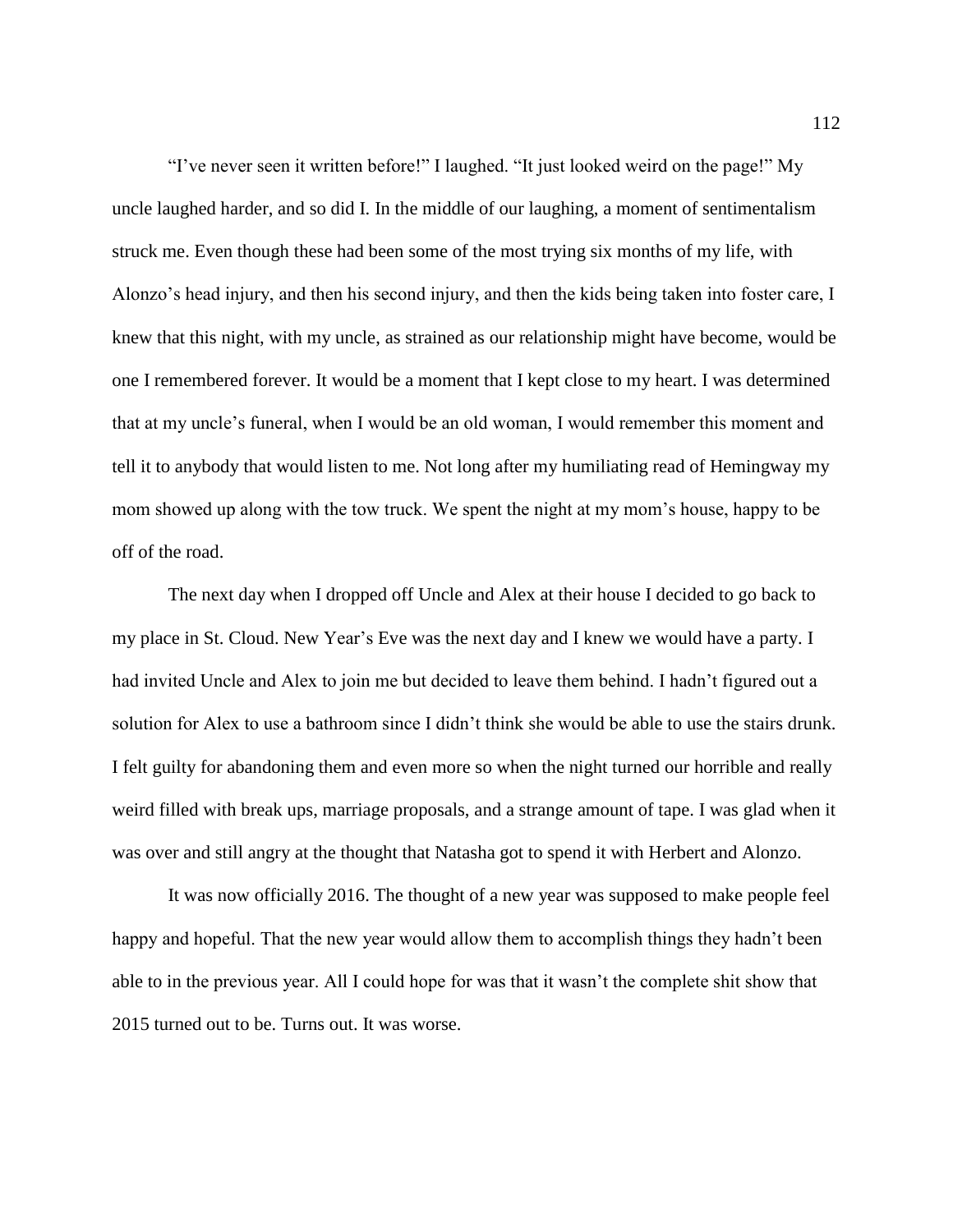## **VIII**

Another court date after the new year determined that Alex and Uncle would have to take mental health assessments at a place called CORE. I wasn't exactly sure what they were looking for, but it took a few hours. When they got out of the building Uncle and Alex both said they just asked a lot of strange questions. I could tell that Alex was angry, that whatever happened in there wasn't working for her benefit. Uncle seemed more relaxed, as if he had gotten something off of his chest. I'm guessing it might have just felt good for him to discuss how he was feeling about everything that happened lately. A few weeks later during court I found out why Alex was so upset. The assessment described her as a person with 'about average intelligence' with 'narcissistic personality traits' who 'didn't fully understand the extent of Alonzo's injuries'. She was completely livid. She rolled around the house for days in a foul mood. Constantly muttering things about 'unfairness' and 'how dare they'. Uncle, on the other hand, was secretly very pleased with what his said.

"Look, Naomi!" He said pointing to the packet of papers they'd given him. "They say right here how I am. I can't believe how right they are!" My uncle's assessment discussed him being above average intelligence with anger and depression issues that stemmed from abuse he endured as a child. He was weirdly happy about it. I think that it was the first time he really felt validated in himself and his experiences. It also said that his lack of ability to talk about Alonzo's accident was concerning in his ability to later care for him, but that overall, he was a very loving father. He didn't like that part one bit but admitted to me later that he thought that they might be right, especially about Alex. Though I had already experienced some of what was described as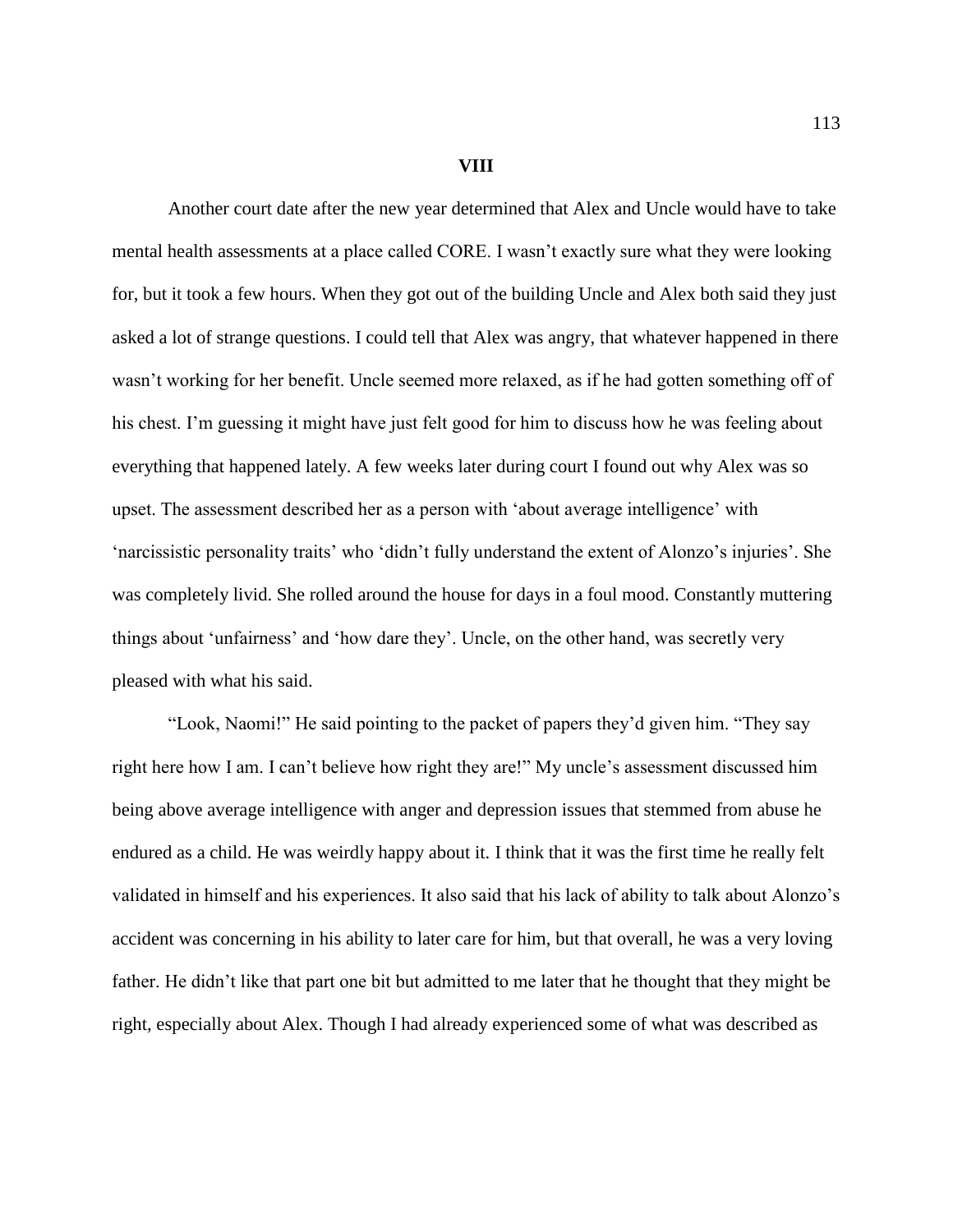her 'narcissistic tendencies' it would be a few more months before I finally experienced the true extent of it.

Around the same time, testing on the dog came back saying that she had no Pitbull in her, no physical, brain, or blood abnormalities and that no human DNA was found in the contents of her stomach or mouth. The last bit, caught everyone off guard. How was it possible that Alonzo was that torn apart, that there was that much blood, and no DNA was found inside the dog. Then where were his testicles? I cleaned that entire house from top to bottom. I didn't find anything that looked like dried torn apart skin. What. The. Fuck. We'd contemplated it for days. The only explanation that I could come up with is that the dog didn't swallow anything and had eaten enough snow when my uncle threw him outside that it washed the DNA out. I didn't know how DNA and evidence worked but it seemed plausible.

Alex was convinced that something sinister had happened. She pulled me aside one day to discuss it.

"I didn't want to say anything," she said to me. "But just after Alonzo was attacked my uncle called me and told me he had a dream." She paused looking at me. I nodded to let her know I was listening. "In his dream he said that he saw a hand reach down and hurt Alonzo. That it was a male hand." I stared at her. Was she really trying to say that Uncle hurt Alonzo? Was she afraid that if she didn't blame him that someone would blame her. What the actual fuck? My uncle was a lot of things, but a child abuser was not one of them. He'd been babysitting me and my siblings since before I was born. He never even so much as raised a hand threatening to hit one of us. I don't think he had it in him to strike a child let alone mutilate his own son. I was suddenly disgusted with Alex. Disgusted that she would even suggest a thing to me or to anyone.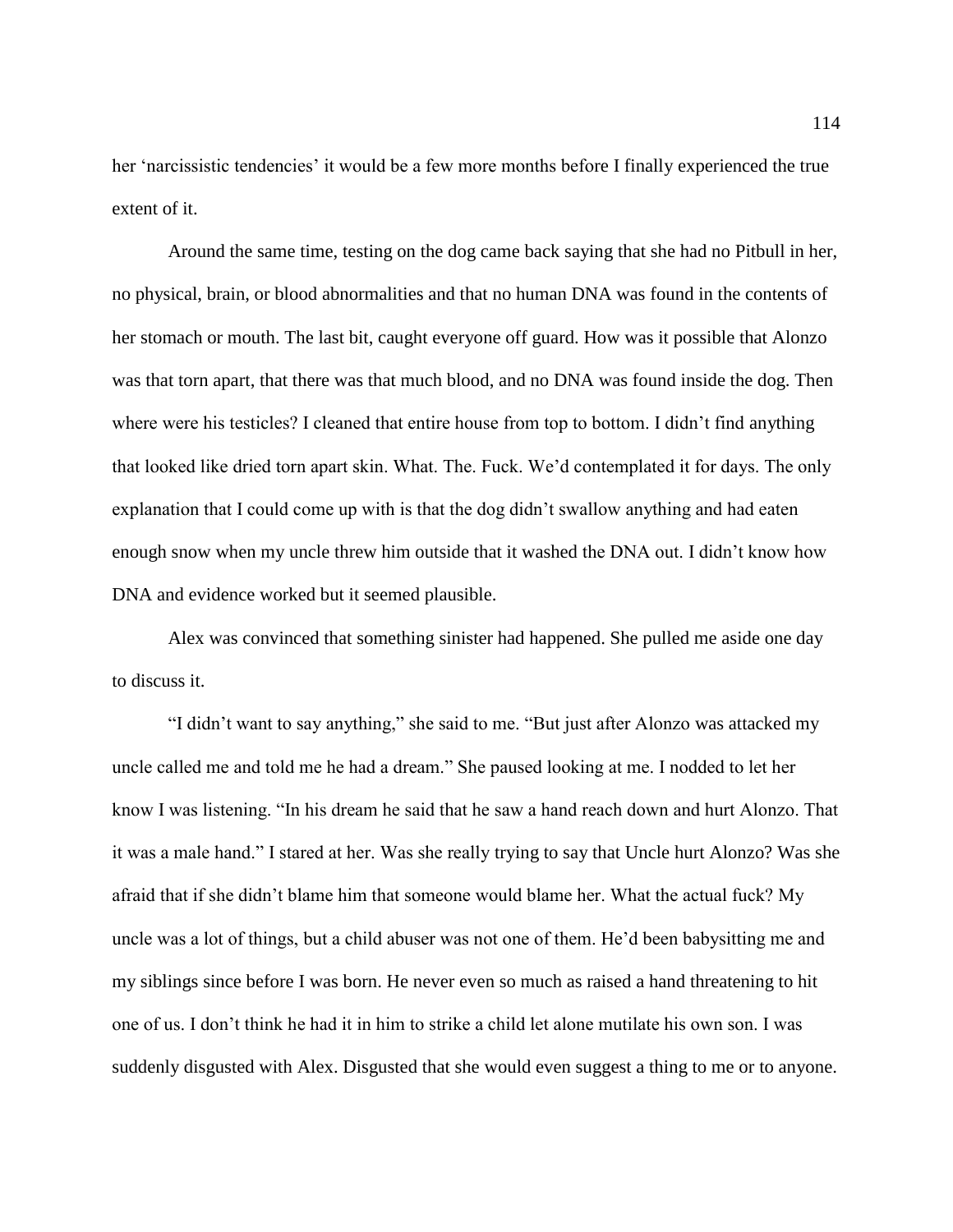Out of her and my uncle she is the one I would peg as more likely to hurt Alonzo. She was constantly screaming at him, lamenting that he wasn't more like Herbert, and constantly saying that she hates that he looks more like Uncle than like her. I had decided some time ago that even if she loved Alonzo. She didn't like him. I told her that even if her uncle was some sort of medicine man, he didn't know and see everything. That imaginations can run away with the best of us. I left it at that and hoped never to discuss it again. I swore that I wouldn't tell Uncle what she said. It would only break his heart.

January was slow. I had finished cleaning up the house by setting up the boys' bedroom, following the rule that they had to have a room of their own, and cleaned out the master bedroom for Uncle and Alex to use. I had also ordered wall decals off of Amazon, *How to Train Your Dragon* for Herbert and Alex ordered *Baby Simba* for Alonzo. I switched beds so that now Herbert would have a twin bed to sleep on and Alonzo would sleep in the crib. However, due to Alex's inability to stand up and hold Alonzo at the same time I opted for a bed rail instead of the other crib panel. There were little openings on the side that Alonzo could slip out of, but hopefully it would work anyway. I researched some wheel chair accessible cribs, but I didn't have the money or carpentry ability to make one happen, the bed rail would have to do.

On February  $12<sup>th</sup>$  all our hard work paid off. The boys were coming home.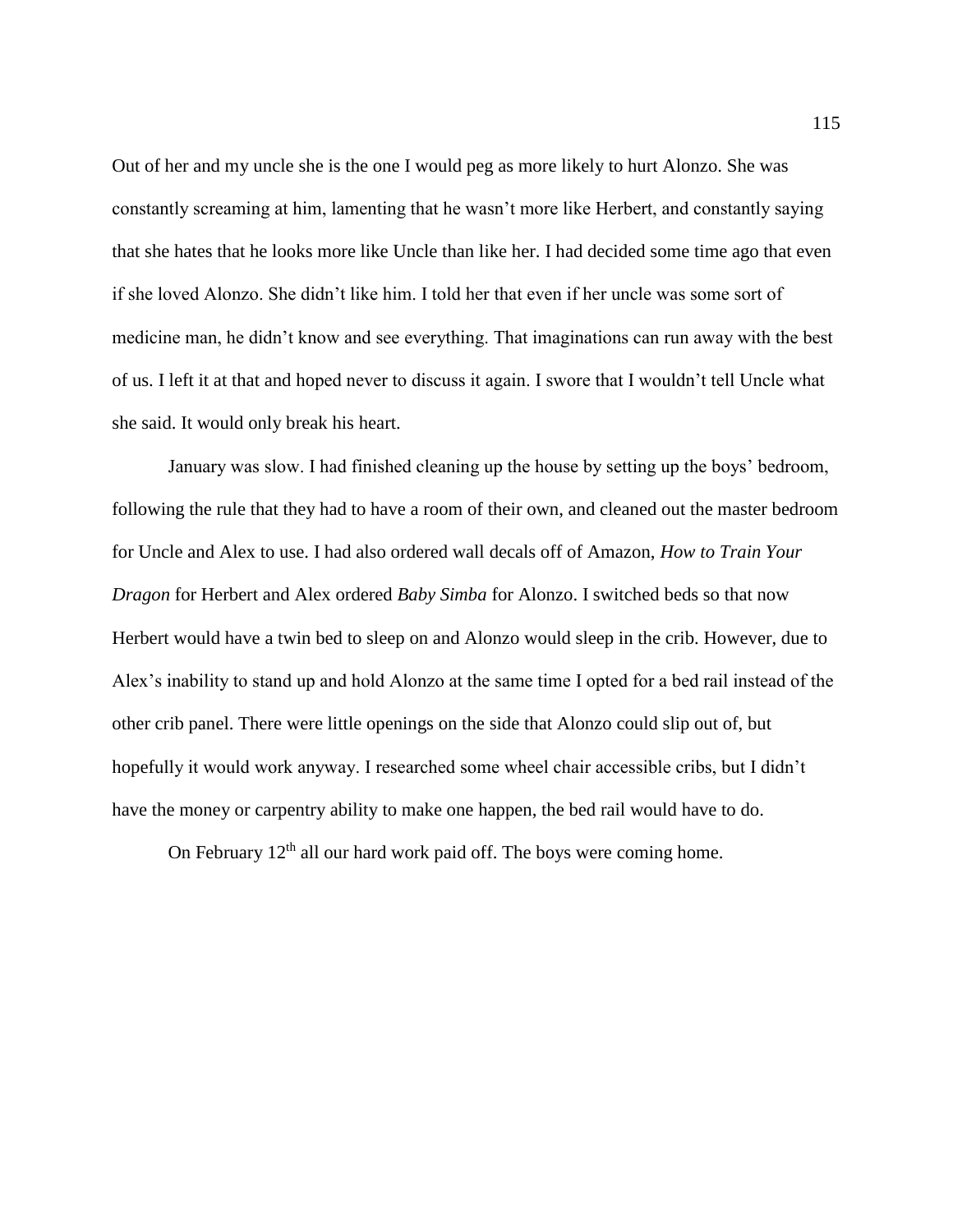**IX**

It had been three months since Herbert and Alonzo had been home. Three torment filled long months. We had gotten the news earlier in the day and were all anxiously waiting for them to arrive. This news had come completely out of the blue we'd seen them for a visit only two days before and had sent more clothes and toys with them. We learned that they were in a different foster care, that they had been moved since their other foster parents were moving out of range of the tribe. My uncle was pacing back and forth chain smoking, Alex was sitting in her chair listening to music, I sat at the window like an abandoned puppy jumping every time I heard a car on the road. The deal was this, for the boys to come home, I would have to be constantly supervising them. I was not allowed to leave the house even to go to the store for a gallon of milk without bringing the boys with me. We were to be inspected and comply with all the rules of a foster home meaning we would need to go out and buy new fire detectors, fire extinguishers, check the water heater, and have storm radio along with a fully functional first aid kit. None of that mattered. If they told me that I had to stand on the roof every morning and crow like a rooster, I would have done it. No questions asked.

It was almost dark outside by the time the boys arrived. I ran down the stairs with my uncle to help bring them up. They were happy to see us even if they didn't know that they would get to stay. Every time they came home they always thought they were staying so today was no different for them, only for us. When the social worker had carried up the last of the stuff and handed me a list of the things I would need to get in order for the foster care inspection she told us "Alonzo eats about one can of formula a day and still needs feeding at night. His foster mom said he was a particularly difficult child, but then again she had eleven other children in her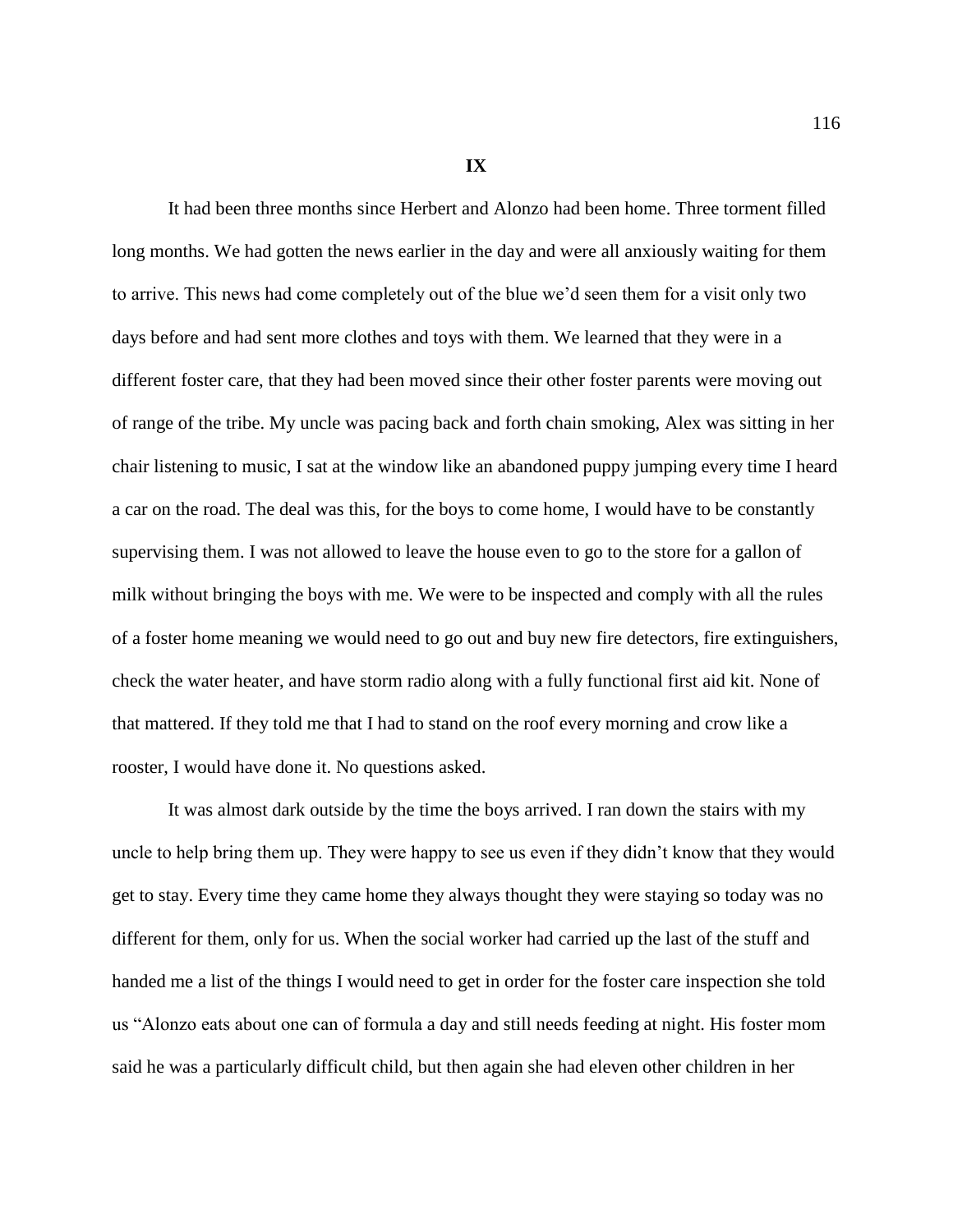home." I was horrified to hear that Herbert and Alonzo were placed in a home that already had eleven other children. How were they supposed to get the attention they needed in that sort of crowd?

"Is there anything you all need that I can help you with." She asked us. She was the same woman that took Herbert away from me in November. Looking through the things she brought back, I saw plenty of the birthday toys that looked like they'd never been unpacked and none of Herbert's clothing or Alonzo's clothing. There were also no diapers and most notably…

"No formula?" I asked. The social worker looked at me. "You said he eats a can of formula a day, which is ridiculous, and there is no formula here. Does he eat solid food? Google says that by eight months he should be eating solid foods." I looked at her.

"Well," she paused. "You can go to the store and buy formula and he's not eating any solid foods."

"What about Herbert's clothes? We just sent new clothes over and these are all labeled 18months. They aren't his. He didn't even fit 18month clothes when he was eighteen months old." Alex and Uncle backed me up. They were upset that the clothes they just bought weren't with Herbert and Alonzo's things.

"Foster care policy says that everything they left with and accumulated in their time in foster is supposed to be returned with them." I know I sounded like a snob but I was tired of the policies being used against me instead of in my favor.

"Well," She said. "You can just go buy some more stuff. I'll see you guys later." With that statement she hurried out the door and left us gaping after her. She expected us to just go buy hundreds of dollars' worth of formula and clothes tonight? It was 7pm! The only store in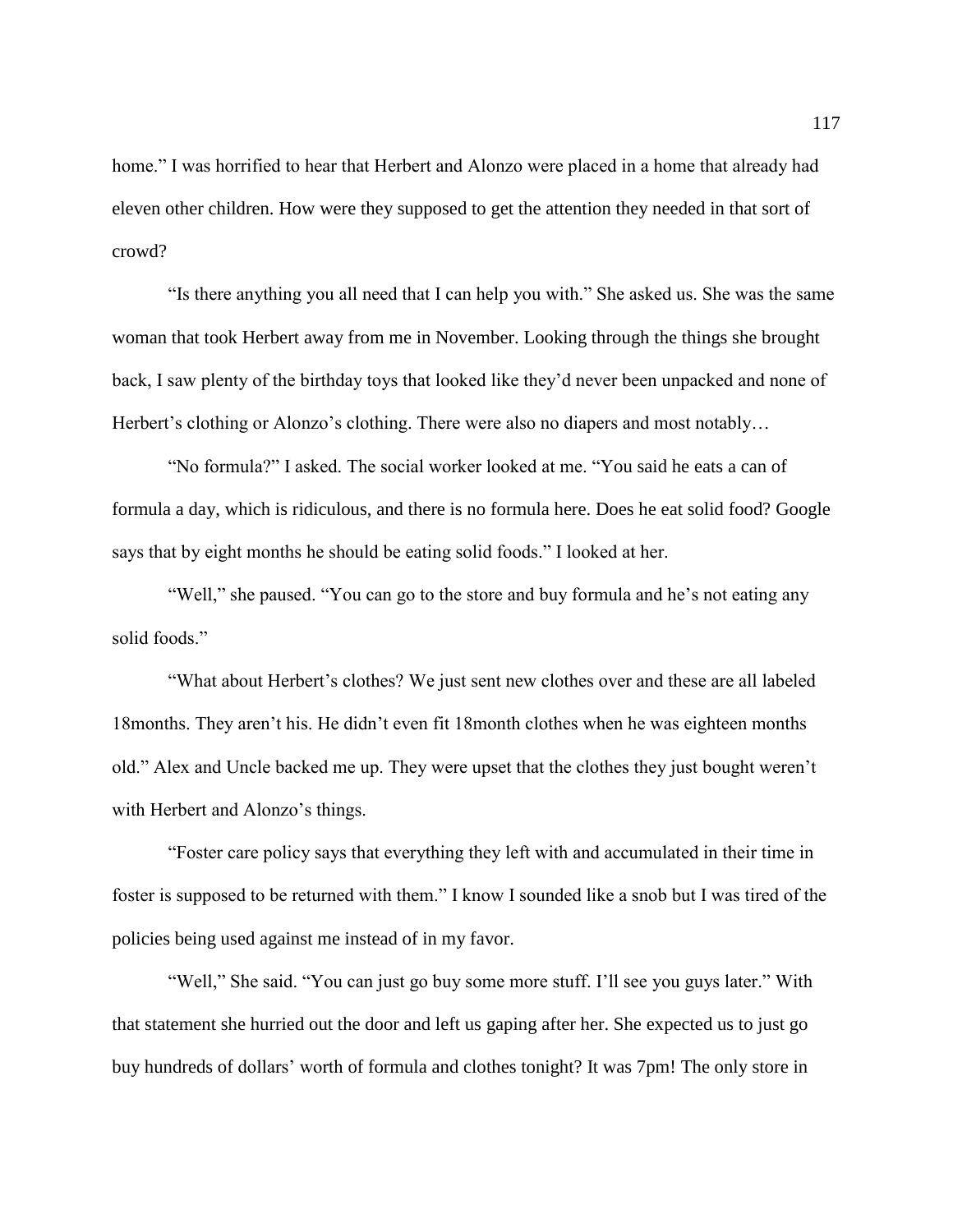town was closed! Alex had spent all her money on the clothes that she just sent to the boys. I had a couple hundred left. It would have to work even if I didn't pay a bill this month.

"Looks like we're going to Wal-Mart" I said. I called my mom up and told her what was going on while my uncle was calling my grandpa telling him that the kids were home but that they needed clothes, shoes, and food. I hated keeping the kids awake past their eight O'clock bedtime but I wasn't allowed to leave them alone and Alonzo was going to get hungry soon. Packing Alonzo, Herbert, and Alex into the car while my uncle stayed home in order to go shopping was like old times. Despite the dire situation that family services left us in I don't think I could've been happier. The drive to Little Falls was spent singing songs with the boys and alternatively complaining with Alex about family services leaving Alonzo without any food and the crisis it was that they weren't feeding Alonzo any solid food.

"Of course he's going through a can of formula a day!" I exclaimed. "They aren't giving him any other food! My poor baby!"

"I can't believe it either. I'm so pissed right now. I can't believe they sent them back without any of the clothes that I just bought for Hebert!" She said. Herbert was currently wearing 18month clothing, he looked a little bit ridiculous. The pants were mid-way up his calves and his short sleeve shirt showed his belly when he raised his arms. When we got to Wal-Mart we were on a mission. Our first stop was to the formula.

"26.34!" I exclaimed. "For one can! You have got to be kidding me!" Anytime we bought formula before this was through WIC so I never thought about how much it cost. Buying it myself was making me have a small heart attack. "They say he eats one can a day. Jesus Christ!" I counted out ten cans of formula to get us through until we could get out WIC sorted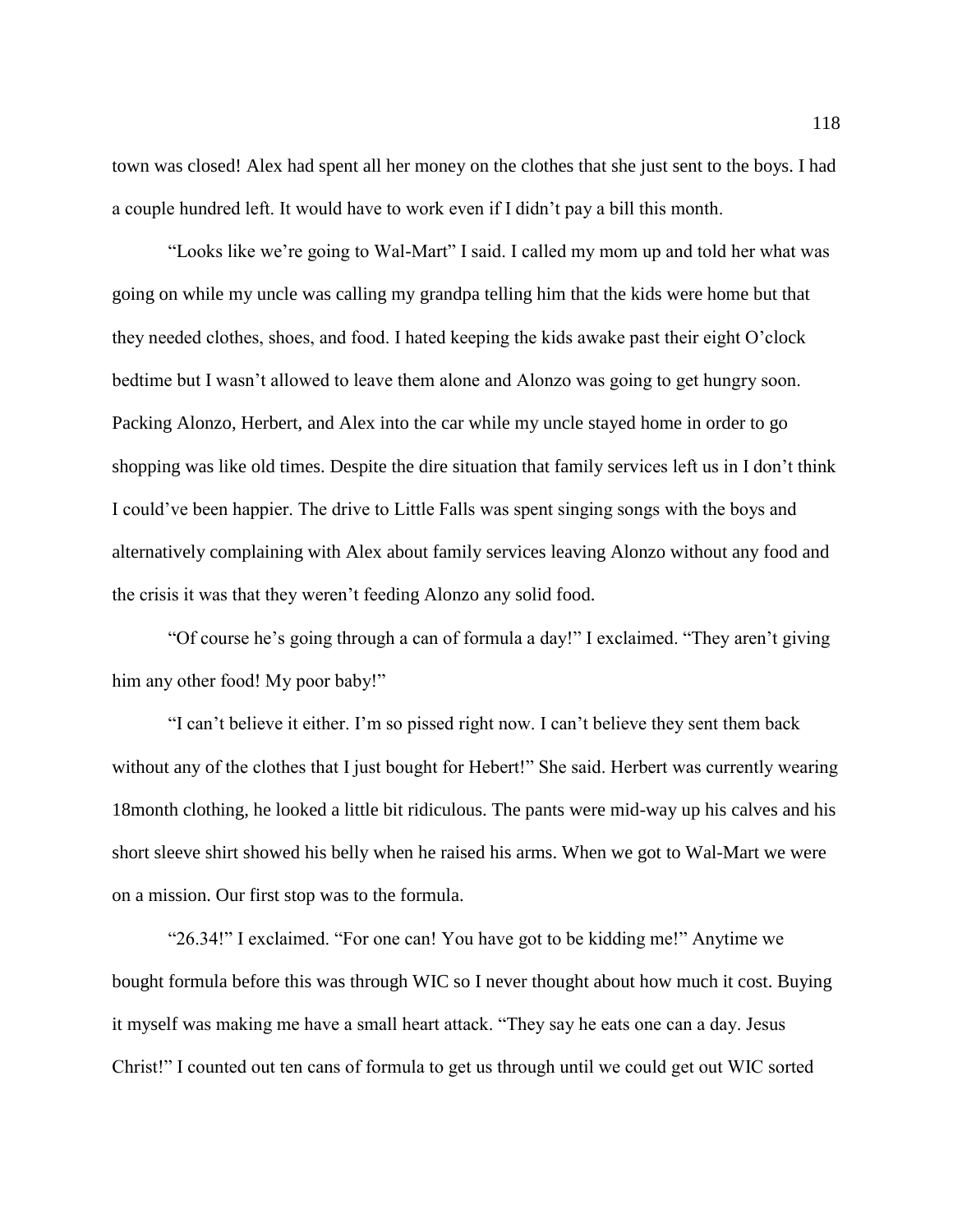out. "That's about \$260. I have about \$150 left to buy them clothes." We were able to get a few cute outfits at Wal-Mart but decided to not buy everything they needed since my grandpa said he was going shopping tomorrow for them. Instead we bought some food to get us through the next week. I also bought Alonzo a new bottle while we were there along with some first foods and cereal for him. I googled that at his age he should be a master at eating off of a spoon and should be starting to eat real food like soft peas and noodles under strict supervision. By the time we got home the boys were overtired and Alex and I weren't much better off, but we were happy. That night we all slept in the living room together. Happy in our togetherness. Until two hours later when Alonzo woke us all up demanding a bottle.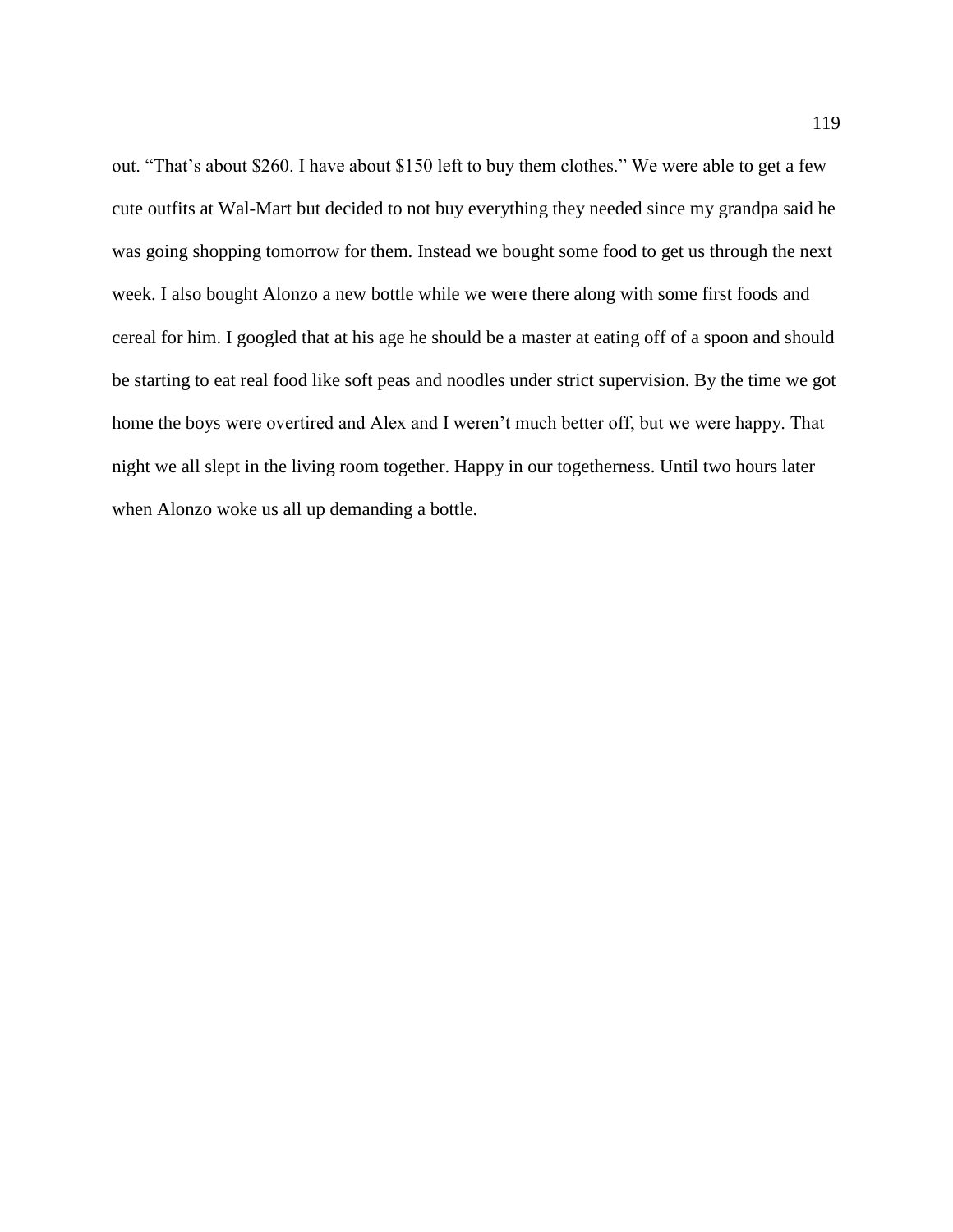It turns out Alonzo wasn't sleeping through the night yet and demanded bottles every few hours the same a new born baby would. After a week, it became a point of consternation for all of us. Finally, I asked Alex and Uncle if I could have permission to "sleep train" Alonzo.

"What does that mean?" Asked Uncle. I took a big breath. It took me a while to figure out how to approach them with this. They were very into what google called "attachment parenting" meaning they would give their child what they wanted whenever they wanted it. They, however, were not the ones waking up three times a night with a screaming baby. After that first night, Alonzo moved downstairs with me. My decision to sleep train him had come from one particularly brutal night where no matter what I did I couldn't get him back to sleep.

"Please, Alonzo!" I cried. "Please go back to sleep!" no matter what I did, or what I fed him, he wouldn't go back to sleep. I didn't want to say I was upset that I wasn't sleeping, because I'd rather have him than adequate sleep. In that moment though, sleep was all I needed and I didn't have any help. Finally, I snapped, I wrapped Alonzo in his blanket a little roughly and set him in the pack-n-play by his bed and firmly turned off the lights. I was going to sleep. He wasn't hungry, hurt, or wet. I could sleep. It took only thirty seconds before I became completely horrified with myself. What if I hurt him when I swaddled him? What if I was too rough with him? I immediately sprang out of bed and grabbed the wailing infant.

"I'm so sorry, Alonzo. I'm so sorry!" I cooed to him. Unable to continue standing, after night upon night of no sleep I laid down with him in my bed. I didn't intend to fall asleep with him in my bed, but I did. When I woke up I was horrified to realize that I'd put Alonzo at risk of

**X**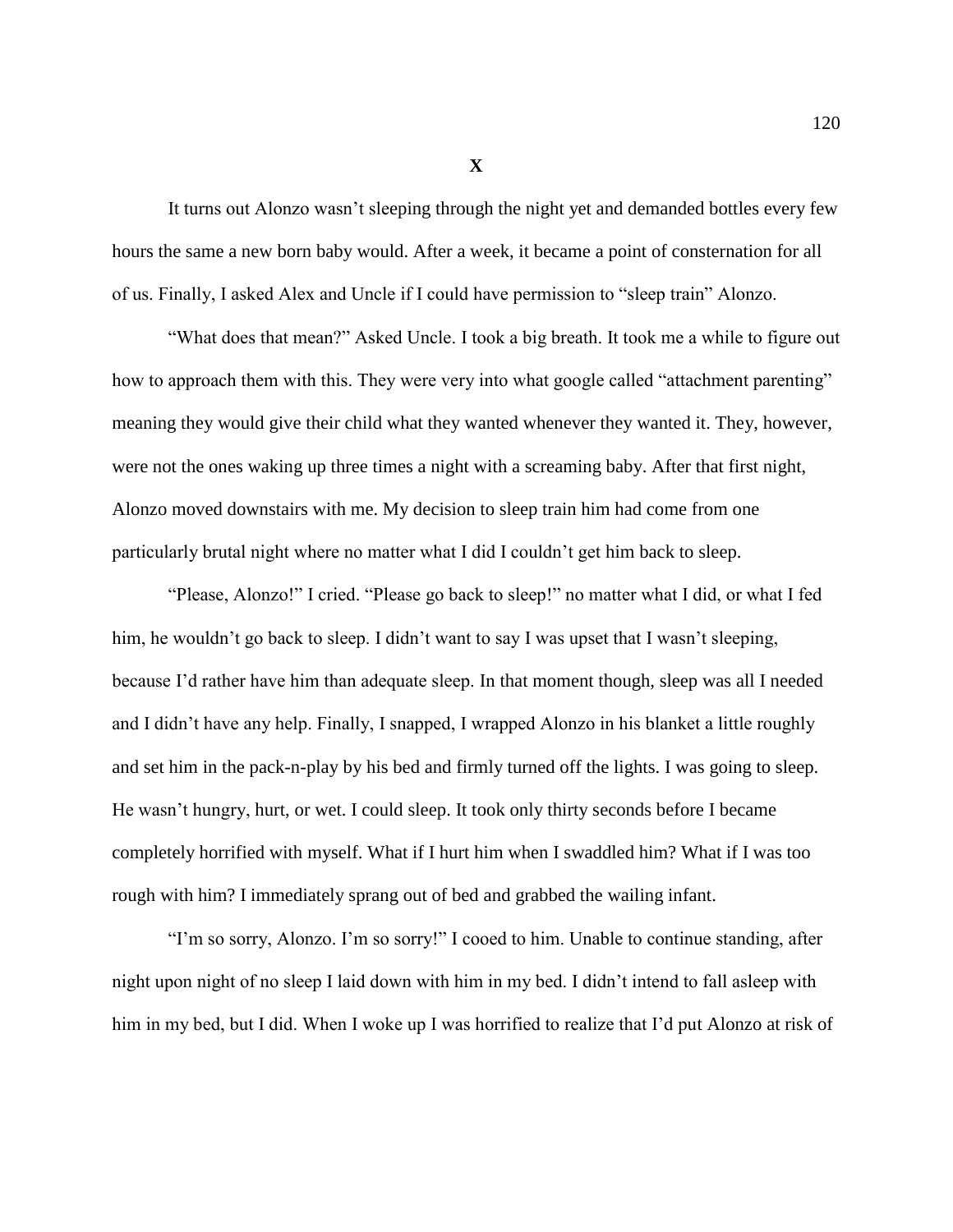being smothered by sleeping with him in my bed but happy to see that he wasn't any worse for wear because of it.

It was at that moment, sleep deprived and filled with anger at myself for how I behaved, that I researched how to sleep train a baby. I found a method that would allow Alonzo become accustomed over a series of nights to not waking up. The first part was to deny him a bottle, and if you had to give him one to only give him water. Google said it made the payoff not worth waking up for. For the first night I would allow him to cry for two minutes before I comforted him. To comfort him I wasn't allowed to pick him up, only pat him on the back. I would do this all night. The next night I would allow him to cry for three minutes, the next night four minutes, until I was allowing him to cry for ten minutes before comforting him. The site went higher than ten minutes but I wasn't comfortable with any more time than that.

Explaining this to Uncle and Alex took some patience and time. They didn't really understand what I was trying to do but decided to go for it since they weren't huge fans of waking up in the middle of the night either. It didn't go well. At the same time, I was sleep training Alonzo, I was also sleep training Herbert. Herbert's sleep training was all about laying in his bed by himself. I started off sitting next to him and stroking his hair back until after a few days I was sitting by the door. My uncle hated every second of it. He thwarted my every attempt to sleep train either boy. He would come downstairs and pluck Alonzo from the pack-n-play before the ten minutes was up and he would call Herbert into the living room during his bedtime. This wouldn't have been such a large bother if he hadn't agreed to sleep training in the first place and if he was consistent with what he wanted. Some nights he slept through Alonzo's cries and didn't bother to get Herbert out of bed, sometimes he made it a point to glare at me for daring to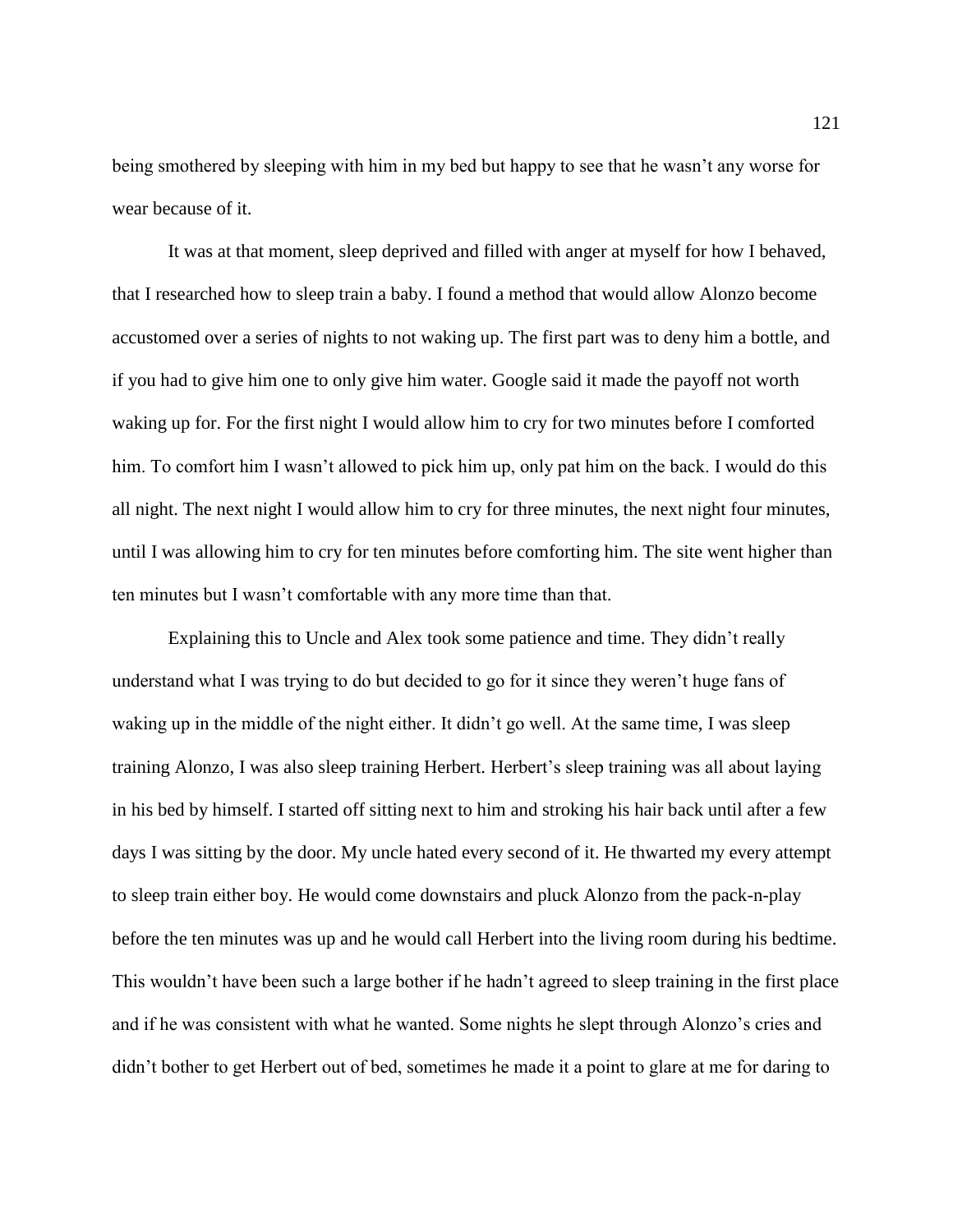do this for his children. It was a nightmare and our relationship that we had been building back up was once again in the dumps.

It didn't help that during the day I made it a point to have what I called "baby school" with Alonzo and my Uncle felt that Herbert was left out. I explained to him that I wasn't leaving Herbert out, only that Herbert had different needs than Alonzo for the time being. He didn't buy it and I didn't waste time trying to further explain it to him. Every morning after teaching Alonzo how to eat off of a spoon and before his first nap of the day I would bring him and a bucket of specially picked toys for the day's "lesson" with Alonzo. I was working from what I learned Google said he should be able to do. The first lesson was "sitting". At eight months old Alonzo should have been sitting and even crawling and pulling himself up on objects. I gave Alonzo some leeway considering he wasn't able to move very much after a dog tore him to pieces but was still really concerned at his lack of development.

Once he mastered sitting we were able to move onto fine motor control making sure he was switching toys between his hands, banging toys together, and was able to dump toys out of a bucket and put them back in. Alonzo was a fast learner. It took only a month to master most of those skills before we were moving on to more complicated things like talking, pointing, and playing games. After more work he was able to say "night-night" and wave his hand, though it sounded a bit more like "ni-ni". "Night-night" was Alonzo's first word and I was ecstatic about it. Later Alex would claim that his first word was "mom" but I know it was night-night and I taught it to him.

Alonzo's baby class was one of the highlights of my day. It gave me a chance to be with Alonzo and concentrate only on him. Through the lessons I was able to watch him grow enough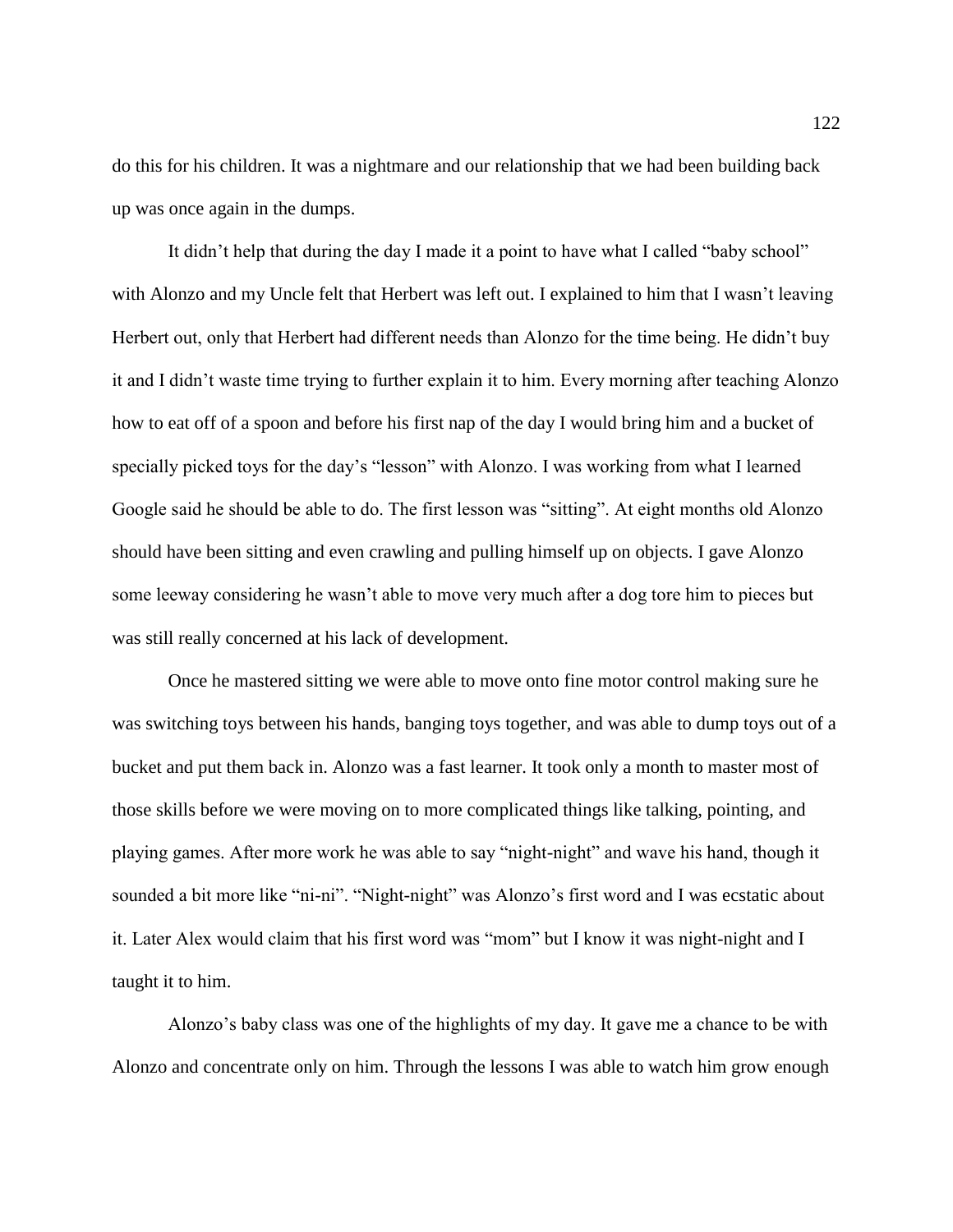to start sitting, crawling, and even showing me which ball was the blue one, red one, or green one. When I was able to show the social worker what Alonzo could do she was amazed and made sure to mention to the judge the next time we were in front of him that Alonzo and Herbert were flourishing.

Herbert was able to bond with me too. Periodically he would spend the night with me downstairs whispering to me in the dark that he loved me and I would snuggle him close. Happy to have him in what I called our "nest". Those nights snuggled with Herbert, and Alonzo when he got bigger, surrounded by pillows and blankets were some of my favorites. It felt safe. It felt like a sanctuary from the world that had continually beat us down but in our blanket nest nothing was able to hurt us. Herbert had been spending more nights downstairs with me lately since Uncle and Alex were fighting a lot lately and I suspected that they might be using again since people kept coming to the house who I knew had sold drugs to Jessie at some point. I didn't say anything. I kept my mouth shut. The sooner we could have this child protection case closed the sooner we could deal with everything ourselves, as a family, without any legal interference.

Unfortunately, as good as my relationship was with Herbert and Alonzo, it was just as bad with my Uncle. I felt like I couldn't talk to him about anything. He'd grunt at me or not acknowledge my presence at all. My uncle's bitterness at my presence permeated the house at every corner. It didn't seem to matter that I was the only thing that was allowing him to see his children on a daily basis. It didn't seem to matter that I did his laundry and cleaned his house on and took care of his kids on a daily basis. It only mattered, to him, that I was taking over his family.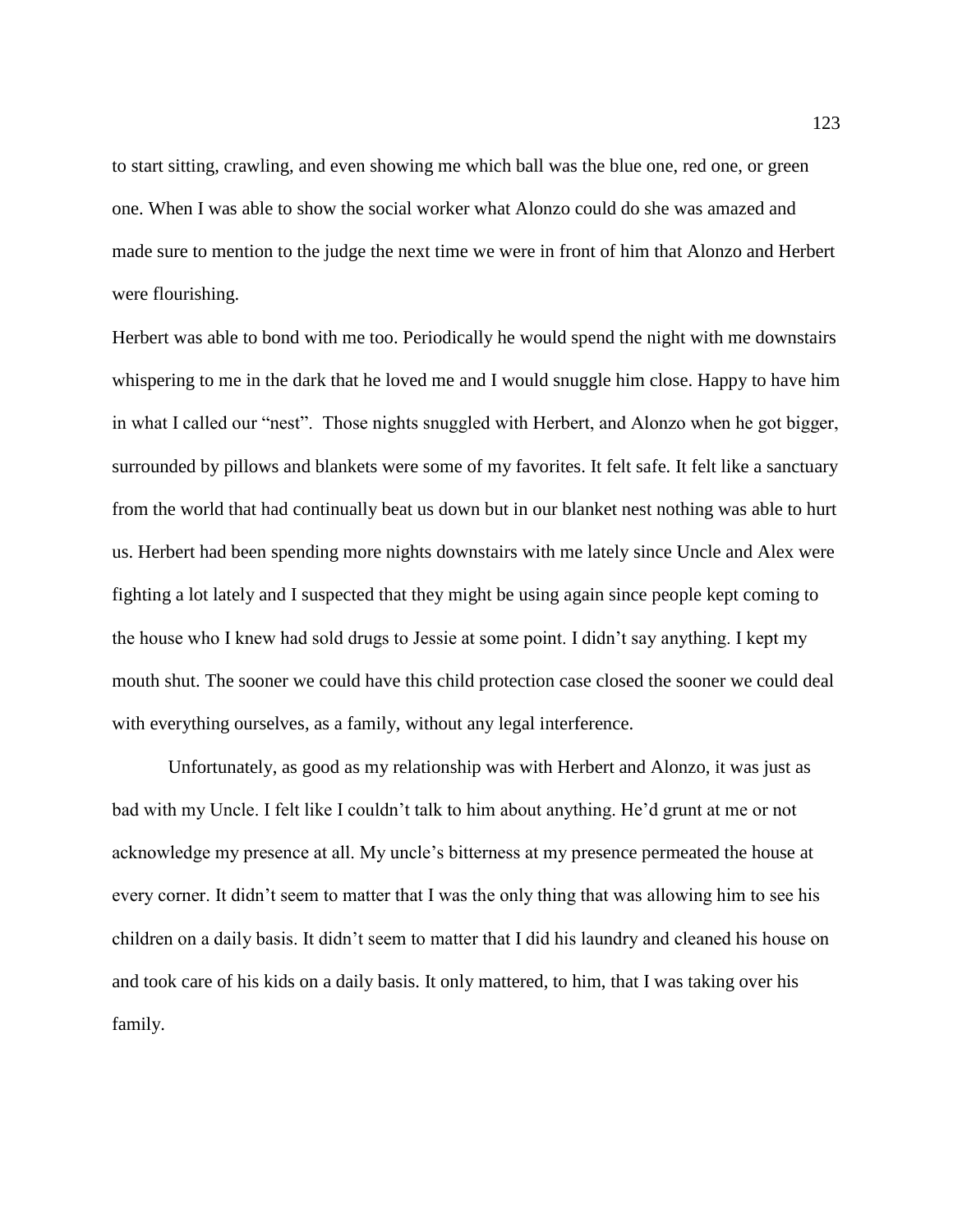In a lucid moment my uncle told me exactly what was bothering him about my presence in his life. We were driving to the casino, for what reason I can't remember, only that it was important that we go. We left Alex at home with the boys since it was nap time. I wasn't technically allowed to leave her unsupervised but I was the only one in the home with a car and a license. The restrictions on us by family services sometimes made it impossible to live life. So, in order to make life livable, we sometimes had to break the rules. It was during this twentyminute car ride to the casino that he told me what was bothering him so badly.

"Do you want to know what's really bothering me?" He asked. I looked over at him, I wasn't sure if this was a trap I was about to fall into, but he seemed sincere. I didn't find any anger in his posture or his voice. He seemed just like my favorite uncle once again.

"I have a theory," I replied. He seemed surprised that I had given our relationship some thought.

"What's your theory?" Again, his voice sounded interested instead of the angry bitterness that I'd grown to know in the past few months. I took a steadying breath and told him what I thought the problem was.

"Well," I said, "I think that you feel like you're being replaced. That you don't have any control over what your kids do or what happens in your own house. You're mad that I have a closer relationship with Alonzo than you do and that it seems, with me being there, that people are constantly accusing you of not being able to take care of your kids. It didn't help that your whole life changed while you were in treatment. That family services and I inserted ourselves into your life while you were away and now, legally, you can't get rid of us. I think you also feel like a stranger in your own house because I changed that while you were gone too." I took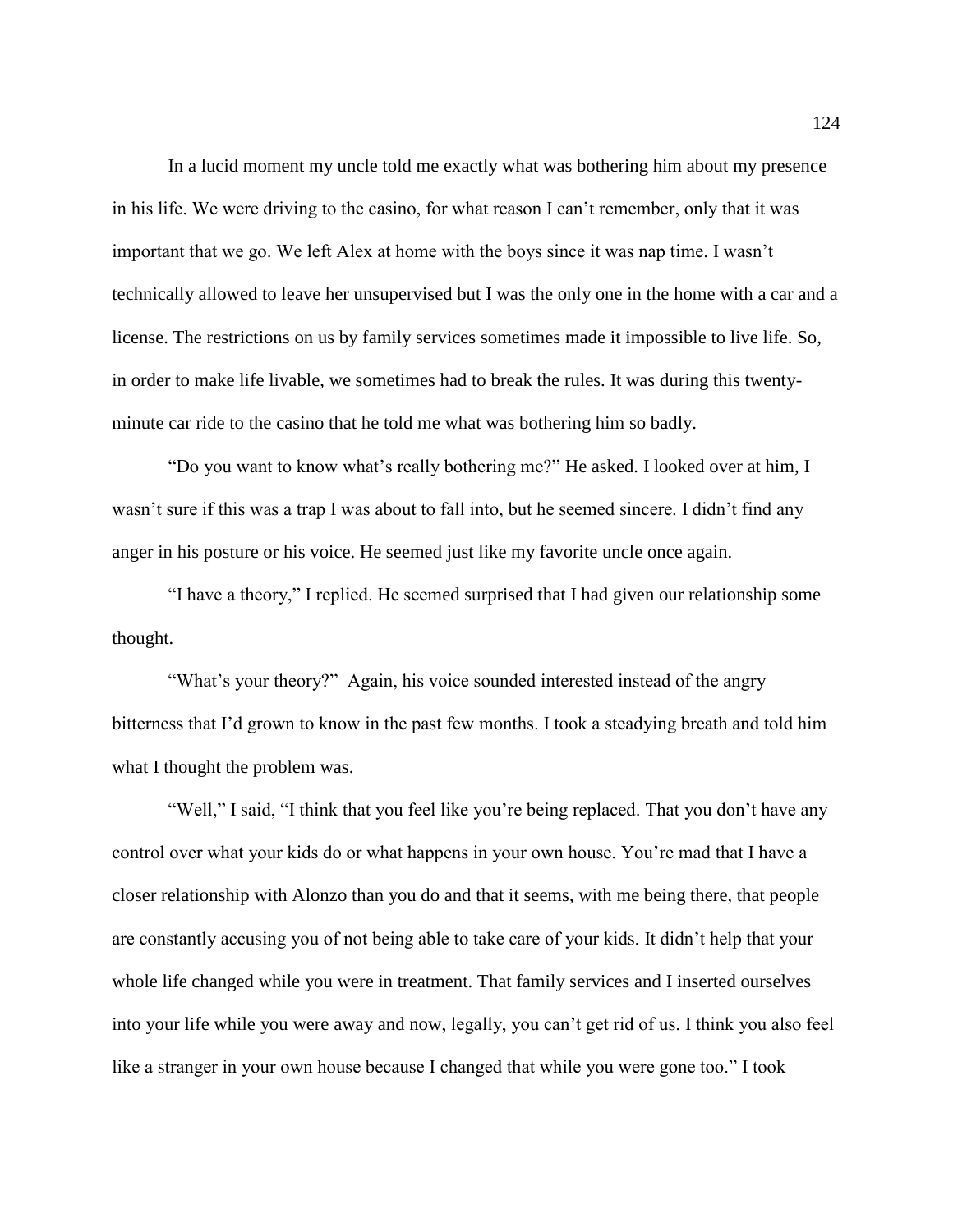another steadying breath, "But mostly I feel like you feel embarrassed that your niece, someone you used to babysit, is taking care of your kids." I finished my short speech hoping that I didn't make him too angry. I'd been thinking about our relationship for a long time and had discussed it at length with my best friend, Megan. It killed me inside that my favorite uncle could barely stand to have me in the same room with him. I looked at my uncle and, luckily, he didn't seem angry.

"No," he said, "that's not it." Something in his posture told me that I was a little bit close, even if he didn't want to reveal it, or maybe I just search for ways to be right when I'm not. "What really bothers me is your arrogance." I felt surprise shoot through me. I'd never thought of myself as arrogant before. The thought had never occurred to me that arrogance was something that others would associate with me. I immediately dismissed it. I wasn't arrogant. I asked him, "What do you mean, arrogant?" I truly did not understand where he was coming from.

"Arrogant!" He spluttered. "You're always treating me like I'm dumb, like I need you to explain simple concepts of parenting or some other shit to me! I've been a parent long before you came around. I know how to do it!" He was moving his arms around frantically as he was talking, but he still wasn't angry. "You always explain things, stupid things! You talk and you talk even when I tell you that I know what you are talking about! You never listen! You are arrogant and you think you know better than everyone else!" There was silence after he was done talking. He was looking out the window and I was shocked into silence while trying to process what he said. It was true, what he said. I did explain things a lot. I talked a lot too in a voice that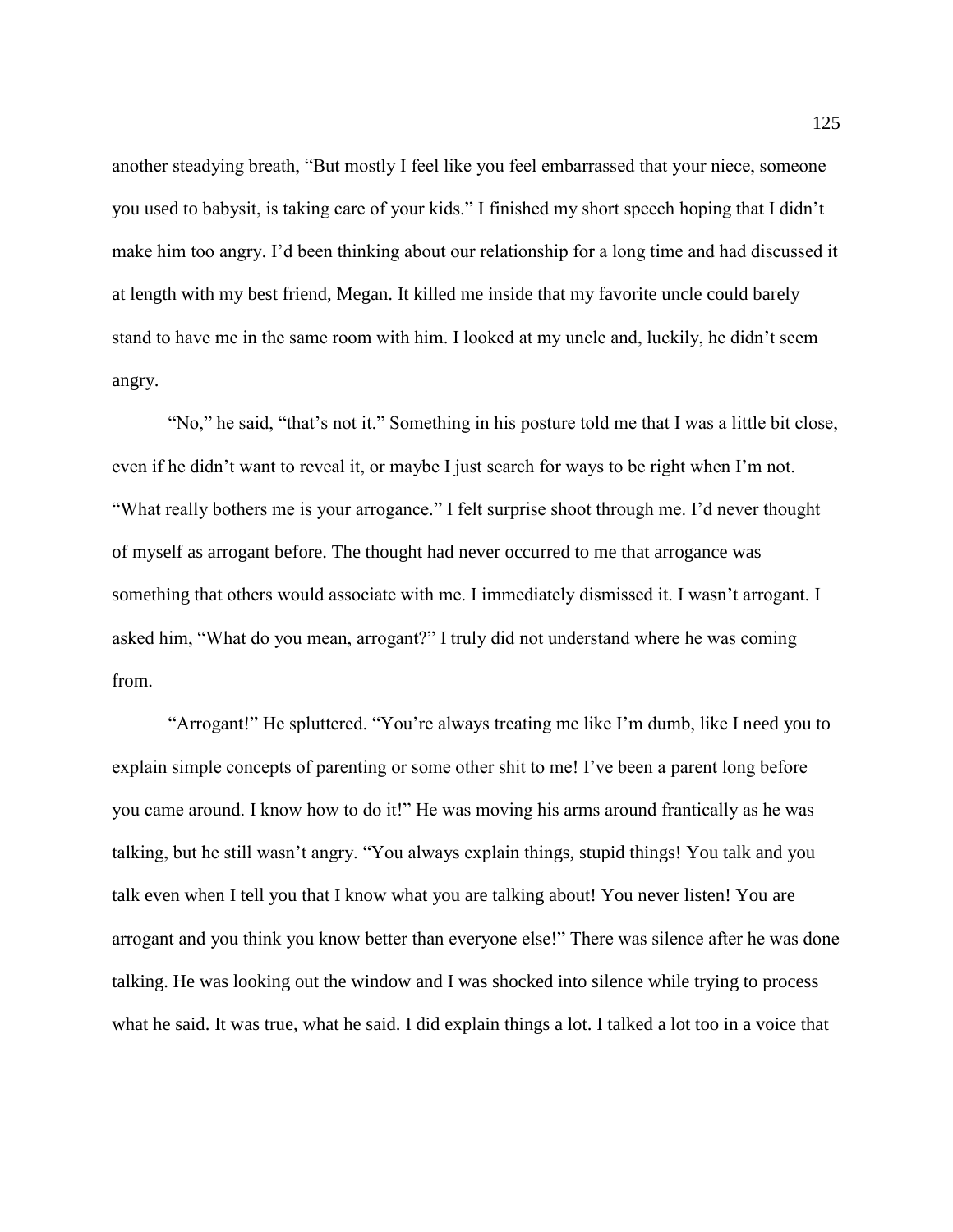probably suggested to arrogance to all but me because I was just explaining things and not affecting how people feel. I felt the need to apologize.

"I'm sorry, uncle." I saw his head whip around in the passenger seat to stare at me. I don't think he was expecting an apology. "I didn't mean to make you feel like I thought you were dumb. I don't think you are! I didn't realize I came off as arrogant." I paused, trying to figure out what to say next. "I don't explain things because I think you're dumb. I'm just really used to talking when people aren't listening to me. I *know* they're not listening, and it sucks but I talk anyways because if I stopped talking every time a person got bored with me, I'd be silent forever. Not only that, but being around Keenan and Jessie, I'm sometimes used to having to explain stupid little things to them. I'm sorry though. I'll try to stop doing it to you." We were silent the rest of the five minutes it took to get to the casino, but I could tell that he was thinking about what I said.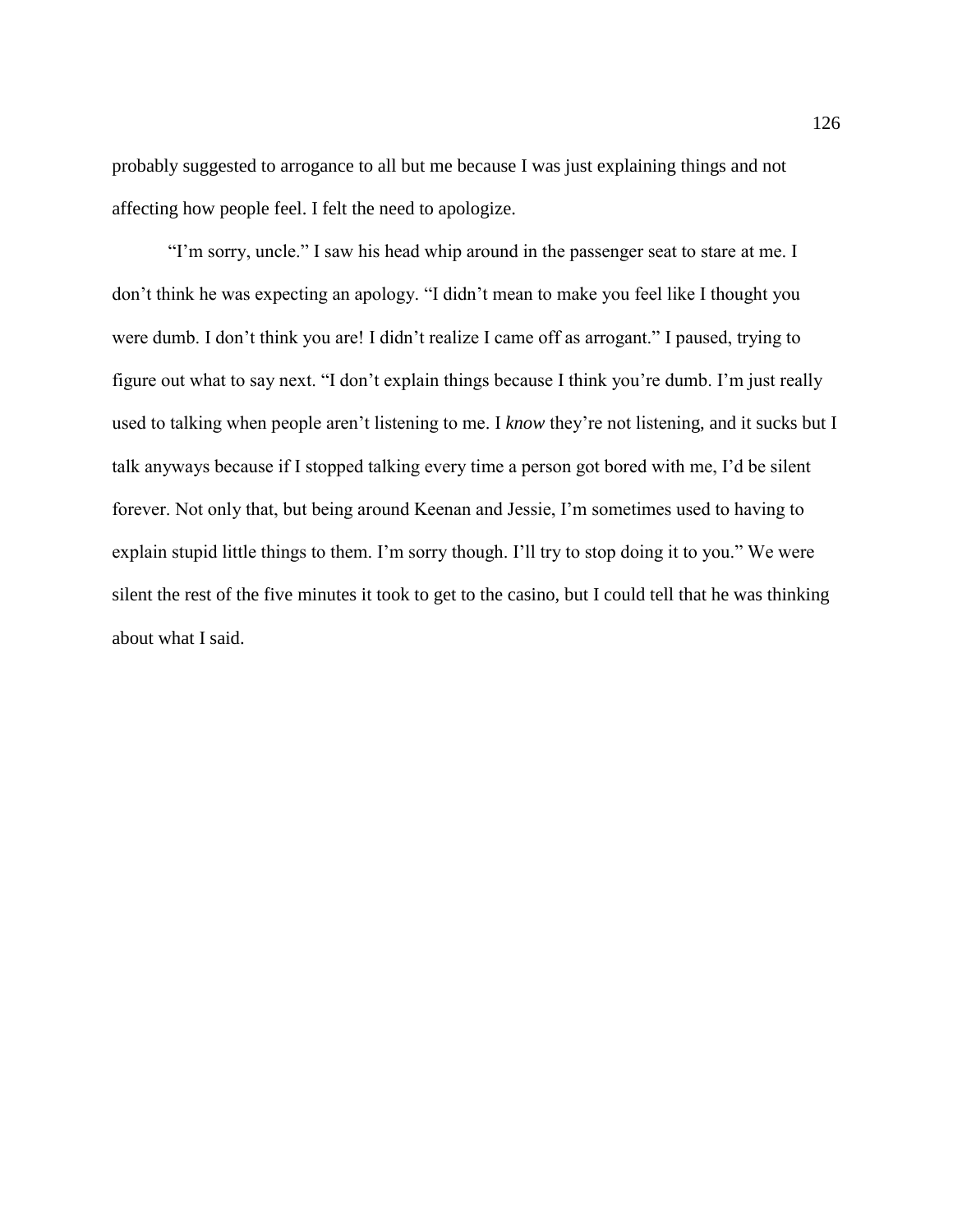**XI**

Things improved for a while. My uncle was communicating more with me and the boys had a set routine down. I had never been one for keeping a strict routine before but Google said that children need set routines in order to thrive. It was something that I took very seriously. When they ate, napped, snacked, and played was all monitored carefully by me. We were still waiting on Family Services to see what more we needed to do in order to have them out of our lives but in the mean time we lived ours the best that we could. On March  $2<sup>nd</sup>$ , my grandfather called asking us to help him set up his new television. Leaving Alex with the boys, even though I still wasn't supposed to, my uncle and I left to go help my grandpa. While setting up his T.V I noticed that he had gotten a cat since the last time I'd been over.

"Hey!" I said. "Cute cat. When did you get it?" I looked over at my grandpa from behind the T.V that I was setting up.

"The girl wanted a cat so I went and got her a cat a few months ago." My grandpa's wife had taken in one of her granddaughters who had my grandpa completely wrapped around her finger. My grandpa wasn't a cat guy but I guess for that little girl he could learn to be. I wondered what had happened to the dog he had. Last time I was here there was a German Shephard that had been in the yard.

"Did you hear that Tanya got hit and killed by a car." He asked my uncle. My uncle stopped looking at the T.V manual he had been reading. I was confused. My grandpa named his dog Tanya? It was weird considering that was my cousin's name, maybe she'd given the dog to my grandpa and he couldn't be bothered to name it himself. I smiled at the thought. Tanya had just given birth to a baby girl, Starlove. I'd have to go visit her soon.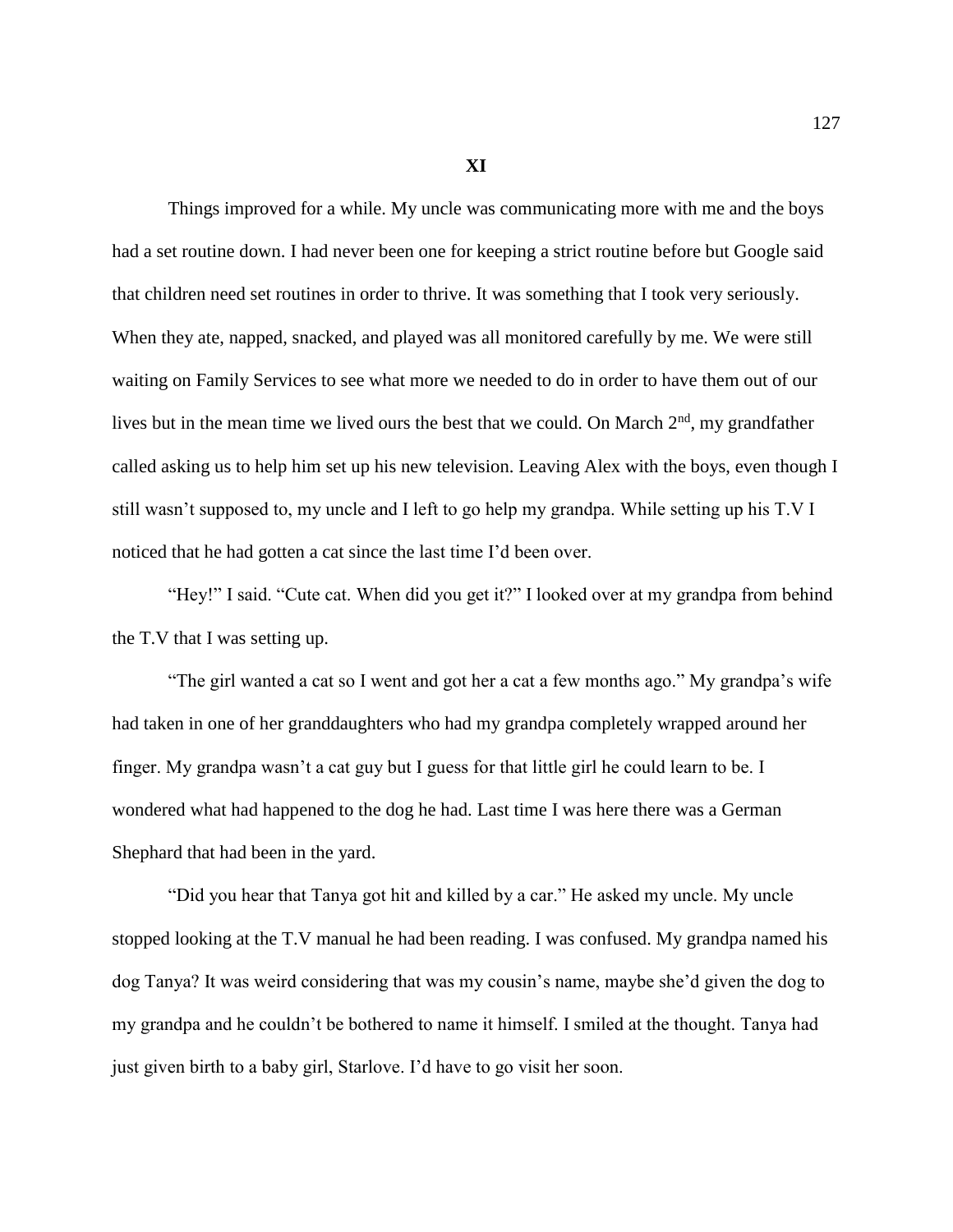"Oh shit, really?" My Uncle sounded devastated. I thought it was a little strange considering that he didn't even really know the dog. It wasn't until about thirty minutes later standing in the parking lot of a hardware store where we stopped to grab some supplies to anchor my grandpa's T.V with that it hit me.

"I just can't believe it about Tanya." Uncle said. I stopped in my tracks.

"Wait." I said. "*Tanya Tanya*? My cousin Tanya!" I felt myself grow cold. They couldn't have been talking about her.

"Yes," Uncle said to me slowly. "Who did you think we were talking about?"

"I don't know, I just thought that you were talking about his dog. I didn't see it." I could feel tears beginning to form.

"He ties the dog up out back now." Uncle was looking at me concerned. I had to take a moment to collect myself before continuing to walk. I couldn't believe it. Tanya was dead. I'd grown up with her. She just had a baby! It couldn't be more than a few days old!

"Who hit her? When did she die?" I asked.

"They found her this morning." He said. "They say her boyfriend hit her. We have to get back to the house so I can get a hold of Allen." Allen was Tanya's father. Shit. He had to be devastated. Tanya was only 23.

"Yea," I said. "I should call my mom." When we were finished at my Grandpa's house we went home and started to make the phone calls informing the rest of the family. Information started to leak in slowly throughout the day. Where her boyfriend was being held, the fact that he killed her on purpose, who had her kids, and when the funeral would be. We made plans to host people at uncle's house if they were coming in from out of town. My dad was making the drive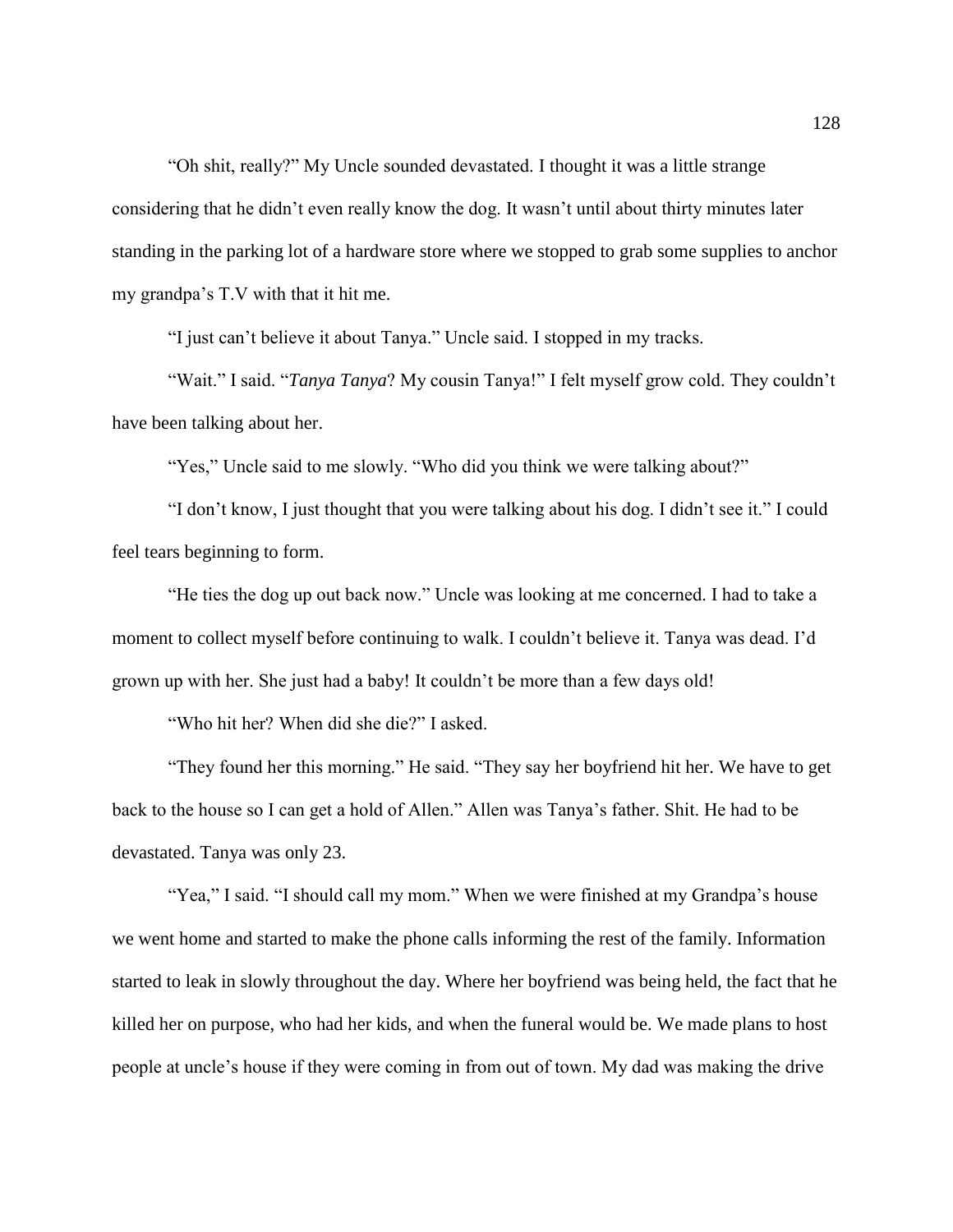in a couple of days and it would be nice to see him even if the circumstances sucked. I even called Family Services to inform them what happened and to request that another family took Herbert and Alonzo for the duration of the funeral. They said that they would look into it and get back to me. Uncle said that we couldn't bring them to the funeral. He said that to have such young children at a funeral was bad since they were more closely connected with the spirit world. He said that they could still see the spirits and play with them, but that if they did that the spirit could decide to take the babies with them. It was the same reason we didn't carry babies in the dance circles. Carrying one in the dance circle was akin to offering it up to the spirit world for the taking. I'd been at more than one pow-wow in my life where elders yelled at young mothers or fathers who tried to pick up a screaming toddler. If your child threw himself down in a tantrum, you dragged them out of the arena until it was safe to pick them up. No exceptions.

A few days before the funeral, Alonzo had a check up on his healing process with a pediatric urologist in the cities who would also determine when Alonzo would need hormone injections as well as seeing if they could proceed with prosthetic testicles. Alex wasn't happy about any of it.

"I don't see why they need to see him. He's fine!" I took a big breath. We'd been having the conversation for an hour at this point.

"They need to see how he's doing and check to see if there is enough skin left to give him some prosthetics." I explained for the sixth time.

"Why does he need prosthetics! And he's a baby! He doesn't need hormones!" Alex was nearly screaming at the end.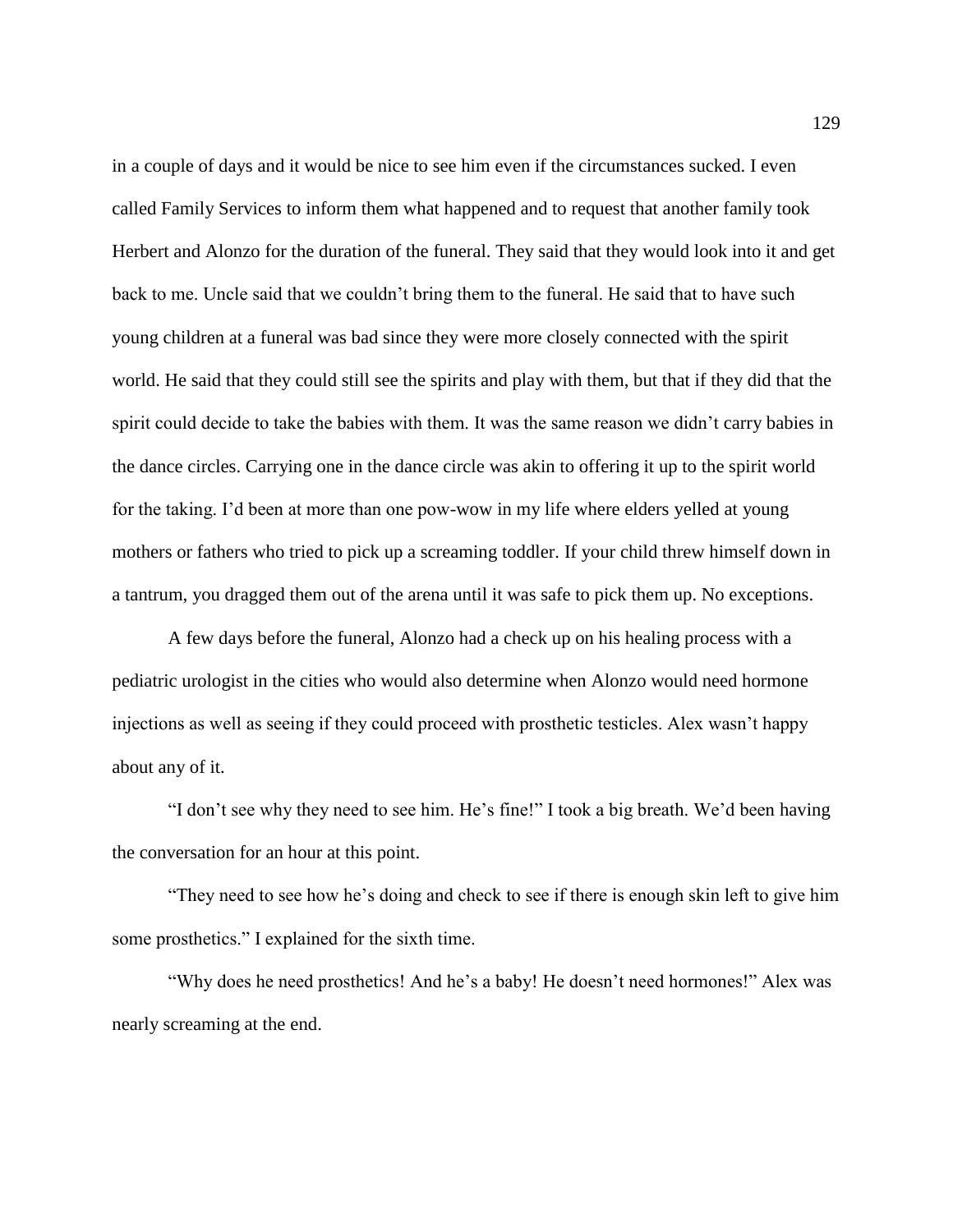"The prosthetics are to make him look like everyone else. They need to put them in now, while he's a baby, so his skin stretches and grows with him. As for the hormones, even if he isn't going through puberty at the moment, there are times during childhood where he should be getting a burst of testosterone. Without it, he won't develop normally." I had already explained this to her more than once during the conversation.

"YOU DON'T UNDERSTAND, NAOMI!" Alex screamed at me. "YOU DON'T UNDERSTAND HOW HARD THIS IS FOR ME!" Alex began to hit her chair with her hand with every word she said. I tried to remain calm. I wanted to scream back at her that this wasn't about her, it was about Alonzo and she needed to get a hold of herself. Instead, I tried to placate her.

"I know this is hard, Alex. But we still have to do it. Alonzo needs to see a doctor." I knew she could hear the irritation in my voice and it only upset her further.

"NO, NAOMI. YOU DIDN'T HAVE TO WAKE UP AND SEE WHAT HAPPENED. YOU WEREN'T HERE! I WAS. I'M THE ONLY ONE WHO FEELS LIKE THIS!" She kept screaming at me. "EVERYTIME WE HAVE ANOTHER DOCTOR APPOINTMENT I HAVE TO RELIVE WHAT HAPPENED!" Alex cried harder, burying her face in her hands. I felt no sympathy for her. None. She avoided changing Alonzo's diaper like the plague. She avoided talking about the dog at all. Anytime she did talk about it, it was in terms of how badly she was affected and I was over it. She may have to relive the experience of waking up and seeing Alonzo in a pool of his blood but Alonzo was the one who was mutilated. Alonzo was the one who needed to see a doctor, Alonzo was the one that would need help and support. Still, I couldn't say any of this to her. It would only set her off further.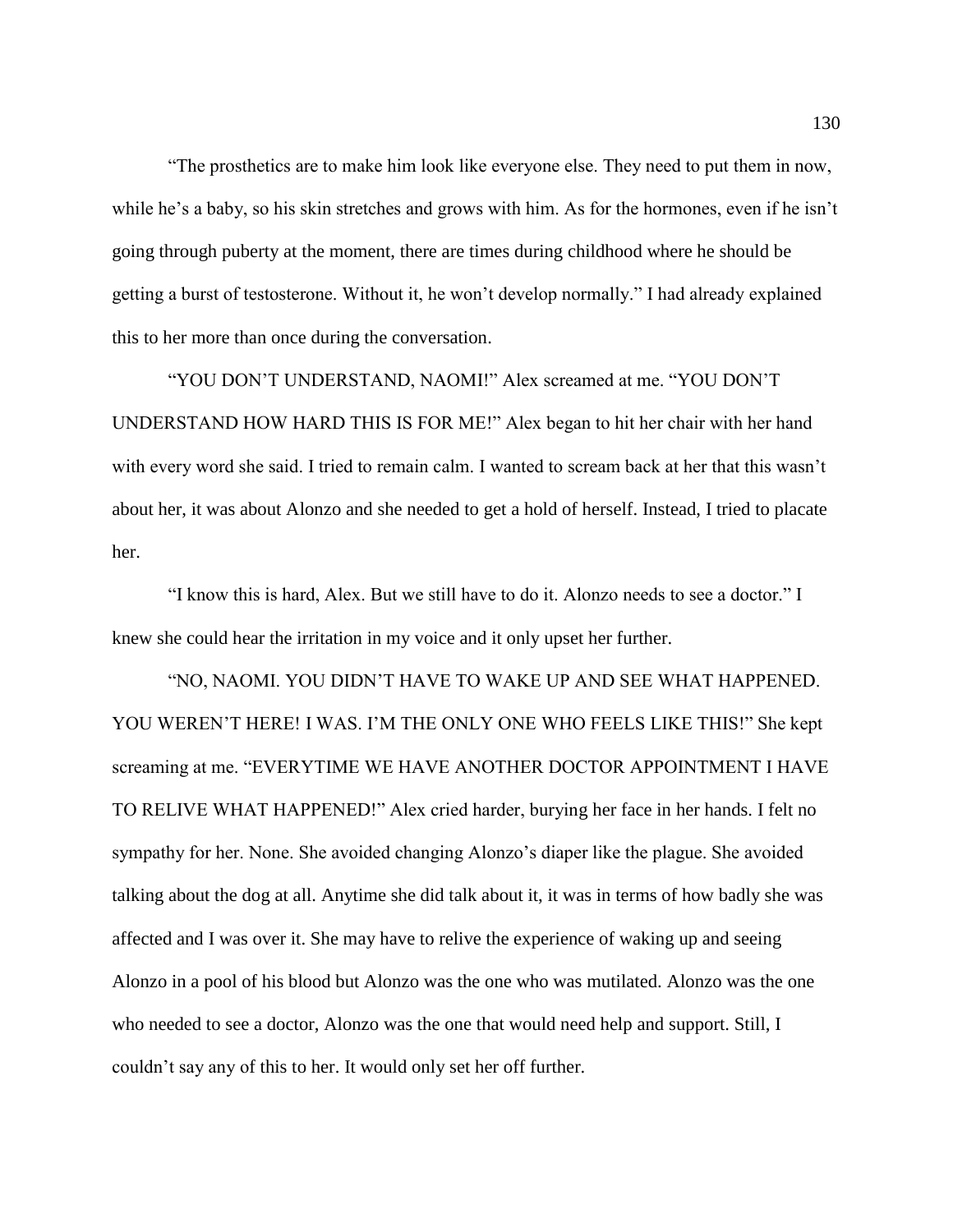"I understand that this is hard for you." I said instead. "But you can't get like this every time we have a doctor's appointment. He's going to have these appointments for the rest of his life! He can't see you freaking out like this. Not ever!" I paused a moment to see if she was listening. She seemed to be. "This is the new normal now. He will *never* know anything different. It is our job to make sure that he doesn't see himself as a freak or disformed. It is our job to make sure he grows up being ok with who he is. Freak out if you have to, just never do it in front of him. Save that for when you are alone."

"That's your and your Uncle's problem! That's the whole problem in your family! None of you want to show your emotions!" She cried. I shook my head. She still wasn't getting it. It's not that we don't show our emotions. There were just times when it was appropriate to do so and times when it wasn't. I was able to let Alex calm down enough to leave her, but I was still angry. If she couldn't contain herself about this how would Alonzo view himself as he got older?

I had been doing a lot of research trying to figure out how hormones worked and how testicular implants worked. Most of the information I'd come across was from adults who had testicular cancer. The cases I found involving younger people were mostly cases of testicular torsion. Everyone agreed that the prosthetic testicles were mostly for show, to make the male anatomy look and feel normal. The hormones, however, were necessary. Without the proper hormones, Alonzo's body wouldn't know how to grow in the correct way. His voice wouldn't change, he wouldn't get hair in the right places, he wouldn't gain the proper muscle mass, and would most likely be tall since it was the puberty hormones that affected growth somehow. I even did research on how it might later affect his sex life. I didn't know if it was weird or not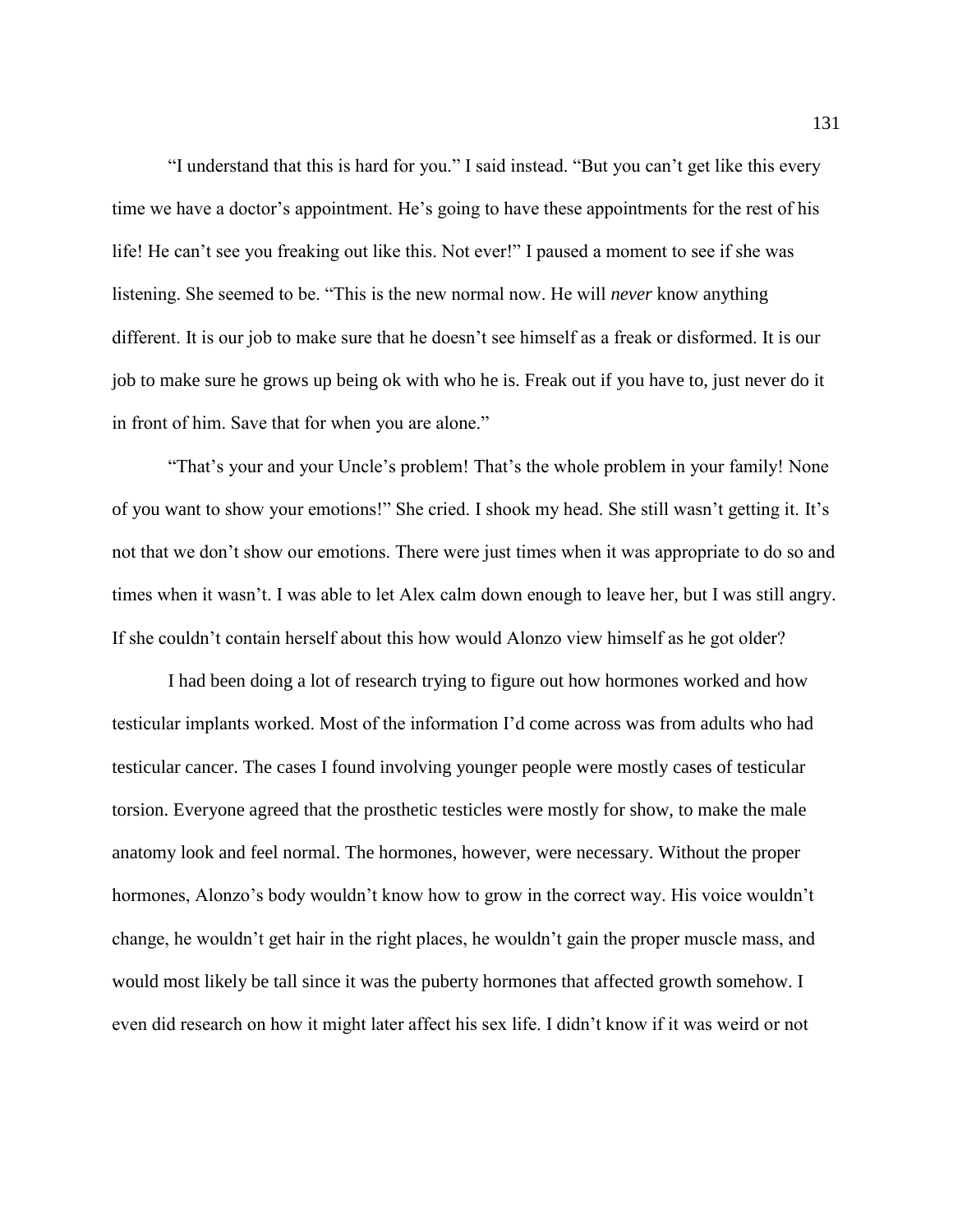that I was researching what Alonzo's future sex life might be like, but I wanted to know if he would be able to have normal relationships.

I didn't pretend to understand all that I read but I understood enough that I knew he needed to see a doctor right away. He was supposed to get a dose of testosterone sometime around five months old, so hopefully he was able to get that before the accident. The next dose of it would come sometime around six months to nine years old. I wasn't sure if that meant he'd need a few doses or only one that happened between those ages. The doctor would be able to tell us. I also hoped the doctor could tell us anything about body dysmorphia disorder which I'd also done research about in fear that it might strike Alonzo because he *would* be different than other men. I decided the best way to protect against this was to have a lot of "body positive" attitudes around him, including books that I could read to him. I'd also decided that I would promote the benefits of adoption around Alonzo. He would never be able to have a child of his own and I wanted to head him off before he could grow old enough that the thought that he couldn't have his own children consumed him. I wanted him to have a strong sense of the other possibilities out there for children if he wanted them. I don't know if Alex thought about any of this. I never really talked to her about it since any mention of his accident made her start screaming and crying.

Our appointment with the Pediatric Urologist went well. He informed us that Alonzo had received the needed dose of testosterone before the attack and wouldn't need another one until he was eight years old and had enough skin left to get prosthetics which we would schedule for some time before his second birthday. I'd forgotten to ask about body dysmorphia since I'd just received a call saying that there were no placements for Herbert and Alonzo for respite so that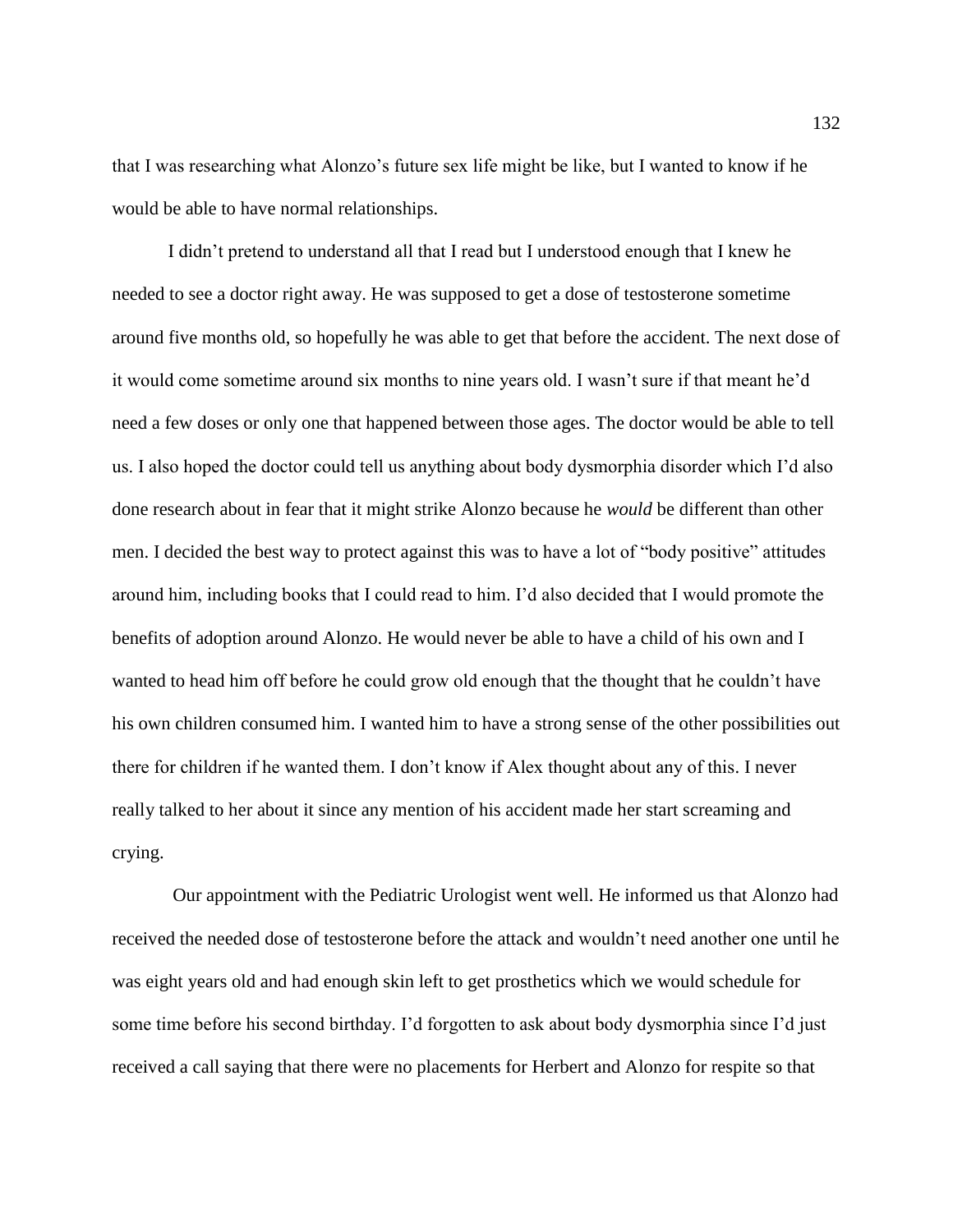we could attend Tanya's funeral. The only one they had was a home with nine other children who were all suffering from croup. I balked at the idea. No way would I send my precious Herbert and Alonzo to a home so crowded with children that they all had croup and could infect Herbert and Alonzo. They'd been through enough. Later that night it was decided that we would take turns during the wake. I would go and visit Tanya and the family and when I was done, Uncle and Alex could go. We were breaking the rules again. It sucked but I wasn't about to miss saying goodbye to my cousin. Alex decided that she would be the one to stay home during the actual funeral service. We all agreed.

Tanya's funeral was typical. We burned a fire for three days and had a feast. I removed my glasses to look at her. I didn't know why but all of the elders said that you had to remove your glasses or the spirit wouldn't recognize you. During her service I sat in the front rows with the rest of my family. My auntie, Dana, had decided to bring Tanya's oldest son, who was five years old to the funeral. He was old enough to understand. My uncle Phil was inconsolable. Tanya was his favorite niece and they had been really close. I made it a point to talk to him, to tell him that I loved him. Even though I wasn't his favorite niece, I was still a niece and I hoped that I could bring him a little bit of comfort. My brother, Keenan, told me that Phil had just gotten out of jail and wasn't even technically supposed to be on the reservation. It didn't matter, no one there would turn him in or blame him for attending his niece's funeral.

We buried Tanya in the reservation graveyard. She was placed nearly in the middle of it. I thought it was nice that the sun was able to shine directly on her since no trees were by her. It was even better that a single eagle was flying above us the whole time we were there. It was less nice when we learned that the spring ground was too soggy and wet for the machine they usually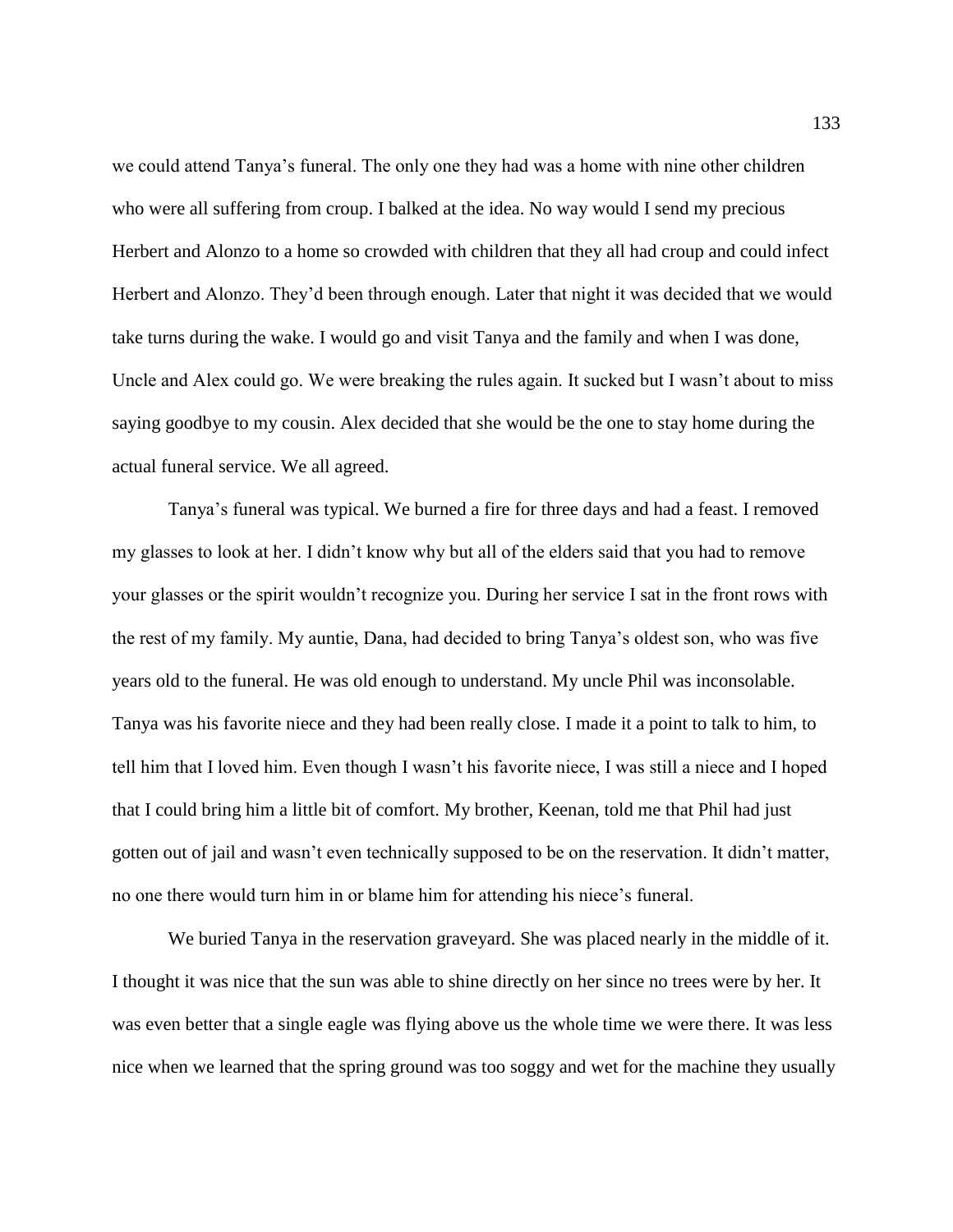used to cover caskets to get to her gravesite. A hole had already been dug for her but they wouldn't be able to cover her until the ground dried. Hearing this, my dad, uncles, me, and other family members all gathered shovels and we buried her ourselves. Afterward, we lingered a bit talking to family members and making plans to meet for dinner. After she was buried we were able to laugh a little and try to start moving forward. By the time we made it home I was exhausted. Once again, we all slept in the living room together needing that closeness. I was glad that it was over. We would later learn that Tanya was the third death in Minnesota attributed directly to domestic violence that year. In all, there would be 21 deaths attributed directly to domestic violence in Minnesota in 2016. In my personal world, Tanya was the first person to die in 2016, three more would follow her.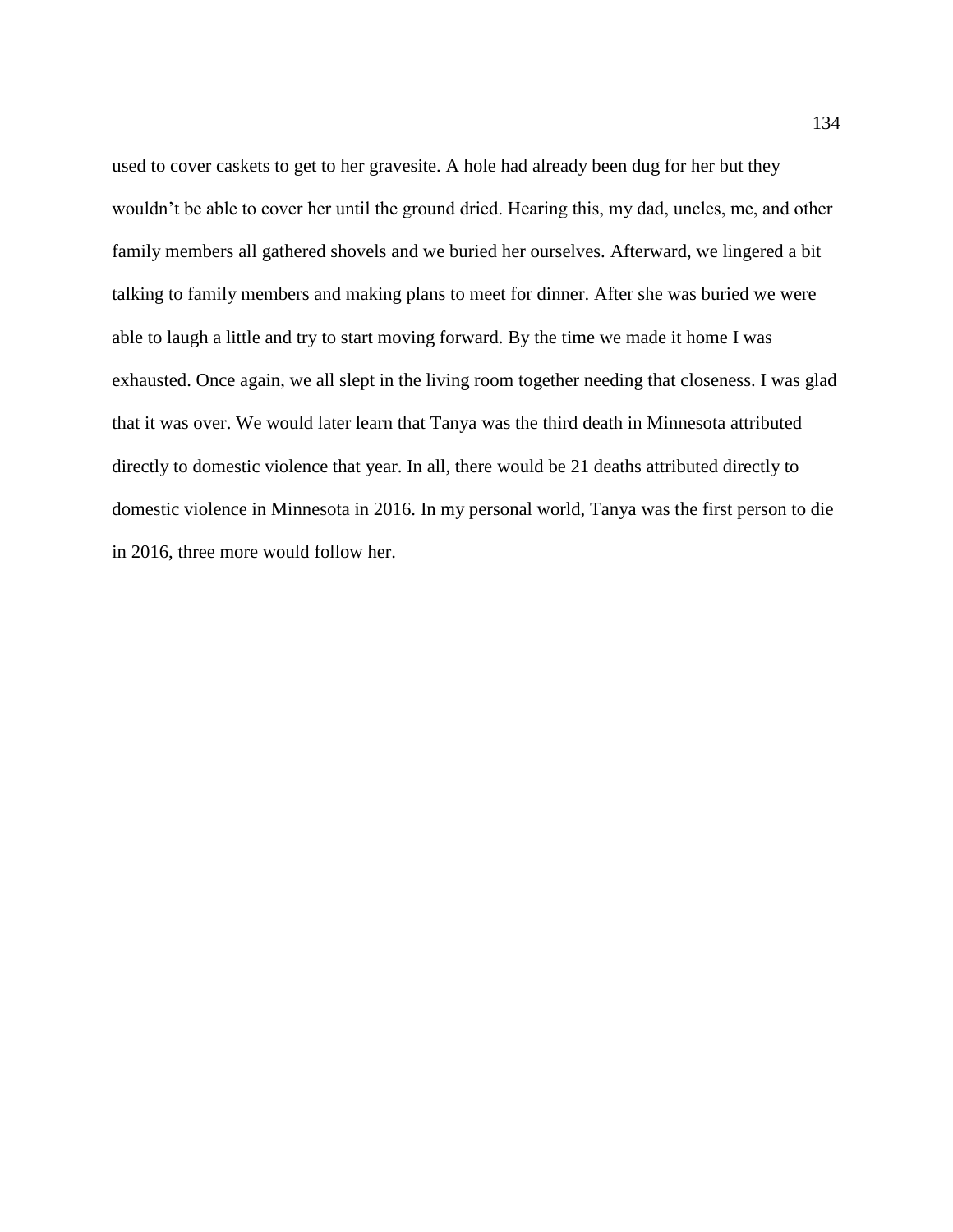## **XII**

I woke the next morning to Alex urgently waking me up and my uncle talking on the phone to someone. I sat up confused. Alex was crying and Herbert was sitting wide eyed on the couch watching his father frantically pace the living room.

"What the hell is happening?" I asked Alex. Alex burst out crying. I took the moment to try and figure out who Uncle was talking with on the phone but what he was saying didn't make any sense.

"Call him now and see if you can figure out who did it!" Uncle was saying. "Do they know who was with him? Call Devin and ask him!" without context I still couldn't figure it out. Finally, Alex stopped crying long enough to tell me. My uncle Phil had been found dead that morning. When I heard the news, my heart dropped into my stomach. I tried frantically to remember the last moment I saw him. If I said goodbye. If I gave him one last hug. The last place I saw him was at the graveyard next to Tanya. I didn't say goodbye to him before we left, certain that I would see him again. They weren't sure yet what he died from. From the looks of it he had been beaten to death. Uncle was on the phone trying to figure out who was last with him and what the hell happened.

It was another long day of phone calls with information slowly making its way through the family. I called my oldest sister, Tala, to tell her the news. She hadn't been able to make it to Tanya's funeral but I had a feeling that two deaths in a row would summon her home. The phone calls made their way around and even more were made to the police and tribal government. My dad was calling me ever thirty minutes asking if I'd seen my brother or sister. I could hear the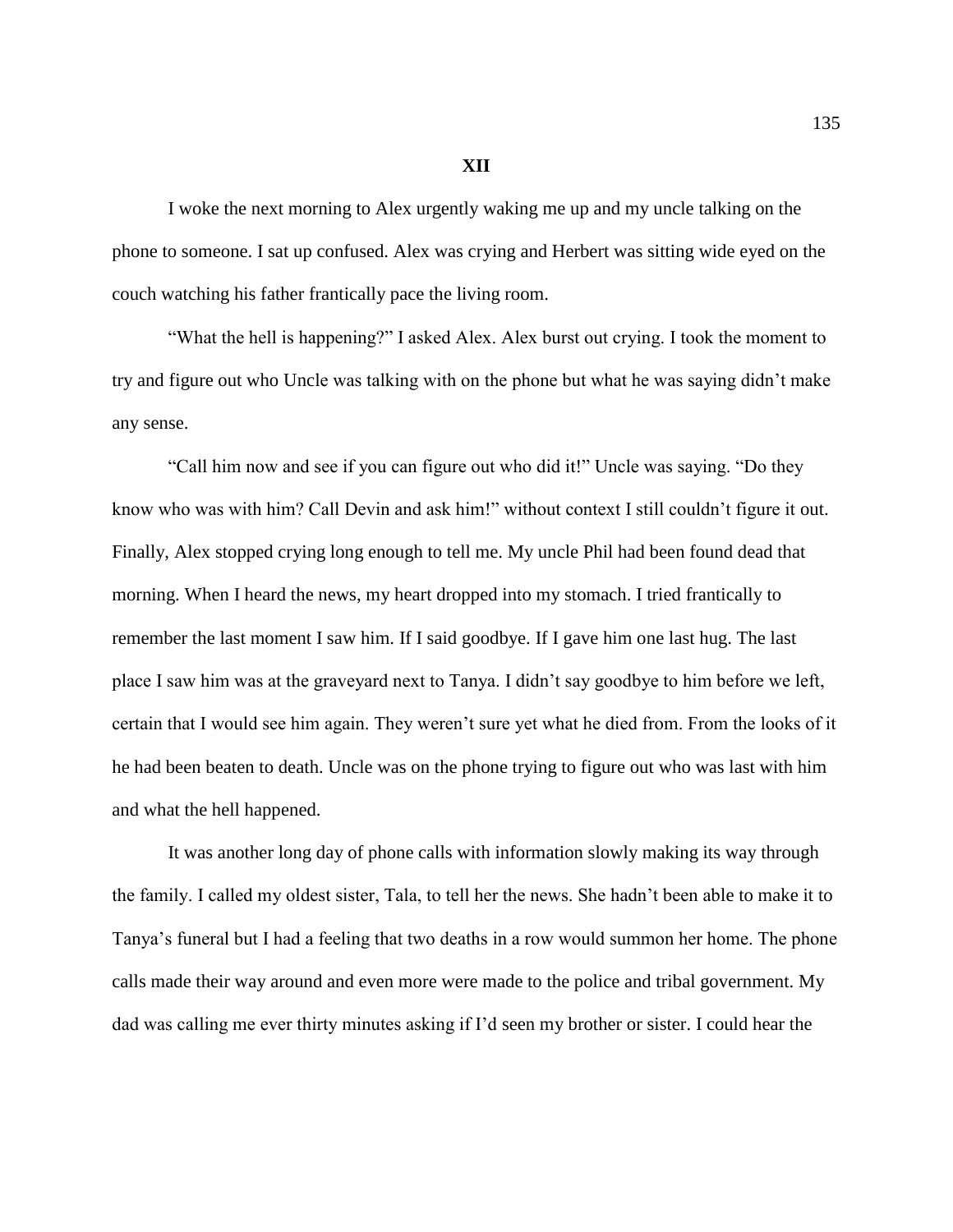fear in his voice that they would be the next to die. We eventually found them and they were as ok as they were going to be under the circumstances.

I tried to keep to Herbert and Alonzo's schedule as much as possible while still fielding phone calls and taking breaks to go outside and breathe. We had barely just lost Tanya and now my uncle was gone too. With everything that happened from Alonzo's head injury and dog attack, to fighting with my uncle, Family Services breathing down my neck, and now two deaths in the family it was getting hard to breathe. My dad arranged to have a sweat lodge. He was convinced that someone had put something bad on our family and he was determined to fix it. A lot of people came but I didn't go inside. I stayed out with Herbert and Alonzo. Jessie was angry that they started without her.

"You would have been here on time if you didn't stop for fucking pills." I told her viciously. She snarled back at me that she wasn't getting pills. I knew better than to believe her and I didn't care if I hurt her feelings by saying so. I was sick and fucking tired of all these drugs destroying our lives.

After a few days it was determined that Phil died from a heroin overdose but that he had been in a fight and abandoned outside while he was overdosing. We buried him right next to Tanya. There was less laughter at his funeral. Less ability to laugh and remember good times with him. Two deaths just days apart was too much. Someone had pointed out another eagle flying overhead while we buried Phil. It didn't become a point of conversation until a second one was seen. With two eagles flying overhead just after two family members died seemed strange. Other family members were happy at the sight. Saying that it meant that Phil and Tanya had found each other in the next world. The medicine man at the sweat lodge had said something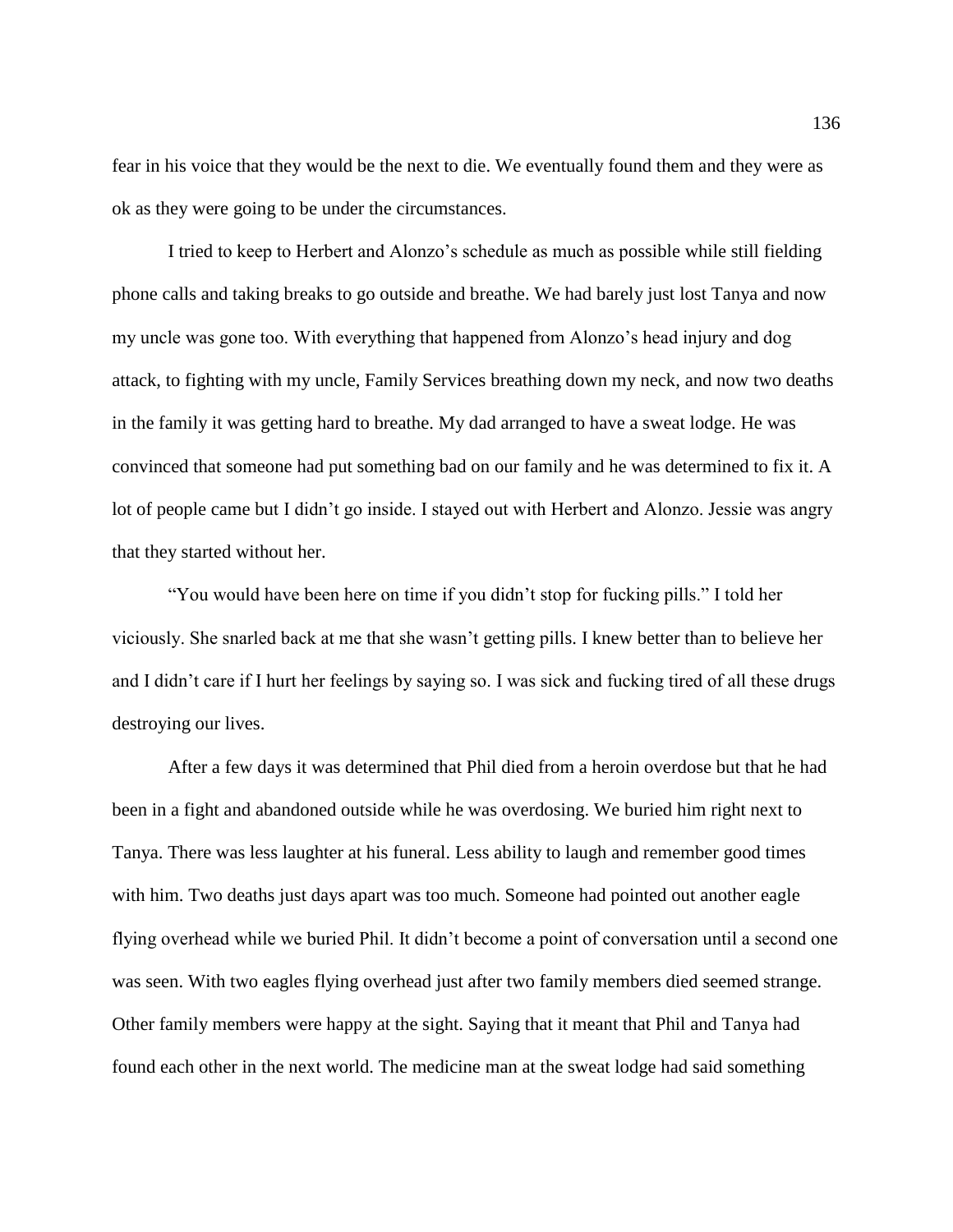similar. That he'd seen Tanya welcoming uncle. I wanted to believe them. I wanted to think that there could be happiness found in this shit situation. I just couldn't. All I saw was the destruction that wreaked havoc on my family and that there wasn't any way I could fix any of it. The only thing I could manage to do was keep Herbert and Alonzo out of foster care, and even then, I failed to keep them completely safe.

After Phil's funeral, my uncle Herb went downhill. For a minute it seemed like he might pull through this but my hopes were quickly dashed. His drug use increased, his angry behavior toward me heightened, and he and Alex fought almost daily forcing me to retreat to the basement with Herbert and Alonzo for hours at a time. I tried to give him space. He just lost a brother. The only brother he said that understood him. When he and my dad and uncles were young they were placed in foster care. My dad and Uncle Allen lived with one foster family while my uncle Herb and Phil were placed in another. In their separation Herb became closer with Phil than he was with any of his other brothers. Herb and my own father had a long-standing feud that both refused to tell me about. Either way, I knew that my uncle was in a lot of pain. Alex and I walked on eggshells for weeks around him after Phil died. One day, however, his behavior became too much for me to handle.

Uncle had been acting weird all day. Something was off about him. He was being too silly, too unsteady on his feet. A lot of his medication made him sleepy or a bit loopy, but this seemed different. I took Herbert and Alonzo downstairs to take a nap instead of putting them in their room, leaving my uncle upstairs by himself. I figured that whatever it was would be worn off by the time our nap was over. I tucked Alonzo in the pack-n-play in the corner and cuddled Herbert up next to myself.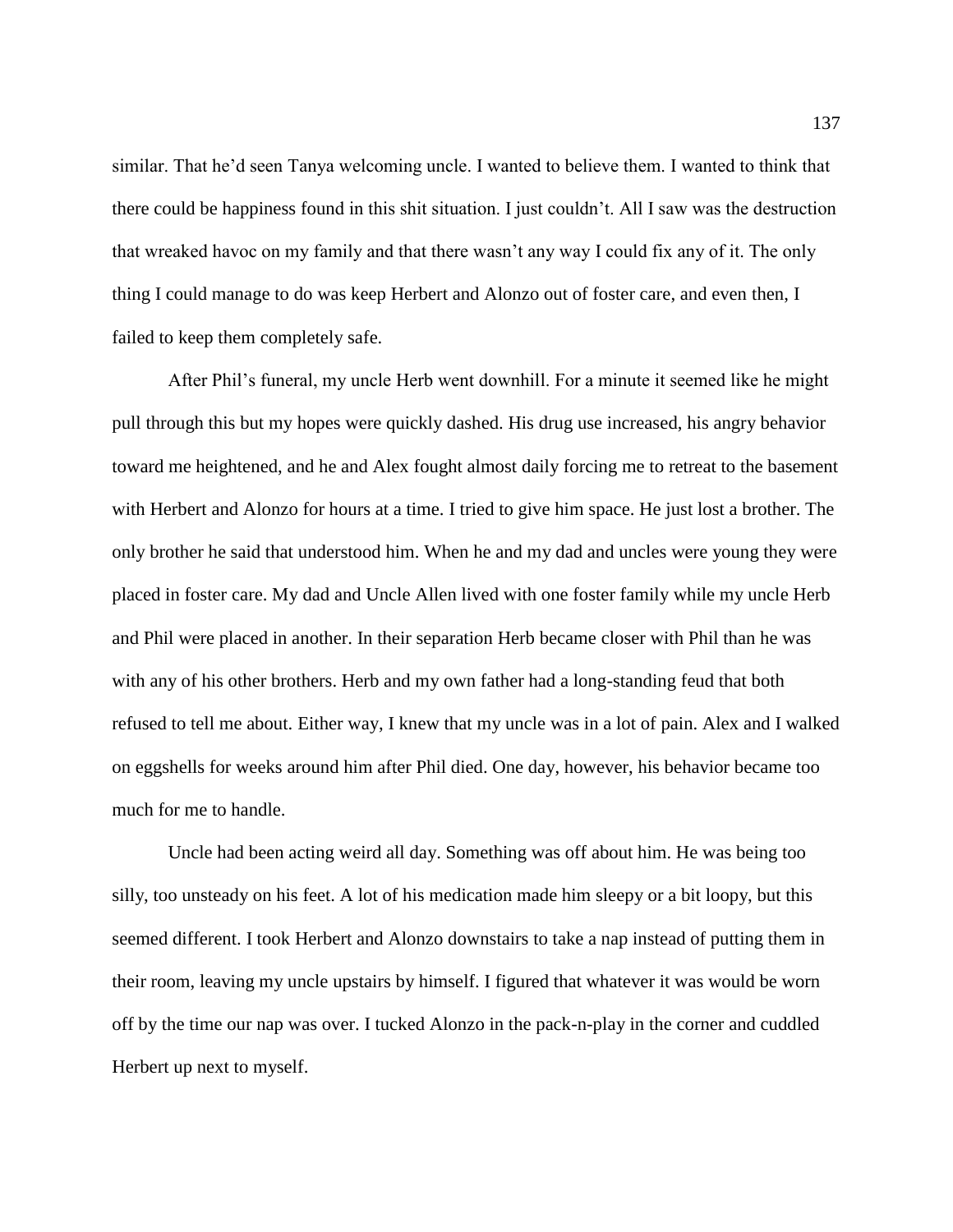"Mimi?" Herbert whispered.

"Yes, Sweet Boy?" I whispered back to him.

"I love you, Mimi." He whispered in response.

"I love you too. Go to sleep ok?" This whispering had become a ritual with us every time we would lay down together. The basement was dark and I think he was a little scared of sleeping in it. But ever since I cleaned it out with those two girls, it was my sanctuary. Even if it was filled with rodents and spiders.

\*\*\*

Alonzo's crying woke me up. I looked at my phone, we slept for a little over 2 hours. I looked to my side. Herbert was gone. I sat up quickly but calmed when I heard Herbert's laugh coming from upstairs. I grabbed Alonzo out of the pack-n-play and changed his diaper before going to check on Herbert. When I reached the top of the stairs, after unlatching the baby gate, it took me a second to understand what was happening in the scene in front of me.

A pot of water was boiling on the stove, vegetables and potatoes were scattered across the counter and across the floor. Herbert was standing on a stool a sharp knife in his hand attempting to cut a potato while his father stood next to him chopping vegetables telling Herbert "We need a lot of potatoes, Herbert!" Quickly putting Alonzo down, I ran up to Herbert and grabbed the knife out of his hand.

"Uncle!" I shouted. He looked at me and smiled goofily.

"NAOMI!" He boomed. "Great now you can chop the potatoes and we need more vegetable and meat. We're making lasagna"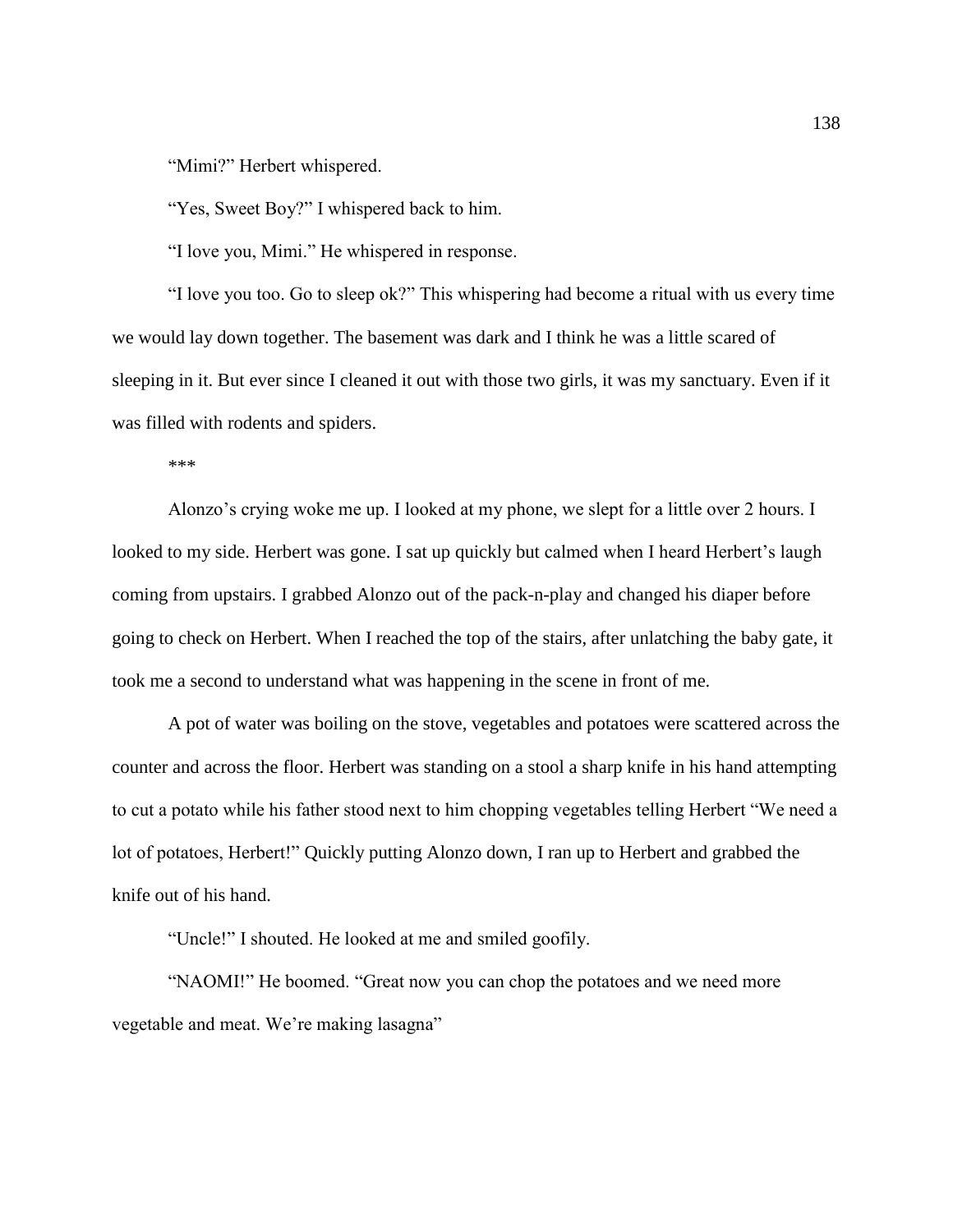"Uncle, Herbert had a knife in his hand! A REAL knife!" My uncle looked confused for a second. Then it dawned on him, toddlers shouldn't have knives.

"Oh! Herbert, my boy, are you ok?" He went and scooped up Herbert into a hug, swaying on his feet he fell over.

"UNCLE!" I screamed, running over and grabbing Herbert from his arms.

"What is going on out here?" Alex came into the Livingroom. My uncle's fall shaking the house enough that she came out of the bedroom.

"I fell" My uncle laughed as he struggled to get up.

"Are you ok?" Alex asked him. Her eyes squinted as she was becoming suspicious of his demeanor.

"I'm fine. I'll be right back." Uncle opened the baby gate and went downstairs. What he was going down there for I had no idea.

"He's acting weird." Alex said when he left.

"I know! He just fell down while he was holding Herbert and he had Herbert helping him chop food, with a REAL knife!"

"What!" Alex said, this time fully taking out her earbuds. She shook her head sadly. "Maybe he's using again."

"Probably, I don't know why else he would be like this. I'm gonna go see what he's doing down there." When I walked downstairs I saw him leaning against the back wall. A sweet smell was permeating the air and thick white smoke puffed up from the piece of tinfoil he was holding. Not wanting him to see me, I quietly walked back upstairs.

"He's smoking something," I told Alex.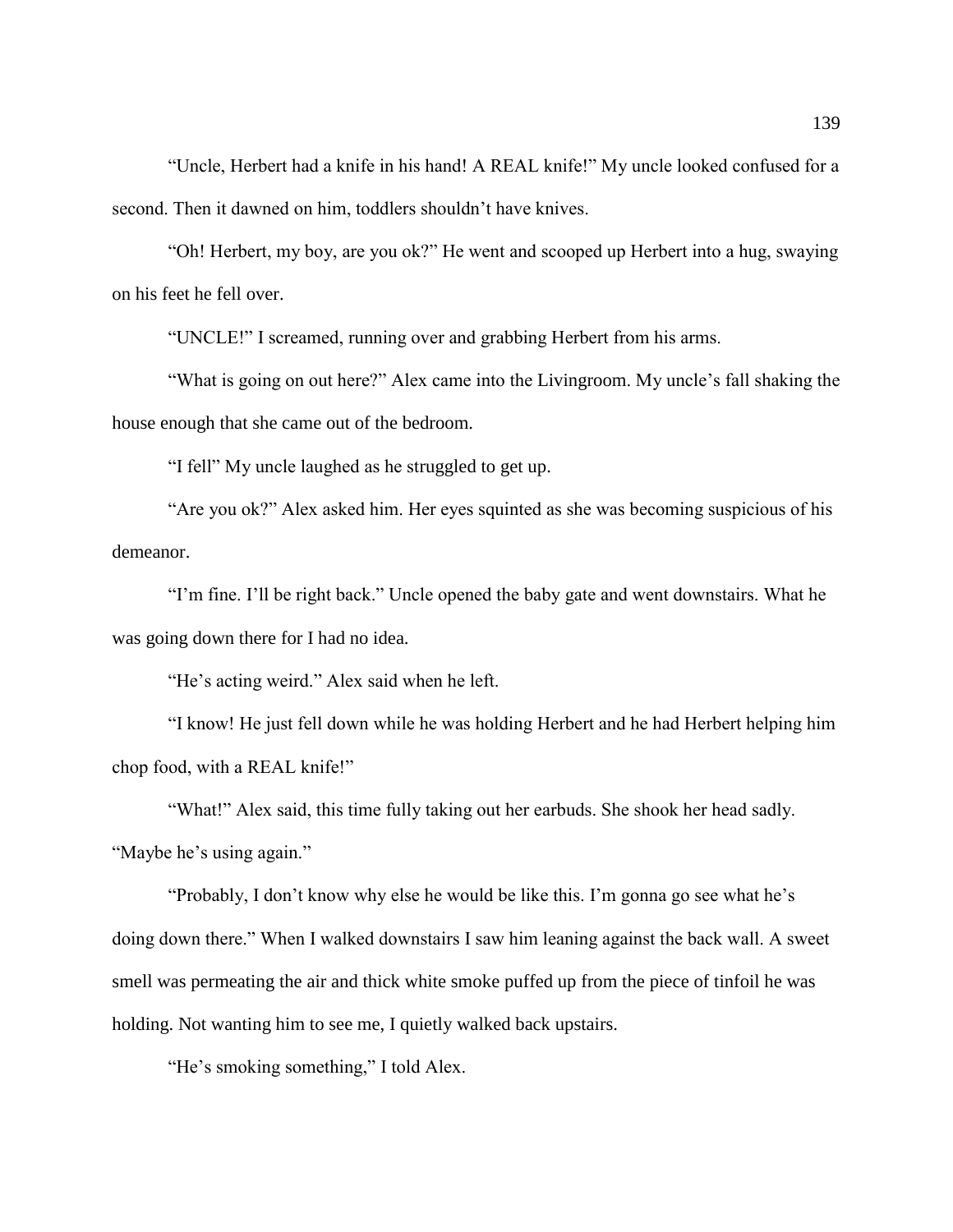"I knew it! What's he smoking." She asked.

"I don't know, but it had white smoke, and it smelled sweet." Me and Alex looked at each other for a long moment.

"The boys can't stay here." I finally said. "Not with him like this." Alex sighed.

"Maybe," she said, "He'll pass out. It will be fine."

"No!" I said more firmly. "I don't care if he passes out. The boys are not staying here. In fact, when he passes out, we're leaving. Come with or don't it's your choice." Hearing my uncle making his way back upstairs we quickly dispersed. Me to check on the kids, Alex to check what was boiling on the stove.

Reaching the top of the stairs my uncle struggled to close the baby gate. At least, I thought, he's aware enough to close the gate so Alonzo doesn't fall down the stairs. I turned around and bent down to help Herbert with a toy when the crashes of my uncle falling down the stairs shook the house and made Alonzo startle at the loud noise.

"UNCLE!" "HERB" "DADDY" Alex, Herbert, and I screamed at the same time running to the stairs. My uncle had fallen through the baby gate smashing it to pieces and was laying at the bottom of the stairs groaning.

"Daddy!" Herbert's eyes began to tear up as he looked at his father lying there. Hearing this my uncle propped himself up on his elbows and laughed.

"It's ok, my boy!" My uncle was smiling and chuckling. "Daddy just fell, I'm ok!" I could see that my uncle was clearly in pain but trying hard not to scare Herbert anymore. Herbert's tears stopped before they fell and he began laughing too. He looked at me and said excitedly,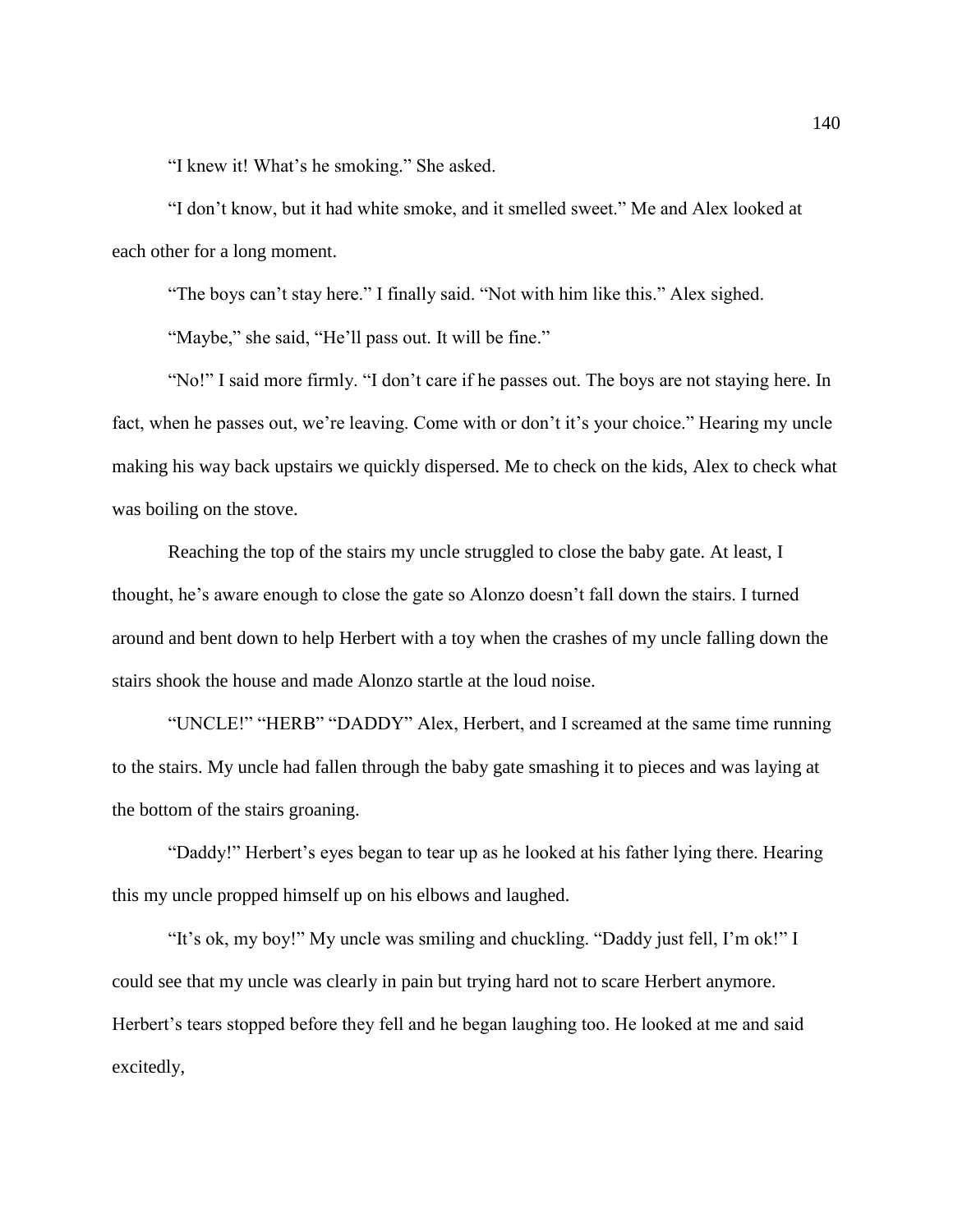"Daddy fell!"

"Yes, he did, Herbert, but he's okay." Herbert tried to go down the stairs to his dad but I picked him up and put him in Alex's lap instead. I made my way down the stairs avoiding the sharp stake-like remains of the baby gate and helped my uncle to his feet. Once he was up he went and talked to Herbert while I cleaned up the mess. At some point while I was cleaning the mess my uncle had thrown everything into the pot and was attempting to cook it. I looked at Alex and she looked back at me, worried.

Quietly I went into the boys' room and packed a bag. It was easy to pack for them now that I had their room organized. After packing the bag, I snuck it downstairs and packed my own things. By the time I came back upstairs the pot of food was congealing on the stove and my uncle was passed out on the couch. I grabbed Herbert and shoved his feet into shoes and put Alonzo in his car seat. I looked over to Alex, motioning for her to take out her headphones.

"Are you coming or not?" I asked.

"Yes," she sighed heavily. "I'm just worried about what will happen to him when we're gone." I shared her worries but was more concerned about the boys' safety.

"We'll call Allen to check on him. Or even Grandpa. But I'm leaving now. Before he wakes up. He's dangerous. He could have really hurt the boys tonight." I could feel my anger at the situation coming out at Alex. But if she wanted to stay that was her choice, even if it was a dumb one. I knew I should contact social services. Tell them what was going on, but I had no place to go with the boys that they would accept. Lisa made it clear to me that Little Falls and my mother's house was not an option. Even though I was taking them there now, it was behind the backs of family services.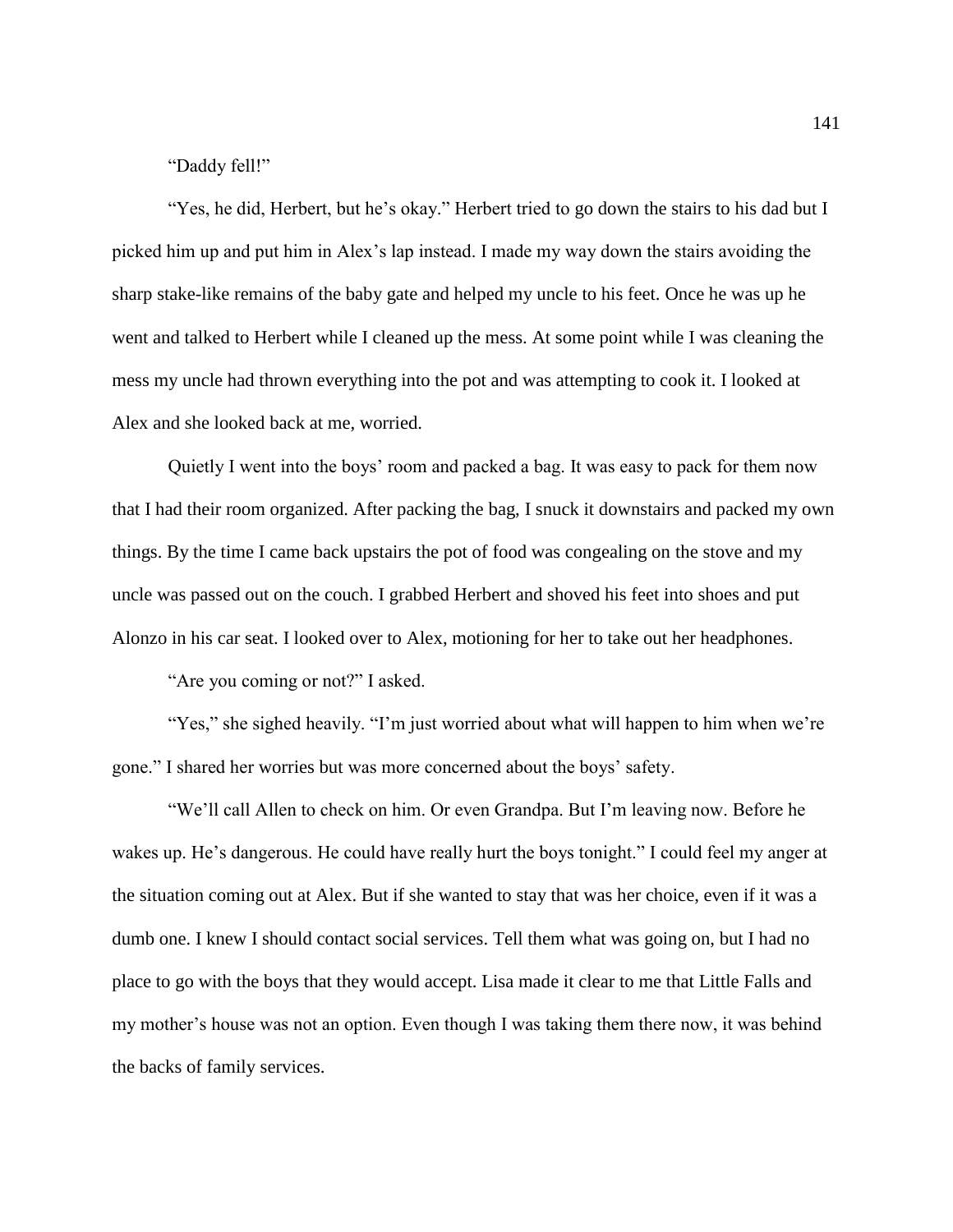Alex nodded and collected her things while I put the boys in the car. When she was ready I helped her into her travel wheelchair and into the car. Stashing her chair in the trunk of the car we took off towards my mom's house. I made a plan to call my sister in the morning and ask her what it was Uncle had been smoking.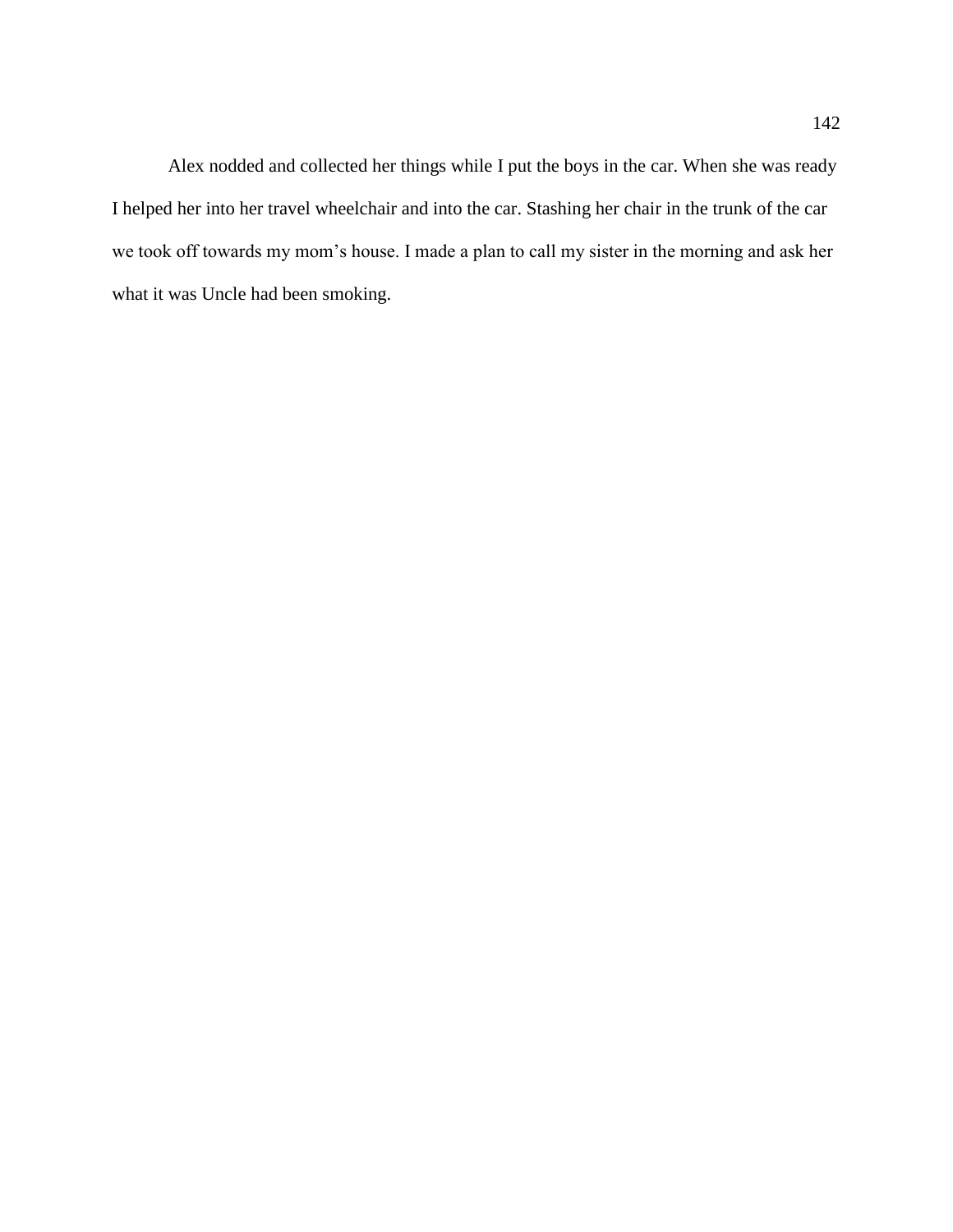## **XIII**

We went back after a few days. My uncle claims he was only smoking his medication. That the effects of the meds are quicker if he smoked it. I didn't care anymore about his excuses. His attitude towards me was shit. When we didn't outright accept his apology, he went right back to treating everyone like dirt and making us walk on eggshells all day long for fear of his outbursts of anger. We had another meeting with the social workers on May 9<sup>th</sup>. I was excited for it. I was certain that they were going to drop the case against Alex and allow us to move on with our lives. Alex would be able to move away from Uncle and take the boys with her. I would help her. This wasn't a healthy environment and we needed the ability to take care of things by ourselves without the constant fear that the boys were going to be removed again.

The social worker was sitting on the couch and smiling at us when she came.

"Well, I have good news!" She said. "We are going to close the case against you!" I was so relieved at her words I almost sank into the floor. I could feel the weight lift from my shoulders. No more of having to sit here with Uncle! No more having to listen to their fighting! Alex said that she would let the boys stay with me while she found a place to live. Everything would be fine!

"Wait." Said Alex. "I don't think that's a good idea." I felt like I'd been punched in the gut. What did she just say? Why would she say that? What the fuck is she doing!? Alex continued. "I don't think it's a good idea because I need to move out and find a new place to live. It isn't healthy here and I needed to say that otherwise I wouldn't be a good mother." There was dead silence following her words. I could see anger and disbelief radiating from my uncle. He couldn't understand why she was saying what she was saying. Neither could I for that matter.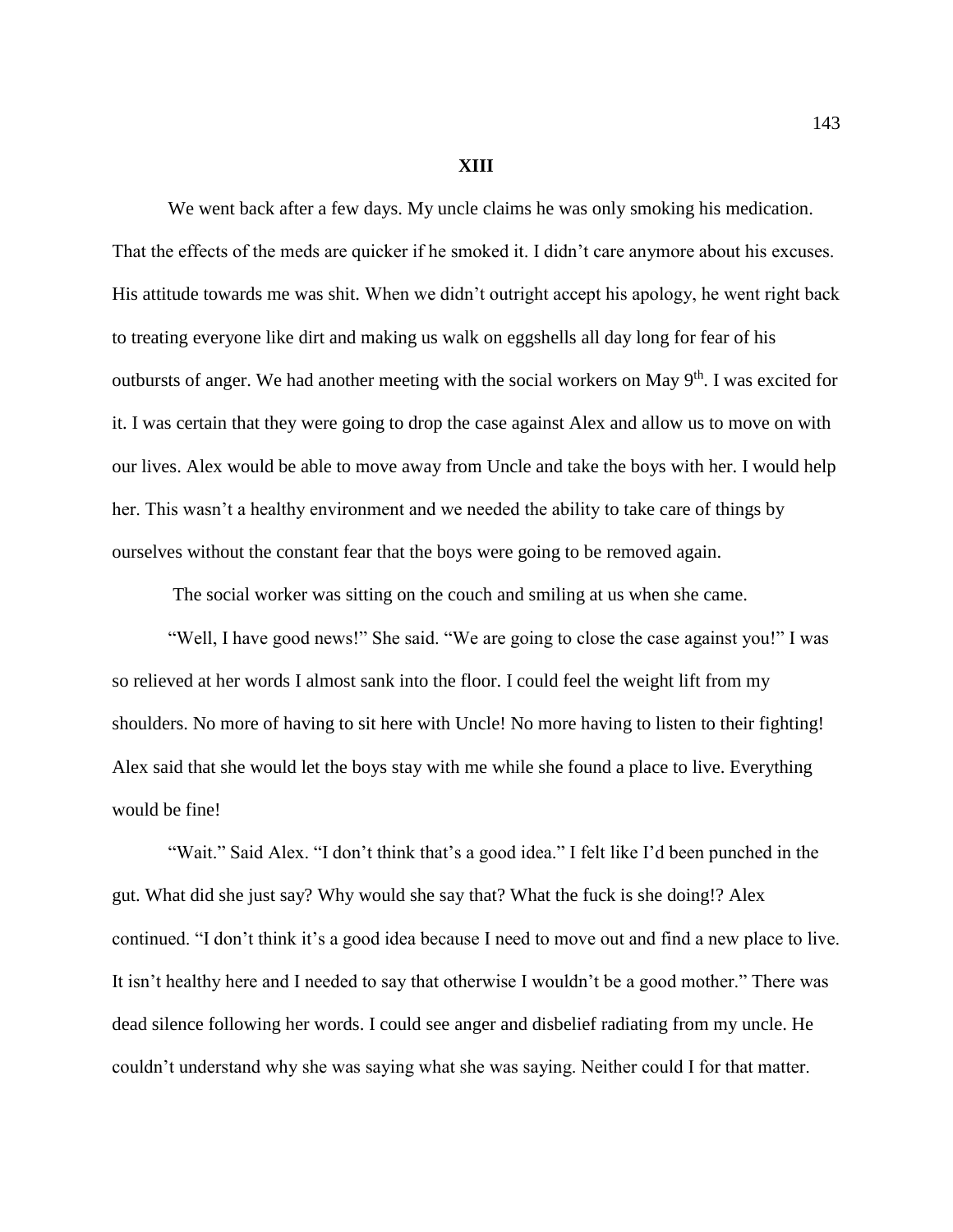Why couldn't she just keep her mouth shut! We would have been free to do whatever we wanted without intervention! Why was she keeping them in our lives! What the hell was she thinking! I fumed. I had secretly applied to Grad School at St. Cloud State and had gotten accepted. Now it was looking like I wouldn't be able to go because Alex couldn't handle the kids on her own!

"Oh" was all the social worker said. "In that case, you understand that we'll have to keep the case open…" she looked as bewildered as I felt. I couldn't believe that she just freaking did that. "In the meantime, you all will have to stay here until Alex finds a place to live and then we'll have to reevaluate."

"NO!" I heard myself say the word before I even fully comprehended that I said it out loud. Seeing everyone's looks I was forced to talk. "I'm not staying here. I need to leave!" I was almost in tears. We were so close to being done and Alex ripped the rug right out from under us. We could have done everything without having family services involved and Alex had to ruin it! Unable to stop myself I kept talking. "I can't stay here anymore! I'm not welcome here!" I practically screamed looking pointedly at my uncle. My uncle jumped in when I said that.

"I never said you weren't welcome here!"

"You don't have to! It's in every word you speak and, in every word, you don't speak! It's written all over you every time you see my face! You don't want me here and I don't want to be here. You are being such an ASSHOLE! And it's not fair! I don't deserve it! You HATE ME! I KNOW YOU DO! AND I HATE YOU RIGHT BACK! I HATE YOU BECAUSE I'VE LOST TWO UNCLES NOW!!! I HATE YOU I HATE YOU I HATE YOU!" I could feel my anger spinning inside of me as tears cascaded down my face. Everything in the past year had been such utter bullshit and I was done. I couldn't keep it in any longer. I was only sorry that it came out in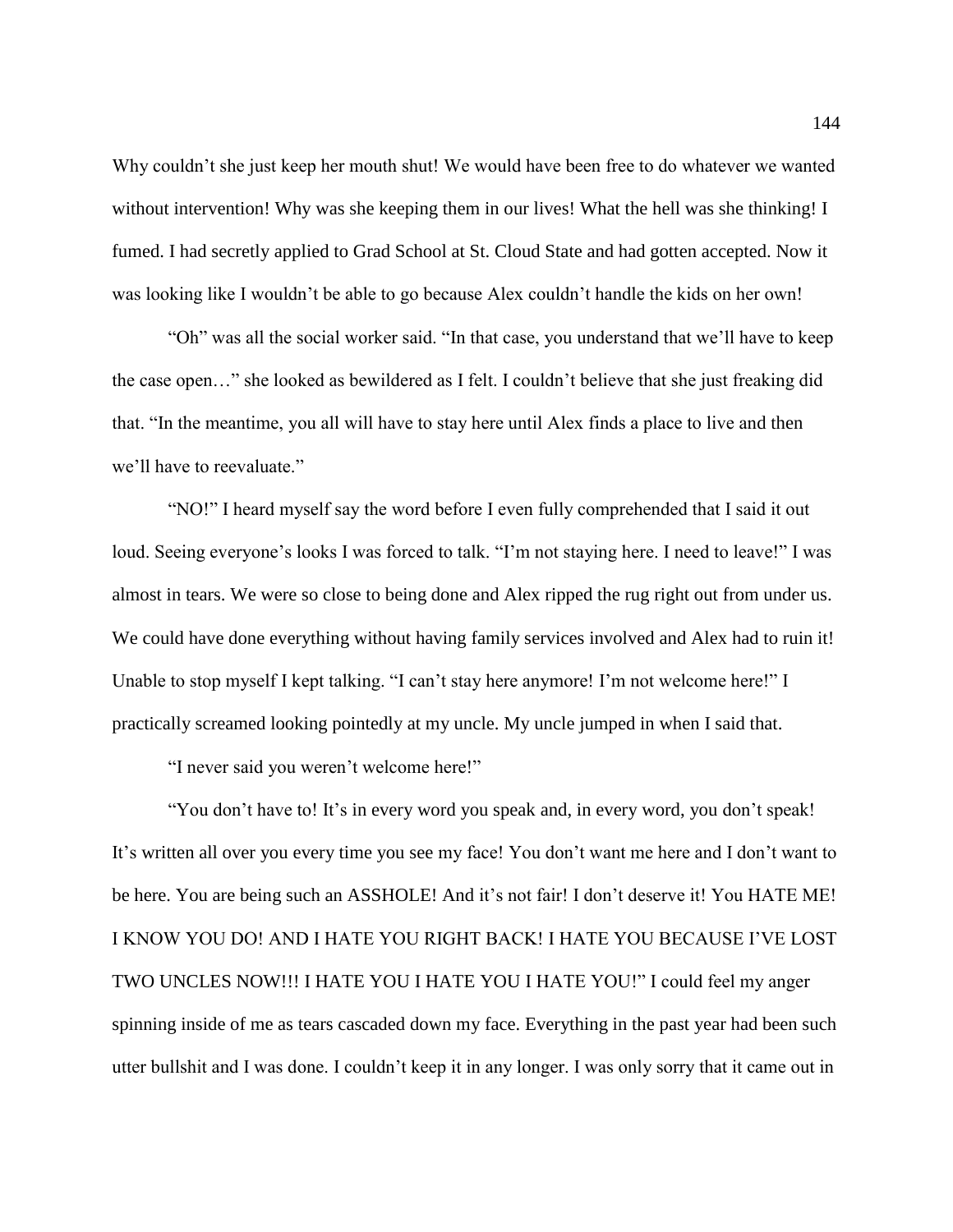front of the social worker. I turned and looked at her. She visibly flinched away from me. "I want to move to Little Falls with my mom." I said. There was silence again. Alonzo came crawling over to me and sat in my lap.

"OK." She said. "We did discuss it in the office since Lisa…left… and decided that you guys could reside in Little Falls if you needed to." I could hear the pause in her voice when she discussed Lisa. I'd heard a rumor going around that she was fired since a bunch of families were banding together and were going to storm the government center in order to get her fired. I guess I wasn't the only one that she pissed off. The social worker kept talking. "Even though its technically out of our area we decided that it's not that far. You realize that if you move to Little Falls then Alex can't live with you, right?"

"That's fine." I said. I could see Alex from the corner of my eye, shock written across her face. I couldn't bring myself to care. What did she think was going to happen? That the boys and I would live in homeless shelters and under bridges with her? Absolutely not! I was almost as done with her as I was with my uncle. She was the one that couldn't just let the case close. She had to go and make it complicated for everyone. The social workers left after I gave them my mom's address in Little Falls. They would be coming by the next couple of day to do an inspection. After they left I quickly packed myself and the boys. I avoided Uncle at all cost. Alex was frantically making phone calls to any friends she had that would come get her since I wasn't bringing her to Little Falls with me. Serves her right. In under thirty minutes I was packed and ready to go. I said goodbye to Alex and told Herbert to say goodbye to his dad. I left without another word. Happy to finally head to Little Falls.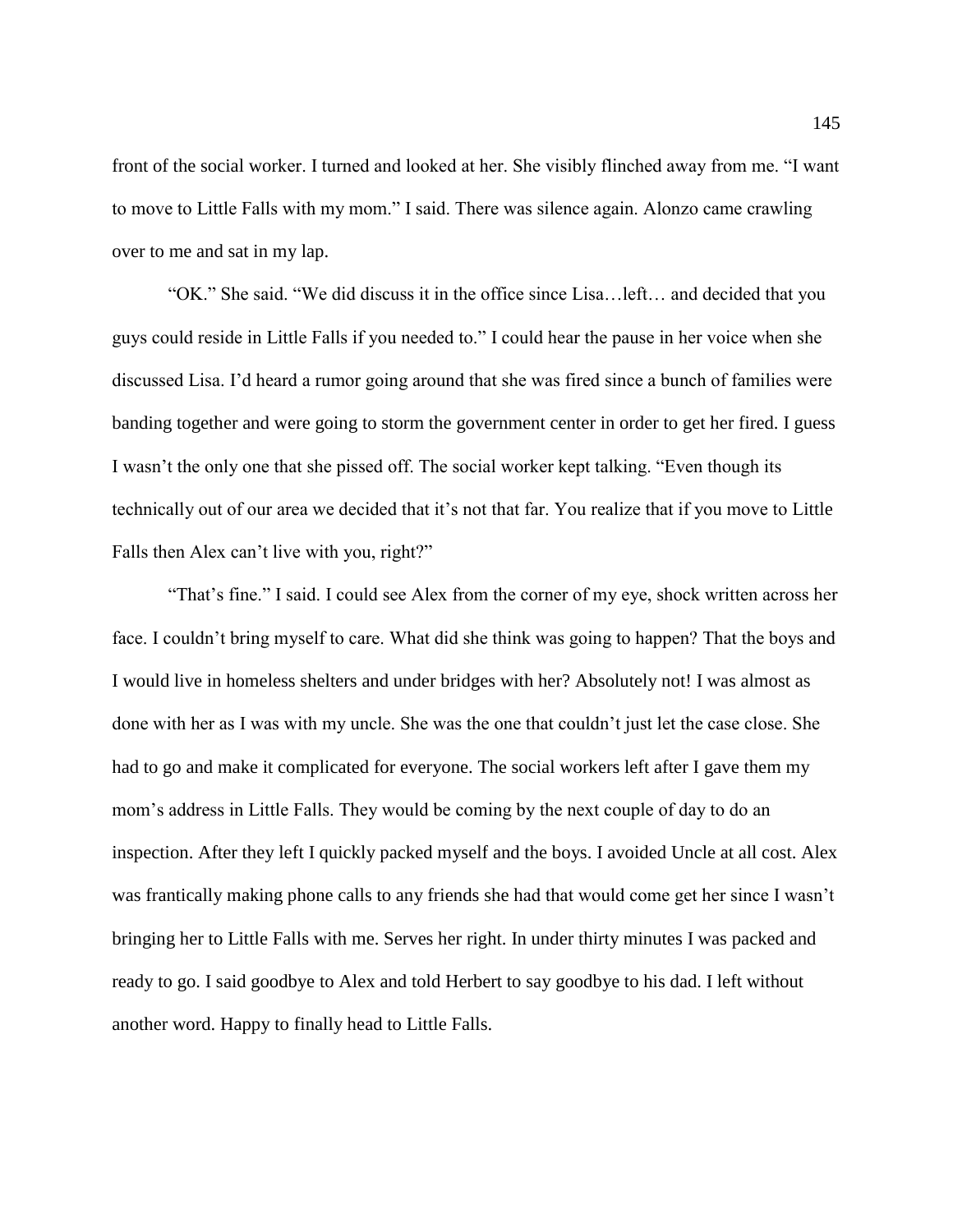I was exhausted by the time I put the boys to sleep in my mom's spare bedroom. I slumped onto the loveseat in the living room. I had spent the last few months fighting for Herbert and Alonzo to come home. In the process, I ended up fighting with my Uncle even more fiercely. Family services had finally given the go ahead that I could reside in Little Falls and still be a foster mother to Herbert and Alonzo. The stupid rule that I had to live within 30 miles of the reservation held us up for the longest time. I had already applied to school and they accepted. I would be going to St. Cloud State for my graduate degree in only a few months. Living in Onamia or Brainerd was too far away for me to drive every day. Little Falls was perfect. I was happy that my mom agreed to let us all live with her and to help me out while I was in school.

Glancing at the clock I read 9 O'clock pm. I calculated that I could sleep for three hours before waking and beginning to whip the house into shape. It wasn't as bad as my Uncle's house had been. Nowhere near that squalor. This was just small, and because it was small it looked ten times messier than it actually was. If I set my alarm for midnight, then I could get the entire house spotless by four in the morning. Which still left me five hours of sleep before the social worker arrived to inspect. Wait. I had to shower and look presentable. So, four hours of sleep before she arrived. Nothing made me happier than thinking that Lisa was no longer a part of the equation. I snuggled down further into the couch after setting my alarm and began to drift.

"EH HEM!" my mother's noise caught my attention and pulled me back from the edge of oblivion. Irritated I asked he what she wanted.

"I want to know what you think you're doing." My mom asked, sitting on the arm of the couch.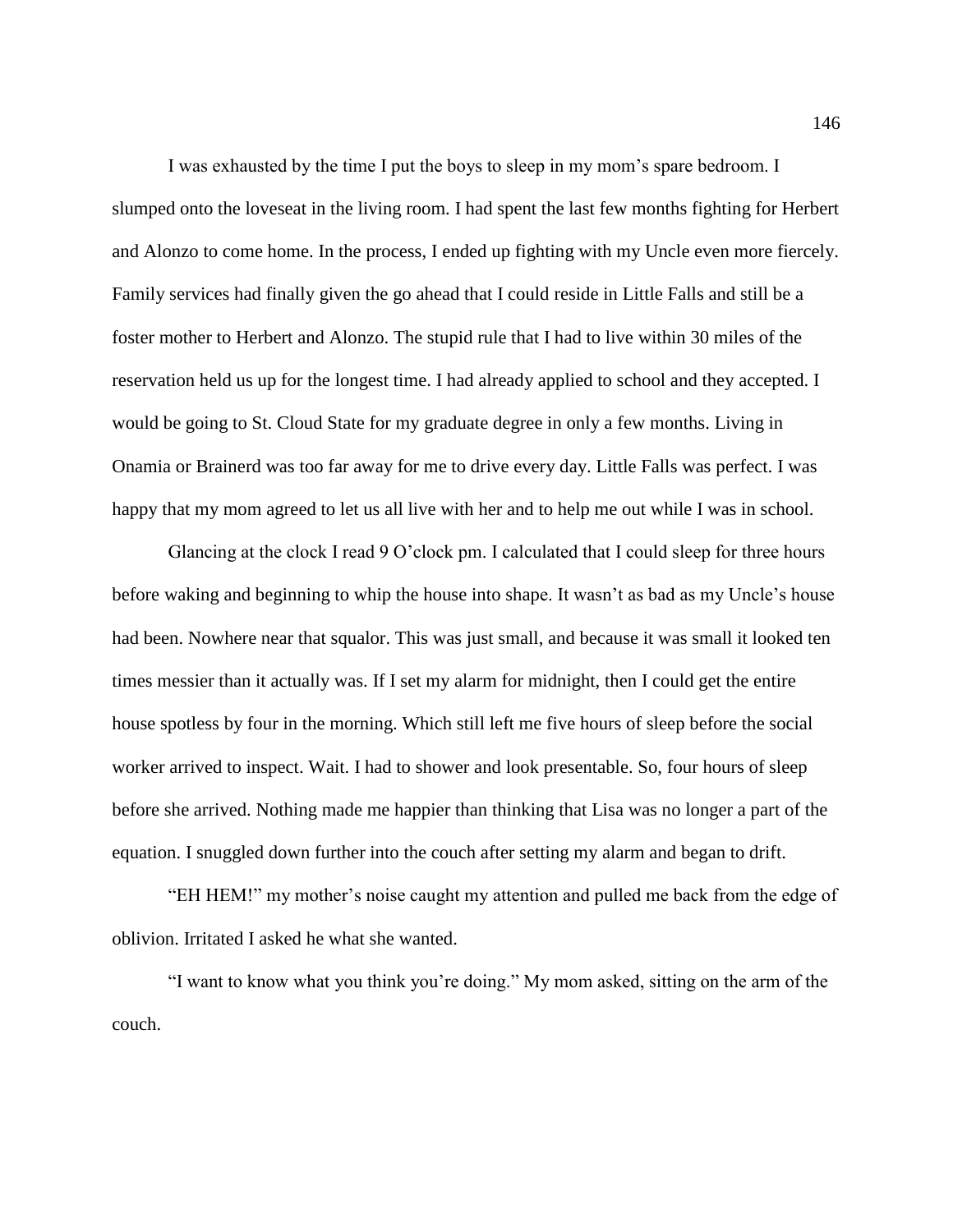"Resting" I replied, an edge to my voice. I didn't know what her deal was, but she was putting out hostile vibes that I wasn't appreciating.

"Don't you think you should be cleaning the house?"

"I'm *going* to, once I sleep a little bit. Jeeze." I couldn't believe she was bothering me about it. It wasn't even my mess, it was hers. So why was she so damn irritated that I wasn't cleaning it right at that second. I was tired! My mom looked at me like she wanted to yell but stopped herself.

"Naomi, what are the three traits do you suppose a mother needs?" She tapped my legs indicating me to move so she could sit by me. I sat up and eyed her warily. I smelled a trap. I knew that whatever answer I gave here would be wrong. I gave my answers anyway, trying to pick traits I had seen in her growing up.

"Um, love." My mother had been an especially loving mother to us. More I think than maybe we deserved at times. My older brother and little sister Jessie especially got the lion's share of her love and patience. Ah!

"Patience," I said. My mother was nodding along and I saw a small sly smile at the corner of her lips. I knew that she was waiting to spring her trap on me. I tried to think of something that would stop the inevitable blow from happening. I remembered that in a book I read, a character was asked a similar question in her trials to become a queen. She had a good answer, so I stole from her.

"And nothing. Because everything a mother has, she must give to her children." I smiled inwardly, it was a good and true answer. I had seen my own mother give up everything she ever had in order to care for us. Including her body, home, and sanity. My mother smiled even wider,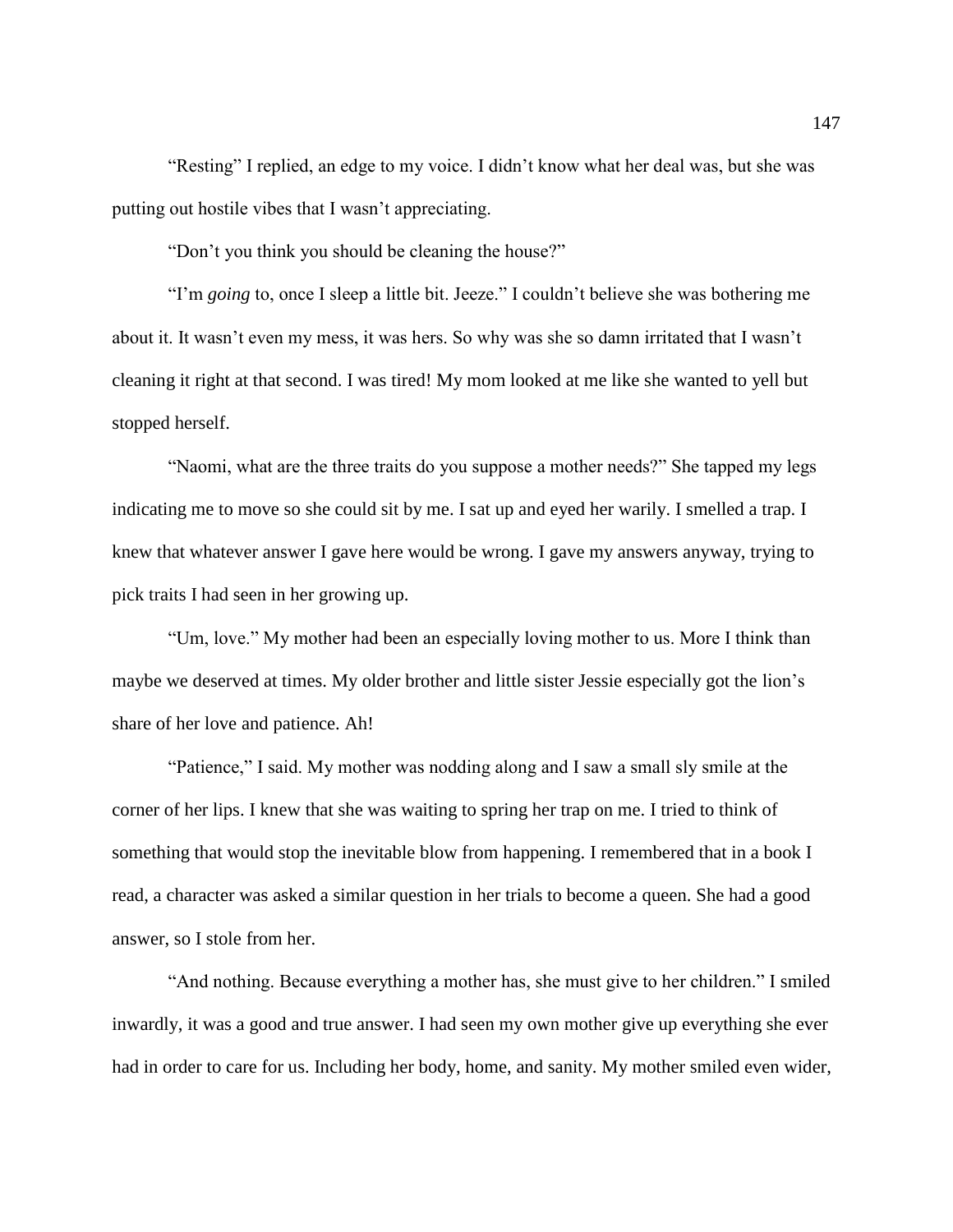I failed her test. I knew it was a trap. I knew it, and still decided to play her game like the stupid ass that I am.

"Those are all good things to have, Naomi," I groaned inwardly. Here was the trap. "But I hear that you didn't mention sacrifice." WHAT! SACRIFICE?! Didn't she hear what I just said? Out loud I only said

"Sacrifice?"

"Yes, Naomi, sacrifice. I don't think you have any idea the sacrifices a mother must make for her children." I stared at her in disbelief. She didn't think I knew about sacrifice! What in the fuck did I ever do that made her think that I didn't know about the sacrifices I'd have to make as a mother to those children! It's been nearly a year of me constantly sacrificing for those children. Nearly a year since Alonzo hurt his head. Every day since that accident I have spent denying myself everything in order to save them! I didn't see my friends, destroyed the relationship with my favorite Uncle, was verbally and emotionally abused day in and day out by that same uncle, sacrificed sleep and sanity every day preparing paperwork so that they could come home, I was paying rent in an apartment that I didn't even use because I kept believing that this shit would be over and I could go back to my own life. I knew what a pipe dream that was. But for my own mother to say that I didn't know sacrifice after everything I'd done in the last year. What the fuck. How dare she say that to me, HOW DARE SHE!

"*Sacrifice"* I said it again, this time a whisper. My voice a few octaves higher than it normally would be with the stress of trying not to yell. My mother just looked at me smugly. That broke me. "You don't think I know about SACRIFICE!" I began to yell. I could tell from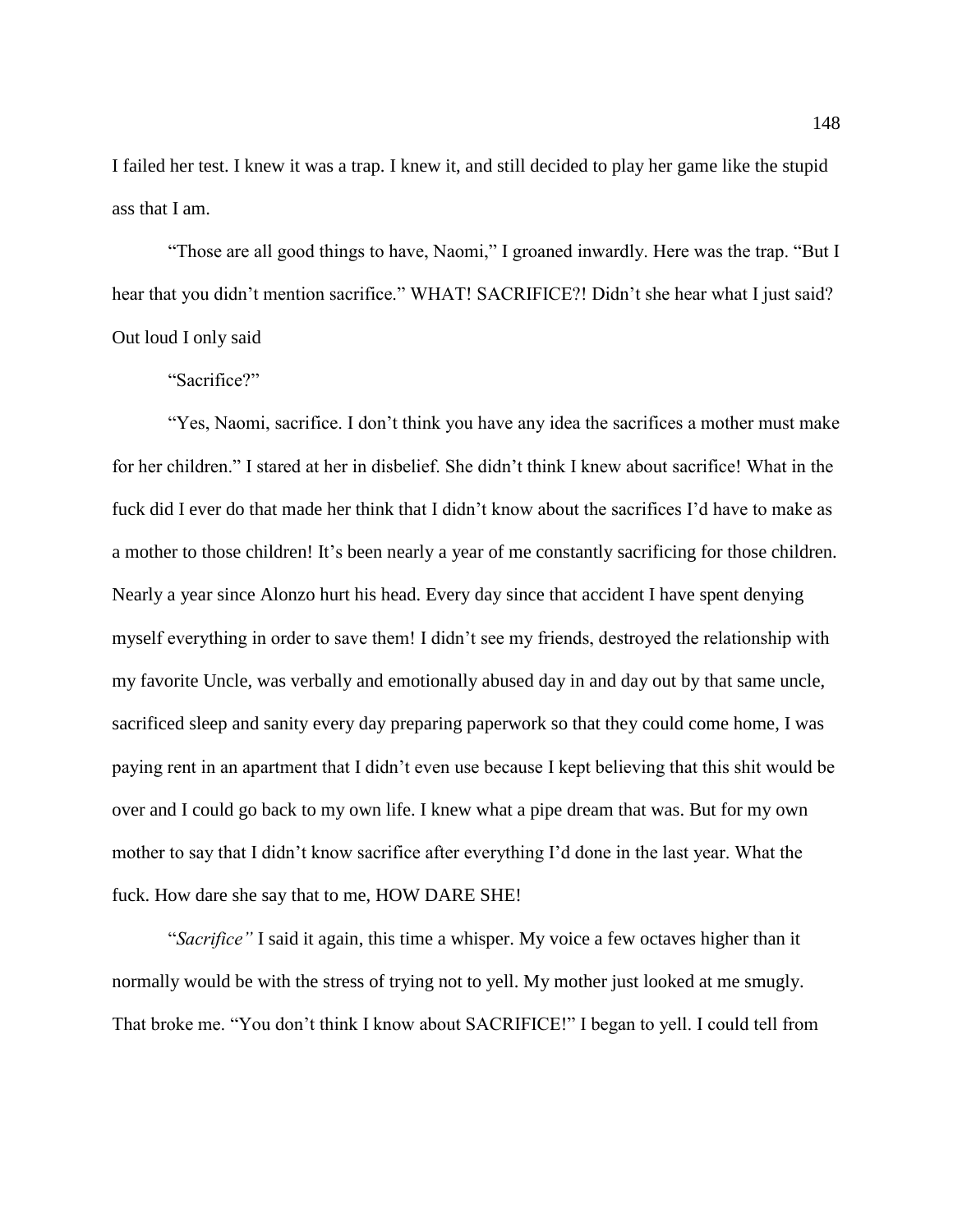my mom's expression that she wasn't expecting me to yell. At 24 years old it had been exactly 10 years since I yelled at her in anger.

"HOW DARE YOU! HOW FUCKING DARE YOU!" This wasn't' the way I talked to my mom. One incident at fourteen years and one other at nine years were the only times I can remember ever yelling at my mom this way. The stress and anger and fear that I had been building up to the last year came screaming out of me.

YOU DON'T THINK I KNOW? WHAT THE FUCK DO YOU THINK THAT I'VE BEEN DOING FOR THE LAST FUCKING YEAR!" My mother tried to interrupt me, which only enraged me further. "NO, YOU DON'T GET TO FUCKING TALK ITS MY FUCKING TURN AND YOU WILL LISTEN TO ME!" I let loose on her at that point, I don't remember all that I said, only the ending.

```
"AND YOU DON'T GET TO SAY ANOTHER WORD TO ME ABOUT SACRIFICE!" 
My mother tried to say something again, to get the last word in. I wouldn't allow it
"NO! NOTHING! NO!"
```

```
"I just want to say—"
```
"NO!"

"Nao—"

"NO!"

"I jus—"

"NOT ANOTHER FUCKING WORD! YOU DON'T GET TO TALK!"

" $\frac{May}{m}$ "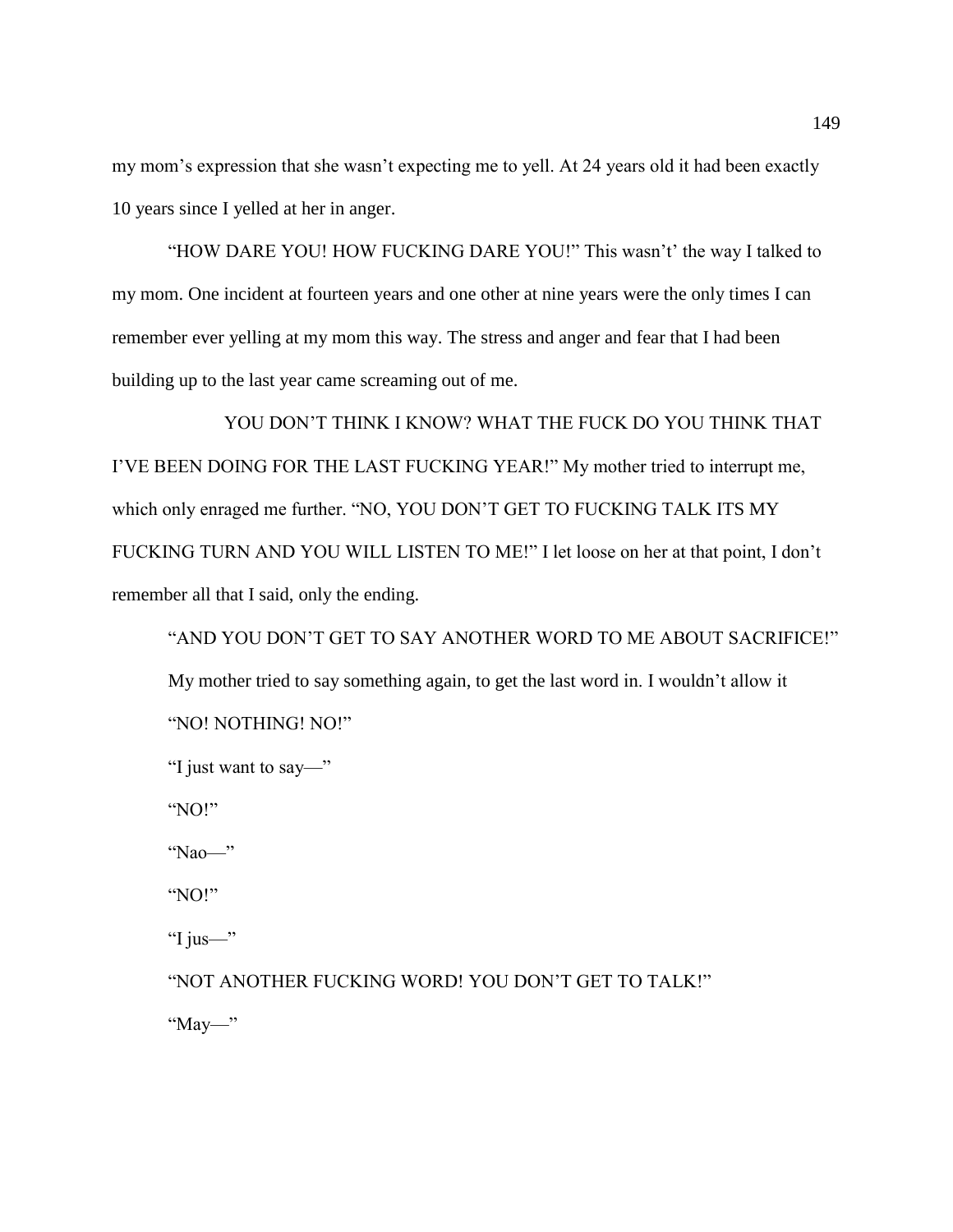"NOOO! NO! NO! NOOOO!" I screamed at her until she left the room. At some point I had stood up, realizing this, I sat back down on the couch. My heart was pounding and I had a headache. I was so tired. And so fucking sad. I felt betrayed. I could only hope that my mom was able to see how much she hurt me by saying those things. I lay on the couch for a long time waiting for sleep to come.

A few days later I overheard my mom talking on the phone with my grandma, she was laughing.

"She was screaming at me, mom." My mom laughed, "All I could think was she's finally acting like a teenager." She laughed again. I felt like I'd been punched in the chest.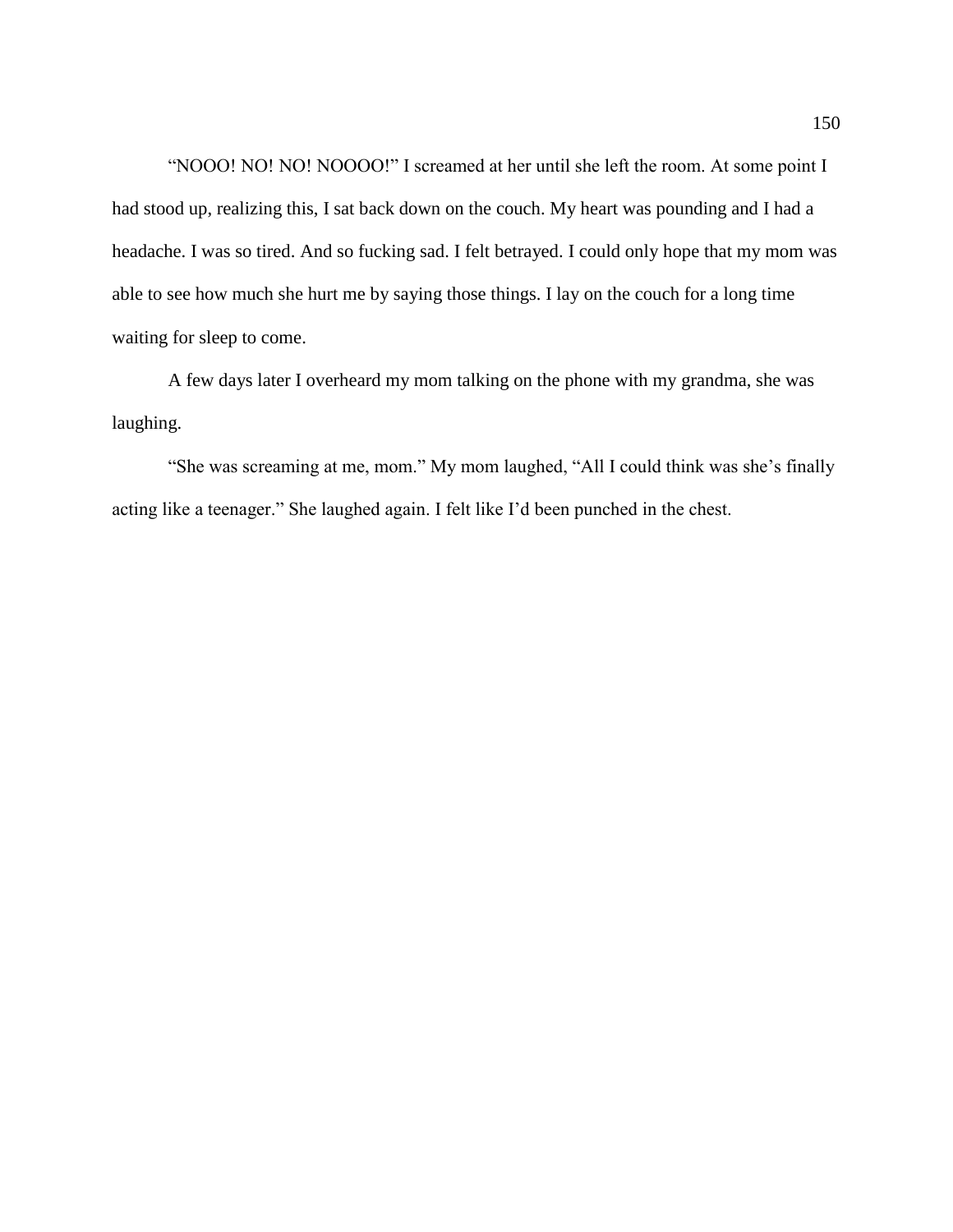## **XIV**

Living in Little Falls with Herbert and Alonzo was so much better than living at my Uncle's house. There was no drama, no screaming fights, and no walking on eggshells. We passed the home inspection with flying colors. I was able to clean the whole house in less than three hours and get a decent amount of sleep before they came. After they left, I was able to take care of the boys in the way that I thought was appropriate and have the largest say about their care. It took only a week for Alonzo and Hebert to become fully sleep trained. Without my Uncle's constant interference, we were able to keep up with the sleep schedule until I was able to lay both boys down in bed and simply walk away. No rocking and no lying next to them. Just a story a song and a kiss was all it took.

Alex was in a women's shelter in St. Cloud. We made a point to visit her once a week and have a nightly phone call at 7pm with her so that she could stay in contact with the boys. Uncle, on the other hand, fell deep into a bottle; beer bottle or pill bottle it didn't matter to him. He used, as far as I could tell, indiscriminately. With our new locations I soon was able to set up a new rhythm to our lives. I spent the next few weeks fixing up my mom's spare bedroom into a proper bedroom for the Herbert and Alonzo. I decided I like a pirate theme and spent hours looking for matching bed sets and carpets and a proper bed and crib for Herbert and Alonzo. Feeling settled for the first time since I got back to Minnesota, I was able to spend my summer in relative happiness.

Each day with Herbert and Alonzo was something new. I was teaching Alonzo animal sounds and the alphabet. Every morning we would sing the ABC's together and look through animal books. I bought him a few touch and feel sound books to help him learn. His favorite one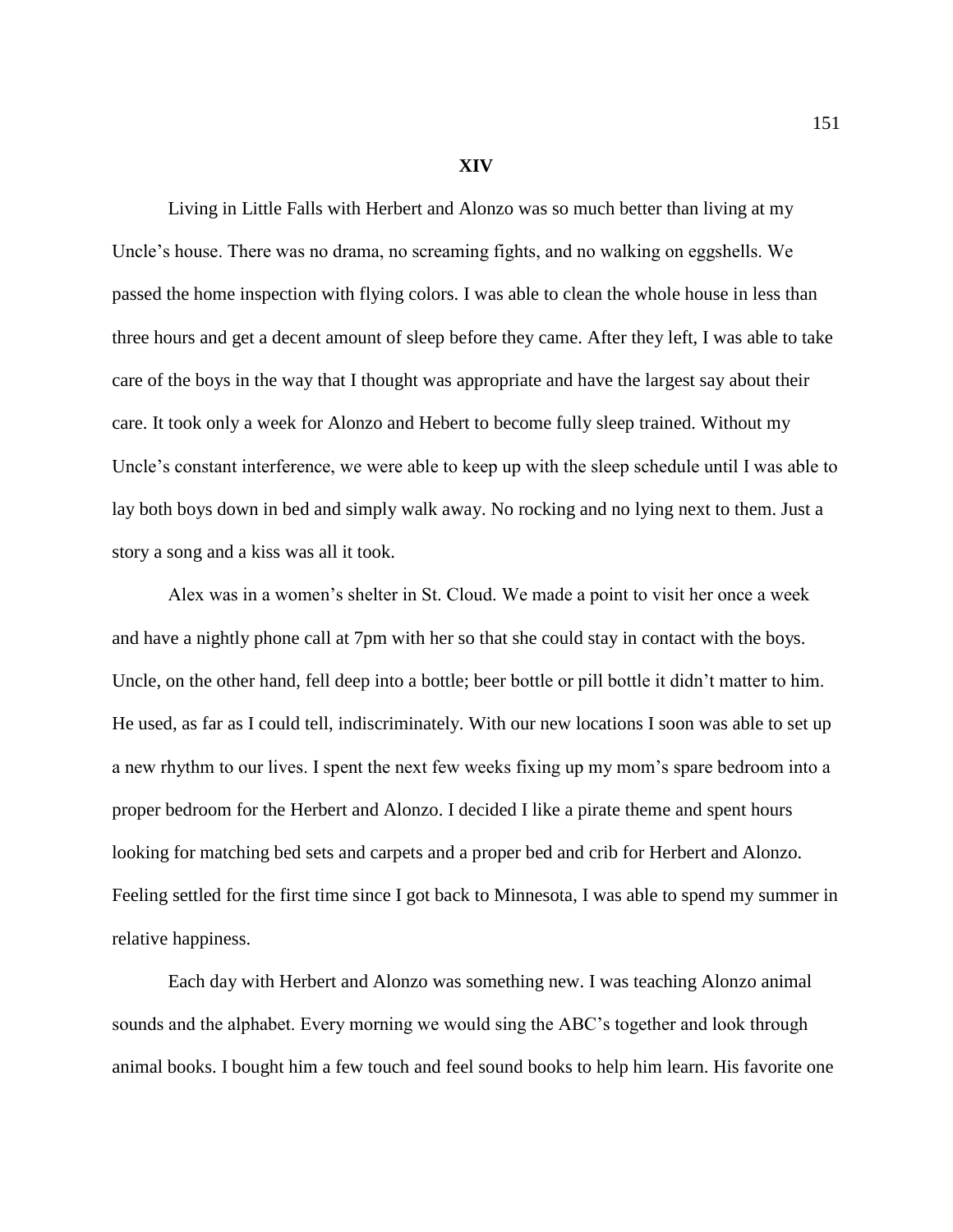was the little lion roar. He'd giggle uncontrollably every time he pressed the button. He was growing and learning faster than I thought possible. He absorbed everything so quickly I wondered if he might be a gifted. I did a lot of google searches with most of the results saying that all parents think their child is gifted, but from what I could tell Alonzo really was. He knew his colors and most of his ABC's when he sang them. He could do animal noises and had twoword sentences before his first birthday. I thought he was marvelous! Gifted! Exceptional! Which is why when social services sent workers to me to help his "mental retardation" I just about lost my mind.

"What are you assessing exactly?" I asked the worker who had shown up that morning. They'd called about an hour before showing up and I gave them my sister's address in Little Falls instead of my mom's because her apartment was bigger.

"We received reports of both Herbert and Alonzo suffering from some significant mental and physical delays. We're just here to assess how challenged they might be." The lady smiled sweetly at me as her colleague took notes on their laptop.

"Who said they were suffering delays?" I asked. I was trying not to be angry. These women were only doing their jobs but it was difficult not to lash out at them for presuming to think my babies had "challenges".

"The other foster home they were in made some significant notation about their condition." She said.

"To be fair, Alonzo had just been eaten by a dog and was on pain medication." I was a bit snappish when I said this and the lady looked surprised. Maybe she didn't realize what Alonzo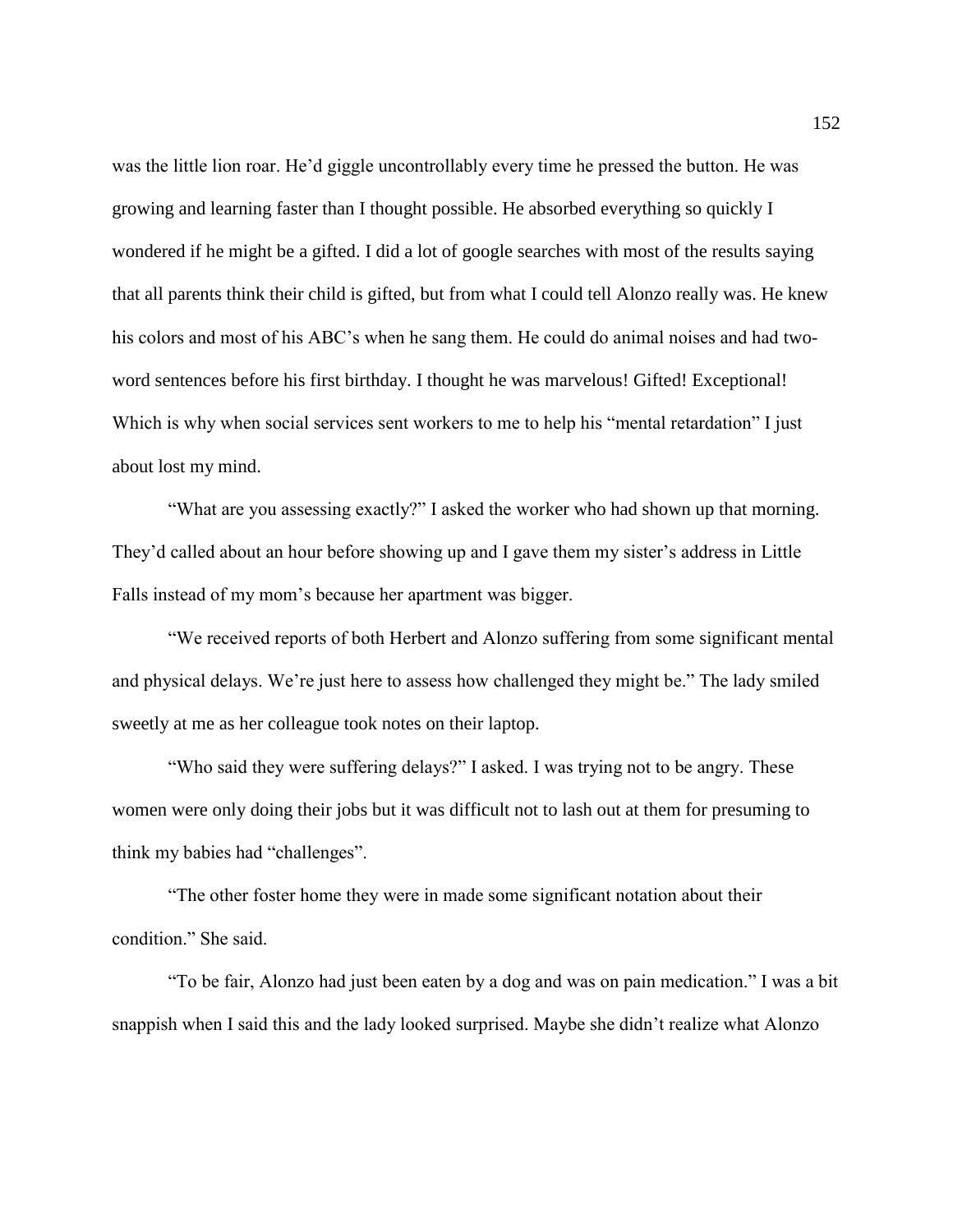had been through or she was surprised at the way I phrased it. Either way I found referring to it in such a blunt manner helped me deal.

"Well, we're just going to ask them to do a few different activities to see where they are at. Alright?" She was using that sweet smiling voice at me again. I smiled sweetly back. I decided to withhold my anger until after the assessment. I had been working with Herbert and Alonzo for nearly four months now. Alonzo especially had made significant improvement since he returned home. We would prove these women and those other stupid foster parents wrong.

The activities started simply enough. They wanted Alonzo to put some balls into a bucket. Alonzo looked irritated with the activity. Seeing his irritation and fueling my need to prove them wrong I decided to show off.

"Alonzo," I asked, "what color ball?" Alonzo, I swear, nearly rolled his eyes before saying clearly for everyone to hear, "green." Though it sounded a bit more like 'geen' it was clear enough. He named each color ball that he put in the bucket after that. "Red. Blue. Green." I smiled widely at Alonzo and looked at the workers to see them confusedly looking at their notes and flipping through pages. I felt a sense of pride swell inside me. These people had no idea who they were dealing with. Each activity after that went the same. They would ask Herbert or Alonzo to do something simple and I would complicate it for them. They would ask Herbert to sort the colored cards and I would ask him which color had more and which color had the least and to put them in order. They would ask Alonzo to bang two toys together and I would ask him what the names of the toys were. They would ask Herbert to balance on one leg and I told him to hop on one leg. They would ask to see Alonzo crawl and I made him stand and walk with his cruising toy. Even if I didn't know it then he was only a few days away from walking by himself.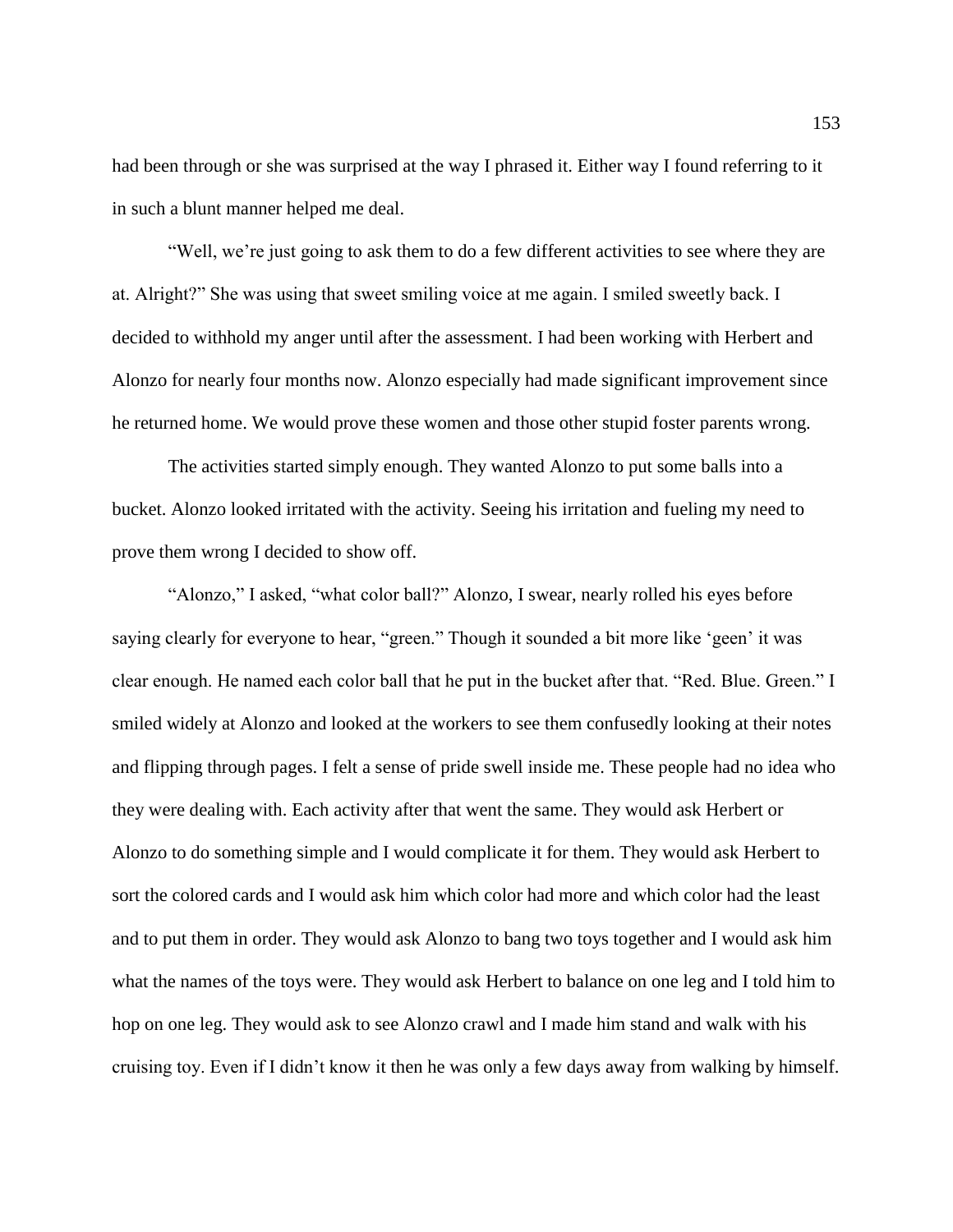By the time the women were done taking notes they looked completely bewildered. I smiled smugly at them.

"So, what's the verdict?" I asked sweetly, only mocking them a tiny bit.

"Well," said one. "As far as I can see, I don't understand why we were called in to assess these boys. They are quite obviously not challenged in any area. Physical or mental." The other woman agreed with her.

"When the other foster family gave us the report we were sure that they needed some special services. Now though, I'm not exactly sure what we are doing here." The whispered to each other for a minute and I was sure they were wondering if they even got the right kids written down in their notes. They left soon after stating that they wouldn't need to visit us again and that they would put in their system that Herbert and Alonzo are doing exceptionally well. I thanked them politely and as soon as I closed the door I scooped Herbert up into the air.

"WOOHOO!" I yelled! "You did it Herbert!" Herbert had no idea why I was spinning him or why I was so happy he just laughed and thought it was great fun.

"MIMI!" Herbert screamed, "DOWN!" I laughed as I swung Herbert to the ground and he dizzily fell onto his butt. I crawled forward and kissed Alonzo all over his face.

"Brilliant, brilliant boy!" I said kissing him. He annoyedly pushed my face away saying

"EH!" Alonzo scowled at me. He wasn't nearly as easy to amuse as Herbert was but I knew exactly what he was missing. The women had eaten into our lunch time.

"Oh!" I said in a grumpy voice. "Do we have a Mr. Grumpy Gills here? Are you a Mr. Grumpy Gills?" Alonzo pushed my face away again, this time he was even more irritated.

"EEEHH!" Alonzo's grumpiness only made me laugh more.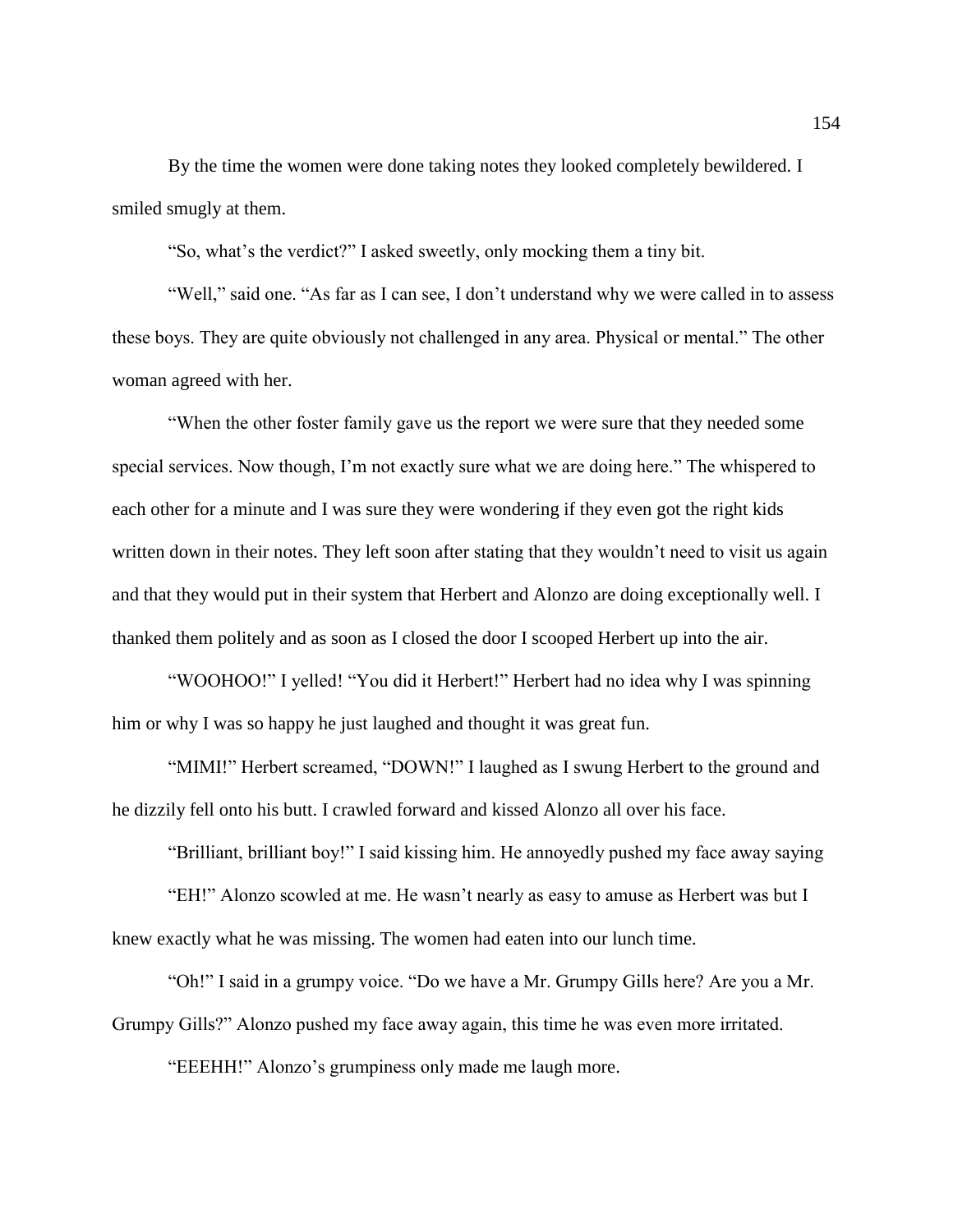"Okay, okay." I said. "I'll get you some lunch." I quickly went to the kitchen and made up some lunch for the boys. It was remarkable how easily Alonzo was soothed by food and the boy could *eat*. At this point he was eating more than Herbert was at meals. I read that it might just be that Herbert was at an age where he was a pickier eater, but Alonzo could put it away and he was *TINY*. When he would get to be just a bit older, he would be able to eat more pizza than I could in a sitting. I was worried that he had a tapeworm or something and bombarded Google, my mother, and his doctor about it for months until they convinced me that he could just eat a lot and that there was nothing wrong with him.

That afternoon, after the boys had eaten and I lay them down for a late nap I asked Jessie, who had been chilling upstairs with her own kids while the workers were over, if I could host Alonzo's first birthday at her house. When she agreed I rushed to the store to order his cake. I only had little over a week to put his party together. I ended up choosing Sesame Street as the theme since Alonzo didn't really have any interest in anything particular at the moment. He never really cared for T.V or any of the programming that I put on for him or Herbert. Herbert loved it but Alonzo couldn't seem to be bothered. After I ordered his cake as well as a smaller one that was meant for him to destroy by himself, I went on a mission to buy him presents. I was worried that he wouldn't get any from anyone else. He always took a backseat in Alex and Uncle's minds and I didn't have a lot of friends that would want to come to a one-year old's birthday party. Not that I had a lot of friends anymore anyways. Most of them disappeared after a year of me being so involved with the boys. Not that I blamed them. It took a lot to handle the drama that I was in. Even just hearing about it was tough. It still sucked though.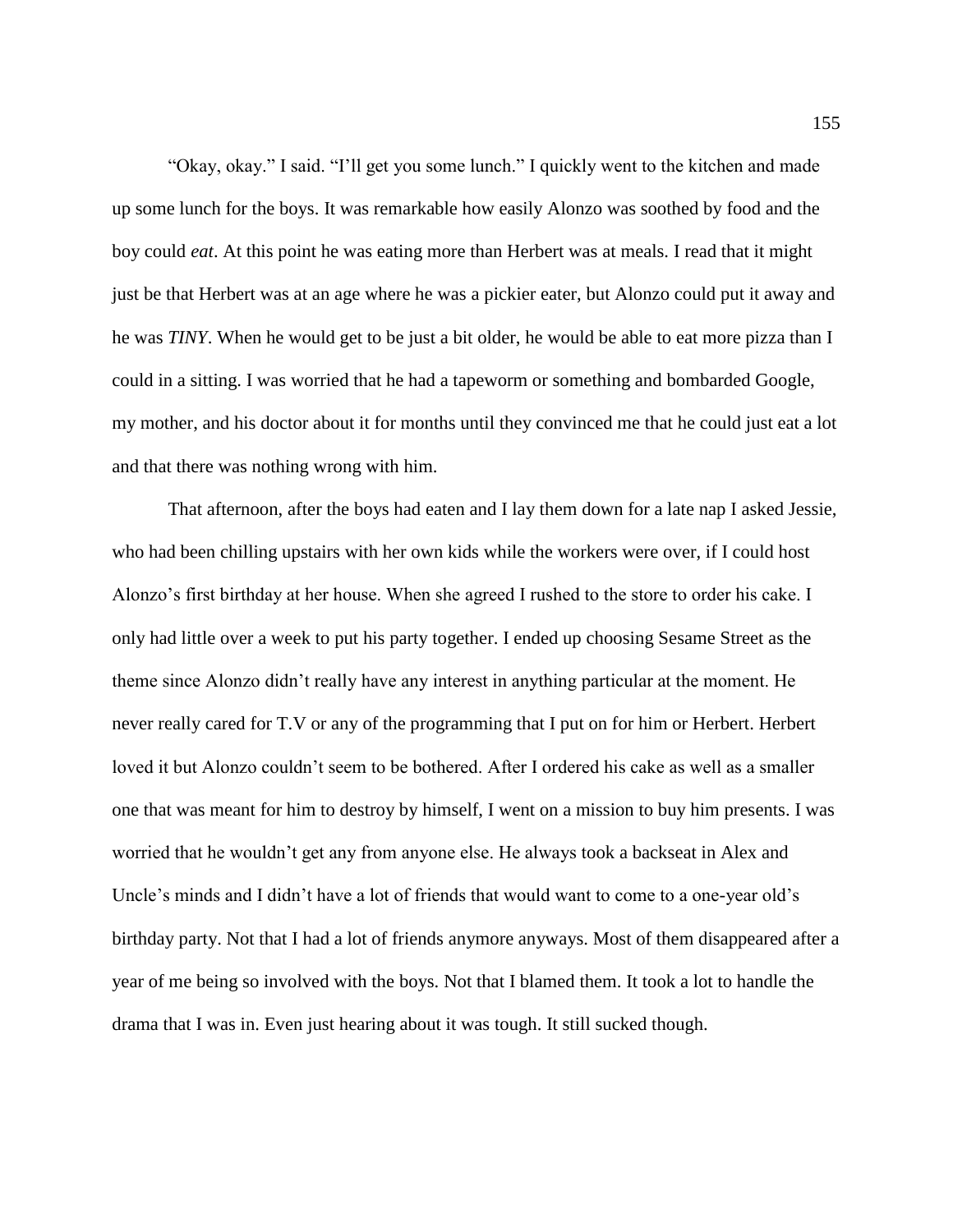I bought him a huge number of presents. Anything I thought that he might like at the store, I bought him. I wasn't being too picky either; a drum, mega Legos, stuffed animals, Sesame Street cars, blocks, electronic phone, and books. I didn't want to set up his party only to see that his present table was empty. When I got home later with the boys and the presents my mom said that I was being ridiculous. Maybe I was, but Herbert got a ton of presents at his party, I didn't want Alonzo to think that he'd been forgotten. Even though he wouldn't remember his first birthday, I would. I was determined that I wouldn't fail him. Not again.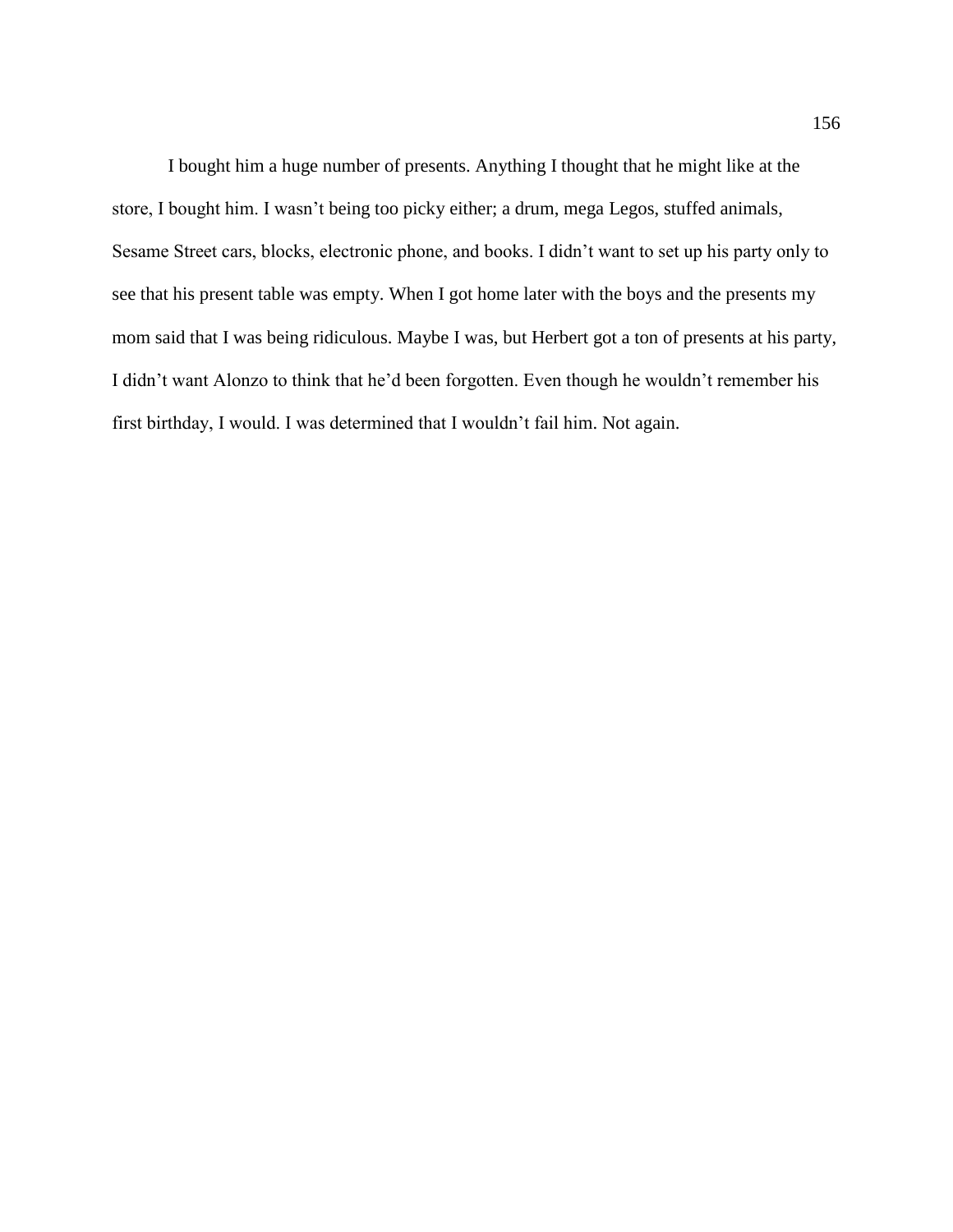**XV**

The night before Alonzo's party I drove over to Jessie's house to see if she needed any help cleaning up for the party. She kept her house ok enough, but I wanted it to be extra perfect for Alonzo's day. When I got to her house I was surprised to find it full of strangers who were drinking and smoking cigarettes inside the house.

"Jessie," I called, making my way through the smoky living room. I found Jessie in the kitchen with a few of her friends drinking. "What are you doing?" I asked her. "I thought you said you would clean the house tonight to get ready for Alonzo's party!"

"I am, I am." Jessie smiled at me. "Don't worry. They only came over for a little bit. Once they leave I'll clean. Okay? Don't worry about it." Jessie was smiling and leading me towards the door. I didn't trust her completely to keep her word but I trusted her enough that I thought she would probably start cleaning tomorrow when she woke up. I told her to call me if she needed any help after her "guests" left and went home. It wasn't even two hours later when I got a phone call from her friend, Jacey.

"Naomi! You have to come! Jessie is seriously flipping the fuck out. She's screaming and kicking. She's gonna get the fucking cops called on us."

"What the fuck!" I said. "Lock her in her bedroom!" I was already on my feet and shaking my mom awake.

"I did!" she yelled. "But the bitch won't stop screaming!"

"What the fuck is she screaming about?" I asked.

"I don't fucking know, Naomi. She just started getting all mad and up in people's faces saying that they kept trying to fight her but no one was even doing anything!"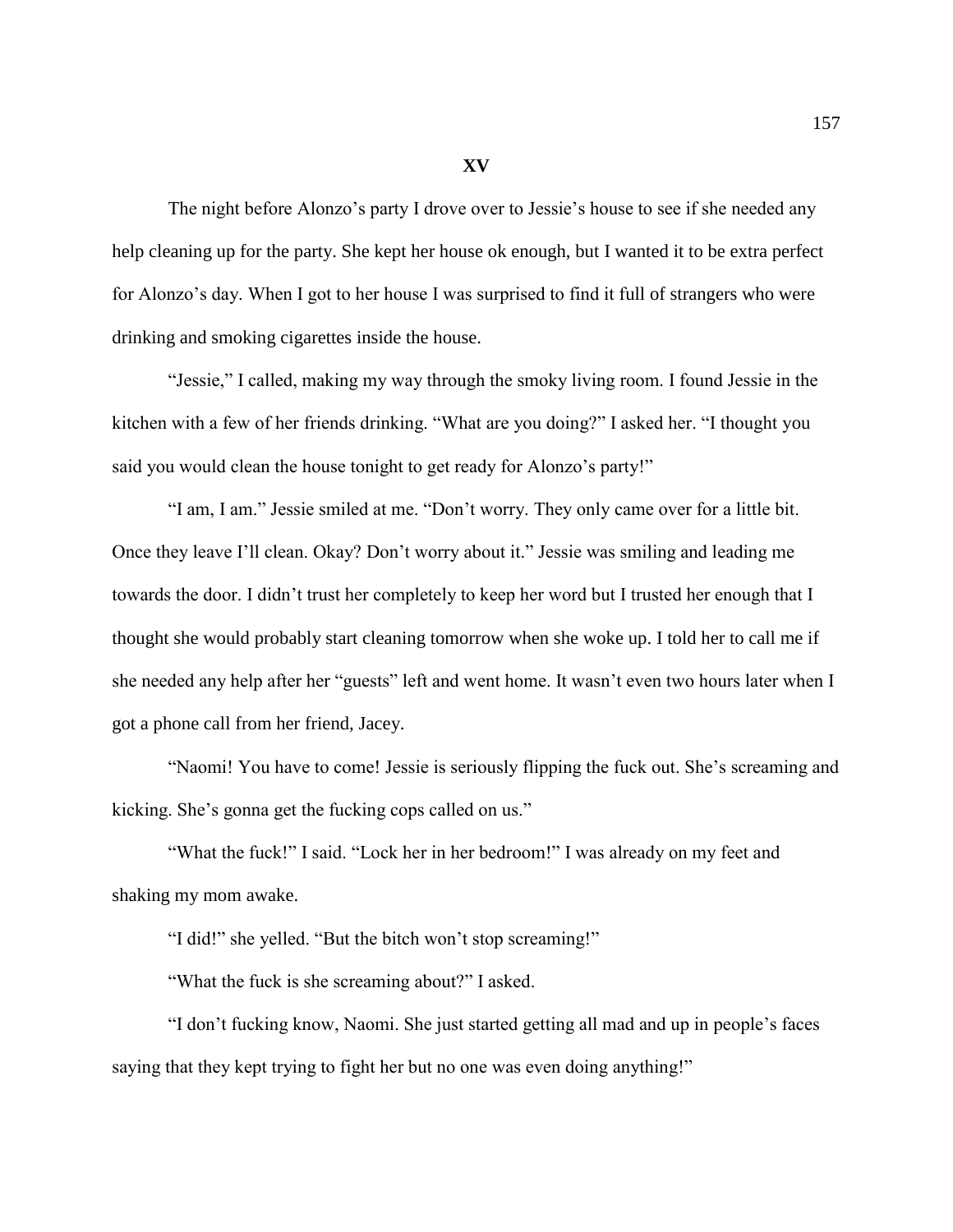"Okay," I said. "I'm gonna wake my mom up. Call me if anything happens." I hung up the phone with her and shook my mom harder to wake her up. She jumped when she finally opened her eyes.

"What?" She said sleepily. "What do you want?" I told her about the situation at Jessie's house and only just finished when Jacey called me back.

"The crazy bitch just jumped out the window!" She screamed when I answered her. "She just fucking jumped! She doesn't even have any pants on!"

"SHE JUMPED!" I screamed. I wasn't too worried that she injured herself. She was only on the second floor and it wasn't that high up but jumping while you're drunk and naked? That was insane. My mom scrambled out of bed, rushing to throw clothes on and head out the door.

"I tried chasing her, but now I can't fucking find her, Naomi. I don't know where the fuck she is." Jacey said. I could hear her panting over the phone, running outside to find Jessie. It was a good thing that it was mid-June. It would have sucked to go looking for her in January.

"Mom's on her way to help you look. Okay?" I hung up the phone with her and asked mom to keep me updated on what was happening. About thirty minutes later Jacey came walking through the door.

"Your mom is still looking for her, I think she called the cops." She said when she sat down.

"Good," I said. "Anything could happen to her out there! She's drunk and naked! She could be fucking murdered! Or raped!" I was tired. I was tired of jessie pulling stunts like this, I was tired of being the one to clean up her messes, I was tired of not being able to rely on anyone.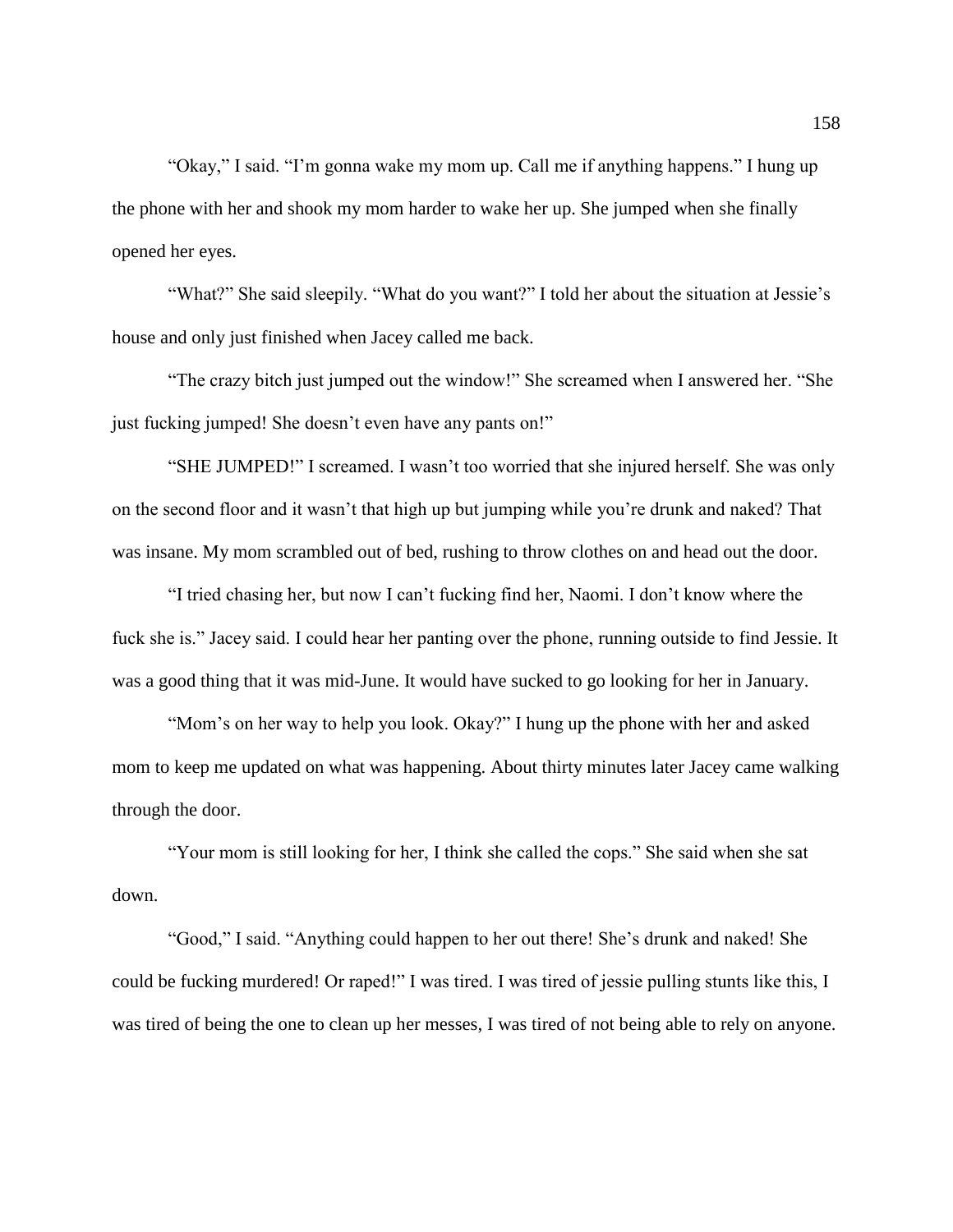How were we going to have Alonzo's party if Jessie was flying off the deep end? "Where are the kids?" I asked.

"Denise is with them." She said.

"Denise?"

"Yeah, Deanna's sister?" Jacey explained. Deanna had been Jessie's best friend when she was sixteen who died in a drunk driving accident. Jessie had taken over as a surrogate big sister to Deanna's younger sisters, Denise and Danielle.

"OH! Denise! I didn't see her there earlier. Ah man, poor fucking Denise. She doesn't deserve to be around Jessie when she's acting like this." As bad as I felt about Denise being there, I was glad that she was keeping an eye on Jordyn and Cedar. About an hour later and after Jacey went home, Mom called me with the update.

"We found her." She said. "But she's going to jail."

"What! Why?" I asked. She paused before answering me.

"Well the cops found her in one of the other homes over here, some people took her in, but then she started causing a scene over there, telling the kids that she woke up that their dad was a pedophile."

"What the fuck." I groaned. Mom kept going, ignoring my interruption.

"Then when the cops got there, she wouldn't go with them. All she had to do was follow them home but instead she had to fight them."

"NAKED!" I exclaimed.

"No, the dad in the other house gave her some shorts to put on. Anyways, I told the cops that it would take more than one of them to take her down, but they didn't fucking listen to me.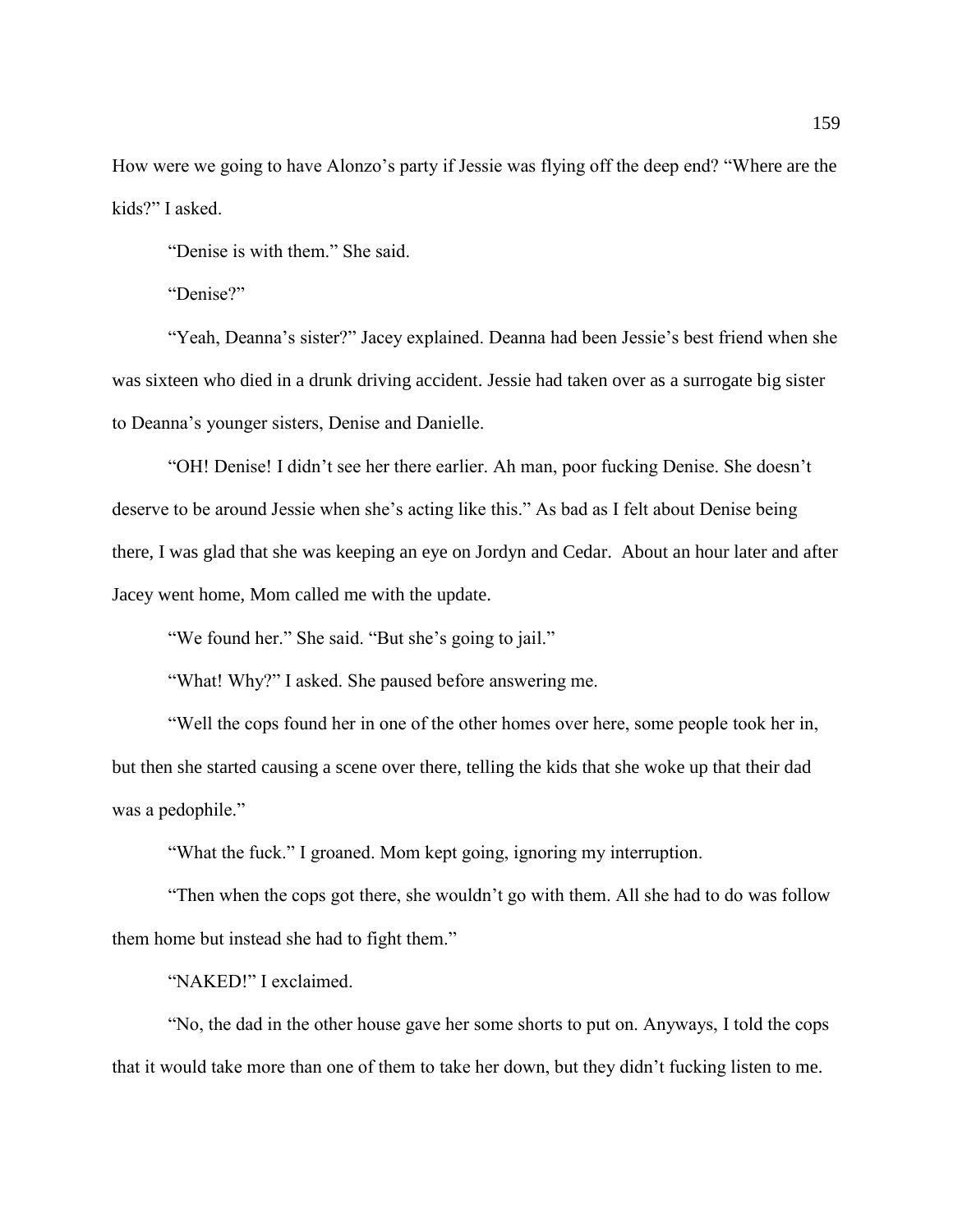No, they thought I was being dramatic. That, as her mother, I couldn't possibly know more about my daughter than they could." I rolled my eyes at my mom's outburst, luckily, she couldn't see me. "They believed me after she took down two of them by herself, slipped out of the handcuffs they finally got her in, bit one, smashed another one's phone, kept calling them pussies, demanded that they fight like men, and then finally had to be held down by six of them."

"WHAT THE FUCK!" I couldn't believe it. Stupid, stupid Jessie. No wonder she's going to jail. "She'll be lucky if they don't press assault charges against her!" I finally said. I could hear my mom sigh on the other end.

"That's not all, Naomi" She said sadly.

"What is it?"

"The house is completely trashed. It looks like there are drinks spilled everywhere, and something that smells like pee is going all the way down the stairs, and I don't even want to know what happened in the kitchen sink." I could hear my mom inside the house going from room to room. I groaned, my face falling into my hands. I couldn't believe it. Alonzo's party ruined before it even started.

"I'm going to have to go there early tomorrow to clean it." I said.

"I don't know, baby. It's really bad." I could hear the worry in my mom's voice. I knew she thought I was being ridiculous about Alonzo's party but I didn't care. He would have a wonderful birthday even if it killed me. Mom came home not too long after that with Denise, Jordyn, and Cedar. They would stay at our house until we could get things sorted out with Jessie.

True to my word, I woke early the next morning and went to Jessie's house and started to clean. Mom had come over after a while to help. Soon enough, we had the house looking and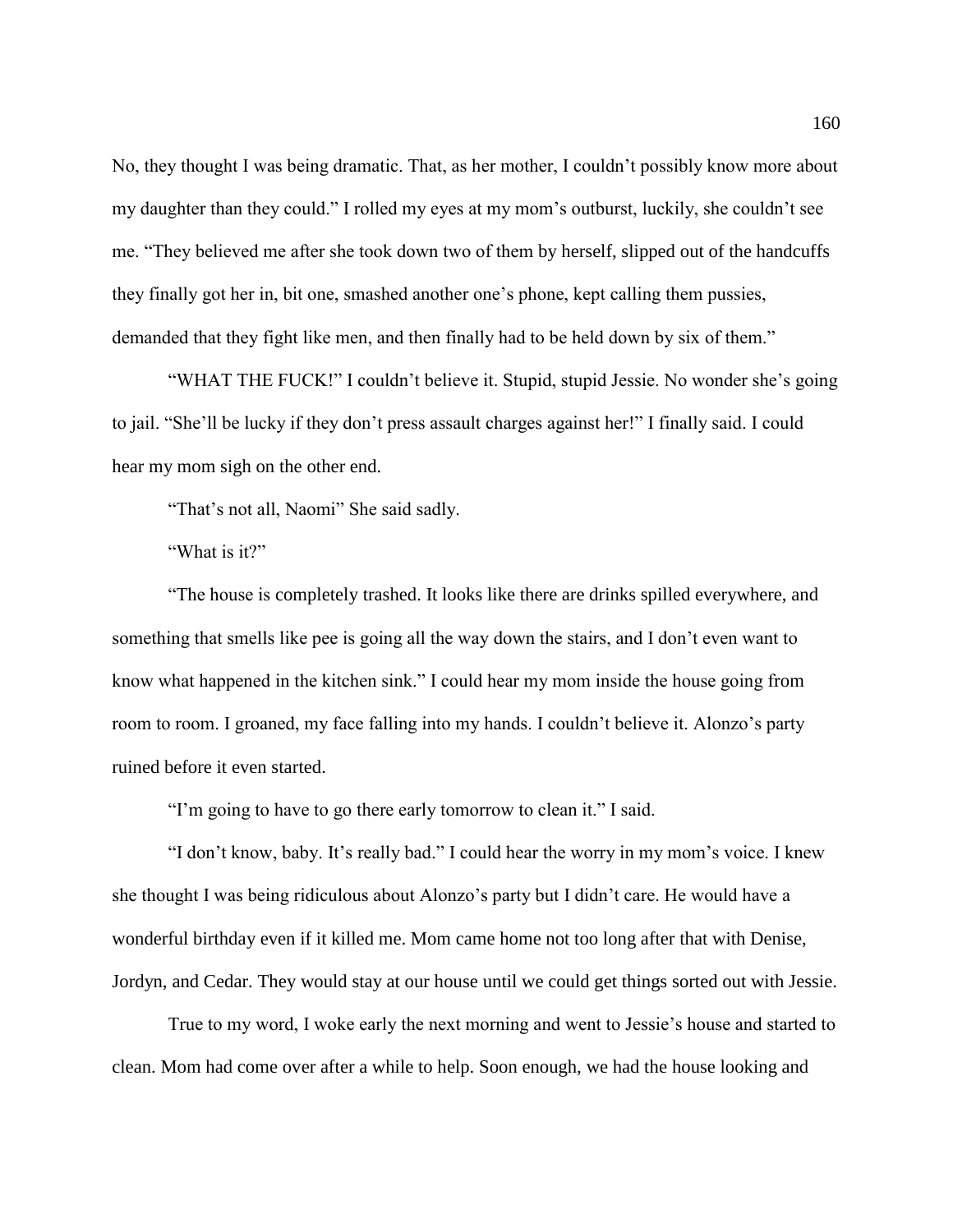smelling decent. I didn't care that Jessie was in jail. She said we could use her house and we did. I set up all the decorations with help from Denise while my mom went to go pick up Alex and my little sister, Randi from St. Cloud. Randi was my dad's youngest daughter at ten years old and thought of my mom as her grandma. Randi's mother had, at one point, been my mom's best friend. Needless to say, they no longer spoke. It turned out that my fears were well founded about the turn out to Alonzo's party. No one came. My grandpa had dropped off his gifts for Alonzo a few days before since he wouldn't be able to make it, my friend, Megan, had decided to stay home, and Krista was four hours late and stayed for only thirty minutes. Natasha, came an hour late and was surprised to find the party as empty as it was. I explained to her that most people dropped out last minute and weren't coming.

I pushed through the lack of attendance and focused on Alonzo. Because of my manic shopping he looked like he had a decent number of present, even though eighty percent of them were from me. I was a little put off by the fact that Alex held Alonzo in her arms while he opened presents but decided not to let it get to me. I had to remind myself that no one thought of me in terms of being Alonzo's caregiver, let alone mother. The best part of the day was watching Alonzo destroy his cake. He was covered from head to toe in red and white frosting and grinning ear to ear. I can still see him sitting there, covered in frosting and thinking that I couldn't imagine a happier kid on this earth. It made everything worth it to see that smile on his face.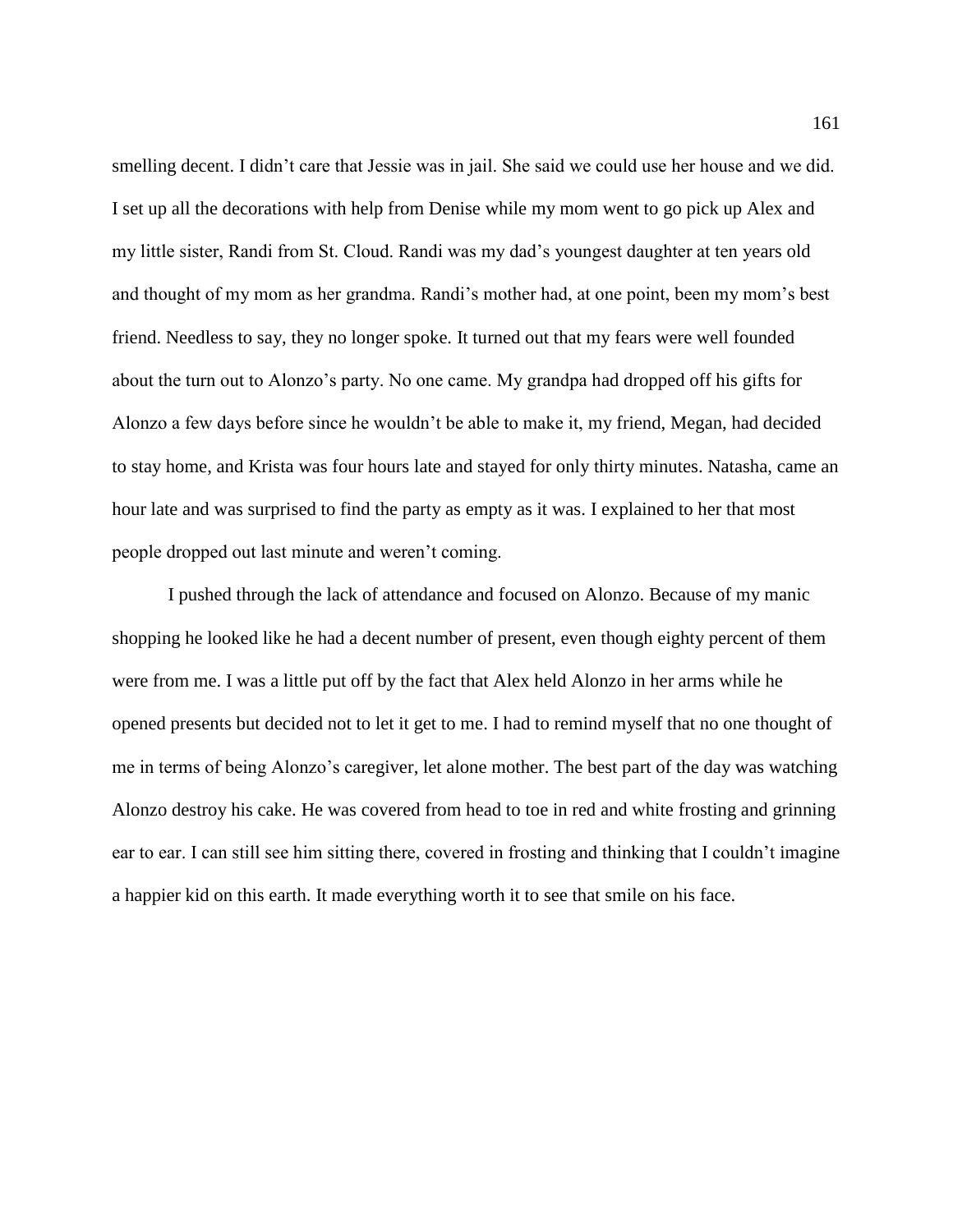## **XVI**

The rest of the summer was mostly ok. Uncle had finally gotten his shit together enough to get a few visits with the boys. They always went really well. He was polite to me, brought the boys toys, and tried especially hard to bond with Alonzo. I think he'd realized how much he was neglecting Alonzo in favor of Herbert. I was happy to see them getting along and made sure to take pictures of them to post on Facebook. It was also during this time that another death rocked my family. My cousin, Kaia, had died unexpectedly. I found my mother one morning crying in the kitchen. When she told me that Kaia had died, I had to sit down. Another cousin gone. Once again, I was trying to think of the last thing I said to her, the last time I saw her. I scavenged Facebook trying to figure it out but only ended up crying when I saw all the R.I.P's posted on her Facebook page. My sister, Tala called me crying. She couldn't believe Kaia was gone. She had been so excited for our family reunion that was less than a month away. She was only 26 when she died. I never actually found out how she died. There was no funeral service, her mother quietly cremated her, and the rest of us mourned.

My grandma was doubly affected by Kaia's death. Kaia was the eldest daughter of her youngest son, my uncle Eric, who died in 2010 in a carbon monoxide accident. She was angry at most everyone in the family. She felt like none of us put in enough effort to include Kaia more than we did in our family since she had only been coming around for a few years after finding her father and getting in touch with all of us. I was always pretty confused as to how things happened with Kaia. The way my mom explained it is that Eric had Kaia when he was a lot younger and her mother took off with her leaving Kaia to find her way back to us when she was old enough. That could be the truth, or it could be the story that my mother told me. I don't know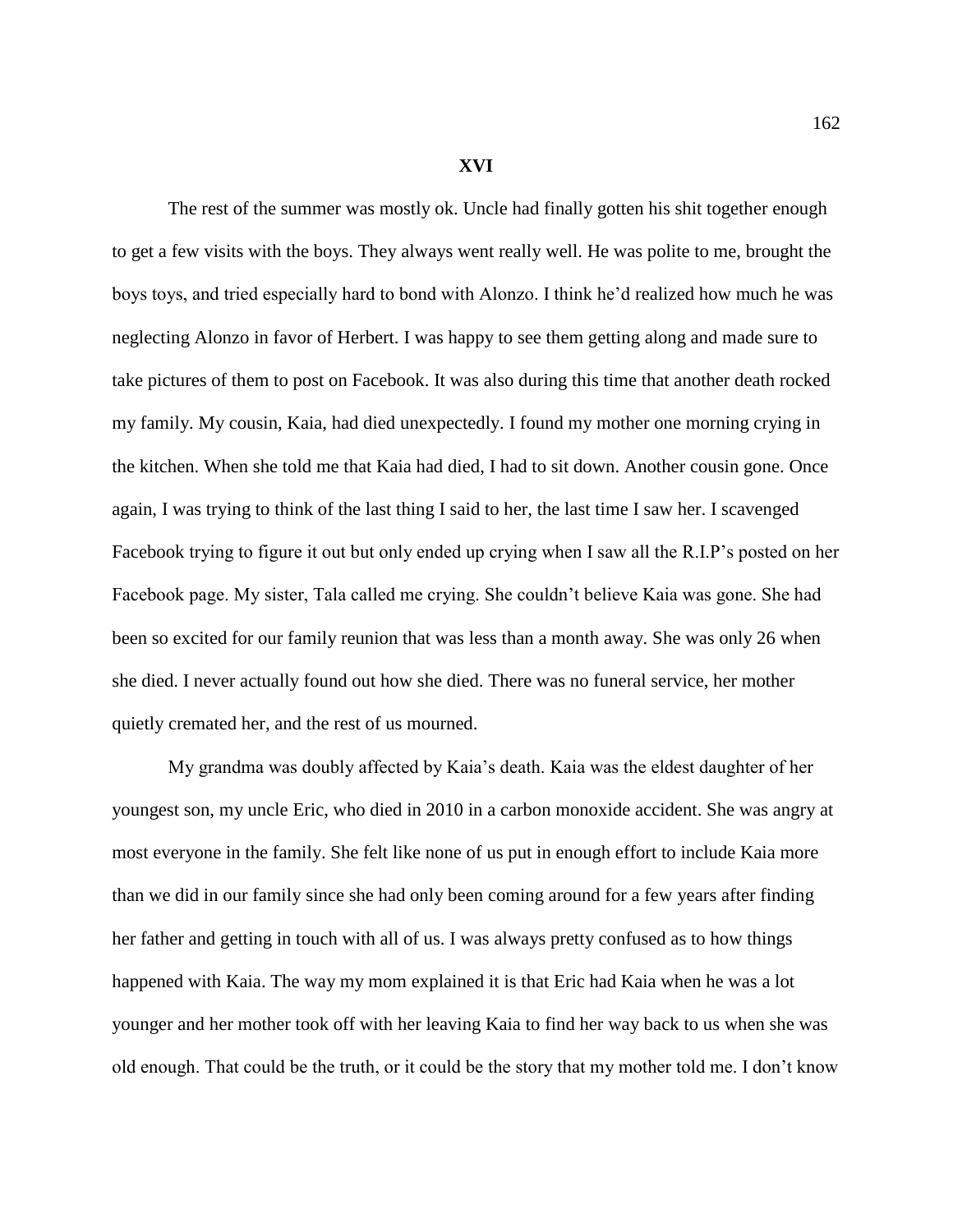if I'll ever know what really happened with her birth, life, and death. I only know that losing her was awful even if our relationship consisted mostly in sharing Supernatural memes and wishing each other happy birthday. For our family reunion, that we were having at a beach in Little Falls, we made her a memorial board so that it would be like she was there with us.

The family reunion was also the moment I realized Herbert was officially potty trained. I'd been slowly training him for months and was sick and tired of him having accidents. For months I tried everything from prizes, sticker charts, and leaving him naked all day (which parenting forums assured me would potty train him in three days or less, but only ended up with me scrubbing poop off of my carpet). I never realized before how intensely angry I would get potty training a toddler. Too many days were filled with frustrated yelling on my part, I would scream

"HERBERT, NO! YOU'RE SUPPOSED TO PEE IN THE POTTY!"

## "WHY WOULD YOU POOP ON THE FLOOR!"

"STOP!" My temper got so wildly out of control one day that in my yelling, I made Herbert cry.

"HERBERT! YOU KNOW BETTER! HOW MANY TIMES DO I HAVE TO TELL YOU!" I screamed at Herbert. "LOOK AT ME WHEN I TALK TO YOU! HERBERT, LOOK AT ME!" When he was finally able to bring himself to look at me, shame flooded me. He had tears in his eyes that he was fighting not to spill. I could tell that I had scared him and felt the need to banish myself to the lowest depths of parenting hell. I was a bad parent. Seeing my little baby in tears caused me to cry as well. I sank to the floor and sobbed.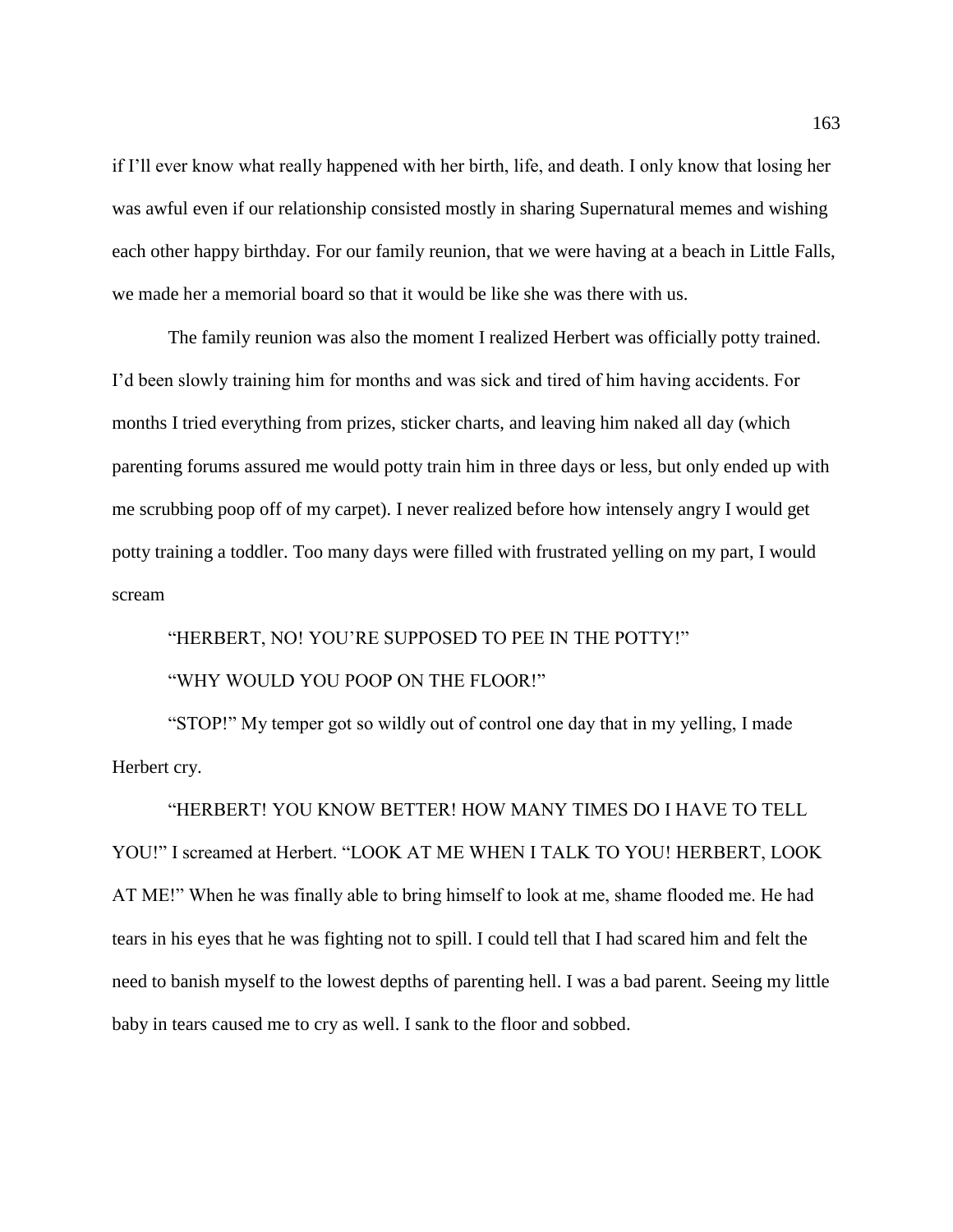"I'm so sorry, Herbert! I'm so sorry!" I cried and held my arms out to him, hoping that I didn't damage our relationship permanently. Luckily, kids are forgiving creatures. He ran into my arms and cried only for a few moments longer.

"Herbert, look at me," I said, gently this time. "I'm going to try never to yell at you again, ok?" Herbert looked at me with his big brown eyes full of love and trust.

"Ok," he said as he laid his head on my chest. I kept my promise to him, and never yelled at him over potty training again.

The day I realized he was fully potty trained came only a few weeks after that. We were swimming at a beach in the middle of June. The entire day was spent with my mom's side of the family cooking hotdogs, playing volleyball, and reminiscing. We had up a poster to memorialize my cousin who died from unknown causes only weeks before. At the end of the day, while getting the kids ready to go, took Herbert off the beach to change him from his little swimmer and swim shorts to his dry clothes.

"Did you have fun today, Herbert?" I asked him, I knew he did and that he would sleep really well that night because of it.

"Yea, I had fun!" Herbert was standing stark naked at the point I turned around to grab his pull up. Suddenly, Herbert yelled,

"MIMI, I HAVE TO GO POTTY!" With his announcement he took off running down the beach to reach the bathrooms on the other side, completely butt ass naked. Stunned, it took me a few seconds to realize my child was waving his parts around a public beach in front of a bunch of strangers. I took off running after him his clothes waving wildly in one hand.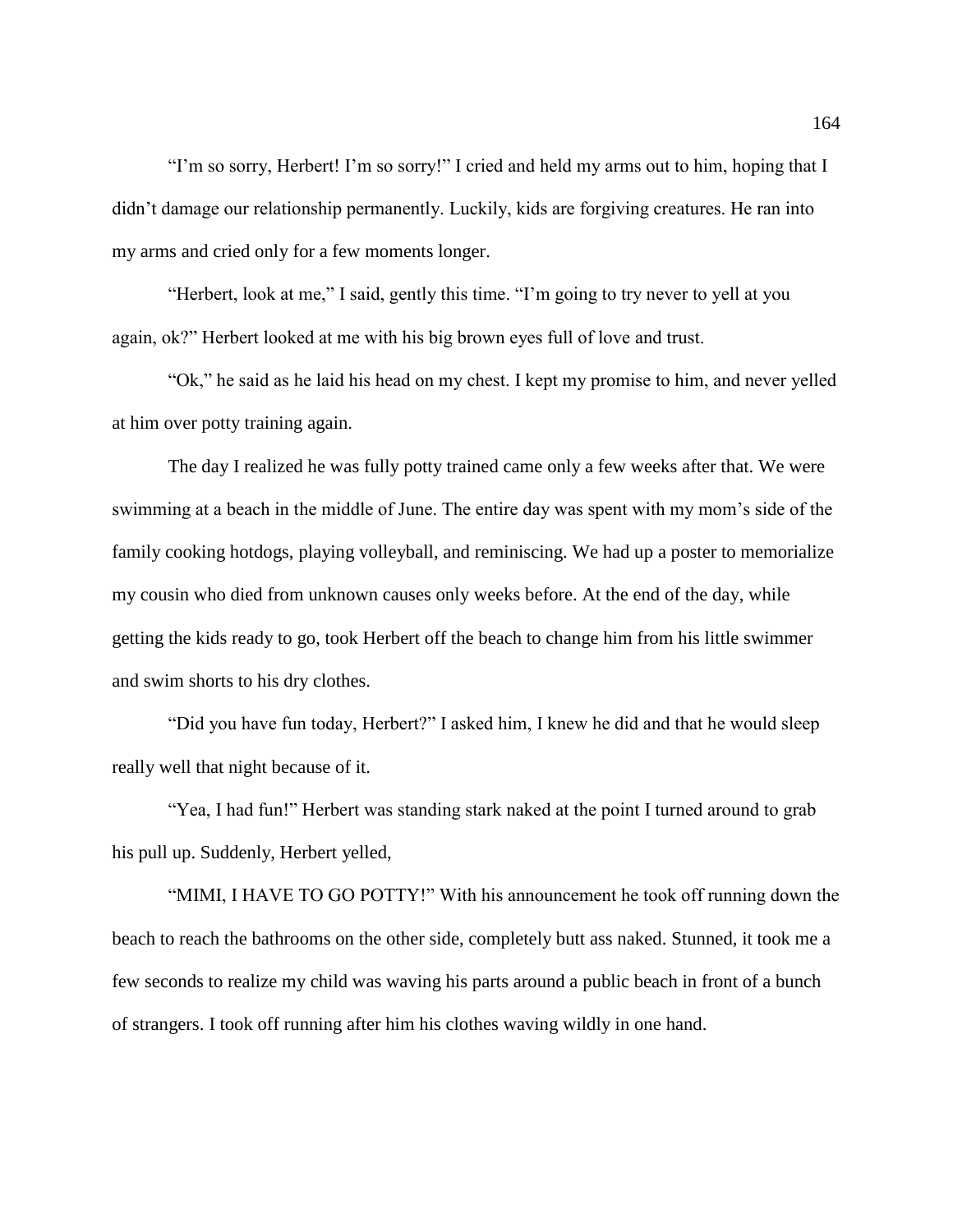"HERBERT, NO! YOU HAVE TO WAIT!" At this point, my family and the entire beach had noticed us and began to laugh. I continued to yell, but realizing the ridiculousness of the situation, began to laugh as well.

"HERBERT, YOU'RE NAKED!" He only yelled back at me,

"I HAVE TO GO POTTY, MIMI!" By the time I caught up with him he had reached the bathrooms and we ran inside together. All by himself he climbed on to the potty and went pee! A lot. I couldn't believe it!

"You did it, Herbert! I'm so proud of you!" I gave him a big hug while he was still sitting on the potty. I got him dressed in the bathroom stall and when we left proclaimed him officially potty trained. My mother told me not to get my hopes up, that it could have been a one-time thing. It wasn't. My baby was potty trained and a whole beach full of strangers was able to witness it in all its naked glory. This incident I'm sure will go down in family history. It's too funny not to. I wonder if some strangers on that beach will remember the day with humor too, watching a young mother chase her naked toddler across a beach.

It was at this same beach that Herbert had caught a fish with his bare hands earlier that summer. Jessie, Jacey, Denise, and I had all been standing in the water with the kids playing at our feet when Herbert kept saying something no one was paying attention to until Jacey looked down. It turned out Herbert had been saying "Feesh! Feesh! I got feesh!" When Jacey finally looked at him she saw he was holding a dead fish in his hands and was waving it around. Without thinking, Jacey started screaming, which then caused the rest of us to scream when we saw what he had. Jordyn started screaming as did Cedar and Alonzo. It took Herbert a second longer to figure out what we were all screaming about and was so terrified he didn't know what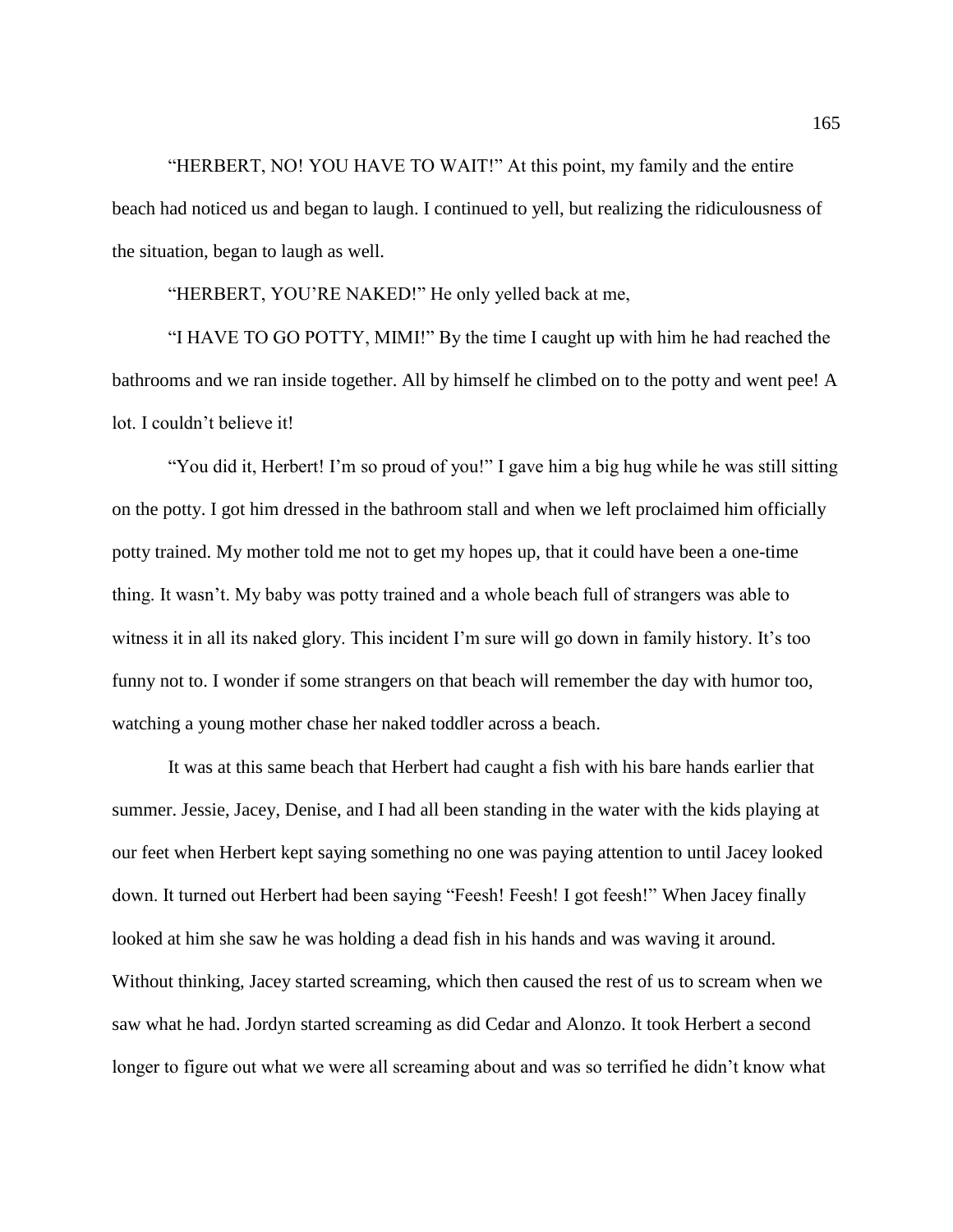to do with the dead fish in his hands. He only stared at it screaming until finally throwing it as far away as he could. We ran out of the lake and fell on the grass laughing. The moment was so ridiculous that I would remember it forever.

Those hot happy days of summer were some of the best in my life. They were filled with love, family, and my babies. I couldn't imagine a better way to spend it. It felt like my life had reached a point of true happiness. Herbert was potty trained, Alonzo was learning his ABC's and was completely healed from his accident with the dog. He didn't know any better than the happy lives we were living. Which is why it came as a little bit of a shock when Alex finally got her own place. She found a place in St. Cloud that was handicap accessible and perfect for her needs. She was really proud of herself for finding it and the shelter she was at helped her get free furniture to fill it with. Jessie and I helped her move in and get settled. It was a bit of a reality check for me. In my happy moments during the summer, I had somehow forgotten that Herbert and Alonzo weren't actually mine to keep.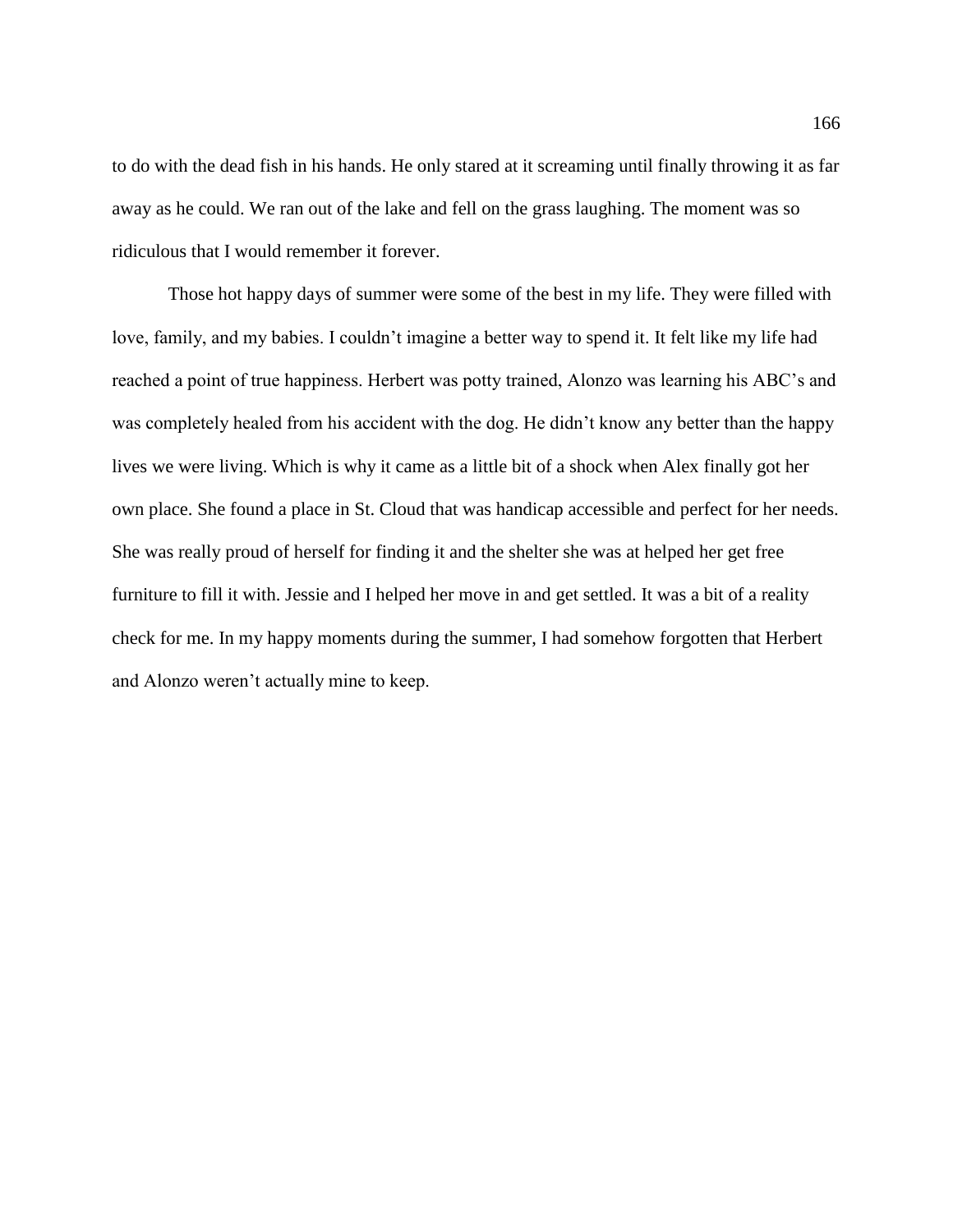## **XVII**

A couple weeks after Alex moved into her new apartment, we all went to the Benton County Fair. Uncle was meeting us there in order to take the boys on different rides. I wasn't sure of all the rides that Alonzo could go on, but I knew Herbert would have a good time. He loved seeing his dad. Uncle ended up going on a few different rides with Herbert and Alonzo, He had Herbert's face painted to look like Batman, bought him candy and toys, and made sure that he had the best time possible with them. I was proud of my uncle but I could tell that he was withdrawing from something. He was sweating harder than the heat was making him and he kept shaking. When we finally left the fair and were on our way home I stopped to buy him a coke to drink. It was his favorite. He thanked me but later that night while I was cleaning out my car, I found it unopened. A few days later he drunk called me, telling me that I was being bitch and all other sorts of horrible crap. I hung up on him. I didn't need to put up with that. He left me a few voicemails, which I ignored.

A few days after the fair I got the news that I was going to teach a class at SCSU. I couldn't believe it. They wanted me to teach? No freaking way. I wasn't qualified for that crap! I accepted anyway. I was going to go in a week before school started in order to get trained in, I was upset at first thinking that I would miss pow-wow weekend, but the week of training ended just before pow-wow so I was lucky. I hadn't yet told my uncle that I would be going into grad school let alone that I would be teaching there. I was still angry at him from his phone call, especially after I thought that things were going better between us. Still, I made nice with him when we met during pow-wow so he could hang out with Herbert and Alonzo. I took a lot of pictures of all of them together and was happy to see how happy Herbert and Alonzo were.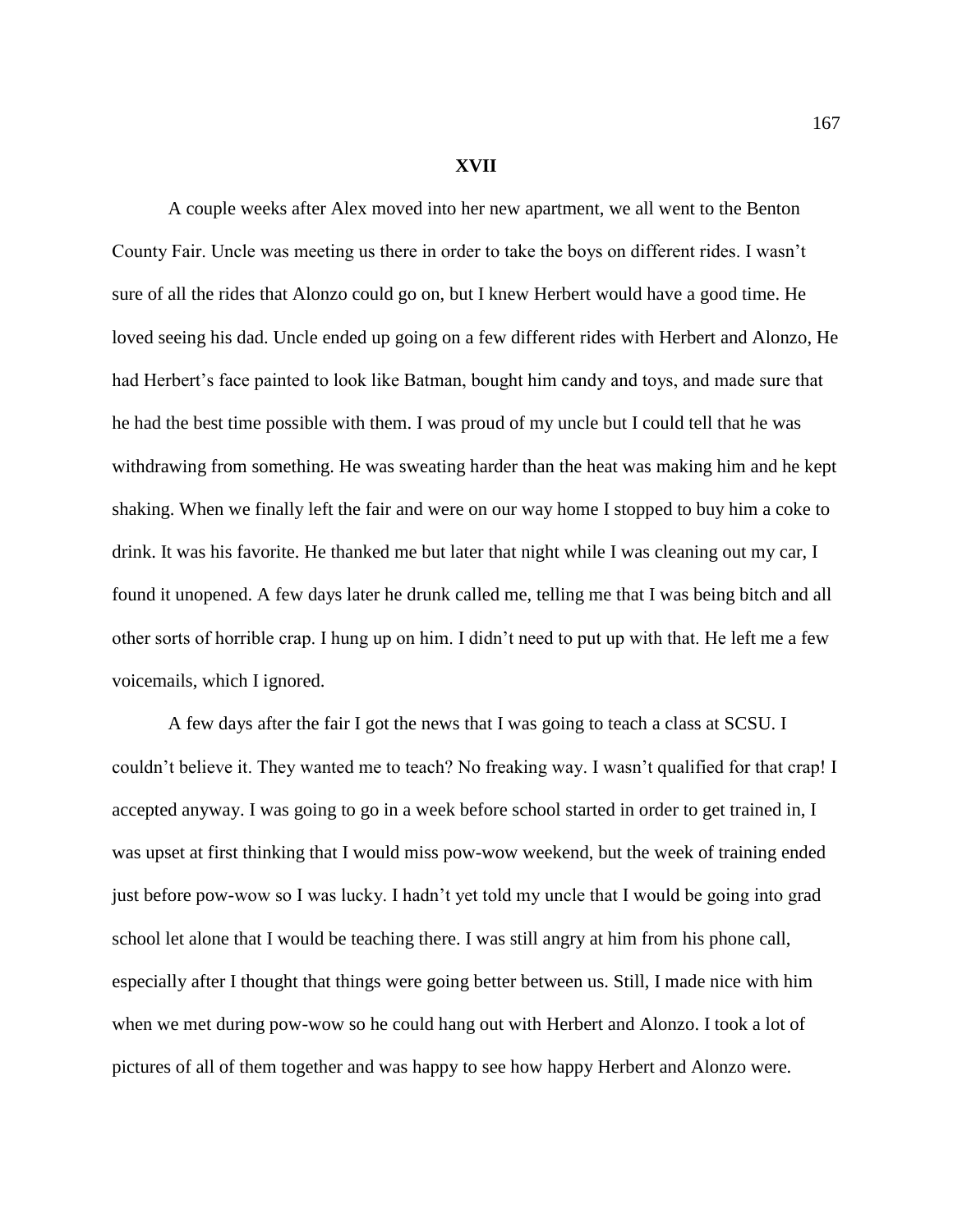Alonzo especially was finally really bonding with his dad. I saw huge smiled on his face that I hadn't really seen Alonzo use with his dad before. Uncle was doing a good job in making up for lost time. He showed Herbert how to play moccasin game, fussed about Alonzo being too cold, and told both Herbert and Alonzo again and again how much he loved them. He didn't say much to me at all and I didn't say anything either. I was still mad about the voicemails and drunk calling.

The Monday after pow-wow, I started grad school. I had made an agreement with Alex that during the week I would stay with her so that she could watch the boys while I was at school. We ran it by Family Services and they were on board. They thought it might be a good way for Alex to start transitioning to have the boys live with her. I agreed, though secretly I wished that they could stay with me forever. Alex lived close enough to the school that I could walk back and forth and wouldn't have to waste money on gas. My first day I was so nervous I didn't even know what to do with myself. I fumbled in my classroom and my voice was shaking. At least it wasn't as bad as some of the horror stories I'd read and heard about other first-time teachers. I decided right then and there that I liked being a student a lot better than I liked being a teacher. Though these teachers didn't seem to be messing around. They explained that they had a pretty strict attendance policy only because every single day was important and that they moved quickly through the subject matter. Most classes were only once a week. Meaning that if I missed two classes it was an automatic fail. I'd never failed anything in my life and I wasn't about to start. With the fear of God put into me I made a promise never to skip class unless someone was dying. I should have known better at this point than to make those sorts of promises to myself.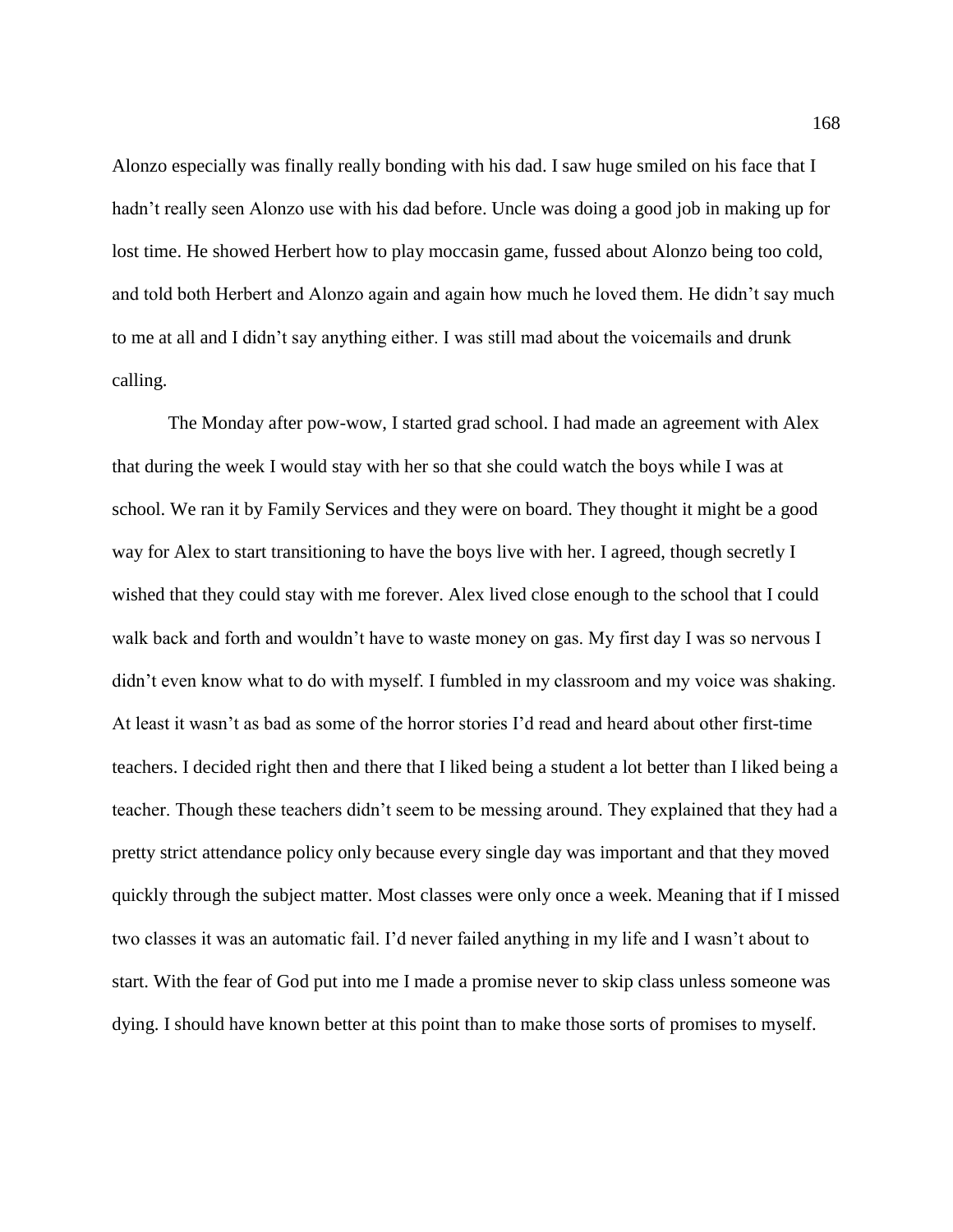Sunday night, before my second week of classes we got a call from my uncle Allen saying that Herb had been taken to the hospital in Minneapolis. Most of the family was frantic. I brushed it off. My uncle had been checking himself into the E.R for years and nothing ever happened to him. I always thought that he had a panic disorder and that when he had a panic attack he would make a big deal that he was dying and check himself into the hospital. This was nothing new.

"Are they saying what's wrong with him?" I asked Alex as I was wrestling Alonzo into his high chair. Alex wheeled over to her stove to stir the contents of the pot.

"No," Alex answered me, "Allen just called and said he found a note on the table when he got home from work. When he checked at Onamia Hospital, they said the brought him down to the cities. Everyone is going to see him today."

"Are you going to? I can't I have to go to school." I said this, even if the truth was I wasn't ready to face my uncle after our last fight. I didn't even tell him I started to go to graduate school and was teaching there. I wanted to be able to throw it in his face if he made a comment about my failed college degree.

"No, I don't know," Alex said. "Yea, I'll go, maybe tomorrow." We left it at that and finished dinner. Later that night, I got a call from my brother, Keenan. He told me uncle was a little worse for the wear but that he would be alright. That the doctors had a treatment plan in place for his failing liver. He'd been drinking a lot more since me, Alex, and the kids left.

"Yea," My brother laughed, "He was grumpy that everyone was making a big deal out of it. He said 'Don't know why everyone has got to be here! I'm goddamn fine!' he even flipped me off as I was headed out the door. He's gonna be fine, but I'm still heading back here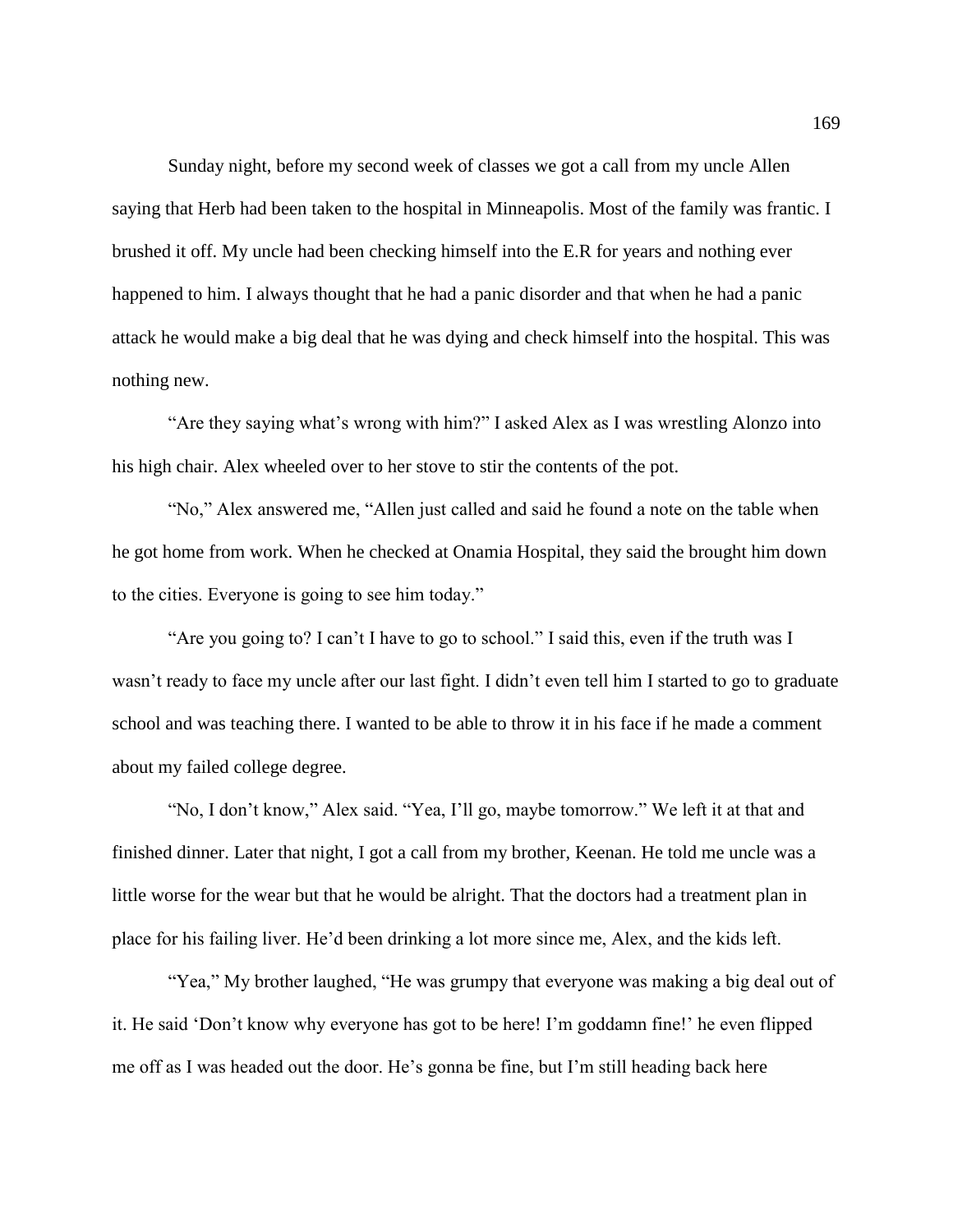tomorrow." Relief flooded through me at his words. I relayed to Alex what Keenan said and we both laughed at my uncle. Of course, he would be the one to flip the people off who visited in the hospital.

"I'm going to bed," Alex said, "Natasha said she'd bring me up there in the morning." I wished her goodnight and got started some homework. I fell asleep not long after one o'clock that night, only to be woken at three am by Alex crying. Apparently, my uncle had gotten worse during the night and the hospital staff was calling family to be at his bedside. Natasha, my uncle's oldest daughter, came and picked up Alex while I stayed home with Herbert and Alonzo. We didn't want to traumatize them by waking them in the middle of the night and going to the hospital. Plus, I had school the next day. I couldn't go.

The entire time Alex was gone, I was sure that the doctors were making a big deal out of nothing. That my uncle would be fine. He'd been in the hospital so many times throughout his life that the doctors had no idea who they were dealing with. The whole thing was a big waste of time and worrying.

At nine o'clock that morning on August 30th, while the boys were playing with their toys and laughing and being children, my mother called me. My uncle had died. Disbelief and denial ran through me the same moment tears fell from my eyes. My breath caught in my throat. It couldn't be true! It couldn't fucking be true! They were fucking with me somehow. It was mean and I didn't like it. Even as these thoughts circled my head, I knew that they weren't lying. No one would try to make a joke out of this. My uncle, my favorite uncle, the man who I grew up with making me grilled cheeses, who always took time out to take to me when I was a kid, the man at one point I considered to walk me down the aisle was dead.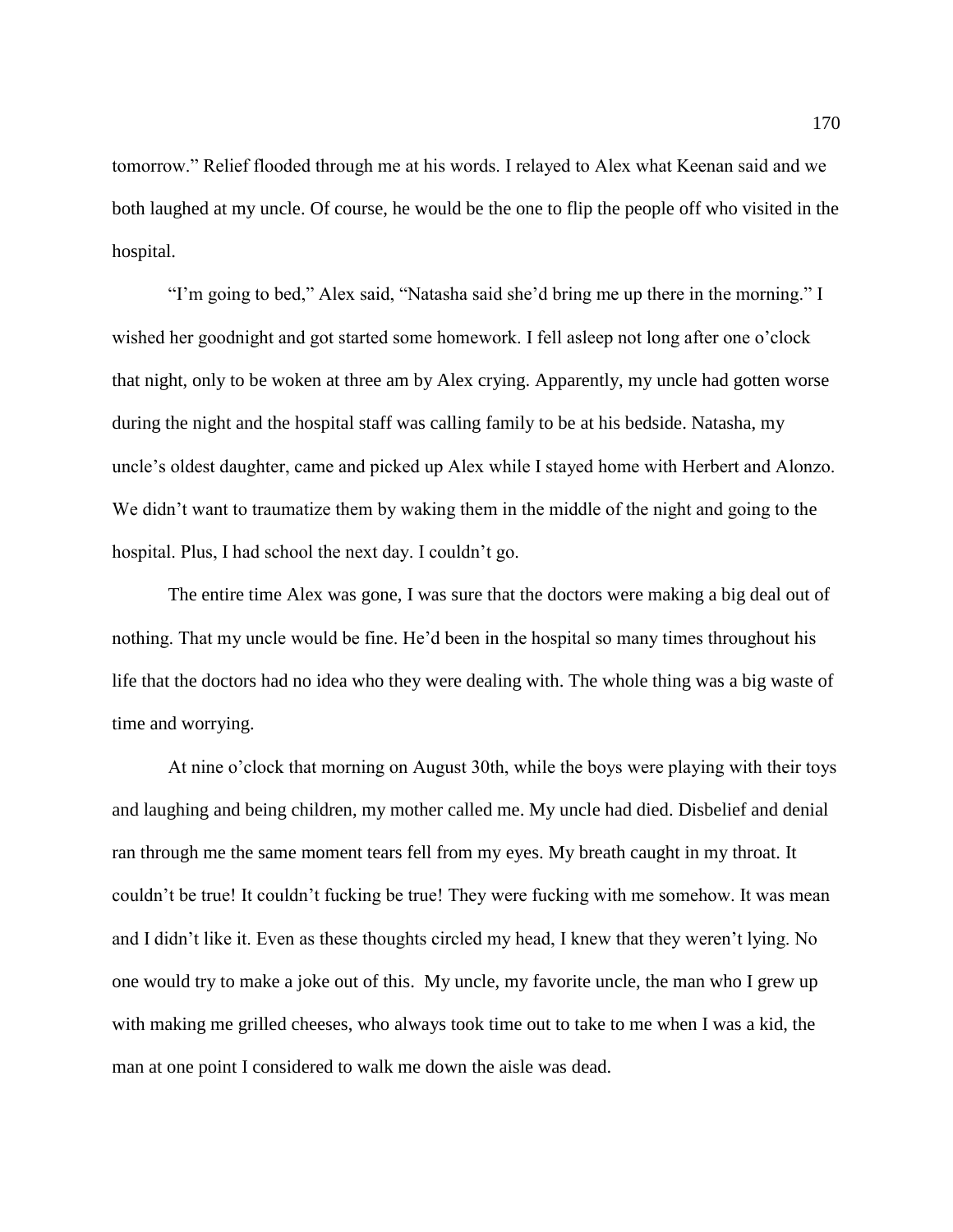"Mimi," Herbert had walked up to me, "Don't cry Mimi." I scooped Herbert up into my arms and squeezed him close. My tears still falling.

"Why cry, Mimi?" Herbert asked me. I didn't know what to say. How could I tell him? How could I even make him understand what death is? He wasn't yet three years old and his father was dead. He wouldn't understand it. I cried harder the moment I realized that there was a good possibility that Herbert wouldn't even remember his father. My earliest memories were from when I was three years old and Herbert hadn't even hit that birthday yet. I knew Alonzo would never remember, no matter how many stories we told. He was only one. How could I reveal to them a reality that I was having a hard time grasping myself? I said the words to myself over and over again in my head trying to get used to them and failing. *My uncle is dead. My uncle is dead. My uncle is dead.* In that moment, a sob escaping from my throat, I wished I was too.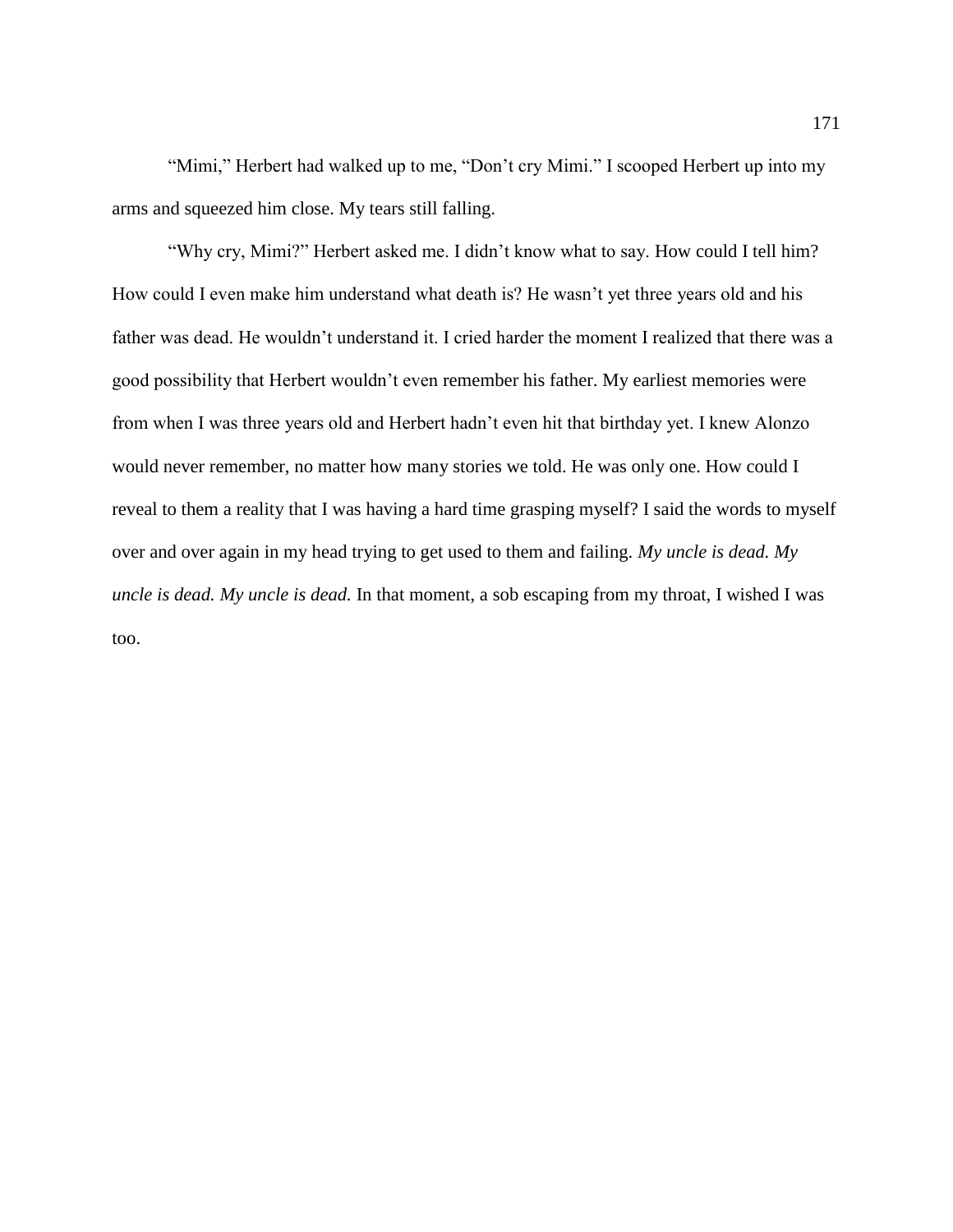**Section III: Life**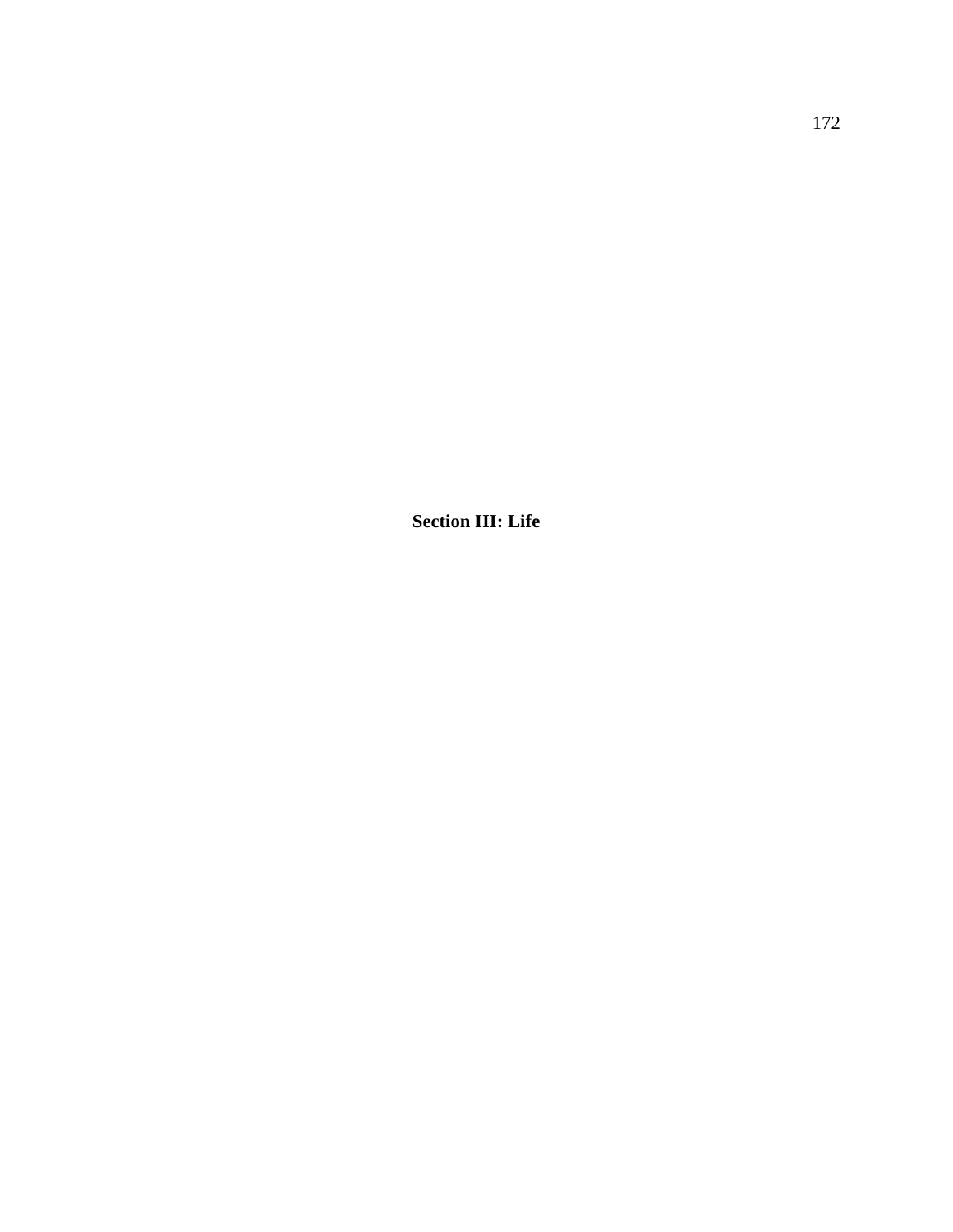**I**

My uncle's funeral took place a few days later. We were in the community center where all funerals are held. I stayed with his body most of the night. Its customary to stay with the body of the departed. We are supposed to watch over him and help him guide his spirit by keeping a fire lit for three days. I'd never stayed overnight before. I never felt the need to, but with my uncle, I knew I had to. I brought homework with me in the hopes that it would make the situation a little less morbid. It didn't. The book I had to read was called *Discipline and Punish* and the first chapter was describing the torture of a man. I put it away not caring that I wouldn't get my homework done. I knew I could ask my professors for a few days off and that they might even be understanding enough to give them to me. However, I knew myself well enough that if I took a break I would quit and I would never go back to school. My uncle, for all of his flaws, was actually proud of me that I went to Marquette University and graduated early. He would never say so in front of me, but going back through my Facebook, after he died, I saw how many times he commented on being proud of who I was and what I was accomplishing. I wished that I told him about grad school. I wished that I told him about teaching.

My mom said that she told him about it and that he was proud of me. I don't know if I believed her. It's the kind of sentimental thing she would say to make me feel better. Everyone was saying nice things to me. Saying that he's in a better place, that he was suffering on earth and now he can be with the creator, that he isn't in pain anymore. They lit sage and smudged everything. Others prayed. I hated all of them for it. Praying. Smudging. Believing that there was a God out there that was watching over us. That if I prayed I would feel better? It was all such self-soothing sentimental bullshit that didn't mean anything! My uncle was still dead! He was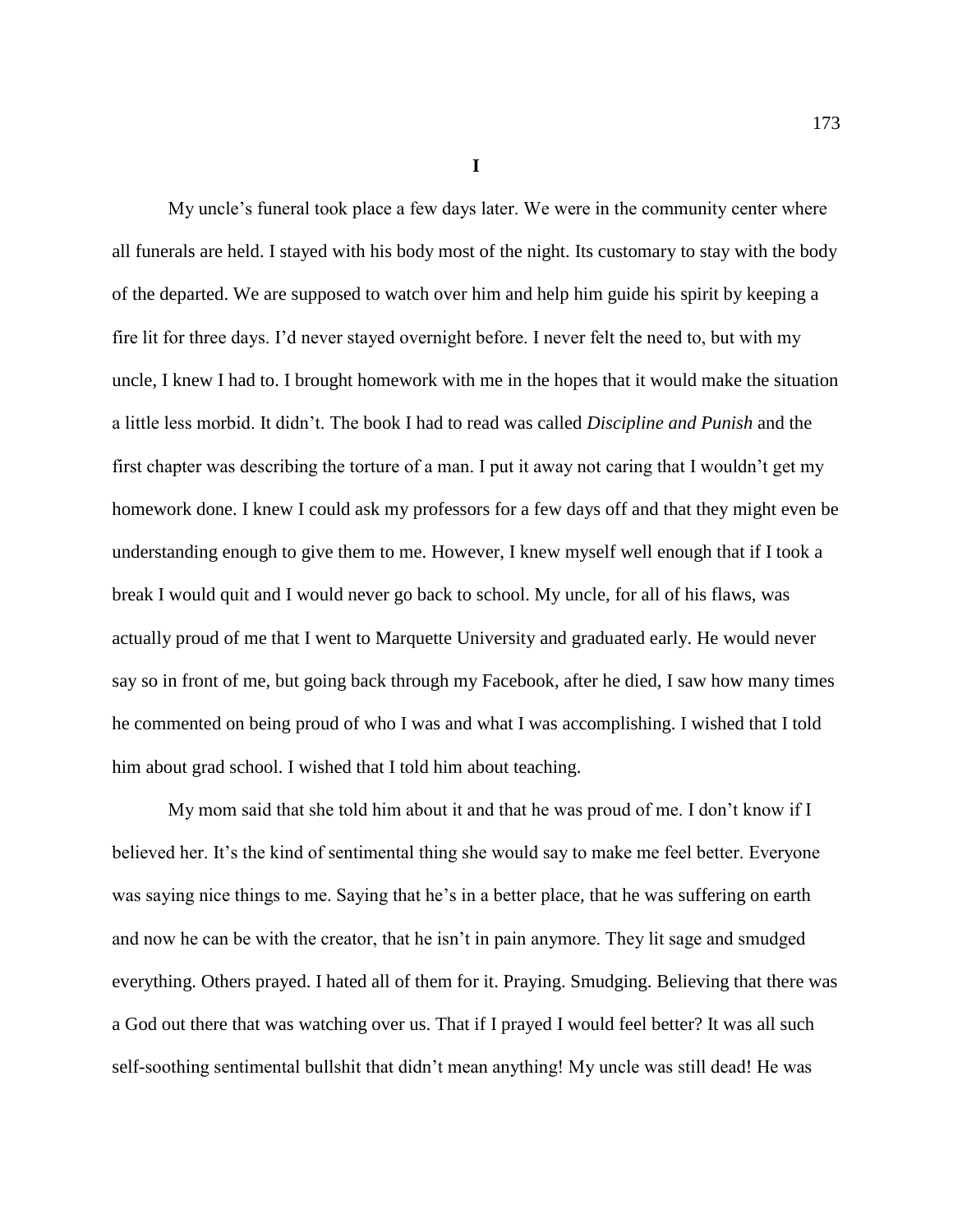lying in a casket, immobile, ready to rot in the ground. How dare they try to tell me to feel better! I was so angry! Even in death my uncle was an ASSHOLE and I was still so ANGRY with him. I could feel a scream in my chest all weekend. Clogged there. I could feel it pressing against my heart and my lungs keeping me from being able to breathe properly. I wanted to be able to mourn like I had in the past. Cry only at the funeral and laugh during the wake. That was what we did. That's what we all did. We'd share stories and food and we would laugh and then we would cry. This time though, I couldn't do it. I could barely force a sound to come out of my mouth.

Family Services had sent their condolences and set Herbert and Alonzo up with proper respite care. I dropped them off myself with a list of instructions on how to take care of them. The respite foster mother was a bit speechless. As if she'd never been handed six pages of child care instructions. I missed them already and wanted to go back and be with them. Alex had told Herbert about his dad, but he didn't understand. He couldn't understand. I made a mental note to go pick him up a children's book that deals with death and loss because even if he didn't understand death, he would still understand that his daddy doesn't come to see him anymore. Eventually, he will notice that it's been too long since he's seen his dad and he will get upset. I just had to be ready for him when that happened.

I could see a few of the Family Services workers in the crowd of people in the community center on the day we buried him. I didn't care to see them there. They didn't understand what I was going through. How could they? They'd only known me and my uncle the last year. The entire year we spent at each other's throats fighting. It wasn't always like that. For most of my life we'd gotten along really well. We'd play cards together and monopoly. I bought him expensive watches and he bought me Samurai swords. We loved the same kinds of books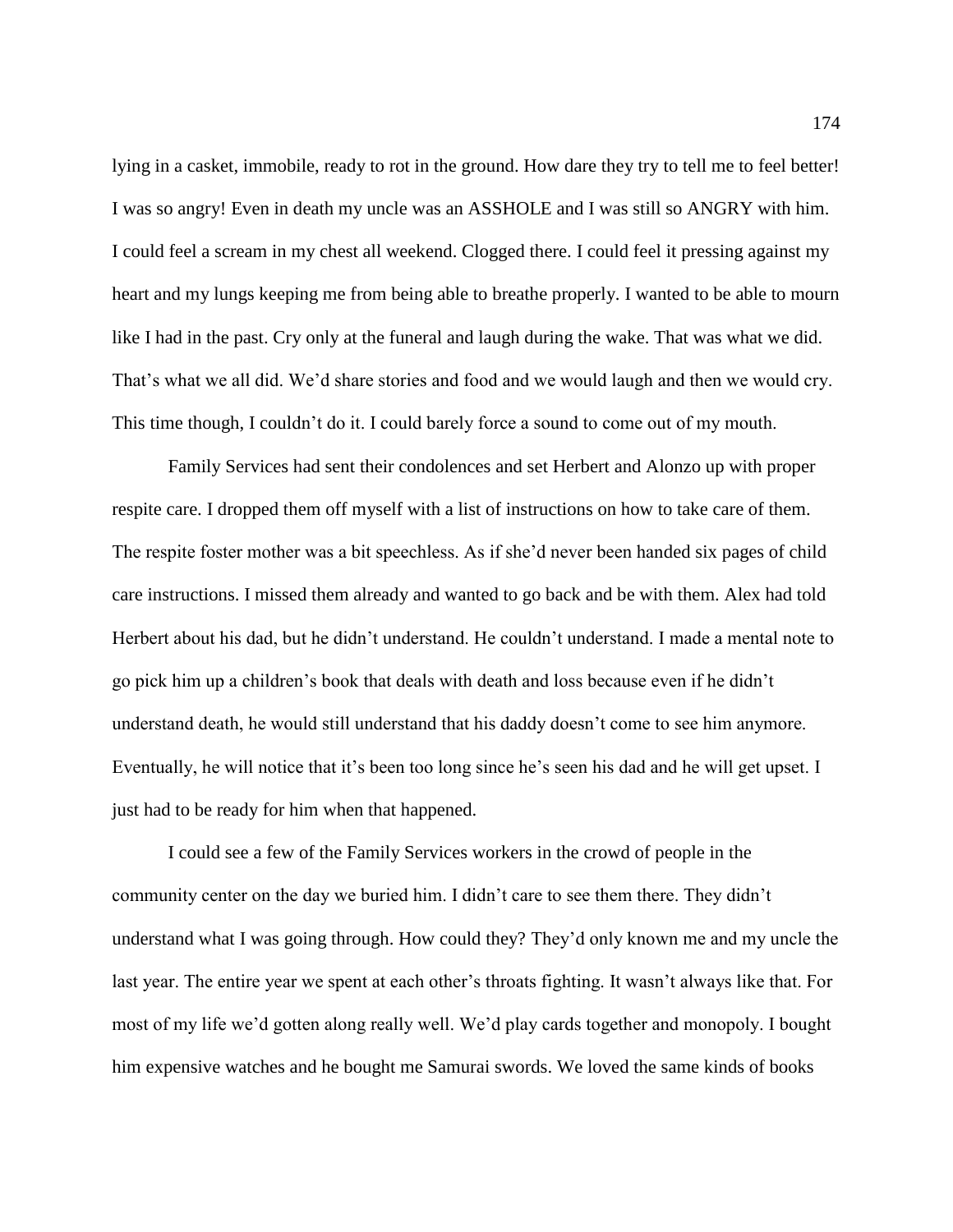and movies and had a similar sense of humor. None of them knew that. None of them saw that. None of them ever saw the compassionate man that he was. They only saw the angry sick man that he'd been in his last year of his life and it wasn't fair! I wanted to blame them. If it wasn't for them then Herbert and Alonzo would have never been taken away. If it wasn't for them we wouldn't have been fighting. If it wasn't for them he would still be alive!

The ceremony before we buried him was the worst. It always is when someone dies. An old man, speaking Ojibwe, starts shaking this rattle over the body. I don't know what he says or what the significance of the rattle is, only what I feel when he uses it. For my uncle, the feeling was ten times worse. He brought the rattle out and I lost my mind. The power of it made me double over in my seat, tears streaming from my eyes. Try as I might to hold my sobs in I couldn't. I let a wail loose that filled the entire community center. I felt the people who were sitting beside and behind me begin to hold my hands and rub my back. I didn't know who they were that was trying to comfort me, only that it made no difference. Pain ripped through me and there was no stopping it. I cried loud and hard and for the first time in my life I didn't care that people saw me cry. Nameless, faceless people lined up to have one last look at the body and to give the family hugs. I hated that part most. I couldn't bear to be touched and so many people were touching me, holding me, patting me. One woman pressed a bottle of water into my hand and urged me to drink. I obeyed, but it went down like a rock and only caused my stomach to spasm.

I gained enough control of myself to look up just as they were closing the lid. I caught one last glimpse of his forehead before he was gone forever. I collapsed into a new fit of sobs. By my side I caught a glimpse of Natasha trying her best to remain strong and stoic and I could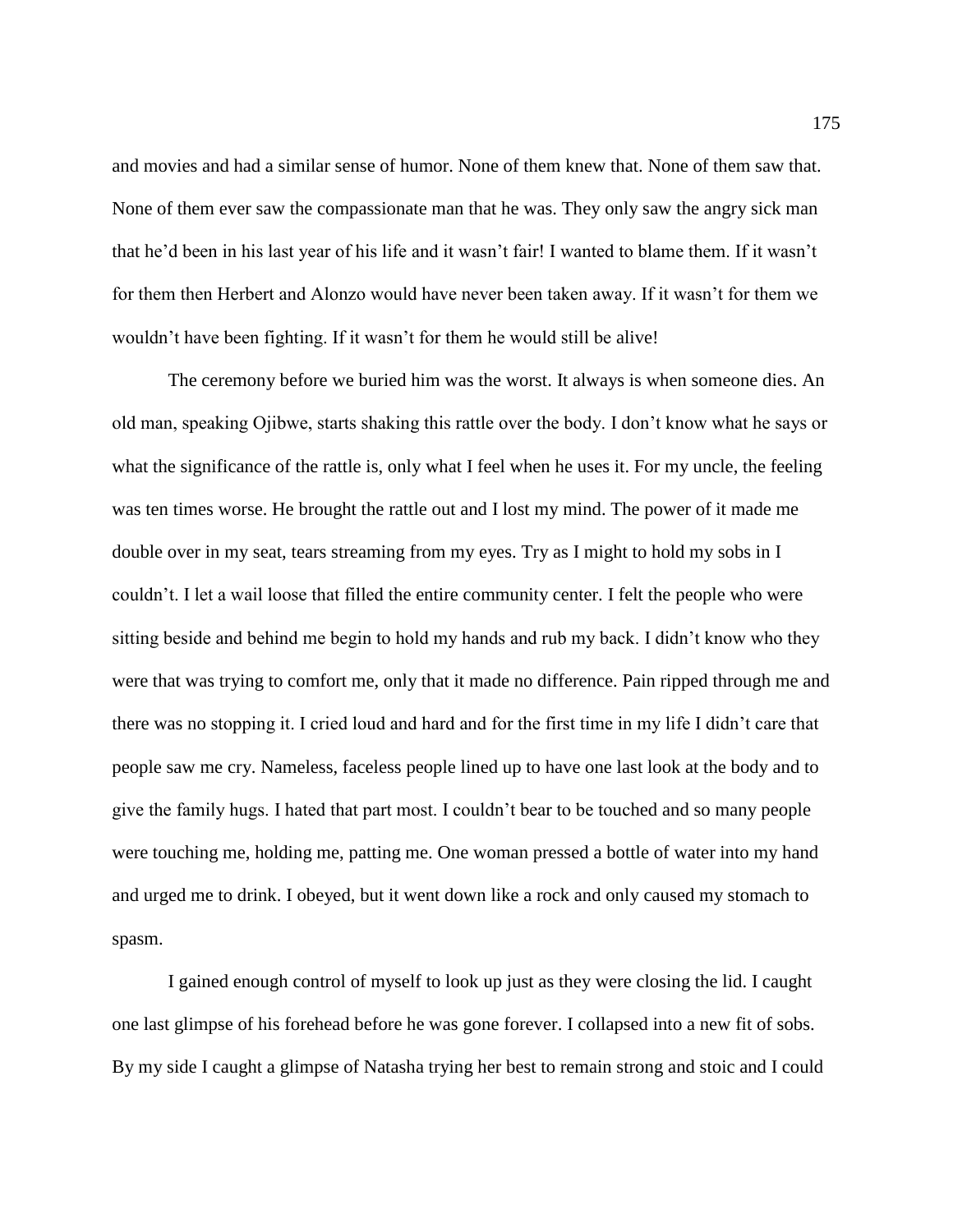see Alex right next to her crying quietly. My grandfather only looked straight ahead, unblinking. We buried him next to my great-grandmother Jennie. A bit away from Phil and Tanya. I didn't know if he would like it or not. He loved his grandmother so probably. What did it matter though? He wouldn't ever know. He was dead.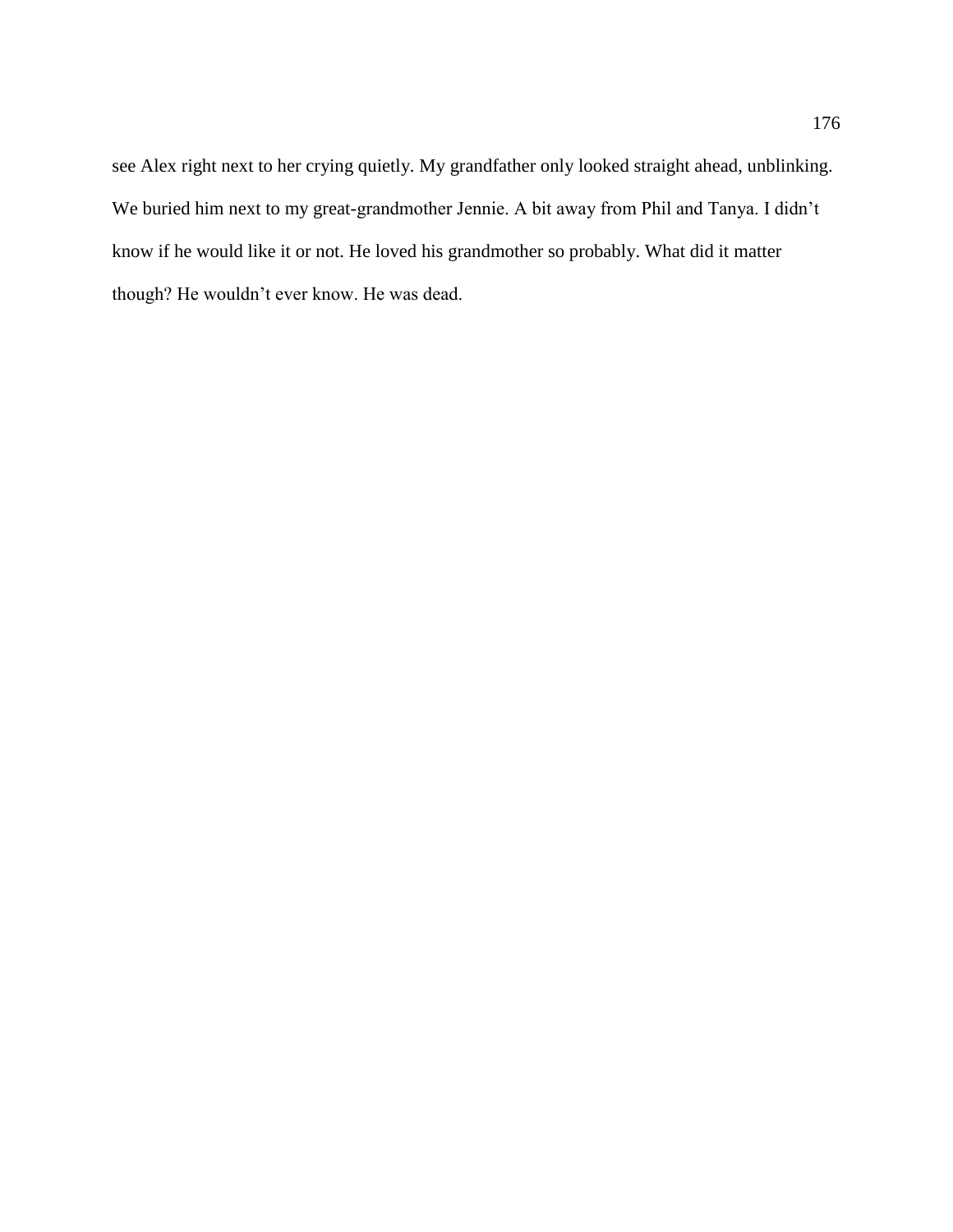**II**

I went back to school the very next Monday. I didn't tell anyone what happened. I barely knew anyone there and I didn't want them to think that I was going to be troublesome and dramatic all semester, even if my life was. It wasn't too long after that when Alex kicked me and the boys out of her house.

"It's just too much for me!" Alex yelled. "I'm taking care of the boys all the time and I just can't handle it right now!" I stood bewildered. I couldn't believe what she was saying. She couldn't handle it? She watched them four hours a day, four days a week. It wasn't that much! I took care of them when I got home, I cleaned the house for Alex, I made sure the boys were bathed and in bed. I woke up in the morning with them all while doing my homework, but the four hours a day I was gone was too much for her? Wasn't she always saying that she could be a mother if Family Services would just give her the right tools? Wasn't four hours a day taking care of her own children a tool to help her get them back? It didn't matter anymore. If she wanted us out, we would leave. She could have the boys on a visit once a week like before. I couldn't do this anymore. Alex had been picking fights with me ever since Uncle died. It was anything from I didn't listen to her enough to I didn't spend any time with her. I tried explaining to her that I wasn't purposefully ignoring her when I was doing my homework at night and that it wasn't that I didn't want to spend time with her. I was just busy. Once the boys were down to sleep I only had a few hours to work on my homework and a lesson plan for the next day not to mention grading anything my students turned in. I didn't have time to sit down for a two-hour heart to hear with her!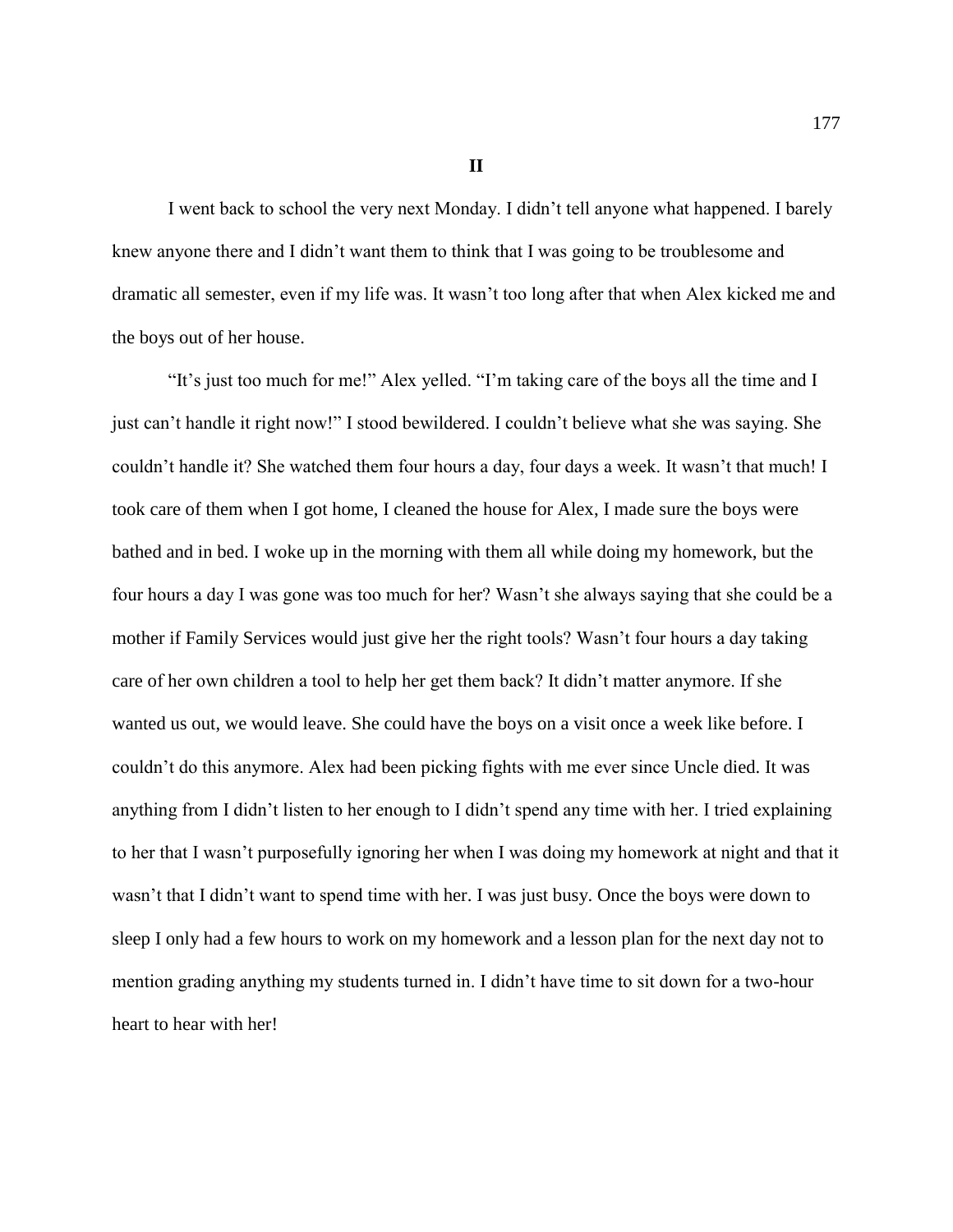That was one thing about Alex. She loved to talk about problems, real or imaginary. It was like her life didn't mean anything if there wasn't a problem for her to try and solve or fight about. It was exhausting. She couldn't just have a normal conversation. Everything had to be heavy conversations about life and solving problems she thought we were having. Which only made her more self-righteous in her anger since she could see that she was at least a little bit right. No, I didn't want to talk to her at night when I got home. Every other day it was "Naomi, I want to talk to you about something when the kids go to bed." Or "Naomi, I can't say right now, but we need to have a discussion." For weeks she was bombarding me with these 'discussions' and I was sick of it. I began to avoid them altogether by forcing her to tell me what she wanted to talk about right away rather than wait for a time we could 'sit down' and talk. They were always really simple things to solve too, it was nothing dire. It was always something like "I want to discuss the way we do timeout." "Okay, how do you want to do it?" "I don't know. I just know that I don't like the way you do it." "Okay, let me know when you figure it out." She'd get angry then, saying we needed to figure it out together. Only there was nothing to figure out because she couldn't even tell me what the problem was in the first place!

If I did actually sit down to discuss things like timeout with her it always turned into the same fight. "What's wrong with the way I do timeout?" "I don't know, but you need to change it" "What do you want me to change about it?" "I just don't like it." "What. Don't. You. Like?" "I don't know, maybe the way he has to sit in a corner." "Okay, would you rather we had a timeout chair?" "No, I don't like that idea." "Okay, what about a timeout room? He can have time in his room or on his bed to calm down." "No, I don't want him on his bed!" "Ok, then what if we do a three-strike warning system before time out?" "No, that won't work either! They need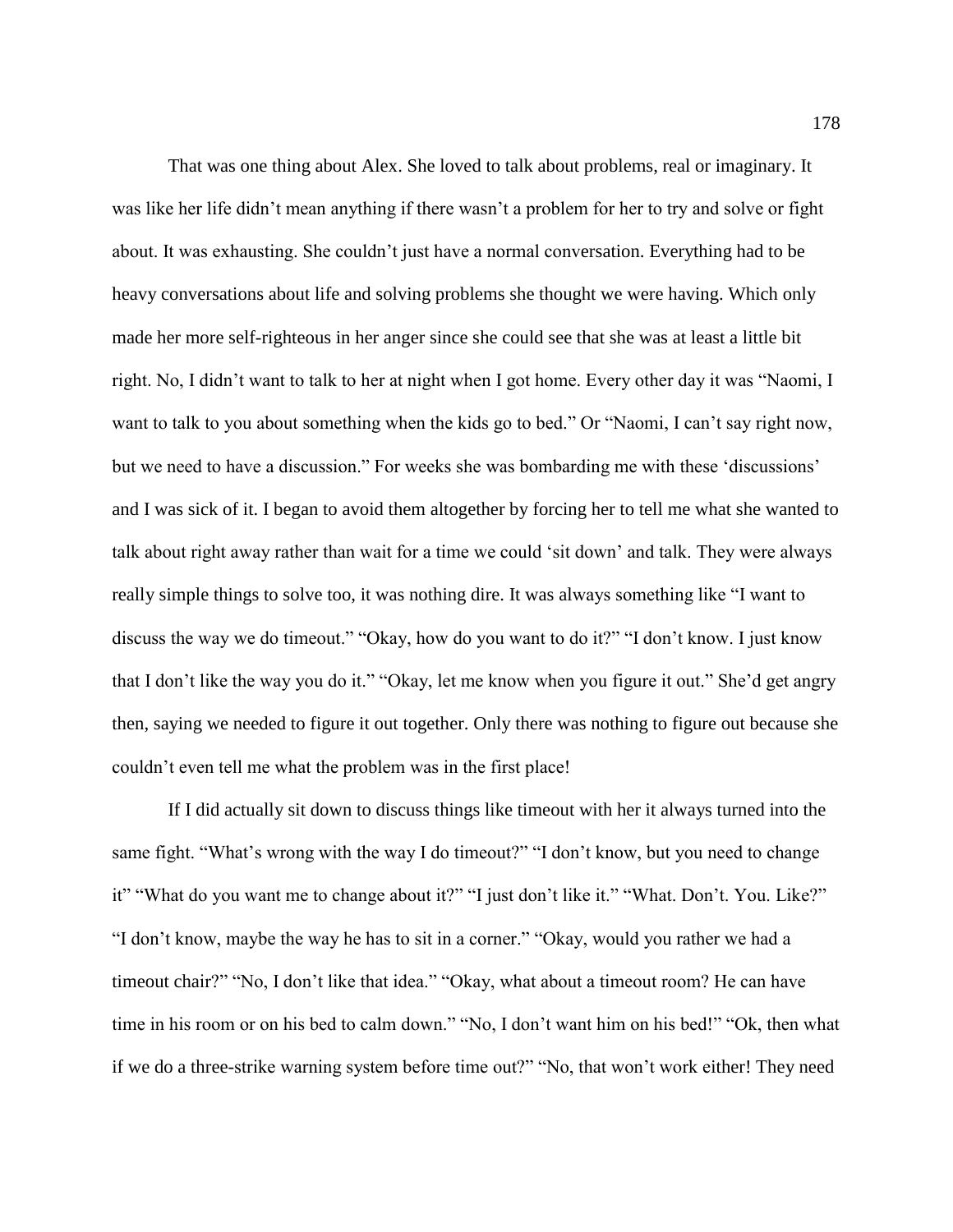to listen to me right away." "OK, Alex. What solutions do you have?" "I don't know! That's why we need to discuss it!" These conversations always left me with the feeling that the sweet nothingness of death would be worth it. Luckily, these conversations also made it really easy to move out. I was just bewildered as to her reasoning. Living back at mom's full time was alright. I was a bit worried about her watching the boys while I was at school since she was getting older and the boys could be a handful, but she seemed to manage just fine even if she was tired at the end of the day.

Since the boys were going to stay in Little Falls all day while I was in school, I decided to register Herbert for Head Start and Alonzo for Early Childhood Education. There was a waitlist about a mile long, however, since the program was need based and Herbert and Alonzo were technically foster children, they went straight to the top of the list and got in. I was in love with their program and their teachers. Alonzo had his very own teacher who came to the house once a week to work with him. I liked her immediately since she could see how brilliant Alonzo was. Sooner than I knew it, the day of Alonzo's prosthetics surgery came. We all woke up early that morning, I left Alonzo in pajamas and dressed Herbert in comfortable clothes. I wasn't sure how long the surgery would take so I made sure to pack extra toys and snacks for Herbert. Poor Alonzo wasn't allowed to eat anything. We picked up Alex on our way to Children's Hospital and almost ended up being late. When we arrived, I jumped out of the car and grabbed Alonzo and ran up to the surgery floor while my mom parked the car. I got us all checked in and waited nearly 45 minutes before Alex, mom, and Herbert arrived. They were just bringing us back to surgery when they strolled in.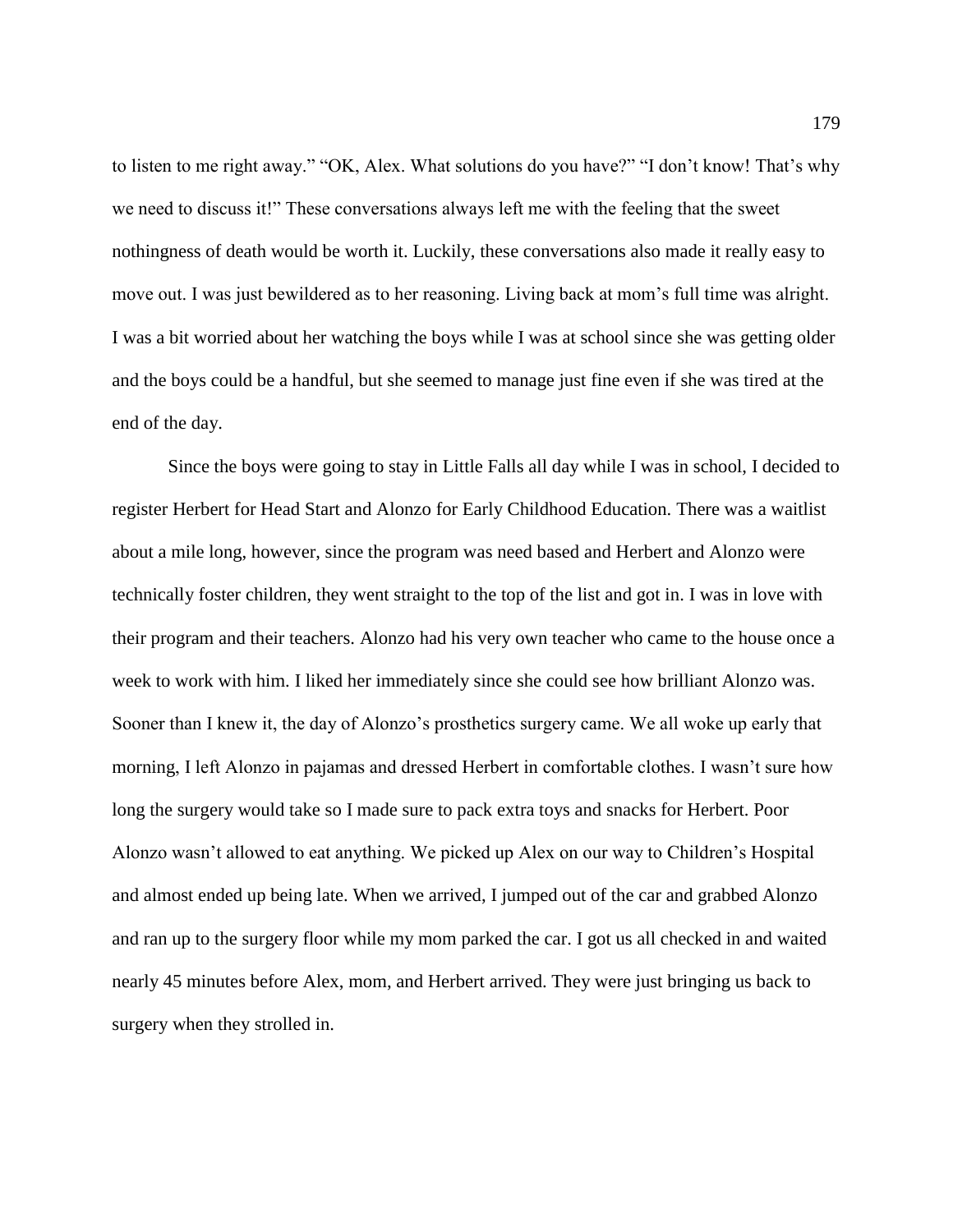In what would be Alonzo's recovery room we changed Alonzo from his pajamas into a hospital gown and grippy socks. Alonzo still didn't know what was happening, but he clung to my side not liking the changing environment. When the nurse came to collect Alonzo, she asked if someone would like to hold him until he fell asleep. I looked at Alex to see if she wanted to go.

"No," She said. "I can't. It's too painful for me to see Alonzo like that! You wouldn't understand, Naomi. Not until you've had a child of your own!" She gave Alonzo a goodbye hug and kiss. I wanted to hit her. She couldn't deal with the fact that her child had to have surgery so she wouldn't comfort him? I wanted to hit her. Instead I picked up Alonzo and followed the nurse through the confusing twisting halls until we arrived in the O.R. The room was large and well-lit. Over a dozen nurses were already milling around or messing with lights and tools. I gripped Alonzo tighter when I saw all the different wires and instruments they would have them attached to. I wanted to cry out "He's too little!" and run away with him, but I knew that the doctor had specifically said it was best to do this surgery while he was still so small.

I sat down on a stool still holding Alonzo, I could feel him clinging tighter to me when a well-meaning nurse tried to talk to him. Alonzo wasn't usually so shy but the circumstances had him more than a little freaked out. Swallowing around my panic I tried to show Alonzo that it wasn't scary. I talked to the nurses and played clapping and music games with him. Before long, Alonzo was smiling and didn't seem as fearful of the nurses as he was. He even let one of them hold him until the doctor came in. At that point the atmosphere changed and Alonzo wiggled his way back into my arms. We clung to each other as the doctor came over to me and explained in very simple terms what they were going to do to Alonzo. I listened as best I could and tried not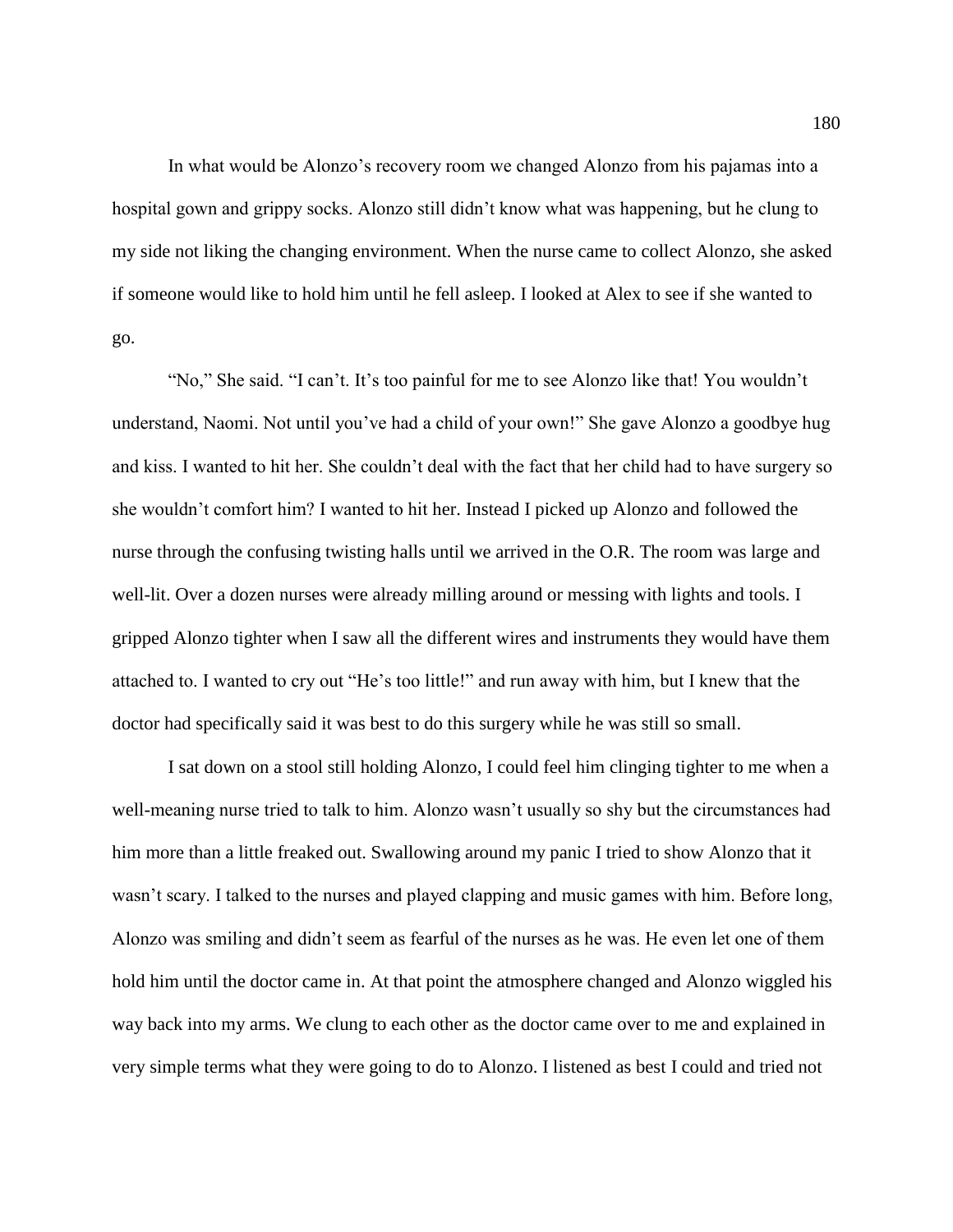to panic. It wasn't that risky of a surgery. He would be fine. I repeated that in my head, urging my heartbeat to slow down. It didn't work.

"What scent would he like?" Asked a nurse.

"Scent?" I asked.

"In his gas, he'll be able to smell bubble gum, watermelon, or grape." She smiled sweetly at me and I think she could tell I was freaking out a little bit.

"Grape." I decided. When I said this, she uncapped a tube that looked a little like Chapstick and rubbed it on the inside of his mask before putting it over his face. Alonzo protested the mask but I was able to calm him down by singing our lullaby. Quickly, with help of the gas, Alonzo fell asleep. I clung to Alonzo and rocked him. The nurses and doctor bustled around us. Alonzo's body was limp against my own when the nurse who had held him earlier came to collect him. For a moment, I hugged him tighter to me. I didn't want to give him to these people to be cut open. I wanted him to stay with me. Slowly, I let loose my grip on Alonzo and let the nurse take him. I gave him one last kiss on the forehead.

"I'll be right there when you wake up. Okay, honeybee? I love you." When the nurse finally took him from me and lay him down on the operating table, another nurse guided me out of the room. She led me back to the main hallway before leaving me to find my own way back to our room. I took a moment when she left to try and catch my breath. Tears were burning the backs of my eyes. I was so afraid. Gulping big lungfulls of air I was able to hold my panic back enough to stop from crying. I cast all of the horrible things that could happen from my head and went to sit with my family. Alex was on her phone while mom took care of Herbert. The next couple of hours were awful. I couldn't eat. I couldn't sit still. I could barely breathe. When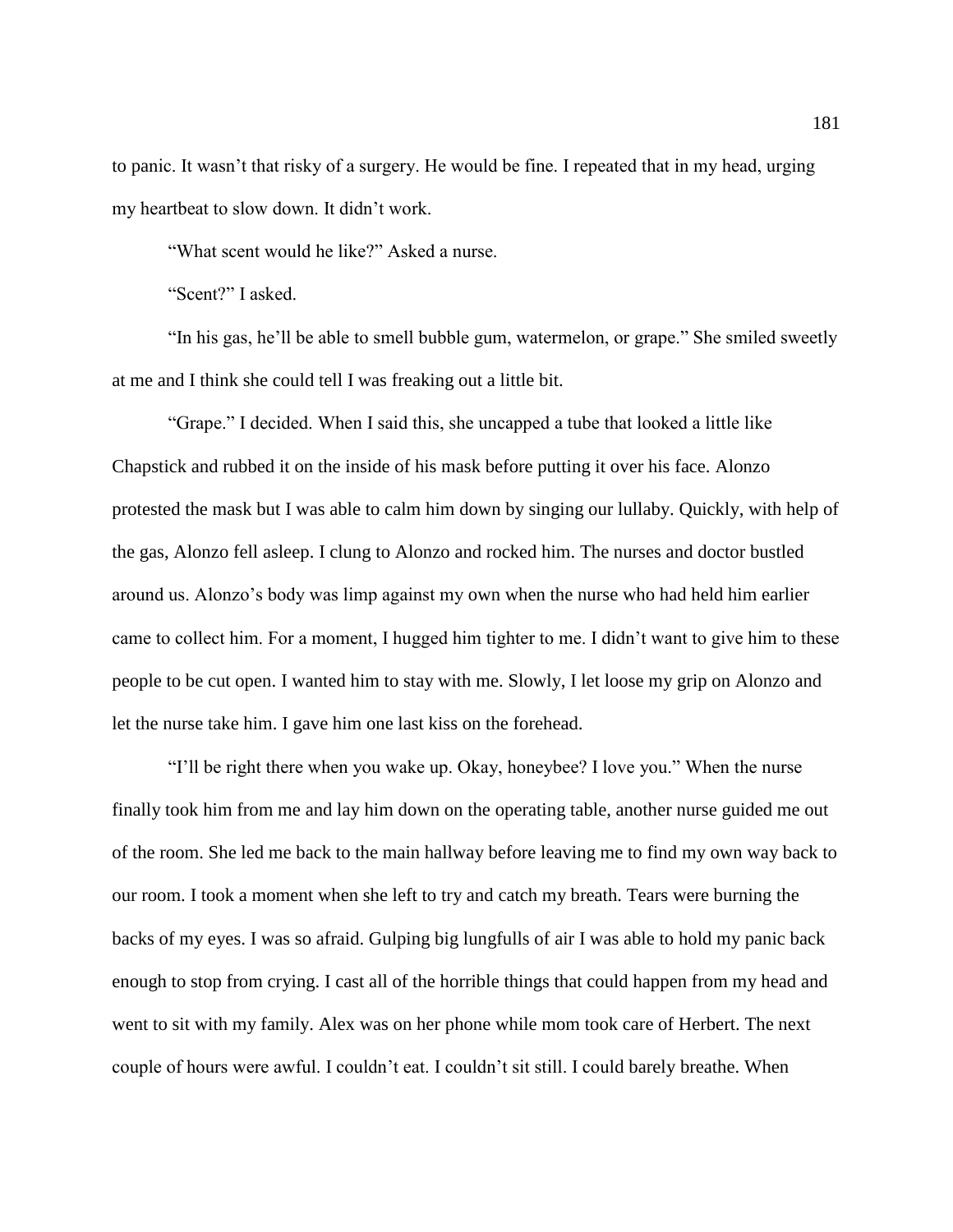Alonzo was finally back with us I rushed to his side even though he was still asleep. The doctor came in not too long after Alonzo did to fill us in that the surgery went really well. I took the time to bombard him with every question that had been filling my mind while he was in surgery.

"What if one of them bursts open?" "What sort of liquid is in one of the balls?" "Will it hurt him if it does break?" "No, but what if it *does* break?" "Has one ever broken before?" "What size did you use?" "How long will he be sore?" "How much pain is he in?" "Do you think" the anesthesia had a negative effect on him?" "How many infant surgeries have you performed?" "Will he need to have surgery again?" "When will he need replacement prosthetics?" "Is the size going to matter in terms of growth?" "How long do you think he'll stay asleep for?" I could hear myself become annoying but I couldn't stop the nervous energy from bubbling over into burning questions that I just *needed* the answers to. To the doctor's credit, he patiently answered all of my questions before excusing himself.

Alonzo woke less than an hour later and immediately demanded food. The nurse said we were allowed to feed him. Alex kept trying to make Alonzo come snuggle her but he kept refusing. She even went so far as to try and crawl into bed with him. I wanted to scream at her to stay out of his bed! The kid just had surgery! He needed his own space! Alonzo howled in protest that Alex was in his bed until I picked him up and held him just as tenderly as I did when he was in the hospital after the dog attack and sat in the rocking chair that was in the corner of the room. He snuggled himself into my arms and fell asleep holding the bag of teddy grahams that the nurse got for him. I rocked him in the chair long after my arms fell numb. Only happy to have him in my arms again.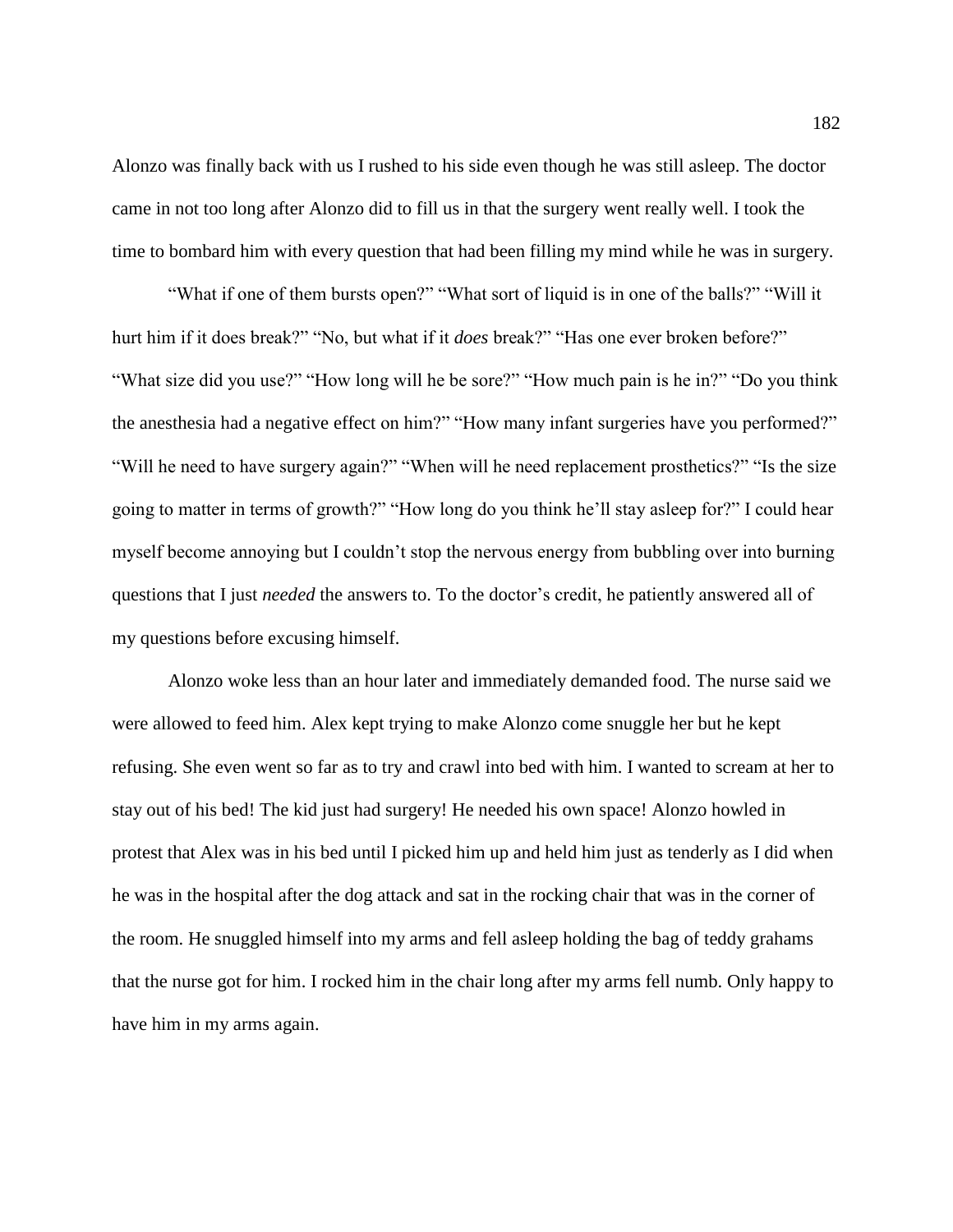Later that evening, when we brought Alonzo home, Alex decided that Alonzo needed his mother and she was coming home with us. This lead to one of the biggest fights we had. I refused to let her sleep in Alonzo's bed with him and I refused to make him sleep on the floor so that she could cuddle him.

"He needs his mother, Naomi!" Alex glared at me. Her mouth was half open in this strange twisted way that it always did was she was upset and trying not to yell.

"That's fine, Alex. You're here aren't you? He has you if he needs you but what he needs most of all is rest which he isn't going to get if you are in his bed or he is on the floor." I was firm in this. I didn't care how much she yelled or protested. It. Was. Not. Happening. She began to scream and cry the more I didn't give in until my mom had to help her outside so she could smoke a cigarette. I didn't care that I was making her angry. I didn't care that she felt like I was overstepping my bounds. She couldn't just come in whenever *she* felt like Alonzo needed her since she only stepped up for easy shit. When it came to x-rays, shots, surgeries, or anything remotely difficult or uncomfortable she left me to do the dirty work. She left me to endure watching him go through medical test after medical test as if it wasn't hard for me too. As if it wasn't even harder for Alonzo. No, I wouldn't let her take comfort from him when she didn't do any of the hard work to get him where he was. *A fair weather mother!* I thought viciously to myself. That's what Alex was. A fair weather mother. Only around when the going was good and nowhere to be found during the real challenges of life.

Angrily I grabbed a pillow and a blanket and camped out on the floor of Alonzo's room in case he needed me. When Alex returned and found out what I was doing she threw an all-out fit. I didn't care. I let her rage go right through me. My mother had tried to talk me out of the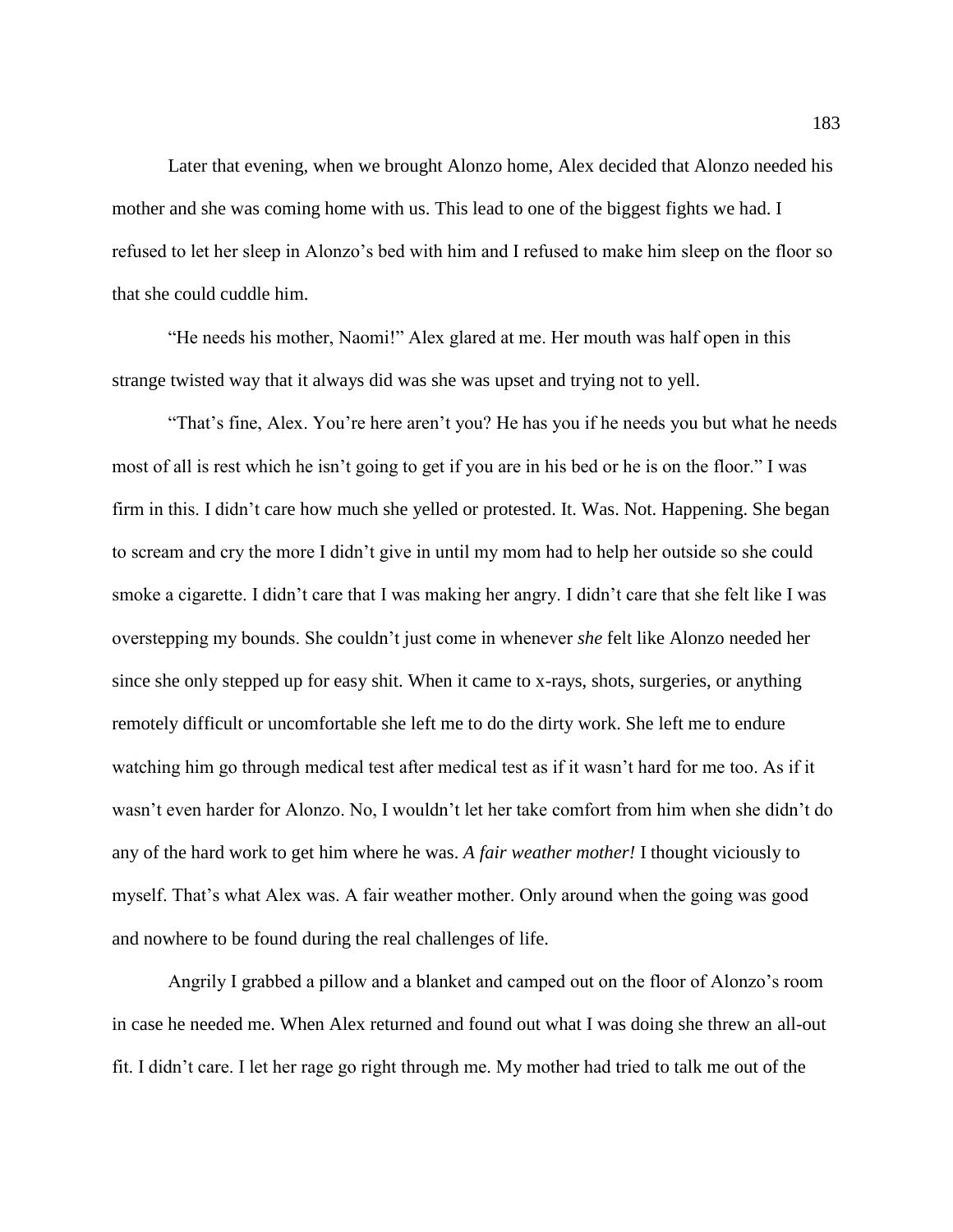room, but I wouldn't let her. Later in the night I could hear both of them discussing how much of a bitch I was. That I would never understand Alex's love for Alonzo. That I wasn't a real mother, only a stupid girl who hasn't learned yet. Tears burned in the back of my eyes to hear my own mother take Alex's side. To say that I wasn't a mother! I didn't know exactly when it happened but I knew they were wrong. In that moment I knew for certain that they were full of shit. I *was* a mother! I was Alonzo's mother.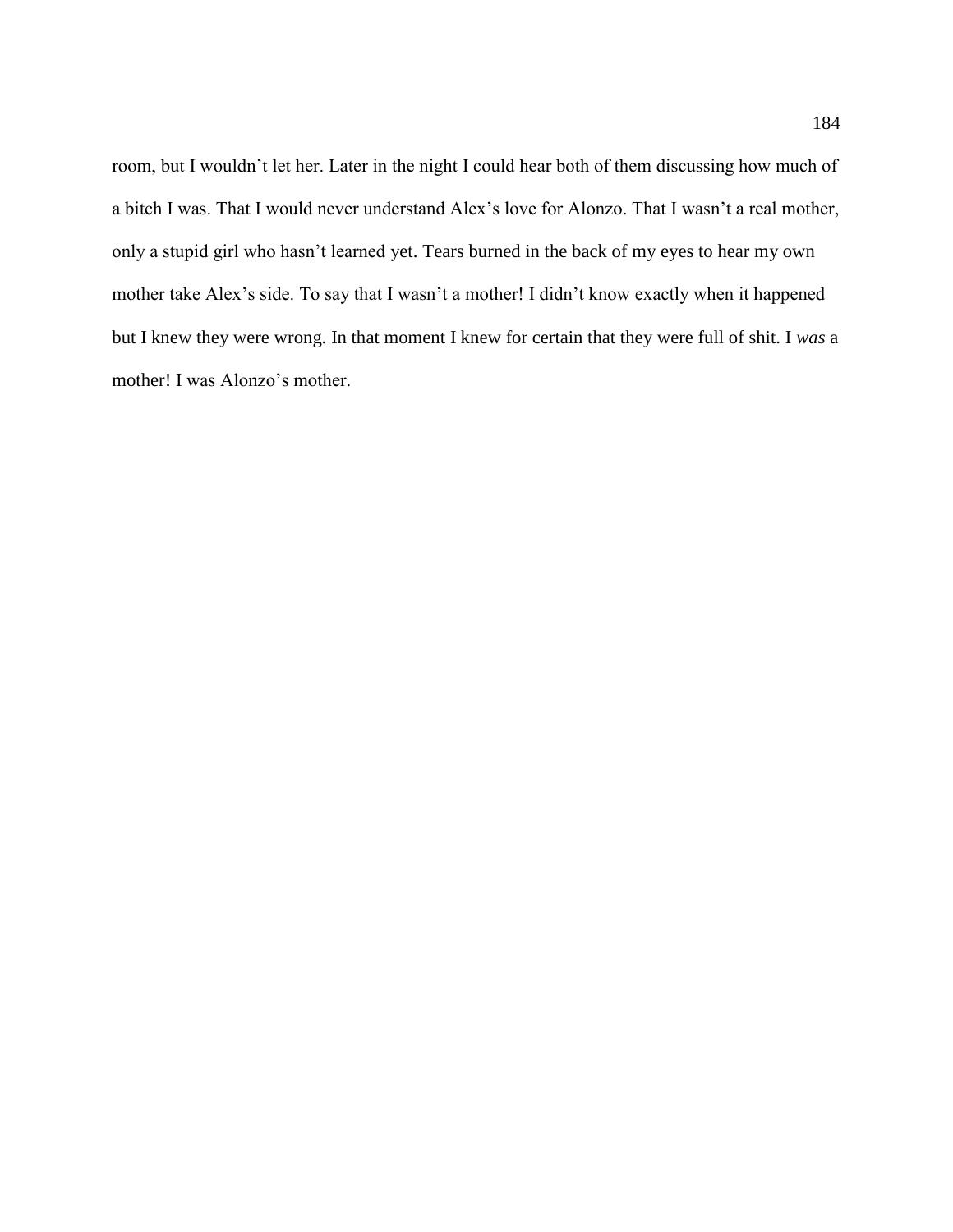**III**

A few months passed with me completely avoiding talking to Alex about what happened during Alonzo's surgery. The only time it was ever brought up was when we had to go in for a checkup and freaked out again about Alonzo's condition. I didn't even try to reason with her again. We'd gone around and around in circles about how she couldn't freak out every time Alonzo had a doctor appointment. She didn't care, she didn't listen. She did whatever she wanted anyway and I was tired of arguing about it. In December my sister, Jessie dropped a bombshell on us. She was giving her kids to their dads because she wasn't ready to quit using and also so she could go and be a water protector out in North Dakota and protest the pipeline. I comforted my mom the best I could when I found her crying in the kitchen.

"I just don't get it, Naomi!" my mom sobbed across the table. "I don't know where I went wrong with her."

"I don't know mom, but she's doing the right thing."

"I just don't understand!" My mother wailed. I sighed. I didn't understand it any more than she did. My little sister had just posted on Facebook that she was giving her kids to their dads. That it was the best thing for them since she didn't want to stop using drugs. I applauded her for sending her kids to their dads. But just because I agreed with her that sending her son and daughter to their dads was the best place for them, didn't mean I had to like the reasoning. I didn't want my sister to do drugs. But I did have to admit, that this was the first time in six years I'd seen her act like a real mother: selflessly.

"She's their mom! How can she do this to them?" My mother continued to cry and I soothed her as best as I could.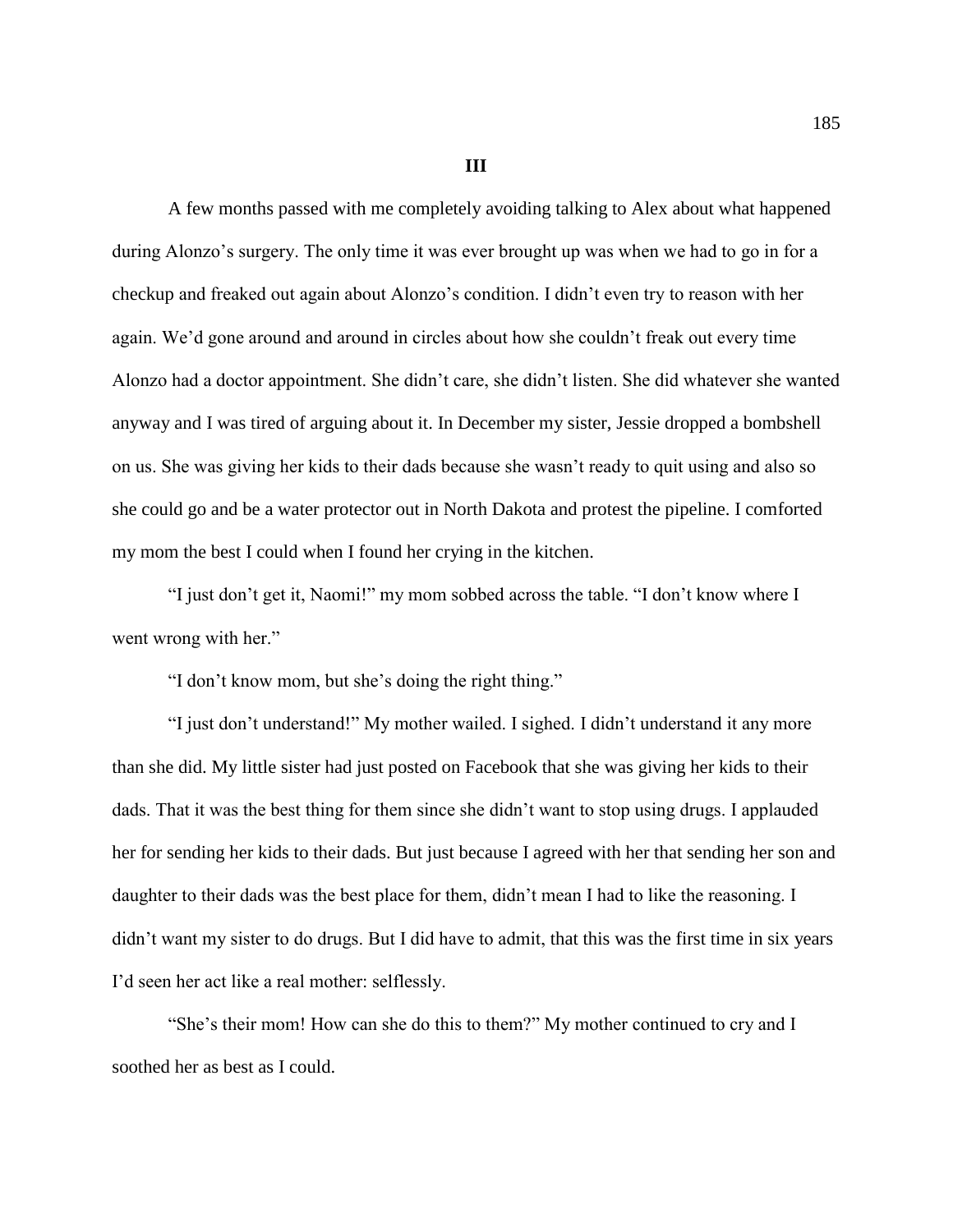When I saw Jessie later that day, I confronted her about leaving.

"I'm proud that you are taking care of your kids in the best way you know how," I said. "But do you really have to go out to the camps? Can't you get sober at home?"

"Don't you see, Naomi?" She asked. "This is how I'll get sober. There aren't any drugs out at the water camps! I've already made up my mind. The kids can stay with their dads until I get back."

"Those camps are dangerous, Jessie! I saw on Facebook that one girl just got her arm blown off! They are spraying people with water cannons when its below zero! You can't go!"

"I'll be fine," She said. "I'm going with a guy named Charles. He's a chemical dependency councilor. He'll be able to help me." Jessie had already packed most of her bags and explained to Jordyn that she was leaving and wouldn't be back for a while.

"What about court?" I asked. "You have court next month for the shit you pulled the night of Alonzo's birthday party." I thought that I had her beat. She couldn't leave if she had court. She would need to stay.

"I already worked it out with Charles." She said. "I'll come back for court and then go right back out there again. I need to help my people protect this land." I groaned inwardly. Protecting the land was such bullshit. She was running. Again.

The entire family talked about Jessie giving up her kids. I thought that giving up her kids was probably the best thing she ever did for them. Alex disagreed one day while I was driving her to get groceries.

"I know that I might be in the minority but I believe that kids don't ask to be here and that their mothers should take care of them." I rolled my eyes at her. She made statements like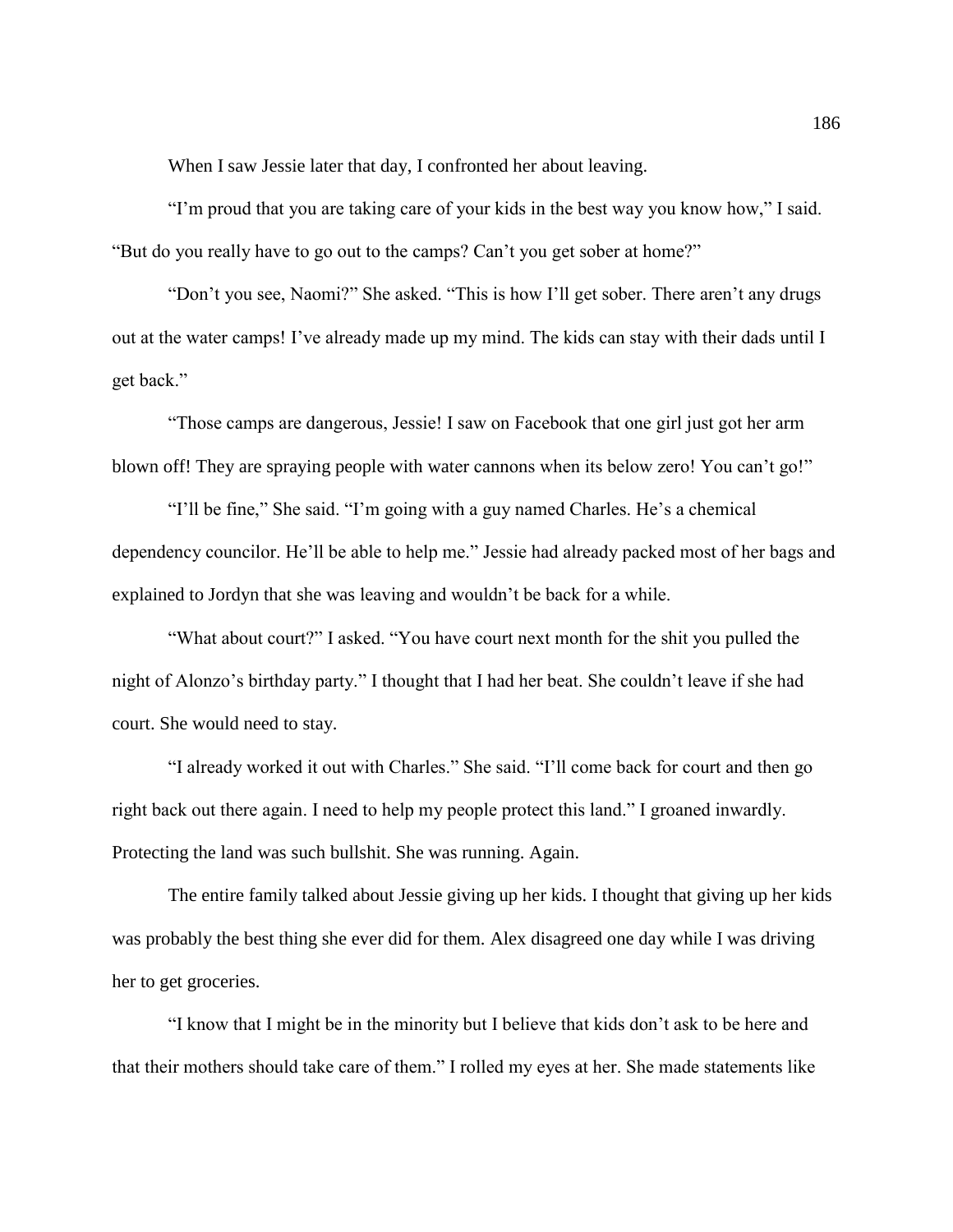this all the time. Proclaiming that a widely held belief was held by her alone. It grew tiresome after a while. However, this time she dropped something on me that I wasn't expecting. "That's why I kept Alonzo, you know." I took my eyes off the road to look at her.

"What do you mean?" I asked.

"You can't tell anyone, but I never wanted to have Alonzo. When I was pregnant with him I kept asking him 'why are you here?' 'why did you decide to come here?' 'I don't want you'. I said it every day. I kept him though because I'm a good mother. He didn't ask to be here I brought him here and so I have to take care of him no matter what I feel." I couldn't believe what I'd just heard. I couldn't believe that she actually said that out loud. It was one thing to have a passing thought, it was another thing to actively say that you never wanted your child and were only taking care of him out of parental obligation.

"Well," I said carefully. "Sometimes taking care of you children means giving them a better life with someone else. Someone who can take care of them better than you can… that's all that Jessie is doing." I tagged the last part on in an attempt not to be too obvious.

"No, she should take care of her kids. I felt the same way when my sister gave her two kids up for adoption."

"Wasn't she doing a lot of drugs and had no money to take care of them?" I asked.

"Yes, but she still needed to take care of them. Not give them away."

"But she was taking care of them. She was taking care of them by allowing them to live a good life with another family. Aren't her kids the ones in that Christmas picture you showed me? They look really happy and healthy."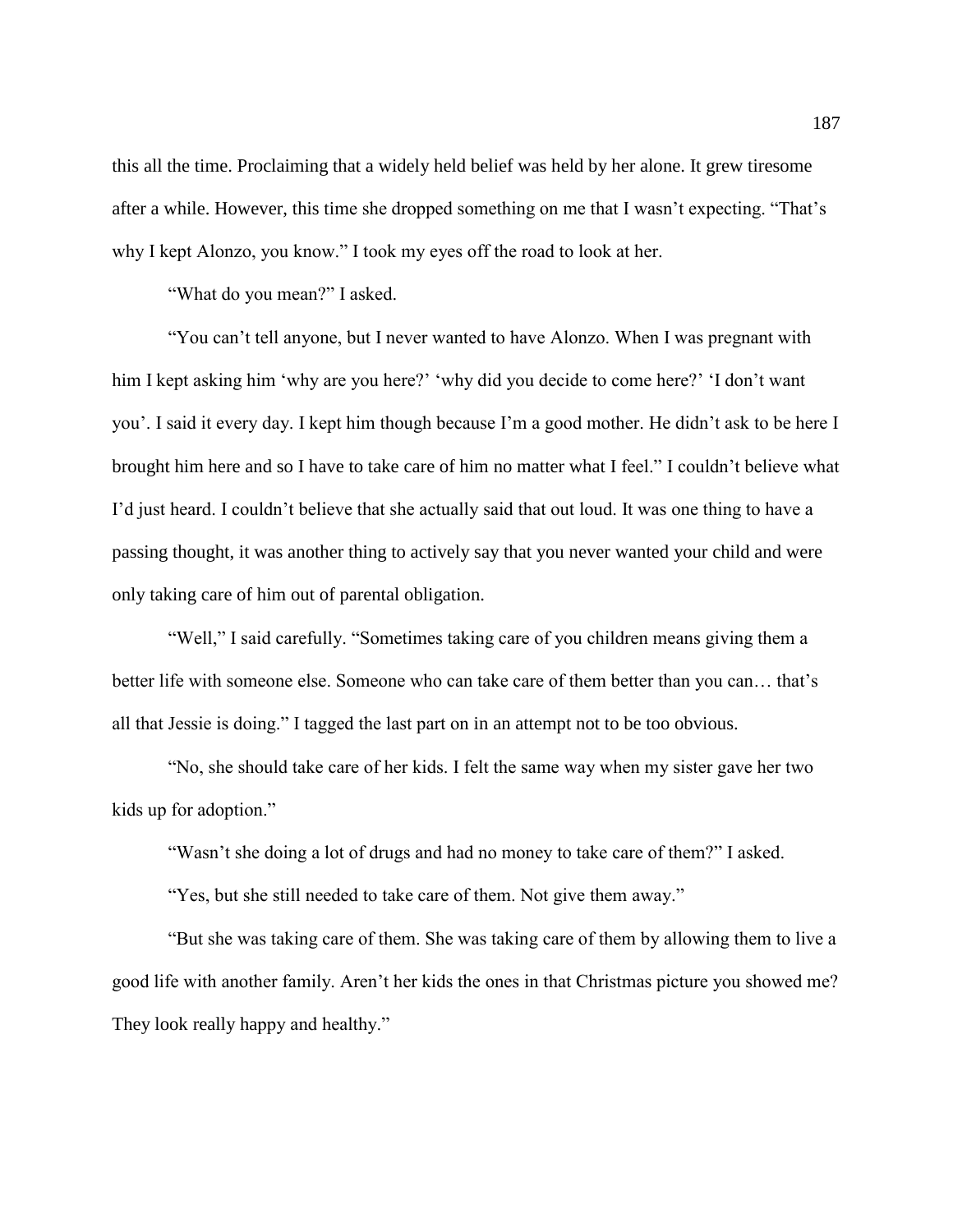"It's a mother's job to take care of her children herself no matter what." Alex said adamantly. I didn't know what else I could say to convince her. She didn't even want Alonzo. I realized that my suspicions of her not even liking him were correct.

Jessie left less than a week later and like promised she returned home for her court date. She ended up having to sit time in jail and ended up making one of the worst mistakes of her life. It turned out that Charles had just gotten out of prison for murder. He spent 25 years in prison and only recently got out. He had been out just long enough to make a name for himself on the Mille Lacs Reservation as man who would give young girls drugs for sex. We begged Jessie to get rid of him and instead, while she was in jail, she gave Cedar to him to take to South Dakota. We were frantic. A murderer had Cedar! A murderer took Cedar across state lines! A MURDERER HAD MY NEPHEW! We called every law enforcement agency we could but there was nothing they could do since Jessie was the custodial parent and she had the right to let anyone she wanted watch her child. Cedar's father was nearly hysterical. He never imagined that Jessie would do such a thing. He was able to get a hold of a lawyer and have an emergency hearing over the weekend which granted him emergency custody over Cedar.

Hearing the news, Charles said he was on his way back to Minnesota and would meet us in Little Falls. When we finally got Cedar back safe and sound in our arms it took everything not to beat the living hell out of Charles. We quickly gave him a bath and put him in proper clothing before going to meet with Dominic, his father. Dominic was grateful to have Cedar with him and swore to us that he would always protect Cedar. I believed him. Dominic wasn't the most mature guy and he probably wasn't ready to be a full-time father, but he was a good man and I knew that ready or not, he would live up to his promise.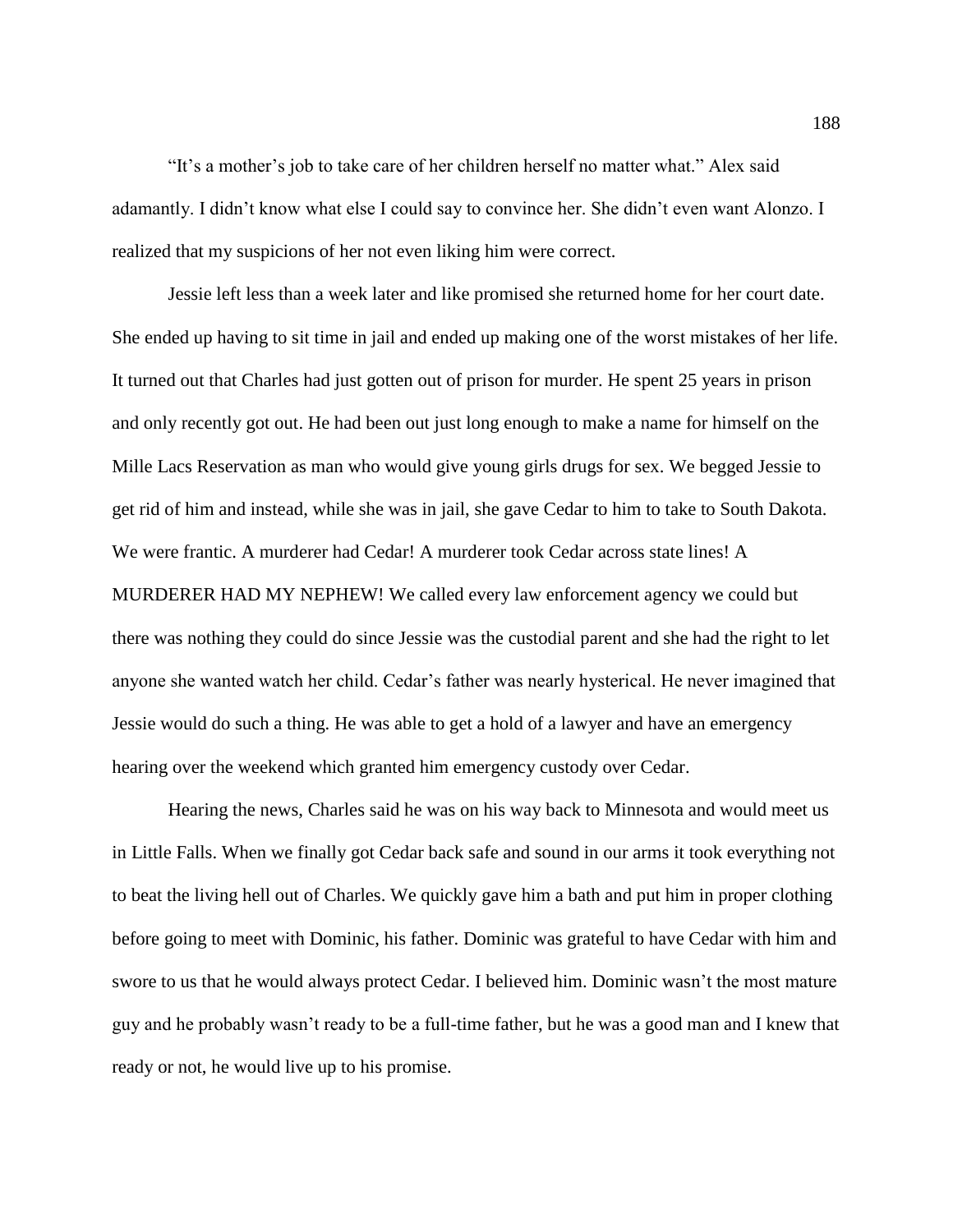The rest of December was spent convincing Alex that there was nothing wrong with her apartment. That if she was cold, to put on a sweater. The simplest solutions to her problems weren't good enough. She wanted to move out of her apartment. I decided to help her find a place to live in Little Falls. I could feel the walls closing in around me, the clock ticking me closer to the moment that I would lose the boys to her forever. If she lived in Little Falls near us, then maybe, I could see the boys every day and make sure they were ok. We didn't find a place for her to move until May. However, it was around April that we went to court the last time.

Driving back from the court house I felt numb. I knew that I should be happy for Alex, that that's what was expected of me. I acted happy when everyone crowded out of the courtroom. I gave Alex a hug and told her that her hard work paid off. I could see my grandpa scowling a bit, but he was scowl-y by nature so I didn't pay much attention. I acted happy when the social workers came over to congratulate us. Katie, caught my eye, I knew that she thought the boys should stay with me but that the point of foster care was family reunification. I wished that she had the power to keep them with me. I liked Katie. After all this time of being a mother to these children I should feel happy that I get to be a twenty-something again. But I didn't feel happy.

I didn't know what I felt. The judge just awarded Alex full physical and legal custody. Herbert and Alonzo would go to live with her again. Alex said she wanted some time for the boys to transition back into her care. I made up a schedule with her that showed each week giving her one more day with the boys. I tried to make the schedule so Herbert's school was as uninterrupted as possible. I just felt like all of my hard work was for nothing. The boys would go to live with Alex and they would slip back into running around naked and being screamed at by her. I didn't want that for them. With me they were perfect. They were dressed stylishly, they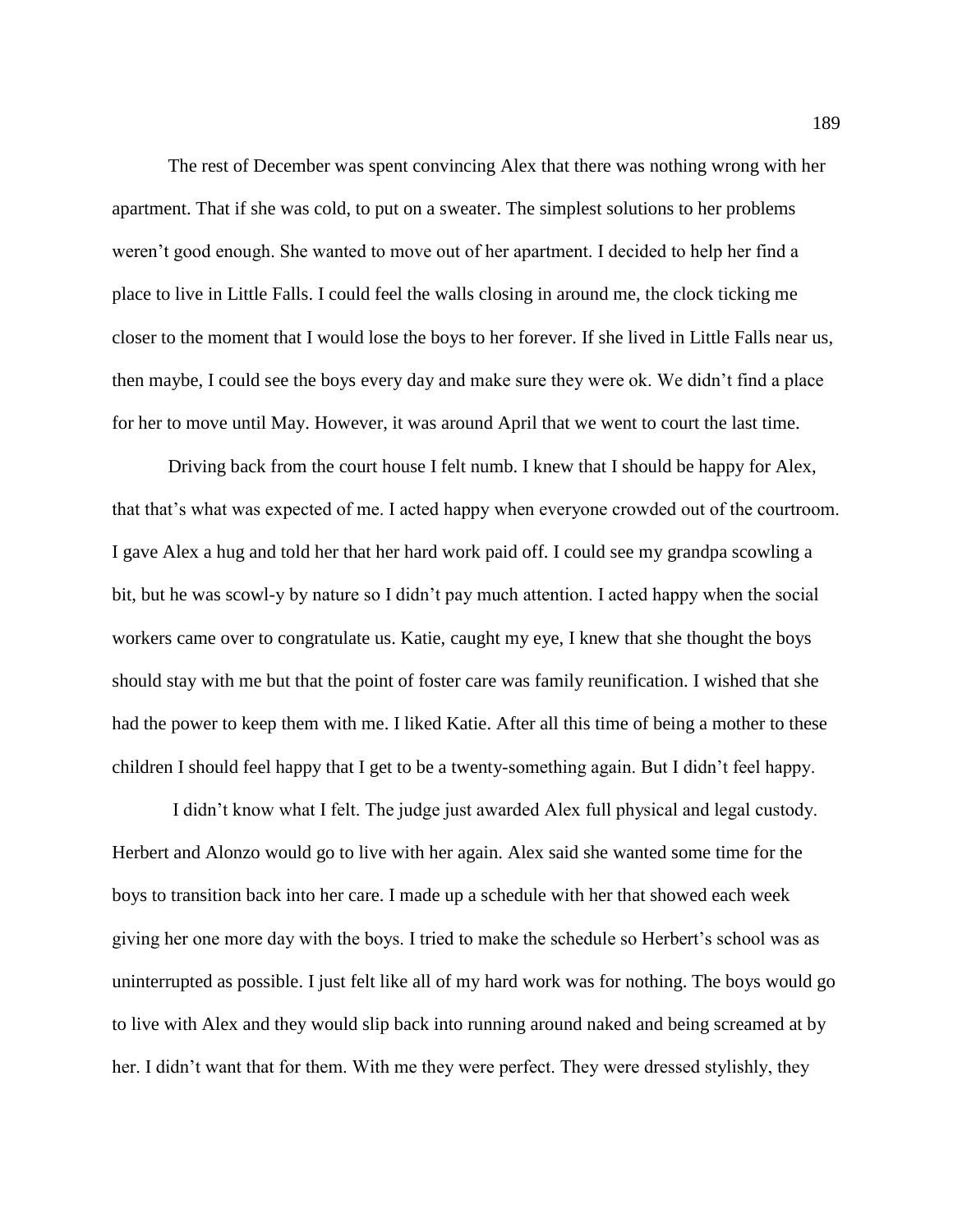were excelling in school, and they were always clean. I didn't want to see them be anything other than the best children anyone had ever laid eyes on. With Alex, they would be sticky, dirty, and not going to school at all.

I scowled at myself. I was being unfair. Alex said that keeping Herbert in school was one of her biggest priorities. But I didn't feel any better that she got to be with the kids everyday while I watched from the sidelines. Nearly two years I kept them and loved them and made them mine and now, suddenly, they were hers. I called my mom to tell her the good news, she seemed excited but questioned if I was ok. Sometimes my mom knows me better than I thought. I told her I was and got off the phone with her. I don't like to lie. A movement from the corner of my eye caused me to look up. I could see that there was an Eagle soaring above me. I hoped that was a good sign. It's supposed to be. Another Eagle soared into my view. Now I just felt like they were mocking me. I sighed and turned my gaze to the road, determined not to look up again.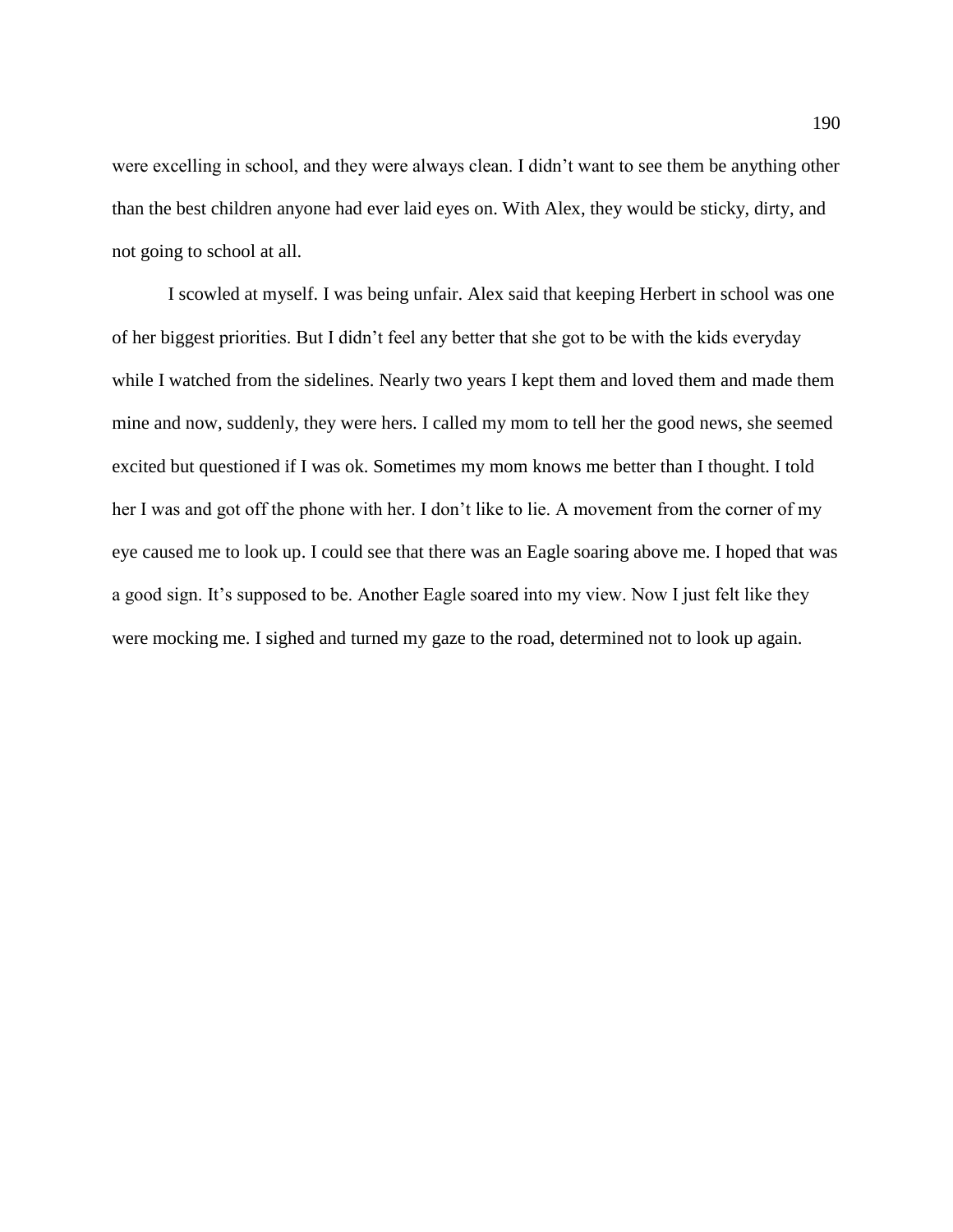**IV**

It didn't happen all at once. Since Alex demanded that she be given time to adjust to full time parenting, we came up with a plan. She would have the boys during the weekend and every week we would add a day. That way the first week was nothing new. I would drop the boys off on Saturday and pick them up on Sunday. The next week however, I would drop them off on Friday and pick up on Sunday. The week after that Thursday, the week after that Wednesday and so on until she finally got the hang of having them full time. It just so happened that in May when she finally moved into her new apartment in Little Falls was the first week that she would have them completely full time. I was devastated. I wanted to rage against the courts. I wanted to fight anyone who would take them away from me. In reality. There was nothing I could do.

When I got home I took a nap with Herbert and Alonzo. I snuggled us all down on one bed and held them close. I didn't want to let them go. I didn't know what I would do when they were gone. Tears fell down my face as I thought about the sort of life they would live without me. Would they feel loved? Would they know that I never wanted to give them away? I didn't know how to tell them, how to make them understand that they were everything in the world to me but that no one else cared about that. Snuggled in our nest of blankets and pillows I relished the feeling of being close to them for as long as possible. The afternoon light filtered through the blanket I'd put over the window casting a lavender hue over all of us. Suddenly, a poem came to me. Out of nowhere completely formed in my mind. I grabbed my phone and typed it out as quickly as I could before the words slipped away.

> *Never did I think I'd be A gardener of flowering seeds Yet fate pushed and I took the leap Still I know, flowers don't keep*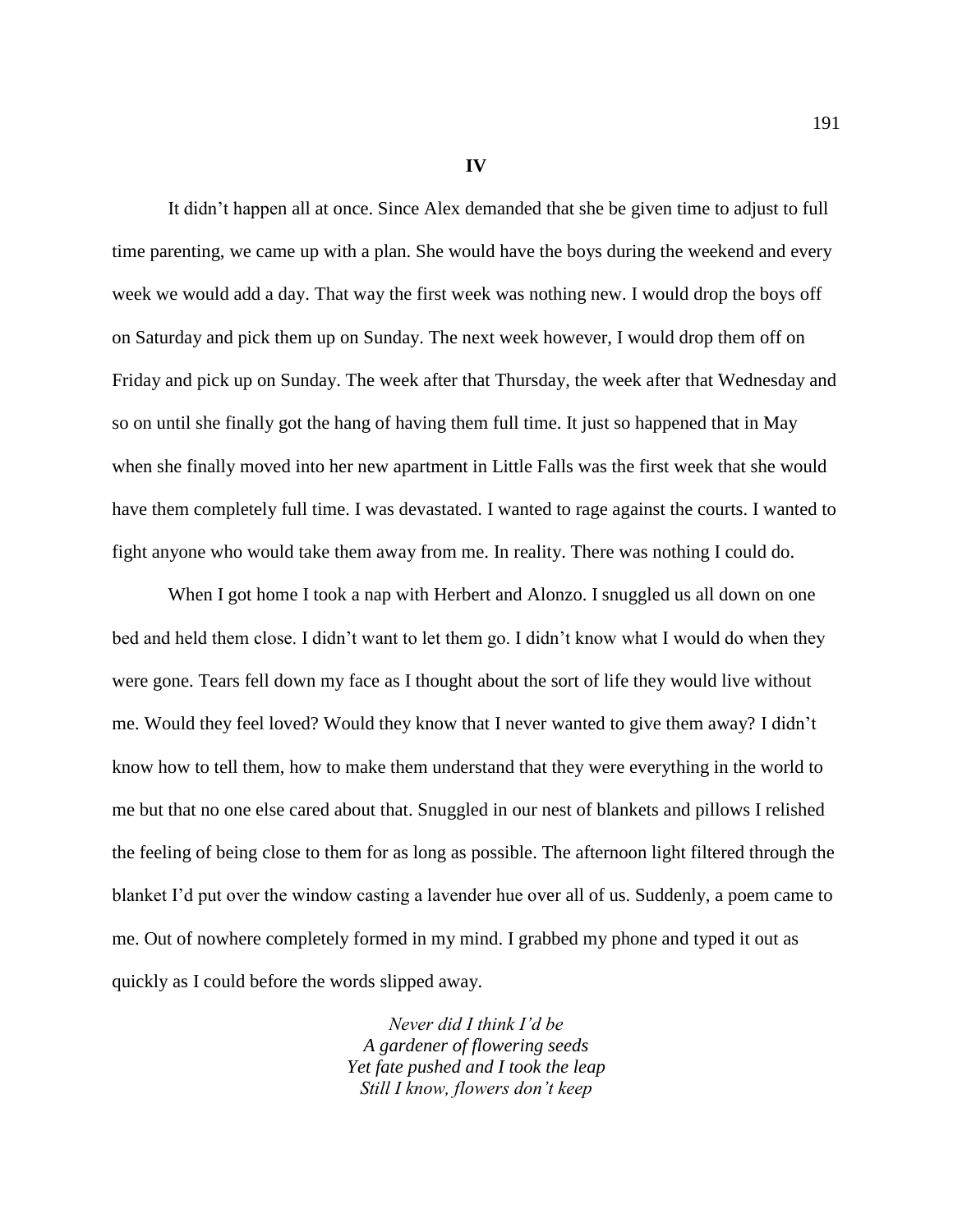*I tend my garden night and day The fear of failure not at bay The flowers grow bright and strong Still I know they won't keep long*

*Others wonder at my relentless toil Over a garden that has no soil I carry on and wipe my sweat There is no time for regret*

*In my garden flowers grew Battered petals now unique and true Yet I know they're not mine to own I will not reap what I've sown*

*Still I work to keep disease away I cool their petals on fevered days The price I pay is not cheap Because I know the flowers won't keep*

*My love for them is of a mother's I watched them grow, I tended brothers I know that I fell in too deep My pain is knowing they're not mine to keep*

I read the poem over, proud of myself. It's true I'm no poet but it felt honest. I decided to

keep it. Maybe I'd even share it with people one day.

Dropping off Herbert and Alonzo for the very last time was something straight from my

very worst nightmare.

"You got it?" I asked Alex for the third time, as I was standing in the doorway to her new

house.

"Yes, I have it. We will be fine. Won't we boys?" She looked over at Herbert and Alonzo who were busy playing with some of their toys.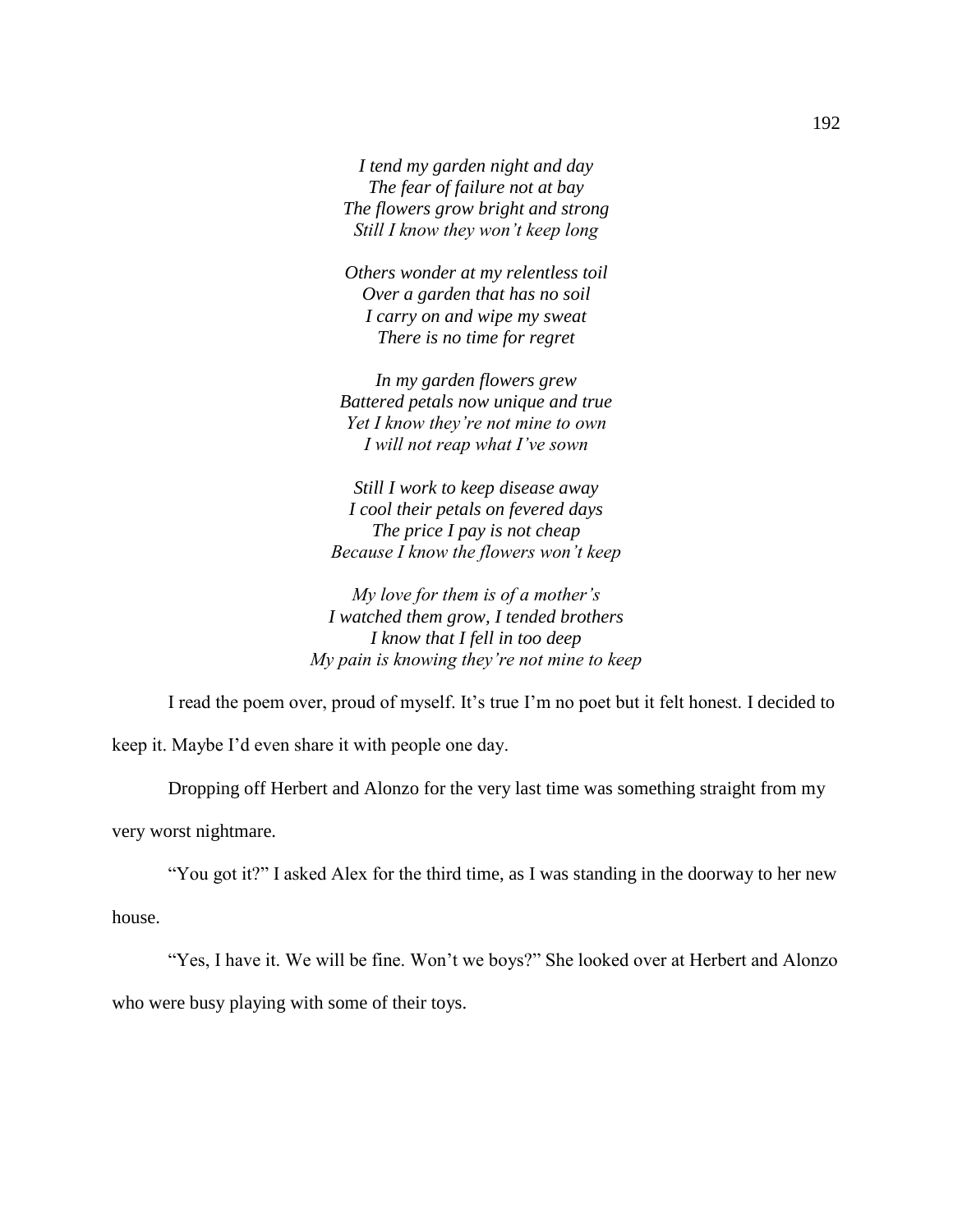"Okay," I said, unsure of myself. It would be the first time that I was leaving them here indefinitely. The transition was over now. It was time for them to stay with her. I swallowed around the lump in my throat.

"Alright, boys," I said, as cheerily as I could manage. "Come give Mimi hugs goodbye." The boys came running over to me and gave me hugs. I squeezed them tight, not wanting to let go. I knew that I could come see them whenever I wanted, that I had convinced Alex to move less than a mile away from me. But I still didn't want to let go. When I did, Herbert went back to playing, and Alonzo went to grab his shoes.

"Help me, Mimi." He said, holding out his shoes to me. I looked at him sadly.

"No, no, honeybee. You are staying here this time." Alonzo looked at me confused.

"No," he said, sitting down and trying to put them on himself.

"Yes, honeybee. Mimi has to leave now. But you have brother here and mom mom too." I tried to be as gentle as I could, tried to explain to him that he had to stay here, without me.

"Wanna go with MIMI!" Alonzo growled, and threw his shoes against the wall.

"I know, baby, but I will come see you soon, okay?" I gave him one last hug and tried to slip out of the door. He clings to me. Picking him up and prizing his fingers from my shirt I hand him over to Alex. She grips him around his middle and he starts to scream and cry.

"MIMI! MIMI! MIMI!" I have to close the door on his cries but I can still hear him screaming for me as I run to my car. It isn't until I'm safe inside, driving away, that I allow myself to cry.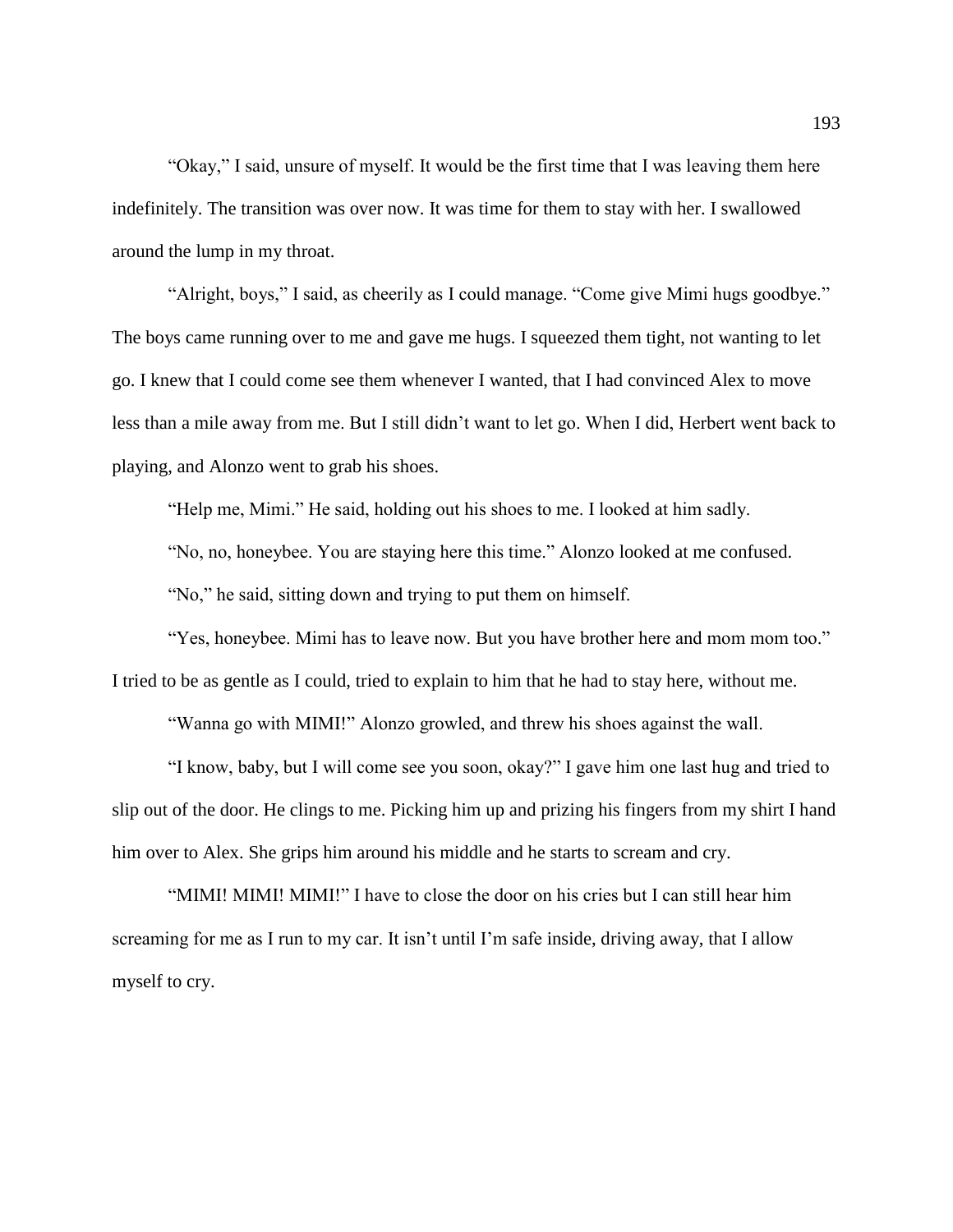**V**

The next couple of weeks were difficult. I couldn't breathe properly and every time I went to visit them it was harder to leave. Alonzo would scream for me to take him with and I would have to leave him behind. Alex wasn't having a great time either. She began to complain that we never did the transition that we promised we would do. That it was my fault that Herbert and Alonzo weren't listening to her. That somehow, I raised them to throw toys at her and disrespect her. I had no idea what she was talking about Herbert and Alonzo were angels. They didn't throw toys and the listened to what they were told. Alex wouldn't be reasoned with. She was certain that Alonzo hated her and that he would never respect her. I didn't know what to tell her. Only that they listened to me without a problem. It was another circular argument. She knew it was a problem but any solution I offered wasn't one she wanted and she couldn't come up with one by herself. Months passed

Trying to soothe myself I took to hanging my favorite photos of Herbert and Alonzo around the house. I stood back and looked at my handiwork. The photograph of Alonzo hung in the perfect frame on the wall of my living room. He was sitting in a pumpkin patch, dirt on his nose, but a giant smile on his face. I smiled, proud of the most perfect picture of Alonzo ever. In another life, I could have been a photographer. Another print, a smaller one, was waiting for me to put it in a different frame for my desk at school. Already hanging up in my office I had two pieces of artwork from Alonzo, a painting of a carrot made from his footprint and handprint and a painting of a butterfly made from two footprints. I also had a letter Herbert had written to me hanging in my office, it read "To: Naomi—you are the nicest person I know" he signed it with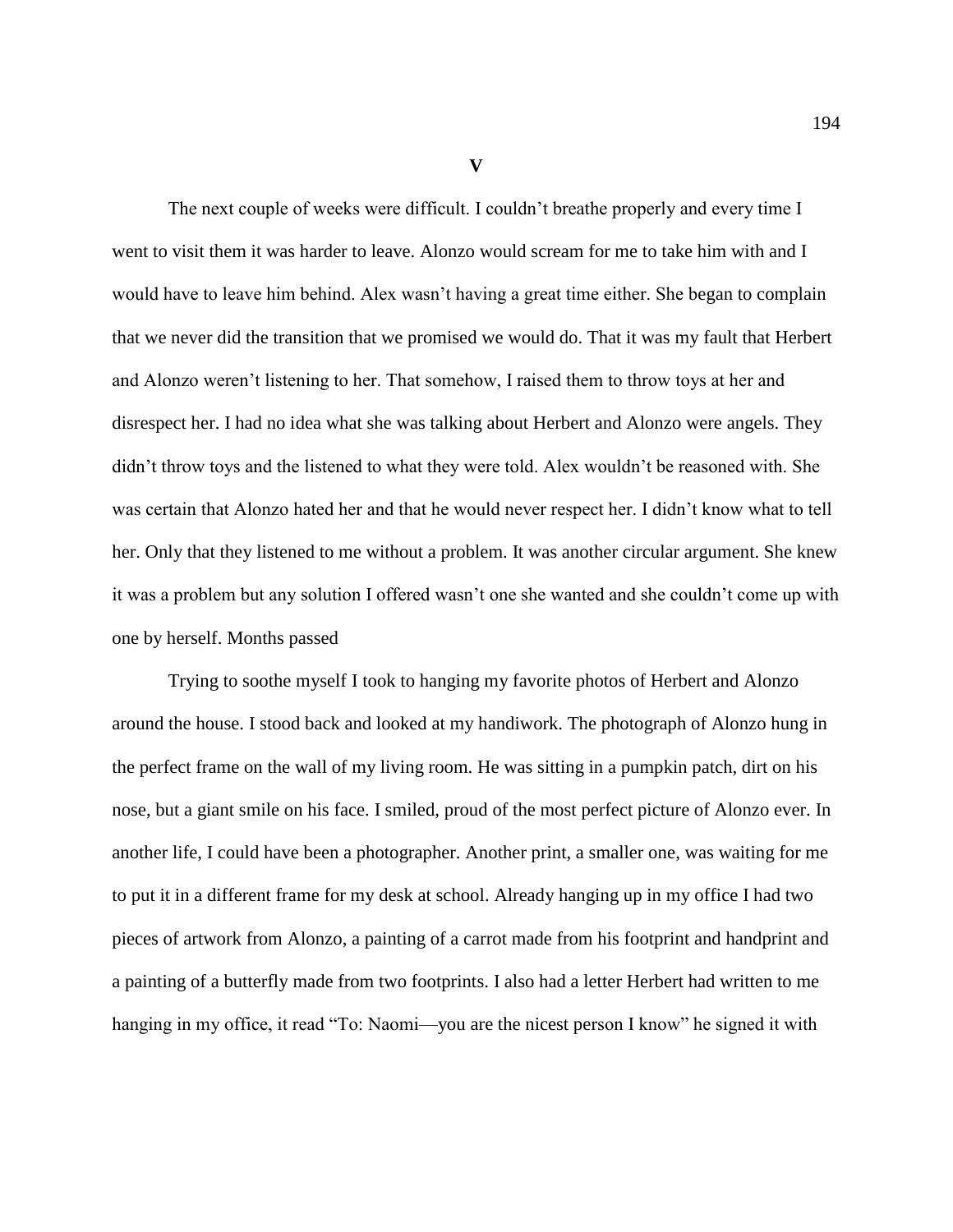orange scribbles, the rest having been written with the help of his teacher. These were my favorite things in my office.

I heard the door open and watched my sister Jessie and mother walk through the door. They had been downstairs smoking. Excited to show them the new picture on the wall, I called out to them, "Guys! Come check it out!" My mom came walking over.

"What is it?" she questioned.

"Look!" Beaming, I gestured to the picture of Alonzo on the wall. My mother looked.

"Oh," she said. My mother's lackluster response confused me until suddenly I knew why she didn't seem happy.

"I'm gonna put Herbert's picture up there too, but I don't have one I my new phone yet. It has a better camera than my last one and I want the pictures to look nice." My mother said nothing. "I have a few that I really like of him that I could put up there," I continued, "but I really want to wait until I'm able to get one in a higher definition. I just have to get him to hold still for more than two seconds!" I laughed. My mother only shook her head and sighed. My smile fell. "What?" I asked, now slightly irritated.

"I just don't see why you put in the effort to hang a picture on the wall." My mother looked at me as if her reasoning was obvious. I was still confused.

"What do you mean?" I asked.

"It's useless to put his picture on the wall. I just don't get it." My mother shook her head again and began to busy herself with tidying the living room.

"What's not to get?" I was confused and irritated as to why she was acting this way. The picture of Alonzo was awesome. I had even thought of printing off one for her.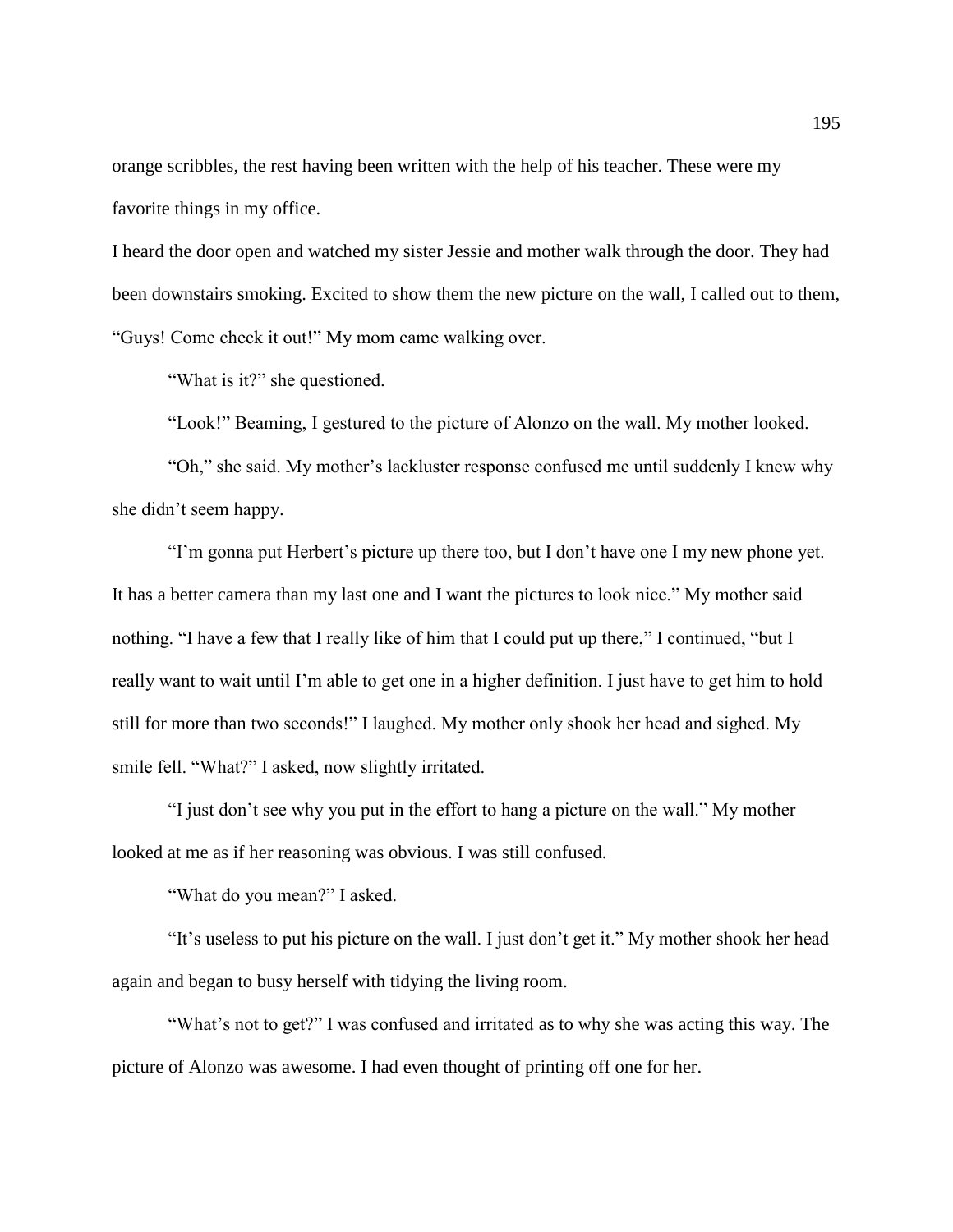"He's barely even your blood, Naomi." At her words, my body fell ice cold and then instantly hot. I felt my cheeks flushing with the heat of anger and my heart begin to pound. As calmly as I could, I responded.

"I took care of him for two years. I love him and Herbert. Of course I want their pictures on my wall." I spoke slowly, the effort to stay calm effecting my ability to speak normally.

"It's been months since they went home. You need to let them go." She spoke in a matter of fact way that was unbelievably rage inducing. I took a large breath and tried to defend myself. My face growing ever hotter, tears beginning to sting behind my eyes.

"They are still my kids."

"They are not your kids, they're hers, you didn't give birth to them." She shot back instantly. I couldn't contain myself anymore. My voice rising with every word, I was soon yelling.

"I LOVE them! They are mine to ME! How many times do I have to tell you how much it HURTS me when you say shit like that! I feel like YOU WANT TO HURT ME!"

"The fact is, Naomi, they are not yours." My mother's calm response only enraged me further.

"FAMILY DOESN'T END WITH BLOOD!" I screamed in response. "They are mine to me! HOW WOULD YOU FEEL IF I SAID THAT YOU CAN'T FEEL SO SAD ABOUT JORDYN? THAT SHE'S BARELY YOUR BLOOD!"

"That's different, Jordyn is my granddaughter." By her tone I could tell that I struck a nerve.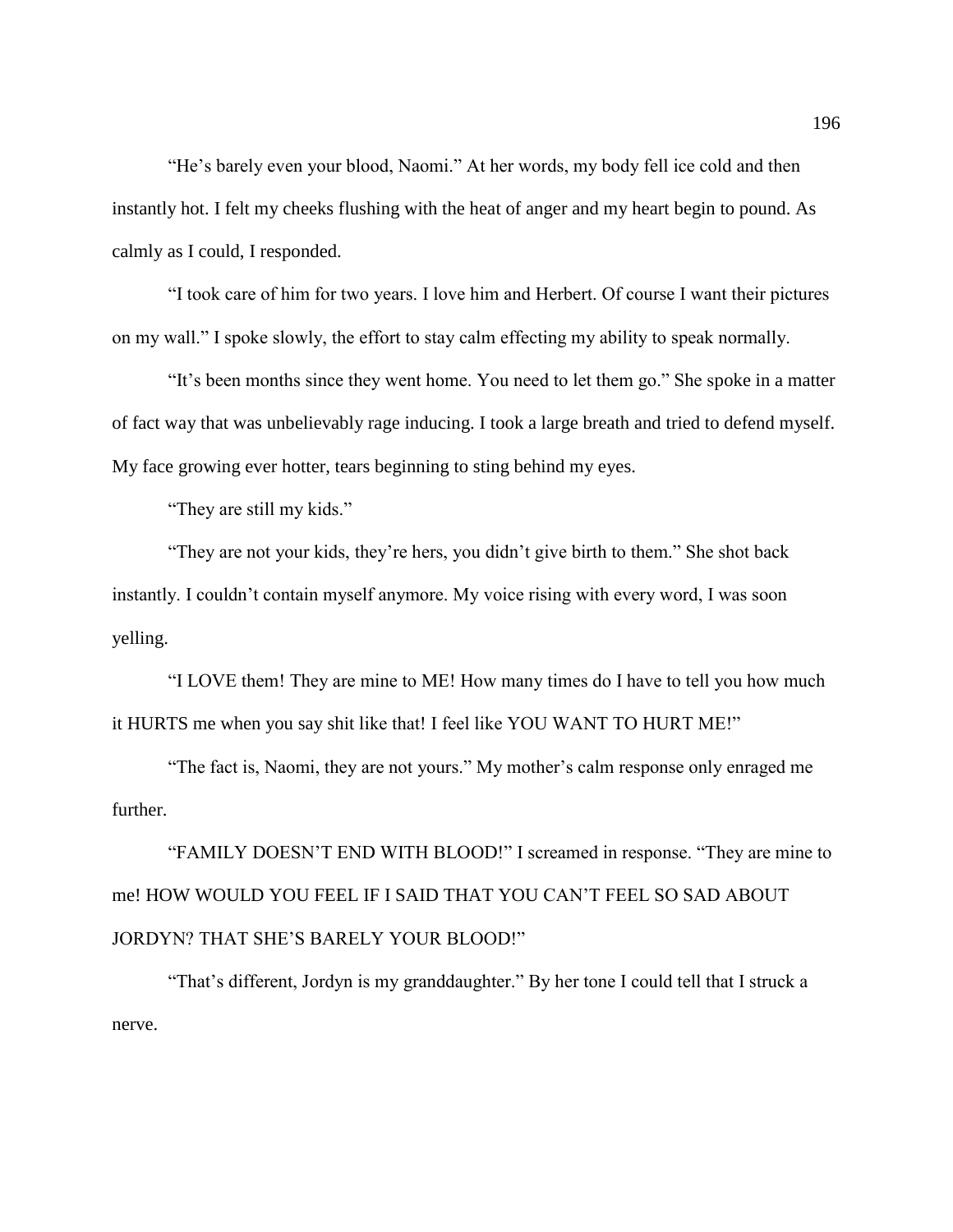"She's just as much blood TO YOU as the boys are TO ME!" Unable to look at her anymore, for fear I would spill my tears in front of her, I left and locked myself in the bedroom. Her bedroom, since I didn't have one of my own. We weren't able to move into a bigger place when we took the boys in, so I made do with the couch. Sitting on her bed I began to sob. I didn't understand why she didn't see me as a mother. What more did I have to do in life to prove to everyone that Herbert and Alonzo were as much my kids as any I might give birth to in the future?

A couple hours later, a timid knock came at the door. Unlocking it from the outside, my mother slinked in. She was carrying a pink rose surrounded by baby's breath in a vase, her face was one of apology.

"I'm sorry," She said quietly. "I know that you love the boys and I didn't mean to diminish your relationship with them. The picture is a great one." I told her I accepted her apology and she gave me a hug.

"If you don't mind," I said, "I'm trying to do homework." I indicated the open laptop on the bed.

"Oh sure, I'll leave you alone." My mother began to inch out of the room. "I'm making spaghetti for dinner tonight." She looked at me hopefully. I smiled as best I could at her second gesture of apology.

"Thanks, mom." I smiled long enough for her to leave the room and close the door. Once it shut, my smile fell. I knew that my mom was sorry that she made me cry. But I don't think she is sorry for what she said. And I don't want to forgive her for it either.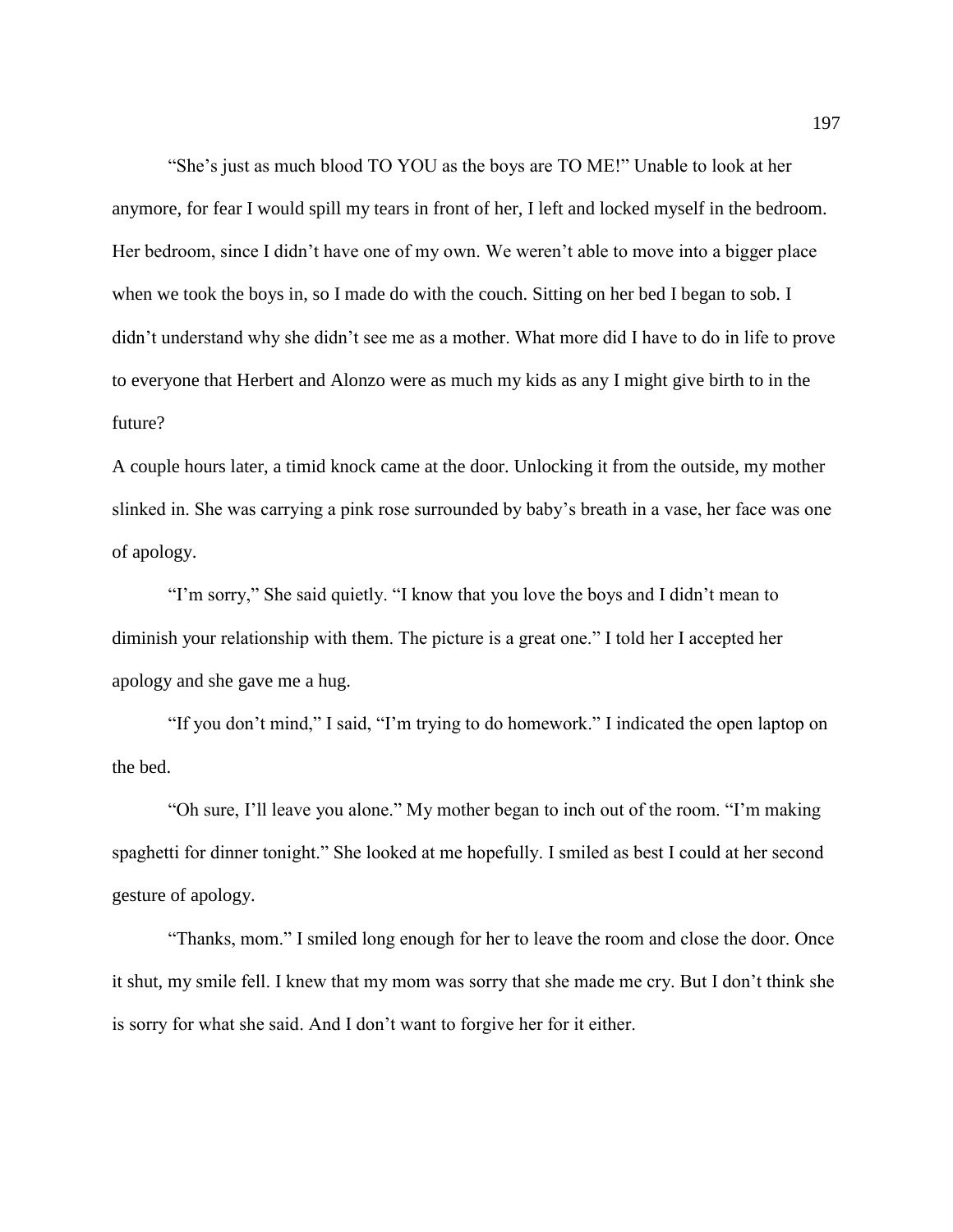**VI**

I could never truly explain to anyone the pain that I felt in their absence. The hours I spent thinking about them. I liked to imagine them older. I pictured these towering young men leaning down to hug me and wipe my tears as I dropped them off for their first day at college. Because of course they would go to college. They would be kind and courageous and generous. They would love all people and stand up and do what they believed was right. Hopefully, they would be these things because I taught them to be these things.

I imagined darker things too. I imagined young men who would tower over people in anger and fear because they grew up being restrained and yelled at. I never wanted them to succumb to the shiftiness of life and begin to rage and lash out against anything and everything in an attempt not to get hurt first. I looked at my cousins, my siblings, and my uncles and saw all of their hurt and I began to wonder if I could see the future of my babies etched into their faces.

I would think of the times I stood in their doorway watching them sleep. The way I would creep forward in order to place my hand on their backs just to make sure they were still breathing. Even just thinking about it I could see their rosy cheeks and hear their little puffs of breath as the air escaped from their lips. I'd read before about mother's watching their children sleep for hours. I never understood how that could be so fascinating that you'd watch it for hours until I had Herbert and Alonzo.

Sitting in their empty room was torture and it was all I was doing. I would sit in their room and imagine that they were still in their beds. Until one day I got a phone call. It was Family Services. They had three children that needed a safe place to live and they were wondering if I would be a foster parent for them. I thought about it. I thought about all the pain